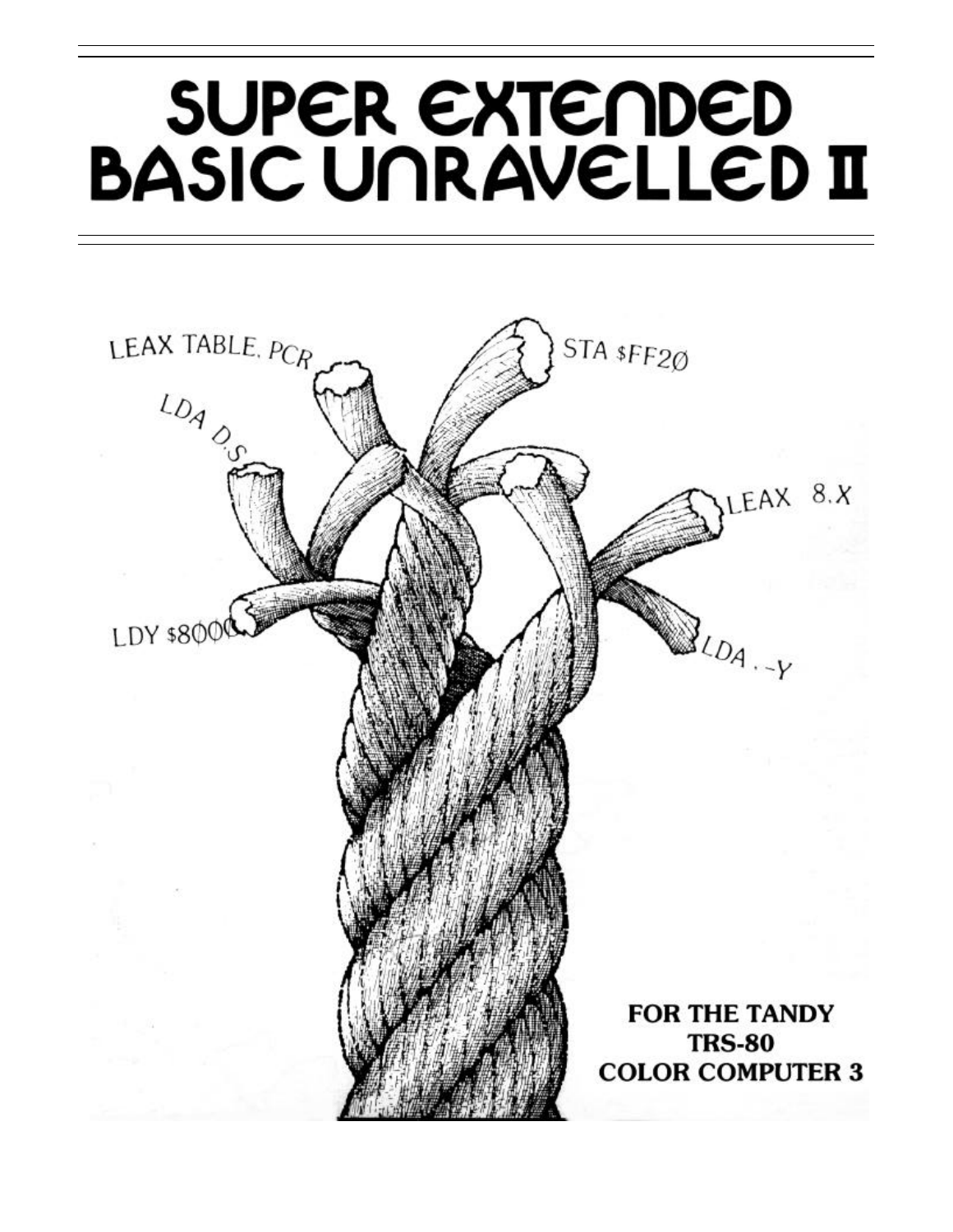# **TABLE OF CONTENTS**

|   | <b>FOREWORD</b>                       |    |
|---|---------------------------------------|----|
| 2 | INTRODUCTION                          | 3  |
| 3 | COLOR COMPUTER 3 HARDWARE DIFFERENCES | 6  |
| 4 | MEMORY MANAGEMENT                     | 10 |
| 5 | SUPER HIGH RESOLUTION GRAPHICS        | 13 |
| 6 | COLORS AND PALETTES                   | 23 |
| 7 | <b>INTERRUPTS</b>                     | 27 |
| 8 | SUPER EXTENDED BASIC                  | ЗØ |

# **[APPENDICES](#page-36-0)**

| MEMORY MAP<br>A |
|-----------------|
|-----------------|

- **B [DISASSEMBLY OF SUPER EXTENDED BASIC 2.0](#page-51-0)**
- **C [SUPER EXTENDED BASIC SYMBOL TABLE](#page-90-0)**
- **D [CHIP CONTROL REGISTERS](#page-94-0)**
- **E [COLOR COMPUTER 3 COLORS](#page-97-0)**
- **F [SUPER EXTENDED BASIC'S DATA/ASCII TABLES](#page-99-0)**
- **G [ROM ROUTINES](#page-100-0)**
- **H [SUPER EXTENDED BASIC ROUTINE ENTRY POINTS](#page-103-0)**
- **I [BASIC 1.2/EXT. BASIC 1.1 VS COLOR EXT. 2.0 DIFFERENCES](#page-107-0)**
- **J [CHARACTER SETS](#page-109-0)**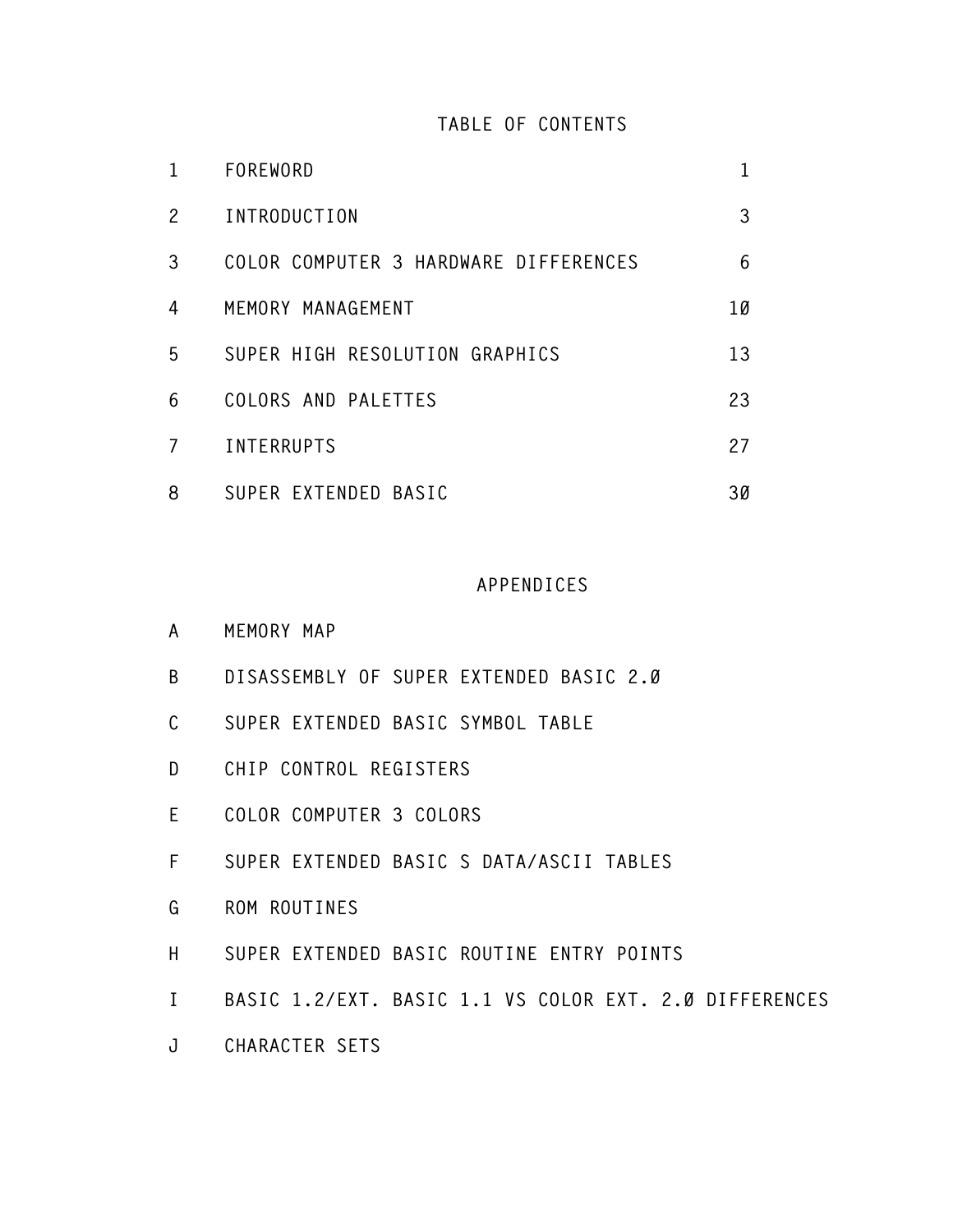#### **FOREWORD**

<span id="page-2-0"></span>Due to the many requests for the Unravelled Series produced by Spectral Associates, and the fact that these books are rare and no longer in production, I have taken it upon myself to reproduce them in electronic .PDF (Adobe Acrobat®) format.

I have re-disassembled the ROMs listed in this book, and added all the comments from the Original Extended Basic Unravelled Book. Some changes were made to make the book a little easier to read.

- 1. The comments have been cleaned up some. In cases where a comments continued onto the next line, a  $*$  is placed in the Labels column, as well as a  $*$  at the beginning of each line of the comment. In cases where the previous comment used this format,  $a = was used$ . This was done in the original, but not all comments stuck to this format.
- 2. I have renumbered all the line numbers. Each Appendix (with code) starts at Line 0001.
- 3. Some spell checking, and context checking was done to verify accuracy.
- 4. I used the Letter Gothic MT Bold Font. This allows for display of Slashed
- Zeros. I thought it important to be able to distinguish between 0 and O.
- 5. All the Hex code now shows the Opcodes.

There were other minor changes that were made to make viewing a little better. If any discrepancies arise, please let me know so that I may correct the errors. I can be contacted at: mailto:wzydhek@internetcds.com

Special Thanks to Jean-François Morin for pointing out those Oops to me. I d like to also thank those who have either given me, or loaned me their copy of the original Unravelled Series.

#### **About Me**

My name is Walter K. Zydhek. I've been a Computer Hobbyist since 1984 when I received my 1<sup>st</sup> Tandy Color Computer 2 for Christmas. It had 32K of ram, Cassette, and one Cartridge. I quickly learned to program in Basic and then moved into Assembly.

Over the next few years, I saved to purchase the Multi-Pak Interface, Disk Drives, Modem, OS-9, and various Odds and Ends.

I moved to Tampa Florida and in the move, My CoCo was damaged. I then replaced it with the CoCo 3. WOW what a difference. I added the 512K Ram Upgrade, A CM-8 color monitor, and joined the Carolwood CoCo Club. (Thanks Jean-François for reminding me of the name.)

I had a couple of close friends that helped me explore the world of CoCo and by this time, I knew that my CoCo would be my friend forever. I give special thanks to Steve Cohn, who helped me get started with ADOS. Two other people whose names I can't remember were very beneficial to my mastering of the CoCo.

Shortly after getting my CoCo 3, I started BBS ing. Wow, a whole new world. My knowledge just kept growing.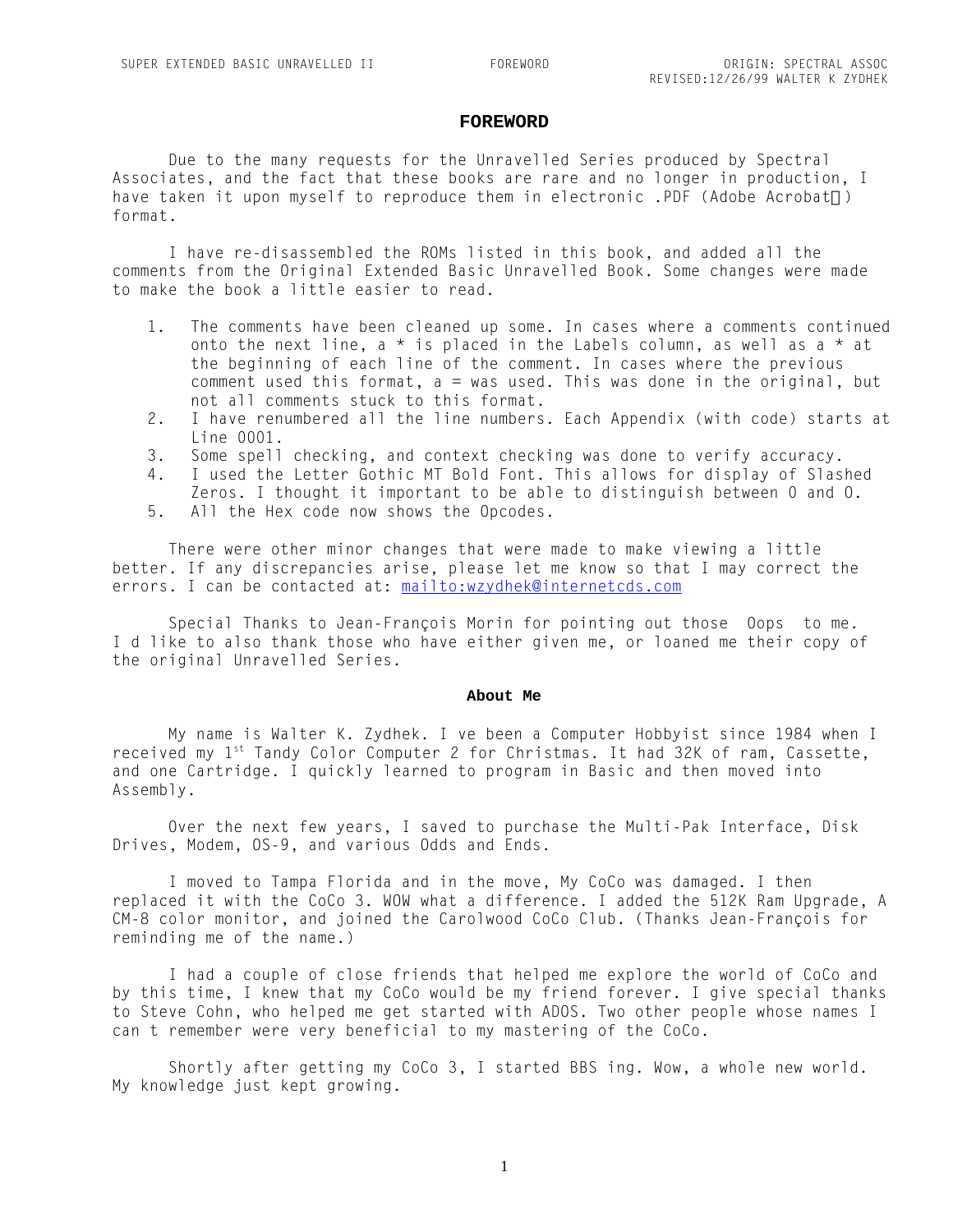**A few years later, I moved to Oregon, then to Phoenix, Arizona to attend school. I studied Electronics Technology at Phoenix Institute of Technology. In the second year, we studied Micro-processor Theory. For our labs, we just happen to use the Tandy Color Computer 3 (for studying 6809 Processors). I had it made. In this class I added an EPROM programmer/reader to my list of hardware. My favorite instructor, Gary Angle & I spent many hours sharing information on the CoCo. At one time, we shared a joint project to disassemble ROMs from industrial machinery, which used the 6809 Processor. Using the CoCo to read the ROMs to work with.**

**I even had a BBS running under OS-9 at one time. RiBBS I think it was. Very similar to QuickBBS and RemoteAccess BBS for the PC.**

**In 1991, I finally converted over to PC, but never forgetting my CoCo. About 5 years ago, My CoCo and all related material was stolen from me. And the CoCo world was just a memory.**

**In the last 2 Years, my love for the CoCo has re-kindled. I have been partially content to use a CoCo Emulator for my PC. I tried the CoCo 2 Emulator by Jeff Vavasour. This was OK, but a lot was left out. I then purchased the CoCo 3 Emulator. Much better, but would not use "Double Sided Disks". Although it did have a Virtual Hard Drive for use in OS-9.** 

**I then wanted to 'better' the CoCo Emulator, add use of PC hardware, Add Double Sided Disk functionality, and even make it Windows Native, instead of a Dos Box. Unfortunately I could not get the source code for the CoCo 3 Emulator.**

**I then turned to Paul Burgin's Dragon 2/Coco 2 Emulator. This had source code available and with a small \$20.00 donation, was able to get the source code to additional portions of his program. I have tinkered with it, but came to understand that I needed more info on the CoCo. I have looked all over the net and found quite a lot of useful information, but what I really needed was the Unravelled Series.**

**I was able to find someone that had Extended Basic Unravelled and Disk Basic Unravelled (He sent them to me for free). And a friend of mine had Super Extended Basic Unravelled (A copy I gave him years ago). Unfortunately, the books are not in the best of shape, and the type is hard to read, and with so many people looking for the books, I decided to re-do them in Electronic format.**

**I ask everyone that obtains copies of this electronic document to PLEASE give freely. These books are for educational/informational use only. These books are no longer in publication and Spectral Associates no longer in business. Do not use these books for financial gain, as that would most certainly abuse the Copyright Laws that I have already bruised by re-producing them.** 

**Other than that, enjoy the books!! I'll add more information to them as I get it. I plan on adding more Memory Map information, as well as hardware info in the coming months. But for now, take advantage of this fine resource.**

**Walter K. Zydhek**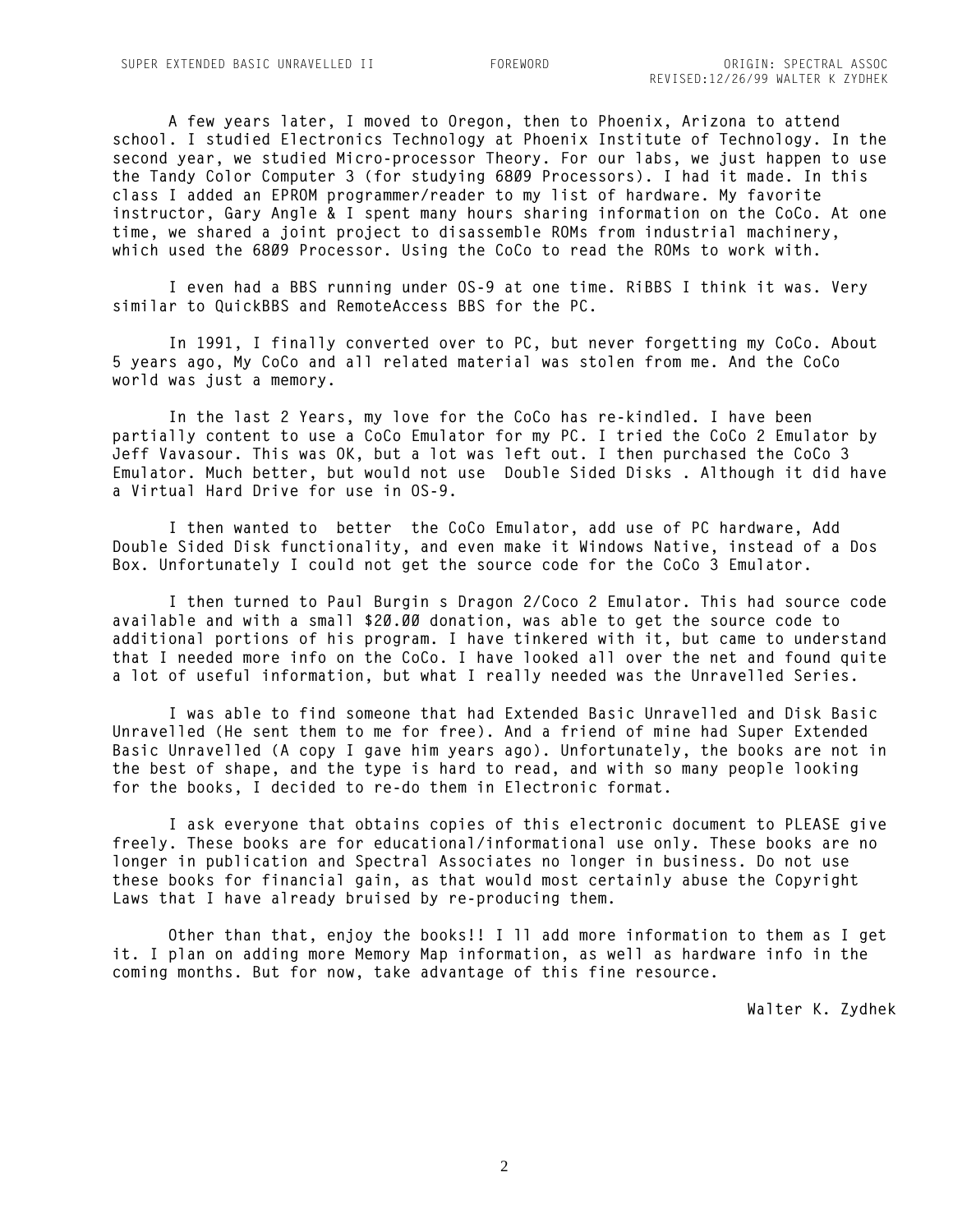#### **INTRODUCTION**

<span id="page-4-0"></span>**Super Extended Basic is the definitive source of information on the super high-resolution graphics commands and Basic enhancements available from the Color Computer 3. Super Extended Basic Unravelled will deal with the enhancements to Color Computer Basic that make Basic versions 2.0 and higher. These Basic versions were introduced in the Color Computer 3. Super Extended Basic follows in the fine tradition of the Basic Unravelled series. We are proud to say that these books are the best documentation available concerning the internal structure of Color Computer Basic. We believe that Color and Extended Basic Unravelled were used as a guideline during the creation of Super Extended Basic 2.0!**

**Super Extended Basic Unravelled will provide the reader with a complete detailed and fully commented source listing of the super high-resolution graphics package of Radio Shack's COLOR BASIC. It is not within the scope of this book to teach the neophyte how to develop his own color graphics routines. The reader will need to have a basic knowledge of 6809 assembly language programming to be able to take full advantage of the opportunities, which this book presents. It is also assumed that the reader is familiar with the contents of the Color Computer 3 Extended Basic manual which contains a general description of the overall operation of Basic and much useful information concerning the manner in which the high resolution graphics information is processed and put on the screen. The information and routines explained in this book will allow the user to understand how the Color Computer's routines alter the graphics screens and even allow the user to build his own routines to interface with the graphics routines in Super Extended Basic.**

**No attempt will be made to re-explain the functions of BASIC or any routines, which were explained in the first book of the Color Basic Unravelled series. The reader should be aware of the fact that Super Extended Basic is not a stand-alone system. There are many direct calls into Basic and Extended Basic. These calls are not explained in this book and it will be necessary for the reader to refer to the other Basic Unravelled books in order to get a full explanation of these ROM calls. A complete memory map of the system operating variables is given in Appendix A and a symbol table is given in Appendix C.**

#### **HISTORY OF THE COLOR COMPUTERS**

**The original Color Computer was introduced in August of 1980 with a standard 4K of memory. Enclosed in a battleship gray case, it sold for about \$400. The Color Computer had a unique combination of random access memory (RAM) and read only memory (ROM). There were two levels of Basic available: Color Basic and Extended Color Basic. Disk Extended Color Basic was soon added to the group. Each of these three levels of Basic were stored in their own ROM. The Basic ROM started at \$A000, the Extended Basic ROM at \$8000, and the Disk Basic ROM was plugged into the expansion port (ROM PAK slot) and started at \$C000. Adding Extended Basic to your system was as simple as inserting a ROM into the circuit board. The user added Disk Basic by installing the Disk Controller into the expansion slot. This system of adding ROMs to upgrade the system caused some problems during the design of Basic. Several routines in Color Basic had to be changed to work in Extended Basic and Disk Basic. However, since they are in ROM. they couldn't be changed. The problem was solved by the use of RAM hooks. Within Basic and Extended Basic, several routines jump to these vectors located in lower RAM (at \$15E). From here, control**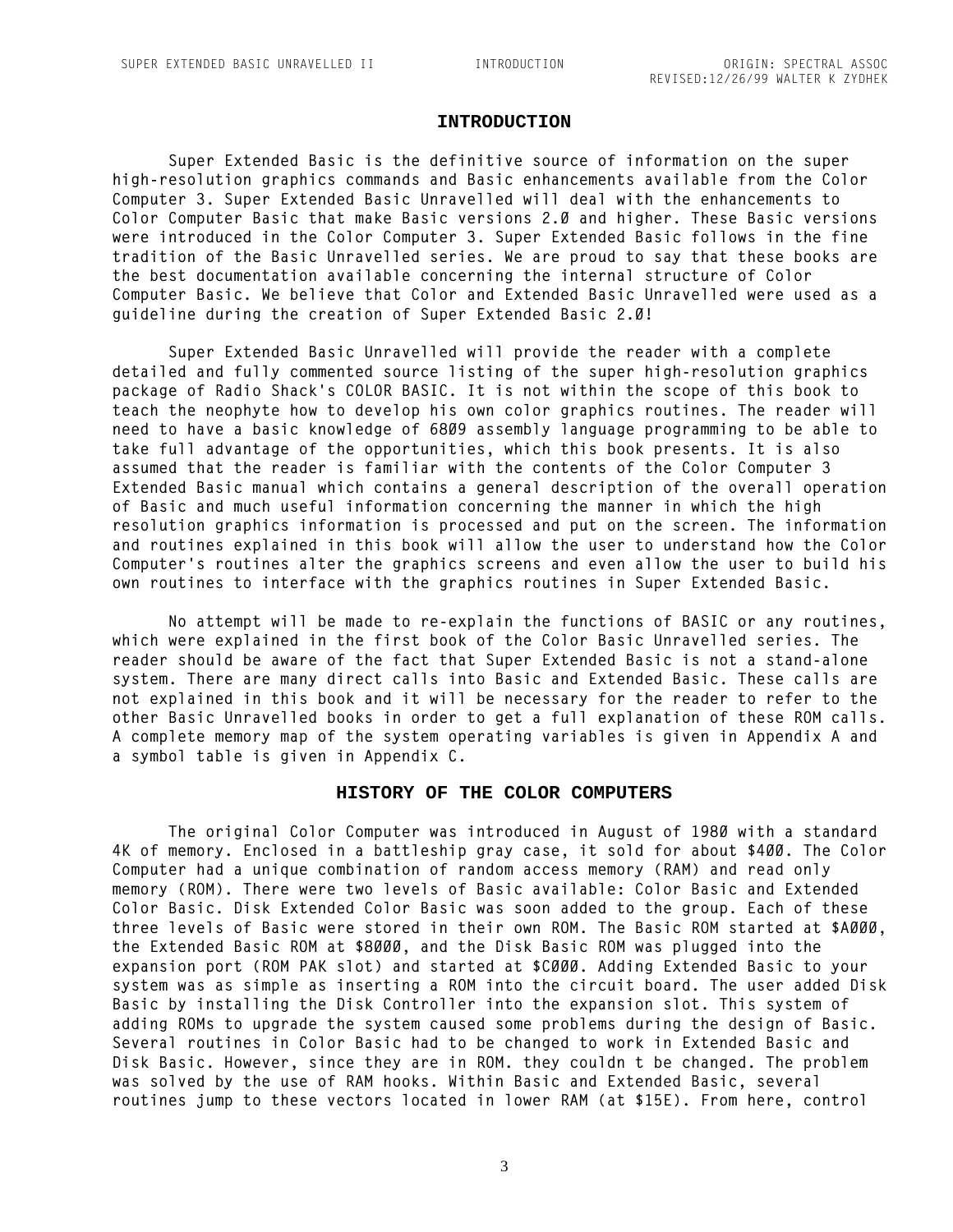**can be redirected to another routine. For example, Basic has a routine that checks for a valid device number (0=screen, -1=cassette, and -2=printer). With just Basic installed, any other value returns an error. With Disk Basic installed, however, the routine has to also allow numbers 1-15. The Basic routine executes a JSR to the vector in low RAM. With just Basic installed, control is returned immediately. With Disk Basic installed, control is re-routed into the Disk Basic ROM. to a routine that allows values 1-15.**

**The Color Computer 2 was introduced in 1983 sporting a small white case and a new keyboard. The changes were more cosmetic than anything else. At this point, several home computers were competing with the Color Computer, and prices were falling fast. By combining several chips into one and replacing a few components. the Color Computer 2 primarily allowed Tandy to produce the computer less expensively.**

**In early 1984, Tandy considered producing a new version of the Color Computer - entitled the Deluxe - but the project was later canceled due to costs and the planned super edition of the Color Computer: the Color Computer 3 was finally introduced in August, 1986, six years after the original Color Computer, offering 512K and advanced graphics.**

**Many legacies of the Color Computer 1 and 2 remain in the Basic ROM of the CoCo 3. Throughout Basic, Extended Basic, and Disk Basic you will find many sections of code that were written to deal with the three ROM system. Much of it is unnecessary, since Basic on the CoCo is now in RAM, but was retained to insure compatibility with previous Color Computer versions.**

**In October 1983, Spectral Associates introduced a 3-volume set of books: the Basic Unravelled series. Those who have the 3-book set will find that Super Extended Basic Unravelled will be a welcome addition to the 3-book set. Those who don't already have these books should consider purchasing EXTENDED COLOR BASIC UNRAVELLED and DISK BASIC UNRAVELLED.**

#### **HOW TO USE THIS BOOK**

**Most users will undoubtedly spend the majority of their time using Appendix B, which contains a source code listing of the top half of the Color Basic 2.0 ROM. This source code was developed independently by the author who has never seen or had access in any way to any source code developed by Microsoft, Tandy or Microware.**

**Most labels used in Appendix B correspond to absolute addresses in ROM/RAM preceded by an 'L'. Literal labels have been assigned to RAM variables (memory locations that contain data which may change) and some routines and data tables. The symbol table in Appendix C will allow the user to locate the address of the literal label. The symbol table is composed of a long list of entries, arranged in alphabetical order. Each entry contains an address, a type code and the actual symbol (label) itself. The typecode maybe D, E or L. If it is a D, the symbol is a variable name and it will be found in Appendix A. If the code is an E, the symbol has been defined by an EQUATE pseudo-op. Almost all of the equates may be found at the start of the variable listing in Appendix A. If the code is an L, the symbol is**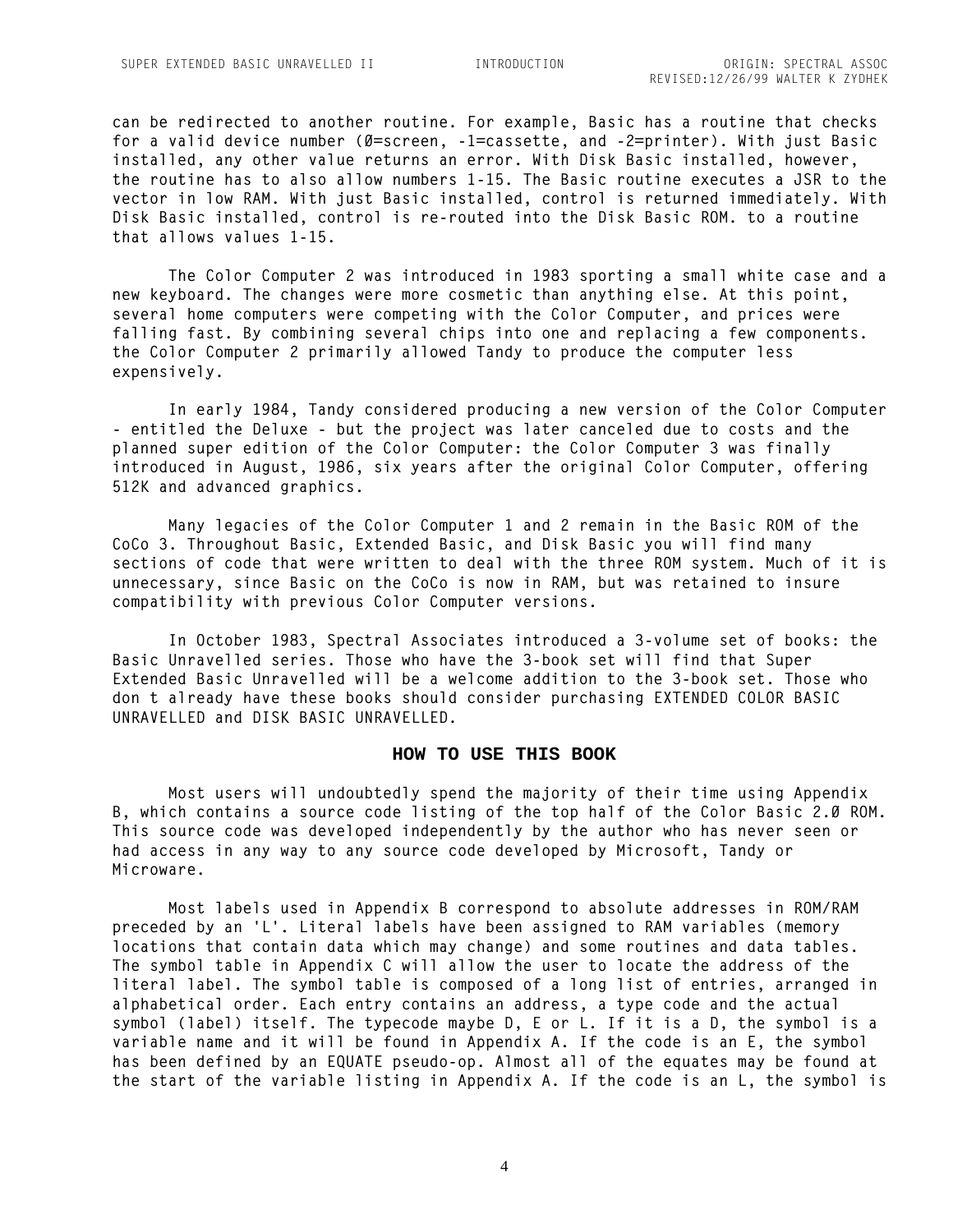**a label and will be found in Appendix B or in Extended Color Basic Unravelled's Appendix B.**

**Super Extended Basic Unravelled only covers the top half of the CoCo 3 ROM. Extended Color Basic Unravelled covers the bottom half of the ROM. There are several calls from the Super Extended portion of the ROM into the bottom half that you will not be able to follow unless you have the Extended Color Basic book. Many people have the Unravelled series, which was produced for the CoCo 2. The Extended Color Basic Unravelled book is essentially a merged version of the older Color Basic Unravelled (version 1.2) and Extended Basic Unravelled (version 1.1). If you have both of these books, Appendix I provides a listing of all of the changes made to convert Color Basic 1.2 and Extended Basic 1.1 into the bottom half of the Extended Color Basic 2.0 ROM. The Disk Basic ROM (1.0 or 1.1) has not been modified at all.**

**The CoCo 3 ROM (version 2.0) from addresses \$C000 - \$DFFF contains the code used to initialize the system and the cute digitized picture of the authors which you get when you hold down the ALT and CTRL keys on power up or reset. The code located in this area must be of a temporary nature because the Disk Basic code is loaded into this area when the contents of the ROMs are transferred to RAM. A substantial portion of this code is used to patch Color Extended (and Disk if there) Basic once it has been loaded into RAM. The patches make use of labels of the following types: PATCHxx, ALINKxx and BLINKxx. The PATCHxx addresses correspond to the actual address where the patch will be made. The ALINKxx addresses correspond to those addresses where the patches will transfer control. The BLINKxx addresses correspond to where the patch code will re-enter the mainstream code after the patch code has been executed. Not all patches will have a BLINKxx type address since control may be returned by an RTS.**

**The FCS pseudo-op code is used in this listing. For those readers who are unfamiliar with this pseudo-op, it means exactly the same as an FCC pseudo-op with the exception that the last character in the literal string has a bias of \$80 added to it. If, for example, the last character of an FCS instruction was an E, it would be assembled to \$05 (\$45+\$80).**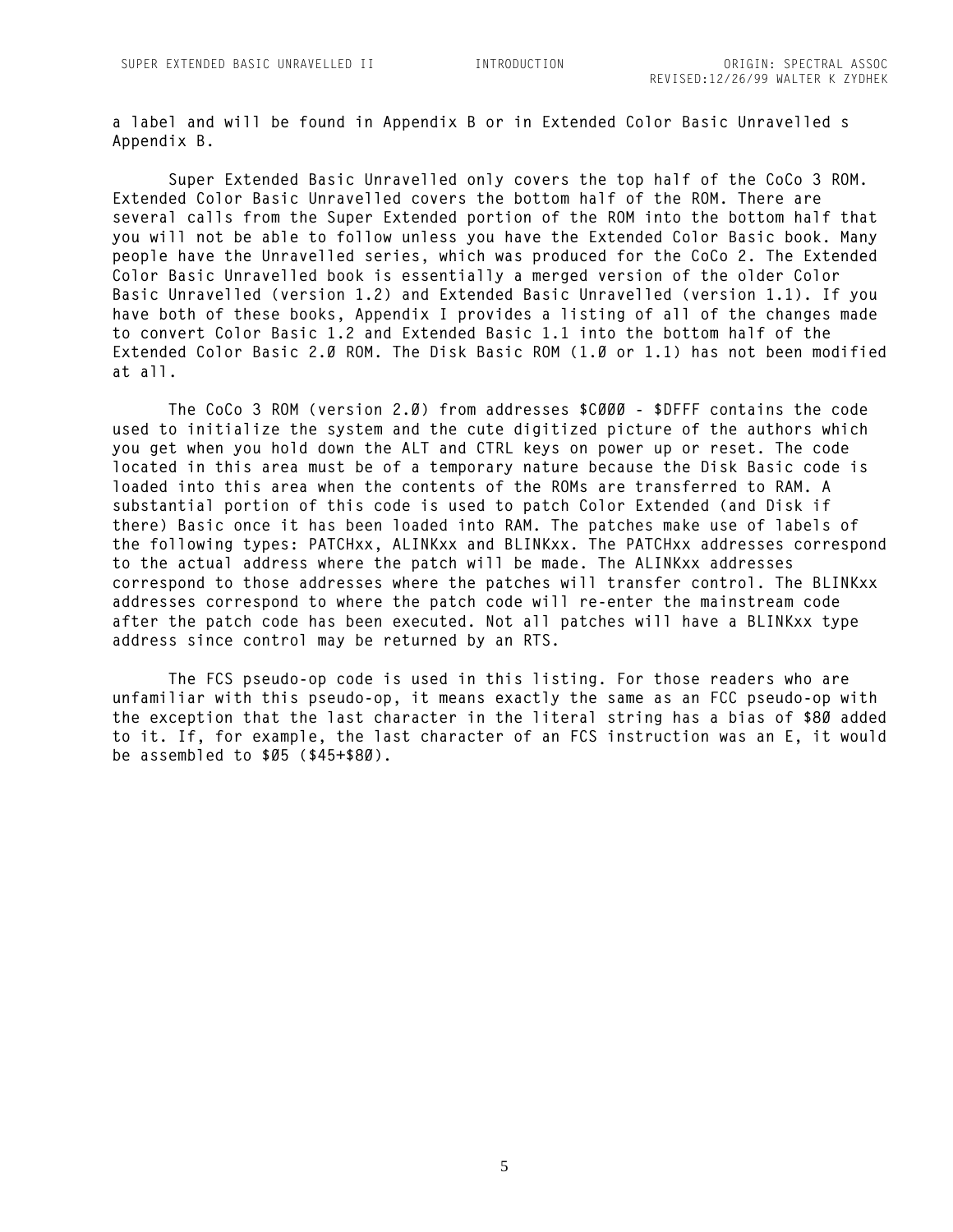#### **COLOR COMPUTER 3 HARDWARE DIFFERENCES**

<span id="page-7-0"></span>**This chapter deals with the major hardware and software differences between the original Color Computer and the Color Computer 3. The designers of the Color Computer 3 were guided by several design criteria, which occasionally forced some odd decisions. First, the CoCo 3 had to be as compatible as was possible the older CoCos so that as much of the old CoCo software as possible would function on the CoCo 3. Also the CoCo 3 had to be as inexpensive as possible so that it would have a market niche (other than just selling it to CoCo 2 owners). This constraint led to the GIME chip (or custom or tequila chip as it was also known).**

#### **Memory**

**The most apparent difference with the Color Computer 3 is the capability of having up to 512K of Random Access Memory (RAM). This RAM is made up of 256K Dynamic RAM chips. The 128K version of the computer has four (64K x 4 bit) chips, whereas the 512K version has sixteen (256K x 1 bit) chips. Upgrading from 128K to 512K primarily consists of removing the existing RAMs and inserting the 512K upgrade board into the provided sockets.**

**It should be noted that several problems were encountered early on with the RAMs supplied on early Color Computer 3s (the computer would crash during manipulation of the screen in some of the horizontal virtual enable modes). These models contained 150ns RAMs from Mitsubishi. These problems appeared to be solved by replacing the RAMs with 150ns RAMs from Nippon Electronics Corp (NEC) or by replacing them with 120ns parts.**

#### **The GIME Chip**

**The Color Computer 3 has many features not available on the original Color Computer, including memory management, advanced interrupt processing, and advanced graphics. All of these functions, in addition to the original Color Computer graphics modes, are handled by one large chip referred to as the 'GIME' chip (pronounced "gimmee", for Graphics/Interrupt/Memory Enhancement). We will touch on these subjects in the following paragraphs, and go into detail on them a little later.**

**The Central Processing Unit (CPU) in the Color Computer 3 is the 6809. This processor, by its very design, is limited to accessing 64K of memory at one time. Making this chip work in a 512K computer is, therefore, a neat trick. To do this, a system called memory management is employed. Memory within the computer is divided up into 8K blocks (producing 16 blocks in a 128K system, 64 blocks in 512K). From this pool of 8K blocks you may select any 8 to fill the CPU's memory space of 64K.**

**Two additional interrupts have been added to the Color Computer 3. The first is a timer interrupt which is a 12-bit interval timer, allowing you to set it to any value from 0-4095. This timer is counted down, and when it goes below 0, an interrupt may be triggered. The count is decremented every 70nsec or 63.5usec (selectable). The other interrupt is a keyboard interrupt, causing an interrupt to occur whenever a key or joystick button is pressed.**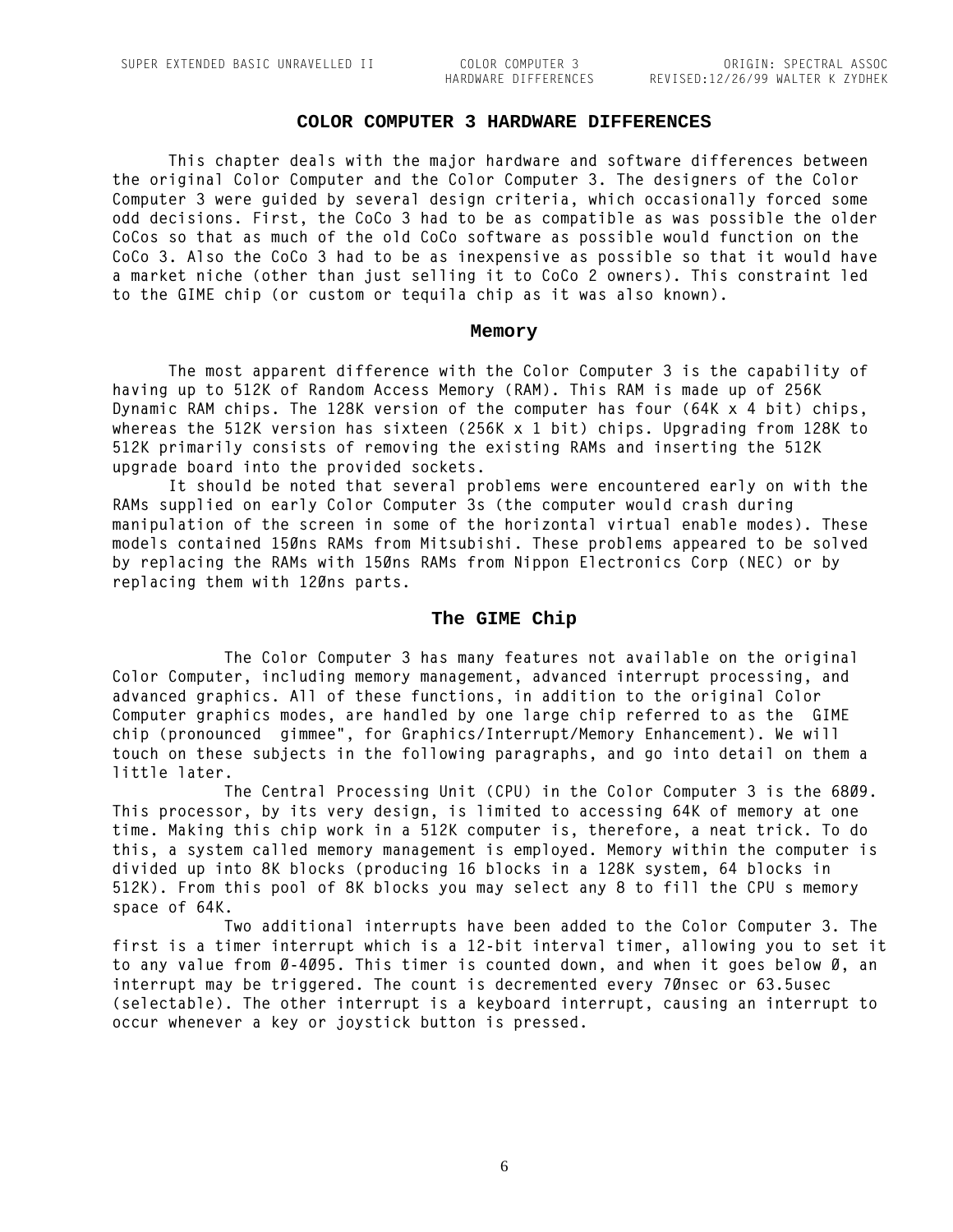#### **Super High Resolution Graphics**

**No fewer than 15 super high resolution graphics modes have been added to the Color Computer 3, four of which are accessible from Basic. These range from 128 pixels across with 2 colors to 640 pixels across with 4 colors in addition, each graphics mode can have any one of 4 depths (192, 200, 210, and 225 rows). This allows up to 60 different possibilities (actually there are more...which we'll discuss a little later). Basic is limited to 192 vertical rows.**

**In addition to the new graphics modes, the Color Computer 3 has 64 colors available, with a maximum of 16 on the screen at a time (actually, if you do some**  fancy stuff with interrupts, you can get all 64 at a time, but that s beyond the **scope of this book). To allow up 64 different colors, palette registers were incorporated into the GIME chip. Palette registers are discussed in detail in Chapter Five.**

**The original Color Computer allowed you to start the screen display on any 512-byte boundary. This has been improved in the Color Computer 3 to allow the screen to be set on any eight-byte boundary. This allows a true smooth vertical scroll. In addition, there is a technique that allows smooth horizontal scrolling. Along with the new graphic capabilities, there are also new text modes available. Text can be displayed with 32, 40, 64, or 80 characters-per horizontal row.**

**In the Color Computer 3, you have control over the color of the border, which you did not on the original Color Computer.**

#### **Sound**

**In order to keep the cost of the Color Computer 3 down, no sound chips were installed into the computer. Sound is still generated using the CPU or the optional Sound/Speech Cartridge.**

#### **\$FF22**

**In the old CoCos the graphics display was taken care of by the Video Display Generator (VDG). Controls were passed from the CPU to the VDG by way of Peripheral Interface Adapter 1 (PIA1). The graphics display of the CoCo 3 is handled entirely by the GIME chip, which has eliminated the need to pass controls through PIA1. However, in order to maintain compatibility with the older CoCos, a register has been built into the GIME chip which will retain any information written to the old VDG control bits of \$FF22. This internal GIME chip register is not accessible by the user and any data returned by reading \$FF22 will come from PIA1, not from the GIME chip. The PIA1 bits, which provided control to the VDG in the older CoCos, are not used in the CoCo 3. Bit 2 of \$FF22 (RAMSZ) is also not used - there is no hardware flag in the CoCo 3 to tell the user if the system contains 128K or 512K.**

**The existence of the GIME chip's internal \$FF22 register has allowed the addition of some extra features to the CoCo 3's CoCo compatible mode (32 column). Bits 4 (upper/lower case) and 5 (invert) can be used to invert the foreground and background colors of the text screen or to allow true lower case characters.**

If bit  $4 = \emptyset$ , the ASCII codes from  $\emptyset$ -31 will be the inverse video representations of the codes from  $64-95$ . If bit  $4 = 1$ , the ASCII codes from  $\emptyset$ -31 **will contain lower case characters. Appendix I contains a complete chart of theses codes. If bit 5 = 0, the text screen will be black characters on a green background. If bit 5 = 1, the text screen will be green characters on a black background.**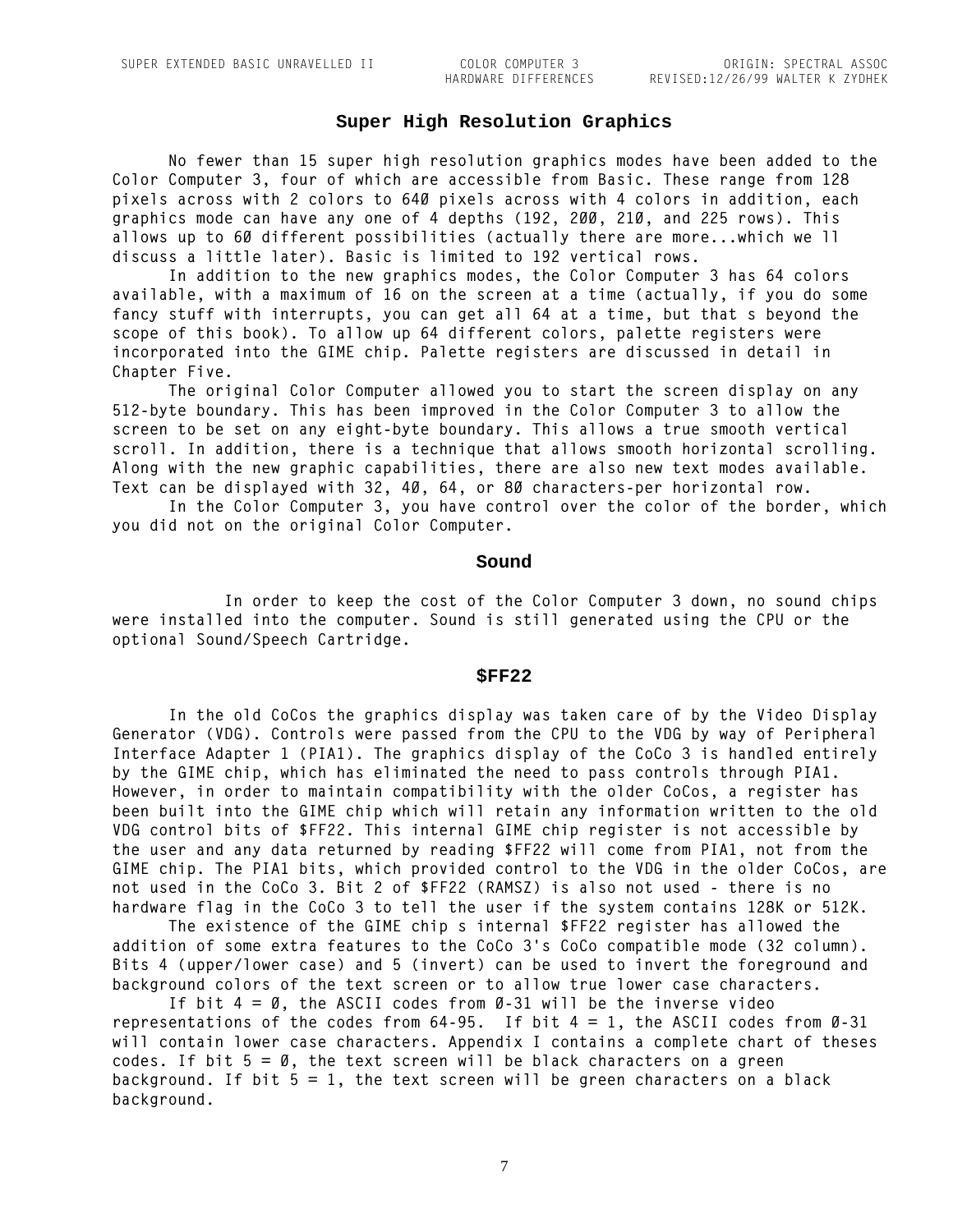#### **Peculiarities and Compromises**

**During the design of the Color Computer 3, Tandy was particularly careful to insure, as much as possible, that all software written for the original Color Computers would work on the Color Computer 3. This involved some peculiarities and compromises.**

**Tandy's primary method of insuring this compatibility was to have a mode of operation similar to the original Color Computer. This mode is referred to as the CoCo compatible Mode, and is active when bit 7 of \$FF90 is set. In this mode the primary difference is that the SAM registers (used to set graphics modes and screen addresses in the original Color Computer) are enabled. When this bit is cleared, you are in the CoCo 3 mode and the video display and vertical offset modes of the SAM registers are disabled.**

**The original Color Computer was limited to 64K, and Basic was designed to operate within that constraint. Since making Basic work with more than 64K would have required major changes in Basic (which would mean software would be incompatible), Basic still is limited to 64K (32K for operating system code, 32K for workspace). It should be noted that a few commands do access memory outside of this 64K range (LPEEK, LPOKE, HGET, HSCREEN, etc.), but the Basic program is limited to this 64K block. Several enhancements were made to Basic, though, including super high-resolution graphics (up to 640 x 192) and a 40 or 80 column text mode. Fortunately, both the super hi-res graphics screen and the 40/80-column text screen are located outside of the 32K workspace (unlike the original Color Computers, where memory for these were taken out of the workspace). Additionally, a super hi-res HGET/HPUT buffer is located outside of the workspace. This means that high-resolution graphics and text can be achieved without sacrificing workspace. Of course while Basic can't have more than 32K for its program, machine language programs have full use of the 128K or 512K that you have in your system.**

**Most of the original Color Computer graphics modes have been implemented in the Color Computer 3. However, the Semigraphics 4 mode (the standard 32 column text screen) is the only semigraphics mode available. Any software using the other semigraphics modes will not display properly on the Color Computer 3.** 

#### **Other Differences**

**One of the important aspects of memory management is insuring that the code the CPU must execute is always in place. For example, you can't tell the memory management unit (MMU) to move in a new memory section when the CPU is getting its**  instructions from the section you re replacing. This is critically important with **interrupts. When an interrupt occurs, which could happen anytime, control of the CPU must be transferred to a safe area of memory. The area from \$FE00-\$FEFF is especially good for this purpose since it is a special area of the logical address space. Bit 3 of INIT0 may be used to exempt this area from the effects of the MMU registers, thus guaranteeing that the RAM in this area is constant regardless of the changing contents of the MMU registers. Programs written for the original Color Computer that try to use the top of this area of RAM will most likely not work on the CoCo 3 because the CoCo 3 routes its interrupt vectors through there.**

**There are four new keys on the CoCo 3's keyboard. The OS-9 operating system uses the Control (CTRL) and Alternate (ALT) keys. Basic doesn't use or recognize any of the new keys (except on power-on, as described below).**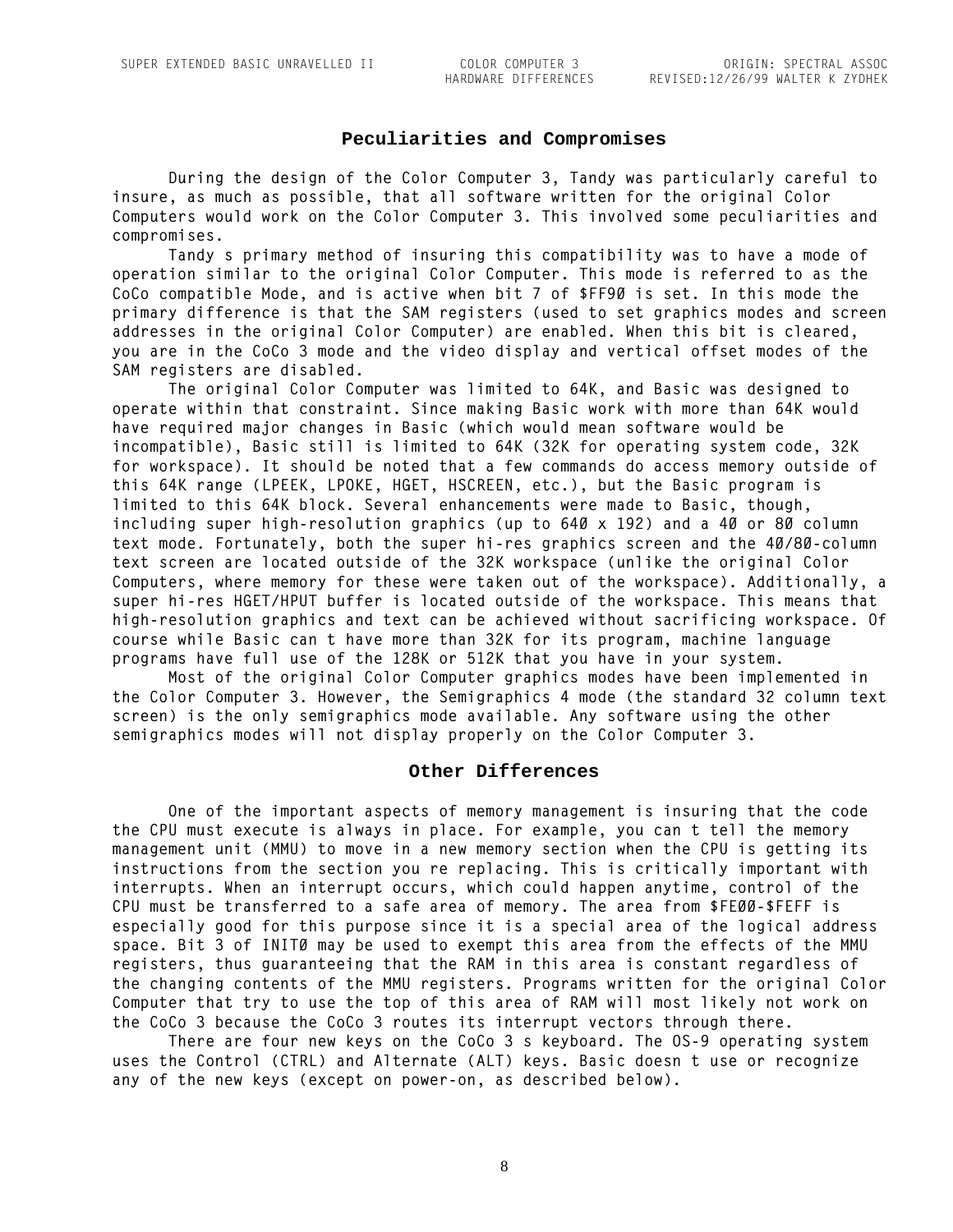**One of the popular graphic modes on the original Color Computer is the artifacting mode. This mode, accessed from Basic by the command PMODE 4:SCREEN 1,1, allows 128 x 192 graphics with red, blue, black, and white colors. Depending upon how the computer fired up, the red and blue colors may be switched, so most programs ask you to press the reset button to change the colors. On the Color Computer 3, these colors will fire up in a uniform way, and pressing reset alone won't change anything. If, when you press reset or turn on the computer, you hold the F1 key down, the colors will be reversed. This method allows full compatibility with previous Color Computer software.**

**The original Color Computer had the capability of working at double the clock speed (referred to as double speed). This didn't work in all machines, and was never supported by Tandy. The Color Computer 3 is guaranteed to work in double speed which can be turned on by storing data at \$FFD9, and turned off by storing data at \$FFD8. Note that the Sound/Speech Cartridge (SSC) does not work in the double speed mode. At the time of this writing, there is no hardware fix to allow the SSC to work in double speed, but it is expected that several fixes will be available soon. The fix would undoubtedly not be supported by Tandy.**

**The Color Computer 3 also supports two button joysticks or mice. Super Extended Basic and OS-9 Level Two will allow you to read the second joystick button.**

**The last major addition to the Color Computer 3 is the inclusion of composite and RGB output. This was primarily done to allow reasonable display of the super high-resolution graphics. The computer may be connected to any standard composite monitor or any analog RGB monitor (this is different than TTL RGB or RGBI).**

9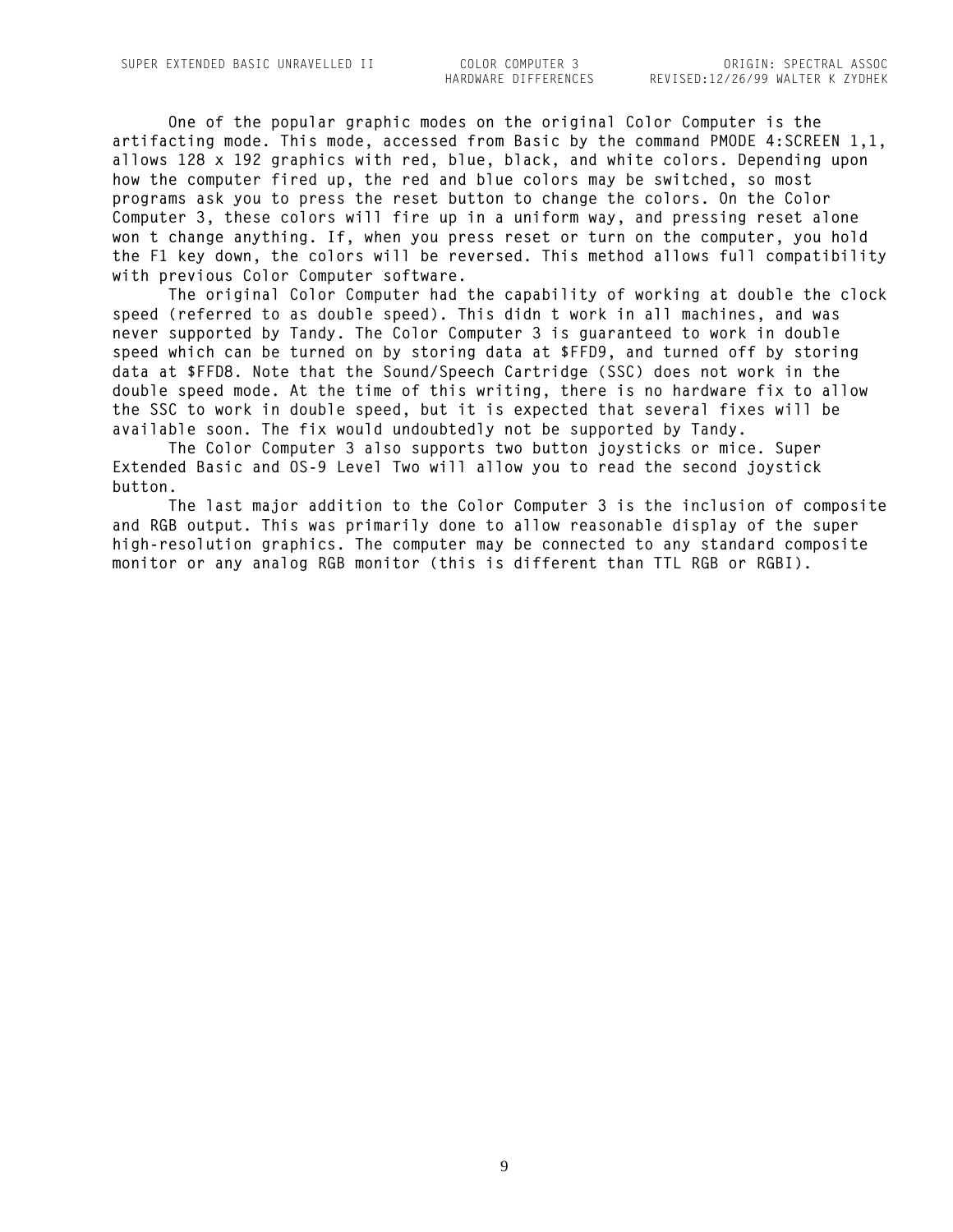#### **MEMORY MANAGEMENT**

<span id="page-11-0"></span>**The 6809 microprocessor can only address 64K of memory. In order to address more than 64K, a method must be found which will allow the user to switch different blocks of memory into the CPU's address space. The ability to perform this function is generally referred to as 'memory management'. There are as many different ways to implement a memory management scheme as there are different computers in the world, and each method will have its own strong points and limitations. In the Color Computer 3, the GIME chip performs the Memory Management Unit (MMU) function.**

**The GIME chip will allow 512K of RAM to be accessed by the CoCo 3. This 512Kaddress range is called the physical address space. The physical address space is broken down into 64 blocks of 8K each. The six high order bits of any address (\$0- \$7FFFF) are the block number. In a 128K machine that means that there will be 16 blocks which will actually have RAM in them, and the other 48 blocks will be treated as three sets of 16 blocks all three of which are mirrors of the high order 16 blocks. A 512K machine will, of course, have 64 blocks of RAM. The GIME chip determines this configuration and there is no known way at this time to trick, fool, or otherwise cajole the chip into allowing you to hang more RAM on the system without adding hardware to the computer. From this pool of 64 8K blocks you may**  select any eight to fill the CPU s memory space of 64K. The 64K range, which **comprises the address range of the CPU, is referred to as the logical address space. In order to simplify the task of understanding how this is done, it is best for the reader to discard the concept of the fixed memory map of the computer's memory. From the point of view of the CPU, the Color Computer 3's RAM is not one**  large contiguous block from Ø - \$7FFFF. This will undoubtedly cause a certain **amount of confusion because the video display section of the Color Computer 3 does consider the RAM as one large contiguous block.**

**Now, you may ask, if the memory is to be considered as 64 blocks of 8K, how does the CPU know where its memory is. That job is performed by the MMU registers which are located at \$FFA0. The eight blocks, which you select as the CPU's memory, are mapped into the CPU's address space by the MMU registers as shown in Figure 1.**

| MMU Register | CPU Address Space | Logical block number |
|--------------|-------------------|----------------------|
| \$FFA7       | $$E000-SFDF$      |                      |
| \$FFA6       | \$CØØØ-\$DFFF     | 6                    |
| \$FFA5       | $$A000 - $B$ FFF  | 5                    |
| \$FFA4       | \$8000-\$9FFF     | 4                    |
| \$FFA3       | $$6000 - $7$ FFF  | 3                    |
| \$FFA2       | \$4000-\$5FFF     | 2                    |
| \$FFA1       | \$2000-\$3FFF     |                      |
| \$FFAØ       | \$0000-\$1FFF     | Ø                    |
|              |                   |                      |

**Figure 1 - Memory Management Unit Registers**

**It is important to thoroughly understand the concept of memory blocks. The physical address space is composed of 64 physical blocks (they will be referred to simply as blocks). The logical address space is the range of \$0-\$FFFF which can be addressed by the CPU. The logical address space should be considered as composed of eight 8K blocks of RAM. The MMU registers determine which eight of the 64 blocks from the physical address space will compose the logical address space. As a natural extension, the logical address space may be thought of as being composed of eight logical blocks. The logical blocks are numbered from 0-7 as described in**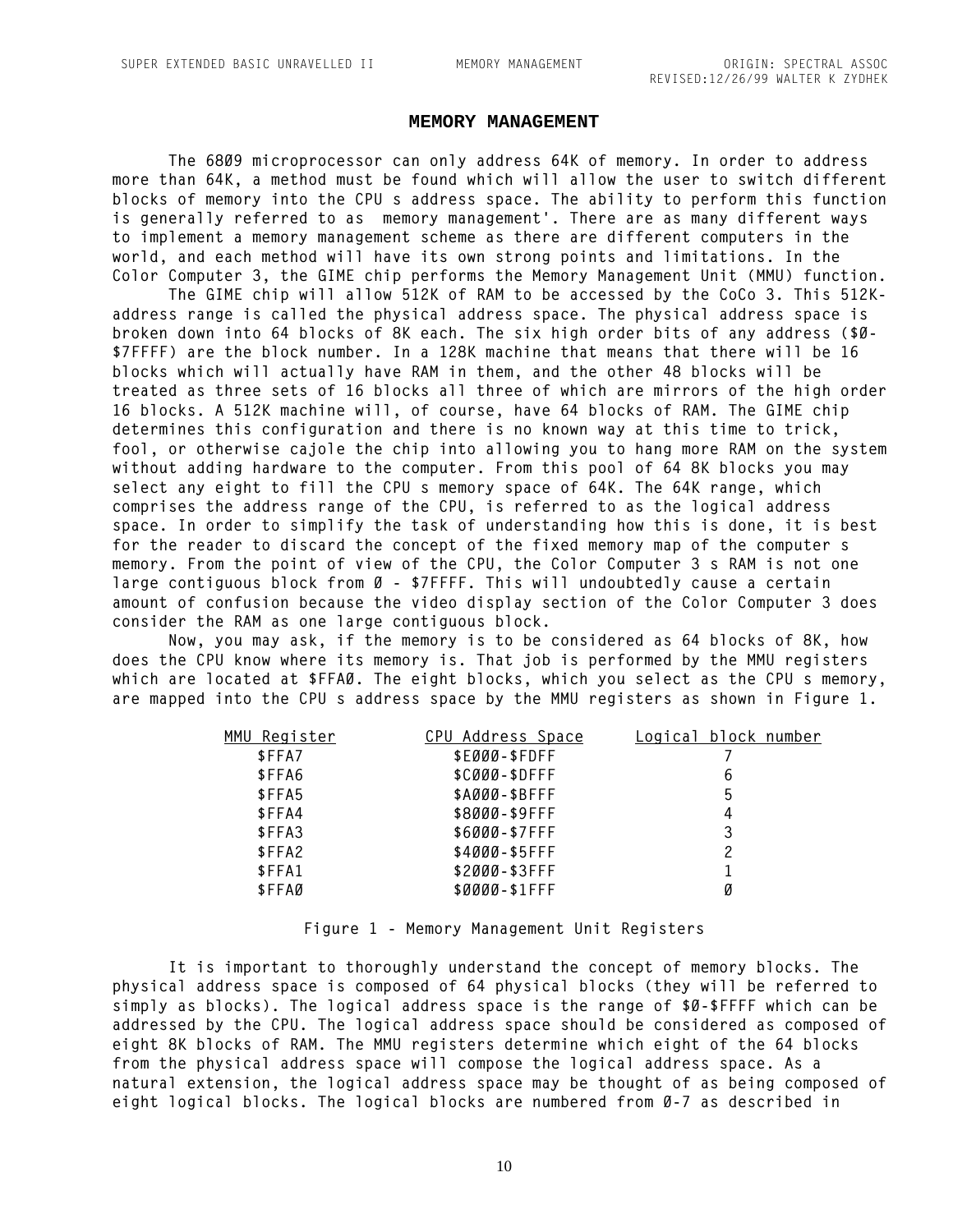**Figure 1 above. The logical blocks are not really actual memory (the physical blocks are actual memory), they are an 8K address space in the address range of the CPU and their position relative to one another may not change in the eyes of the CPU.**

**The MMU registers have no effect whatsoever on the manner in which the GIME chip displays graphic or text information. For the purpose of graphics, the 512K is considered as one large contiguous super chunk of RAM. In order to make this easier to understand since we are in a "block" frame of mind, just consider the video display memory as 64 contiguous 8K blocks. In other words, the video display memory is just the physical address space and there is no way to move the blocks relative to one another.**

**The process of setting up the CPUs memory space requires that you select eight blocks, which will comprise the logical address space. Then you must program the MMU registers with the block numbers selected. For example, if you wanted block 56 (\$38) to occupy the CPU addresses 0 - \$1FFF (logical block 0), you must store the value \$38 into address \$FFA0. If you wanted the high 64K of RAM of either a 128K or 512K machine to occupy the logical address space as one contiguous 64K segment, you just load the values \$38 - \$3F consecutively into the consecutive addresses \$FFA0 - \$FFA7. This is how Basic sets up the CPU's memory space.**

**It is important to realize that there is no prohibition against using the same block in more than one block of the logical address space. If you put the same block number in all of the MMU registers, then the same 8K block of RAM would be mapped into all eight of the logical blocks.**

**As an example of the power and flexibility which this system of memory management offers, we will consider the logical address space arrangement used by Basic to manipulate super hi-res graphic screens. It is not possible to read data from or write data into the Color Computer 3's memory unless the memory is in the logical address space. For example, if you wanted to read address \$4F859, you would not be able to unless block 39 had been mapped into a logical block by an MMU register. Or, put another way, the value 39 must be in one of the MMU registers (\$FFA0 - \$FFA7). Basic allocates 32K of memory for its super hi-res graphics screen. In order to manipulate the screen, the 32K screen must be in the logical address space. The bottom 32K of memory in a 128K system (\$60000 - \$67FFF) is used for the super hi-res screen by Basic. In order to access the screen, this memory is mapped into logical block 1 as shown in Figure 2. Block numbers 48-51 are the super hi-res graphics screen. Block 56 must remain in logical block 0 because it contains all of Basic's system variables and interrupt vectors, and block 63 must remain in logical block 7 because it contains the Basic program code, which manipulates the super hi-res graphics screen. Block 53 is moved into logical block 6 (overlaying Disk Basic) and is used as the HPUT/HGET buffer.**

| MMU      | <b>Block</b> | Logical                                      | Physical        |             |
|----------|--------------|----------------------------------------------|-----------------|-------------|
| Register | Number       | Block Number                                 | Address         |             |
| \$FFA7   | 63           |                                              | \$7E000-\$7FFFF | Program     |
| \$FFA6   | 53           | 6                                            | \$6A000-\$6BFFF | HGET Buffer |
| \$FFA5   | 61           | 5                                            | \$7A000-\$7BFFF | Program     |
| \$FFA4   | 51           | 4                                            | \$66000-\$67FFF | Screen      |
| \$FFA3   | 5Ø           | 3                                            | \$64000-\$65FFF | Screen      |
| \$FFA2   | 49           | 2                                            | \$62000-\$63FFF | Screen      |
| \$FFA1   | 48           |                                              | \$60000-\$61FFF | Screen      |
| \$FFAØ   | 56           | Ø                                            | \$70000-\$71FFF | System DP   |
|          | Figure 2     | - Super Hi-Res Graphics Memory Configuration |                 |             |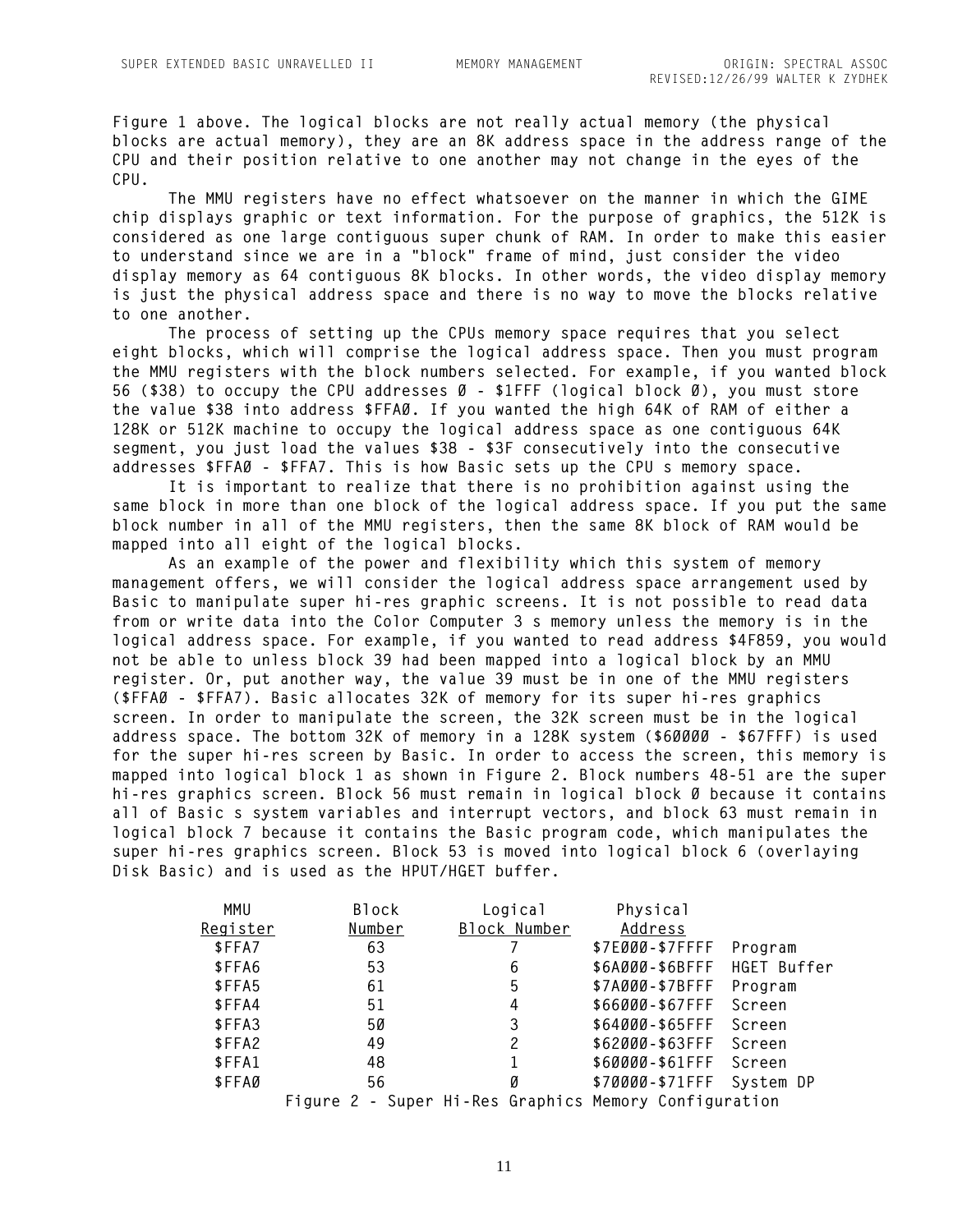**There is one final aspect of the Color Computer 3's memory management system, which must be addressed. The Color Computer 3 has two sets of MMU registers. The**  first set of eight registers located at \$FFAØ should be very familiar to you by **now. The second set of eight registers is located at \$FFA8 and their function is identical to that of the first set in every aspect. Bit 0 of initialization register 1 (\$FF91) is used to determine which one of the sets of registers is determining the makeup of the logical address space. If bit 0 if \$FF91 is set to zero, then the eight MMU registers at \$FFA0 (task register 0) control the makeup of the logical address space. If bit 0 of \$FF91 is set, then the eight MMU registers at \$FFA8 (task register 1) control the makeup of the logical address space (see Figure 3). The theory behind the two sets of registers is that each set of registers may be allowed to control a different task by allocating two independent segments of 64K to each task and then simply selecting the desired set of registers in order to enable the desired task. This will work fine but you must be careful to remember that switching between the task registers will do nothing to preserve the status of the CPU registers, nor will it protect you from disasters if you should be interrupted during the transition. Whenever new memory is switched into a logical address space, be sure it isn't where the program counter, stack, or interrupt service routine is located. Major problems may happen it is:**

| If the MMU registers have |                  | Then the following blocks         |
|---------------------------|------------------|-----------------------------------|
| the data below in them    |                  | compose the logical address space |
|                           |                  | \$FF91<br>\$FF91                  |
|                           |                  | $bit0=1$<br>bitØ=Ø                |
| \$FFAØ 24                 | \$FFA8 34        | \$0000<br>24<br>34                |
| <b>\$FFA1 26</b>          | <b>\$FFA9 56</b> | 56<br>\$2000<br>26                |
| \$FFA2 15                 | \$FFAA 43        | 43<br>\$4000<br>15                |
| \$FFA3 56                 | \$FFAB 34        | 34<br>\$6000<br>56                |
| \$FFA4 41                 | \$FFAC 35        | 35<br>41<br>\$8000                |
| \$FFAS 42                 | \$FFAD 08        | 42<br>Ø8<br>\$AØØØ                |
| \$FFA6 62                 | \$FFAE 36        | 62<br>36<br>\$CØØØ                |
| \$FFA7 61                 | \$FFAF 00        | \$E000<br>øø<br>61                |

**Figure 3 - MMU task registers**

#### **Special notes:**

**1) All of the MMU registers may be read from as well as written to. However, only the lower 6 bits of data are accurate. The top two bits should be masked off after they are read. Also, in order to enable the MMU registers, bit 6 of \$FF90 must be set.**

**2) The CoCo enable bit (bit 7, \$FF90) does not have any effect upon the operation of the MMU registers. The MMU enable bit (bit 6, \$FF90) must be set in order for the MMU registers to be operable.**

**3) The area from \$FF00 - \$FFFF is used for system input/output and is never affected by the MMU registers. The area from \$FE00 - \$FEFF is a special page (256 bytes) of RAM and may be affected by the MMU registers if MC3 (bit 3, \$FF90) is clear.**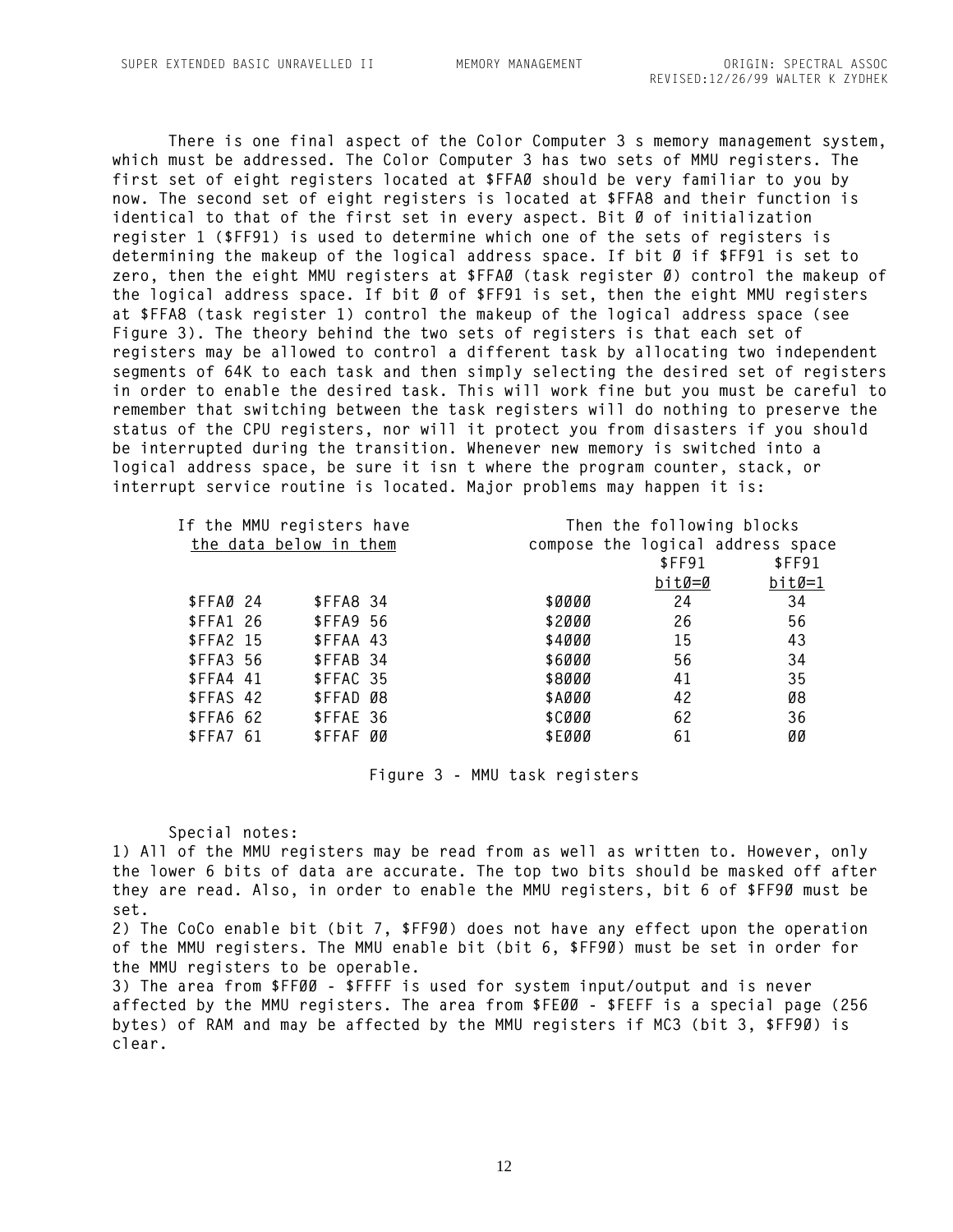#### **SUPER HIGH RESOLUTION GRAPHICS**

<span id="page-14-0"></span>**The CoCo 3 will support several, new-high resolution graphics and alphanumeric text modes in addition to most of the older low-resolution graphics and alphanumeric modes of the CoCo 2. The only CoCo 2 alphanumeric mode supported by the CoCo 3 is the semi-graphics 4 mode.**

**The characteristics of the graphics modes are controlled by the graphics control registers (\$FF98-\$FF9F). These registers are write-only registers (attempting to read these registers will not return accurate data). The graphics control registers can have their function modified by the CoCo compatible bit (bit 7, \$FF90) and the BP bit (bit 7, \$FF98). It is important to realize that certain graphics control registers will be valid only if the COCO and BP bits are set up in a certain way. You may be able to produce interesting effects if you violate these restrictions, but you will have no guarantee that the effect will be supported by future versions of the Color Computer (if there are to be any future versions).**

**The GIME chip treats the system RAM as one contiguous 512K block for the purposes of video display. In a 128K system the true RAM is at the top of the physical address space and there are three 128K images below it. The graphics control registers are used to define the size of the screen and place it anywhere within the 512K that you wish. If you wish to modify the contents of a high resolution graphics or text screen, you must use the MMU registers to place that portion of the screen into the logical address space of the CPU in order to change the data - remember that the MMU registers will NOT affect the manner in which the screen is DISPLAYED but you must use them in order to change the data.**

**One last warning: be careful how you use the COCO and BP bits. You may get some interesting effects if you set both of these bits, but it may bite you in the end. We cannot say what the results will be if you use a mode which is not specifically defined. All of the video control registers are designed to be used when the COCO bit is cleared with the notable exception of the vertical offset registers. A condensed summary of the control registers is contained in Appendix D.**

**The registers from FF90 - FF97 are general-purpose control registers for the GIME chip**

#### **FF90 Initialization register 0 INIT0**

| Bit 7 |     | COCO 1=CoCo compatible mode            |
|-------|-----|----------------------------------------|
| Bit 6 |     | MMUEN 1=MMU enabled                    |
| Bit 5 |     | $IEN$ 1 = GIME chip IRQ enabled        |
| Bit 4 |     | FEN $1 = GIME chip FIRQ enabled$       |
| Bit 3 |     | $MC3$ 1 = RAM at FEXX is constant      |
| Bit 2 | MC2 | $1 =$ standard SCS (Spare Chip Select) |
| Bit 1 | MC1 | ROM map control                        |
| Bit Ø | MCØ | ROM map control                        |

**COCO: This bit is used to toggle the CoCo compatible mode on and off. The term CoCo compatible mode is somewhat of a misnomer as there are some CoCo 2 graphics modes, which are not supported by the CoCo 3, and some of the video control registers are active even when the COCO bit is in the CoCo compatible mode. The programmer is best advised to use this bit for exactly what it was intended for - to be set when you are using CoCo 2 graphics modes and to be clear when you are using the new CoCo 3 graphics modes. The descriptions of the CoCo 3 registers given**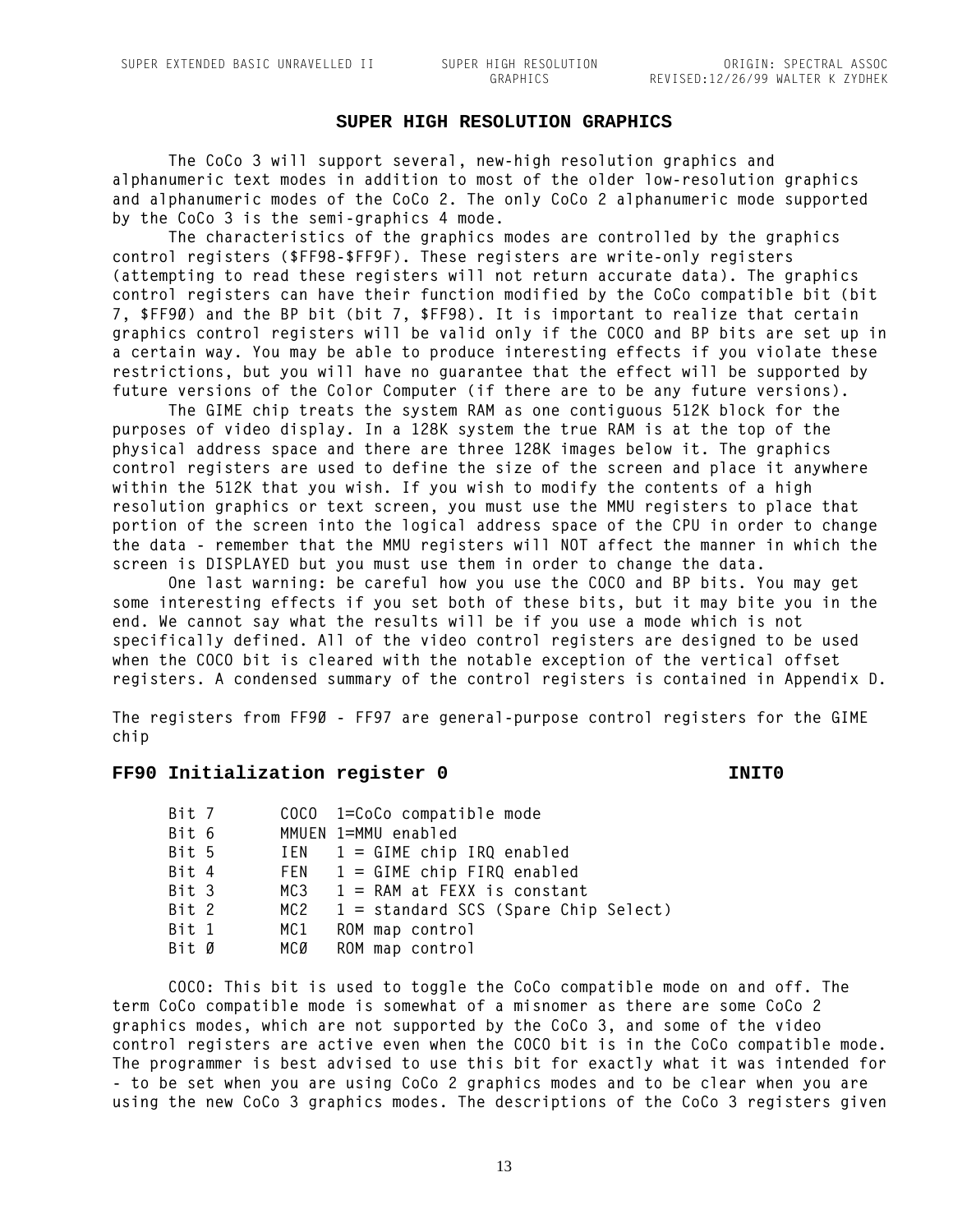**below will explicitly state those instances in which the programmer should use the new registers with the COCO bit set.**

- MMUEN: When this bit is set the MMU registers are enabled. If this bit is clear, the MMU registers are inoperable and the 64K, which makes up the logical address space is, the contiguous segment from \$70000 - \$7FFFF.
- IEN: When this bit is set, the GIME chip's IRQ Interrupt structure is enabled. If the bit is clear, the old CoCo 2 PIA IRQ interrupt structure is used.
- FEN: When this bit is set, the GIME chip's FIRQ Interrupt structure is enabled. If the bit is clear, the old CoCo 2 PIA FIRQ interrupt structure is used.
- MC3: When this bit is set, the RAM which occupies the CPU's address range of \$FE00-\$FEFF will always be taken from \$7FE00-\$.7FEFF. If this bit is clear and the MMUEN bit is set the RAM in the CPU's address range of \$FE00-\$FEFF will be taken from the block as specified by the MMU register controlling logical block 7.
- MC2: Spare Chip Select (SCS) control; if 0, then the SCS line (to the expansion slot) will only be active in the \$FF50-\$FF5F range. If this bit is 1, then the SCS line will be active in the \$FF40-\$FF5F range.
- MC1: ROM map control
- MC0: ROM map control
	- **MC1 MC0 ROM configuration**
	- **0 X 16K internal, 16K external**
	- **1 0 32K internal**
	- **1 1 32K external (except interrupt vectors)**

# **FF91 Initialization register 1 INIT1**

| Bit 7 | Unused |  |                                                         |  |  |  |
|-------|--------|--|---------------------------------------------------------|--|--|--|
| Bit 6 | Unused |  |                                                         |  |  |  |
| Bit 5 | TINS   |  | Timer input select; $1 = 70$ nsec, $\theta = 63.5$ usec |  |  |  |
| Bit 4 | Unused |  |                                                         |  |  |  |
| Bit 3 | Unused |  |                                                         |  |  |  |
| Bit 2 | Unused |  |                                                         |  |  |  |
| Bit 1 | Unused |  |                                                         |  |  |  |
| Bit Ø | ΤR     |  | Task register select                                    |  |  |  |

**TINS: This bit controls the clock input to the 12-bit interval timer. If the bit is set, the input source will be 14.31818 MHz which will produce a clock pulse approximately every 70 nanoseconds. If the bit is clear, the input source will be the horizontal blanking pulse which will produce a clock pulse approximately every 63.5 microseconds.**

**TR: If this bit is set, then \$FFA8-\$FFAF will be the active MMU registers, if the bit is clear, then \$FFA0-\$FFA7 will be the active MMU registers.**

#### **FF92 Interrupt request enable register IRQENR**

**Bit 7 Unused**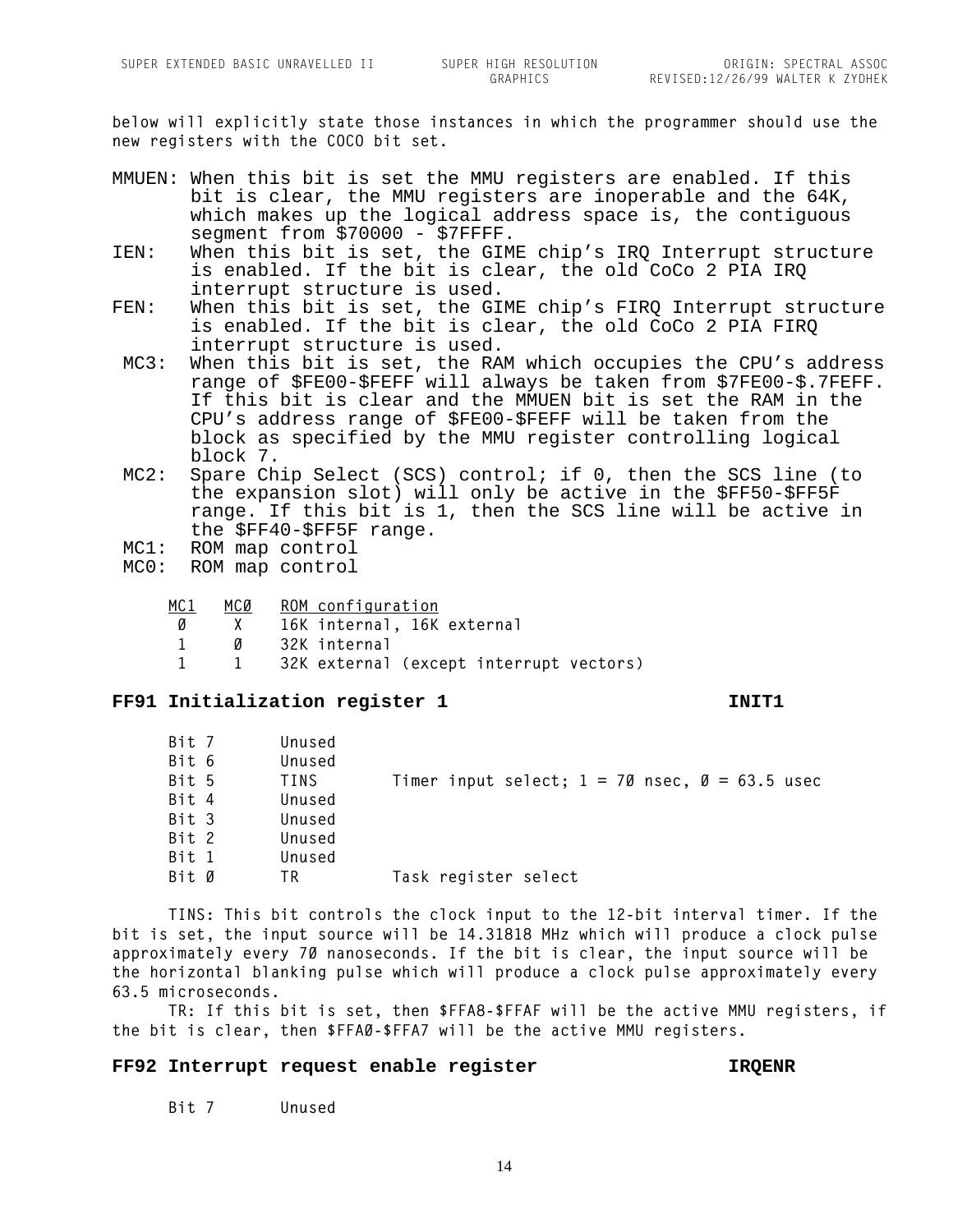| Bit 6 | Unused          |                             |
|-------|-----------------|-----------------------------|
| Bit 5 | TMR             | Timer interrupt             |
| Bit 4 | <b>HBORD</b>    | Horizontal border interrupt |
| Bit 3 | <b>VBORD</b>    | Vertical border interrupt   |
| Bit 2 | EI <sub>2</sub> | Serial data interrupt       |
| Bit 1 | EI1             | Keyboard interrupt          |
| Bit Ø | <b>ETØ</b>      | Cartridge interrupt         |
|       |                 |                             |

- TMR: A timer interrupt is generated whenever the 12-bit interval timer (\$FF94-\$FF95) counts down to zero.
- HBORD: The horizontal border interrupt is generated on the falling edge of the horizontal sync pulse.
- VBORD: The vertical border interrupt is generated on the falling edge of the vertical sync pulse.
- EI2: The serial data interrupt is generated on the falling edge of a signal on pin 4 of the serial I/O connector (JK 3).
- EI1: The keyboard interrupt will be triggered whenever a zero appears on any one of the PA0-PA6 pins of PIA0. These pins are normally programmed as inputs and are used to read the keyboard. The programmer should be warned that it is not chiseled into tablets of granite that these pins remain inputs - some interesting effects may be had by programming one as an output and using it to generate an interrupt. In their normal condition as inputs, an interrupt will be generated if a key is pressed and the proper keyboard column is strobed by placing a zero in the correct column strobe register (\$FF00) bit OR if a joystick fire button is pressed. It is Important to note that a keyboard interrupt cannot be generated if there is not at least one zero in the keyboard column strobe register (ignoring joystick fire buttons). Also note that there is no way to mask off the joystick fire buttons - they will always generate a keyboard interrupt.
	- EI0: A cartridge interrupt will be generated on the falling edge of a Signal found on pin 8 (CART) of the expansion connector.

### **FF93 Fast interrupt request enable register FIRQENR**

| Bit 7 | Unused       |                             |
|-------|--------------|-----------------------------|
| Bit 6 | Unused       |                             |
| Bit 5 | TMR          | Timer interrupt             |
| Bit 4 | <b>HBORD</b> | Horizontal border interrupt |
| Bit 3 | <b>VBORD</b> | Vertical border interrupt   |
| Bit 2 | EI2          | Serial border interrupt     |
| Bit 1 | EI1          | Keyboard interrupt          |
| Bit Ø | EIØ          | Cartridge interrupt         |
|       |              |                             |

**The bits of FIRQENR are defined identically to those of IRQENR.**

#### **FF94 Timer register MSB**

| Bits 4-7 | Unused |                                   |  |  |  |
|----------|--------|-----------------------------------|--|--|--|
| Bits Ø–3 |        | High order four bits of the timer |  |  |  |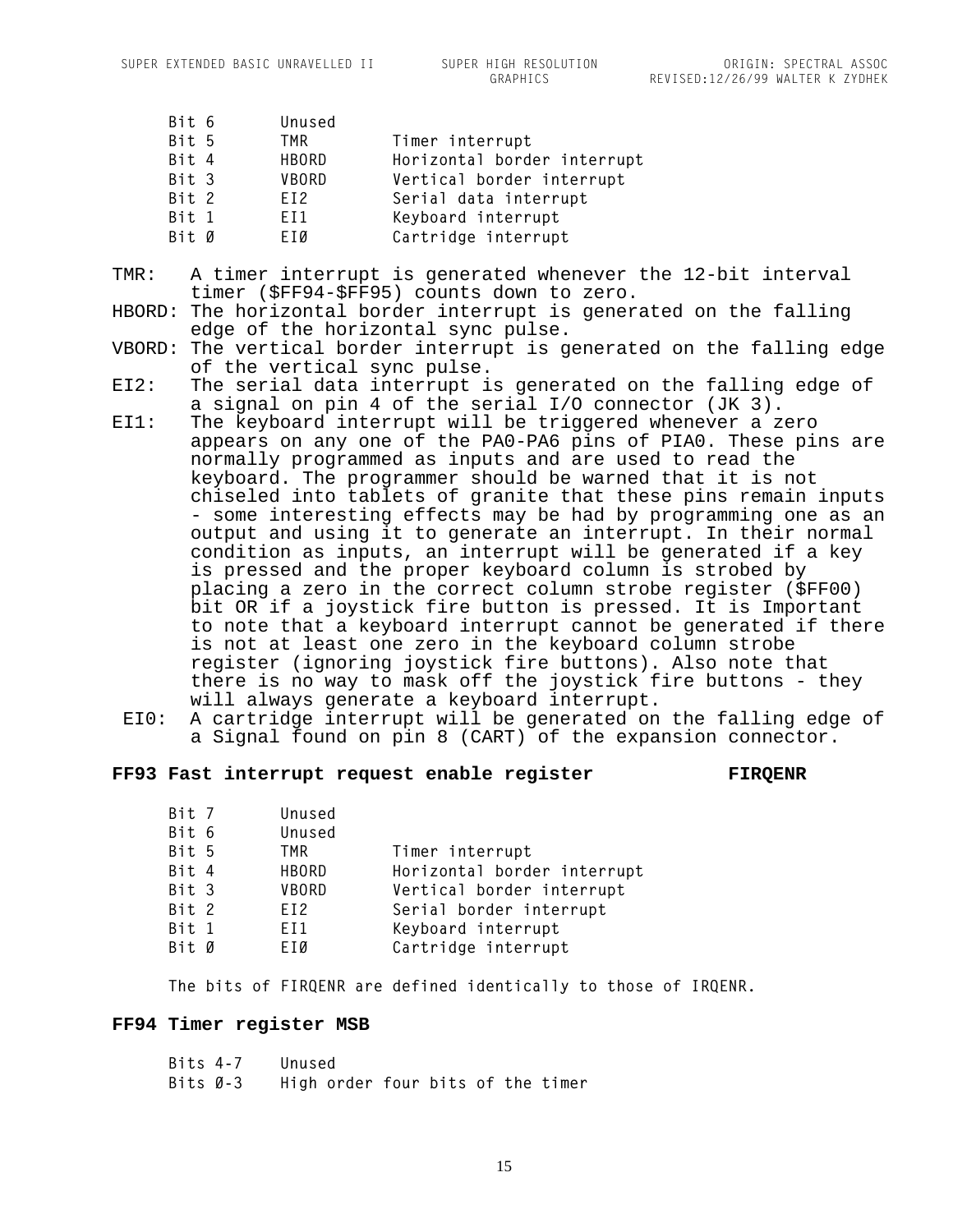**See the description of the timer register low order bits (\$FF95).**

#### **FF95 Timer register LSB**

**Bits 0-7 Low order eight bits of the timer**

**The 12-bit interval timer located at \$FF94-\$FF95 may be set to any value from 0 to 4095. When a value is loaded into the timer MS byte, the count will be automatically started. The timer will count down (it cannot count up) until it gets to zero at which time the initial count will be reloaded and the count down will restart. If the timer registers are loaded with 0, the count down process will be inhibited. The clock input to the timer may be either 14.31818 MHz or 15.734 KHz as selected by bit 5 of INIT1.**

#### **FF96 Reserved**

#### **FF97 Reserved**

**The registers from \$FF98 - \$FF9F are the video control registers and are used to control the new video modes of the GIME chip.**

#### **FF98 Video Mode Register**

| Bit. 7     | RP.  | $0 =$ Text modes, $1 =$ Graphics modes |
|------------|------|----------------------------------------|
| Bit 6      |      | Unused                                 |
| Bit 5      | RP T | Burst Phase Invert (Color Set)         |
| Rit. 4     | MOCH | $1 =$ Monochrome on Composite          |
| Rit. 3     | H50  | $1 = 50$ Hz power, $0 = 60$ Hz power   |
| Bits $0-2$ | I PR | Lines per row                          |

- **BP: (Bit Plane): Determines whether the computer is to display graphics or text. If this bit is set to 0, the screen is displayed as text. If it is 1, graphics are displayed.**
- **BPI: Setting this bit will put you in the alternate color set. Technically, this bit tells the computer to invert the color burst phase going to the TV or composite monitor. Setting this bit will reverse the red and blue colors in the artifacting mode.**
- **MOCH: When this bit is set to 1, the composite (including TV) output of the Color Computer 3 is changed to black and white (monochrome). This allows easier reading and better resolution in higher resolution text and graphics modes. This bit will not affect the RGB display.**
- **H50: If this bit is set, the power source is 50 Hertz, if the bit is clear; the power source is 60 Hz.**
- **LPR: (Lines Per character Row): These bits determine the number of vertical lines used for each character in the text display. The one, two and three lines per row settings have little practical value, as the character itself is seven rows high. Changing the setting will not change the size of the character; it will only change the number of rows between characters. These settings only affect the way text is displayed on the screen; it has no effect on the amount of memory used to contain the screen data.**

| Bit pattern |  | Lines per character row |  |
|-------------|--|-------------------------|--|
| xxxxx000    |  | One line                |  |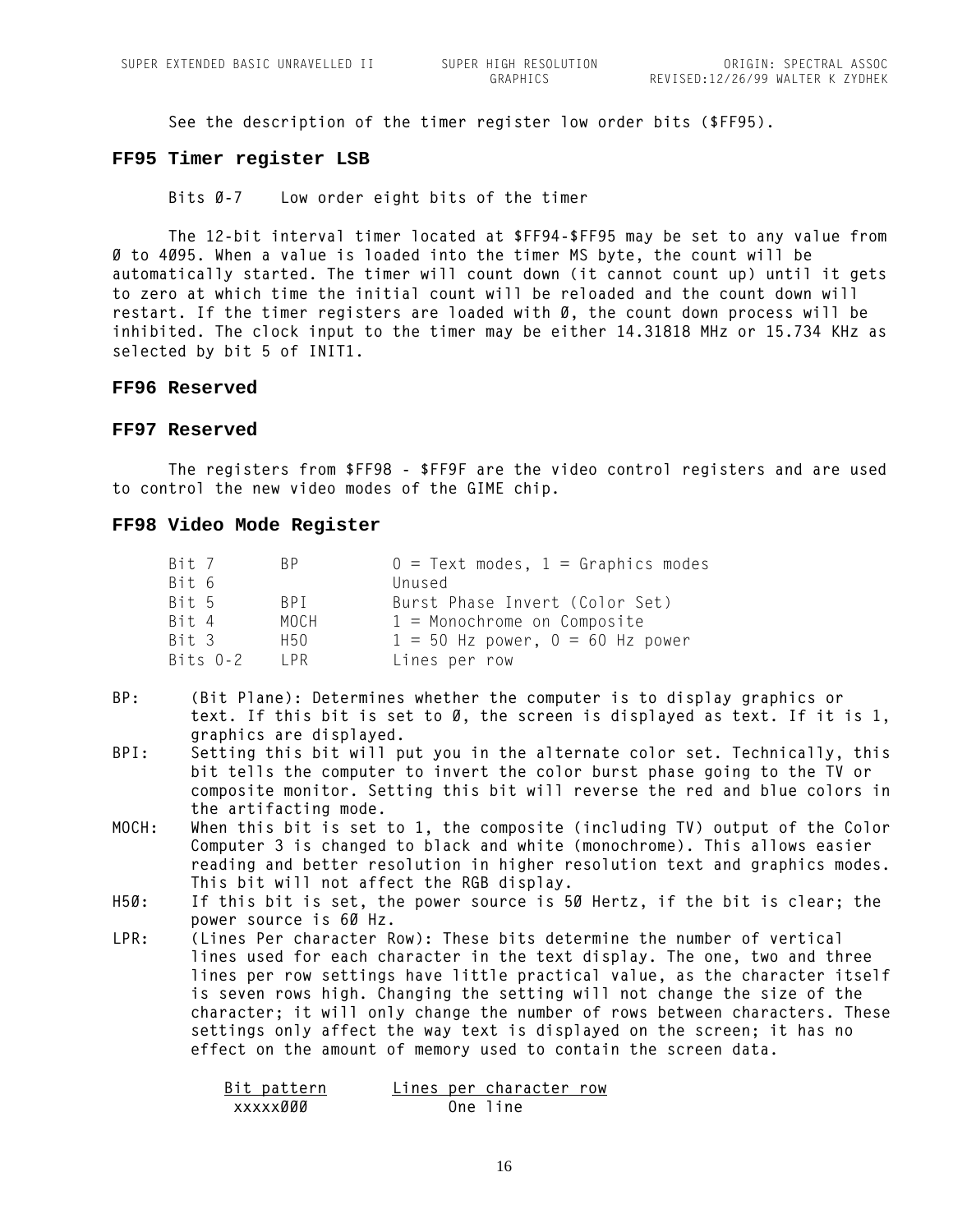| xxxxx001 | Two lines    |
|----------|--------------|
| xxxxx010 | Three lines  |
| xxxxx011 | Eight lines  |
| xxxxx100 | Nine lines   |
| xxxxx101 | Ten lines    |
| xxxxx110 | Twelve lines |
| xxxxx111 | Reserved     |

#### **FF99 Video Resolution Register**

**The Video Resolution Register controls the resolution and colors displayed on the computer.**

| Bit 7    |             | Undefined                        |
|----------|-------------|----------------------------------|
| Bits 5–6 | IPF         | Lines per Field (Number of Rows) |
| Bits 2–4 | HRES        | Horizontal Resolution            |
| Bits Ø–1 | <b>CRES</b> | Color Resolution                 |

**LPF: These two bits determine the number of vertical rows on the highresolution graphics display.**

| Bit Pattern | Rows Displayed |
|-------------|----------------|
| xØØxxxxx    | 192            |
| xØ1xxxxx    | 200            |
| x1Øxxxxx    | 210            |
| x11xxxxx    | 225            |

**HRES: These three bits (HR0-HR2) determine the horizontal resolution. The HRES bits set the display to a specific number of bytes (not pixels) across the screen.**

|                    | $BP=1$               | $BP = \emptyset$  |
|--------------------|----------------------|-------------------|
| <b>Bit Pattern</b> | Bytes/Row (Graphics) | Text Resolution   |
| xxx111xx           | 160                  | 80 Characters/Row |
| xxx110xx           | 128                  | 64 Characters/Row |
| xxx101xx           | 80                   | 80 Characters/Row |
| xxx100xx           | 64                   | 64 Characters/Row |
| xxx011xx           | 40                   | 40 Characters/Row |
| xxx010xx           | 32                   | 32 Characters/Row |
| xxx001xx           | 20                   | 40 Characters/Row |
| xxx000xx           | 16                   | 32 Characters/Row |
|                    |                      |                   |

**CRES: If BP=1, these two bits (CR0-CR1) determine the number of colors available and the number of pixels contained in each byte. Multiplying pixels/byte by the bytes hi each row will give you the number of pixels in each row.**

**If BP=0, then bit 1 has no effect and bit 0 is the attribute enable flag. If attributes are not enabled, the number of characters appearing on the hi-res text screen is determined by the number of characters per row set by the HRES bits, the number of rows displayed as set by the LPF bits and the number of lines per row as set by the LPR bits of the video mode register. If the attributes are enabled, the**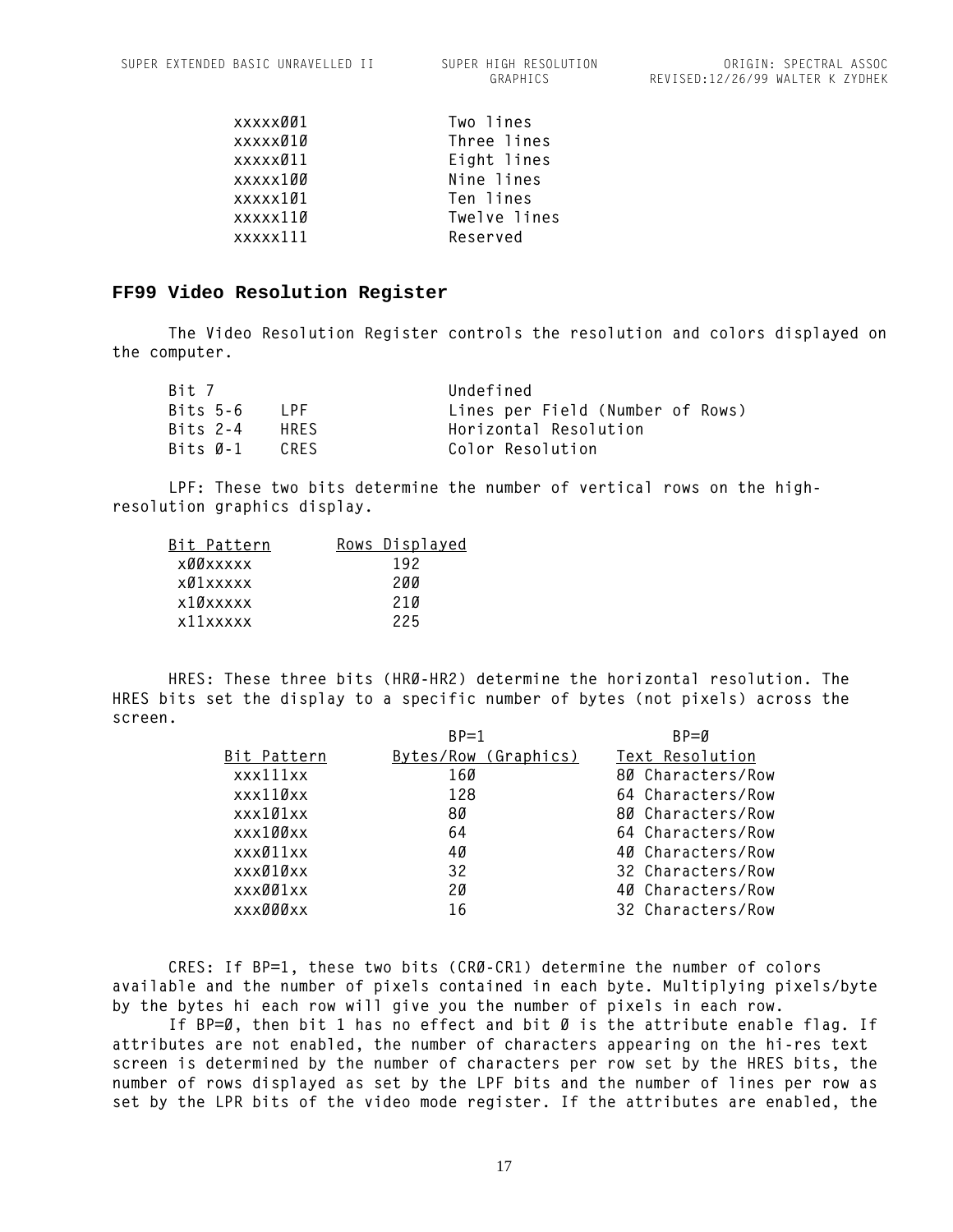**number of bytes required to display a hi-res text screen is doubled. Each character byte is followed by an attribute byte as defined in Figure 4. Therefore, if attributes are enabled, all even bytes are character bytes, the make-up of which is determined by the GIME chip's internal character generator, and all odd bytes are attribute bytes. If the blink bit is set, the characters will blink at a rate which is determined by the interval timer (\$FF94, 5). If the timer is set to zero the characters will not blink. The foreground colors are controlled by palette register numbers 8-15 and the background colors are controlled by palette register numbers 0-7. Attributes are not available if COCO=1.**

|             |                   | $BP=1$             |                           | $BP = \emptyset$ |
|-------------|-------------------|--------------------|---------------------------|------------------|
|             |                   | Colors             | Pixels/                   |                  |
| Bit Pattern |                   | Available          | Bvte                      | Attributes       |
| xxxxxx11    |                   | Undefined          | Undefined                 | enabled          |
| xxxxxx10    |                   | 16                 | 2                         | disabled         |
| xxxxxx01    |                   | 4                  | 4                         | enabled          |
| xxxxxx00    |                   | $\overline{c}$     | 8                         | disabled         |
| Bit 7       | <b>BLINK</b>      | 1=Character blinks |                           |                  |
| Bit 6       | <b>UNDLN</b>      |                    | 1=Character is underlined |                  |
| Bit 5       | FGND <sub>2</sub> |                    | Foreground Color (MSB)    |                  |
| Bit 4       | FGND1             | Foreground Color   |                           |                  |
| Bit 3       | FGNDØ             |                    | Foreground Color (LSB)    |                  |
| Bit 2       | BGND2             |                    | Background Color (MSB)    |                  |
| Bit 1       | BGND1             | Background Color   |                           |                  |
| Bit Ø       | BGNDØ             |                    | Background Color (LSB)    |                  |
|             |                   |                    |                           |                  |

#### **Figure 4 - Attribute byte**

**Summarized in Figure 5 are all of the allowed high-resolution graphics modes allowed on the CoCo 3. You will notice that not all possible combinations of the CRES and HRES bits are given below. Only those combinations listed below are guaranteed and any other combinations, although they may appear cute and useful ARE NOT GUARANTEED TO BE SUPPORTED IN FUTURE VERSIONS OF THE COCO.**

|   | HR2 HR1 | HRØ | CR1 | CRØ | Graphics mode         |
|---|---------|-----|-----|-----|-----------------------|
|   |         |     | Ø   |     | 640 pixels, 4 colors  |
|   | Ø       |     | Ø   | Ø   | 640 pixels, 2 colors  |
|   |         | Ø   | Ø   |     | 512 pixels, 4 colors  |
|   | Ø       | Ø   | Ø   | Ø   | 512 pixels, 2 colors  |
|   |         |     |     | Ø   | 320 pixels, 16 colors |
|   | Ø       |     | Ø   |     | 320 pixels, 4 colors  |
|   |         |     | Ø   | Ø   | 320 pixels, 2 colors  |
|   |         | Ø   |     | Ø   | 256 pixels, 16 colors |
|   | Ø       | Ø   | Ø   |     | 256 pixels, 4 colors  |
|   |         | Ø   | Ø   | Ø   | 256 pixels, 2 colors  |
|   | Ø       |     |     | Ø   | 160 pixels, 16 colors |
|   |         |     | Ø   |     | 160 pixels, 4 colors  |
| Ø | Ø       |     | Ø   | Ø   | 160 pixels, 2 colors  |
|   | Ø       | Ø   |     | Ø   | 128 pixels, 16 colors |
| Ø |         | Ø   | Ø   |     | 128 pixels, 4 colors  |
|   | Ø       | Ø   | Ø   |     | 128 pixels, 2 colors  |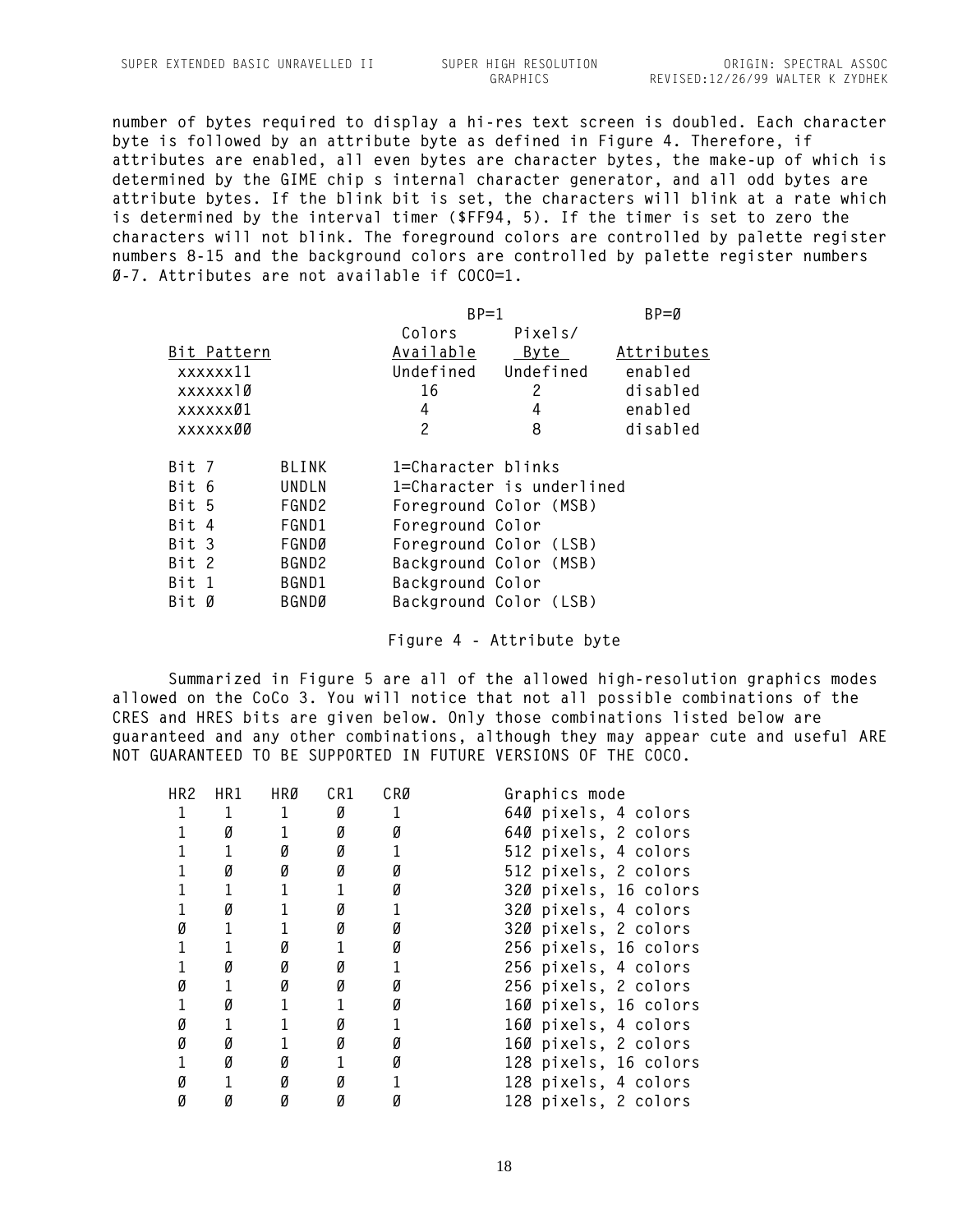#### **Figure 5 - High-resolution graphics modes**

**\* The 320-pixel, 2-color mode is not guaranteed to work at all possible starting addresses of the high-resolution screen.**

#### **FF9A Border Register**

| Bits 6,7 |      | Unused       |  |
|----------|------|--------------|--|
| Bits Ø–5 | BRDR | Border color |  |

**This register controls the color of the border around the text or graphics screen. To set the border color, simply store the appropriate color code (composite or RGB) in the register. The colors available for use as a border color may be found in Appendix D.**

#### **FF9B Unused**

# **FF9C Vertical Scroll Register**

| Bits 4-7 |      | Reserved             |  |
|----------|------|----------------------|--|
| Bits Ø–3 | VSC. | Vertical Scroll bits |  |

**The Vertical Scroll Register is used to allow smooth vertical scrolling while in the hi-res text modes, and is used in conjunction with the LPR bits of the video mode register. By storing consecutively larger numbers in the VSC bits, the screen will scroll up one graphics row at a time. This will continue until you reach the lines per character row value that was set by the LPR bits. Once you reach this value, to continue scrolling you should reset the vertical scroll register and then use the vertical offset registers to move the display down one entire character row.**

#### **FF9D, FF9E Vertical Offset Registers**

**The Vertical Offset Registers combine to determine the address (Y15-Y0) in memory where the video display starts when in the non CoCo compatible mode. The video display is treated as one large contiguous block, starting at \$00000 and extending to \$7FFFF (if the system has only 128K, the RAM is located from \$60000 to \$7FFFF and is mirrored into lower RAM in three 128K sections). The screen can be set to start on any 8-byte boundary. The video display address is set by taking the desired address, dividing it by 8, and storing that value in the vertical offset registers.**

| Y15   Y14   Y13   Y12   Y11   Y10   Y9 |  |                            | Y8 | Y7 | Y6 I |                            | Y5   Y4   Y3   Y2   Y1 |  | <b>Y0</b> |
|----------------------------------------|--|----------------------------|----|----|------|----------------------------|------------------------|--|-----------|
|                                        |  | Vertical offset 1 (\$FF9D) |    |    |      | Vertical offset 0 (\$FF9E) |                        |  |           |

**Figure 6 Vertical offset registers (non-CoCo compatible mode)**

**Setting the screen display address while in the CoCo compatible mode is different than the non-CoCo compatible mode. The address is set using a combination**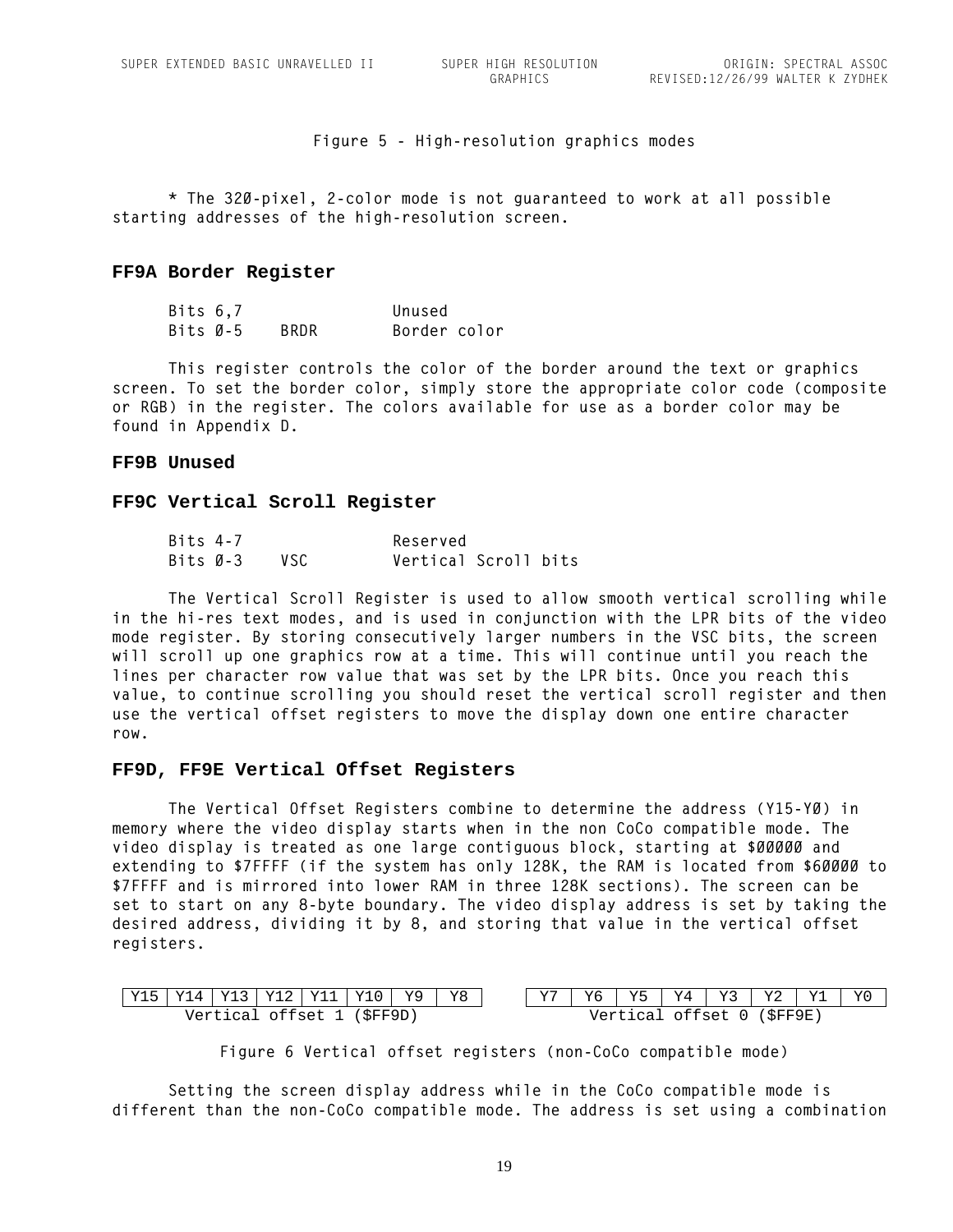**of the vertical offset registers and the Synchronous Address Multiplexer's (SAM) display offset register, located from \$FFC6 to \$FFD3 (see Figure 8). The vertical offset registers are used to position the video display within the 512K-address space as shown in Figure 7. The three high order bits of \$FF9D (YH0-YH2) determine in which 64K segment of the physical address space the start of the video display will be found. By setting the SAM display offset register; you can specify a 512** byte offset that will be added to the segment boundary as defined by YHØ - YH2. The bottom five bits of \$FF9E (YLØ-YL5) allow you to further refine the start of the **video display to any eight byte boundary. The video starting address may be determined by the following formula: start = YH\*64K+SAM\*512+YL\*8 where SAM represents the value of the SAM display offset register.**

| YH2 |          | YH1   YH0   X       | $X \parallel X$ | $- -$<br>▵ | -4 | $\mathbf{r}$<br>ឹ | ▵ |          |  | VL5   VL4   VL3   VL2   VL1 | VL0 |
|-----|----------|---------------------|-----------------|------------|----|-------------------|---|----------|--|-----------------------------|-----|
|     | Vertical | ' offset 1 (\$FF9D) |                 |            |    |                   |   | Vertical |  | offset 0 (SFF9E)            |     |

**Figure 7 Vertical offset registers (CoCo compatible mode)**

#### **FF9F Horizontal Offset Register**

| Bit 7    | <b>HVEN</b> | Horizontal Virtual Enable |
|----------|-------------|---------------------------|
| Bits Ø–6 | X0-X6       | Horizontal Offset Address |

**The Horizontal Offset Register allows you to add a horizontal offset to the video display. The value in the bottom 7 bits of this register is multiplied by two and added to the beginning screen address set in the vertical offset registers. For example, setting this register to 3 will make the screen appear to shift left 6 bytes.**

**One of the more interesting features incorporated into the Color Computer 3 is the horizontal virtual enable mode, which is turned on by setting bit 7 of the horizontal offset register to 1. When you are in this mode, the screen width is forced to be 256 bytes across. The value stored in the video resolution register determines how many bytes of this 256 byte wide screen will be displayed.**

**This may sound confusing, but let's try an example. First the graphics mode is set up by storing a \$16 in the video resolution register (this sets the screen display to 80 bytes across). Next we store a \$C000 (the screen address) into the vertical offset registers. Lastly, we store a \$80 into the horizontal offset register, turning on the horizontal virtual enable feature. The screen now displays 80 bytes of a 256 byte wide screen. The display starts at \$60000. Now, simply by storing an \$81 into the horizontal offset register, the screen scrolls left 2 bytes. We are now looking at a screen displaying 80 bytes of a 256-byte wide screen. The display starts at \$60002.**

**By using the horizontal virtual enable along with the vertical offset**  registers, you can effectively have a window displaying memory on a 256-byte wide **screen, extending vertically as high as memory will allow. In addition, when the seam (where the ends of the rows meet the start of the rows) is displayed, the display is adjusted to make the two ends of the rows join together. This is truly one of the more exciting features in the Color Computer 3.**

**The horizontal offset addresses are intended to be used while the horizontal virtual enable mode is on, and peculiar things happen when horizontal offsets are used while not in the horizontal virtual enable mode. Let's say, for example, you set up a screen that is 160 bytes wide (e.g. HSCREEN 2). Since the horizontal virtual enable is off, the video display circuitry recognizes that each row**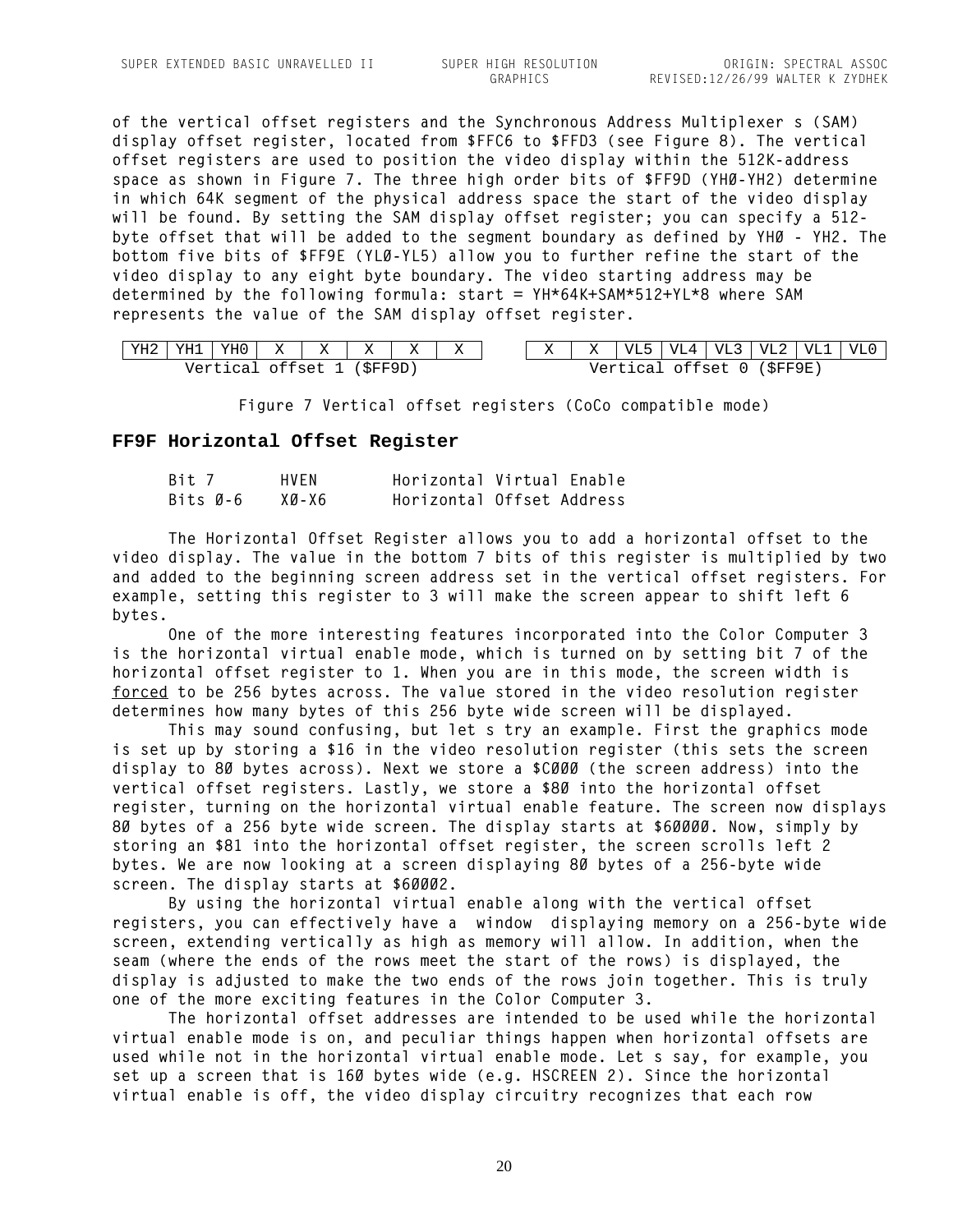**consists of 160 bytes, and each row starts 160 bytes after the start of the previous row (makes sense...). However, the horizontal offset circuitry does not recognize the graphics mode, and tries to force a 256 byte wide screen. This is not a problem when the horizontal offset register is set to 0. However, conflicts occur when other values are stored in the horizontal offset register and the horizontal virtual enable mode is off.**

**The results of this conflict are: 1) The horizontal offset circuitry displays the row as if it were 256 bytes wide. The first 160 bytes of the row are taken from**  the current row. The next 96 bytes  $(160 + 96 = 256)$  of the row are obtained from **the beginning of the next row and 2) The video display circuitry starts each row 160 bytes past the start of the previous row. These two factors together appear to mirror the first 96 bytes of the screen into the 96 bytes following the screen as it is scrolled horizontally.**

**This effect is moderately interesting, but has few practical uses. Since it is probably the result of a compromise in the computer design, this effect will probably not be supported in future versions of the Color Computer. The horizontal offset is most efficiently used only if the horizontal virtual enable bit is set.**

#### **Synchronous Address Multiplexer (SAM)**

**The Synchronous Address Multiplexer is a special purpose chip used in the older CoCos to control the addressing of the various chips in the CoCo such as the RAMs, ROMs and the PIAs. This function has been incorporated into the GIME chip and the SAM control registers have been retained in the addressing arrangement of the GIME chip in order to provide compatibility with the older CoCos. The SAM registers are located from \$FFC0-\$FFDF and each pair of addresses in this range represents one bit of a SAM control register. The bits are cleared by writing any data to the even numbered bit, and set by writing any data to the odd numbered bit. Only those registers listed in Figure 8 are active in the CoCo 3.**

**In the old CoCos, the CPU speed was-controlled by two bits and true double speed could not be obtained without losing the video display. The CoCo 3 allows true, non-address dependent double speed so the CPU rate only requires one bit either single or double speed.**

**The map type bit controls the ROM select lines of the GIME chip. If it is clear, the ROM select lines are allowed to be active and the MC1 and MC0 bits of INIT0 specify the configuration of the ROM. If it is set, none of the ROM select lines are allowed to be active and the system ROM is disabled.**

**While in the CoCo compatible mode the SAM chip selects the 512-byte boundary (within the 64K segment specified by the YH2-YH0 bits) where the screen display will start. This is done by setting or clearing the appropriate display offset register bits. For example, to set the SAM to an offset of \$400 you would set bit F1 of the SAM display offset and clear the other SAM display offset bits. This is done by writing any data to addresses \$FFC6, \$FFC9, \$FFCA, \$FFCC, \$FFCE, \$FFD0, and \$FFD2.**

**The display mode control and the display offset registers have no effect in the non-CoCo compatible mode.**

| Address  |     | SAM Register Bit                   |
|----------|-----|------------------------------------|
| \$FFDE,F | TY. | map type: $\emptyset$ =ROM, 1=RAM  |
| \$FFD8.9 | R1. | CPU rate: Ø=normal, 1=double speed |
| \$FFD2,3 | F6. | display offset register (MSB)      |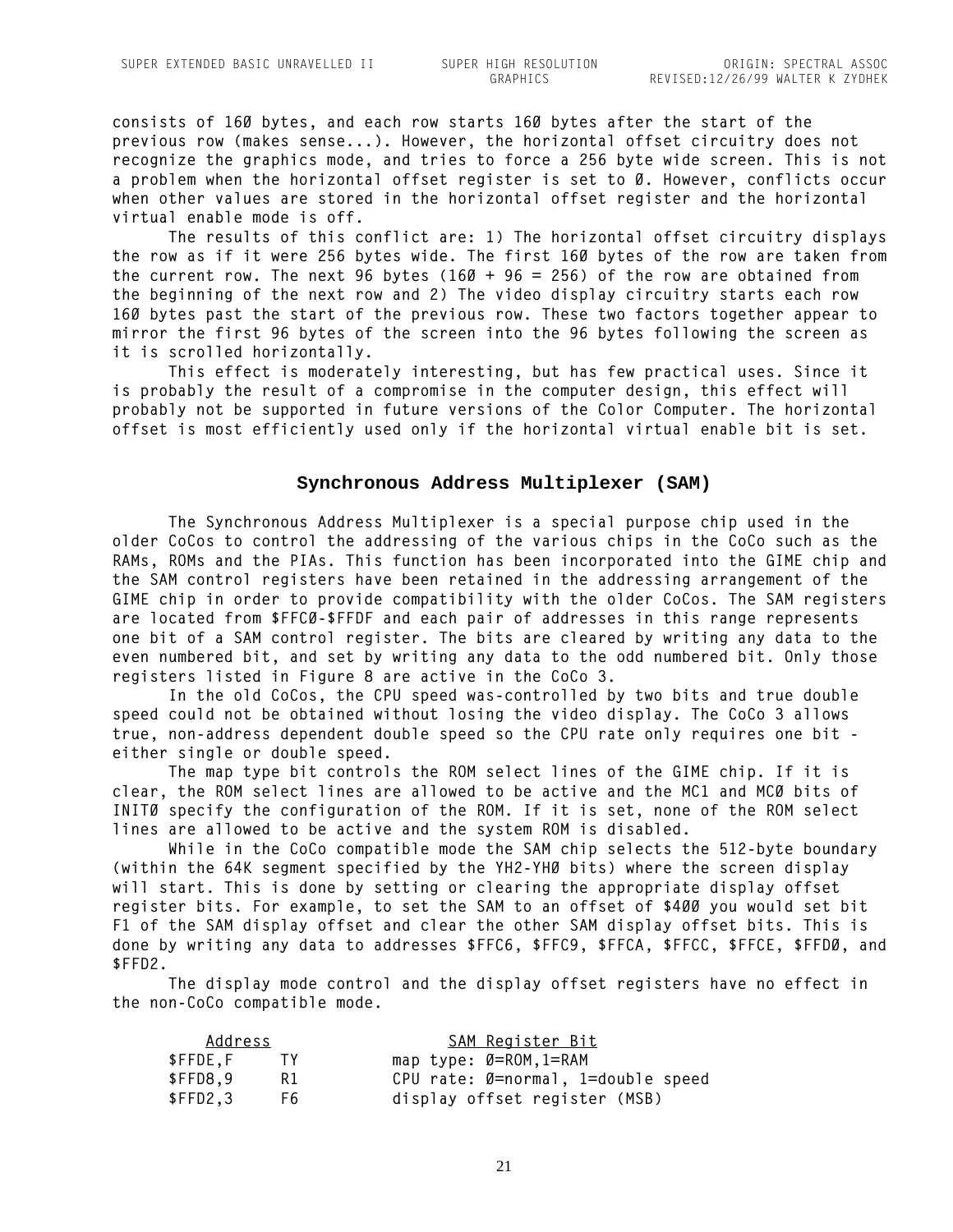| \$FFDØ,1  | F5             | display offset register             |
|-----------|----------------|-------------------------------------|
| \$FFCE, F | F4             | display offset register             |
| \$FFCC, D | F3             | display offset register             |
| \$FFCA, B | F <sub>2</sub> | display offset register             |
| \$FFC8,9  | F1.            | display offset register             |
| \$FFC6,7  | FØ             | display offset register (LSB)       |
| \$FFC4,5  | V 2            | display mode control register (MSB) |
| \$FFC2,3  | V1             | display mode control register       |
| \$FFCØ,1  | vø             | display mode control register (LSB) |

**Figure 8 - CoCo 3 SAM registers**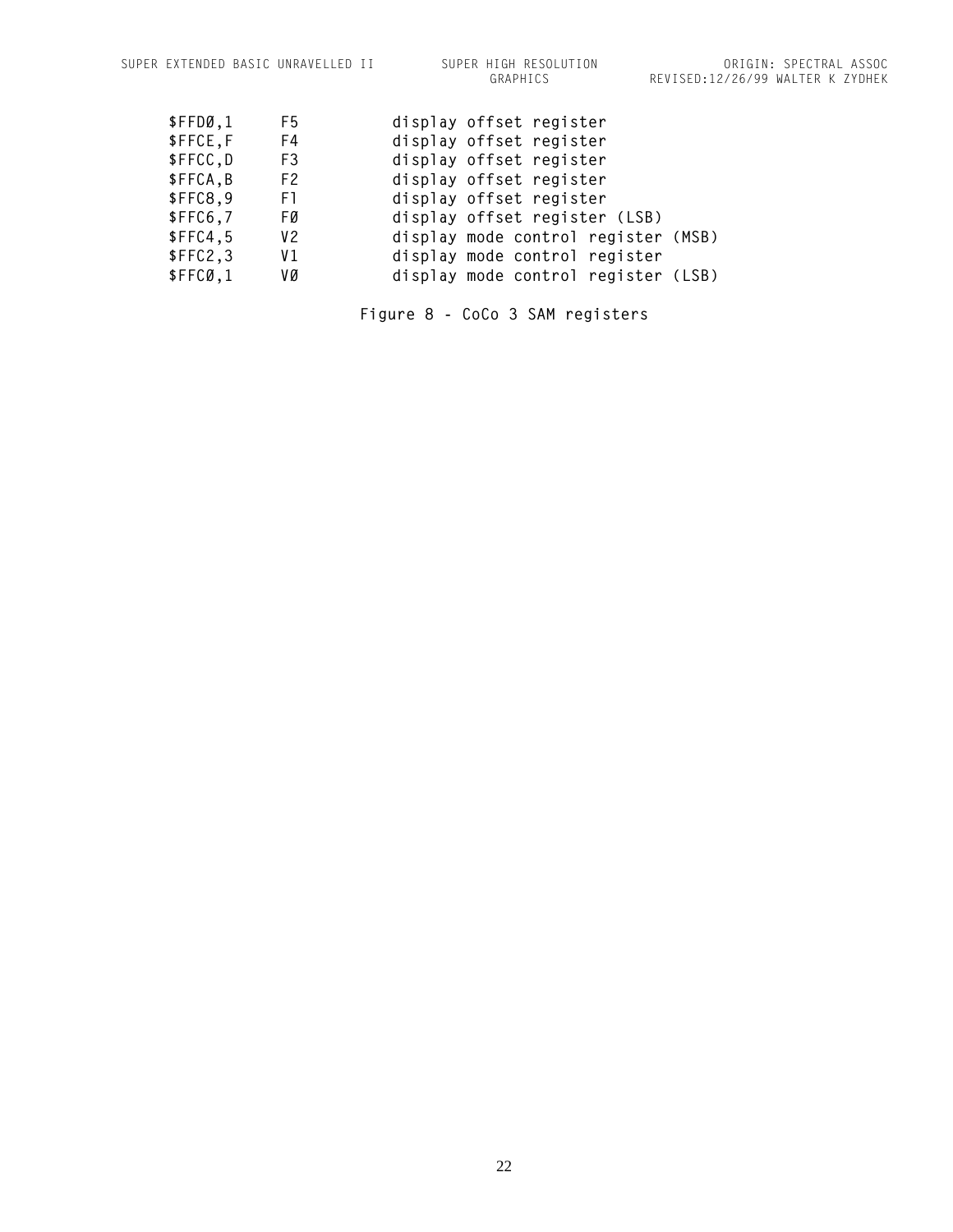#### **COLORS AND PALETTES**

<span id="page-24-0"></span>**There are 64 color codes available on the Color Computer 3, numbered from 0- 63. By storing these values in the correct palette register (which well discuss in a bit), these colors are displayed on the screen. There are two color sets used on the Color Computer 3, one used for televisions and composite monitors, and the other used for RGB monitors. These color sets are derived in different ways, and we will discuss each of those separately.**

## **Colors on an RGB Monitor**

**The term RGB is derived from the three-color signals sent to the monitor: one each for red, green, and blue. These colors correspond to the three primary colors that make up each pixel on the screen. The Color Computer produces a signal for each of these three colors, which may be any one of four strengths, numbered from 0-3. When any one signal is 0, the corresponding dot is off; when the signal is 3, it is on at full strength. A value of 1 or 2 would be one of the intermediate strengths. By combining these colors and intensities, a wide range of colors can be generated. The computer determines the strength of the red, green, and blue signals by the number of the color selected.**

**Each RGB color value uses two bits to determine the strength of each of the red, green, and blue signals. This means that a total of six bits are used to determine the value of a color (six bits, of course, allows 64 possibilities). Figure 9 shows how each color is derived. Note that the bottom three bits of the color value are used as the low order bits for each signal. The upper three bits are used as the high order bits for each signal.**

| Bits $6,7$ | Unused               |
|------------|----------------------|
| Bit 5      | (R1)High Order Red   |
| Bit 4      | (G1)High Order Green |
| Bit 3      | (B1)High Order Blue  |
| Bit 2      | (RØ) Low Order Red   |
| Bit 1      | (GØ) Low Order Green |
| Bit Ø      | (BØ) Low Order Blue  |
|            |                      |

 **Figure 9 - RGB Color Makeup**

For example, let s make the color purple which is made with the following **color strengths: Blue = 3, Green = 1, Red = 2. Using the table above, this translates to the following bit pattern: xx101011, or to a decimal value of 43. Refer to appendix D for a complete color chart.**

#### **Colors on a Composite Monitor or Television**

**Colors on a composite monitor are generated in the same way as colors on a TV. They are, however, derived in a completely different way than RGB colors. The colors are, again, specified using 6-bit. The bottom 4 bits determine the base color, and the top 2 bits determine the intensity of the base color. Figure 10 shows the base colors.**

| Bit Pattern | Base Color  |
|-------------|-------------|
| aaaa        | Black/White |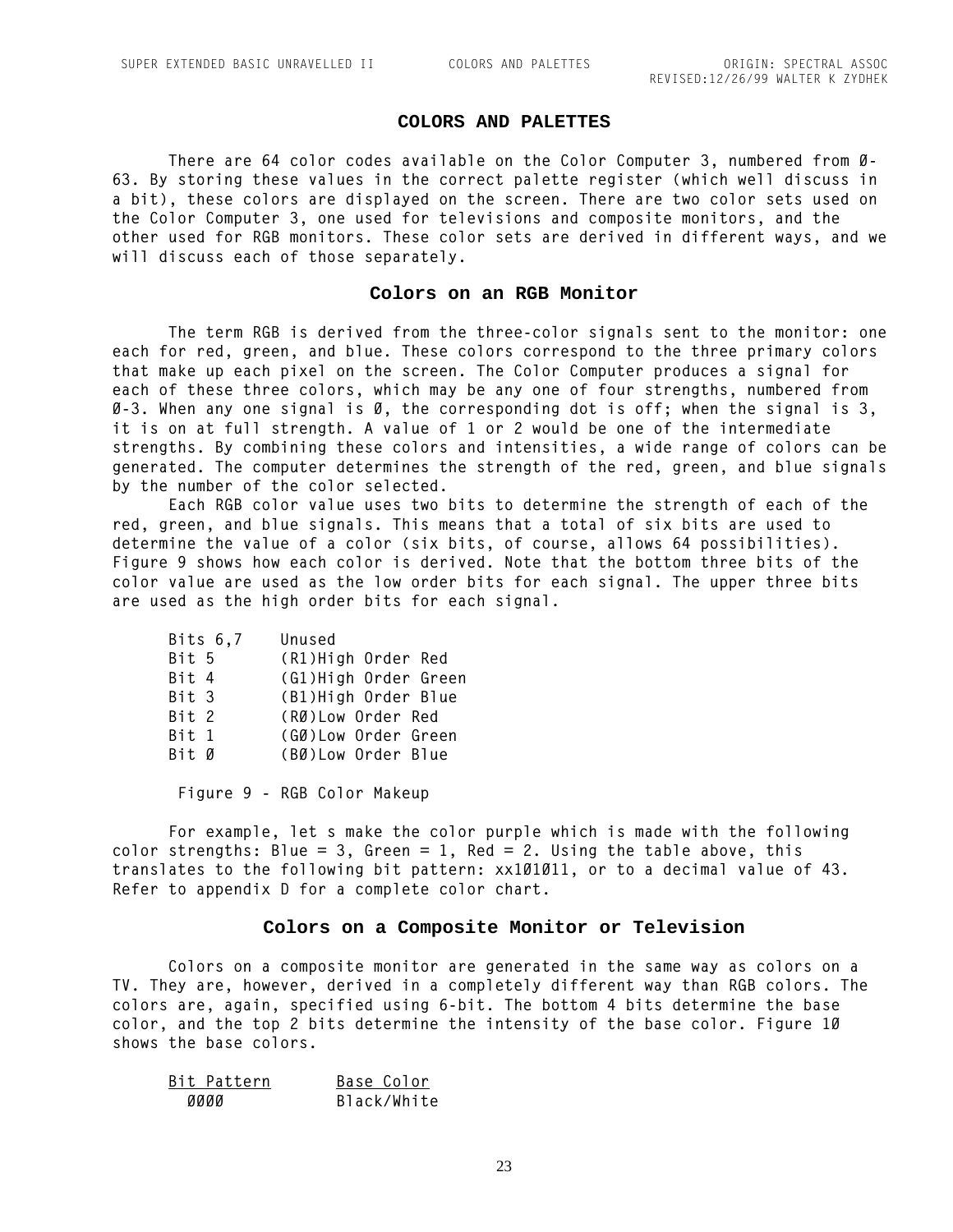| 0001 | Blue         |
|------|--------------|
| 0010 | Green        |
| 0011 | Cyan         |
| 0100 | Red          |
| 0101 | Magenta      |
| 0110 | Brown        |
| 0111 | Blue-Green   |
| 1000 | Sky-Blue     |
| 1001 | Peacock      |
| 1010 | Cyan-Green   |
| 1011 | Red-Magenta  |
| 1100 | Red-Orange   |
| 1101 | Orange       |
| 1110 | Yellow Green |
| 1111 | Blue-Purple  |
|      |              |

 **Figure 10 - Composite Base Colors**

**Composite intensity values range from 0-3, and occupy bits 4 and 5 of the color value. For example, \$04 sets the color dark red, \$14 is red, \$24 is medium red, and \$34 is bright red. See appendix D for a complete list of available colors.**

#### **Palettes**

**Colors in the original Color Computers were determined by storing a specific pattern of bits (pixel) within the screen memory. This pixel corresponded to a**  specific color. In the Color Computer 3, the pixel now corresponds to a palette, **or color register (see Figure 12). When it is time to display the screen, the computer determines the palette number of a pixel, and then looks inside the palette register to get the color to display. The palette registers are located from \$FFB0 - \$FFBF and are read/write registers, but the top two bits must be masked off after a read operation since only six bits contain valid data.**

**This is a dramatic change and offers a flexibility that didn't exist before. First of all, the number of available colors as no longer limited to the resolution of the screen. However, even more exciting is what happens when you change palette registers. When a new value is stored in a palette register, say palette 1, all pixels that correspond to palette 1 change colors. This allows you to change the colors on large areas of the screen by simply changing one byte (or executing one PALETTE command). The possibilities with this method of changing colors are immense, including limited animation.**

**Even though there are 16 palette registers, not all of the palette registers may be active. For all 16 registers to be active, you must be in a 16-color hi-res graphics mode. It you are in a hi-res four-color mode, only the first four palette registers are active and if you are in a hi-res two-color mode, then only the first two palette registers are active. Figure 11 shows the configuration of the pixels in the byte.**

| Graphic byte | 16-color mode | 4-color mode | 2-color mode |
|--------------|---------------|--------------|--------------|
| Bit 7        | PA3, pixel 1  | PA1, pixel 1 | PAØ, pixel 1 |
| Bit 6        | PA2, pixel 1  | PAØ, pixel 1 | PAØ, pixel 2 |
| Bit 5        | PA1, pixel 1  | PA1, pixel 2 | PAØ, pixel 3 |
| Bit 4        | PAØ, pixel 1  | PAØ, pixel 2 | PAØ, pixel 4 |
| Bit 3        | PA3, pixel 2  | PA1, pixel 3 | PAØ, pixel 5 |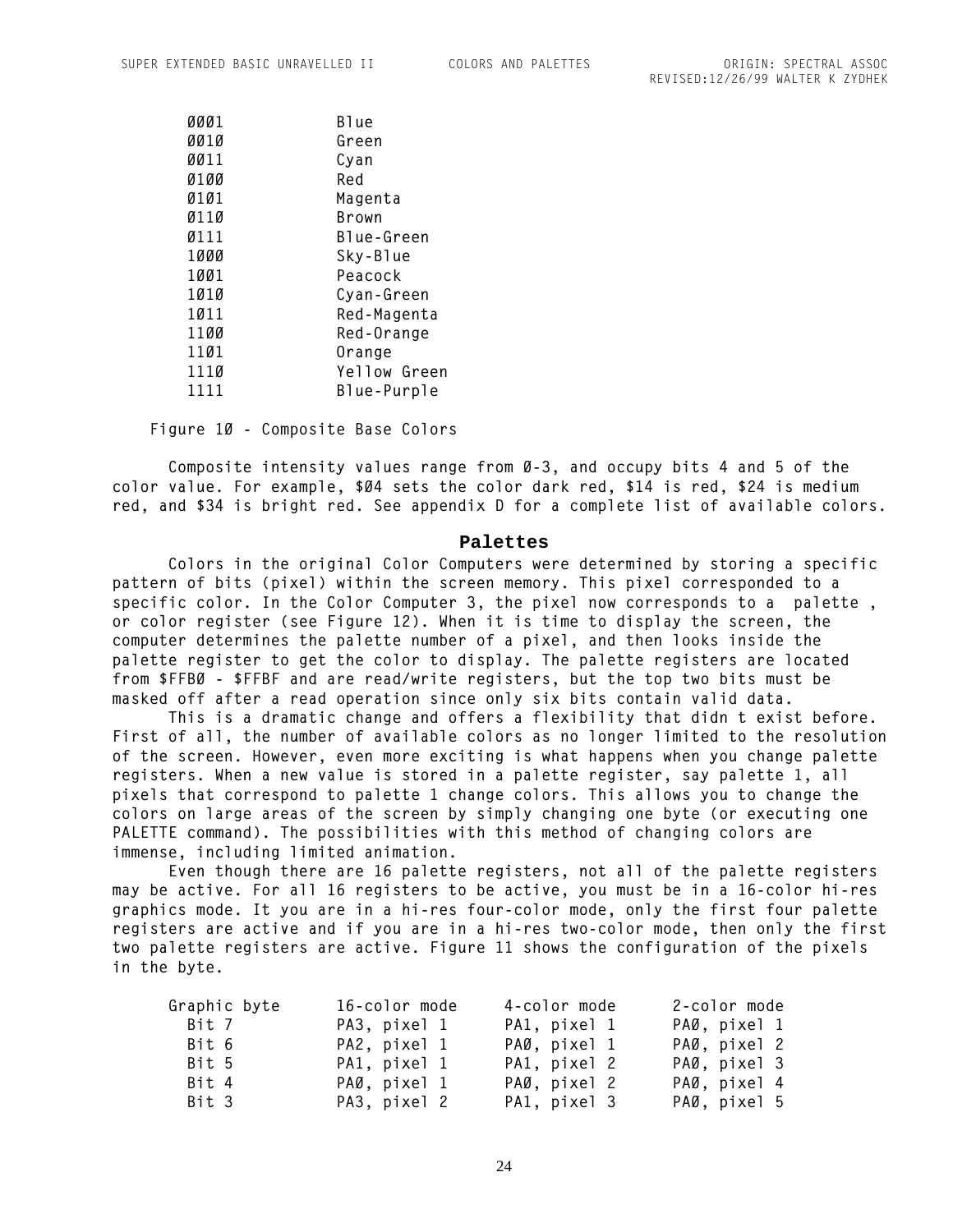| Bit 2 | PA2, pixel 2 | PAØ, pixel 3 | PAØ, pixel 6 |
|-------|--------------|--------------|--------------|
| Bit 1 | PA1, pixel 2 | PA1, pixel 4 | PAØ, pixel 7 |
| Bit Ø | PAØ, pixel 2 | PAØ, pixel 4 | PAØ, pixel 8 |

**Figure 11 Pixel/palette register configuration**

| Palette | Pixel bit   | Palette          |
|---------|-------------|------------------|
| number  | pattern     | register address |
| Ø       | <b>0000</b> | \$FFBØ           |
| 1       | 0001        | \$FFB1           |
| 2       | Ø01Ø        | \$FFB2           |
| 3       | 0011        | \$FFB3           |
| 4       | 0100        | \$FFB4           |
| 5       | 0101        | \$FFB5           |
| 6       | 0110        | \$FFB6           |
| 7       | 0111        | \$FFB7           |
| 8       | 1000        | \$FFB8           |
| 9       | 1001        | \$FFB9           |
| 1Ø      | 1010        | \$FFBA           |
| 11      | 1011        | \$FFBB           |
| 12      | 1100        | \$FFBC           |
| 13      | 1101        | \$FFBD           |
| 14      | 1110        | \$FFBE           |
| 15      | 1111        | \$FFBF           |

**Figure 12 Pixel pattern/palette register relationship**

**The palette registers are not affected by the COCO bit (bit 7, \$FF90). Figure 13 shows the palette registers that are used in the different low and highresolution graphics and text modes.**

| Graphics/Text Mode             | <u>Palette Registers Used Palette Addresses</u> |               |
|--------------------------------|-------------------------------------------------|---------------|
|                                |                                                 |               |
| 32 x 16 Lo-res text            |                                                 |               |
| Background                     | 13                                              | \$FFBD        |
| Foreground                     | 12                                              | \$FFBC        |
| 32/40/64/80 Column Hi-res text |                                                 |               |
| Background                     | $Ø - 7$                                         | \$FFBØ-\$FFB7 |
| Foreground                     | $8 - 15$                                        | \$FFB8-\$FFBF |
| Lo-res graphics                |                                                 |               |
| $RG2, CSS = \emptyset$         | 8,9                                             | \$FFB8-\$FFB9 |
| $RG2, CSS=1$                   | 10,11                                           | \$FFBA-\$FFBB |
| $CG3, CSS=0$                   | Ø-3                                             | \$FFBØ-\$FFB3 |
| $CG3, CSS=1$                   | $4 - 7$                                         | $$FFB4-$FFB7$ |
| RG3, CSS=0                     | 8,9                                             | \$FFB8-\$FFB9 |
| RG3, CSS=1                     | 10,11                                           | \$FFBA-\$FFBB |
| $CG6, CSS=Ø$                   | $\varnothing$ - 3                               | \$FFBØ-\$FFB3 |
| $CG6, CSS=1$                   | $4 - 7$                                         | \$FFB4-\$FFB7 |
| $RG6, CSS = \emptyset$         | 8,9                                             | \$FFB8-\$FFB9 |
|                                |                                                 |               |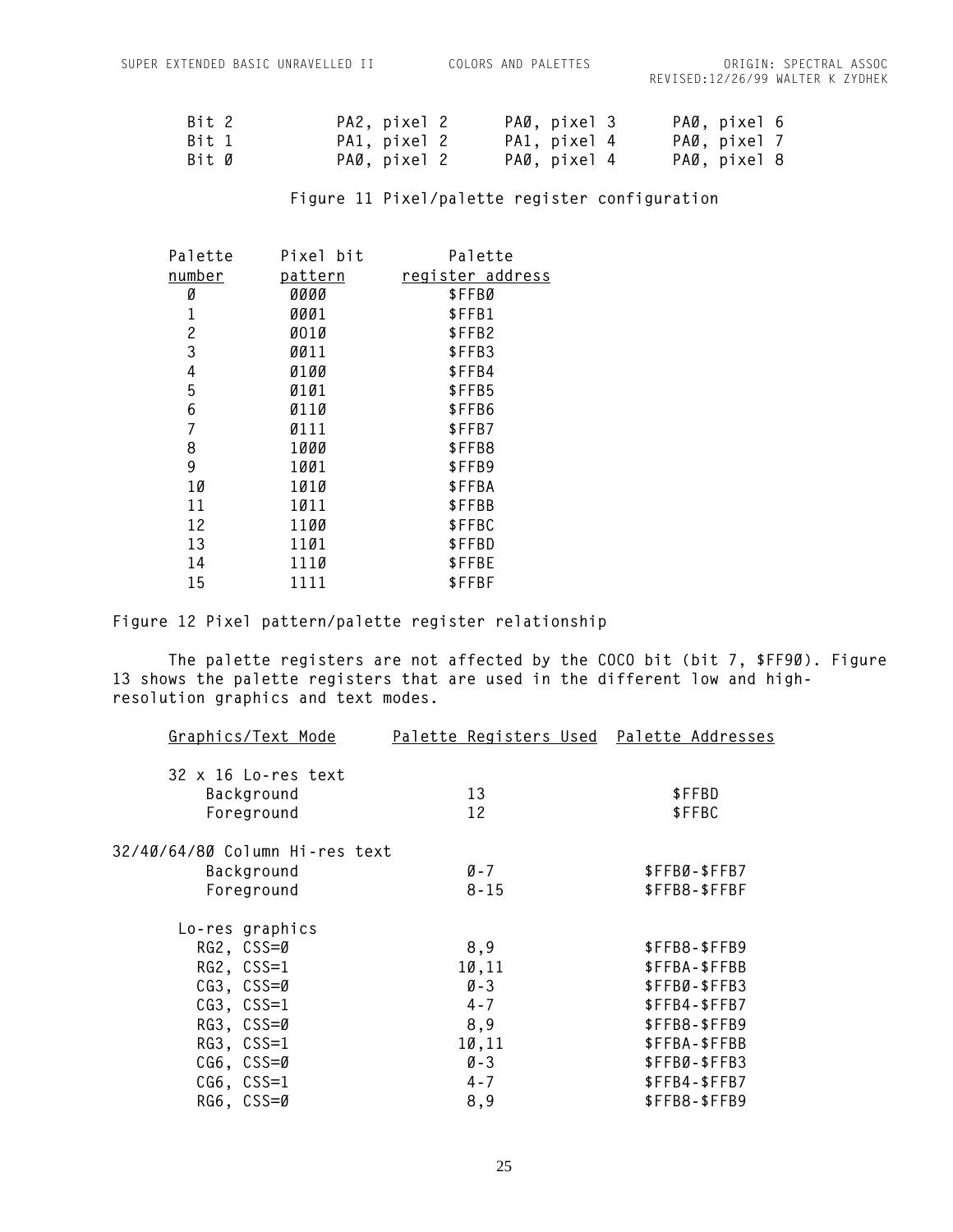| $RG6, CSS=1$    | 10.11              | \$FFBA-\$FFBB |
|-----------------|--------------------|---------------|
| Hi-res graphics |                    |               |
| 16 COLOR        | $\varnothing$ - 15 | $$FFBØ-$FFBF$ |
| 4 COLOR         | $\alpha$ - 3       | $$FFBØ-SFFB3$ |
| 2 COLOR         | ศ - 1              | \$FFBØ-\$FFB1 |
|                 |                    |               |

**Figure 13 - Palettes used in graphics modes**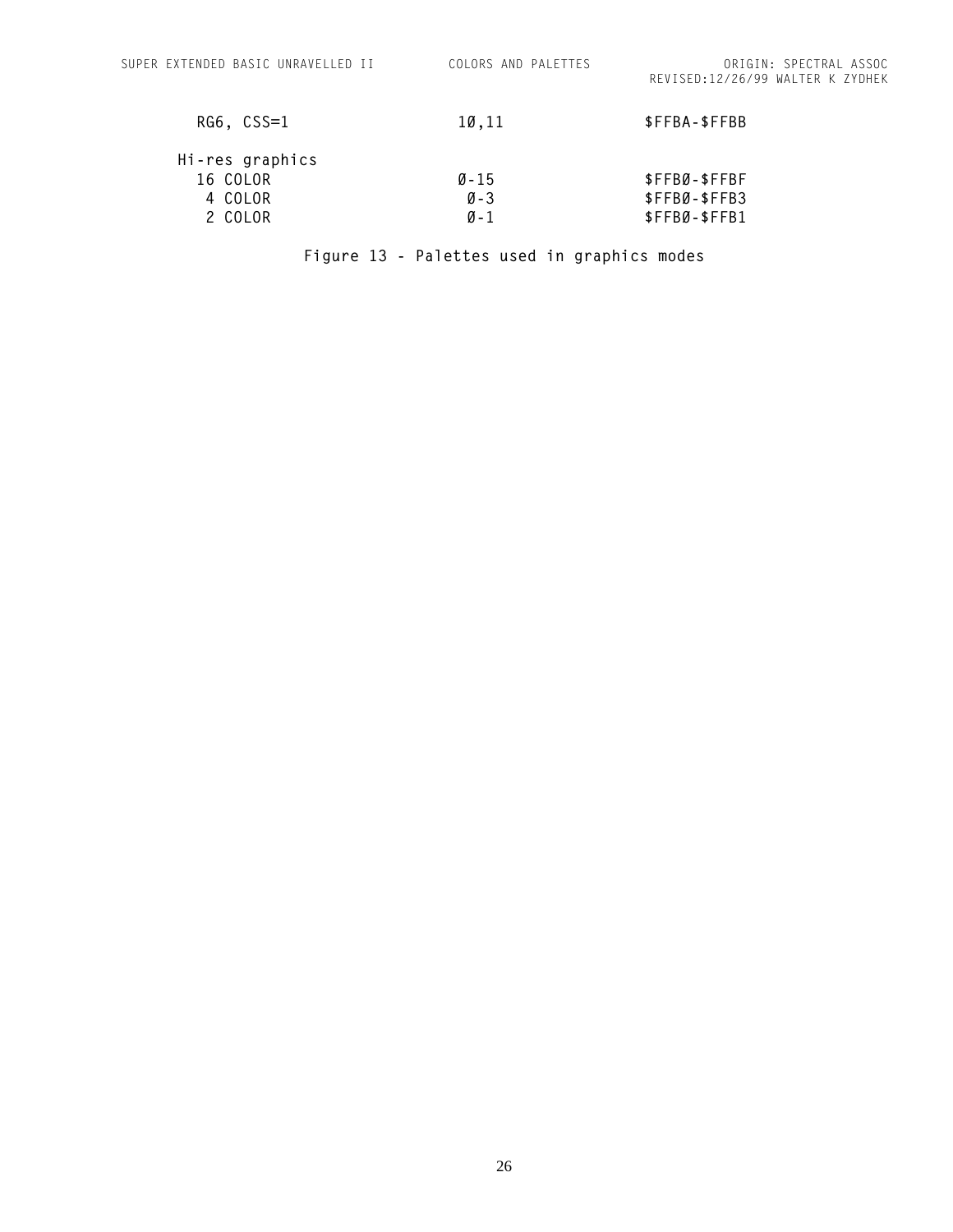#### **INTERRUPTS**

<span id="page-28-0"></span>**A new system of interrupts has been added with the advent of the Color Computer 3. This section will discuss the two new interrupt sources (keyboard and timer), enabling the interrupts, and processing individual interrupts. There will be no discussion of the CoCo 2 PIA based interrupts.**

**The new interrupt features are enabled by setting bits 4 (FIRQ) and 5 (IRQ) of \$FF90. If these bits are clear, interrupts are handled as they were in the original Color Computer. Setting these bits allows you to use the new interrupt system. The new system of interrupts is based entirely upon the GIME chip and makes no use whatsoever of the PIA interrupt structure which was the basis of the old (CoCo 2) system of interrupts.**

**The IRQ Enable/Status Register and FIRQ Enable/Status Register are located at \$FF92 and \$FF93 respectively. These registers are functionally identical, and are defined according to Figure 14.**

| Bit 7 |                 | Undefined         |
|-------|-----------------|-------------------|
| Bit 6 |                 | Undefined         |
| Bit 5 | <b>TMR</b>      | Timer             |
| Bit 4 | <b>HBORD</b>    | Horizontal Border |
| Bit 3 | VBORD           | Vertical Border   |
| Bit 2 | ET <sub>2</sub> | Serial Data       |
| Bit 1 | EI1             | Keyboard          |
| Bit Ø | EIØ             | Cartridge         |
|       |                 |                   |

**Figure 14 - Interrupt Enable/Status Register**

**To enable a specific interrupt, simply set the bit in the appropriate enable register. For example, in order to enable the timer to trigger an IRQ interrupt, simply store a \$20 in \$FF92. It is up to the interrupt servicing routine to determine what caused the interrupt, which is done by reading the appropriate status register. For example, if we have set up the interrupts to trigger an FIRQ interrupt when a key is pressed, the service routine should contain the following code to make sure the keyboard generated the interrupt:**

|         | LDA \$FF93 READ INTERRUPT STATUS REGISTER |                   |  |  |                              |  |
|---------|-------------------------------------------|-------------------|--|--|------------------------------|--|
| BITA #2 |                                           |                   |  |  | CHECK FOR KEYBOARD INTERRUPT |  |
| BEO     |                                           | BRANCH IF NOT KEY |  |  |                              |  |

**In addition to determining the source of the interrupt, reading the status register resets the interrupt flags (those same flags that told you where the interrupt originated). The programmer must preserve the contents of the status register if you wish to make use of their contents after the status register has been read.**

**The GIME chip interrupts are triggered on the high to low transition of the interrupt source when the enable line is high. The design of the interrupt input circuitry also causes an interrupt to occur if the interrupt source is high when the enable line is brought low. This will cause a spurious interrupt, which your interrupt handling routines must detect and reject. A current anomaly in the interrupt circuitry causes the interrupt status register to be cleared when a zero is written to the interrupt enable bit.**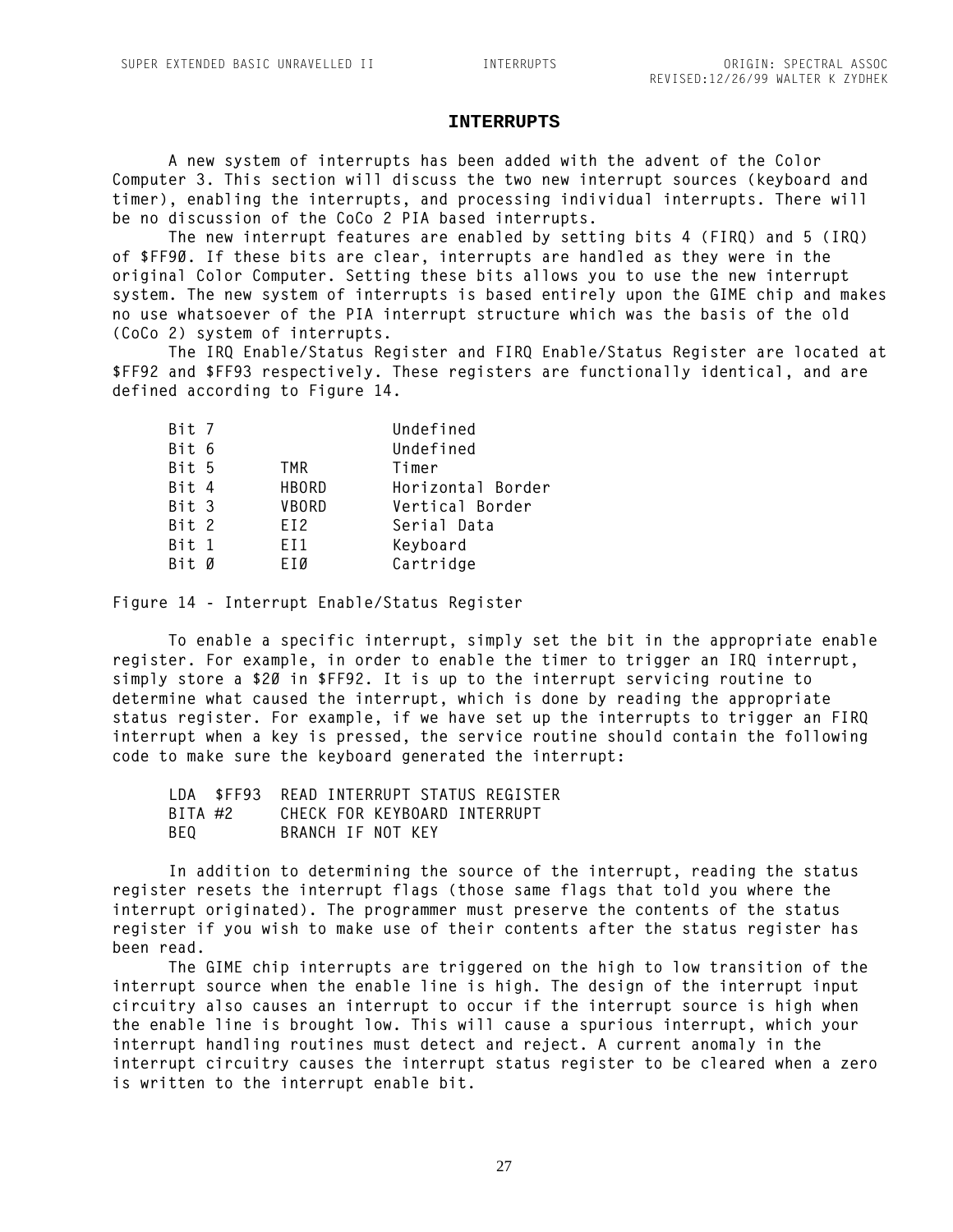### **The Keyboard Interrupt**

**One of the exciting new interrupts included in the Color Computer 3 is the keyboard interrupt. When set up properly, the user program can continue execution without continually checking to see if a key is down. When a key is pressed, an interrupt is generated. At this point, the interrupt servicing routine can determine which key was pressed and process it.**

**To set up the keyboard interrupt, several things must be done. First of all, the interrupt enable/status registers must be turned on by setting the appropriate bits in \$FF90 (as discussed above). Then, the keyboard interrupt itself must be enabled by setting bit 1 of the appropriate interrupt enable register. Lastly, the keyboard strobe lines must be reset by storing a 0 at \$FF02. Once this has been done, pressing a key on the keyboard or pressing a joystick button will generate an interrupt.**

### **The Timer Interrupt**

The timer is a 12-bit interval timer located at \$FF94-\$FF95. When a value is loaded into the most significant byte (\$FF94), the count is automatically started. The input clock is set to either 14 MHz or horizontal sync, as selected by setting or clearing bit 5 of \$FF91. As the count falls through zero, an interrupt is generated (if enabled), and the count is automatically reloaded. Setting bit 5 of the appropriate interrupt enable register enables the timer interrupt.

#### **The HBORD, VBORD, EI2, and EI0 Interrupts**

**The other interrupts are similar to their counterparts in the Color Computer 2. HBORD causes an interrupt at the falling edge of the horizontal sync (the Color Computer 2 actually generated this interrupt at the blanking pulse a subtle difference). The VBORD interrupt is generated at the falling edge of the vertical sync. The EI2 interrupt is connected to the status line of the RS-232C serial connector (printer port), and the EI0 interrupt is connected to the expansion (ROM PAK) port.**

#### **An Example**

Lastly, as an example, let s set up the computer to generate an IRQ interrupt **when a key is pressed on the keyboard. The following assembly code would produce this result:**

**First enable the IRO interrupt LDA #\$20 CODE TO ENABLE IRQ INTERRUPT STA \$FF90 TURN ON INTERRUPT Now enable the Keyboard Interrupt at \$FF92 LDA #2 CODE TO ENABLE KEYBOARD INTERRUPT STA \$FF92 ENABLE KEYBOARD IRQ CLR \$FF02 CLEAR KEYBOARD STROBE LINES**

**The service routine, of course, would read \$FF92 and check to make sure the keyboard interrupt was responsible for the interrupt.**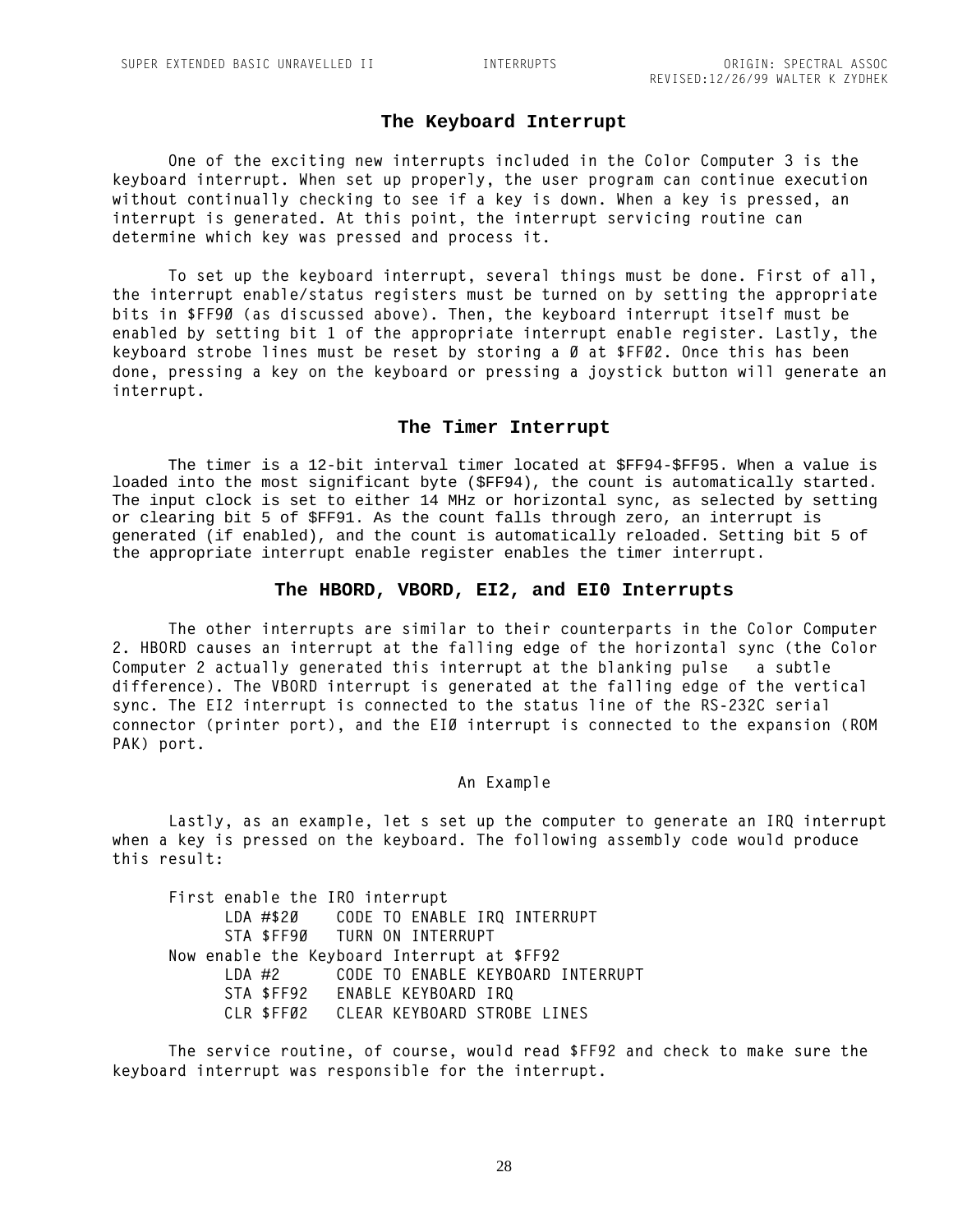#### **Interrupt Vectors**

**When an interrupt occurs, the computer must know where to go to process the interrupt. To find this information, the computer looks into the \$FF02 - \$FFFF range, which is defined as follows:**

| Address | Interrupt        | CoCo 2 Vector | CoCo 3 Vector |
|---------|------------------|---------------|---------------|
| \$FFF2  | SWI3             | \$100         | \$FEEE        |
| \$FFF4  | SWI <sub>2</sub> | \$103         | \$FEF1        |
| \$FFF6  | <b>FIRQ</b>      | \$10F         | \$FEF4        |
| \$FEF8  | IRQ              | \$10C         | \$FEF7        |
| \$FFFA  | SWI              | \$106         | \$FEFA        |
| \$FFFC  | NMI              | \$109         | \$FEFD        |
| \$FFFE  | <b>RESET</b>     | \$A027        | \$8C1B        |

**Figure 15 - Interrupt Vectors**

**When an interrupt such as IRQ interrupt occurs, control is transferred to the interrupt vector table (\$FFF0-\$FFFF) as shown in Figure 15. The GIME chip (and the**  SAM chip in the older CoCos) redirect the CPU s address request from the \$FFFØ-**\$FFFF range to \$BFF0-\$BFFF so that the interrupt vectors can be stored in the Basic ROM. In the original Color Computer, control would then be sent to \$10C. At this address was (and still is) a jump table which redirects control to the desired IRQ routine. Since this jump table is in RAM, it may be modified by Extended Basic, Disk Basic, or any user program.**

**In the Color Computer 3, there is no guarantee that Basic or the Basic jump table is in memory (because of the MMU). For this reason, an intermediate jump table was made in RAM in the \$FEEE range, which can be forced to be in the logical address space at all times. This jump table, when Basic is running, contains LBRAs**  to the appropriate address in Basic s interrupt jump table (\$100). This also means **that when a user program wants to replace the memory at \$100 - \$111, it should deal with the interrupts at the intermediate jump table at \$FEEE. For example, if a user program wishes to replace the IRQ vector, the following code could be used:**

| ORCC #\$50  |            | TURN OFF INTERRUPTS DURING CHANGE |
|-------------|------------|-----------------------------------|
| LDA         | #\$7E      | OP CODE FOR JMP INSTRUCTION       |
| STA         | SFEF7      | REPLACE LBRA WITH JMP             |
| LDX         | #SERVIC    | POINT X TO SERVICE ROUTINE        |
|             | STX \$FEF8 | PLACE ADDRESS AFTER JMP ADDRESS   |
| ANDCC #\$AF |            | TURN INTERRUPTS BACK ON           |

29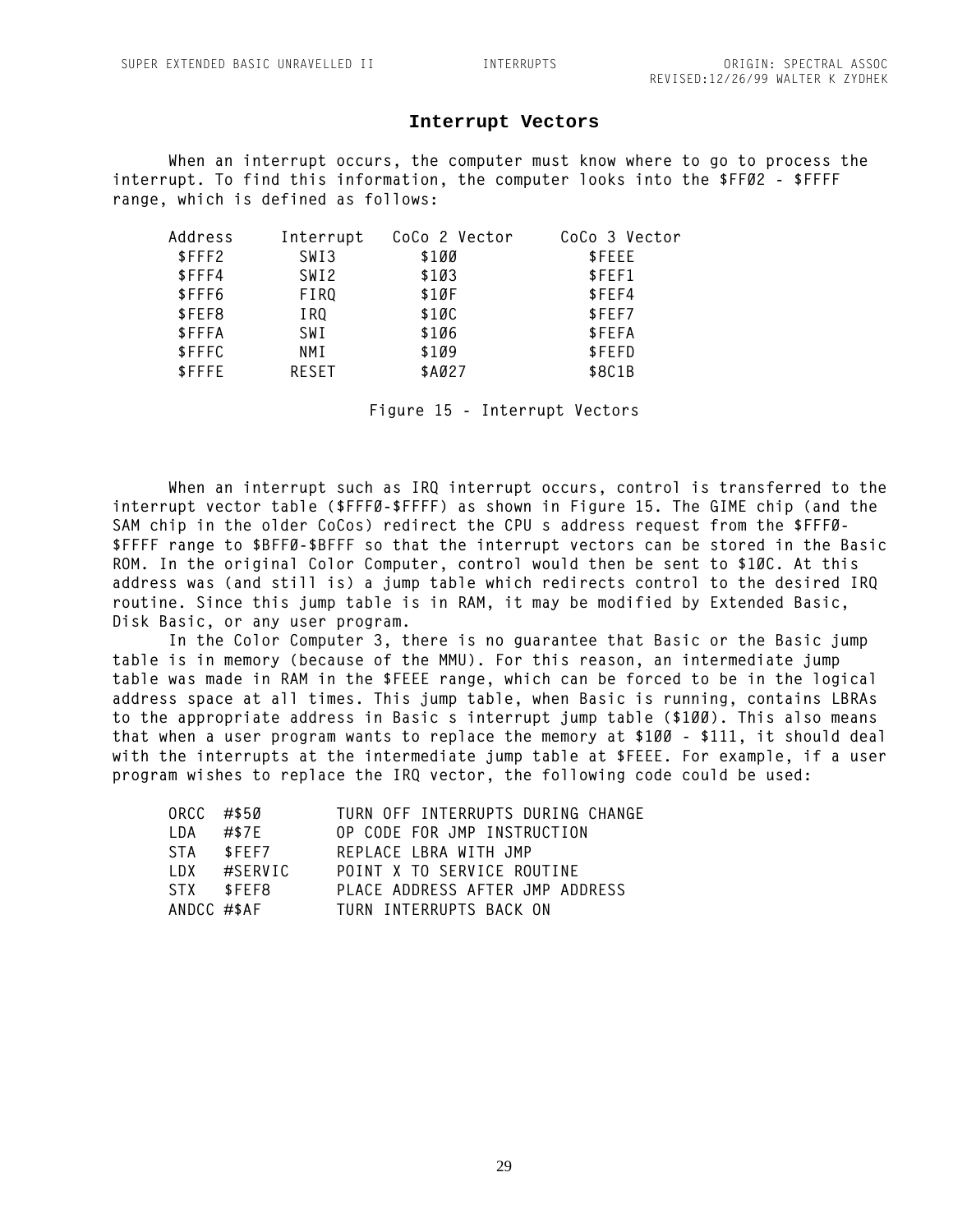#### **SUPER EXTENDED BASIC**

<span id="page-31-0"></span>**Super Extended Basic has two major functions. First of all, it provides the necessary machine code to initialize the computer and make Basic work therein. Secondly, several new Commands have been added, primarily to make use of the advanced graphics and memory capabilities. In the following pages, we will discuss each of these functions**

# **Initialization**

**In addition to the all RAM mode (where all memory in the computer is RAM), there are 3 different ROM configurations (where some of the memory in the computer is in ROM). ROM may be configured as one 32K block inside the computer (\$8000- \$FDFF), 16K inside the computer (\$8000-\$BFFF) and 16K from the cartridge port (\$C000-\$FDFF), or 32K (except for the interrupt vectors) accessed through the cartridge port.**

**When the Color Computer 3 is turned on, the system is set up for 32K of ROM inside the computer. After some preliminary initialization, a routine is copied from the 32K ROM to \$4000 in RAM and executed. This routine copies Extended Color Basic, Super Extended Basic and Disk Basic (if available) into RAM. Once this is done, the routine patches several of the routines in Basic to work in the Color Computer 3. Unfortunately, the authors did not include patches that would fix any of the inherent bugs in the old Basic. The main benefit of this complex system, as far as the user is concerned, is that Basic is now located in RAM, and is easily changed by pokes.**

**The initialization routine for the Color Computer 3 begins at \$8C1B. This code writes over the DLOAD routine that was in the original Color Computer (actually, typing DLOAD will simulate pressing the reset button). This initialization routine is used for both a warm start (simply getting control of the computer back from a runaway program) and a cold start (where the computer and Basic have to be reinitialized). In the following paragraphs, we will discuss the fundamental steps used to initialize the system.**

**The body of the initialization routine is located in the 32K internal ROM at \$C000. Therefore, one of the first actions which the routine at \$8C1B does is to enable the 32K internal ROM and jump to \$C000. The routine then does the following steps. (in order).**

**1) Clear the Screen. The screen is cleared by storing \$12s in all of the palette registers. Note that the memory where the screen is pointing is not necessarily clear, just all of the differing values display identical colors.**

**2) Set up MMU Registers. The routine initializes the MMU registers to values it needs.**

**3) Copy Initialization Routine. The routine that copies Basic into RAM and patches the code is moved to \$4000 in RAM. This insures that it will be there with all configurations of ROM/RAM. Control is then transferred to this routine.**

**4) Text Screen Display Set. The Video Registers are set up to display the 32x16 text screen.**

**5) Initialize Registers. The Peripheral Interface Adapters (PIAs) and SAM registers are initialized.**

**6) F1 Key Check. The F1 key is polled, and a flag is set if the key is down (this is used to force the alternate color set).**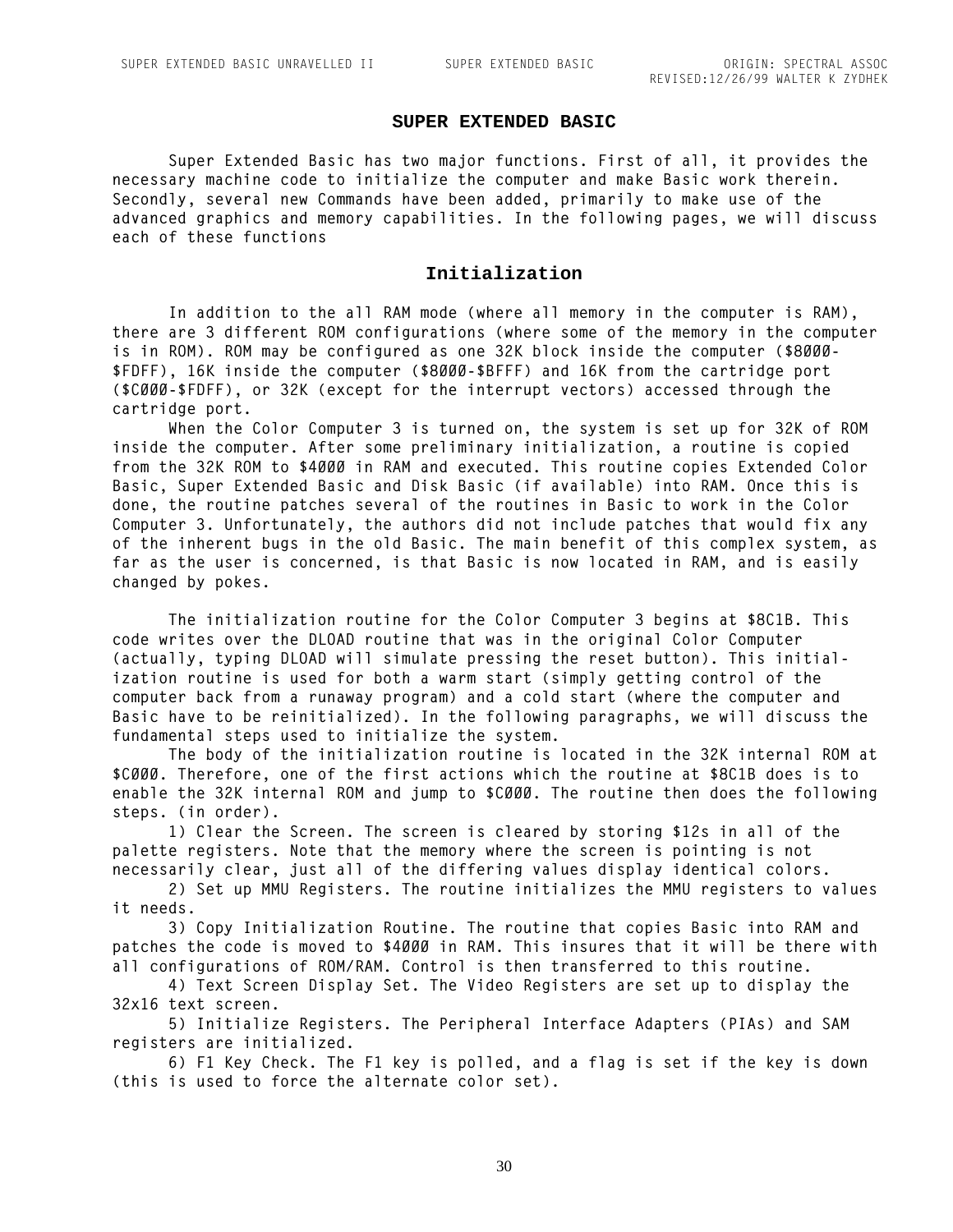**7) ALT and CTRL Keys Checked. If the ALT and CTRL keys are both pressed, control is transferred to another routine that displays a digitized picture of Basic's authors.**

**8) Check the flag at \$FFED (INT.FLAG). If this flag is not \$55 (which would indicate that it was set up before), control is transferred and a cold start is forced.**

**9) Check Reset Flag. Next the Reset Flag (RSTFLG, \$71) is checked. If it is not \$55 (indicating that Basic has already been initialized), a cold start is forced. Otherwise, the warm start routine is executed.**

#### **The Warm Start Routine**

**The warm start routine is used when the initialization routine has determined that Basic is still intact. First, the address of the warm start routine is retrieved from the Reset Vector (RSTVEC, \$72). Next, the first byte at this address is checked. If it is a NOP instruction, control is transferred to this warm start address. Otherwise, a cold start is forced.**

#### **Cold Start**

**First, Basic, Extended Basic, Disk Basic (if there), and Super Extended Basic are copied into RAM. Next, several patches are made in Basic, Extended Basic, and Disk Basic (these patches are detailed in Appendix B, \$C256). The intermediate jump table for the interrupts is then moved to \$FFEE (as well as the flag at \$FFED discussed earlier). If the flag indicating the alternate color set was chosen (i.e. the F1 key was down), the color set is selected. Next the low-resolution text screen is cleared to spaces. Lastly the palette registers are set to their default values and control is transferred to the reset address in Basic (at \$A027).**

#### **New Commands**

**Shortly after a prototype Color Computer 3 was created, Tandy contracted with Microware in Des Moines, Iowa (the makers of OS-9) to upgrade Basic to work with the new features of the computer. Microware decided that the best system to use would be to patch Basic during the initialization of the computer. The result of this is a somewhat complicated system of ROM and RAM switching.**

**The Color Computer 3 added several new commands to Basic, including ON ERROR and ON BREAK trapping, high-resolution text commands, and high-resolution graphics commands. You can even print characters on a hi-res graphics screen!**

**Most of the routines that make up the super high-resolution graphics commands (HPAINT, HDRAW, HLINE, etc…) were derived from the related commands in Extended Basic. Though mimicking these routines is not necessarily a bad philosophy, the Extended Basic routines were never designed to handle 640 pixel wide screens. Unfortunately, very little was done to increase the resolution of the routines. The most obvious example of this is the HCIRCLE command, which has little more detail on the super high-resolution screens than on the low-resolution screens.**

#### **Inconsistencies**

**In upgrading the graphics commands to work on the Color Computer 3 some of the conventions used in Extended Basic were ignored. The most apparent example of this is the HSCREEN command. Extended Basic requires that you set up the graphics**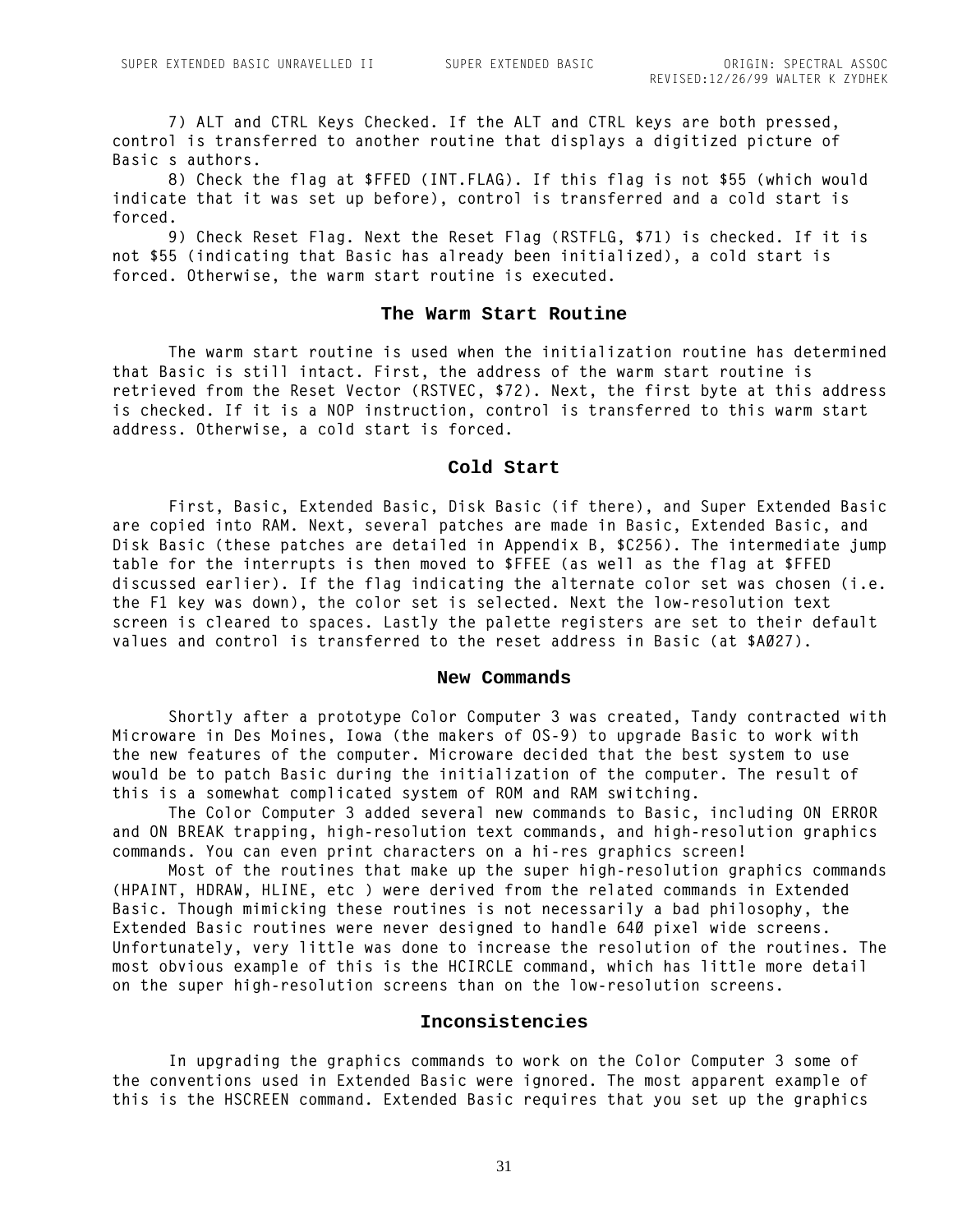**mode using the PMODE command, then (if you wish) clear the screen using the PCLS command, and lastly display the screen with the SCREEN command. Super Extended Basic has replaced all of these commands with one command, HSCREEN, which sets the mode, clears the screen, and displays the screen. This does not allow you to view a screen loaded in from disk or cassette, create the screen before viewing it (which would be helpful with 32K screens), or switch between the text and graphics modes without redrawing the graphics screen.**

**The original programmers of Basic also went to great lengths to allow you to draw the same picture on a higher resolution PMODE by simply changing the PMODE command. All coordinates are 0-255 across and 0-191 vertically, no matter what graphics mode you are using. Unfortunately, the new authors did not adhere to this convention, and the coordinates for drawing on the super high-resolution screen must change depending upon the HSCREEN resolution you are using.**

**There are several key routines within Basic, which are described in the back of the Basic User's manual (ROM ROUTINES). Programmers have been encouraged to use the indirect calls to these routines, as they are the only calls supported by**  Tandy. One of these calls (CHROUT) prints a character to a device  $\theta$  = screen, -1 = **cassette, -2 = printer). The code for this device is located at \$6F (DEVNUM). Basic 2.0 now also checks the byte at \$E7 (HRWIDTH). If this byte is 0, text is printed to the standard 32 x 16 text screen. Otherwise, text is printed to the hi-res text (HRWIDTH) screen. This change is not documented in the Basic manual. Many CoCo 2 programs use the official CHROUT ROM call, but do not insure that HRWIDTH is zero. This will cause Basic to attempt to write its message on the hi-res screen with unpredictable results since using the hi-res screen is not supported by the CoCo 2.**

## **Inefficiencies**

**Several aspects of Super Extended Basic are somewhat inefficient. It is, unfortunately, clear that the people who wrote Super Extended Basic did not use Color Basic regularly. The most glaring example is the omission of a routine that would save a super high-resolution screen to disk or tape.**

**When Basic version 1.2 was released, one of the changes was an alteration to the Read Key routine. The result was that Basic ran faster (instead of individually checking each key to see if it was down). Basic was changed to first check to see if any key was down). Basic 2.0 changed this upgrade back to the original method. There were probably intentions of making Basic work with the keyboard interrupt, then the idea was scrapped and the patch accidentally left in.**

#### **Ram Hooks**

**Many of the Super Extended Basic command and functions have been provided with a pseudo RAM hook. Since Basic is run in RAM in the CoCo 3, it doesn't really**  make sense to call them a RAM hook but it does make it easier to draw a parallel **to the RAM hooks used in the earlier versions of Basic. The RAM hooks come in the**  form of a LBRN Ø instruction. This is a convenient way to allow the user to patch **or modify any of the routines, which have a RAM hook. Of course, it should be obvious that ANY Basic routine may be easily patched in the normal manner if the user desires to do so since Basic runs in RAM.**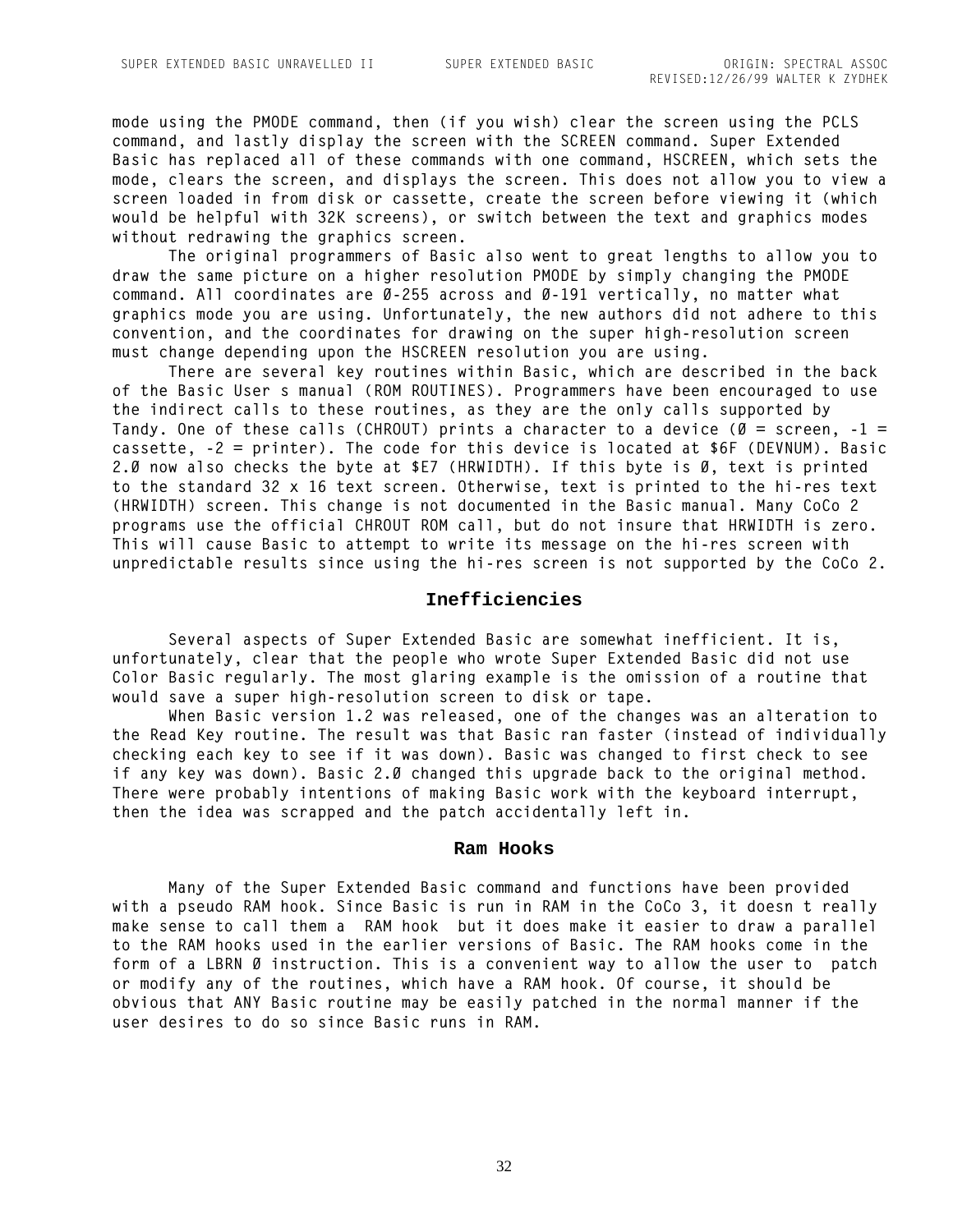#### **Bugs**

**There are several bugs within Super Extended Basic. Some are minor and without too much consequence. Others, however, are potentially disastrous. Here are a few of the more important ones.**

**Any Basic program containing Disk Basic commands must be listed out with Disk Basic installed. If you try to list the program without Disk Basic, the computer**  will hang. For example, let s look at the line 10 KILL TEMP/DAT. The program will **load into a system that does not have Disk Basic installed. The program will even**  run and will return an ?SN ERROR IN LINE 10. However, when the line is LISTED, the **computer will hang (Basic gets confused when it can't find the word KILL for the Basic token in line 10).**

**The Super Extended function tokens have been forced to start at \$29. They should be forced to start at \$28. As a result, function token number \$28 will never be used. This is not a bug of earth shaking proportions, but one should be aware of it.**

**The ERLIN function will return a negative number if the line number in which the error occurred is greater than 32767. This is caused by the fact that the ERLIN function returns the line number as a two-byte integer instead of a floating point number, as it should.**

**Extended Basic graphics commands (LINE, CIRCLE, DRAW, etc.) don't work well with their Super Extended Basic counterparts (HLINE, HCIRCLE, HDRAW, etc). For example, the command HLINE -(192,639),PSET:LINE -(0,0),PSET will cause problems (often destroying the Basic program). This means you must be very careful to include the H before the Super Extended graphic commands. These problems are caused by the fact that Super Extended graphics routines such as HDRAW, HLINE, HCIRCLE etc. use the same direct page variables as their lower resolution Extended Basic counterparts. As a result, mixing up the two types of commands may cause problems.**

**HDRAW does not work properly with relative motion in the negative direction**  that is greater than 255. For example: HDRAW BM-320 . The distance is not **calculated property due to an error in the negate routine.**

**HPUT will not work with the NOT action. The command is supposed to reverse the image in the HGET/HPUT buffer and place it on the screen. Because of the bug, the command reverses the specified section of the screen and does nothing with the image.**

**The RGB and CMP commands function by copying an image of the palette registers from RAM into the palette registers. As they now stand, these commands will only copy 15 instead of 16 palette registers when invoked. Palette register 15 is not copied which generally will not cause problems but the user should be aware of this flaw in the RGB and CMP commands.**

**Listed below are the Spectral approved fixes for the easily fixable bugs listed above.**

**To force HSCREEN to clear the hi-res screen: POKE &HE6C6,&H21**

**To fix the RGB and CMP commands: POKE &HE64C,16 -**

To fix the HPUT NOT option: **POKE &HEF13,&HC4**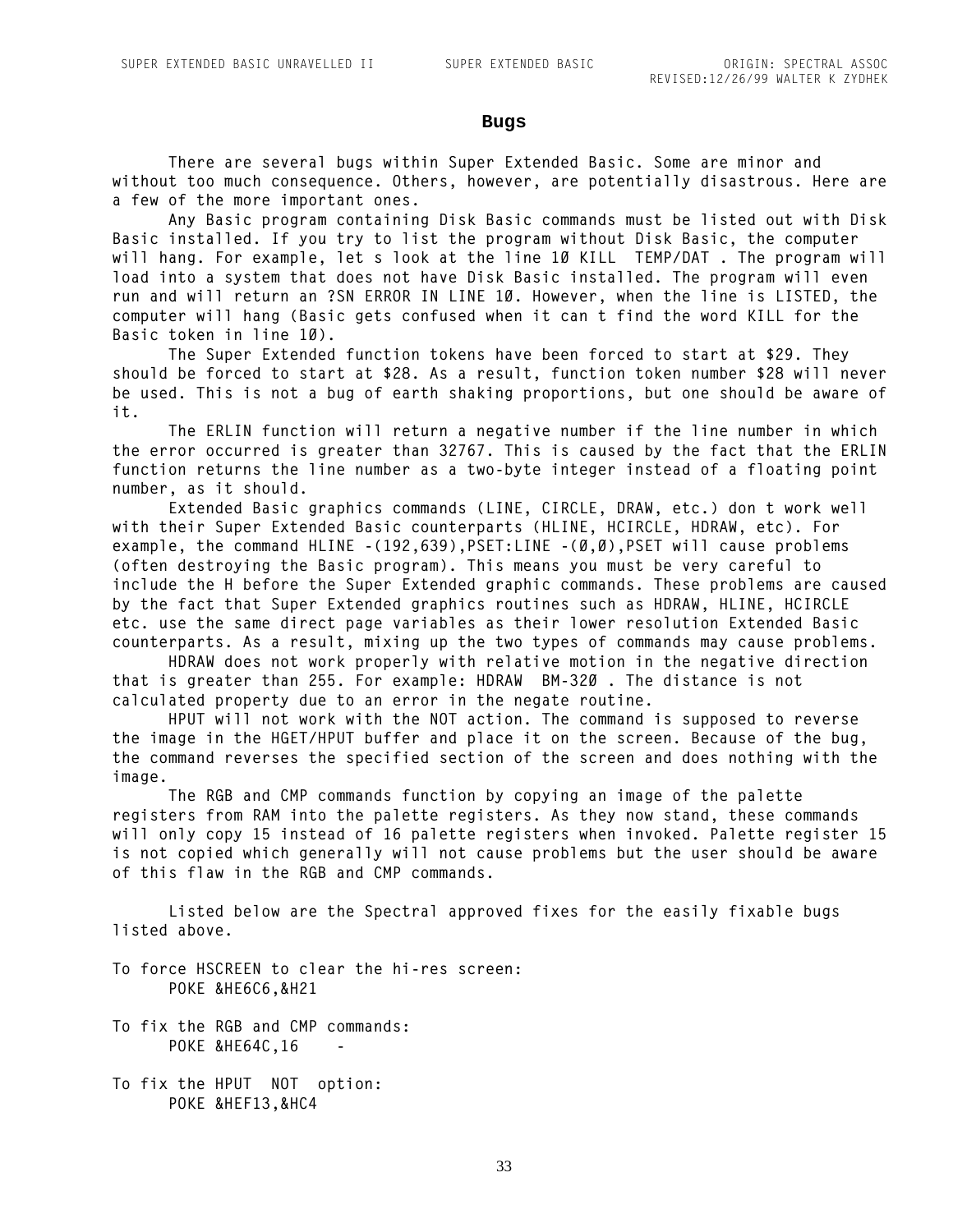**To fix the HDRAW bug: POKE &HF58D,&HBD JSR \$F4CC POKE &HF58E,&HF4 POKE &HF58F,&HCC**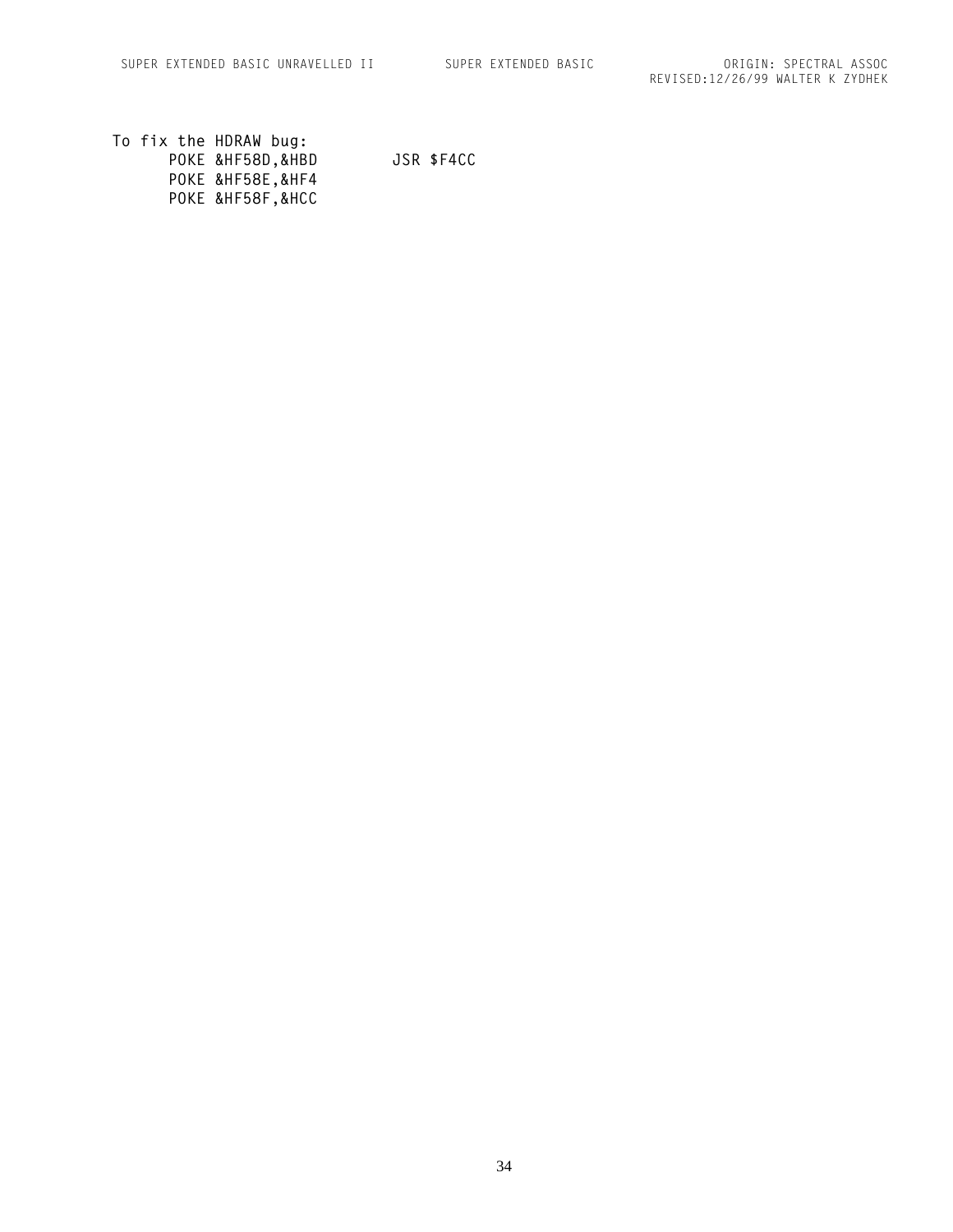| 0001<br>0002        |              |                                |            |                                         |                                                                                                                            |
|---------------------|--------------|--------------------------------|------------|-----------------------------------------|----------------------------------------------------------------------------------------------------------------------------|
|                     | cøøø         | ROMPAK                         | EQU        | \$C000                                  |                                                                                                                            |
|                     |              |                                |            |                                         |                                                                                                                            |
| 0003                | 0008         | ΒS                             | EQU        | 8                                       | <b>BACKSPACE</b>                                                                                                           |
| 0004                | 000D         | СR                             | EQU        | \$D                                     | ENTER KEY                                                                                                                  |
| 0005                | 001B         | ESC                            | EQU        | \$1B                                    | ESCAPE CODE                                                                                                                |
| 0006                | 000A         | LF                             | EQU        | \$А                                     | LINE FEED                                                                                                                  |
| 0007                | øøøc         | FORMF                          | EQU        | \$C                                     | FORM FEED                                                                                                                  |
| 0008                | 0020         | SPACE                          | EQU        | \$20                                    | SPACE (BLANK)                                                                                                              |
| 0009                |              |                                |            |                                         |                                                                                                                            |
| 0010                | 003A         | STKBUF                         | EQU        | 58                                      | STACK BUFFER ROOM                                                                                                          |
| 0011                | 045E         | DEBDEL                         | EQU        | \$45E                                   | DEBOUNCE DELAY                                                                                                             |
| 0012<br>0013        | ØØFA<br>ØØFA | LBUFMX<br>MAXLIN               | EQU<br>EQU | 250<br>\$FA                             | MAX NUMBER OF CHARS IN A BASIC LINE<br>MAXIMUM MS BYTE OF LINE NUMBER                                                      |
| 0014                |              |                                |            |                                         |                                                                                                                            |
| 0015                | 2600         | <b>DOSBUF</b>                  | EQU        | \$2600                                  | RAM LOAD LOCATION FOR THE DOS COMMAND                                                                                      |
| 0016                | 0020         | DIRLEN                         | EQU        | 32                                      | NUMBER OF BYTES IN DIRECTORY ENTRY                                                                                         |
| 0017                | 0100         | SECLEN                         | EQU        | 256                                     | LENGTH OF SECTOR IN BYTES                                                                                                  |
| 0018                | 0012         | SECMAX                         | EQU        | 18                                      | MAXIMUM NUMBER OF SECTORS PER TRACK                                                                                        |
| 0019                | 1200         | TRKLEN                         | EQU        | SECMAX*SECLEN                           | LENGTH OF TRACK IN BYTES                                                                                                   |
| 0020                | 0023         | TRKMAX                         | EQU        | 35                                      | MAX NUMBER OF TRACKS                                                                                                       |
| 0021                | 004A         | <b>FATLEN</b>                  | EQU        | $6+$ (TRKMAX-1)*2                       | FILE ALLOCATION TABLE LENGTH                                                                                               |
| 0022                | 0044         | GRANMX                         | EQU        | $(TRKMAX-1)*2$                          | MAXIMUM NUMBER OF GRANULES                                                                                                 |
| 0023                | 0119         | FCBLEN                         | EQU        | SECLEN+25                               | FILE CONTROL BLOCK LENGTH                                                                                                  |
| 0024                | 0010         | INPFIL                         | EQU        | \$10                                    | INPUT FILE TYPE                                                                                                            |
| 0025                | 0020         | OUTFIL                         | EQU        | \$20                                    | OUTPUT FILE TYPE                                                                                                           |
| 0026                | 0040         | RANFIL                         | EQU        | \$40                                    | RANDOM/DIRECT FILE TYPE                                                                                                    |
| 0027                |              |                                |            |                                         |                                                                                                                            |
| 0028                |              | * PSEUDO PSEUDO OPS            |            |                                         |                                                                                                                            |
| 0029                | 0021         | SKP1                           | EQU        | \$21                                    | OP CODE OF BRN<br>SKIP ONE BYTE                                                                                            |
| 0030                | 008C         | SKP2                           | EQU        | \$8C                                    | OP CODE OF CMPX # - SKIP TWO BYTES                                                                                         |
| 0031                | 0086         | SKP1LD                         | EQU        | \$86                                    | OP CODE OF LDA # - SKIP THE NEXT BYTE                                                                                      |
| 0032                |              | $^\star$                       |            |                                         | AND LOAD THE VALUE OF THAT BYTE INTO ACCA<br>THIS                                                                          |
| 0033                |              | $^\star$                       |            |                                         | IS USUALLY USED TO LOAD ACCA WITH A NON ZERO VALUE                                                                         |
| 0034                |              |                                |            |                                         |                                                                                                                            |
| 0035                |              |                                |            | * SUPER EXTENDED BASIC EQUATES          |                                                                                                                            |
| 0036                | 0018         | ROWMAX                         | EQU        | 24                                      | MAXIMUM NUMBER OF ROWS IN HI-RES PRINT MODE                                                                                |
| 0037                | <b>0000</b>  | RAMLINK                        | EQU        | Ø                                       | DUMMY RAM LINK VECTOR                                                                                                      |
| 0038                | 2000         | HRESSCRN                       | EQU        | \$2000                                  | ADDRESS OF THE HI-RES SCREEN IN THE CPU'S MEMORY SPACE                                                                     |
| 0039                | cøøø         | HRESBUFF                       | EQU        | \$CØØØ                                  | ADDRESS OF THE GET/PUT BUFFERS IN THE CPU'S MEMORY SPACE<br>ADDRESS OF THE HI-RES GRAPHICS STACK IN THE CPU'S MEMORY SPACE |
| <b>0040</b><br>0041 | DFFF<br>0062 | TMPSTACK<br>EBHITOK            | EQU<br>EQU | \$DFFF<br>\$62                          | FIRST ENHANCED BASIC TOKEN NUMBER                                                                                          |
| 0042                | 0029         | EBHISTOK                       | EQU        | \$29                                    | FIRST ENHANCED BASIC FUNCTION TOKEN NUMBER BUG - SHOULD BE \$28                                                            |
| 0043                | 0020         |                                | EQU        | SPACE                                   | HI-RES CURSOR CHARACTER                                                                                                    |
| 0044                |              |                                |            |                                         |                                                                                                                            |
|                     |              | CURCHAR                        |            |                                         |                                                                                                                            |
|                     |              |                                |            |                                         |                                                                                                                            |
| 0045                |              |                                |            | * HBUFF HGET/HPUT BUFFER HEADER EQUATES |                                                                                                                            |
| 0046                | <b>0000</b>  | HB.ADDR                        | EQU        | Ø                                       | ADDRESS OF THE NEXT BUFFER - 2 BYTES                                                                                       |
| 0047                | 0002         | HB.NUM                         | EQU        | $\overline{c}$                          | NUMBER OF THIS BUFFER - 1 BYTES                                                                                            |
| 0048<br>0049        | 0003<br>0005 | HB.SIZE<br>HB.LEN              | EQU<br>EQU | 3<br>5                                  | NUMBER OF BYTES IN THE BUFFER - 2 BYTES<br>NUMBER OF BYTES IN THIS HEADER                                                  |
| 0050                |              |                                |            |                                         |                                                                                                                            |
| 0051                |              | * VIDEO REGISTER EQUATES       |            |                                         |                                                                                                                            |
| 0052                |              | * INITØ BIT EQUATES            |            |                                         |                                                                                                                            |
| 0053                | 0080         | <b>COCO</b>                    | EQU        | \$8Ø                                    | $1 = Color Computer compatible$                                                                                            |
| 0054                | 0040         | MMUEN                          | EQU        | \$4Ø                                    | $1 = MMU$ enabled                                                                                                          |
| 0055                | 0020         | IEN                            | EQU        | \$20                                    | $1 =$ GIME chip IRQ output enabled                                                                                         |
| 0056                | 0010         | FEN                            | EQU        | \$10                                    | $1 =$ GIME chip FIRQ output enabled                                                                                        |
| 0057                | 0008         | MC3                            | EQU        | 8                                       | $1 = RAM$ at XFEXX is constant                                                                                             |
| 0058                | 0004         | MC 2                           | EQU        | 4                                       | $1 = standard SCS$                                                                                                         |
| 0059                | 0002         | MC1                            | EQU        | 2                                       | ROM map control                                                                                                            |
| <b>0060</b>         | 0001         | MCØ                            | EQU        | 1                                       | ROM map control                                                                                                            |
| 0061                |              |                                |            |                                         |                                                                                                                            |
| 0062                |              |                                |            | * INTERRUPT REQUEST ENABLED             |                                                                                                                            |
| 0063                | 0020         | TMR                            | EQU        | \$20                                    | TIMER                                                                                                                      |
| 0064                | 0010         | <b>HBORD</b>                   | EQU        | \$10                                    | HORIZONTAL BORDER                                                                                                          |
| 0065                | 0008         | VBORD                          | EQU        | 8                                       | VERTICAL BORDER                                                                                                            |
| 0066                | 0004         | EI2                            | EQU        | 4                                       | SERIAL DATA                                                                                                                |
| 0067                | 0002         | EI1                            | EQU        | 2                                       | KEYBOARD                                                                                                                   |
| 0068                | 0001         | EIØ                            | EQU        | 1                                       | CARTRIDGE                                                                                                                  |
| 0069                |              |                                |            |                                         |                                                                                                                            |
| 0070                |              |                                |            | * EXPANDED MEMORY DEFINITIONS           |                                                                                                                            |
| 0071                | 0030         | BLOCK 6.0 EQU                  |            | \$3Ø                                    | BLOCKS \$30-\$33 ARE THE HI-RES GRAPHICS SCREEN                                                                            |
| 0072<br>0073        | 0031<br>0032 | BLOCK 6.1 EQU<br>BLOCK 6.2 EQU |            | \$31<br>\$32                            | HI-RES GRAPHICS SCREEN<br>HI-RES GRAPHICS SCREEN                                                                           |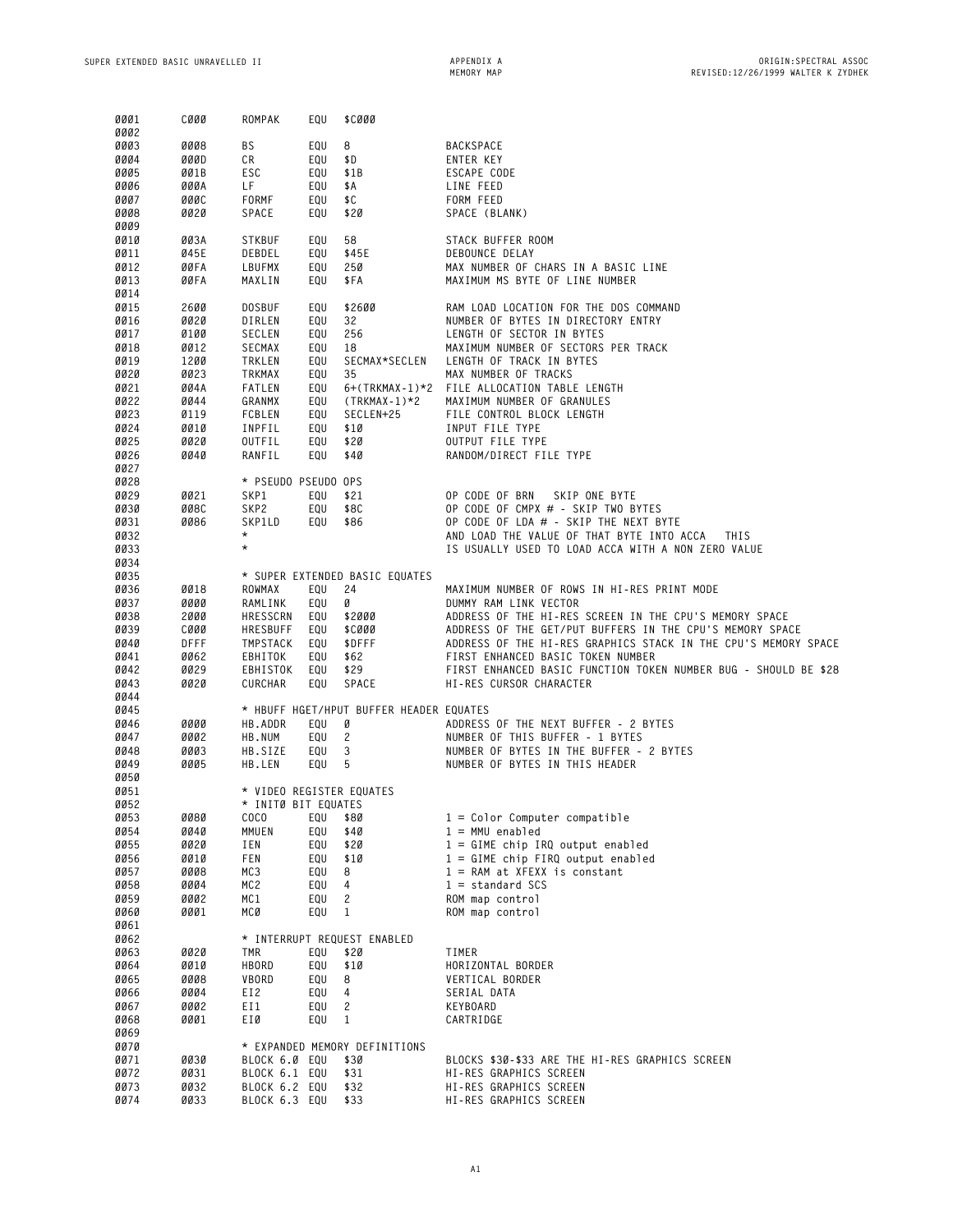| 0075         |                        | 0034         | BLOCK 6.4 EQU        |            | \$34                             | GET/PUT BUFFER                                                             |
|--------------|------------------------|--------------|----------------------|------------|----------------------------------|----------------------------------------------------------------------------|
| 0076         |                        | 0035         | BLOCK 6.5 EQU        |            | \$35                             | STACK AREA FOR HI-RES GRAPHICS COMMAND                                     |
| 0077         |                        | 0036         | BLOCK 6.6 EQU        |            | \$36                             | CHARACTER POINTERS                                                         |
| 0078         |                        | 0037         | BLOCK 6.7 EQU        |            | \$37                             | UNUSED BY BASIC                                                            |
| 0079         |                        |              |                      |            |                                  |                                                                            |
| 0080         |                        |              |                      |            |                                  | * BLOCKS \$48-\$4F ARE USED FOR THE BASIC OPERATING SYSTEM                 |
| 0081         |                        | 0038         | BLOCK7.0             | EQU        | \$38                             |                                                                            |
| 0082         |                        | 0039         | BLOCK7.1             | EQU        | \$39                             |                                                                            |
| 0083         |                        | 003A<br>003B | BLOCK7.2             | EQU<br>EQU | \$3A                             |                                                                            |
| 0084<br>0085 |                        | 003C         | BLOCK7.3             |            | \$3B<br>\$3C                     |                                                                            |
| 0086         |                        | 003D         | BLOCK7.4<br>BLOCK7.5 | EQU<br>EQU | \$3D                             |                                                                            |
| 0087         |                        | 003E         | BLOCK7.6             | EQU        | \$3E                             |                                                                            |
| 0088         |                        | 003F         | BLOCK7.7             | EQU        | \$3F                             |                                                                            |
| 0089         |                        |              |                      |            |                                  |                                                                            |
| 0090         |                        |              |                      |            |                                  |                                                                            |
| 0091         |                        |              |                      |            |                                  |                                                                            |
| 0092 0000    |                        |              |                      | ORG        | Ø                                |                                                                            |
| 0093         |                        | <b>0000</b>  |                      | SETDP Ø    |                                  |                                                                            |
| 0094         |                        |              |                      |            |                                  |                                                                            |
|              | 0095 0000              |              | ENDFLG               | RMB        | 1                                | STOP/END FLAG: POSITIVE=STOP, NEG=END                                      |
|              | 0096 0001              |              | CHARAC               | RMB        | 1                                | TERMINATOR FLAG 1                                                          |
|              | 0097 0002              |              | ENDCUR               | RMB        | 1                                | TERMINATOR FLAG 2                                                          |
|              | 0098 0003              |              | TMPLOC               | RMB        | 1                                | SCRATCH VARIABLE                                                           |
|              | 0099 0004              |              | IFCTR                | RMB        | 1                                | IF COUNTER - HOW MANY IF STATEMENTS IN A LINE                              |
|              | 0100 0005              |              | DIMFLG               | RMB        | 1                                | *DV* ARRAY FLAG Ø=EVALUATE, 1=DIMENSIONING                                 |
|              | 0101 0006              |              | VALTYP               | RMB        | 1                                | *DV* *PV TYPE FLAG: Ø=NUMERIC, \$FF=STRING                                 |
| 0102 0007    |                        |              | GARBFL               | RMB        | 1                                | *TV STRING SPACE HOUSEKEEPING FLAG                                         |
|              | 0103 0008              |              | ARYDIS               | RMB        | 1                                | DISABLE ARRAY SEARCH: ØØ=ALLOW SEARCH                                      |
| 0104 0009    |                        |              | INPFLG               | RMB        | 1                                | *TV INPUT FLAG: READ=Ø, INPUT⇔Ø                                            |
| 0105 000A    |                        |              | RELFLG               | RMB        | 1                                | *TV RELATIONAL OPERATOR FLAG                                               |
| 0106 000B    |                        |              | TEMPPT               | RMB        | 2                                | *PV TEMPORARY STRING STACK POINTER                                         |
|              | 0107 000D              |              | LASTPT               | RMB        | 2                                | *PV ADDR OF LAST USED STRING STACK ADDRESS                                 |
|              | 0108 000F              |              | TEMPTR               | RMB        | 2                                | TEMPORARY POINTER                                                          |
| 0109 0011    |                        |              | TMPTR1               | <b>RMB</b> | 2                                | TEMPORARY DESCRIPTOR STORAGE (STACK SEARCH)                                |
| 0110         |                        |              |                      |            |                                  | ** FLOATING POINT ACCUMULATOR #2 (MANTISSA ONLY)                           |
|              | 0111 0013              |              | FPA2                 | RMB        | 4                                | FLOATING POINT ACCUMULATOR #2 MANTISSA                                     |
|              | 0112 0017              |              | <b>BOTSTK</b>        | RMB        | 2                                | BOTTOM OF STACK AT LAST CHECK                                              |
| 0113 0019    |                        |              | TXTTAB               | RMB        | 2                                | *PV BEGINNING OF BASIC PROGRAM                                             |
| 0114 001B    |                        |              | VARTAB               | RMB        | $\overline{c}$                   | *PV START OF VARIABLES                                                     |
|              | 0115 001D              |              | ARYTAB               | RMB        | 2                                | *PV START OF ARRAYS                                                        |
| 0116 001F    |                        |              | ARYEND               | RMB        | 2                                | *PV END OF ARRAYS (+1)                                                     |
|              | 0117 0021              |              | FRETOP               | RMB        | 2                                | *PV START OF STRING STORAGE (TOP OF FREE RAM)                              |
| 0118 0023    |                        |              | STRTAB               | RMB        | $\overline{c}$                   | *PV START OF STRING VARIABLES                                              |
|              | 0119 0025              |              | FRESPC               | RMB        | 2                                | UTILITY STRING POINTER                                                     |
|              | 0120 0027              |              | MEMSIZ               | RMB        | 2                                | *PV TOP OF STRING SPACE                                                    |
|              | 0121 0029              |              | <b>OLDTXT</b>        | RMB        | 2                                | SAVED LINE NUMBER DURING A "STOP"                                          |
| 0122 002B    |                        |              | BINVAL               | RMB        | $\overline{c}$                   | BINARY VALUE OF A CONVERTED LINE NUMBER<br>SAVED INPUT PTR DURING A "STOP" |
|              | 0123 002D<br>0124 002F |              | OLDPTR               | RMB<br>RMB | 2<br>2                           | TEMPORARY INPUT POINTER STORAGE                                            |
| 0125 0031    |                        |              | TINPTR<br>DATTXT     | RMB        | $\overline{c}$                   | *PV 'DATA' STATEMENT LINE NUMBER POINTER                                   |
| 0126 0033    |                        |              | <b>DATPTR</b>        | <b>RMB</b> | $\overline{c}$                   | *PV 'DATA' STATEMENT ADDRESS POINTER                                       |
|              | 0127 0035              |              | DATTMP               | RMB        | $\mathbf{2}$                     | DATA POINTER FOR 'INPUT' & 'READ'                                          |
|              | 0128 0037              |              | VARNAM               | RMB        | $\mathbf{2}$                     | *TV TEMP STORAGE FOR A VARIABLE NAME                                       |
|              | 0129 0039              |              | VARPTR               | RMB        | $\mathbf{2}$                     | *TV POINTER TO A VARIABLE DESCRIPTOR                                       |
|              | 0130 003B              |              | VARDES               | RMB        | $\mathbf{2}$                     | TEMP POINTER TO A VARIABLE DESCRIPTOR                                      |
|              | 0131 003D              |              | RELPTR               | RMB        | 2                                | POINTER TO RELATIONAL OPERATOR PROCESSING ROUTINE                          |
| 0132 003F    |                        |              | TRELFL               | RMB        | $\mathbf{1}$                     | TEMPORARY RELATIONAL OPERATOR FLAG BYTE                                    |
| 0133         |                        |              |                      |            |                                  |                                                                            |
| 0134         |                        |              |                      |            |                                  | * FLOATING POINT ACCUMULATORS #3,4 & 5 ARE MOSTLY                          |
| 0135         |                        |              |                      |            | * USED AS SCRATCH PAD VARIABLES. |                                                                            |
| 0136         |                        |              |                      |            |                                  | ** FLOATING POINT ACCUMULATOR #3 :PACKED: (\$40-\$44)                      |
|              | 0137 0040              |              | V4Ø                  | RMB        | 1                                |                                                                            |
| 0138 0041    |                        |              | V41                  | RMB        | 1                                |                                                                            |
|              | 0139 0042              |              | V42                  | RMB        | $\mathbf{1}$                     |                                                                            |
|              | 0140 0043              |              | V43                  | RMB        | 1                                |                                                                            |
| 0141 0044    |                        |              | V44                  | <b>RMB</b> | 1                                |                                                                            |
| 0142         |                        |              |                      |            |                                  | ** FLOATING POINT ACCUMULATOR #4 :PACKED: (\$45-\$49)                      |
|              | 0143 0045              |              | V45                  | <b>RMB</b> | 1                                |                                                                            |
|              | 0144 0046              |              | V46                  | RMB        | 1                                |                                                                            |
|              | 0145 0047              |              | V47                  | RMB        | 1                                |                                                                            |
| 0146 0048    |                        |              | <b>V48</b>           | <b>RMB</b> | $\mathbf{2}$                     |                                                                            |
| 0147         |                        |              |                      |            |                                  | ** FLOATING POINT ACCUMULATOR #5 :PACKED: (\$4A \$4E)                      |
|              | 0148 004A              |              | V4A                  | RMB        | $\mathbf{1}$                     |                                                                            |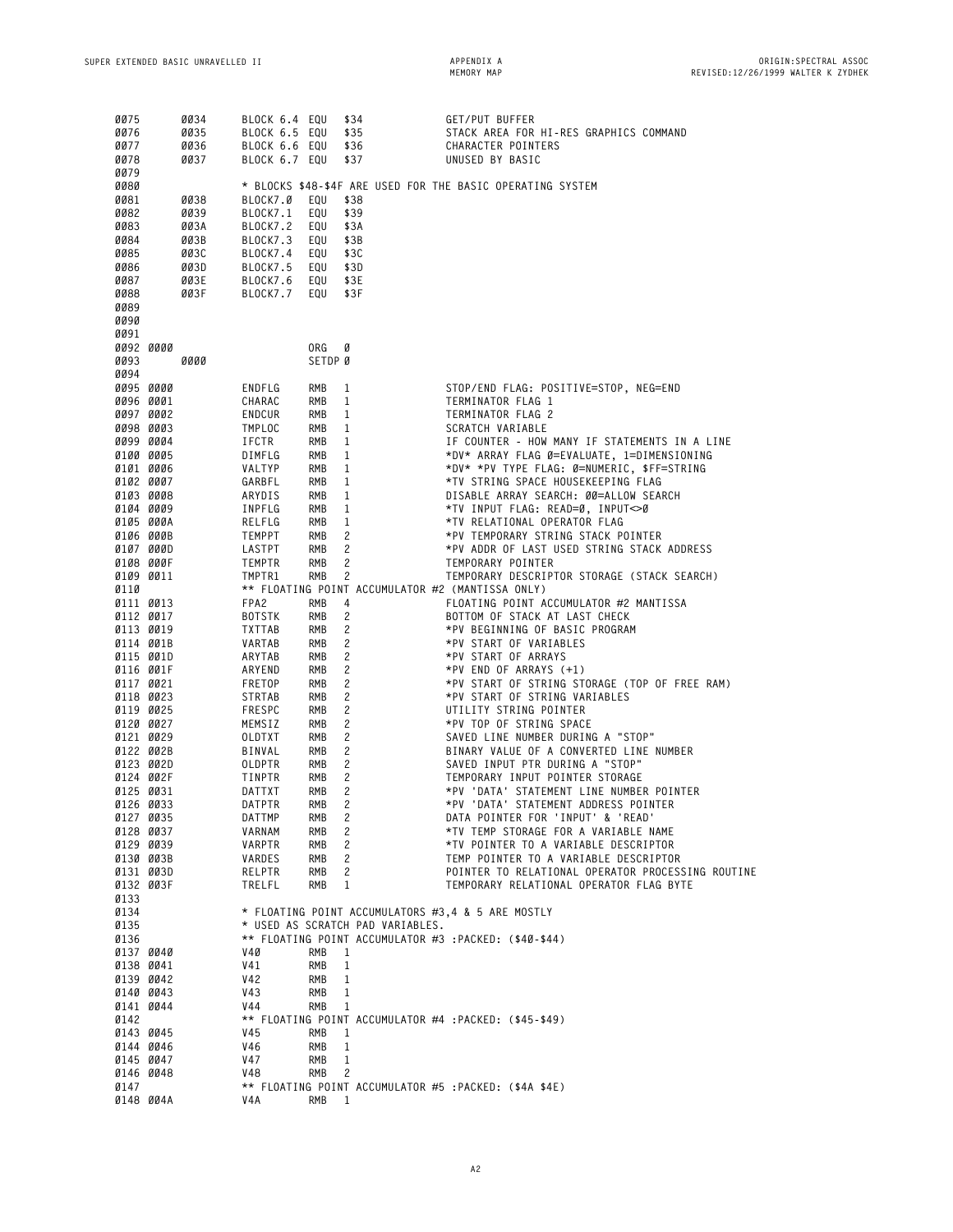| 0149 004B              |                 | V4B               | RMB        | 2                                                                            |                                                                                          |
|------------------------|-----------------|-------------------|------------|------------------------------------------------------------------------------|------------------------------------------------------------------------------------------|
| 0150 004D              |                 | V4D               | RMB        | $\overline{c}$                                                               |                                                                                          |
| 0151<br>0152 004F      |                 |                   |            | ** FLOATING POINT ACCUMULATOR #Ø                                             |                                                                                          |
| 0153 0050              |                 | FPØEXP<br>FPAØ    | RMB<br>RMB | 1<br>4                                                                       | *PV FLOATING POINT ACCUMULATOR #Ø EXPONENT<br>*PV FLOATING POINT ACCUMULATOR #Ø MANTISSA |
| 0154 0054              |                 | FPØSGN            | RMB        | 1                                                                            | *PV FLOATING POINT ACCUMULATOR #Ø SIGN                                                   |
| 0155 0055              |                 | COEFCT            | RMB        | 1                                                                            | POLYNOMIAL COEFFICIENT COUNTER                                                           |
| 0156 0056              |                 | STRDES            | RMB        | 5                                                                            | TEMPORARY STRING DESCRIPTOR                                                              |
| 0157 005B              |                 | FPCARY            | RMB        | 1                                                                            | FLOATING POINT CARRY BYTE                                                                |
| 0158                   |                 |                   |            | ** FLOATING POINT ACCUMULATOR #1                                             |                                                                                          |
| 0159 005C              |                 | FP1EXP            | RMB        | 1                                                                            | *PV FLOATING POINT ACCUMULATOR #1 EXPONENT                                               |
| 0160 005D              |                 | FPA1              | RMB        | 4                                                                            | *PV FLOATING POINT ACCUMULATOR #1 MANTISSA                                               |
| 0161 0061              |                 | FP1SGN            | RMB        | 1                                                                            | *PV FLOATING POINT ACCUMULATOR #1 SIGN                                                   |
| 0162                   |                 |                   |            |                                                                              |                                                                                          |
| 0163 0062              |                 | RESSGN            | RMB        | 1                                                                            | SIGN OF RESULT OF FLOATING POINT OPERATION                                               |
| 0164 0063              |                 | <b>FPSBYT</b>     | RMB        | 1                                                                            | FLOATING POINT SUB BYTE (FIFTH BYTE)                                                     |
| 0165 0064              |                 | COEFPT            | RMB        | 2                                                                            | POLYNOMIAL COEFFICIENT POINTER                                                           |
| 0166 0066              |                 | LSTTXT            | RMB        | 2                                                                            | CURRENT LINE POINTER DURING LIST                                                         |
| 0167 0068              |                 | CURLIN            | RMB        | 2                                                                            | *PV CURRENT LINE # OF BASIC PROGRAM, \$FFFF = DIRECT                                     |
| 0168 006A              |                 | <b>DEVCFW</b>     | RMB        | 1                                                                            | *TV TAB FIELD WIDTH                                                                      |
| 0169 006B              |                 | DEVLCF            | RMB        | 1                                                                            | *TV TAB ZONE                                                                             |
| 0170 006C              |                 | DEVPOS            | RMB        | 1                                                                            | *TV PRINT POSITION                                                                       |
| 0171 006D              |                 | DEVWID            | RMB        | 1                                                                            | *TV PRINT WIDTH                                                                          |
| 0172 006E              |                 | PRTDEV            | RMB        | 1                                                                            | *TV PRINT DEVICE: Ø=NOT CASSETTE, -1=CASSETTE                                            |
| 0173 006F<br>0174      |                 | DEVNUM<br>$\star$ | RMB        | 1                                                                            | *PV DEVICE NUMBER: -3=DLOAD, -2=PRINTER,<br>-1=CASSETTE, Ø=SCREEN, 1-15=DISK             |
| 0175 0070              |                 | CINBFL            | RMB        | 1                                                                            | *PV CONSOLE IN BUFFER FLAG: ØØ=NOT EMPTY, \$FF=EMPTY                                     |
| 0176 0071              |                 | RSTFLG            | RMB        | 1                                                                            | *PV WARM START FLAG: \$55=WARM, OTHER=COLD                                               |
| 0177 0072              |                 | RSTVEC            | RMB        | 2                                                                            | *PV WARM START VECTOR - JUMP ADDRESS FOR WARM START                                      |
| 0178 0074              |                 | <b>TOPRAM</b>     | RMB        | 2                                                                            | *PV TOP OF RAM                                                                           |
| 0179 0076              |                 |                   | RMB        | $\overline{c}$                                                               | SPARE: UNUSED VARIABLES                                                                  |
| 0180 0078              |                 | FILSTA            | RMB        | 1                                                                            | *PV FILE STATUS FLAG: Ø=CLOSED, 1=INPUT, 2=OUTPUT                                        |
| 0181 0079              |                 | CINCTR            | RMB        | 1                                                                            | *PV CONSOLE IN BUFFER CHAR COUNTER                                                       |
| 0182 007A              |                 | CINPTR            | RMB        | 2                                                                            | *PV CONSOLE IN BUFFER POINTER                                                            |
| 0183 007C              |                 | <b>BLKTYP</b>     | RMB        | 1                                                                            | *TV CASS BLOCK TYPE: Ø=HEADER, 1=DATA, \$FF=EOF                                          |
| 0184 007D              |                 | <b>BLKLEN</b>     | RMB        | 1                                                                            | *TV CASSETTE BYTE COUNT                                                                  |
| 0185 007E              |                 | CBUFAD            | RMB        | 2                                                                            | *TV CASSETTE LOAD BUFFER POINTER                                                         |
| 0186 0080              |                 | CCKSUM            | RMB        | 1                                                                            | *TV CASSETTE CHECKSUM BYTE                                                               |
| 0187 0081              |                 | CSRERR            | RMB        | 1                                                                            | *TV ERROR FLAG/CHARACTER COUNT                                                           |
| 0188 0082              |                 | CPULWD            | RMB        | 1                                                                            | *TV PULSE WIDTH COUNT                                                                    |
| 0189 0083              |                 | CPERTM            | RMB        | 1                                                                            | *TV BIT COUNTER                                                                          |
| 0190 0084              |                 | CBTPHA            | RMB        | 1                                                                            | *TV BIT PHASE FLAG                                                                       |
| 0191 0085              |                 | <b>CLSTSN</b>     | RMB        | 1                                                                            | *TV LAST SINE TABLE ENTRY                                                                |
| 0192 0086<br>0193 0087 |                 | GRBLOK            | RMB<br>RMB | 1<br>1                                                                       | *TV GRAPHIC BLOCK VALUE FOR SET, RESET AND POINT<br>*TV INKEY\$ RAM IMAGE                |
| 0194 0088              |                 | IKEYIM<br>CURPOS  | RMB        | 2                                                                            | *PV CURSOR LOCATION                                                                      |
| 0195 008A              |                 | ZERO              | RMB        | 2                                                                            | *PV DUMMY - THESE TWO BYTES ARE ALWAYS ZERO                                              |
| 0196 008C              |                 | SNDTON            | RMB        | 1                                                                            | *TV TONE VALUE FOR SOUND COMMAND                                                         |
| 0197 008D              |                 | SNDDUR            | RMB        | 2                                                                            | *TV DURATION VALUE FOR SOUND COMMAND                                                     |
| 0198                   |                 |                   |            |                                                                              |                                                                                          |
| 0199                   |                 |                   |            | ** THESE BYTES ARE MOVED DOWN FROM ROM                                       |                                                                                          |
| 0200                   |                 | $***$             |            |                                                                              | INIT<br>DESCRIPTION                                                                      |
| 0201                   |                 |                   |            |                                                                              | VALUE                                                                                    |
| 0202 008F              |                 | CMPMID            | RMB        | 1                                                                            | 18<br>*PV 1200/2400 HERTZ PARTITION                                                      |
| 0203 0090              |                 | CMPØ              | RMB        | 1                                                                            | 24<br>*PV UPPER LIMIT OF 1200 HERTZ PERIOD                                               |
| 0204 0091              |                 | CMP1              | RMB        | $\mathbf{1}$                                                                 | 1Ø<br>*PV UPPER LIMIT OF 2400 HERTZ PERIOD                                               |
| 0205 0092              |                 | SYNCLN            | RMB        | $\mathbf{2}$                                                                 | 128<br>*PV NUMBER OF \$55'S TO CASSETTE LEADER                                           |
| 0206 0094              |                 | BLKCNT            | RMB        | 1                                                                            | 11<br>*PV CURSOR BLINK DELAY                                                             |
| 0207 0095              |                 | LPTBTD            | RMB        | 2                                                                            | 88<br>*PV BAUD RATE CONSTANT (600)                                                       |
| 0208 0097              |                 | LPTLND            | RMB        | $\mathbf{2}$                                                                 | 1<br>*PV PRINTER CARRIAGE RETURN DELAY                                                   |
| 0209 0099              |                 | LPTCFW<br>LPTLCF  | RMB<br>RMB | $\mathbf{1}$<br>$\mathbf{1}$                                                 | 16<br>*PV TAB FIELD WIDTH<br>112<br>*PV LAST TAB ZONE                                    |
| 0210 009A<br>0211 009B |                 | LPTWID            | RMB        | $\mathbf{1}$                                                                 | 132<br>*PV PRINTER WIDTH                                                                 |
| 0212 009C              |                 | <b>LPTPOS</b>     | RMB        | 1                                                                            | *PV LINE PRINTER POSITION<br>Ø                                                           |
| 0213 009D              |                 | EXECJP            | RMB        | $\mathbf{2}^{\prime}$                                                        | LB4AA *PV JUMP ADDRESS FOR EXEC COMMAND                                                  |
| 0214                   |                 |                   |            |                                                                              |                                                                                          |
| 0215                   |                 |                   |            |                                                                              | ** THIS ROUTINE PICKS UP THE NEXT INPUT CHARACTER FROM                                   |
| 0216                   |                 |                   |            |                                                                              | ** BASIC. THE ADDRESS OF THE NEXT BASIC BYTE TO BE                                       |
| 0217                   |                 |                   |            | ** INTERPRETED IS STORED AT CHARAD.                                          |                                                                                          |
| 0218                   |                 |                   |            |                                                                              |                                                                                          |
|                        | 0219 009F 0C A7 | GETNCH            | INC        | <charad+1< td=""><td>*PV INCREMENT LS BYTE OF INPUT POINTER</td></charad+1<> | *PV INCREMENT LS BYTE OF INPUT POINTER                                                   |
|                        | 0220 00A1 26 02 |                   | BNE        | GETCCH                                                                       | *PV BRANCH IF NOT ZERO (NO CARRY)                                                        |
|                        | 0221 00A3 0C A6 |                   | INC        | <charad< td=""><td>*PV INCREMENT MS BYTE OF INPUT POINTER</td></charad<>     | *PV INCREMENT MS BYTE OF INPUT POINTER                                                   |
|                        | 0222 00A5 B6    | GETCCH            | FCB        | \$B6                                                                         | *PV OP CODE OF LDA EXTENDED                                                              |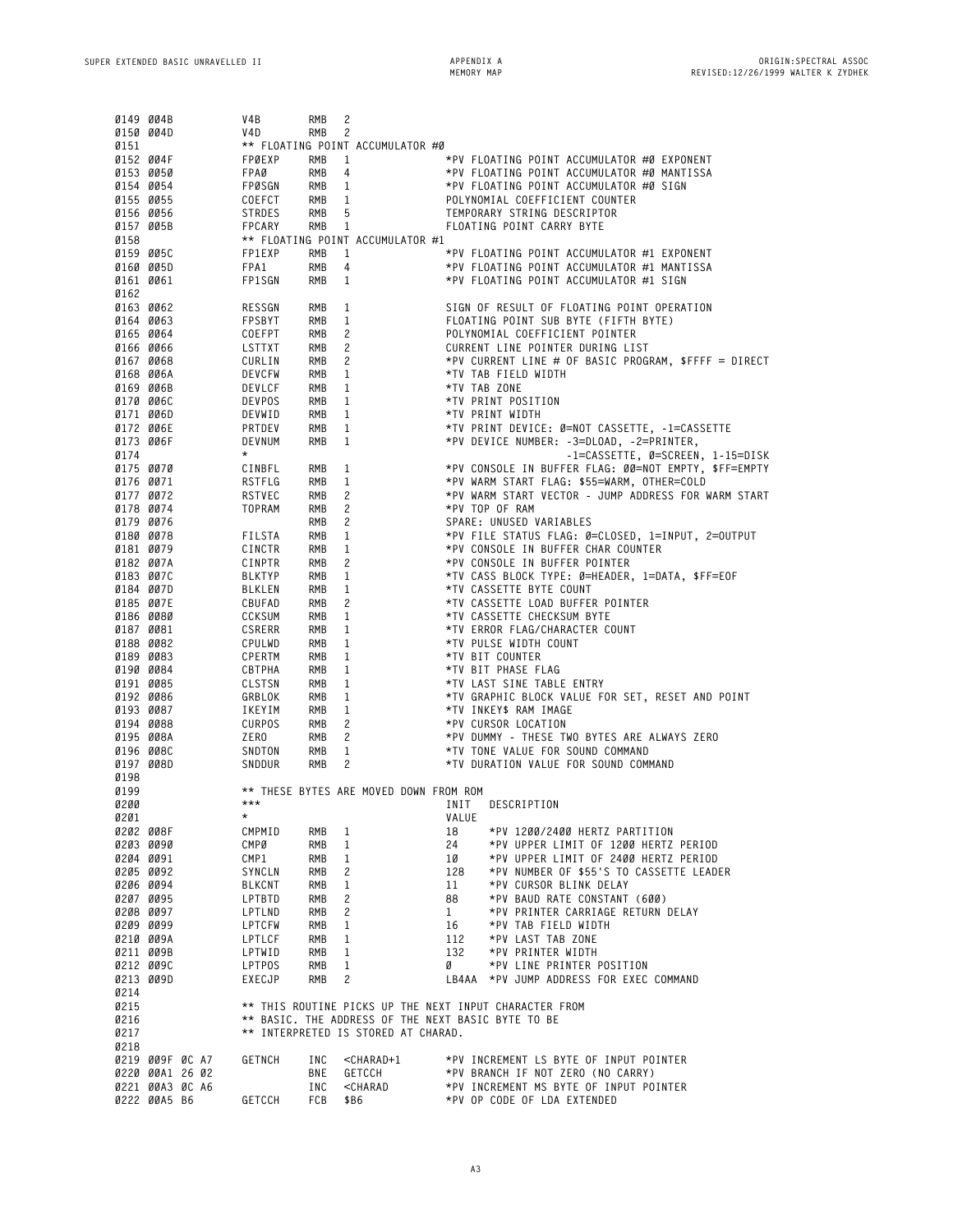| 0223 00A6<br>0224 |           |                    | CHARAD<br>$^\star$ |            | 2                                      | *PV THESE 2 BYTES CONTAIN ADDRESS OF THE CURRENT<br>CHARACTER WHICH THE BASIC INTERPRETER IS |
|-------------------|-----------|--------------------|--------------------|------------|----------------------------------------|----------------------------------------------------------------------------------------------|
| 0225              |           |                    | $^\star$           |            |                                        | PROCESSING                                                                                   |
|                   |           | 0226 00A8 7E AA 1A |                    | JMP        | <b>BROMHK</b>                          | JUMP BACK INTO THE BASIC RUM                                                                 |
| 0227              |           |                    |                    |            |                                        |                                                                                              |
|                   | 0228 00AB |                    | VAB                | RMB        | 1                                      | = LOW ORDER FOUR BYTES OF THE PRODUCT                                                        |
| 0229 00AC         |           |                    | VAC                | RMB        | 1                                      | = OF A FLOATING POINT MULTIPLICATION                                                         |
| 0230 00AD         |           |                    | VAD                | RMB        | 1                                      | = THESE BYTES ARE USE AS RANDOM DATA                                                         |
| 0231 00AE         |           |                    | VAE                | RMB        | 1                                      | = BY THE RND STATEMENT                                                                       |
| 0232              |           |                    |                    |            |                                        |                                                                                              |
| 0233              |           |                    |                    |            | * EXTENDED BASIC VARIABLES             |                                                                                              |
| 0234 00AF         |           |                    | TRCFLG             | RMB        | 1                                      | *PV TRACE FLAG Ø=OFF ELSE=ON                                                                 |
| 0235 00B0         |           |                    | USRADR             | RMB        | 2                                      | *PV ADDRESS OF THE START OF USR VECTORS                                                      |
|                   | 0236 00B2 |                    | FORCOL             | RMB        | 1                                      | *PV FOREGROUND COLOR                                                                         |
|                   | 0237 00B3 |                    | BAKCOL             | RMB        | 1                                      | *PV BACKGROUND COLOR                                                                         |
|                   | 0238 00B4 |                    | <b>WCOLOR</b>      | RMB        | 1                                      | *TV WORKING COLOR BEING USED BY EX BASIC                                                     |
| 0239 00B5         |           |                    | ALLCOL             | RMB        | 1                                      | *TV ALL PIXELS IN THIS BYTE SET TO COLOR OF VB3                                              |
|                   | 0240 00B6 |                    | PMODE              | RMB        | 1                                      | *PV PMODE'S MODE ARGUMENT                                                                    |
| 0241 00B7         |           |                    | ENDGRP             | RMB        | 2                                      | *PV END OF CURRENT GRAPHIC PAGE                                                              |
| 0242 00B9         |           |                    | HORBYT             | RMB        | 1                                      | *PV NUMBER OF BYTES/HORIZONTAL GRAPHIC LINE                                                  |
| 0243 00BA         |           |                    | BEGGRP             | RMB        | 2                                      | *PV START OF CURRENT GRAPHIC PAGE                                                            |
| 0244 00BC         |           |                    | GRPRAM             | RMB        | 1                                      | *PV START OF GRAPHIC RAM (MS BYTE)                                                           |
| 0245 00BD         |           |                    | HORBEG             | RMB        | 2                                      | *DV* *PV HORIZ COORD - START POINT                                                           |
|                   | 0246 00BF |                    | VERBEG             | RMB        | $\overline{c}$                         | *DV* *PV VERT COORD - START POINT                                                            |
| 0247 00C1         |           |                    | CSSYAL             | RMB        | 1                                      | *PV SCREEN'S COLOR SET ARGUMENT                                                              |
|                   | 0248 00C2 |                    | SETFLG             | RMB        | 1                                      | *PV PRESET/PSET FLAG: Ø=PRESET, 1=PSET                                                       |
|                   | 0249 00C3 |                    | HOREND             | RMB        | 2                                      | *DV* *PV HORIZ COORD - ENDING POINT                                                          |
| 0250 00C5         |           |                    | VEREND             | RMB        | 2                                      | *DV* *PV VERT COORD - ENDING POINT                                                           |
| 0251 00C7         |           |                    | HORDEF             | RMB        | 2                                      | *PV HORIZ COORD - DEFAULT COORD                                                              |
| 0252 00C9         |           |                    | VERDEF             | RMB        | 2                                      | *PV VERT COORD - DEFAULT COORD                                                               |
| 0253              |           |                    |                    |            |                                        |                                                                                              |
| 0254              |           |                    |                    |            | * EXTENDED BASIC SCRATCH PAD VARIABLES |                                                                                              |
|                   | 0255 00CB |                    | <b>VCB</b>         | RMB        | 2                                      |                                                                                              |
| 0256 00CD         |           |                    | VCD                | <b>RMB</b> | 2                                      |                                                                                              |
|                   | 0257 00CF |                    | <b>VCF</b>         | RMB        | 2                                      |                                                                                              |
| 0258 00D1         |           |                    | VD1                | RMB        | 2                                      |                                                                                              |
| 0259 00D3         |           |                    | VD3                | RMB        | 1                                      |                                                                                              |
| 0260 00D4         |           |                    | VD4                | RMB        | 1                                      |                                                                                              |
| 0261 00D5         |           |                    | VD5                | RMB        | 1                                      |                                                                                              |
| 0262 00D6         |           |                    | VD6                | RMB        | 1                                      |                                                                                              |
| 0263 00D7         |           |                    | VD7                | RMB        | 1                                      |                                                                                              |
|                   | 0264 00D8 |                    | VD8                | RMB        | 1                                      |                                                                                              |
| 0265 00D9         |           |                    | VD9                | RMB        | 1                                      |                                                                                              |
| 0266 00DA         |           |                    | VDA                | RMB        | 1                                      |                                                                                              |
| 0267              |           |                    |                    |            |                                        |                                                                                              |
| 0268 00DB         |           |                    | CHGFLG             | RMB        | 1                                      | *TV FLAG TO INDICATE IF GRAPHIC DATA HAS BEEN CHANGED                                        |
|                   | 0269 00DC |                    | TMPSTK             | RMB        | 2                                      | *TV STACK POINTER STORAGE DURING PAINT                                                       |
|                   | 0270 00DE |                    | <b>OCTAVE</b>      | RMB        | 1                                      | *PV OCTAVE VALUE (PLAY)                                                                      |
|                   | 0271 00DF |                    | VOLHI              | RMB        | 1                                      | *DV* *PV VOLUME HIGH VALUE (PLAY)                                                            |
| 0272 00E0         |           |                    | <b>VOLLOW</b>      | RMB        | 1                                      | *DV* *PV VOLUME LOW VALUE (PLAY)                                                             |
| 0273 00E1         |           |                    | NOTELN             | RMB        | 1                                      | *PV NOTE LENGTH (PLAY)                                                                       |
|                   |           |                    |                    | RMB        | 1                                      | *PV TEMPO VALUE (PLAY)                                                                       |
| 0274 00E2         | 0275 00E3 |                    | <b>TEMPO</b>       |            | 2                                      | *TV TIMER FOR THE PLAY COMMAND                                                               |
|                   |           |                    | PLYTMR<br>DOTYAL   | RMB<br>RMB |                                        |                                                                                              |
|                   | 0276 00E5 |                    |                    |            | 1<br>$^\star$                          | *TV DOTTED NOTE TIMER SCALE FACTOR                                                           |
|                   | 0277 00E6 |                    | <b>HRMODE</b>      | EQU        |                                        | SUPER EXTENDED BASIC HI-RES MODE                                                             |
|                   | 0278 00E6 |                    | <b>DLBAUD</b>      | RMB        | 1<br>$\star$                           | *DV* *PV DLOAD BAUD RATE CONSTANT \$B0=300, \$2C=1200                                        |
|                   | 0279 00E7 |                    | <b>HRWIDTH</b>     | EQU        |                                        | SUPER EXTENDED BASIC HI-RES TEXT MODE                                                        |
|                   | 0280 00E7 |                    | TIMOUT             | RMB        | 1                                      | *DV* *PV DLOAD TIMEOUT CONSTANT                                                              |
|                   | 0281 00E8 |                    | ANGLE              | RMB        | 1                                      | *DV* *PV ANGLE VALUE (DRAW)                                                                  |
|                   | 0282 00E9 |                    | SCALE              | <b>RMB</b> | 1                                      | *DV* *PV SCALE VALUE (DRAW)                                                                  |
| 0283              |           |                    |                    |            |                                        |                                                                                              |
| 0284              |           |                    | * DSKCON VARIABLES |            |                                        |                                                                                              |
|                   | 0285 00EA |                    | <b>DCOPC</b>       | <b>RMB</b> | 1                                      | *PV DSKCON OPERATION CODE Ø-3                                                                |
|                   | 0286 00EB |                    | DCDRV              | <b>RMB</b> | $\mathbf{1}$                           | *PV DSKCON DRIVE NUMBER Ø 3                                                                  |
|                   | 0287 00EC |                    | DCTRK              | <b>RMB</b> | $\mathbf{1}$                           | *PV DSKCON TRACK NUMBER Ø 34                                                                 |
|                   | 0288 00ED |                    | <b>DSEC</b>        | RMB        | $\mathbf{1}$                           | *PV DSKCON SECTOR NUMBER 1-18                                                                |
|                   | 0289 00EE |                    | DCBPT              | <b>RMB</b> | 2                                      | *PV DSKCON DATA POINTER                                                                      |
|                   | 0290 00F0 |                    | <b>DCSTA</b>       | RMB        | 1                                      | *PV DSKCON STATUS BYTE                                                                       |
| 0291              |           |                    |                    |            |                                        |                                                                                              |
|                   | 0292 00F1 |                    | <b>FCBTMP</b>      | RMB        | $\mathbf{2}$                           | TEMPORARY FCB POINTER                                                                        |
| 0293              |           |                    |                    |            |                                        |                                                                                              |
|                   | 0294 00F3 |                    |                    | RMB        | 13                                     | SPARE: UNUSED VARIABLES                                                                      |
| 0295              |           |                    |                    |            |                                        |                                                                                              |
| 0296              |           |                    |                    |            |                                        |                                                                                              |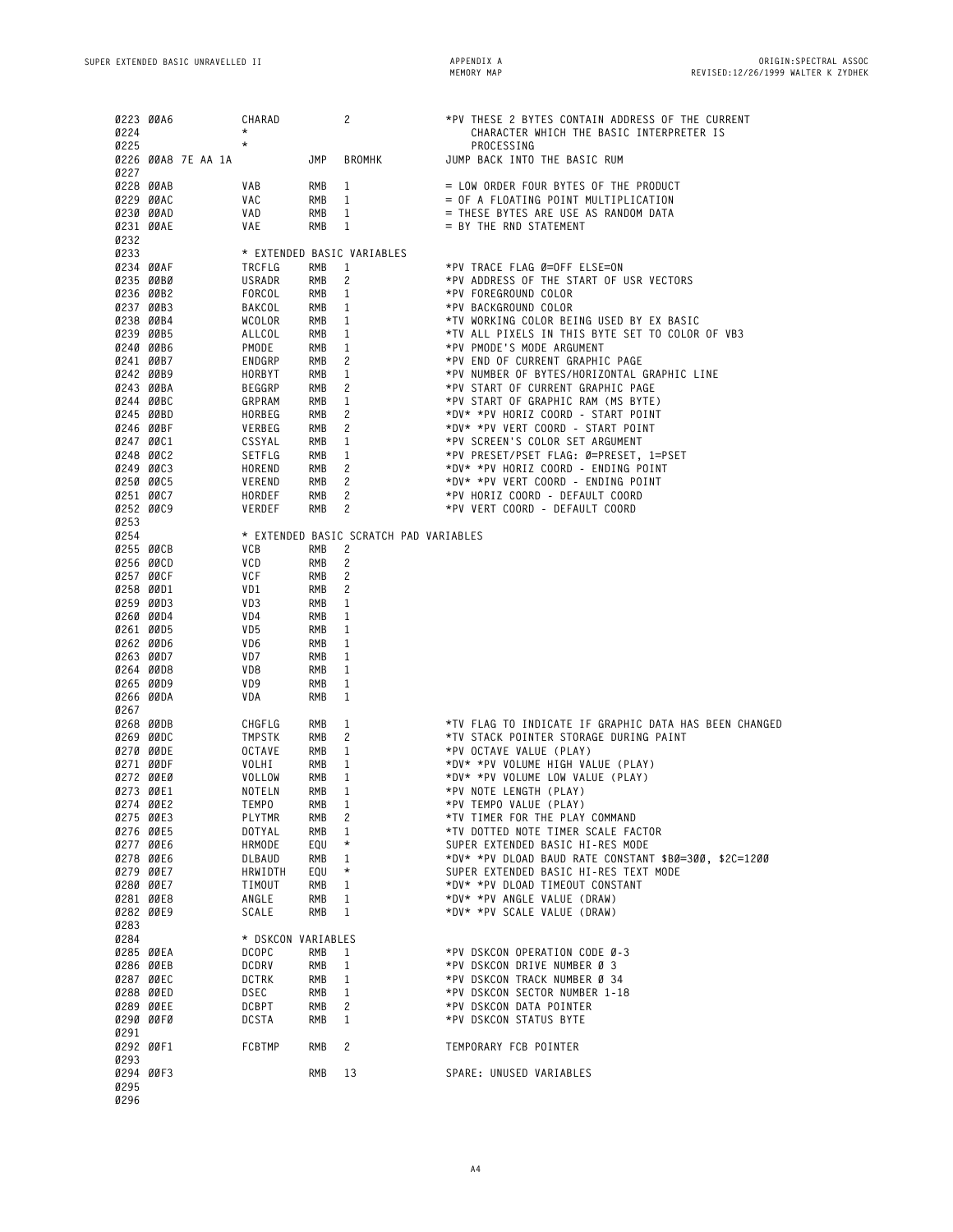| 0297<br>0298        |                        | $^\star$             |            |                                                            | BASIC<br>EXBASI(DOSBASIC                                                                                                        |
|---------------------|------------------------|----------------------|------------|------------------------------------------------------------|---------------------------------------------------------------------------------------------------------------------------------|
|                     | 0299 0100              | SW3VEC               | RMB        | 3                                                          | \$XXXX \$XXXX \$3B3B SWI3 VECTOR                                                                                                |
|                     | 0300 0103              | SW2VEC               | RMB        | 3                                                          | \$XXXX \$XXXX \$3B3B SWI2 VECTOR                                                                                                |
|                     | 0301 0106              | SWIVEC               | RMB        | 3                                                          | \$XXXX \$XXXX \$XXXX SWI VECTOR                                                                                                 |
|                     | 0302 0109<br>0303 010C | NMIVEC<br>IRQVEC     | RMB<br>RMB | 3<br>3                                                     | \$XXXX \$XXXX \$D7AE NMI VECTOR<br>\$A9B3 \$894C \$D7BC IRQ VECTOR                                                              |
|                     | 0304 010F              | FRQVEC               | RMB        | 3                                                          | \$AØF6 \$AØF6 \$AØF6 FIRQ VECTOR                                                                                                |
| 0305                |                        |                      |            |                                                            |                                                                                                                                 |
|                     | 0306 0112              | TIMVAL               |            |                                                            |                                                                                                                                 |
|                     | 0307 0112              | <b>USRJMP</b>        | RMB        | 3                                                          | JUMP ADDRESS FOR BASIC'S USR FUNCTION                                                                                           |
| 0308                |                        | $\star$              | RMB        | $2^{\circ}$                                                | TIMER VALUE FOR EXBAS                                                                                                           |
| 0309                |                        | $\star$              | RMB        | $\mathbf{1}$                                               | UNUSED BY EXBAS OR DISK BASIC                                                                                                   |
|                     | 0310 0115<br>0311 0116 | RVSEED               | RMB<br>RMB | 1<br>4                                                     | * FLOATING POINT RANDOM NUMBER SEED EXPONENT<br>* MANTISSA: INITIALLY SET TO \$804FC75259                                       |
|                     | 0312 011A              | CASFLG               | RMB        | 1                                                          | UPPER CASE/LOWER CASE FLAG: \$FF=UPPER, Ø=LOWER                                                                                 |
|                     | 0313 011B              | DEBVAL               | RMB        | $\mathbf{2}$                                               | KEYBOARD DEBOUNCE DELAY (SET TO \$45E)                                                                                          |
|                     | 0314 011D              | EXPJMP               | RMB        | 3                                                          | JUMP ADDRESS FOR EXPONENTIATION                                                                                                 |
| 0315                |                        | $\star\star$         |            |                                                            | INITIALLY SET TO ERROR FOR BASIC, \$8489 FOR EX BASIC                                                                           |
| 0316                |                        | $***$                |            |                                                            |                                                                                                                                 |
| 0317<br>0318        |                        |                      |            | COMMAND INTERPRETATION VECTOR TABLE                        |                                                                                                                                 |
| 0319                |                        |                      |            | ** FOUR SETS OF 10 BYTE TABLES:                            |                                                                                                                                 |
| 0320                |                        |                      |            |                                                            |                                                                                                                                 |
| 0321                |                        |                      |            |                                                            |                                                                                                                                 |
| 0322                |                        |                      |            |                                                            | ** THE LAST USED TABLE MUST BE FOLLOWED BY A ZERO BYTE                                                                          |
| 0323                |                        |                      |            |                                                            | * THE JUMP TABLE VECTORS (3,4 AND 8,9) POINT TO THE JUMP TABLE FOR                                                              |
| 0324<br>0325        |                        |                      |            |                                                            | * THE FIRST TABLE. FOR ALL OTHER TABLES, THESE VECTORS POINT TO A<br>* ROUTINE WHICH WILL VECTOR YOU TO THE CORRECT JUMP TABLE. |
| 0326                |                        |                      |            |                                                            | * SUPER ENHANCED BASIC HAS MODIFIED THIS SCHEME SO THAT THE USER                                                                |
| 0327                |                        |                      |            |                                                            | * TABLE MAY NOT BE ACCESSED. ANY ADDITIONAL TABLES WILL HAVE TO BE                                                              |
| 0328                |                        |                      |            | * ACCESSED FROM A NEW COMMAND HANDLER.                     |                                                                                                                                 |
| 0329                |                        |                      |            |                                                            |                                                                                                                                 |
| 0330                |                        | $\star$              |            | BYTE DESCRIPTION                                           |                                                                                                                                 |
| 0331<br>0332        |                        | $\star$<br>$^\star$  | Ø          | NUMBER OF RESERVED WORDS<br>LOOKUP TABLE OF RESERVED WORDS |                                                                                                                                 |
| 0333                |                        | $^\star$             | 1,2<br>3,4 |                                                            | JUMP TABLE FOR COMMANDS (FIRST TABLE)                                                                                           |
| 0334                |                        | $^\star$             |            |                                                            | VECTOR TO EXPANSION COMMAND HANDLERS (ALL BUT FIRST TABLE)                                                                      |
| 0335                |                        | $^\star$             | 5          | NUMBER OF SECONDARY FUNCTIONS                              |                                                                                                                                 |
| 0336                |                        | $^\star$             | 6,7        |                                                            | LOOKUP TABLE OF SECONDARY FUNCTIONS (FIRST TABLE)                                                                               |
| 0337                |                        | $^\star$             |            |                                                            | VECTOR TO EXPANSION SECONDARY COMMAND HANDLERS (ALL BUT                                                                         |
| 0338                |                        | $^\star$<br>$^\star$ |            | FIRST TABLE)                                               |                                                                                                                                 |
| 0339<br><b>0340</b> |                        | $\star$              | 8,9<br>10  |                                                            | JUMP TABLE FOR SECONDARY FUNCTIONS<br>Ø BYTE - END OF TABLE FLAG (LAST TABLE ONLY)                                              |
| 0341                |                        |                      |            |                                                            |                                                                                                                                 |
|                     | 0342 0120              | COMVEC               | RMB        | 1Ø                                                         | BASIC'S TABLE                                                                                                                   |
|                     | 0343 012A              |                      | RMB        | 1Ø                                                         | EX BASIC'S TABLE                                                                                                                |
|                     | 0344 0134              |                      | RMB        | 1Ø                                                         | DISC BASIC'S TABLE (UNUSED BY EX BASIC)                                                                                         |
| 0345<br>0346        |                        |                      |            |                                                            | **** USR FUNCTION VECTOR ADDRESSES (EX BASIC ONLY)                                                                              |
|                     | 0347 013E              |                      | RMB        | 2                                                          | USR Ø VECTOR                                                                                                                    |
|                     | 0348 0140              |                      | RMB        | 2                                                          | USR 1                                                                                                                           |
|                     | 0349 0142              |                      | RMB        | $\overline{c}$                                             | USR 2                                                                                                                           |
|                     | 0350 0144              |                      | RMB        | 2                                                          | USR 3                                                                                                                           |
|                     | 0351 0146              |                      | RMB        | 2                                                          | USR 4                                                                                                                           |
|                     | 0352 0148<br>0353 014A |                      | RMB<br>RMB | $\mathbf{2}$<br>2                                          | USR 5<br>USR 6                                                                                                                  |
|                     | 0354 014C              |                      | RMB        | 2                                                          | USR 7                                                                                                                           |
|                     | 0355 014E              |                      | RMB        | 2                                                          | USR 8                                                                                                                           |
|                     | 0356 0150              |                      | RMB        | $\overline{c}$                                             | USR 9                                                                                                                           |
| 0357                |                        |                      |            |                                                            |                                                                                                                                 |
| 0358                |                        |                      |            |                                                            | *** THE ABOVE 20 BYTE USR ADDR VECTOR TABLE IS MOVED TO                                                                         |
| 0359                |                        |                      |            |                                                            | *** \$95F-\$972 BY DISC BASIC. THE 20 BYTES FROM \$13E-\$151                                                                    |
| 0360<br>0361        |                        |                      |            | *** ARE REDEFINED AS FOLLOWS:                              |                                                                                                                                 |
| 0362                |                        | $^\star$             | RMB        | 1Ø                                                         | USER (SPARE) COMMAND INTERPRETATION TABLE SPACE                                                                                 |
| 0363                |                        | $^\star$             | FCB        | Ø                                                          | END OF COMM INTERP TABLE FLAG                                                                                                   |
| 0364                |                        | $^\star$             | RMB        | 9                                                          | UNUSED BY DISK BASIC                                                                                                            |
| 0365                |                        |                      |            |                                                            |                                                                                                                                 |
| 0366                |                        | $^\star$<br>$^\star$ |            | COMMAND INTERPRETATION TABLE VALUES                        |                                                                                                                                 |
| 0367<br>0368        |                        | $^\star$             |            | BYTE<br>Ø                                                  | BASIC EX BASIDISK BASIC<br>53<br>BASIC TABLE                                                                                    |
| 0369                |                        | $^\star$             |            | 1,2                                                        | \$AA66                                                                                                                          |
| 0370                |                        | $^\star$             |            | 3,4                                                        | \$AB67                                                                                                                          |
|                     |                        |                      |            |                                                            |                                                                                                                                 |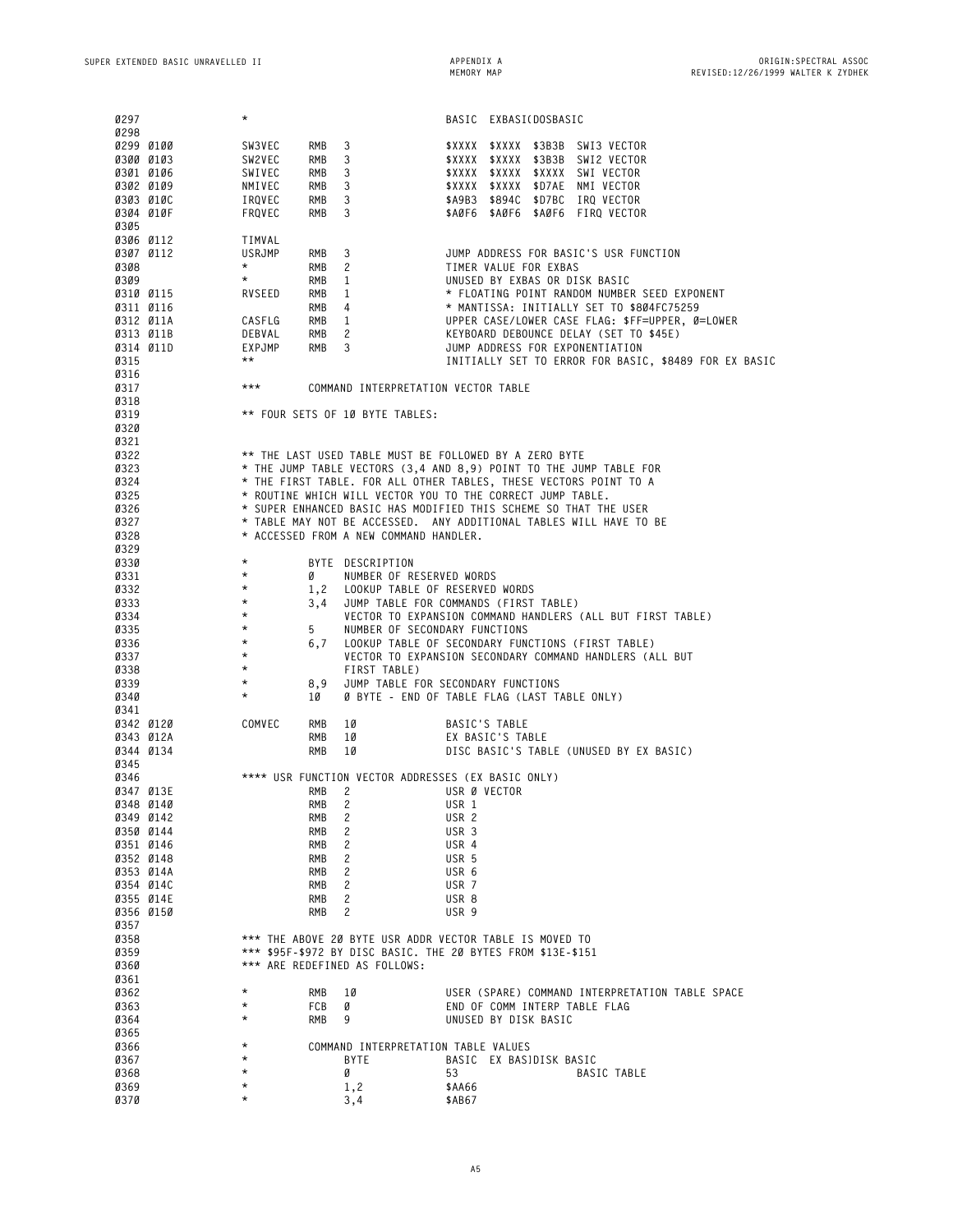| 0371        |           | $^\star$               |            | 5                                                                       | 20     |                                 |        |                            |                                                    |
|-------------|-----------|------------------------|------------|-------------------------------------------------------------------------|--------|---------------------------------|--------|----------------------------|----------------------------------------------------|
| 0372        |           | $^\star$               |            | 6,7                                                                     | \$AB1A |                                 |        |                            |                                                    |
|             |           | $^\star$               |            |                                                                         |        |                                 |        |                            |                                                    |
| 0373        |           |                        |            | 8,9                                                                     | \$AA29 |                                 |        |                            |                                                    |
| 0374        |           |                        |            |                                                                         |        |                                 |        |                            |                                                    |
| 0375        |           | $^\star$               |            | Ø                                                                       |        | 25                              |        |                            | EX BASIC TABLE                                     |
| 0376        |           | $^\star$               |            | 1,2                                                                     |        | \$8183                          |        |                            |                                                    |
| 0377        |           | $^\star$               |            | 3,4                                                                     |        |                                 |        | \$813C \$CE2E (\$CFØA 2.1) |                                                    |
| 0378        |           | $^\star$               |            | 5                                                                       |        | 14                              |        |                            |                                                    |
| 0379        |           | $^\star$               |            | 6,7                                                                     |        | \$821E                          |        |                            |                                                    |
| 0380        |           | $^\star$               |            | 8,9                                                                     |        |                                 |        | \$8168 \$CE56 (\$CF32 2.1) |                                                    |
| 0381        |           |                        |            |                                                                         |        |                                 |        |                            |                                                    |
| 0382        |           | $^\star$               |            | Ø                                                                       |        | 19 (20 2.1)                     |        |                            | DISK BASIC TABLE                                   |
| 0383        |           | $^\star$               |            | 1,2                                                                     |        | \$C17F                          |        |                            |                                                    |
| 0384        |           | $^\star$               |            | 3,4                                                                     |        | \$C2CØ                          |        |                            |                                                    |
| 0385        |           | $^\star$               |            | 5                                                                       |        | 6                               |        |                            |                                                    |
| 0386        |           | $^\star$               |            | 6,7                                                                     |        | \$C201                          |        |                            |                                                    |
| 0387        |           | $^\star$               |            |                                                                         |        | \$C236                          |        |                            |                                                    |
|             |           |                        |            | 8,9                                                                     |        |                                 |        |                            |                                                    |
| 0388        |           |                        |            |                                                                         |        |                                 |        |                            |                                                    |
| 0389        |           |                        |            |                                                                         |        |                                 |        |                            |                                                    |
|             | 0390 0152 | KEYBUF                 | RMB        | 8                                                                       |        | KEYBOARD MEMORY BUFFER          |        |                            |                                                    |
|             | 0391 015A | POTVAL                 | RMB        | 1                                                                       |        | LEFT VERTICAL JOYSTICK DATA     |        |                            |                                                    |
|             | 0392 015B |                        | RMB        | 1                                                                       |        | LEFT HORIZONTAL JOYSTICK DATA   |        |                            |                                                    |
|             | 0393 015C |                        | <b>RMB</b> | 1                                                                       |        | RIGHT VERTICAL JOYSTICK DATA    |        |                            |                                                    |
|             | 0394 015D |                        | <b>RMB</b> | 1                                                                       |        | RIGHT HORIZONTAL JOYSTICK DATA  |        |                            |                                                    |
| 0395        |           |                        |            |                                                                         |        |                                 |        |                            |                                                    |
| 0396        |           |                        |            | * BASIC'S RAM VECTORS - INITIALIZED TO RTS BY COLOR BASIC               |        |                                 |        |                            |                                                    |
| 0397        |           |                        |            | * 25 SETS OF 3 BYTE INSTRUCTIONS WHICH ARE CALLED BY COLOR BASIC        |        |                                 |        |                            |                                                    |
| 0398        |           |                        |            | * EXTENDED AND DISK BASIC. THEIR PURPOSE IS TO ALLOW ENHANCEMENTS (SUCH |        |                                 |        |                            |                                                    |
| 0399        |           |                        |            | * AS EX BASIC AND DOS BASIC) AS MORE ROMS ARE ADDED TO THE              |        |                                 |        |                            |                                                    |
| 0400        |           |                        |            | * SYSTEM BY EFFECTIVELY ALLOWING MORE CODE TO BE ADDED TO THE           |        |                                 |        |                            |                                                    |
| 0401        |           |                        |            | * ROUTINES IN EARLIER ROMS. THIS NEW CODE IS LOCATED IN THE NEW ROMS    |        |                                 |        |                            |                                                    |
| 0402        |           |                        |            | * AND THE ADDRESS TO GET TO THE NEW CODE IS IN BYTES 1 & 2 OF THE       |        |                                 |        |                            |                                                    |
|             |           |                        |            | * RAM VECTOR. BYTE Ø WILL CONTAIN A \$7E WHICH IS THE FIRST BYTE OF     |        |                                 |        |                            |                                                    |
| 0403        |           |                        |            |                                                                         |        |                                 |        |                            |                                                    |
| 0404        |           | * THE JMP INSTRUCTION. |            |                                                                         |        |                                 |        |                            |                                                    |
| 0405        |           |                        |            | * THE FIRST ADDRESS IN THIS TABLE IS THE ADDRESS IN BASIC WHICH         |        |                                 |        |                            |                                                    |
| 0406        |           |                        |            | * CALLS THE RAM VECTOR, THE SECOND ADDRESS IS THE VALUE WHICH           |        |                                 |        |                            |                                                    |
| 0407        |           |                        |            | * EX BASIC PUTS IN THE RAM VECTOR (IF ANY) AND THE THIRD ADDRESS        |        |                                 |        |                            |                                                    |
| 0408        |           |                        |            | * IS THE VALUE WHICH DISK BASIC PUTS THERE (IF ANY)                     |        |                                 |        |                            |                                                    |
| 0409        |           |                        |            |                                                                         |        |                                 |        |                            |                                                    |
| 0410        |           |                        |            |                                                                         |        |                                 |        |                            |                                                    |
| 0411        |           | $^\star$               |            |                                                                         | 2.Ø    | 2.1                             | 1.Ø    | 1.1                        |                                                    |
|             | 0412 015E | RVECØ                  | RMB        | 3                                                                       | \$A5F6 |                                 | \$C426 | \$C44B                     | OPEN COMMAND                                       |
|             | 0413 0161 | RVEC1                  | RMB        | 3                                                                       | \$A5B9 |                                 | \$C838 | <b>\$C888</b>              | DEVICE NUMBER VALIDITY CHECK                       |
|             | 0414 0164 | RVEC2                  | RMB        | 3                                                                       | \$A35F |                                 | \$C843 | \$C893                     | SET PRINT PARAMETERS                               |
|             | 0415 0167 | RVEC3                  | <b>RMB</b> | 3                                                                       | \$A282 | \$8273                          | \$CB4A | \$CC1C                     | CONSOLE OUT                                        |
|             | 0416 016A | RVEC4                  | RMB        | 3                                                                       | \$A176 | \$8CF1                          | \$C58F | \$C5BC                     | CONSOLE IN                                         |
|             |           |                        |            | 3                                                                       | \$A3ED |                                 | \$C818 | \$C848                     |                                                    |
|             | 0417 016D | RVEC5                  | RMB        |                                                                         |        |                                 |        |                            | INPUT DEVICE NUMBER CHECK                          |
|             | 0418 0170 | RVEC6                  | <b>RMB</b> | 3                                                                       | \$A406 |                                 | \$C81B | \$C84B                     | PRINT DEVICE NUMBER CHECK                          |
|             | 0419 0173 | RVEC7                  | <b>RMB</b> | 3                                                                       | \$A426 |                                 | \$CA3B | \$CAE9                     | CLOSE ALL FILES                                    |
|             | 0420 0176 | RVEC8                  | <b>RMB</b> | 3                                                                       | \$A42D | \$8286                          | \$CA4B | \$CAF9                     | CLOSE ONE FILE                                     |
|             | 0421 0179 | RVEC9                  | <b>RMB</b> | 3                                                                       | \$B918 | \$8E90                          | \$8E9Ø | \$8E9Ø                     | PRINT                                              |
|             | 0422 017C | RVEC10                 | <b>RMB</b> | 3                                                                       | \$BØ61 |                                 | \$CC5B | \$CD35                     | INPUT                                              |
|             | 0423 017F | RVEC11                 | RMB        | 3                                                                       | \$A549 |                                 |        | \$C859 \$C8A9              | BREAK CHECK                                        |
|             | 0424 0182 | RVEC12                 | RMB        | 3                                                                       | \$A390 |                                 |        |                            | \$C6B7 \$C6E4 INPUTTING A BASIC LINE               |
|             | 0425 0185 | RVEC13                 | RMB        | 3                                                                       | \$A4BF |                                 |        |                            | \$CA36 \$CAE4 TERMINATING BASIC LINE INPUT         |
|             | 0426 0188 | RVEC14                 | RMB        | 3                                                                       | \$A5CE |                                 |        |                            | \$CA6Ø \$C9ØC EOF COMMAND                          |
|             | 0427 018B | RVEC15                 | RMB        | 3                                                                       |        |                                 |        |                            | \$B223 \$8846 \$CDF6 \$CED2 EVALUATE AN EXPRESSION |
|             | 0428 018E | RVEC16                 | RMB        | 3                                                                       | \$AC46 |                                 |        |                            | \$C6B7 \$C6E4 RESERVED FOR ON ERROR GOTO COMMAND   |
|             | 0429 0191 | RVEC17                 | RMB        | 3                                                                       |        |                                 |        |                            | \$AC49 \$88FØ \$C24D \$C265 ERROR DRIVER           |
|             | 0430 0194 | RVEC18                 | RMB        | 3                                                                       |        | \$AE75 \$829C \$C990 \$CA3E RUN |        |                            |                                                    |
|             | 0431 0197 | RVEC19                 | RMB        | 3                                                                       |        | \$BD22 \$87EF                   |        |                            | ASCII TO FLOATING POINT CONVERSION                 |
|             |           |                        |            | 3                                                                       |        |                                 |        |                            | BASIC'S COMMAND INTERPRETATION LOOP                |
|             | 0432 019A | RVEC20                 | RMB        |                                                                         |        | \$AD9E \$82B9                   |        | \$C8BØ                     |                                                    |
|             | 0433 019D | RVEC21                 | RMB        | 3                                                                       | \$A8C4 |                                 |        |                            | RESET/SET/POINT COMMANDS                           |
|             | 0434 01A0 | RVEC22                 | RMB        | 3                                                                       | \$A910 |                                 |        |                            | <b>CLS</b>                                         |
| 0435        |           | $^\star$               |            |                                                                         | \$8162 |                                 |        |                            | EXBAS' SECONDARY TOKEN HANDLER                     |
| 0436        |           | $^\star$               |            |                                                                         | \$8AFA |                                 |        |                            | EXBAS' RENUM TOKEN CHECK                           |
| 0437        |           | $^\star$               |            |                                                                         | \$975C |                                 |        |                            | \$C29A \$C2B2 EXBAS' GET/PUT                       |
|             | 0438 01A3 | RVEC23                 | RMB        | 3                                                                       |        | \$B821 \$8304                   |        |                            | CRUNCH BASIC LINE                                  |
|             | 0439 01A6 | RVEC24                 | RMB        | 3                                                                       | \$B7C2 |                                 |        |                            | UNCRUNCH BASIC LINE                                |
| <b>0440</b> |           |                        |            |                                                                         |        |                                 |        |                            |                                                    |
|             | 0441 01A9 | <b>STRSTK</b>          | RMB        | $8*5$                                                                   |        | STRING DESCRIPTOR STACK         |        |                            |                                                    |
|             | 0442 01D1 | CFNBUF                 | RMB        | 9                                                                       |        | CASSETTE FILE NAME BUFFER       |        |                            |                                                    |
|             | 0443 01DA | CASBUF                 | RMB        | 256                                                                     |        | CASSETTE FILE DATA BUFFER       |        |                            |                                                    |
|             | 0444 02DA | LINHDR                 | RMB        | $\mathbf{2}$                                                            |        | LINE INPUT BUFFER HEADER        |        |                            |                                                    |
|             |           |                        |            |                                                                         |        |                                 |        |                            |                                                    |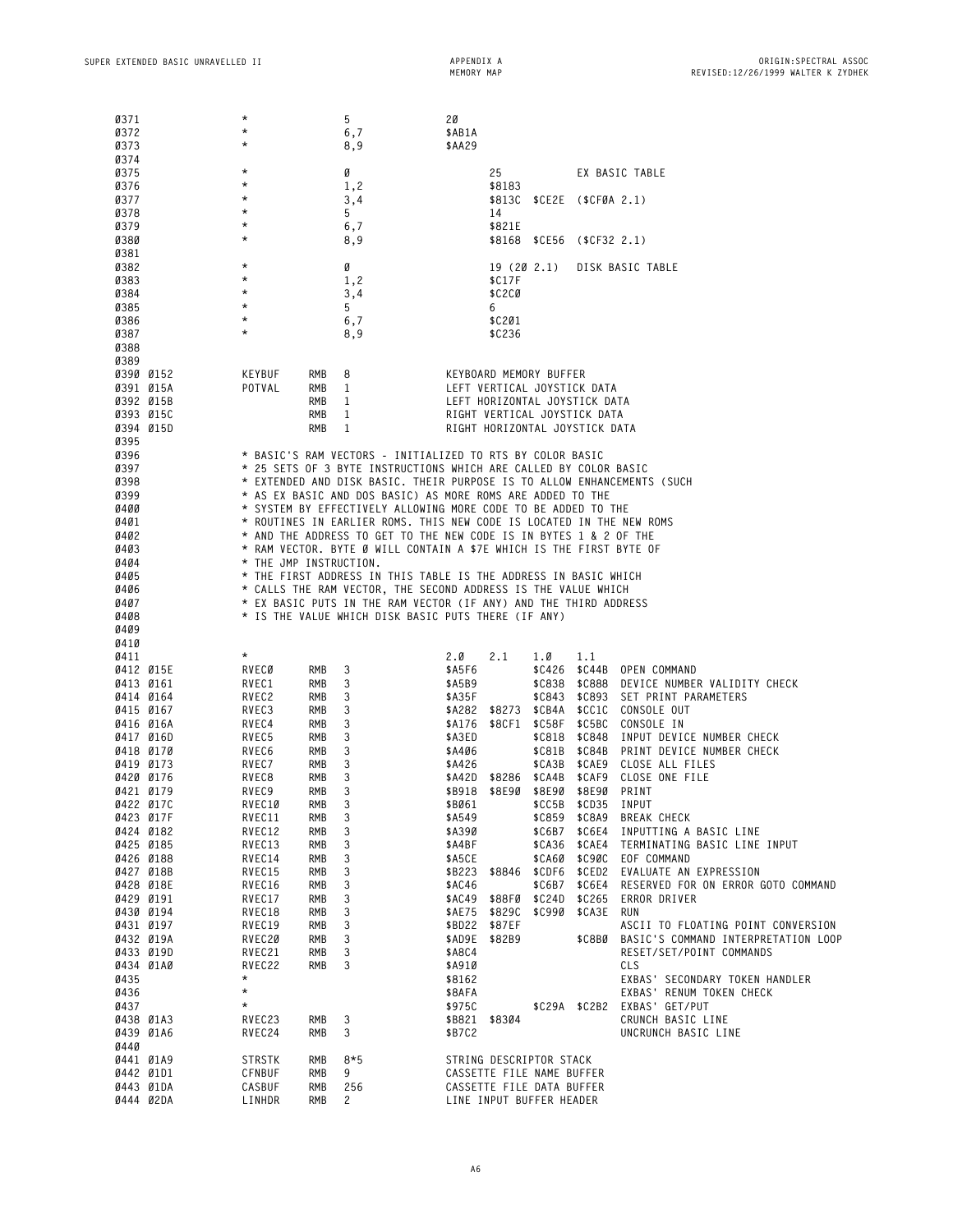| 0445 02DC              | LINBUF                   | RMB        | LBUFMX+1                                     | BASIC LINE INPUT BUFFER                                                                                              |
|------------------------|--------------------------|------------|----------------------------------------------|----------------------------------------------------------------------------------------------------------------------|
| 0446 03D7              | <b>STRBUF</b>            | RMB        | 41                                           | STRING BUFFER                                                                                                        |
| 0447                   |                          |            |                                              |                                                                                                                      |
| 0448 0400<br>0449      | VIDRAM                   | RMB        | 200                                          | VIDEO DISPLAY AREA                                                                                                   |
| 0450                   |                          |            |                                              | *START OF ADDITIONAL RAM VARIABLE STORAGE (DISK BASIC ONLY)                                                          |
| 0451 0600              | DBUFØ                    | RMB        | SECLEN                                       | I/O BUFFER #Ø                                                                                                        |
| 0452 0700              | DBUF1                    | <b>RMB</b> | <b>SECLEN</b>                                | I/O BUFFER #1                                                                                                        |
| 0453 0800              | FATBLØ                   | RMB        | FATLEN                                       | FILE ALLOCATION TABLE - DRIVE Ø                                                                                      |
| 0454 084A              | FATBL1                   | RMB        | FATLEN                                       | FILE ALLOCATION TABLE - DRIVE 1                                                                                      |
| 0455 0894              | FATBL2                   | RMB        | FATLEN                                       | FILE ALLOCATION TABLE - DRIVE 2                                                                                      |
| 0456 08DE              | FATBL3                   | RMB        | FATLEN                                       | FILE ALLOCATION TABLE - DRIVE 3                                                                                      |
| 0457 0928              | FCBV1                    | <b>RMB</b> | $16*2$                                       | FILE BUFFER VECTORS (15 USER, 1 SYSTEM)                                                                              |
| 0458 0948              | RNBFAD                   | <b>RMB</b> | $\mathbf{2}$                                 | START OF FREE RANDOM FILE BUFFER AREA                                                                                |
| 0459 094A<br>0460 094C | FCBADR<br><b>DNAMBF</b>  | RMB<br>RMB | 2<br>8                                       | START OF FILE CONTROL BLOCKS<br>DISK FILE NAME BUFFER                                                                |
| 0461 0954              | DEXTBF                   | RMB        | 3                                            | DISK FILE EXTENSION NAME BUFFER                                                                                      |
| 0462 0957              | DFLTYP                   | <b>RMB</b> | 1                                            | *DV* DISK FILE TYPE: Ø=BASIC, 1=DATA, 2=MACHINE                                                                      |
| 0463                   | $\star$                  |            |                                              | LANGUAGE, 3=TEXT EDITOR SOURCE FILE                                                                                  |
| 0464 0958              | DASCFL                   | <b>RMB</b> | 1                                            | *DV* ASCII FLAG: Ø=CRUNCHED OR BINARY, \$FF=ASCII                                                                    |
| 0465 0959              | DRUNFL                   | <b>RMB</b> | 1                                            | RUN FLAG: (IF BIT 1=1 THEN RUN, IF BIT 0=1, THEN CLOSE                                                               |
| 0466                   | $\star$                  |            |                                              | ALL FILES BEFORE RUNNING)                                                                                            |
| 0467 095A              | DEFDRV                   | RMB        | 1                                            | DEFAULT DRIVE NUMBER                                                                                                 |
| 0468 095B              | FCBACT                   | RMB        | 1                                            | NUMBER OF FCBS ACTIVE                                                                                                |
| 0469 095C              | DRESFL                   | RMB        | 1                                            | RESET FLAG: $\infty$ Ø WILL CAUSE A 'NEW' & SHUT DOWN ALL FCBS                                                       |
| 0470 095D              | DLOADFL<br>DMRGFL        | RMB        | 1                                            | LOAD FLAG: CAUSE A 'NEW' FOLLOWING A LOAD ERROR                                                                      |
| 0471 095E<br>0472 095F | <b>DUSRVC</b>            | RMB<br>RMB | 1<br>20                                      | MERGE FLAG: Ø=NØ MERGE, \$FF=MERGE<br>DISK BASIC USR COMMAND VECTORS                                                 |
| 0473                   |                          |            | *** DISK FILE WORK AREA FOR DIRECTORY SEARCH |                                                                                                                      |
| 0474                   | EXISTING FILE<br>$\star$ |            |                                              |                                                                                                                      |
| 0475 0973              | V973                     | RMB        | 1                                            | SECTOR NUMBER                                                                                                        |
| 0476 0974              | V974                     | RMB        | 2                                            | RAM DIRECTORY IMAGE ADDRESS                                                                                          |
| 0477 0976              | V976                     | RMB        | 1                                            | FIRST GRANULE NUMBER                                                                                                 |
| 0478                   | UNUSED FILE<br>$\star$   |            |                                              |                                                                                                                      |
| 0479 0977              | V977                     | RMB        | 1                                            | SECTOR NUMBER                                                                                                        |
| 0480 0978              | V978                     | RMB        | 2                                            | RAM DIRECTORY IMAGE ADDRESS                                                                                          |
| 0481                   |                          |            |                                              |                                                                                                                      |
| 0482 097A              | WFATVL                   | RMB        | 2                                            | WRITE FAT VALUE: NUMBER OF FREE GRANULES WHICH MUST BE TAKEN<br>FROM THE FAT TO TRIGGER A WRITE FAT TO DISK SEQUENCE |
| 0483<br>0484 097C      | DFFLEN                   | RMB        | 2                                            | DIRECT ACCESS FILE RECORD LENGTH                                                                                     |
| 0485 097E              | DRØTRK                   | RMB        | 4                                            | CURRENT TRACK NUMBER, DRIVES 0,1,2,3                                                                                 |
| 0486 0982              | NMIFLG                   | RMB        | $\mathbf{1}$                                 | NMI FLAG: Ø=DON'T VECTOR <>Ø=YECTOR OUT                                                                              |
| 0487 0983              | DNMIVC                   | RMB        | 2                                            | NMI VECTOR: WHERE TO JUMP FOLLOWING AN NMI                                                                           |
| 0488                   | $^\star$                 |            |                                              | INTERRUPT IF THE NMI FLAG IS SET                                                                                     |
| 0489 0985              | RDYTMR                   | <b>RMB</b> | 1                                            | MOTOR TURN OFF TIMER                                                                                                 |
| 0490 0986              | DRGRAM                   | RMB        | 1                                            | RAM IMAGE OF DSKREG (\$FF40)                                                                                         |
| 0491 0987              | DVERFL                   | RMB        | 1                                            | VERIFY FLAG: Ø=OFF, \$FF=ON                                                                                          |
| 0492 0988              | ATTCTR                   | RMB        | 1                                            | READ/WRITE ATTEMPT COUNTER: NUMBER OF TIMES THE                                                                      |
| 0493                   | $^\star$<br>$^\star$     |            |                                              | DISK WILL ATTEMPT TO RETRIEVE OR WRITE DATA                                                                          |
| 0494<br>0495           |                          |            |                                              | BEFORE IT GIVES UP AND ISSUES AN ERROR.                                                                              |
| 0496 0989              | DFLBUF                   | <b>RMB</b> | <b>SECLEN</b>                                | INITIALIZED TO SECLEN BY DISKBAS                                                                                     |
| 0497                   |                          |            |                                              |                                                                                                                      |
| 0498                   |                          |            | *RANDOM FILE RESERVED AREA                   |                                                                                                                      |
| 0499                   |                          |            |                                              |                                                                                                                      |
| 0500                   |                          |            | *FILE CONTROL BLOCKS AND BUFFERS             |                                                                                                                      |
| 0501                   |                          |            |                                              |                                                                                                                      |
| 0502                   |                          |            | *GRAPHIC PAGE RESERVED AREA                  |                                                                                                                      |
| 0503                   |                          |            |                                              |                                                                                                                      |
| 0504                   | *BASIC PROGRAM           |            |                                              |                                                                                                                      |
| 0505                   |                          |            |                                              |                                                                                                                      |
| 0506<br>0507           | *VARIABLE STORAGE AREA   |            |                                              |                                                                                                                      |
| 0508                   | *ARRAY STORAGE AREA      |            |                                              |                                                                                                                      |
| 0509                   |                          |            |                                              |                                                                                                                      |
| Ø51Ø                   |                          |            |                                              |                                                                                                                      |
| 0511                   | * FREE MEMORY            |            |                                              |                                                                                                                      |
| 0512                   |                          |            |                                              |                                                                                                                      |
| 0513                   |                          |            |                                              |                                                                                                                      |
| 0514                   | *STACK                   |            |                                              |                                                                                                                      |
| 0515                   |                          |            |                                              |                                                                                                                      |
| 0516                   | *STRING SPACE            |            |                                              |                                                                                                                      |
| 0517<br>0518           |                          |            | *USER PROGRAM RESERVED AREA                  |                                                                                                                      |
|                        |                          |            |                                              |                                                                                                                      |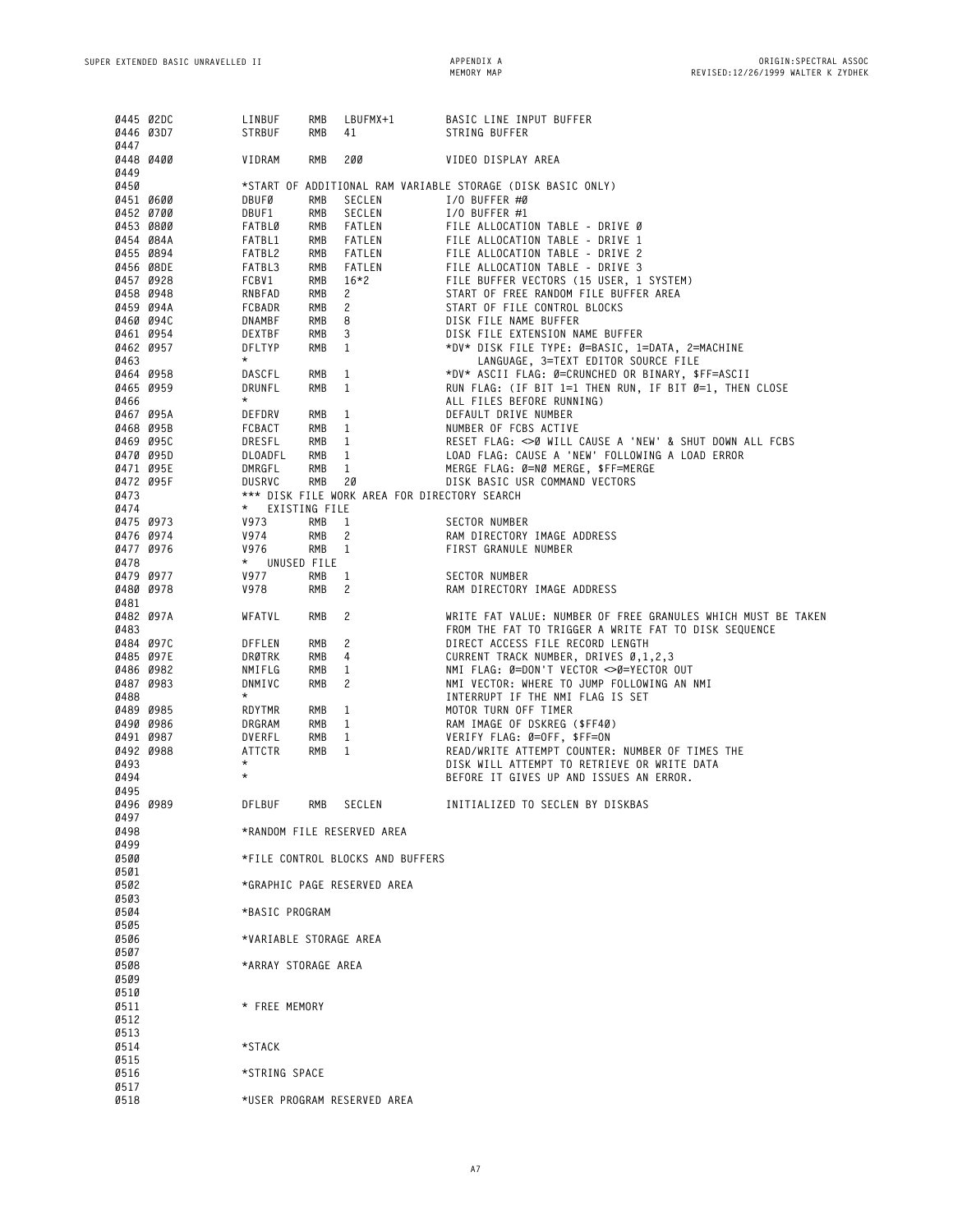| 0519      |           |               |                   |                |                                     |        |                                                              |
|-----------|-----------|---------------|-------------------|----------------|-------------------------------------|--------|--------------------------------------------------------------|
| 0520      |           | *END OF RAM   |                   |                |                                     |        |                                                              |
| 0521      |           |               |                   |                |                                     |        |                                                              |
| 0522 8000 |           | ORG           | \$8000            |                |                                     |        |                                                              |
| 0523      |           |               |                   |                |                                     |        |                                                              |
| 0524 8000 |           |               | RMB               | \$2000         |                                     |        | EXTENDED BASIC ROM                                           |
| 0525 A000 |           |               | RMB               | \$2000         |                                     |        | COLOR BASIC ROM                                              |
| 0526 C000 |           | ROMPAK        | EQU               | $\star$        |                                     |        |                                                              |
| 0527 C000 |           | <b>DOSBAS</b> | RMB               | \$2000         |                                     |        | DISK BASIC ROM/ENHANCED BASIC INIT CODE                      |
| 0528 E000 |           |               | <b>RMB</b>        | \$1FØØ         |                                     |        | ENHANCED BASIC                                               |
| 0529      |           |               |                   |                |                                     |        |                                                              |
| 0530      |           |               |                   |                |                                     |        | * START OF ADDITIONAL VARIABLES USED BY SUPER EXTENDED BASIC |
|           | 0531 FE00 | H.CRSLOC      | RMB               | 2              |                                     |        | CURRENT LOCATION OF CURSOR                                   |
|           | 0532 FE02 | H.CURSX       | RMB               | 1              |                                     |        | X POSITION OF CURSOR                                         |
| 0533 FE03 |           | H.CURSY       | RMB               | 1              |                                     |        | Y POSITION OF CURSOR                                         |
| 0534 FE04 |           | H.COLUMN      | RMB               | 1              |                                     |        | COLUMNS ON HI-RES ALPHA SCREEN                               |
| 0535 FE05 |           | H.ROW         | RMB               | 1              |                                     |        | ROWS ON HI-RES ALPHA SCREEN                                  |
| 0536 FE06 |           | H.DISPEN      | RMB               | $\mathbf{2}$   |                                     |        | END OF HI-RES DISPLAY SCREEN                                 |
|           | 0537 FE08 | H.CRSATT      | RMB               | 1              |                                     |        | CURRENT CURSOR'S ATTRIBUTES                                  |
|           | 0538 FE09 |               | RMB               | 1              |                                     | UNUSED |                                                              |
|           | 0539 FE0A | H.FCOLOR      | RMB               | 1              |                                     |        | FOREGROUND COLOR                                             |
|           | 0540 FE0B | H.BCOLOR      | RMB               | 1              |                                     |        | BACKGROUND COLOR                                             |
| 0541 FE0C |           | H.ONBRK       | RMB               | 2              |                                     |        | ON BRK GOTO LINE NUMBER                                      |
|           | 0542 FE0E | H.ONERR       | RMB               | 2              |                                     |        | ON ERR GOTO LINE NUMBER                                      |
|           | 0543 FE10 |               |                   |                |                                     |        | ERROR NUMBER ENCOUNTERED OR \$FF (NO ERROR)                  |
|           |           | H.ERROR       | RMB<br><b>RMB</b> | 1              |                                     |        |                                                              |
| 0544 FE11 |           | H.ONERRS      |                   | 2              |                                     |        | ON ERR SOURCE LINE NUMBER                                    |
| 0545 FE13 |           | H.ERLINE      | RMB               | 2              |                                     |        | LINE NUMBER WHERE ERROR OCCURRED                             |
|           | 0546 FE15 | H.ONBRKS      | RMB               | $\mathbf{2}$   |                                     |        | ON BRK SOURCE LINE NUMBER                                    |
|           | 0547 FE17 | H.ERRBRK      | RMB               | 1              |                                     |        | STILL UNKNOWN, HAS TO DO WITH ERR, BRK                       |
|           | 0548 FE18 | H.PCOUNT      | <b>RMB</b>        | 1              |                                     |        | PRINT COUNT, CHARACTERS TO BE HPRINTED                       |
|           | 0549 FE19 | H.PBUF        | RMB               | 80             |                                     |        | PRINT BUFFER, HPRINT CHARS. STORED HERE                      |
| 0550 FE69 |           |               | RMB               | 132            |                                     | UNUSED |                                                              |
| 0551 FEED |           | INT.FLAG      | RMB               | 1              |                                     |        | INTERRUPT VALID FLAG. Ø=NOT VALID, \$55=VALID                |
| 0552      |           |               |                   |                |                                     |        | * TABLE OF JUMP VECTORS TO INTERRUPT SERVICING ROUTINES      |
| 0553 FEEE |           | INT.JUMP      |                   |                |                                     |        |                                                              |
|           | 0554 FEEE | INT.SWI3      | RMB               | 3              |                                     |        |                                                              |
|           | 0555 FEF1 | INT.SWI2      | RMB               | 3              |                                     |        |                                                              |
|           | 0556 FEF4 | INT.FIRQ      | RMB               | 3              |                                     |        |                                                              |
|           | 0557 FEF7 | INT.IRQ       | RMB               | 3              |                                     |        |                                                              |
| 0558 FEFA |           | INT.SWI       | RMB               | 3              |                                     |        |                                                              |
| 0559 FEFD |           | INT.NMI       | RMB               | 3              |                                     |        |                                                              |
| 0560      |           |               |                   |                |                                     |        |                                                              |
| 0561      |           | * I/O AREA    |                   |                |                                     |        |                                                              |
| 0562      |           |               |                   |                |                                     |        |                                                              |
| 0563 FF00 |           | PIAØ          | EQU               | $^\star$       |                                     |        | PERIPHERAL INTERFACE ADAPTER ONE                             |
| 0564      |           |               |                   |                |                                     |        |                                                              |
| 0565 FF00 |           | BITØ          |                   |                |                                     |        | KEYBOARD ROW 1 AND RIGHT JOYSTICK SWITCH 1                   |
| 0566      |           | BIT1          |                   |                |                                     |        | KEYBOARD ROW 2 AND LEFT JOYSTICK SWITCH 1                    |
| 0567      |           | BIT2          |                   |                |                                     |        | KEYBOARD ROW 3 AND RIGHT JOYSTICK SWITCH 2                   |
| 0568      |           | BIT3          |                   |                |                                     |        | KEYBOARD ROW 4 AND LEFT JOYSTICK SWITCH 2                    |
| 0569      |           | BIT4          |                   | KEYBOARD ROW 5 |                                     |        |                                                              |
| 0570      |           | BIT5          |                   | KEYBOARD ROW 6 |                                     |        |                                                              |
| 0571      |           | BIT6          |                   | KEYBOARD ROW 7 |                                     |        |                                                              |
| 0572      |           | BIT7          |                   |                | JOTSTICK COMPARISON IINPUT          |        |                                                              |
| 0573      |           |               |                   |                |                                     |        |                                                              |
|           | 0574 FF01 | BITØ          |                   |                | CONTROL OF HSYNC (63.5ps)           |        | $\varnothing$ = IRQ* TO CPU DISABLED                         |
| 0575      |           |               | INTERRUPT         |                |                                     |        | $1 = IRQ* TO CPU ENABLED$                                    |
| 0576      |           | BIT1          |                   |                | CONTROL OF INTERRUPT                |        | $\varnothing$ = FLAG SET ON FALLING EDGE OF HS               |
| 0577      |           |               | POLARITY          |                |                                     |        | $1$ = FLAG SET ON RISING EDGE OF HS                          |
| 0578      |           | BIT2          |                   | NORMALLY 1     |                                     |        | $\varnothing$ = CHANGES FFØØ TO DATA DIRECTION               |
| 0579      |           | BIT3          | SEL 1             |                |                                     |        | LSB OF TWO ANALOG MUX SELECT LINES                           |
| 0580      |           | BIT4          | ALWAYS 1          |                |                                     |        |                                                              |
| 0581      |           | BIT5          | ALWAYS 1          |                |                                     |        |                                                              |
| 0582      |           | BIT6          | NOT USED          |                |                                     |        |                                                              |
| 0583      |           | BIT7          |                   |                | HORIZONTAL SYNC INTERRUPT FLAG      |        |                                                              |
| 0584      |           |               |                   |                |                                     |        |                                                              |
|           | 0585 FF02 | BITØ          |                   |                | KEYBOARD COLUMN 1                   |        |                                                              |
| 0586      |           | BIT1          |                   |                | KEYBOARD COLUMN 2                   |        |                                                              |
| 0587      |           | BIT2          |                   |                | KEYBOARD COLUMN 3                   |        |                                                              |
| 0588      |           | BIT3          |                   |                | KEYBOARD COLUMN 4                   |        |                                                              |
| 0589      |           |               |                   |                | KEYBOARD COLUMN 5                   |        |                                                              |
|           |           | BIT4          |                   |                |                                     |        |                                                              |
| Ø59Ø      |           | BIT5          |                   |                | KEYBOARD COLUMN 6                   |        |                                                              |
| 0591      |           | BIT6          |                   |                | KEYBOARD COLUMN 7 / RAM SIZE OUTPUT |        |                                                              |
| 0592      |           | BIT7          |                   |                | KEYBOARD COLUMN 8                   |        |                                                              |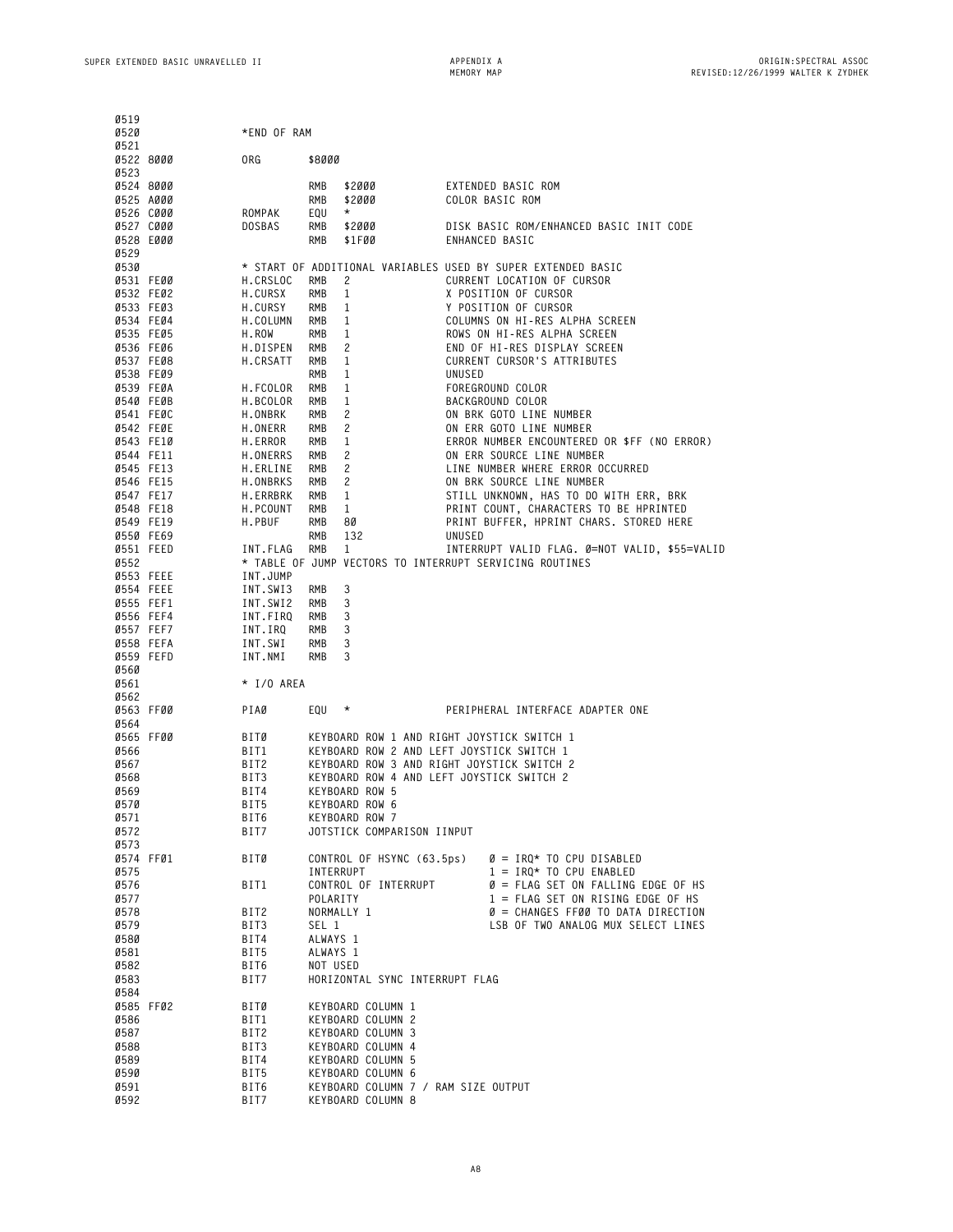| 0593        |           |              |                                                                   |               |                                                   |                 |
|-------------|-----------|--------------|-------------------------------------------------------------------|---------------|---------------------------------------------------|-----------------|
| 0594 FF03   |           | BITØ         | CONTROL OF VSYNC (16.667ms) $\varnothing = IRQ^*$ TO CPU DISABLED |               |                                                   |                 |
| 0595        |           |              | INTERRUPT                                                         |               | $1 = IRQ* TO CPU ENABLED$                         |                 |
| 0596        |           | BIT1         | CONTROL OF INTERRUPT                                              |               | $\varnothing$ = FLAG SET ON FALLING EDGE OF FS    |                 |
| 0597        |           |              | POLARITY                                                          |               | $1 = FLAG SET ON RISING EDGE OF FS$               |                 |
| 0598        |           | BIT2         | NORMALLY 1                                                        |               | $\varnothing$ = CHANGES FFØ2 TO DATA DIRECTION    |                 |
| 0599        |           | BIT3         | SEL 2                                                             |               | MSB OF TWO ANALOG MUX SELECT LINES                |                 |
| 0600        |           | BIT4         | ALWAYS 1                                                          |               |                                                   |                 |
| 0601        |           | BIT5         | ALWAYS 1                                                          |               |                                                   |                 |
| 0602        |           | BIT6         | NOT USED                                                          |               |                                                   |                 |
| 0603        |           | BIT7         | FIELD SYNC INTERRUPT FLAG                                         |               |                                                   |                 |
| 0604        |           |              |                                                                   |               |                                                   |                 |
| 0605 FF04   |           |              | RMB<br>28                                                         | PIAØ IMAGES   |                                                   |                 |
| 0606 FF20   |           | DA           |                                                                   |               |                                                   |                 |
| 0607 FF20   |           | PIA1         | $^\star$<br>EQU                                                   |               | PERIPHERAL INTERFACE ADAPTER TWO                  |                 |
| 0608        |           |              |                                                                   |               |                                                   |                 |
| 0609 FF20   |           |              | CASSETTE DATA INPUT                                               |               |                                                   |                 |
| <b>0610</b> |           | BITØ<br>BIT1 | RS-232C DATA OUTPUT                                               |               |                                                   |                 |
|             |           |              |                                                                   |               |                                                   |                 |
| 0611        |           | BIT2         | 6 BIT D/A LSB                                                     |               |                                                   |                 |
| 0612        |           | BIT3         | 6 BIT D/A                                                         |               |                                                   |                 |
| 0613        |           | BIT4         | 6 BIT D/A                                                         |               |                                                   |                 |
| 0614        |           | BIT5         | 6 BIT D/A                                                         |               |                                                   |                 |
| 0615        |           | BIT6         | 6 BIT D/A                                                         |               |                                                   |                 |
| 0616        |           | BIT7         | 6 BIT D/A MSB                                                     |               |                                                   |                 |
| 0617        |           |              |                                                                   |               |                                                   |                 |
| 0618 FF21   |           | BITØ         | CONTROL OF CD                                                     |               | $\varnothing$ = FIRQ* TO CPU DISABLED             |                 |
| 0619        |           |              | (RS-232C STATUS)                                                  |               | $1 =$ FIRQ* TO CPU ENABLED                        |                 |
| 0620        |           | BIT1         | CONTROL OF INTERRUPT                                              |               | $\varnothing$ = FLAG SET ON FALLING EDGE OF CD    |                 |
| 0621        |           |              | POLARITY                                                          |               | $1 = FLAG SET ON RISING EDGE OF CD$               |                 |
| 0622        |           | BIT2         | NORMALLY 1                                                        |               | $\emptyset$ = CHANGES FF2Ø TO DATA DIRECTION      |                 |
| 0623        |           | BIT3         | CASSETTE MOTOR CONTROL                                            |               | $\varnothing = 0FF$<br>$1 = 0N$                   |                 |
| 0624        |           | BIT4         | ALWAYS 1                                                          |               |                                                   |                 |
| 0625        |           | BIT5         | ALWAYS 1                                                          |               |                                                   |                 |
| 0626        |           | BIT6         | NOT USED                                                          |               |                                                   |                 |
| 0627        |           | BIT7         | CD INTERRUPT FLAG                                                 |               |                                                   |                 |
| 0628        |           |              |                                                                   |               |                                                   |                 |
| 0629 FF22   |           | BITØ         | RS-232C DATA INPUT                                                |               |                                                   |                 |
| 0630        |           | BIT1         | SINGLE BIT SOUND OUTPUT                                           |               |                                                   |                 |
| 0631        |           | BIT2         | RAM SIZE INPUT                                                    |               |                                                   |                 |
| 0632        |           | BIT3         | RGB MONITOR SENSING INPUT                                         |               | CSS.                                              |                 |
| 0633        |           | BIT4         | VDG CONTROL OUTPUT                                                |               | GMØ & UPPER/LOWER CASE*                           |                 |
| 0634        |           | BIT5         | VDG CONTROL OUTPUT                                                |               | GM1 & INVERT                                      |                 |
|             |           |              | VDG CONTROL OUTPUT                                                |               |                                                   |                 |
| 0635        |           | BIT6         |                                                                   |               | GM2                                               |                 |
| 0636        |           | BIT7         | VDG CONTROL OUTPUT                                                |               | $A^*/G$                                           |                 |
| 0637        |           |              |                                                                   |               |                                                   |                 |
| 0638 FF23   |           | BITØ         | CONTROL OF CARTRIDGE                                              |               | $\varnothing$ = FIRQ* TO CPU DISABLED             |                 |
| 0639        |           |              | INTERRUPT                                                         |               | $1 = \text{FIRQ* TO CPU ENABLED}$                 |                 |
| 0640        |           | BIT1         | CONTROL OF INTERRUPT                                              |               | $\varnothing$ = FLAG SET ON FALLING EDGE OF CART* |                 |
| 0641        |           |              | POLARITY                                                          |               | $1$ = FLAG SET ON RISING EDGE OF CART*            |                 |
| 0642        |           | BIT2         | NORMALLY 1                                                        |               | $\varnothing$ = CHANGES FF22 TO DATA DIRECTION    |                 |
| 0643        |           | BIT3         | SOUND ENABLE                                                      |               |                                                   |                 |
| 0644        |           | BIT4         | ALWAYS 1                                                          |               |                                                   |                 |
| 0645        |           | BIT5         | ALWAYS 1                                                          |               |                                                   |                 |
| 0646        |           | BIT6         | NOT USED                                                          |               |                                                   |                 |
| 0647        |           | BIT7         | CARTRIDGE INTERRUPT FLAG                                          |               |                                                   |                 |
| 0648        |           |              |                                                                   |               |                                                   |                 |
|             | 0649 FF24 |              | RMB<br>28                                                         | PIA1 IMAGES   |                                                   |                 |
|             | 0650 FF40 | PIA2         |                                                                   |               |                                                   |                 |
|             | 0651 FF40 | DSKREG       | RMB<br>$\mathbf{1}$                                               |               | DISK CONTROL REGISTER                             |                 |
| 0652        |           |              |                                                                   |               |                                                   |                 |
| 0653 FF40   |           | BITØ         | DRIVE SELECT Ø                                                    |               |                                                   |                 |
| 0654        |           | BIT1         | DRIVE SELECT 1                                                    |               |                                                   |                 |
| 0655        |           | BIT2         | DRIVE SELECT 2                                                    |               |                                                   |                 |
| 0656        |           | BIT3         | DRIVE MOTOR ENABLE                                                |               | $\varnothing$ = MOTORS OFF                        | $1 = MOTORS ON$ |
| 0657        |           | BIT4         | WRITE PRECOMPENSATION                                             |               | $\varnothing = \mathsf{NO} \mathsf{ PRECOMP}$     | $1 = PRECOMP$   |
| 0658        |           | BIT5         | DENSITY FLAG                                                      |               | $\varnothing =$ SINGLE                            | $1 = DOWBLE$    |
| 0659        |           | BIT6         | DRIVE SELECT 3                                                    |               |                                                   |                 |
| <b>0660</b> |           | BIT7         | HALT FLAG                                                         |               | $\varnothing =$ DISABLED                          | $1 = ENABLED$   |
| 0661        |           |              |                                                                   |               |                                                   |                 |
|             |           |              |                                                                   |               |                                                   |                 |
| 0662 FF41   |           |              | RMB<br>$7\phantom{.0}$                                            | DSKREG IMAGES |                                                   |                 |
| 0663        |           |              |                                                                   |               |                                                   |                 |
| 0664        |           |              | * FLOPPY DISK CONTROLLER INTERNAL REGISTERS                       |               |                                                   |                 |
|             | 0665 FF48 | FDCREG       | RMB<br>$\mathbf{1}$                                               |               | STATUS/COMMAND REGISTER                           |                 |
| 0666        |           |              |                                                                   |               |                                                   |                 |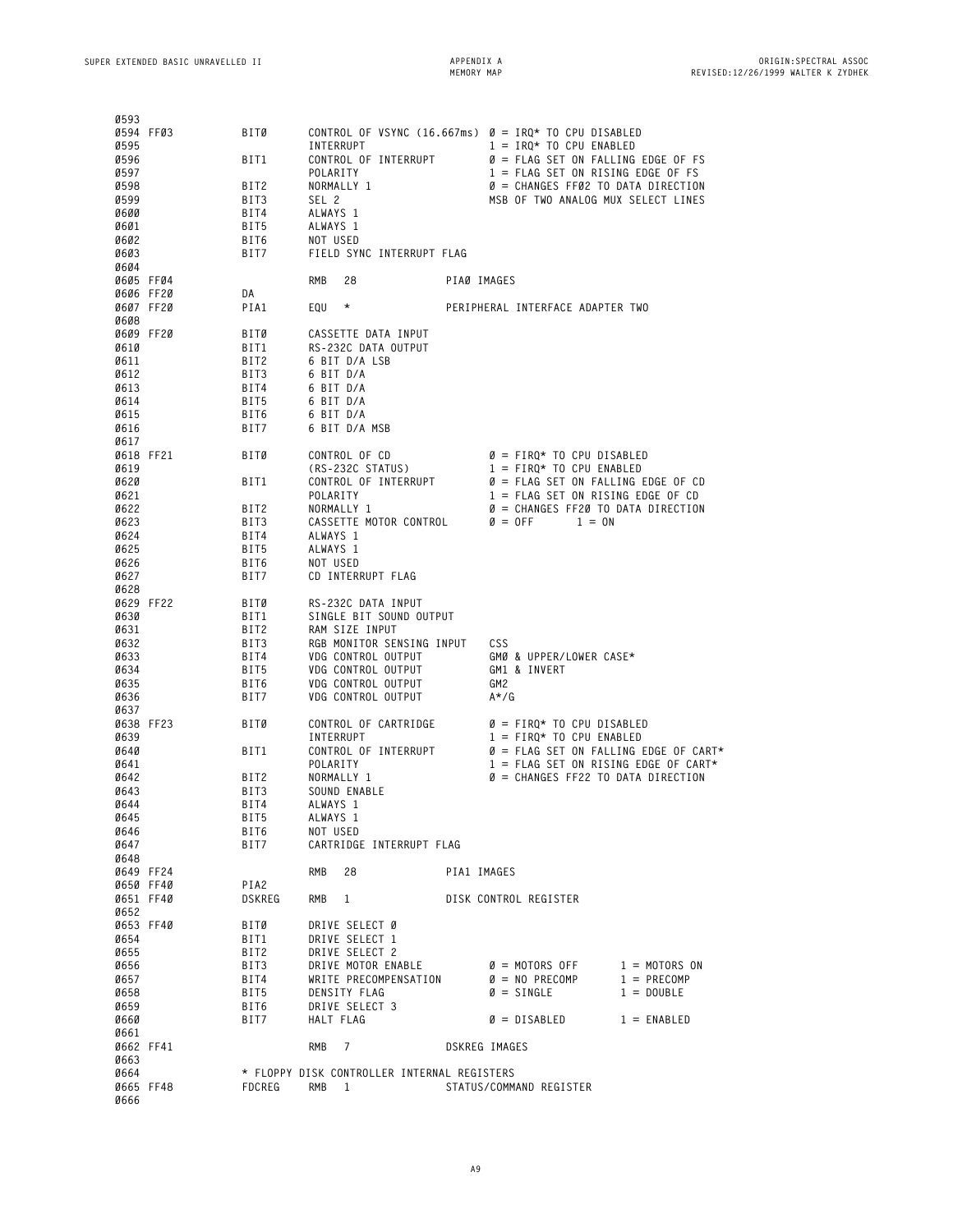| 0667<br>0668<br>0669<br>0670<br>0671<br>0672<br>0673<br>0674<br>0675<br>0676<br>0677<br>0678 | COMMANDS                                                     | I<br>I<br>Ι<br>I<br>I<br>П<br>П<br>ИI<br>ИI<br>Ш<br>I V                                 | TYPE COMMAND<br>RESTORE<br><b>SEEK</b><br><b>STEP</b><br>STEP IN<br>STEP OUT<br>READ SECTOR<br>WRITE SECTOR<br>READ ADDRESS<br>READ TRACK<br>WRITE TRACK<br>FORCE INTERRUPT | CODE<br>\$03<br>\$17<br>\$23<br>\$43<br>\$53<br>\$80<br>\$AØ<br>\$CØ<br>\$E4<br>\$F4<br>\$DØ                                                                                                                                                    |                                                                                                                                                      |
|----------------------------------------------------------------------------------------------|--------------------------------------------------------------|-----------------------------------------------------------------------------------------|-----------------------------------------------------------------------------------------------------------------------------------------------------------------------------|-------------------------------------------------------------------------------------------------------------------------------------------------------------------------------------------------------------------------------------------------|------------------------------------------------------------------------------------------------------------------------------------------------------|
| 0679<br>0680<br>0681<br>0682<br>0683<br>0684<br>0685<br>0686<br>0687<br>0688<br>0689         | <b>STATUS</b>                                                | BIT<br>SØ<br>S1<br>S <sub>2</sub><br>S <sub>3</sub><br>S4<br>S <sub>5</sub><br>S6<br>S7 | TYPE I<br><b>BUSY</b><br>INDEX<br>TRACK Ø<br>CRC ERROR<br>SEEK ERROR<br>HEAD LOADED<br>WRITE PROTECT<br>NOT READY                                                           | READ ADDRESS/SECTOR/TRACK<br><b>BUSY</b><br>DRQ<br>LOST DATA<br>CRC ERROR (EXCEPT TRACK)<br>RNF (EXCEPT TRACK)<br>RECORD TYPE (SECTOR ONLY)<br>NOT READY                                                                                        | WRITE SECTOR/TRACK<br><b>BUSY</b><br>DRQ<br>LOST DATA<br>CRC ERROR (EXCEPT TRACK)<br>RNF (EXCEPT TRACK)<br>WRITE FAULT<br>WRITE PROTECT<br>NOT READY |
| 0690 FF49<br>0691 FF4A<br>0692 FF4B<br>0693 FF4C<br>0694                                     |                                                              | RMB<br>RMB<br>RMB<br>RMB                                                                | $\mathbf{1}$<br>1<br>1<br>4                                                                                                                                                 | TRACK REGISTER<br>SECTOR REGISTER<br>DATA REGISTER<br>FDCREG IMAGES                                                                                                                                                                             |                                                                                                                                                      |
| 0695 FF50<br>0696 FF60<br>0697 FF61<br>0698 FF62<br>0699 FF63<br>0700                        | * RS-232 PROGRAM PAK                                         | RMB<br>RMB<br><b>RMB</b><br>RMB<br>RMB                                                  | 16<br>$\mathbf{1}$<br>$\mathbf{1}$<br>1<br>5                                                                                                                                | UNUSED SPACE<br>X COORDINATE FOR X-PAD<br>Y COORDINATE FOR X-PAD<br>STATUS REGISTER FOR X-PAD<br>UNUSED                                                                                                                                         |                                                                                                                                                      |
| 0701 FF68<br>0702 FF69<br>0703 FF6A<br>0704 FF6B<br>0705 FF6C<br>0706 FF70                   |                                                              | RMB<br><b>RMB</b><br>RMB<br>RMB<br>RMB<br>RMB                                           | 1<br>1<br>1<br>1<br>4<br>13                                                                                                                                                 | READ/WRITE DATA REGISTER<br>STATUS REGISTER<br>COMMAND REGISTER<br>CONTROL REGISTER                                                                                                                                                             |                                                                                                                                                      |
| 0707 FF7D<br>0708 FF7E<br>0709 FF7F<br>Ø71Ø<br>0711 FF80                                     |                                                              | RMB<br>RMB<br>RMB<br>RMB                                                                | $\mathbf{1}$<br>1<br>1<br>64                                                                                                                                                | SOUND/SPEECH CARTRIDGE RESET<br>SOUND/SPEECH CARTRIDGE READ/WRITE<br>MULTI-PAK PROGRAMMING REGISTER<br>RESERVED FOR FUTURE EXPANSION                                                                                                            |                                                                                                                                                      |
| 0712<br>0713<br>0714 FF90                                                                    | INITØ                                                        | <b>RMB</b>                                                                              | * VIDEO CONTROL REGISTERS<br>1                                                                                                                                              | INITIALIZATION REGISTER Ø                                                                                                                                                                                                                       |                                                                                                                                                      |
| 0715<br>0716 FF90<br>0717<br>0718<br>0719<br>0720<br>0721<br>0722<br>0723                    | BITØ<br>BIT1<br>BIT2<br>BIT3<br>BIT4<br>BIT5<br>BIT6<br>BIT7 | MCØ<br>MC1<br>MC <sub>2</sub><br>MC3<br>FEN<br>IEN<br>M/P<br><b>COCO</b>                |                                                                                                                                                                             | ROM MAP CONTROL (SEE TABLE BELOW)<br>ROM MAP CONTROL (SEE TABLE BELOW)<br>STANDARD SCS<br>$1 = DRAM AT OXFEXX IS CONSTANT$<br>$1 = CHIP$ FIRQ OUTPUT ENABLED<br>1 = CHIP IRQ OUTPUT ENABLED<br>$1 = MMU ENABLED$<br>$1 = COCO$ 1 & 2 COMPATIBLE |                                                                                                                                                      |
| 0724<br>0725<br>0726<br>0727<br>0728<br>0729                                                 |                                                              | MC 1<br>Ø<br>$\mathbf{1}$<br>$\mathbf{1}$                                               | MCØ<br><b>X</b><br>Ø<br>$\mathbf{1}$                                                                                                                                        | ROM MAPPING<br>16K INTERNAL, 16K EXTERNAL<br>32K INTERNAL<br>32L EXTERNAL (EXCEPT FOR VECTORS)                                                                                                                                                  |                                                                                                                                                      |
| 0730 FF91<br>0731                                                                            | INIT1                                                        | RMB                                                                                     | 1                                                                                                                                                                           | INITIALIZATION REGISTER 1                                                                                                                                                                                                                       |                                                                                                                                                      |
| 0732 FF91<br>0733<br>0734<br>0735<br>0736                                                    | BITØ<br>BIT1<br>BIT2<br>BIT3<br>BIT4                         | TR                                                                                      |                                                                                                                                                                             | MMU TASK REGISTER SELECT                                                                                                                                                                                                                        |                                                                                                                                                      |
| 0737<br>0738<br>0739<br>0740                                                                 | BIT5<br>BIT6<br>BIT7                                         | TINS                                                                                    |                                                                                                                                                                             | TIMER INPUT SELECT: 1=70ns, 0=63ns                                                                                                                                                                                                              |                                                                                                                                                      |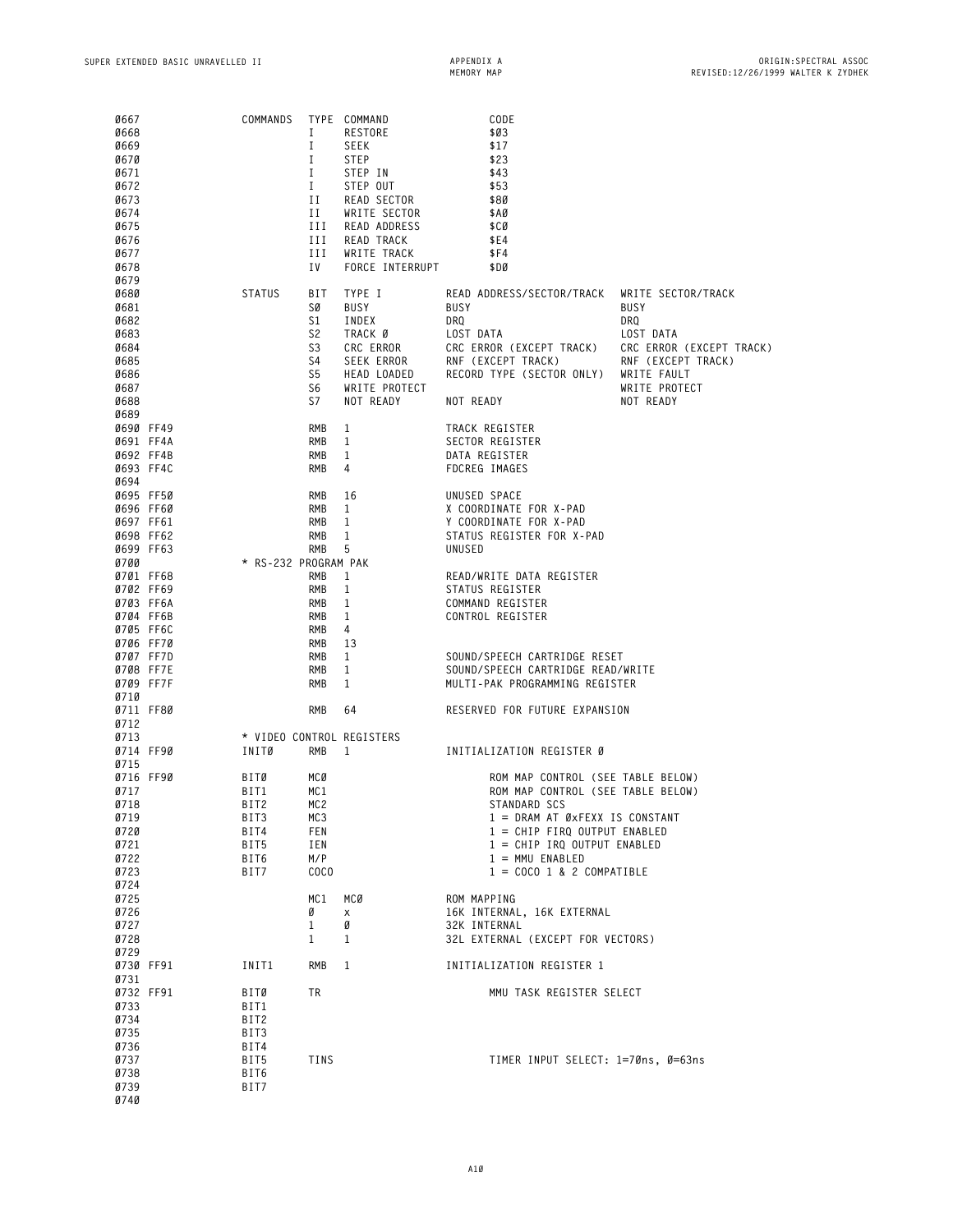| 0741<br>0742 FF92   | IRQENR                       | RMB               | 1                                                       |                  | IRQ INTERRUPT ENABLE REGISTER  |                              |                                                |                                                                    |
|---------------------|------------------------------|-------------------|---------------------------------------------------------|------------------|--------------------------------|------------------------------|------------------------------------------------|--------------------------------------------------------------------|
| 0743                |                              |                   |                                                         |                  |                                |                              |                                                |                                                                    |
| 0744 FF92           | BITØ                         | EIØ               |                                                         |                  |                                |                              | CARTRIDGE IRQ ENABLED                          |                                                                    |
| 0745                | BIT1                         | EI1               |                                                         |                  |                                |                              | KEYBOARD IRQ ENABLED                           |                                                                    |
| 0746                | BIT2                         | EI2               |                                                         |                  |                                |                              | SERIAL DATA IRQ ENABLED                        |                                                                    |
| 0747                | BIT3                         | <b>VBORD</b>      |                                                         |                  |                                |                              |                                                | VERTICAL BORDER IRQ ENABLED                                        |
| 0748                | BIT4                         | HBORD             |                                                         |                  |                                |                              |                                                | HORIZONTAL BORDER IRQ ENABLED                                      |
| 0749<br>0750        | BIT5<br>BIT6                 | TMR               |                                                         |                  |                                |                              |                                                | INTERRUPT FROM TIMER ENABLED                                       |
| 0751                | BIT7                         |                   |                                                         |                  |                                |                              |                                                |                                                                    |
| 0752                |                              |                   |                                                         |                  |                                |                              |                                                |                                                                    |
| 0753 FF93           | FIRQENR                      | RMB               | 1                                                       |                  | FIRQ INTERRUPT ENABLE REGISTER |                              |                                                |                                                                    |
| 0754                |                              |                   |                                                         |                  |                                |                              |                                                |                                                                    |
| 0755 FF93           | BITØ                         | EIØ               |                                                         |                  |                                |                              | CARTRIDGE FIRQ ENABLED                         |                                                                    |
| 0756                | BIT1                         | EI1               |                                                         |                  |                                |                              | KEYBOARD FIRQ ENABLED                          |                                                                    |
| 0757                | BIT2                         | EI2               |                                                         |                  |                                |                              | SERIAL DATA FIRQ ENABLED                       |                                                                    |
| 0758                | BIT3                         | VBORD             |                                                         |                  |                                |                              |                                                | VERTICAL BORDER FIRQ ENABLED                                       |
| 0759<br><b>Ø760</b> | BIT4<br>BIT5                 | HBORD<br>TMR      |                                                         |                  |                                |                              |                                                | HORIZONTAL BORDER FIRQ ENABLED<br>INTERRUPT FROM TIMER ENABLED     |
| 0761                | BIT6                         |                   |                                                         |                  |                                |                              |                                                |                                                                    |
| 0762                | BIT7                         |                   |                                                         |                  |                                |                              |                                                |                                                                    |
| 0763                |                              |                   |                                                         |                  |                                |                              |                                                |                                                                    |
| 0764 FF94           | V.TIMER                      | <b>RMB</b>        | 2                                                       |                  | TIMER REGISTER                 |                              |                                                |                                                                    |
| 0765 FF96           |                              | RMB               | $\overline{c}$                                          |                  | RESERVED FOR FUTURE EXPANSION  |                              |                                                |                                                                    |
| 0766                |                              |                   |                                                         |                  |                                |                              |                                                |                                                                    |
| 0767 FF98           | VIDEOREG                     | RMB               | 1                                                       |                  | VIDEO MODE REGISTER            |                              |                                                |                                                                    |
| 0768                |                              |                   |                                                         |                  |                                |                              |                                                |                                                                    |
| 0769 FF98<br>0770   | BITØ<br>BIT1                 | LPRØ<br>LPR1      |                                                         |                  |                                |                              |                                                | LINES PER ROW (SEE TABLE BELOW)<br>LINES PER ROW (SEE TABLE BELOW) |
| 0771                | BIT2                         | LPR2              |                                                         |                  |                                |                              |                                                | LINES PER ROW (SEE TABLE BELOW)                                    |
| 0772                | BIT3                         | H5Ø               |                                                         |                  |                                |                              | $1 = 50$ Hz VERTICAL REFRESH                   |                                                                    |
| 0773                | BIT4                         | MOCH              |                                                         |                  |                                |                              |                                                | $1 = MONOCHROME (ON COMPOSITE)$                                    |
| 0774                | BIT5                         | BPI               |                                                         |                  |                                |                              | $1 = BURST PHASE INVERTED$                     |                                                                    |
| 0775                | BIT6                         |                   |                                                         |                  |                                |                              |                                                |                                                                    |
| 0776                | BIT7                         | BP                |                                                         |                  |                                |                              | $\varnothing$ = ALPHA, 1 = BIT PLANE           |                                                                    |
| 0777<br>0778        | LPR2                         | LPR1 LPRØ         |                                                         |                  | LINES PER CHARACTER ROW        |                              |                                                |                                                                    |
| 0779                | Ø                            | Ø                 | Ø                                                       | $\mathbf{1}$     |                                |                              | (GRAPHICS MODES)                               |                                                                    |
| 0780                | Ø                            | Ø                 | 1                                                       | $\mathbf{2}$     |                                |                              | (COCO 1 & 2 ONLY)                              |                                                                    |
| 0781                | Ø                            | 1                 | Ø                                                       | 3                |                                |                              | (COCO 1 & 2 ONLY)                              |                                                                    |
| 0782                | Ø                            | 1                 | 1                                                       | 8                |                                |                              |                                                |                                                                    |
| 0783                | $\mathbf{1}$                 | Ø                 | Ø                                                       | 9                |                                |                              |                                                |                                                                    |
| 0784<br>0785        | $\mathbf{1}$<br>$\mathbf{1}$ | Ø<br>1            | 1<br>Ø                                                  | (RESERVED)<br>12 |                                |                              |                                                |                                                                    |
| 0786                | $\mathbf{1}$                 | 1                 | 1                                                       | (RESERVED)       |                                |                              |                                                |                                                                    |
| 0787                |                              |                   |                                                         |                  |                                |                              |                                                |                                                                    |
| 0788 FF99           | VIDEOREG                     | RMB               | 1                                                       |                  | VIDEO MODE REGISTER            |                              |                                                |                                                                    |
| 0789                |                              |                   |                                                         |                  |                                |                              |                                                |                                                                    |
| 0790 FF99           | BITØ                         | CRESØ             |                                                         |                  |                                | COLOR RESOLUTION             |                                                |                                                                    |
| 0791                | BIT1                         | CRES1             |                                                         |                  |                                | COLOR RESOLUTION             |                                                |                                                                    |
| 0792<br>0793        | BIT2<br>BIT3                 | HRESØ<br>HRES1    |                                                         |                  |                                |                              | HORIZONTAL RESOLUTION<br>HORIZONTAL RESOLUTION |                                                                    |
| 0794                | BIT4                         | HRES2             |                                                         |                  |                                |                              | HORIZONTAL RESOLUTION                          |                                                                    |
| 0795                | BIT5                         | LPFØ              |                                                         |                  |                                |                              |                                                | LINES PER FIELD (SEE TABLE BELOW)                                  |
| 0796                | BIT6                         | LPF1              |                                                         |                  |                                |                              |                                                | LINES PER FIELD (SEE TABLE BELOW)                                  |
| 0797                | BIT7                         |                   |                                                         |                  |                                |                              |                                                |                                                                    |
| 0798                |                              |                   |                                                         |                  |                                |                              |                                                |                                                                    |
| 0799                |                              | LPF1 LPFØ         |                                                         |                  | LINES PER FIELD                |                              |                                                |                                                                    |
| 0800                |                              | Ø                 | Ø                                                       | 192              |                                |                              |                                                |                                                                    |
| 0801<br>0802        |                              | Ø                 | 1                                                       | 200              |                                |                              |                                                |                                                                    |
| 0803                |                              | 1<br>$\mathbf{1}$ | Ø<br>1                                                  | RESERVED<br>225  |                                |                              |                                                |                                                                    |
| 0804                |                              |                   |                                                         |                  |                                |                              |                                                |                                                                    |
| 0805                | * VIDEO RESOLUTION           |                   |                                                         |                  |                                |                              |                                                |                                                                    |
| 0806                |                              |                   | ALPHA: $BP = \emptyset$ , $COCO = \emptyset$            |                  |                                |                              |                                                |                                                                    |
| 0807                |                              |                   | MODE                                                    |                  | HRES2 HRES1 HRESØ CRES1 CRESØ  |                              |                                                |                                                                    |
| 0808                |                              |                   | 32 CHARACTER                                            | Ø                |                                | Ø                            |                                                | $\mathbf{1}$                                                       |
| 0809<br>0810        |                              |                   | 40 CHARACTER                                            | Ø<br>1           |                                | $\mathbf{1}$<br>$\mathbf{1}$ |                                                | 1<br>$\mathbf{1}$                                                  |
| 0811                |                              |                   | 80 CHARACTER<br>GRAPHICS: $BP = 1$ , $COCO = \emptyset$ |                  |                                |                              |                                                |                                                                    |
| 0812                |                              |                   | PIXELSxCOLORS                                           |                  | HRES2 HRES1 HRESØ CRES1        |                              |                                                | CRESØ                                                              |
| 0813                |                              |                   | 640x4                                                   | $\mathbf{1}$     | $\mathbf{1}$                   | $\mathbf{1}$                 | Ø                                              | $\mathbf{1}$                                                       |
| 0814                |                              |                   | 640x2                                                   | $\mathbf{1}$     | Ø                              | $\mathbf{1}$                 | Ø                                              | Ø                                                                  |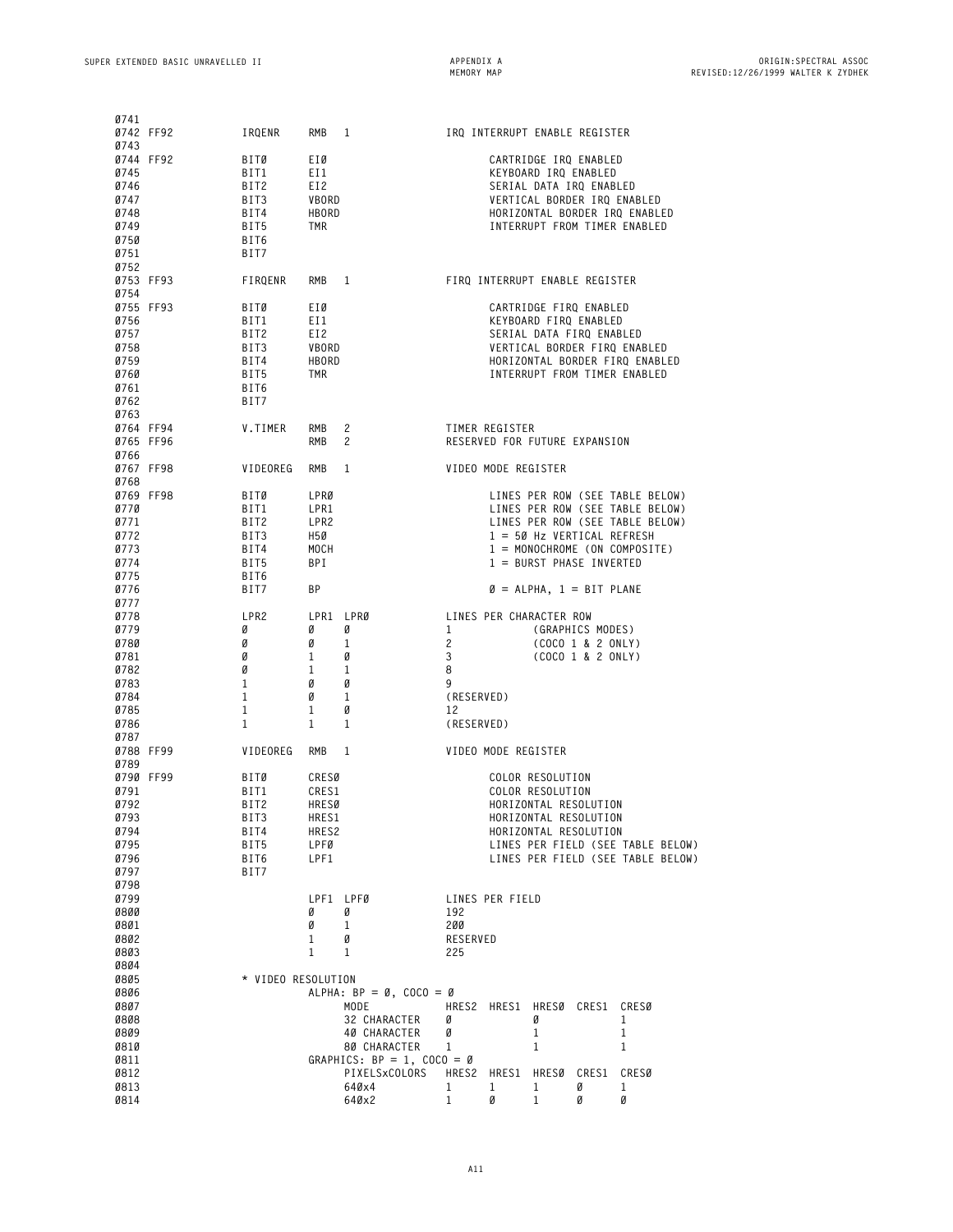| 0815        | 512x4                                    | 1              | 1<br>Ø                                    | Ø | 1         |   |   |     |
|-------------|------------------------------------------|----------------|-------------------------------------------|---|-----------|---|---|-----|
| 0816        | 512x2                                    | 1              | Ø<br>Ø                                    | Ø | Ø         |   |   |     |
|             |                                          |                |                                           |   |           |   |   |     |
| 0817        | 320×16                                   | 1              | 1<br>1                                    | 1 | Ø         |   |   |     |
| 0818        | 320x4                                    | $\mathbf{1}$   | Ø<br>1                                    | Ø | 1         |   |   |     |
| 0819        | 256x16                                   | 1              | 1<br>Ø                                    | 1 | Ø         |   |   |     |
|             |                                          |                |                                           |   |           |   |   |     |
| 0820        | 256x4                                    | 1              | Ø<br>Ø                                    | Ø | 1         |   |   |     |
| 0821        | 256x2                                    | Ø              | 1<br>Ø                                    | Ø | Ø         |   |   |     |
|             |                                          |                |                                           |   |           |   |   |     |
| 0822        | 160×16                                   | 1              | Ø<br>1                                    | 1 | Ø         |   |   |     |
| 0823        |                                          |                |                                           |   |           |   |   |     |
| 0824        | * COCO MODE SELECTION                    |                |                                           |   |           |   |   |     |
|             |                                          |                |                                           |   |           |   |   |     |
| 0825        |                                          |                | DISPLAY MODE                              |   | REG. FF22 |   |   |     |
| 0826        |                                          | V <sub>2</sub> | V1<br>٧Ø                                  | 7 | 6         | 5 | 4 | 3   |
|             |                                          | Ø              | Ø                                         |   |           |   |   |     |
| 0827        | ALPHA                                    |                | Ø                                         | Ø | х         | х | Ø | CSS |
| 0828        | ALPHA INVERTED                           | Ø              | Ø<br>Ø                                    | Ø | х         | X | Ø | CSS |
| 0829        | SEMIGRAPHICS 4                           | Ø              | Ø<br>Ø                                    | Ø | х         | Χ | Ø | X   |
|             |                                          |                |                                           |   |           |   |   |     |
| 0830        | 64x64 COLOR GRAPHICS                     | Ø              | Ø<br>1                                    | 1 | Ø         | Ø | Ø | CSS |
| 0831        | 128x64 GRAPHICS                          | Ø              | Ø<br>1                                    | 1 | Ø         | Ø | 1 | CSS |
|             |                                          |                |                                           |   |           |   |   |     |
| 0832        | 128x64 COLOR GRAPHICS                    | Ø              | Ø<br>1                                    | 1 | Ø         | 1 | Ø | CSS |
| 0833        | 128x96 GRAPHICS                          | Ø              | 1<br>1                                    | 1 | Ø         | 1 | 1 | CSS |
| 0834        | 128x96 COLOR GRAPHICS                    | 1              | Ø<br>Ø                                    | 1 | 1         | Ø | Ø | CSS |
|             |                                          |                |                                           |   |           |   |   |     |
| 0835        | 128x96 GRAPHICS                          | $\mathbf{1}$   | Ø<br>1                                    | 1 | 1         | Ø | 1 | CSS |
| 0836        | 128x96 COLOR GRAPHICS                    | 1              | Ø<br>1                                    | 1 | 1         | 1 | Ø | CSS |
|             |                                          |                |                                           |   |           |   |   |     |
| 0837        | 256x192 GRAPHICS                         | 1              | 1<br>Ø                                    | 1 | 1         | 1 | 1 | CSS |
| 0838        |                                          |                |                                           |   |           |   |   |     |
|             | * ALPHANUMERIC MODES                     |                |                                           |   |           |   |   |     |
| 0839        |                                          |                |                                           |   |           |   |   |     |
| Ø84Ø        | TEXT SCREEN MEMORY                       |                |                                           |   |           |   |   |     |
| 0841        | EVEN BYTE                                |                |                                           |   |           |   |   |     |
|             |                                          |                |                                           |   |           |   |   |     |
| 0842        | BITØ                                     |                | CHARACTER BIT Ø                           |   |           |   |   |     |
| 0843        | BIT1                                     |                | CHARACTER BIT 1                           |   |           |   |   |     |
| 0844        | BIT2                                     |                | CHARACTER BIT 2                           |   |           |   |   |     |
|             |                                          |                |                                           |   |           |   |   |     |
| 0845        | BIT3                                     |                | CHARACTER BIT 3                           |   |           |   |   |     |
| 0846        | BIT4                                     |                | CHARACTER BIT 4                           |   |           |   |   |     |
|             |                                          |                |                                           |   |           |   |   |     |
| 0847        | BIT5                                     |                | CHARACTER BIT 5                           |   |           |   |   |     |
| 0848        | BIT6                                     |                | CHARACTER BIT 6                           |   |           |   |   |     |
|             |                                          |                |                                           |   |           |   |   |     |
| 0849        | BIT7                                     |                |                                           |   |           |   |   |     |
| 0850        |                                          |                |                                           |   |           |   |   |     |
| 0851        | ODD BYTE                                 |                |                                           |   |           |   |   |     |
|             |                                          |                |                                           |   |           |   |   |     |
| 0852        | BITØ                                     | BGNDØ          | BACKGROUND COLOR BIT (PALETTE ADDR)       |   |           |   |   |     |
| 0853        | BIT1                                     |                | BGND1 BACKGROUND COLOR BIT (PALETTE ADDR) |   |           |   |   |     |
| 0854        | BIT2                                     |                | BGND2 BACKGROUND COLOR BIT (PALETTE ADDR) |   |           |   |   |     |
|             |                                          |                |                                           |   |           |   |   |     |
| 0855        | BIT3                                     |                | FGBDØ FOREGROUND COLOR BIT (PALETTE ADDR) |   |           |   |   |     |
| 0856        | BIT4                                     |                | FGND1 FOREGROUND COLOR BIT (PALETTE ADDR) |   |           |   |   |     |
|             |                                          |                |                                           |   |           |   |   |     |
| 0857        | BIT5                                     |                | FGND2 FOREGROUND COLOR BIT (PALETTE ADDR) |   |           |   |   |     |
| 0858        | BIT6                                     | UNDLN          | CHARACTERS ARE UNDERLINED                 |   |           |   |   |     |
| 0859        | BIT7                                     |                | BLINK CHARACTERS BLINK AT 1/2 SEC. RATE   |   |           |   |   |     |
|             |                                          |                |                                           |   |           |   |   |     |
| <b>0860</b> | * ATTRIBUTES NOT AVAILABLE WHEN COCO = 1 |                |                                           |   |           |   |   |     |
| 0861        | * GRAPHICS MODES                         |                |                                           |   |           |   |   |     |
| 0862        | 16 COLOR MODES: $(CRES1=1, CRES0 = 0)$   |                |                                           |   |           |   |   |     |
|             |                                          |                |                                           |   |           |   |   |     |
| 0863        | BYTE FROM DRAM                           |                |                                           |   |           |   |   |     |
| 0864        | BITØ                                     |                | PAØ, SECOND PIXEL                         |   |           |   |   |     |
|             |                                          |                |                                           |   |           |   |   |     |
| 0865        | BIT1                                     |                | PA1, SECOND PIXEL                         |   |           |   |   |     |
| 0866        | BIT2                                     |                | PA2, SECOND PIXEL                         |   |           |   |   |     |
| 0867        | BIT3                                     |                | PA3, SECOND PIXEL                         |   |           |   |   |     |
|             |                                          |                |                                           |   |           |   |   |     |
| 0868        | BIT4                                     |                | PAØ, FIRST PIXEL                          |   |           |   |   |     |
| 0869        | BIT5                                     |                | PA1, FIRST PIXEL                          |   |           |   |   |     |
| 0870        | BIT6                                     |                | PA2, FIRST PIXEL                          |   |           |   |   |     |
|             |                                          |                |                                           |   |           |   |   |     |
| 0871        | BIT7                                     |                | PA3, FIRST PIXEL                          |   |           |   |   |     |
| 0872        | 4 COLOR MODES: (CRES1=0, CRES0 = 1)      |                |                                           |   |           |   |   |     |
|             |                                          |                |                                           |   |           |   |   |     |
| 0873        | BYTE FROM DRAM                           |                |                                           |   |           |   |   |     |
| 0874        | BITØ                                     |                | PAØ, FOURTH PIXEL                         |   |           |   |   |     |
| 0875        | BIT1                                     |                | PA1, FOURTH PIXEL                         |   |           |   |   |     |
|             |                                          |                |                                           |   |           |   |   |     |
| 0876        | BIT2                                     |                | PAØ, THIRD PIXEL                          |   |           |   |   |     |
| 0877        | BIT3                                     |                | PA1, THIRD PIXEL                          |   |           |   |   |     |
|             |                                          |                |                                           |   |           |   |   |     |
| 0878        | BIT4                                     |                | PAØ, SECOND PIXEL                         |   |           |   |   |     |
| 0879        | BIT5                                     |                | PA1, SECOND PIXEL                         |   |           |   |   |     |
| 0880        | BIT6                                     |                | PAØ, FIRST PIXEL                          |   |           |   |   |     |
|             |                                          |                |                                           |   |           |   |   |     |
| 0881        | BIT7                                     |                | PA1, FIRST PIXEL                          |   |           |   |   |     |
| 0882        | 2 COLOR MODES: $(CRES1=Ø, CRESØ = Ø)$    |                |                                           |   |           |   |   |     |
| 0883        | BYTE FROM DRAM                           |                |                                           |   |           |   |   |     |
|             |                                          |                |                                           |   |           |   |   |     |
| 0884        | BITØ                                     |                | PAØ, EIGHTH PIXEL                         |   |           |   |   |     |
| 0885        | BIT1                                     |                | PAØ, SEVENTH PIXEL                        |   |           |   |   |     |
|             |                                          |                |                                           |   |           |   |   |     |
| 0886        | BIT2                                     |                | PAØ, SIXTH PIXEL                          |   |           |   |   |     |
| 0887        | BIT3                                     |                | PAØ, FIFTH PIXEL                          |   |           |   |   |     |
| 0888        | BIT4                                     |                | PAØ, FORTH PIXEL                          |   |           |   |   |     |
|             |                                          |                |                                           |   |           |   |   |     |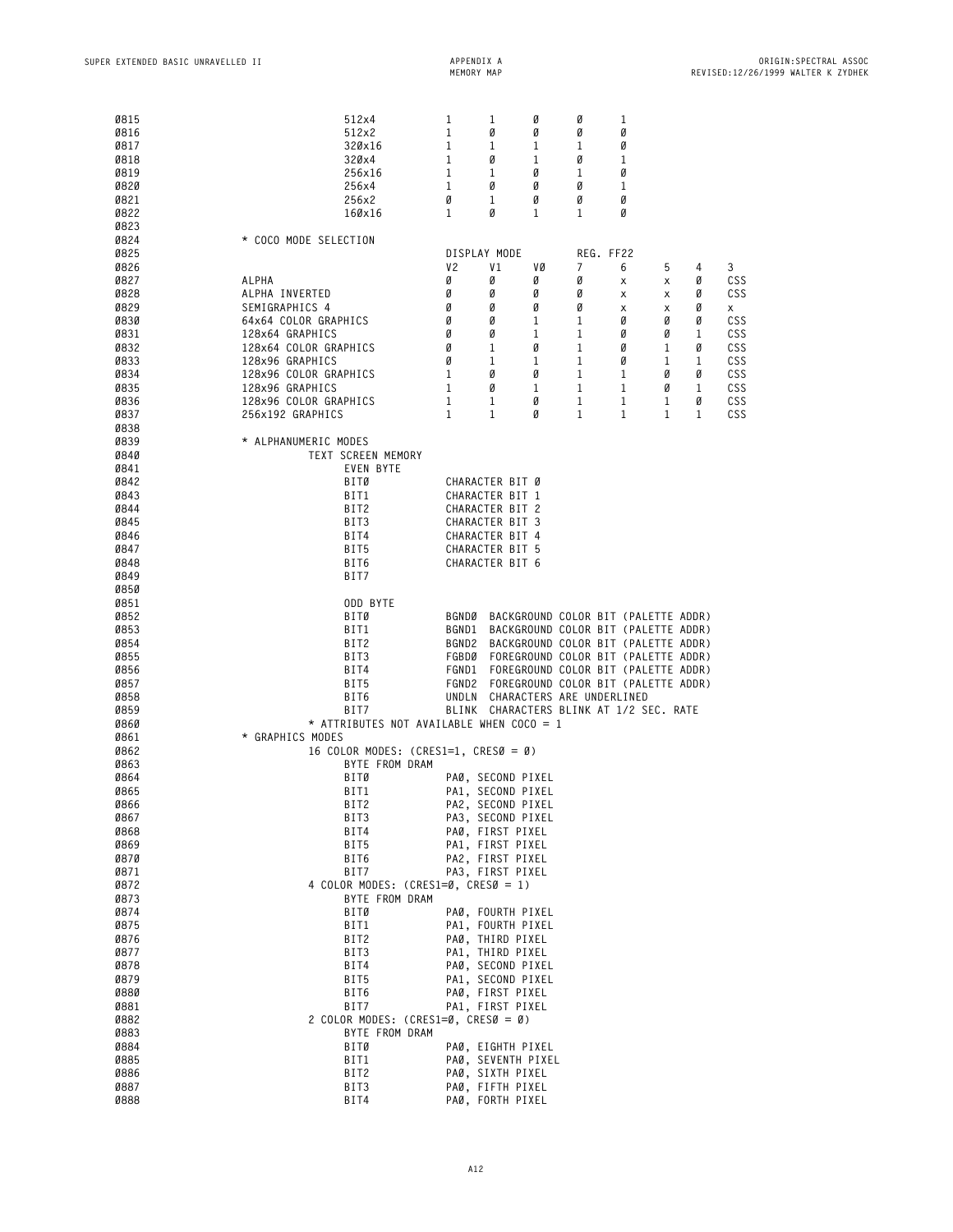| 0889<br>0890<br>0891 |                     |                  | BIT5<br>BIT6<br>BIT7                                            |          | PAØ, THIRD PIXEL<br>PAØ, SECOND PIXEL<br>PAØ, FIRST PIXEL |             |                                                                      |
|----------------------|---------------------|------------------|-----------------------------------------------------------------|----------|-----------------------------------------------------------|-------------|----------------------------------------------------------------------|
| 0892<br>0893         | * PALETTE ADDRESSES |                  |                                                                 |          |                                                           |             |                                                                      |
|                      |                     |                  | ADDRESS                                                         | PA3      | PA <sub>2</sub>                                           | PA1         | PAØ                                                                  |
| 0894                 |                     |                  | FFBØ                                                            | Ø        | Ø                                                         | Ø           | Ø                                                                    |
| 0895                 |                     |                  | FFB1                                                            | Ø        | Ø                                                         | Ø           | 1                                                                    |
| 0896                 |                     |                  | FFB2                                                            | Ø        | Ø                                                         | 1           | Ø                                                                    |
| 0897                 |                     |                  | FFB3                                                            | Ø        | Ø                                                         | $\mathbf 1$ | 1                                                                    |
| 0898                 |                     |                  | FFB4                                                            | Ø        | 1                                                         | Ø           | Ø                                                                    |
| 0899                 |                     |                  | FFB5                                                            | Ø        | 1                                                         | Ø           | 1                                                                    |
| 0900                 |                     |                  | FFB6                                                            | Ø        | 1                                                         | 1           | Ø                                                                    |
| 0901                 |                     |                  | FFB7                                                            | Ø        | 1                                                         | 1           | 1                                                                    |
| 0902                 |                     |                  | FFB8                                                            | 1        | Ø                                                         | Ø           | Ø                                                                    |
| 0903                 |                     |                  | FFB9                                                            | 1        | Ø                                                         | Ø           | 1                                                                    |
| 0904                 |                     |                  | FFBA                                                            | 1        | Ø                                                         | 1           | Ø                                                                    |
| 0905                 |                     |                  | FFBB                                                            | 1        | Ø                                                         | 1           | 1                                                                    |
| 0906                 |                     |                  | FFBC                                                            | 1        | 1                                                         | Ø           | Ø                                                                    |
| 0907                 |                     |                  | FFBD                                                            | 1        | 1                                                         | Ø           | 1                                                                    |
| 0908                 |                     |                  | FFBE                                                            | 1        | 1                                                         | 1           | Ø                                                                    |
|                      |                     |                  |                                                                 |          |                                                           |             |                                                                      |
| 0909                 |                     |                  | FFBF                                                            | 1        | 1                                                         | 1           | 1                                                                    |
| 0910                 |                     |                  |                                                                 |          |                                                           |             |                                                                      |
| 0911 FF9A            | V.BORDER            | RMB              | 1                                                               |          | BORDER REGISTER                                           |             |                                                                      |
| 0912                 |                     |                  |                                                                 |          |                                                           |             |                                                                      |
| 0913 FF9A            | BITØ                | <b>BLUØ</b>      |                                                                 |          | <b>BLUE LSB</b>                                           |             |                                                                      |
| 0914                 | BIT1                | GRNØ             |                                                                 |          | <b>GREEN LSB</b>                                          |             |                                                                      |
| 0915                 | BIT2                | REDØ             |                                                                 |          | RED LSB                                                   |             |                                                                      |
| 0916                 | BIT3                | BLU1             |                                                                 |          | <b>BLUE MSB</b>                                           |             |                                                                      |
| 0917                 | BIT4                | GRN1             |                                                                 |          | <b>GREEN MSB</b>                                          |             |                                                                      |
| 0918                 | BIT5                | RED1             |                                                                 |          | RED MSB                                                   |             |                                                                      |
| 0919                 | BIT6                |                  |                                                                 |          |                                                           |             |                                                                      |
|                      |                     |                  |                                                                 |          |                                                           |             |                                                                      |
| 0920                 | BIT7                |                  |                                                                 |          |                                                           |             |                                                                      |
| 0921                 |                     |                  |                                                                 |          |                                                           |             |                                                                      |
| 0922 FF9B            |                     | RMB              | 1                                                               | RESERVED |                                                           |             |                                                                      |
| 0923 FF9C            | V.SCROLL            | RMB              | 1                                                               |          | VERTICAL SCROLL REGISTER                                  |             |                                                                      |
| 0924                 |                     |                  |                                                                 |          |                                                           |             |                                                                      |
| 0925 FF9C            | BITØ                | VSCØ             |                                                                 |          |                                                           |             |                                                                      |
| 0926                 | BIT1                | VSC1             |                                                                 |          |                                                           |             |                                                                      |
| 0927                 | BIT2                | VSC <sub>2</sub> |                                                                 |          |                                                           |             |                                                                      |
| 0928                 | BIT3                | VSC3             |                                                                 |          |                                                           |             |                                                                      |
| 0929                 | BIT4                |                  |                                                                 |          |                                                           |             |                                                                      |
| 0930                 |                     |                  |                                                                 |          |                                                           |             |                                                                      |
|                      | BIT5                |                  |                                                                 |          |                                                           |             |                                                                      |
| 0931                 | BIT6                |                  |                                                                 |          |                                                           |             |                                                                      |
| 0932                 | BIT7                |                  |                                                                 |          |                                                           |             |                                                                      |
| 0933                 |                     |                  | * IN COCO MODE, THE VSC'S MUST BE INITIALIZED TO \$ØF           |          |                                                           |             |                                                                      |
| 0934                 |                     |                  |                                                                 |          |                                                           |             |                                                                      |
| 0935 FF9D            | V.OFSET1            | RMB              | 1                                                               |          | VERTICAL OFFSET 1 REGISTER                                |             |                                                                      |
| 0936                 |                     |                  |                                                                 |          |                                                           |             |                                                                      |
| 0937 FF9D            | BITØ                | Y11              |                                                                 |          |                                                           |             |                                                                      |
| 0938                 | BIT1                | Y12              |                                                                 |          |                                                           |             |                                                                      |
| 0939                 | BIT2                | Y13              |                                                                 |          |                                                           |             |                                                                      |
| Ø94Ø                 | BIT3                | Y14              |                                                                 |          |                                                           |             |                                                                      |
| 0941                 | BIT4                | Y15              |                                                                 |          |                                                           |             |                                                                      |
| 0942                 | BIT5                | Y16              |                                                                 |          |                                                           |             |                                                                      |
| 0943                 |                     | Y17              |                                                                 |          |                                                           |             |                                                                      |
|                      | BIT6                |                  |                                                                 |          |                                                           |             |                                                                      |
| 0944                 | BIT7                | Y18              |                                                                 |          |                                                           |             |                                                                      |
| 0945                 |                     |                  |                                                                 |          |                                                           |             |                                                                      |
| 0946 FF9E            | V.OFSETØ            | RMB              | 1                                                               |          | VERTICAL OFFSET Ø REGISTER                                |             |                                                                      |
| 0947                 |                     |                  |                                                                 |          |                                                           |             |                                                                      |
| 0948 FF9E            | BITØ                | Y3               |                                                                 |          |                                                           |             |                                                                      |
| 0949                 | BIT1                | Υ4               |                                                                 |          |                                                           |             |                                                                      |
| 0950                 | BIT2                | Y5               |                                                                 |          |                                                           |             |                                                                      |
| 0951                 | BIT3                | Υ6               |                                                                 |          |                                                           |             |                                                                      |
| 0952                 | BIT4                | Y7               |                                                                 |          |                                                           |             |                                                                      |
| 0953                 |                     | Y8               |                                                                 |          |                                                           |             |                                                                      |
|                      | BIT5                |                  |                                                                 |          |                                                           |             |                                                                      |
| 0954                 | BIT6                | Υ9               |                                                                 |          |                                                           |             |                                                                      |
| 0955                 | BIT7                | Y1Ø              |                                                                 |          |                                                           |             |                                                                      |
| 0956                 |                     |                  | * IN COCO MODE, Y9-Y15 ARE NOT EFFECTIVE, AND ARE CONTROLLED BY |          |                                                           |             |                                                                      |
| 0957                 |                     |                  |                                                                 |          |                                                           |             | SAM BITS FØ-F6. ALSO IN COCO MODE, Y16-Y18 SHOULD BE 1, ALL OTHERS Ø |
| 0958                 |                     |                  |                                                                 |          |                                                           |             |                                                                      |
| 0959 FF9F            | H.OFSETØ            | <b>RMB</b>       | 1                                                               |          |                                                           |             | HORIZONTAL OFFSET Ø REGISTER                                         |
| <b>0960</b>          |                     |                  |                                                                 |          |                                                           |             |                                                                      |
| 0961 FF9F            | BITØ                | хø               |                                                                 |          | HORIZONTAL OFFSET ADDRESS                                 |             |                                                                      |
| 0962                 | BIT1                | X1               |                                                                 |          | HORIZONTAL OFFSET ADDRESS                                 |             |                                                                      |
|                      |                     |                  |                                                                 |          |                                                           |             |                                                                      |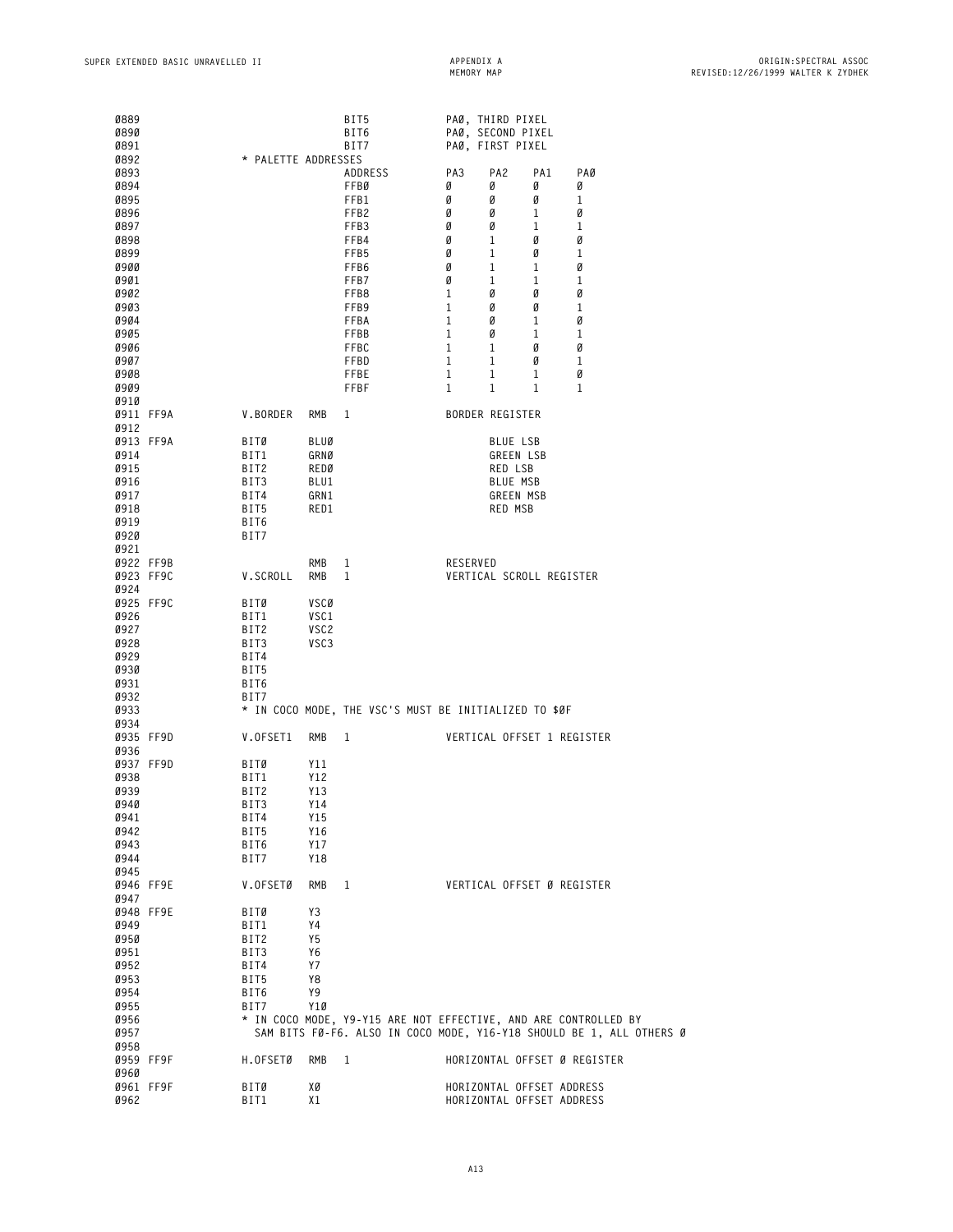| 0963<br>0964<br>0965<br>0966<br>0967<br>0968<br>0969<br>0970<br>0971<br>0972<br>0973<br>0974 | BIT2<br>BIT3<br>BIT4<br>BIT5<br>BIT6<br>BIT7<br>BITS. | X2<br>X3<br>Χ4<br>X5<br>X6<br>XVEN | * HVEN ENABLES A HORIZONTAL SCREEN WIDTH OF 128 BYTES REGARDLESS OF THE<br>HRES BITS AND CRES BITS SELECTED. THIS WILL ALLOW A 'VIRTUAL' SCREEN<br>SOMEWHAT LARGER THAN THE DISPLAYED SCREEN. THE USER CAN MOVE THIS<br>'WINDOW' (THE DISPLAYED SCREEN) BY MEANS OF THE HORIZONTAL OFFSET<br>IN CHARACTER MODE, THE SCREEN WIDTH IS 128 CHARACTERS REGARDLESS<br>OF ATTRIBUTE (OR 64, IF DOUBLE-WIDE IS SELECTED). | HORIZONTAL OFFSET ADDRESS<br>HORIZONTAL OFFSET ADDRESS<br>HORIZONTAL OFFSET ADDRESS<br>HORIZONTAL OFFSET ADDRESS<br>HORIZONTAL VIRTUAL ENABLE |          | HORIZONTAL OFFSET ADDRESS                                |                      |              |                                           |
|----------------------------------------------------------------------------------------------|-------------------------------------------------------|------------------------------------|--------------------------------------------------------------------------------------------------------------------------------------------------------------------------------------------------------------------------------------------------------------------------------------------------------------------------------------------------------------------------------------------------------------------|-----------------------------------------------------------------------------------------------------------------------------------------------|----------|----------------------------------------------------------|----------------------|--------------|-------------------------------------------|
| 0975<br>0976 FFA0<br>0977                                                                    | MMUREG                                                | RMB                                | 16                                                                                                                                                                                                                                                                                                                                                                                                                 |                                                                                                                                               |          |                                                          |                      |              | MEMORY MANAGEMENT UNIT REGISTERS (6 BITS) |
| 0978<br>0979                                                                                 |                                                       |                                    | * RELATIONSHIP BETWEEN DATA IN TASK REGISTER AND GENERATED ADDRESS<br>BIT                                                                                                                                                                                                                                                                                                                                          | D5                                                                                                                                            | D4       | D3                                                       | D2                   | D1           | DØ                                        |
| 0980<br>0981<br>0982                                                                         |                                                       |                                    | CORRESPONDING<br>MEMORY ADDRESS                                                                                                                                                                                                                                                                                                                                                                                    | A18                                                                                                                                           | A17      | A16                                                      | A15                  | A14          | A13                                       |
| 0983<br>0984                                                                                 | FOR MEMORY ACCESS                                     |                                    | * DATA FROM THE MMU IS THEN USED AS THE UPPER 6 ADDRESS LINES (A13-A18)                                                                                                                                                                                                                                                                                                                                            |                                                                                                                                               |          |                                                          |                      |              |                                           |
| 0985                                                                                         |                                                       |                                    | ADDRESS RANGE                                                                                                                                                                                                                                                                                                                                                                                                      | ΤR                                                                                                                                            | A15      | A14                                                      | A13                  | MMU LOCATION |                                           |
| 0986<br>0987                                                                                 |                                                       |                                    | X0000 - X1FFF<br>X2000 - X3FFF                                                                                                                                                                                                                                                                                                                                                                                     | Ø<br>Ø                                                                                                                                        | Ø<br>Ø   | Ø<br>Ø                                                   | Ø<br>1               | FFAØ<br>FFA1 |                                           |
| 0988                                                                                         |                                                       |                                    | X4000 - X5FFF                                                                                                                                                                                                                                                                                                                                                                                                      | Ø                                                                                                                                             | Ø        | 1                                                        | Ø                    | FFA2         |                                           |
| 0989                                                                                         |                                                       |                                    | X6000 - X7FFF                                                                                                                                                                                                                                                                                                                                                                                                      | Ø                                                                                                                                             | Ø        | 1                                                        | 1                    | FFA3         |                                           |
| 0990                                                                                         |                                                       |                                    | X8000 - X9FFF                                                                                                                                                                                                                                                                                                                                                                                                      | Ø                                                                                                                                             | 1        | Ø                                                        | Ø                    | FFA4         |                                           |
| 0991                                                                                         |                                                       |                                    | XAØØØ - XBFFF                                                                                                                                                                                                                                                                                                                                                                                                      | Ø                                                                                                                                             | 1        | Ø                                                        | 1                    | FFA5         |                                           |
| 0992                                                                                         |                                                       |                                    | XCØØØ - XDFFF                                                                                                                                                                                                                                                                                                                                                                                                      | Ø                                                                                                                                             | 1        | 1                                                        | Ø                    | FFA6         |                                           |
| 0993                                                                                         |                                                       |                                    | XEØØØ - XFFFF                                                                                                                                                                                                                                                                                                                                                                                                      | Ø                                                                                                                                             | 1        | 1                                                        | 1                    | FFA7         |                                           |
| 0994                                                                                         |                                                       |                                    |                                                                                                                                                                                                                                                                                                                                                                                                                    |                                                                                                                                               |          |                                                          |                      |              |                                           |
| 0995                                                                                         |                                                       |                                    | X0000 - X1FFF                                                                                                                                                                                                                                                                                                                                                                                                      | 1                                                                                                                                             | Ø        | Ø                                                        | Ø                    | FFA8         |                                           |
| 0996<br>0997                                                                                 |                                                       |                                    | X2000 - X3FFF<br>X4000 - X5FFF                                                                                                                                                                                                                                                                                                                                                                                     | 1                                                                                                                                             | Ø<br>Ø   | Ø<br>$\mathbf{1}$                                        | 1<br>Ø               | FFA9<br>FFAA |                                           |
| 0998                                                                                         |                                                       |                                    | X6000 - X7FFF                                                                                                                                                                                                                                                                                                                                                                                                      | 1<br>1                                                                                                                                        | Ø        | 1                                                        | 1                    | FFAB         |                                           |
| 0999                                                                                         |                                                       |                                    | X8000 - X9FFF                                                                                                                                                                                                                                                                                                                                                                                                      | 1                                                                                                                                             | 1        | Ø                                                        | Ø                    | FFAC         |                                           |
| 1000                                                                                         |                                                       |                                    | XAØØØ - XBFFF                                                                                                                                                                                                                                                                                                                                                                                                      | 1                                                                                                                                             | 1        | Ø                                                        | 1                    | FFAD         |                                           |
| 1001                                                                                         |                                                       |                                    | XCØØØ - XDFFF                                                                                                                                                                                                                                                                                                                                                                                                      | 1                                                                                                                                             | 1        | 1                                                        | Ø                    | FFAE         |                                           |
| 1002                                                                                         |                                                       |                                    | XEØØØ - XFFFF                                                                                                                                                                                                                                                                                                                                                                                                      | 1                                                                                                                                             | 1        | 1                                                        | 1                    | <b>FFAF</b>  |                                           |
| 1003<br>1004 FFB0                                                                            | PALETREG                                              | RMB                                | 16                                                                                                                                                                                                                                                                                                                                                                                                                 |                                                                                                                                               |          | COLOR PALETTE REGISTERS (6 BITS)                         |                      |              |                                           |
| 1005                                                                                         |                                                       |                                    |                                                                                                                                                                                                                                                                                                                                                                                                                    |                                                                                                                                               |          |                                                          |                      |              |                                           |
| 1006                                                                                         |                                                       |                                    | DATA BIT                                                                                                                                                                                                                                                                                                                                                                                                           | D5                                                                                                                                            | D4       | D3                                                       | D2                   | D1           | DØ                                        |
| 1007<br>1008                                                                                 |                                                       |                                    | RGB OUTPUT<br>COMP. OUTPUT                                                                                                                                                                                                                                                                                                                                                                                         | R1<br>11                                                                                                                                      | G1<br>ΙØ | B1<br>P3                                                 | RØ<br>P <sub>2</sub> | GØ<br>P1     | ВØ<br>PØ                                  |
| 1009                                                                                         |                                                       |                                    |                                                                                                                                                                                                                                                                                                                                                                                                                    |                                                                                                                                               |          |                                                          |                      |              |                                           |
| 1010                                                                                         |                                                       |                                    | * FOR COCO COMPATIBILITY, THE FOLLOWING SHOULD BE LOADED ON INITIALIZATION                                                                                                                                                                                                                                                                                                                                         |                                                                                                                                               |          |                                                          |                      |              |                                           |
| 1011                                                                                         |                                                       |                                    | (RGB VALUES) FOR PAL VERSION, IGNORE TABLE FOR COMPOSITE                                                                                                                                                                                                                                                                                                                                                           |                                                                                                                                               |          |                                                          |                      |              |                                           |
| 1012                                                                                         |                                                       |                                    | FFBØ GREEN                                                                                                                                                                                                                                                                                                                                                                                                         | \$12                                                                                                                                          |          |                                                          |                      |              |                                           |
| 1013                                                                                         |                                                       |                                    | FFB1 YELLOW                                                                                                                                                                                                                                                                                                                                                                                                        | \$36                                                                                                                                          |          |                                                          |                      |              |                                           |
| 1014                                                                                         |                                                       | FFB2 BLUE                          |                                                                                                                                                                                                                                                                                                                                                                                                                    | \$Ø9                                                                                                                                          |          |                                                          |                      |              |                                           |
| 1015                                                                                         |                                                       | FFB3                               | RED                                                                                                                                                                                                                                                                                                                                                                                                                | \$24                                                                                                                                          |          |                                                          |                      |              |                                           |
| 1016                                                                                         |                                                       | FFB4                               | <b>BUFF</b>                                                                                                                                                                                                                                                                                                                                                                                                        | \$3F                                                                                                                                          |          |                                                          |                      |              |                                           |
| 1017                                                                                         |                                                       | FFB5 CYAN                          |                                                                                                                                                                                                                                                                                                                                                                                                                    | \$1Ø                                                                                                                                          |          |                                                          |                      |              |                                           |
| 1018                                                                                         |                                                       |                                    | FFB6 MAGENTA                                                                                                                                                                                                                                                                                                                                                                                                       | \$2D                                                                                                                                          |          |                                                          |                      |              |                                           |
| 1019<br>1020                                                                                 |                                                       | FFB7<br>FFB8                       | ORANGE<br><b>BLACK</b>                                                                                                                                                                                                                                                                                                                                                                                             | \$26<br>\$00                                                                                                                                  |          |                                                          |                      |              |                                           |
| 1021                                                                                         |                                                       | FFB9                               | GREEN                                                                                                                                                                                                                                                                                                                                                                                                              | \$12                                                                                                                                          |          |                                                          |                      |              |                                           |
| 1022                                                                                         |                                                       | FFBA                               | BLACK                                                                                                                                                                                                                                                                                                                                                                                                              | \$00                                                                                                                                          |          |                                                          |                      |              |                                           |
| 1023                                                                                         |                                                       | FFBB                               | <b>BUFF</b>                                                                                                                                                                                                                                                                                                                                                                                                        | \$3F                                                                                                                                          |          |                                                          |                      |              |                                           |
| 1024                                                                                         |                                                       |                                    | FFBC BLACK                                                                                                                                                                                                                                                                                                                                                                                                         | \$00                                                                                                                                          |          |                                                          |                      |              |                                           |
| 1025                                                                                         |                                                       |                                    | FFBD GREEN                                                                                                                                                                                                                                                                                                                                                                                                         | \$12                                                                                                                                          |          |                                                          |                      |              |                                           |
| 1026                                                                                         |                                                       |                                    | FFBE BLACK                                                                                                                                                                                                                                                                                                                                                                                                         | \$00                                                                                                                                          |          |                                                          |                      |              |                                           |
| 1027                                                                                         |                                                       | FFBF                               | ORANGE                                                                                                                                                                                                                                                                                                                                                                                                             | \$26                                                                                                                                          |          |                                                          |                      |              |                                           |
| 1028<br>1029 FFC0                                                                            | SAMREG                                                | EQU                                | $^\star$                                                                                                                                                                                                                                                                                                                                                                                                           |                                                                                                                                               |          | SAM CONTROL REGISTERS                                    |                      |              |                                           |
| 1030                                                                                         |                                                       |                                    |                                                                                                                                                                                                                                                                                                                                                                                                                    |                                                                                                                                               |          |                                                          |                      |              |                                           |
| 1031 FFC0                                                                                    | VØCLR                                                 | <b>RMB</b>                         | 1                                                                                                                                                                                                                                                                                                                                                                                                                  |                                                                                                                                               |          | CLEAR COCO GRAPHICS MODE VØ                              |                      |              |                                           |
| 1032 FFC1                                                                                    | VØSET                                                 | RMB                                | 1                                                                                                                                                                                                                                                                                                                                                                                                                  |                                                                                                                                               |          | SET COCO GRAPHICS MODE VØ                                |                      |              |                                           |
| 1033 FFC2<br>1034 FFC3                                                                       | V1CLR                                                 | RMB                                | 1<br>1                                                                                                                                                                                                                                                                                                                                                                                                             |                                                                                                                                               |          | CLEAR COCO GRAPHICS MODE V1<br>SET COCO GRAPHICS MODE V1 |                      |              |                                           |
| 1035 FFC4                                                                                    | V1SET<br>V <sub>2</sub> CLR                           | RMB<br>RMB                         | 1                                                                                                                                                                                                                                                                                                                                                                                                                  |                                                                                                                                               |          | CLEAR COCO GRAPHICS MODE V2                              |                      |              |                                           |
| 1036 FFC5                                                                                    | V2SET                                                 | <b>RMB</b>                         | 1                                                                                                                                                                                                                                                                                                                                                                                                                  |                                                                                                                                               |          | SET COCO GRAPHICS MODE V2                                |                      |              |                                           |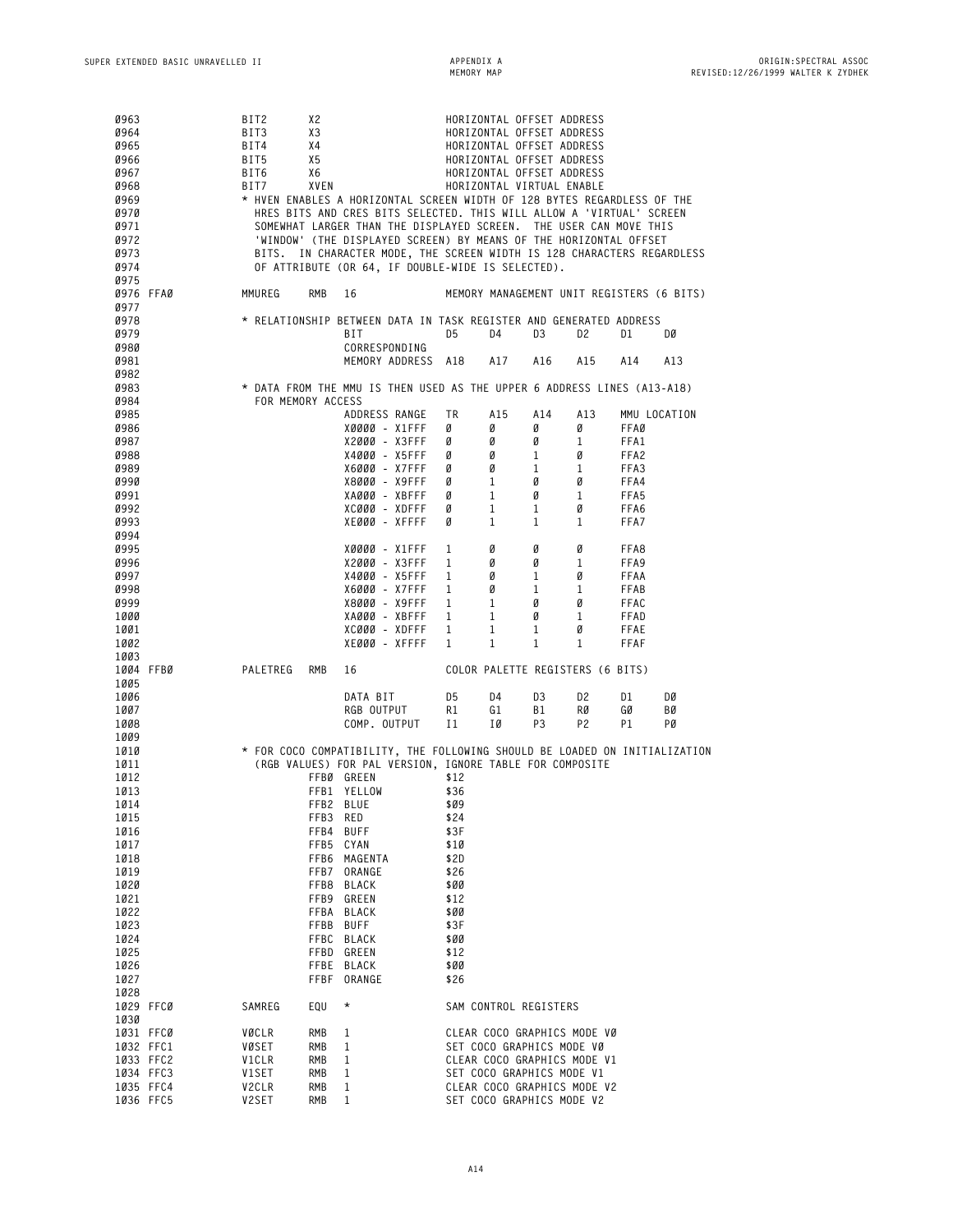|      | 1037 FFC6 | FØCLR         | <b>RMB</b> | 1                 | CLEAR COCO GRAPHICS OFFSET FØ        |
|------|-----------|---------------|------------|-------------------|--------------------------------------|
|      | 1038 FFC7 | FØSET         | <b>RMB</b> | 1                 | SET COCO GRAPHICS OFFSET FØ          |
|      | 1039 FFC8 | F1CLR         | <b>RMB</b> | $\mathbf{1}$      | CLEAR COCO GRAPHICS OFFSET F1        |
|      | 1040 FFC9 | F1SET         | <b>RMB</b> | $\mathbf{1}$      | SET COCO GRAPHICS OFFSET F1          |
|      | 1041 FFCA | F2CLR         | <b>RMB</b> | $\mathbf{1}$      | CLEAR COCO GRAPHICS OFFSET F2        |
|      | 1042 FFCB | F2SET         | <b>RMB</b> | $\mathbf{1}$      | SET COCO GRAPHICS OFFSET F2          |
|      | 1043 FFCC | F3CLR         | <b>RMB</b> | 1                 | CLEAR COCO GRAPHICS OFFSET F3        |
|      | 1044 FFCD | F3SET         | <b>RMB</b> | 1                 | SET COCO GRAPHICS OFFSET F3          |
|      | 1045 FFCE | F4CLR         | <b>RMB</b> | $\mathbf{1}$      | CLEAR COCO GRAPHICS OFFSET F4        |
|      | 1046 FFCF | F4SET         | <b>RMB</b> | 1                 | SET COCO GRAPHICS OFFSET F4          |
|      | 1047 FFD0 | F5CLR         | <b>RMB</b> | $\mathbf{1}$      | CLEAR COCO GRAPHICS OFFSET F5        |
|      | 1048 FFD1 | <b>F5SET</b>  | <b>RMB</b> | 1                 | SET COCO GRAPHICS OFFSET F5          |
|      | 1049 FFD2 | F6CLR         | <b>RMB</b> | 1                 | CLEAR COCO GRAPHICS OFFSET F6        |
|      | 1050 FFD3 | F6SET         | <b>RMB</b> | 1                 | SET COCO GRAPHICS OFFSET F6          |
|      | 1051 FFD4 |               | <b>RMB</b> | 4                 | RESERVED                             |
|      | 1052 FFD8 | R1CLR         | <b>RMB</b> | $\mathbf{1}$      | CLEAR CPU RATE, (Ø.89 MHz)           |
|      | 1053 FFD9 | R1SET         | <b>RMB</b> | 1                 | SET CPU RATE, (1.78 MHz)             |
|      | 1054 FFDA |               | <b>RMB</b> | $\overline{4}$    | RESERVED                             |
|      | 1055 FFDE | ROMCLR        | <b>RMB</b> | 1                 | ROM DISABLED                         |
|      | 1056 FFDF | ROMSET        | <b>RMB</b> | $\mathbf{1}$      | ROM ENABLED                          |
| 1057 |           |               |            |                   |                                      |
|      | 1058 FFE0 |               | <b>RMB</b> | 18                | RESERVED FOR FUTURE MPU ENHANCEMENTS |
| 1059 |           | $\star$       |            | INTERRUPT VECTORS |                                      |
|      | 1060 FFF2 | SWI3          | <b>RMB</b> | 2                 |                                      |
|      | 1061 FFF4 | SWI2          | <b>RMB</b> | 2                 |                                      |
|      | 1062 FFF6 | FIR0          | <b>RMB</b> | $\overline{c}$    |                                      |
|      | 1063 FFF8 | IRQ           | <b>RMB</b> | $\overline{c}$    |                                      |
|      | 1064 FFFA | SWI           | <b>RMB</b> | $\overline{c}$    |                                      |
|      | 1065 FFFC | NMI           | <b>RMB</b> | 2                 |                                      |
|      | 1066 FFFE | <b>RESETV</b> | <b>RMB</b> | $\overline{c}$    |                                      |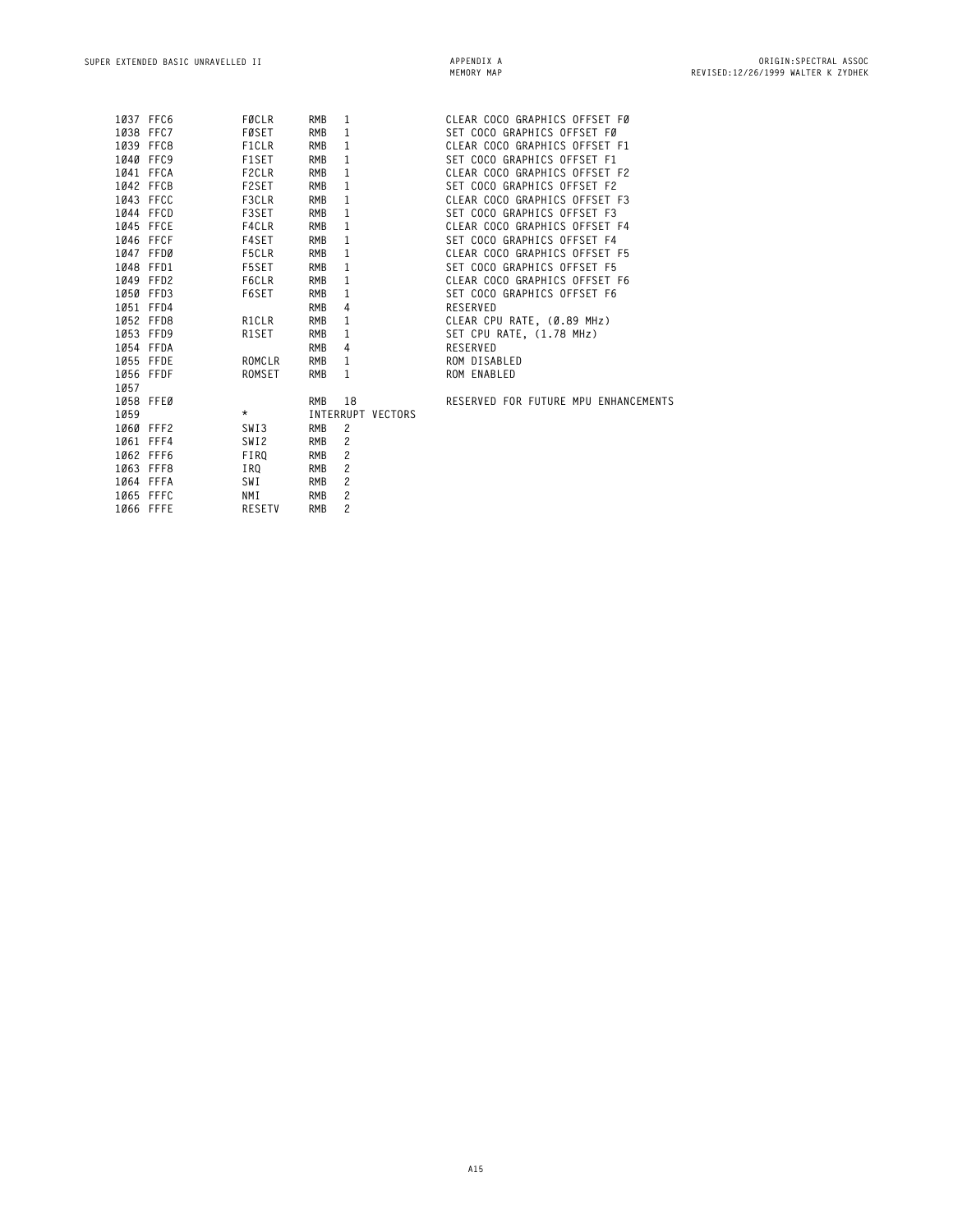| 0001<br>0002        | cooo                                 |              | ORG<br>\$C000                                                                                                              |                                                                                                                                            |
|---------------------|--------------------------------------|--------------|----------------------------------------------------------------------------------------------------------------------------|--------------------------------------------------------------------------------------------------------------------------------------------|
| 0003                | C000 1A 50                           | <b>LC000</b> | ORCC<br>#\$50                                                                                                              | DISABLE IRQ, FIRQ INTERRUPTS                                                                                                               |
| 0004<br>0005        | C002 10 CE 5E FF<br>C006 86 12       |              | LDS<br>#\$5EFF<br>LDA<br>#\$12                                                                                             | INITIALIZE STACK POINTER<br>PALETTE COLOR: COMPOSITE-GREEN, RGB-INDIGO                                                                     |
| 0006                |                                      |              | * INITIALIZE ALL PALETTE REGISTERS TO GREEN (COMPOSITE)                                                                    |                                                                                                                                            |
| 0007                | C008 C6 10                           |              | LDB<br>#16                                                                                                                 | 16 PALETTE REGISTERS                                                                                                                       |
| 0008<br>0009        | CØØA 8E FF BØ<br>CØØD A7 80          | LC00D        | LDX<br>#PALETREG<br>STA<br>, X+                                                                                            | POINT X TO THE PALETTE REGISTERS<br>SAVE THE COLOR IN THE PALETTE REGISTER                                                                 |
| 0010                | CØØF 5A                              |              | DECB                                                                                                                       | <b>BUMP COUNTER</b>                                                                                                                        |
| 0011<br>0012        | CØ10 26 FB                           |              | LCØØD<br>BNE                                                                                                               | LOOP UNTIL ALL PALETTE REGISTERS DONE                                                                                                      |
| 0013                | CØ12 8E FF AØ                        |              | LDX<br>#MMUREG                                                                                                             | POINT X TO THE MMU REGISTERS                                                                                                               |
| 0014                | CØ15 31 8D Ø2 2D                     |              | LEAY<br>MMUIMAGE,PC                                                                                                        | POINT Y TO THE MMU REGISTER IMAGES                                                                                                         |
| 0015<br>0016        | CØ19 C6 10<br>CØ1B A6 AØ             | LCØ1B        | LDB<br>#16<br>, Y+<br>LDA                                                                                                  | 16 MMU REGISTERS<br>GET A BYTE FROM THE IMAGE                                                                                              |
| 0017                | CØ1D A7 80                           |              | STA<br>, X+                                                                                                                | SAVE IT IN THE MMU REGISTER                                                                                                                |
| 0018<br>0019        | CØ1F 5A<br>CØ2Ø 26 F9                |              | DECB<br>BNE<br>LCØ1B                                                                                                       | BUMP COUNTER<br>LOOP UNTIL DONE                                                                                                            |
| 0020                | CØ22 86 CE                           |              | LDA<br>#COCO+MMUEN+MC3+MC2+MC1                                                                                             | ENABLE COCO COMPATIBLE MODE; ENABLE MMU                                                                                                    |
| 0021                | CØ24 B7 FF 90                        |              | STA<br>INITØ                                                                                                               | AND TURN ON THE NORMAL SPARE CHIP SELECT                                                                                                   |
| 0022<br>0023        |                                      |              | * MOVE THE INITIALIZATION CODE FROM ROM TO RAM(\$4000); THIS IS DONE IN<br>* PREPARATION FOR MOVING BASIC FROM ROM TO RAM. |                                                                                                                                            |
| 0024                | C027 30 8D 00 14                     |              | LEAX BEGMOVE, PC                                                                                                           | POINT TO START OF ROM CODE                                                                                                                 |
| 0025                | CØ2B 10 8E 40 00<br>CØ2F EC 81       | LCØ2F        | LDY<br>#\$4000<br>LDD                                                                                                      | RAM LOAD ADDRESS                                                                                                                           |
| 0026<br>0027        | CØ31 EE 81                           |              | $, X++$<br>LDU<br>, X++                                                                                                    | GRAB TWO BYTES<br>GRAB TWO MORE BYTES                                                                                                      |
| 0028                | CØ33 ED A1                           |              | STD<br>, Y++                                                                                                               | MOVE FIRST SET OF BYTES                                                                                                                    |
| 0029<br>0030        | CØ35 EF A1<br>CØ37 8C C3 6C          |              | STU<br>, Y++<br>CMPX #ENDMOVE                                                                                              | AND THEN THE SECOND<br>ARE ALL BYTES MOVED?                                                                                                |
| 0031                | CØ3A 25 F3                           |              | <b>BCS</b><br>LCØ2F                                                                                                        | KEEP GOING UNTIL DONE                                                                                                                      |
| 0032<br>0033        | CØ3C 7E 40 00                        |              | JMP<br>L4000                                                                                                               | JUMP INTO THE MOVED CODE                                                                                                                   |
| 0034                |                                      |              | * THE REST OF THE CODE IS MOVED INTO RAM TO BE EXECUTED                                                                    |                                                                                                                                            |
| 0035<br>0036        | CØ3F 32 7F<br>CØ41 12                |              | BEGMOVE LEAS \$-01,S<br>NOP                                                                                                | MAKE A TEMPORARY STORAGE LOCATION ON THE STACK                                                                                             |
| 0037                | CØ42 12                              |              | NOP                                                                                                                        |                                                                                                                                            |
| 0038                | CØ43 12                              |              | NOP                                                                                                                        |                                                                                                                                            |
| 0039<br>0040        | CØ44 12<br>CØ45 12                   |              | <b>NOP</b><br>NOP                                                                                                          | SPACE FILLER NOPS - THEY SERVE NO PURPOSE                                                                                                  |
| 0041                | CØ46 86 FF                           |              | #\$FF<br>LDA                                                                                                               |                                                                                                                                            |
| 0042<br>0043        | CØ48 B7 FF 94<br>CØ4B B7 FF 95       |              | STA<br>V.TIMER<br>STA<br>V.TIMER+1                                                                                         | SET THE TIMER TO \$FFFF AND START IT COUNTING                                                                                              |
| 0044                |                                      |              |                                                                                                                            |                                                                                                                                            |
| 0045                |                                      |              | * SET UP THE VIDEO CONTROL REGISTERS                                                                                       |                                                                                                                                            |
| 0046<br>0047        | CØ4E 30 8D 01 DC<br>CØ52 10 8E FF 98 |              | LEAX VIDIMAGE, PC<br>LDY<br>#VIDEOREG                                                                                      | POINT X TO THE VIDEO CONTROL REGISTER IMAGE<br>POINT Y TO THE VIDEO CONTROL REGISTERS                                                      |
| 0048                | C056 A6 80                           | LCØ56        | LDA<br>$, X +$                                                                                                             | GET A BYTE FROM THE IMAGE                                                                                                                  |
| 0049<br>0050        | C058 A7 A0<br>CØ5A 10 8C FF AØ       |              | STA<br>, Y+<br>CMPY #MMUREG                                                                                                | SAVE IT IN THE VIDEO REGISTER<br>CHECK FOR THE END OF THE VIDEO MODE REGISTERS                                                             |
| 0051                | CØ5E 26 F6                           |              | BNE<br>LC056                                                                                                               | LOOP UNTIL DONE                                                                                                                            |
| 0052                |                                      |              | * INITIALIZE PIA1                                                                                                          |                                                                                                                                            |
| 0053<br>0054        | C060 8E FF 20<br>CØ63 CC FF 34       |              | LDX<br>#PIA1<br>LDD<br>#\$FF34                                                                                             | POINT X TO PIA 1                                                                                                                           |
| 0055                | CØ66 6F Ø1                           |              | CLR<br>\$01,X                                                                                                              | CLEAR CONTROL REGISTER A                                                                                                                   |
| 0056<br>0057        | CØ68 6F 03<br>CØ6A 4A                |              | CLR<br>\$03,X<br>DECA                                                                                                      | CLEAR CONTROL REGISTER B; ENABLE BOTH DATA DIRECTION REGISTERS<br>SET ACCA TO \$FE                                                         |
| 0058                | CØ6B A7 84                           |              | STA<br>, X                                                                                                                 | BIT Ø INPUT, ALL OTHERS OUTPUT ON PORT A                                                                                                   |
| 0059                | CØ6D 86 F8                           |              | LDA<br>#\$F8                                                                                                               | BITS Ø-2 INPUT, 3-7 OUTPUT ON PORT B                                                                                                       |
| <b>0060</b><br>0061 | CØ6F A7 02<br>C071 E7 01             |              | STA<br>\$02,X<br>STB<br>\$01,X                                                                                             | SET PORT TO PERIPHERAL REGISTER, CA1 DISABLED, CA2 ENABLED AS INPUT                                                                        |
| 0062                | C073 E7 03                           |              | STB<br>\$03,X                                                                                                              | SET PORT TO PERIPHERAL REGISTER, CB1 DISABLED, CB2 ENABLED AS INPUT                                                                        |
| 0063<br>0064        | C075 6F 02<br>C077 86 02             |              | CLR<br>\$02,X<br>LDA<br>#\$02                                                                                              | SET THE GRAPHICS MODE TO NORMAL LO-RES COCO ALPHA                                                                                          |
| 0065                | CØ79 A7 84                           |              | <b>STA</b><br>, Х                                                                                                          | SET THE DA OUTPUT TO ZERO AND THE RS232 OUTPUT TO MARKING                                                                                  |
| 0066<br>0067        | CØ7B 86 FF                           |              | LDA<br>#\$FF<br>* INITIALIZE PIAØ                                                                                          |                                                                                                                                            |
| 0068                | C07D 8E FF 00                        |              | LDX<br>#PIAØ                                                                                                               | POINT X TO PIA Ø                                                                                                                           |
| 0069                | CØ8Ø 6F Ø1                           |              | <b>CLR</b><br>\$01,X                                                                                                       | CLEAR CONTROL REGISTER A; ENABLE BOTH DATA DIRECTION REGISTERS                                                                             |
| 0070<br>0071        | CØ82 6F Ø3<br>CØ84 6F 84             |              | <b>CLR</b><br>\$03, X<br>CLR<br>, X                                                                                        | CLEAR CONTROL REGISTER B; ENABLE BOTH DATA DIRECTION REGISTERS<br>SET PORT A TO ALL INPUTS                                                 |
| 0072                | C086 A7 02                           |              | <b>STA</b><br>\$02,X                                                                                                       | SET PORT B TO ALL OUTPUTS                                                                                                                  |
| 0073<br>0074        | C088 E7 01<br>CØ8A E7 Ø3             |              | STB<br>\$01, X<br><b>STB</b><br>\$03.X                                                                                     | SET PORT TO PERIPHERAL REGISTER, CA1 DISABLED, CA2 ENABLED AS INPUT<br>SET PORT TO PERIPHERAL REGISTER, CB1 DISABLED, CB2 ENABLED AS INPUT |
| 0075                |                                      |              | * INITIALIZE THE SAM MIRROR REGISTERS IN THE CUSTOM CHIP                                                                   |                                                                                                                                            |
| 0076                | CØ8C C6 ØC                           |              | LDB<br>#12                                                                                                                 | RESET 12 SAM IMAGE REGISTERS                                                                                                               |
| 0077<br>0078        | CØ8E CE FF CØ<br>CØ91 A7 C1          | LCØ91        | LDU<br>#SAM<br><b>STA</b><br>, U++                                                                                         | POINT U TO THE SAM REGISTERS<br>CLEAR THE BIT AND SKIP TO THE NEXT BIT                                                                     |
| 0079                | CØ93 5A                              |              | DECB                                                                                                                       | BUMP COUNTER                                                                                                                               |
| 0080<br>0081        | CØ94 26 FB<br>CØ96 B7 FF C9          |              | BNE<br>LC091<br>STA<br>SAM+9                                                                                               | LOOP UNTIL ALL BITS CLEARED<br>SET THE VIDEO DISPLAY PAGE TO \$400                                                                         |
| 0082                | CØ99 1F 9B                           |              | TFR<br>B, DP                                                                                                               | SET THE DIRECT PAGE TO PAGE ZERO                                                                                                           |
| 0083                | CØ9B 6F 02                           |              | \$02.X<br>CLR                                                                                                              | STROBE ALL KEYBOARD COLUMNS; USELESS INSTRUCTION                                                                                           |
| 0084<br>0085        | CØ9D A7 5D<br>CØ9F 8E FF ØØ          |              | $$ -03, U$<br>STA<br>LDX<br>#PIAØ                                                                                          | SAMREG+21 (FFD5); SELECT RAM PAGE 1; USELESS IN THE COCO 3<br>POINT X TO PIA Ø; WHY?? IT'S ALREADY POINTED THERE                           |
| 0086                | CØA2 C6 DF                           |              | LDB<br>#\$DF                                                                                                               | COLUMN TWO STROBE                                                                                                                          |
| 0087                | CØA4 E7 02                           |              | STB<br>\$02,X                                                                                                              | STROBE THE COLUMNS                                                                                                                         |
| 0088<br>0089        | CØA6 A6 84<br>CØA8 43                |              | LDA<br>, X<br>COMA                                                                                                         | READ THE ROWS                                                                                                                              |
| 0090                | CØA9 84 40                           |              | ANDA #\$40                                                                                                                 | LOOK FOR ROW 6 ONLY (F1 KEY)                                                                                                               |
| 0091<br>0092        | CØAB A7 E4                           |              | STA<br>. S<br>* CHECK FOR THE CONTROL AND ALT KEYS                                                                         | SAVE IN TEMPORARY STORAGE                                                                                                                  |
| 0093                | CØAD 10 8E 00 02                     |              | LDY<br>#2                                                                                                                  | CHECK FOR TWO KEYS                                                                                                                         |
| 0094<br>0095        | CØB1 57<br>CØB2 E7 02                | LCØB1        | ASRB<br>\$02,X<br>STB                                                                                                      | SHIFT THE COLUMN STROBE -- WASTED, SHOULD BE ASR 2, X<br>SAVE THE NEW COLUMN STROBE                                                        |
| 0096                | CØB4 A6 84                           |              | LDA<br>,Χ                                                                                                                  | READ THE KEYBOARD ROWS                                                                                                                     |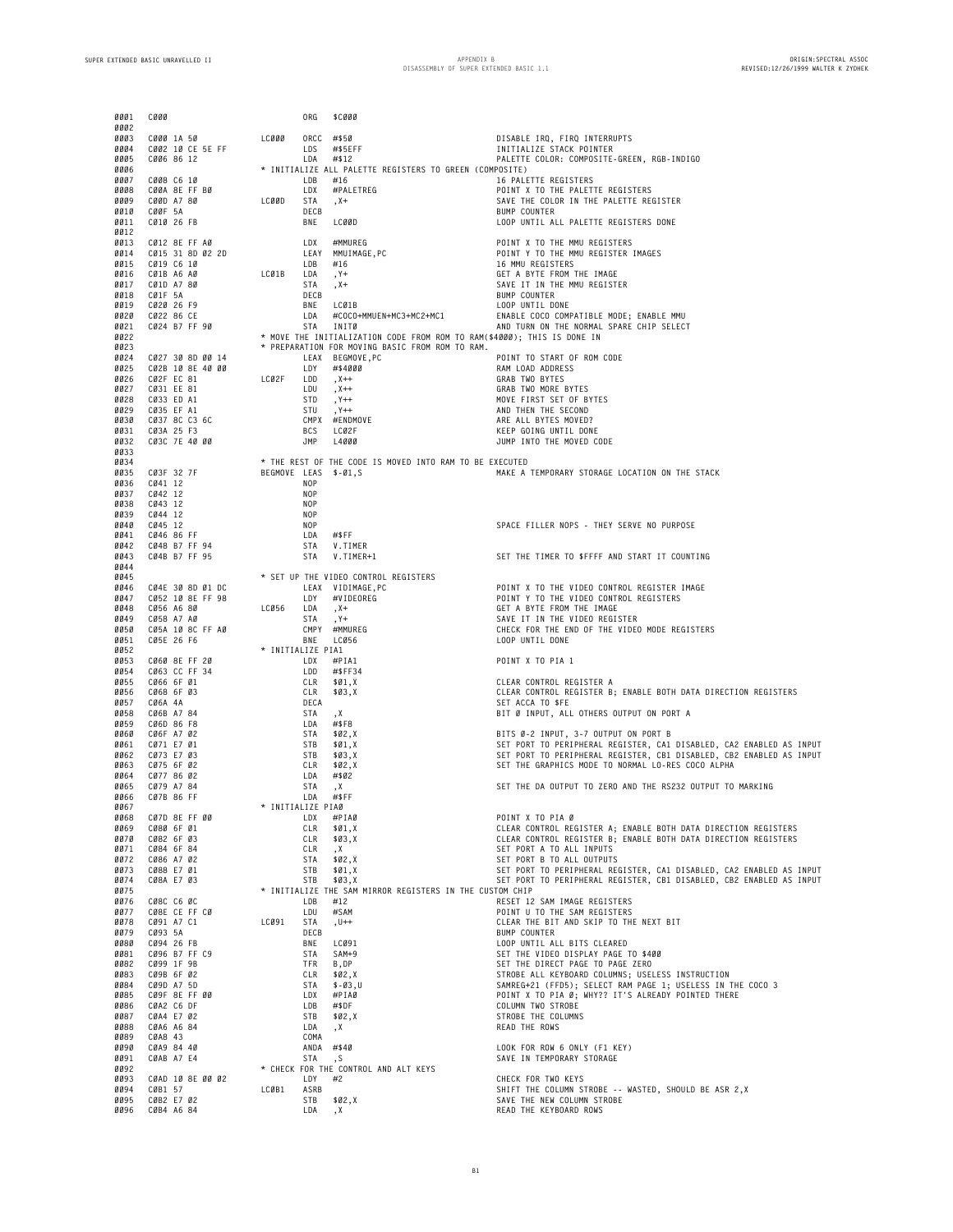| 0097<br>0098 | CØB6 43<br>CØB7 84 40                       |            | COMA          | ANDA #\$40                                                                        | KEEP ONLY ROW 6                                                                               |
|--------------|---------------------------------------------|------------|---------------|-----------------------------------------------------------------------------------|-----------------------------------------------------------------------------------------------|
| 0099         | CØB9 27 07                                  |            | BEQ           | LCØC2                                                                             | BRANCH IF KEY NOT DOWN                                                                        |
| 0100         | CØBB 31 3F                                  |            |               | $LEAY$ \$-01, Y                                                                   | LET'S CHECK FOT EH ALT KEY NOW                                                                |
| 0101         | CØBD 26 F2                                  |            | BNE           | LCØB1                                                                             |                                                                                               |
| 0102         | CØBF 16 Ø1 2E                               |            |               | LBRA LC1FØ                                                                        | GO DISPLAY THE HI-RES PICTURE IF CONTROL AND ALT KEYS ARE DOWN                                |
| 0103         | CØC2 86 CA                                  | LCØC2      | LDA           | #COCO+MMUEN+MC3+MC1                                                               | TURN OFF THE NORMAL SCS; THE EXTERNAL DISK CONTROLLER                                         |
| 0104         | CØC4 B7 FF 90                               |            | <b>STA</b>    | INITØ                                                                             | MAY NOT BE ACCESSED NOW                                                                       |
| 0105         |                                             |            |               |                                                                                   |                                                                                               |
| 0106         |                                             |            |               |                                                                                   | * THE FOLLOWING CODE CHECKS TO DETERMINE IF A JUMP TO WARM START RESET CODE SHOULD BE DONE.   |
| 0107         |                                             |            |               | * THE JUMP TO A WARM START RESET WILL BE DONE IF 1) INT.FLAG CONTAINS A \$55 AND, |                                                                                               |
| 0108         |                                             |            |               |                                                                                   | * 2) RSTFLG CONTAINS A \$55 AND, 3) THE ADDRESS IN RSTVEC POINTS TO A \$12 (NOP INSTRUCTION.) |
| 0109         |                                             |            |               |                                                                                   | * IF THE ABOVE CONDITIONS ARE MET, BASIC WILL BE WARM-STARTED. IF INT.FLAG DOES NOT CONTAIN   |
| 0110         |                                             |            |               |                                                                                   | * A \$55, BASIC WILL BE COLD-STARTED. IF INT.FLAG DOES CONTAIN A \$55, BUT 2) AND 3) ABOVE    |
| 0111         |                                             |            |               |                                                                                   | * ARE NOT MET, BLOCK 6.0 (128K SYSTEM) OR BLOCK 0.0 (512K SYSTEM) WILL BE LOADED INTO CPU     |
| 0112         |                                             |            |               |                                                                                   | * BLOCK Ø. THIS WILL GIVE THE CPU A NEW DIRECT PAGE AND CHECKS 2) AND 3) ABOVE WILL BE        |
| 0113         |                                             |            |               | * PERFORMED ON THIS NEW DIRECT PAGE TO SEE IF BASIC SHOULD BE WARM-STARTED.       |                                                                                               |
| 0114         |                                             |            |               |                                                                                   |                                                                                               |
| 0115         | CØC7 B6 FE ED                               |            | LDA           | INT.FLAG                                                                          | GET THE INTERRUPT JUMP TABLE VALIDITY FLAG.                                                   |
| 0116         | CØCA 81 55                                  |            |               | CMPA #\$55                                                                        | CHECK FOR VALID INTERRUPT JUMP TABLE FLAG                                                     |
| 0117         | CØCC 26 28                                  |            |               | BNE LCØF6                                                                         | INTERRUPT JUMP TABLE IS NOT VALID' COPY ROM TO RAM                                            |
| 0118         | CØCE 96 71                                  |            | LDA           | RSTFLG                                                                            | GET THE SYSTEM RESET FLAG                                                                     |
| 0119         | CØDØ 81 55                                  |            |               | CMPA #\$55                                                                        | CHECK FOR THE WARM START FLAG                                                                 |
| 0120         | CØD2 26 ØA                                  |            | BNE           | NOWARM                                                                            | BRANCH IF NO WARM START                                                                       |
| 0121         | CØD4 9E 72                                  |            | LDX           | RSTVEC                                                                            | GET THE SYSTEM RESET VECTOR                                                                   |
| 0122         | CØD6 A6 84                                  |            | LDA           | , X                                                                               | GET THE FIRST BYTE POINTED TO BY THE RESET VECTOR                                             |
| 0123         | CØD8 81 12                                  |            |               | CMPA #\$12                                                                        | IS IT A NOP?                                                                                  |
| 0124         | CØDA 10 27 00 AE                            |            |               | LBEQ LC18C                                                                        | DON'T COPY ROM TO RAM, ETC.                                                                   |
| 0125         | CØDE 7F FF AØ                               | NOWARM CLR |               | MMUREG                                                                            | PUT BLOCK 6.0 (128K RAM) OR BLOCK 0.0 (512K RAM) INTO CPU BLOCK 0                             |
| 0126         | CØE1 96 71                                  |            | LDA           | RSTFLG                                                                            |                                                                                               |
| 0127         | CØE3 81 55                                  |            |               | CMPA #\$55                                                                        | CHECK FOT THE WARM START FLAG                                                                 |
| 0128         | CØE5 26 ØA                                  |            | BNE           | LCØF1                                                                             | BRANCH IF NO WARM START                                                                       |
| 0129         | CØE7 9E 72                                  |            | LDX           | RSTVEC                                                                            | POINT X TO THE WARM START CODE                                                                |
| 0130         | CØE9 A6 84                                  |            | LDA           | ,Χ                                                                                | GET THE FIRST BYTE OF THE WARM START CODE                                                     |
| 0131         | CØEB 81 12                                  |            |               | CMPA #\$12                                                                        | IS IT A NOP?                                                                                  |
| 0132         | CØED 10 27 00 9B                            |            |               | LBEQ LC18C                                                                        | DON'T COPY ROM TO RAM IF IT IS.                                                               |
| 0133         | CØF1 86 38                                  | LCØF1      | LDA           | #BLOCK7.0                                                                         | GET BACK BLOCK 7.0                                                                            |
| 0134         | CØF3 B7 FF AØ                               |            | STA           | MMUREG                                                                            | PUT IT BACK INTO CPU BLOCK Ø                                                                  |
| 0135         | CØF6 8E CØ ØØ                               | LCØF6      | LDX           | #DOSBAS                                                                           | POINT TO THE END OF THE COLOR BASIC ROM                                                       |
| 0136         | CØF9 10 8E 80 00                            |            | LDY           | #EXBAS                                                                            | POINT TO START OF EXTENDED BASIC                                                              |
| 0137         | CØFD 17 00 AA                               |            |               | LBSR LC1AA                                                                        | MOVE COLOR AND EXTENDED BASIC ROM TO RAM                                                      |
| 0138         |                                             |            |               | * PATCH COLOR AND EXTENDED BASIC                                                  |                                                                                               |
| 0139         |                                             |            |               |                                                                                   |                                                                                               |
| 0140         | C100 31 8D 01 52                            |            |               | LEAY PATCHTAB, PC                                                                 | POINT Y TO THE PATCH TABLE                                                                    |
| 0141         | C104 A6 A0                                  |            | LDA           | , Y+                                                                              | GET THE NUMBER OF PATCHES TO BE MADE                                                          |
| 0142<br>0143 | C106 34 02<br>C108 AE A1                    | LC106      | PSHS A<br>LDX |                                                                                   | SAVE THE PATCH COUNTER<br>GET THE ADDRESS WHERE THE PATCH IS TO BE PLACED                     |
| 0144         | C10A E6 A0                                  |            | LDB           | , Y++                                                                             | GET THE NUMBER OB BYTES IN THE PATCH                                                          |
| 0145         | C10C A6 A0                                  | LC10C      | LDA           | , Y+<br>, Y+                                                                      | GET A BYTE                                                                                    |
| 0146         | C10E A7 80                                  |            | STA           |                                                                                   | PATCH THE CODE IN RAM                                                                         |
| 0147         | C110 5A                                     |            | DECB          | , X+                                                                              | BUMP THE COUNTER                                                                              |
| 0148         | C111 26 F9                                  |            | BNE           | LC10C                                                                             | LOOP UNTIL DONE                                                                               |
| 0149         | C113 35 02                                  |            | PULS A        |                                                                                   | RESTORE THE PATCH COUNTER                                                                     |
| 0150         | C115 4A                                     |            | DECA          |                                                                                   |                                                                                               |
| 0151         | C116 26 EE                                  |            | BNE           | LC106                                                                             | LOOP UNTIL ALL PATCHES DONE                                                                   |
| 0152         | C118 7F FF DE                               |            | CLR           | SAM+3Ø                                                                            | ENABLE THE ROM MODE                                                                           |
| 0153         | C11B 86 C8                                  |            | LDA           | #COCO+MMUEN+MC3                                                                   | ENABLE 16K INTERNAL, 16K EXTERNAL ROM                                                         |
| 0154         | C11D B7 FF 90                               |            | STA           | INITØ                                                                             |                                                                                               |
| 0155         | C120 FC C0 00                               |            | LDD           | DOSBAS                                                                            | GET THE FIRST TWO BYTES OF AN EXTERNAL ROM, IF ANY                                            |
| 0156         |                                             |            |               | * CHECK FOR A 'DK' AT \$C000 (DISK BASIC) - THIS SHOULD BE CMPD                   |                                                                                               |
| 0157         | C123 81 44                                  |            | CMPA #'D'     |                                                                                   |                                                                                               |
| 0158         | C125 26 10                                  |            | BNE           | LC137                                                                             |                                                                                               |
| 0159         | C127 C1 4B                                  |            | CMPB #'K'     |                                                                                   |                                                                                               |
| Ø16Ø         | C129 26 ØC                                  |            | BNE           | LC137                                                                             |                                                                                               |
| 0161         |                                             |            |               | * COPY THE DISK BASIC ROM INTO RAM                                                |                                                                                               |
| 0162         | C12B 8E EØ ØØ                               |            |               | LDX #SUPERVAR                                                                     | POINT TO THE END OF THE DISK BASIC ROM                                                        |
|              | 0163 C12E 10 8E C0 00                       |            | LDY           | #DOSBAS                                                                           | POINT TO THE START OF THE DISK BASIC ROM                                                      |
|              | Ø164 C132 8D 76                             |            |               | BSR LC1AA                                                                         | COPY ROM INTO RAM                                                                             |
|              | 0165 C134 17 01 EB                          |            |               | LBSR LC322                                                                        | PATCH DISK BASIC                                                                              |
|              | 0166 C137 7F FF DE                          | LC137      |               | CLR SAM+30                                                                        | ENABLE ROM MODE                                                                               |
|              | 0167 C13A 86 CA                             |            |               | LDA #COCO+MMUEN+MC3+MC1                                                           |                                                                                               |
|              | 0168 C13C B7 FF 90                          |            |               | STA INITØ                                                                         | ENABLE 32K INTERNAL ROM                                                                       |
| 0169         |                                             |            |               |                                                                                   |                                                                                               |
| 0170         |                                             |            |               | * COPY SUPER EXTENDED BASIC FROM ROM TO RAM                                       |                                                                                               |
|              | 0171 C13F 8E FE 00                          |            |               | LDX #H.CRSLOC                                                                     | POINT TO THE END OF ENHANCED BASIC ROM                                                        |
|              | 0172 C142 10 8E E0 00                       |            |               | LDY #SUPERVAR                                                                     | POINT TO THE START OF ENHANCED BASIC ROM                                                      |
|              | Ø173 C146 8D 62                             |            |               | BSR LC1AA<br>LBSR LC1DE                                                           | COPY ROM TO RAM<br>PATCH THE ENHANCEMENTS (MOVE THE AUTHORS' DECODED NAMES)                   |
|              | 0174 C148 17 00 93<br>0175 C14B 31 8D 02 0A |            |               | LEAY INTIMAGE, PC                                                                 | POINT X TO THE INTERRUPT JUMP VECTOR IMAGES                                                   |
|              | 0176 C14F 8E FE ED                          |            |               | LDX #INT.FLAG                                                                     | DESTINATION FOR INTERRUPT VECTORS                                                             |
|              | Ø177 C152 C6 13                             |            | LDB #19       |                                                                                   | 6 INTERRUPT JUMP ADDRESSES * 3 BYTES/JUMP ADDRESS + VALIDITY FLAG                             |
|              | 0178 C154 17 00 7F                          |            |               | LBSR MOVE.XY                                                                      | COPY THE INTERRUPT JUMP VECTORS                                                               |
|              | 0179 C157 7F FF DF                          |            |               | CLR SAM+31                                                                        | ENABLE THE RAM MODE                                                                           |
|              | Ø180 C15A 6D E4                             |            | TST , S       |                                                                                   | WAS THE F1 KEY DEPRESSED?                                                                     |
|              | Ø181 C15C 27 22                             |            |               | BEQ LC180                                                                         | NO                                                                                            |
|              |                                             |            |               | LDX #IM.TEXT                                                                      | TEXT MODE VIDEO CONTROL REGISTER IMAGES IN SUPER EXTENDED BASIC                               |
|              | 0182 C15E 8E E0 32<br>0183 C161 C6 03       |            |               | LDB #\$03                                                                         | THREE SETS OF IMAGES                                                                          |
|              | Ø184 C163 30 Ø1                             |            |               | LEAX \$01,X                                                                       | SKIP PAST THE \$FF90 TEXT MODE IMAGE                                                          |
|              | Ø185 C165 A6 84                             | LC165      | LDA , X       |                                                                                   | GET THE INITO IMAGE                                                                           |
|              | Ø186 C167 8A 2Ø                             |            |               | ORA #\$20                                                                         | FORCE THE ALTERNATE COLOR SET                                                                 |
|              | 0187 C169 A7 84                             |            | STA           | Χ.                                                                                | RE-SAVE THE INITØ IMAGE                                                                       |
|              | 0188 C16B 30 09                             |            |               | $LEAX$ \$09, X                                                                    | SKIP TO NEXT SET OF IMAGES                                                                    |
|              | Ø189 C16D 5A                                |            | DECB          |                                                                                   | BUMP COUNTER                                                                                  |
|              | 0190 C16E 26 F5                             |            |               | BNE LC165                                                                         | LOOP UNTIL DONE                                                                               |
|              | Ø191 C170 C6 Ø2                             |            |               | LDB #\$02                                                                         | TWO SETS OF GRAPHICS MODE IMAGES                                                              |
|              | 0192 C172 8E E0 70                          |            |               | LDX #IM.GRAPH                                                                     | GRAPHICS MODE VIDEO CONTROL REGISTER IMAGES IN SUPER EXTENDED BASIC                           |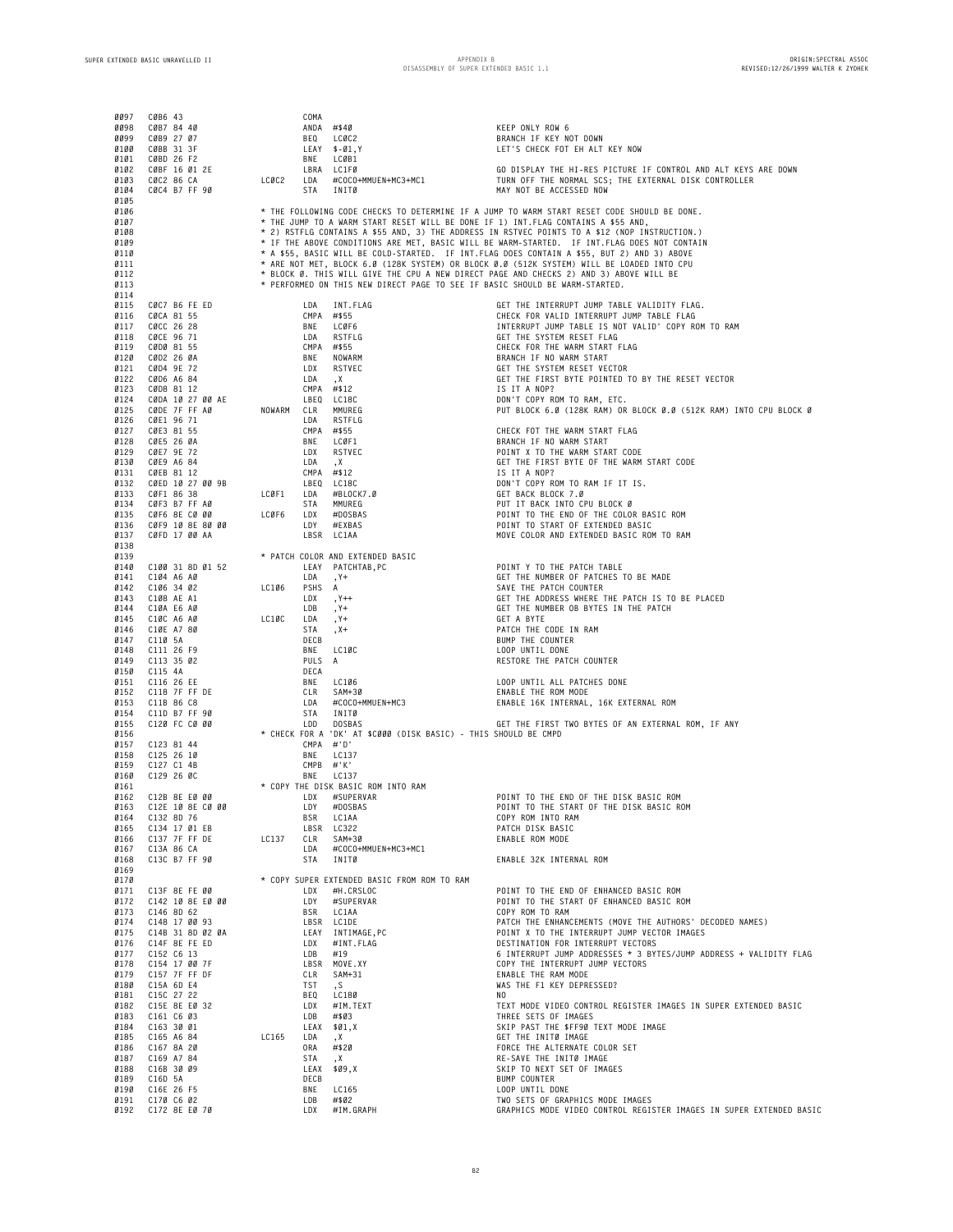| 0193<br>0194 | C175 A6 84<br>C177 8A 20                                                                  | LC175<br>LDA | , X<br>ORA #\$20                                                                                         | GET THE INITØ IMAGE<br>FORCE THE ALTERNATE COLOR SET                                                                                               |
|--------------|-------------------------------------------------------------------------------------------|--------------|----------------------------------------------------------------------------------------------------------|----------------------------------------------------------------------------------------------------------------------------------------------------|
| 0195         | C179 A7 84                                                                                |              | STA<br>, X                                                                                               | RE-SAVE THE INITØ IMAGE                                                                                                                            |
| 0196         | C17B 30 09                                                                                |              | LEAX \$09,X<br>DECB                                                                                      | SKIP TO NEXT SET OF IMAGES                                                                                                                         |
| 0197<br>0198 | C17D 5A<br>C17E 26 F5                                                                     |              |                                                                                                          | <b>BUMP COUNTER</b><br>LOOP UNTIL DONE                                                                                                             |
| 0199         |                                                                                           | LC180        | BNE<br>BNE LC175<br>* CLEAR THE LO-RES VIDEO SCREEN<br>1919 1924                                         |                                                                                                                                                    |
| 0200<br>0201 | C180 8E 04 00<br>C183 86 60                                                               | LDX          | #VIDRAM<br>LDA #\$60                                                                                     | POINT X TO THE START OF THE VIDEO DISPLAY<br>GREEN SPACE                                                                                           |
| 0202         | C185 A7 80                                                                                | LC185 STA    | , X+                                                                                                     | PUT A GREEN SPACE ON THE LO-RES SCREEN                                                                                                             |
| 0203<br>0204 |                                                                                           |              |                                                                                                          | AT THE END OF THE DISPLAY?<br>N <sub>0</sub>                                                                                                       |
| 0205         |                                                                                           |              | C18/ 8C 06 00<br>C18A 25 F9 BCS LC185<br>C18C 86 CE LC18C LC18C +COCO+MMUEN+MC3+MC2+MC1<br>C18E B7 FF 90 |                                                                                                                                                    |
| 0206<br>0207 | C18E B7 FF 90<br>C191 6D E4                                                               |              | STA INITØ<br>TST<br>, S                                                                                  | ENABLE THE NORMAL SPARE CHIP SELECT (EXTERNAL \$FF40)<br>WAS THE F1 KEY DEPRESSED?                                                                 |
| 0208         |                                                                                           |              |                                                                                                          | NO.                                                                                                                                                |
| 0209<br>0210 |                                                                                           |              |                                                                                                          | ALTERNATE COLOR SET FLAG<br>FORCE THE ALTERNATE COLOR SET                                                                                          |
| 0211         |                                                                                           |              |                                                                                                          | POINT X TO THE PALETTE REGISTERS                                                                                                                   |
| 0212<br>0213 | C19D 31 8D 00 95<br>C1A1 C6 10                                                            | LDB          | LEAY PALIMAGE, PC<br>#16                                                                                 | POINT Y TO THE PALETTE REGISTER IMAGES<br>16 PALETTE REGISTERS                                                                                     |
| 0214         | C1A3 8D 31                                                                                |              | BSR MOVE.XY                                                                                              | FILL THE PALETTE REGISTERS FROM THEIR IMAGE                                                                                                        |
| 0215<br>0216 | C1A5 32 61<br>C1A7 7E AØ 27                                                               |              | LEAS \$01,S<br>JMP<br>RESVEC                                                                             | REMOVE THE TEMPORARY STORAGE BYTE<br>JUMP TO THE COCO 2 RESET ENTRY POINT                                                                          |
| 0217         |                                                                                           |              |                                                                                                          |                                                                                                                                                    |
| 0218<br>0219 |                                                                                           |              |                                                                                                          | * COPY DATA POINTED TO BY (Y) FROM ROM TO RAM UNTIL THE ADDRESS IN<br>* (X) IS REACHED; PSHING AND PULING FROM U OR S WOULD BE MUCH MORE EFFICIENT |
| 0220         | C1AA BF 5F 02                                                                             | LC1AA        | STX L5FØ2                                                                                                | TEMPORARILY SAVE THE END OF COPY ADDRESS                                                                                                           |
| 0221<br>0222 | C1AD 10 FF 5F 00<br>C1B1 7F FF DE LC1B1 CLR SAM+30                                        |              | STS L5F00                                                                                                | AND THE STACK POINTER<br>ENABLE THE ROM                                                                                                            |
| 0223         | C1B4 EC A4                                                                                |              | LDD<br>, Y                                                                                               |                                                                                                                                                    |
| 0224<br>0225 | C1B6 AE 22<br>C1B8 EE 24                                                                  |              | LDX \$02,Y<br>LDU \$04, Y                                                                                |                                                                                                                                                    |
| 0226         | C1BA 10 EE 26                                                                             |              | LDS \$06, Y                                                                                              |                                                                                                                                                    |
| 0227<br>0228 | C1BD 7F FF DF<br>C1CG ED 14<br>C1CØ ED A4                                                 |              | CLR SAM+31<br>STD<br>, Y                                                                                 | DISABLE THE ROM<br>NOW SAVE THE DATA FROM THE CPU REGISTERS INTO ROM                                                                               |
| 0229         | C1C2 AF 22                                                                                |              | STX \$02, Y                                                                                              |                                                                                                                                                    |
| 0230<br>0231 | C1C4 EF 24                                                                                |              | STU<br>\$Ø4, Y<br>STS<br>\$06, Y                                                                         |                                                                                                                                                    |
| 0232         |                                                                                           |              | LEAY \$08,Y                                                                                              | MOVE THE COPY POINTER UP 8 BYTES                                                                                                                   |
| 0233<br>0234 | C1C4 EF 24<br>C1C6 10 EF 26<br>C1C9 31 28<br>C1CB 10 BC 5F 02<br>C1CF 25 E0<br>C1CF 25 EØ |              | CMPY L5F02<br>BCS<br>LC1B1                                                                               | CHECK FOR END OF THE COPY RANGE                                                                                                                    |
| 0235         | C1D1 10 FE 5F 00                                                                          |              | LDS<br>L5FØØ                                                                                             | RESTORE THE STACK                                                                                                                                  |
| 0236<br>0237 | C1D5 39                                                                                   |              | <b>RTS</b>                                                                                               |                                                                                                                                                    |
| 0238         |                                                                                           |              | * MOVE ACCB BYTES FROM (Y) TO (X)                                                                        |                                                                                                                                                    |
| 0239<br>0240 | C1D6 A6 A0<br>C1D8 A7 80                                                                  | MOVE.XY LDA  | , Y+<br>, X+<br>STA                                                                                      |                                                                                                                                                    |
| 0241         | C1DA 5A                                                                                   |              | DECB                                                                                                     |                                                                                                                                                    |
| 0242<br>0243 | C1DB 26 F9<br>C1DD 39                                                                     |              | BNE<br>MOVE.XY<br><b>RTS</b>                                                                             |                                                                                                                                                    |
| 0244         |                                                                                           |              |                                                                                                          |                                                                                                                                                    |
| 0245<br>0246 |                                                                                           |              | * DECODE AND COPY THE AUTHOR'S NAMES INTO RAM<br>C1DE 8E F7 1B LC1DE LDX #AUTHORMS<br>C1E1 31 9D 81 00   | POINT X TO THE DESTINATION FOR THE AUTHORS' NAMES                                                                                                  |
| 0247         | C1E1 31 8D 01 28                                                                          |              | LEAY LC30D,PC                                                                                            | POINT Y TO THE CODED NAMES OF THE AUTHORS                                                                                                          |
| 0248<br>0249 | C1E5 C6 15<br>C1E7 A6 A0                                                                  | LC1E7 LDA    | LDB #21<br>, Y+                                                                                          | 21 BYTES IN THE AUTHORS' NAMES<br>GET A CODED BYTE OF THE AUTHORS' NAMES                                                                           |
| 0250         | C1E9 43                                                                                   |              | COMA                                                                                                     | DECODE THE BYTE                                                                                                                                    |
| 0251<br>0252 | C1EA A7 80<br>C1EC 5A                                                                     |              | STA<br>, X+<br>DECB                                                                                      | SAVE THE UNCODED BYTE<br>BUMP COUNTER DOWN ONE.                                                                                                    |
| 0253         | C1ED 26 F8                                                                                |              | LC1E7<br>BNE                                                                                             | LOOP UNTIL ALL BYTES DECODED                                                                                                                       |
| 0254<br>0255 | C1EF 39                                                                                   |              | <b>RTS</b>                                                                                               |                                                                                                                                                    |
| 0256         |                                                                                           |              |                                                                                                          | * THIS IS THE CODE WHICH DISPLAYS THE HIGH RESOLUTION PICTURE OF THE                                                                               |
| 0257<br>0258 | C1FØ 4F                                                                                   | LC1FØ        | * AUTHORS OF SUPER EXTENDED BASIC<br>CLRA                                                                |                                                                                                                                                    |
|              | 0259 C1F1 B7 FE ED                                                                        |              | STA<br>INT.FLAG                                                                                          | SET THE INTERRUPT FLAG TO NOT VALID (NOT INITIALIZED)                                                                                              |
|              | 0260 C1F4 97 71<br>0261 C1F6 B7 FF DE                                                     |              | STA<br>RSTFLG<br>STA SAM+30                                                                              | FORCE THE ROMS TO BE COPIED INTO RAM<br><b>ENABLE THE ROMS</b>                                                                                     |
|              | 0262 C1F9 C6 09                                                                           |              | LDB<br>#\$09                                                                                             |                                                                                                                                                    |
| 0264         | 0263 C1FB F7 FF BA<br>C1FE C6 3F                                                          |              | STB<br>PALETREG+10<br>LDB<br>#63                                                                         | WHITE (COMPOSITE AND RGB)                                                                                                                          |
|              | 0265 C200 F7 FF BB                                                                        |              | STB<br>PALETREG+11                                                                                       |                                                                                                                                                    |
|              | 0266 C203 8E C4 05<br>C206 10 8E 0E 00                                                    |              | LDX #AUTHPIC<br>LDY #\$ØEØØ                                                                              | POINT X TO THE AUTHORS' PICTURE DATA<br>DESTINATION OF THE AUTHORS' PICTURE DATA                                                                   |
| 0267<br>0268 | C20A EC 81                                                                                | LC20A<br>LDD | , X++                                                                                                    |                                                                                                                                                    |
|              | 0269 C20C EE 81                                                                           |              | LDU<br>, X++                                                                                             | GET FOUR BYTES OF PICTURE DATA                                                                                                                     |
|              | 0270 C20E ED A1<br>0271 C210 EF A1                                                        |              | STD<br>, Y++<br>STU<br>$, Y++$                                                                           | PUT THE DATA ON THE HI-RES SCREEN                                                                                                                  |
| 0272         | C212 8C DC 05<br>0273 C215 25 F3                                                          |              | CMPX #LDCØ5<br>BCS<br>LC2ØA                                                                              | AT THE END OF THE PICTURE DATA?<br>N <sub>0</sub>                                                                                                  |
|              | 0274 C217 86 F9                                                                           |              | LDA #\$F9                                                                                                | 256x192 GREEN/BUFF COCO 2 HI-RES GRAPHICS MODE                                                                                                     |
|              | 0275 C219 B7 FF 22                                                                        |              | STA PIA1+2                                                                                               | PROGRAM THE GRAPHICS MODE INTO THE PIA AND THE GIME CHIP                                                                                           |
| 0277         | 0276 C21C4F<br>C21D 8E FF CØ                                                              |              | CLRA<br>LDX #SAM                                                                                         | POINT X TO THE SAM REGISTERS                                                                                                                       |
|              | 0278 C220 A7 84                                                                           |              | STA<br>, X                                                                                               |                                                                                                                                                    |
| 0280         | 0279 C222 A7 03<br>C224 A7 05                                                             |              | STA \$03, X<br>STA<br>\$05.X                                                                             | PROGRAM THE SAM REGISTERS FOR HI-RES MODE                                                                                                          |
| 0281         | C226 A7 07                                                                                |              | STA \$07, X                                                                                              |                                                                                                                                                    |
| 0282<br>0283 | C228 A7 09<br>C22A A7 ØB                                                                  | LC22A        | STA<br>\$09.X<br>STA<br>\$ØB,X                                                                           | SET THE VIDEO DISPLAY PAGE TO \$E00                                                                                                                |
| 0284         | C22C 20 FE                                                                                |              | WAITLOOP BRA WAITLOOP                                                                                    | ENDLESS WAIT LOOP                                                                                                                                  |
| 0285<br>0286 |                                                                                           |              | * IMAGES OF THE VIDEO CONTROL REGISTERS (FF98-FF9F)                                                      |                                                                                                                                                    |
|              | 0287    C22E 00 00 00 00 0F E0 VIDIMAGE FCB                                               |              | \$00,\$00,\$00,\$00,\$0F,\$E0<br>\$00,\$00<br>FCB                                                        |                                                                                                                                                    |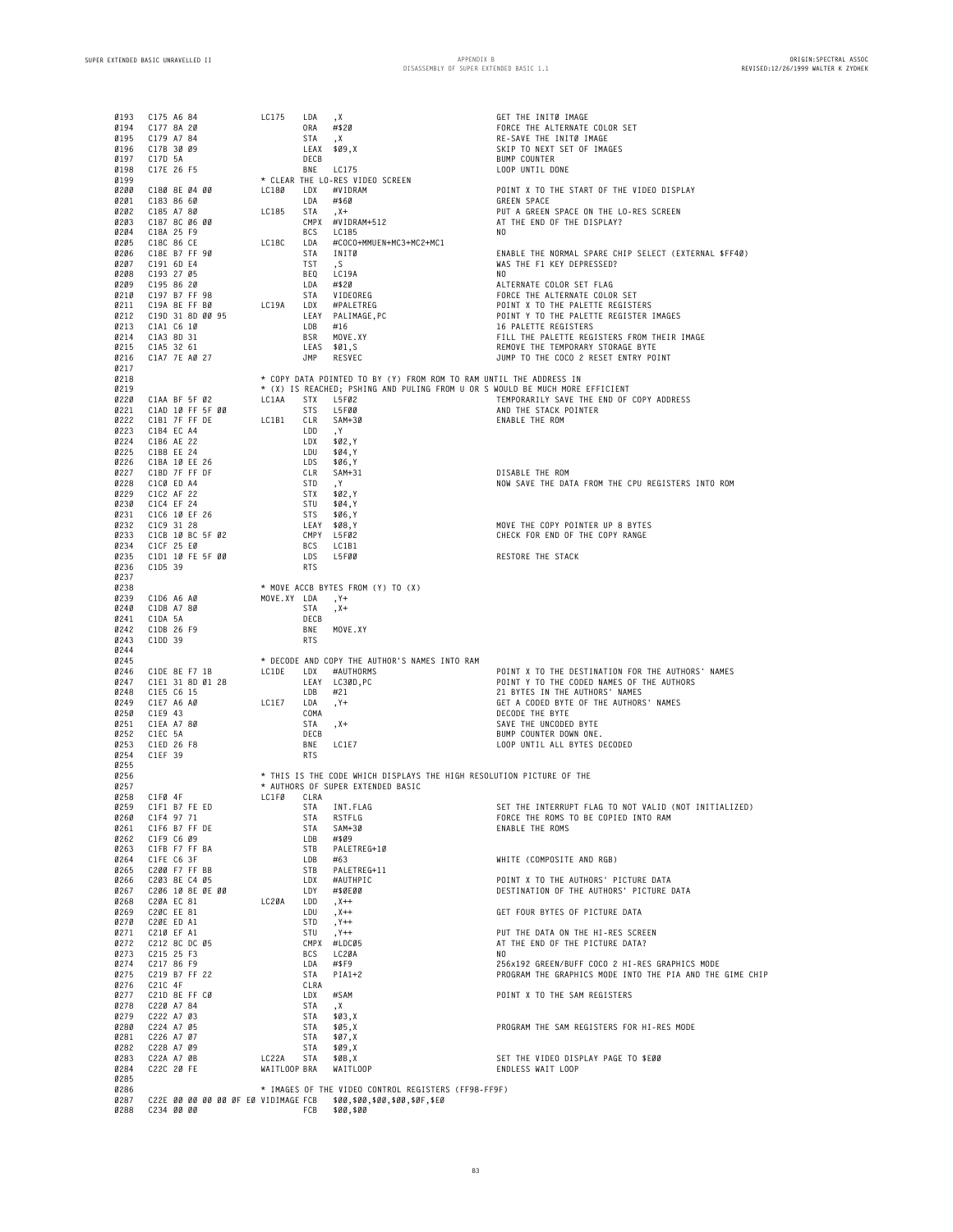| 0289                                  |                       |  |  |  |                                     |                   |                                                                    |                                                                                                                                                                 |
|---------------------------------------|-----------------------|--|--|--|-------------------------------------|-------------------|--------------------------------------------------------------------|-----------------------------------------------------------------------------------------------------------------------------------------------------------------|
| 0290<br>0291                          |                       |  |  |  | C236 12 24 0B 07 3F 1F PALIMAGE FCB |                   | * IMAGES OF THE PALETTE REGISTERS (FFBØ-FFBF)                      |                                                                                                                                                                 |
| 0292 C23C 09 26 00 12 00 3F           |                       |  |  |  |                                     | FCB               | 18, 36, 11, 7, 63, 31<br>9, 38, 0, 18, 0, 63                       |                                                                                                                                                                 |
| 0293                                  | C242 00 12 00 26      |  |  |  |                                     | FCB               | 0, 18, 0, 38                                                       |                                                                                                                                                                 |
| 0294<br>0295                          |                       |  |  |  |                                     |                   | * IMAGES OF THE MMU REGISTERS (FFAØ-FFAF)                          |                                                                                                                                                                 |
| 0296                                  |                       |  |  |  |                                     |                   |                                                                    |                                                                                                                                                                 |
| 0297<br>0298                          | C246 38 39 34         |  |  |  | * TASK REGISTER Ø<br>MMUIMAGE FCB   |                   | BLOCK7.0,BLOCK7.1,BLOCK6.4                                         |                                                                                                                                                                 |
| 0299                                  | C249 3B 3C 3D         |  |  |  |                                     |                   | BLOCK7.3, BLOCK7.4, BLOCK7.5                                       |                                                                                                                                                                 |
| 0300                                  | C24C 3E 3F            |  |  |  |                                     |                   | BLOCK7.6, BLOCK7.7                                                 |                                                                                                                                                                 |
| 0301<br>0302                          |                       |  |  |  | * TASK REGISTER 1                   |                   |                                                                    |                                                                                                                                                                 |
| 0303                                  | C24E 38 30 31         |  |  |  | LC24E FCB                           |                   | BLOCK 7.0,BLOCK6.0,BLOCK6.1                                        |                                                                                                                                                                 |
| 0304                                  | C251 32 33 3D         |  |  |  |                                     |                   | BLOCK6.2, BLOCK6.3, BLOCK7.5                                       |                                                                                                                                                                 |
| 0305<br>0306                          | C254 35 3F            |  |  |  |                                     |                   | BLOCK6.5, BLOCK7.7                                                 |                                                                                                                                                                 |
| 0307                                  |                       |  |  |  |                                     |                   |                                                                    | * TABLE OF PATCHES TO BE MADE TO COLOR AND EXTENDED BASIC. THE FIRST BYTE                                                                                       |
| 0308<br>0309                          |                       |  |  |  |                                     |                   |                                                                    | * IS THE TOTAL NUMBER OF PATCHES TO BE MADE FOLLOWED BY THE CODE FOR ALL OF<br>* THE PATCHES. THE INDIVIDUAL PATCHES HAVE A THREE BYTE HEADER CONSISTING OF THE |
| 0310                                  |                       |  |  |  |                                     |                   |                                                                    | * ADDRESS WHERE THE PATCH IS TO GO AND THE NUMBER OF BYTES IN THE PATCH.                                                                                        |
| 0311                                  |                       |  |  |  |                                     |                   |                                                                    |                                                                                                                                                                 |
| 0312<br>0313                          | C256 1B               |  |  |  | PATCHTAB FCB                        |                   | 27                                                                 | NUMBER OF PATCHES                                                                                                                                               |
| 0314                                  |                       |  |  |  |                                     |                   | * PATCH 1 - ENABLE EXTENDED BASIC WARM START CODE                  |                                                                                                                                                                 |
| 0315 C257 80 C0<br>0316 C259 01       |                       |  |  |  | LC257 FDB<br>LC259                  | FCB               | PATCH1<br>\$01                                                     | \$80CØ                                                                                                                                                          |
| 0317                                  | C25A 12               |  |  |  | LC25A                               | <b>NOP</b>        |                                                                    |                                                                                                                                                                 |
| 0318                                  |                       |  |  |  |                                     |                   |                                                                    |                                                                                                                                                                 |
| 0319<br>0320                          | C25B B8 D4            |  |  |  | LC25B FDB                           |                   | * PATCH 2 - CRUNCH A TOKEN<br>PATCH2                               | \$B8D4                                                                                                                                                          |
| 0321                                  | C25D 03               |  |  |  | LC25D                               | FCB               | \$03                                                               |                                                                                                                                                                 |
| 0322<br>0323                          | C25E 7E E1 38         |  |  |  | LC25E                               | JMP               | ALINK2                                                             | \$E138                                                                                                                                                          |
| 0324                                  |                       |  |  |  |                                     |                   | * PATCH 3 - UNCRUNCH A TOKEN                                       |                                                                                                                                                                 |
| 0325                                  | C261 B7 F3            |  |  |  | LC261                               | FDB               | PATCH3                                                             | \$B7F3                                                                                                                                                          |
| 0326 C263 03<br>0327                  | C264 7E E1 72         |  |  |  | LC263<br>LC264                      | FCB<br>JMP        | \$03<br>ALINK3                                                     | \$E172                                                                                                                                                          |
| 0328                                  |                       |  |  |  |                                     |                   |                                                                    |                                                                                                                                                                 |
| 0329<br>0330                          | C267 81 50            |  |  |  | LC267 FDB                           |                   | * PATCH 4 - EXTENDED BASIC'S COMMAND INTERPRETATION LOOP<br>PATCH4 | \$8150                                                                                                                                                          |
| Ø331 C269 Ø4                          |                       |  |  |  | LC269                               | FCB               | \$04                                                               |                                                                                                                                                                 |
| 0332 C26A 7E E1 92                    |                       |  |  |  | LC26A                               | JMP               | ALINK4                                                             | \$E192                                                                                                                                                          |
| 0333<br>0334                          | C26D 12               |  |  |  |                                     | NOP               |                                                                    |                                                                                                                                                                 |
| 0335                                  |                       |  |  |  |                                     |                   | * PATCH 5 - EXTENDED BASIC'S SECONDARY COMMAND HANDLER             |                                                                                                                                                                 |
| 0336<br>0337                          | C26E 81 6C<br>C270 04 |  |  |  | LC26E FDB<br>LC270                  | FCB               | PATCH5<br>\$04                                                     | \$816C                                                                                                                                                          |
| 0338                                  | C271 7E E1 A6         |  |  |  | LC271                               | JMP               | ALINK5                                                             | \$E1A6                                                                                                                                                          |
| 0339<br>0340                          | C274 12               |  |  |  |                                     | NOP               |                                                                    |                                                                                                                                                                 |
| 0341                                  |                       |  |  |  |                                     |                   | ** PATCHES 6 - 11 MODIFY THE WAY A '&H' VARIABLE IS PROCESSED      |                                                                                                                                                                 |
| 0342<br>0343                          | C275 88 34            |  |  |  | * PATCH 6<br>LC275                  | FDB               | PATCH6                                                             | \$8834                                                                                                                                                          |
| 0344 C277 12                          |                       |  |  |  | LC277                               | FCB               | \$12                                                               |                                                                                                                                                                 |
| 0345 C278 7E E3 F8<br>0346 C27B 0F 51 |                       |  |  |  | LC278                               | JMP               | ALINK6A                                                            | \$E3F8                                                                                                                                                          |
| 0347                                  | C27D ØF 52            |  |  |  |                                     | CLR<br>CLR        | FPAØ+1<br>FPAØ+2                                                   |                                                                                                                                                                 |
| 0348 C27F 0F 53                       |                       |  |  |  |                                     | CLR               | FPAØ+3                                                             |                                                                                                                                                                 |
| 0349 C281 20 B0<br>0350 C283 0F 50    |                       |  |  |  |                                     | BRA<br>CLR        | ((PATCH7+4)-(PATCH6+9))<br>FPAØ                                    |                                                                                                                                                                 |
| 0351                                  | C285 20 CF            |  |  |  |                                     | BRA               | (PATCH6A-(PATCH6+13))                                              |                                                                                                                                                                 |
| 0352                                  | C287 7E E4 ØC         |  |  |  |                                     | JMP               | ALINK6B                                                            |                                                                                                                                                                 |
| 0353<br>0354                          |                       |  |  |  | * PATCH 7                           |                   |                                                                    |                                                                                                                                                                 |
| 0355                                  | C28A 87 EB            |  |  |  | LC28A FDB PATCH7                    |                   |                                                                    | \$87EB                                                                                                                                                          |
| 0356 C28C 07<br>0357 C28D 20 4A       |                       |  |  |  | LC28C<br>LC28D                      | FCB<br>BRA        | \$07<br>((PATCH6+3)-PATCH7)                                        |                                                                                                                                                                 |
| 0358 C28F 12                          |                       |  |  |  |                                     | NOP               |                                                                    |                                                                                                                                                                 |
| Ø359 C290 39<br>0360                  | C291 8E 00 51         |  |  |  |                                     | <b>RTS</b><br>LDX | #FPAØ+1                                                            |                                                                                                                                                                 |
| 0361                                  |                       |  |  |  |                                     |                   |                                                                    |                                                                                                                                                                 |
| 0362                                  |                       |  |  |  | * PATCH 8                           |                   |                                                                    |                                                                                                                                                                 |
| 0363 C294 88 0C<br>0364 C296 02       |                       |  |  |  | LC294 FDB<br>LC296                  | FCB               | PATCH8<br>\$02                                                     | \$880C                                                                                                                                                          |
| Ø365 C297 20 35                       |                       |  |  |  | LC297                               |                   | BRA ((PATCH6+15)-PATCH8)                                           |                                                                                                                                                                 |
| 0366                                  |                       |  |  |  | * PATCH 9                           |                   |                                                                    |                                                                                                                                                                 |
| 0367<br>Ø368 C299 88 26               |                       |  |  |  | LC299 FDB PATCH9                    |                   |                                                                    | \$8826                                                                                                                                                          |
| 0369 C29B 02                          |                       |  |  |  | LC29B FCB \$02                      |                   |                                                                    |                                                                                                                                                                 |
| 0370 C29C 25 17<br>0371               |                       |  |  |  | LC29C                               |                   | BCS ((PATCH6+11)-PATCH9)                                           |                                                                                                                                                                 |
| 0372                                  |                       |  |  |  | * PATCH 10                          |                   |                                                                    |                                                                                                                                                                 |
| 0373 C29E 87 E7                       |                       |  |  |  | LC29E FDB PATCH10                   |                   |                                                                    | \$87E7                                                                                                                                                          |
| 0374 C2A0 02<br>0375 C2A1 26 05       |                       |  |  |  | LC2AØ FCB \$02<br>LC2A1             |                   | BNE ((PATCH7+3)-PATCH1Ø)                                           |                                                                                                                                                                 |
| 0376                                  |                       |  |  |  |                                     |                   |                                                                    |                                                                                                                                                                 |
| 0377<br>0378 C2A3 88 6A               |                       |  |  |  | LC2A3 FDB PATCH11                   |                   |                                                                    | * PATCH 11 - NEEDED BECAUSE PATCH 5 REMOVED AN RTS WHICH THIS ROUTINED USED<br>\$886A                                                                           |
| 0379 C2A5 02                          |                       |  |  |  | LC2A5 FCB \$02                      |                   |                                                                    |                                                                                                                                                                 |
| 0380<br>0381                          | C2A6 26 82            |  |  |  |                                     |                   | LC2A6 BNE ((PATCH7+3)-PATCH11)                                     |                                                                                                                                                                 |
| 0382                                  |                       |  |  |  |                                     |                   | * PATCH 12 - EX BASIC'S COPYRIGHT MESSAGE                          |                                                                                                                                                                 |
| 0383 C2A8 80 B2                       |                       |  |  |  | LC2A8 FDB                           |                   | PATCH12                                                            | \$80B2                                                                                                                                                          |
| 0384 C2AA 03                          |                       |  |  |  | LC2AA FCB \$03                      |                   |                                                                    |                                                                                                                                                                 |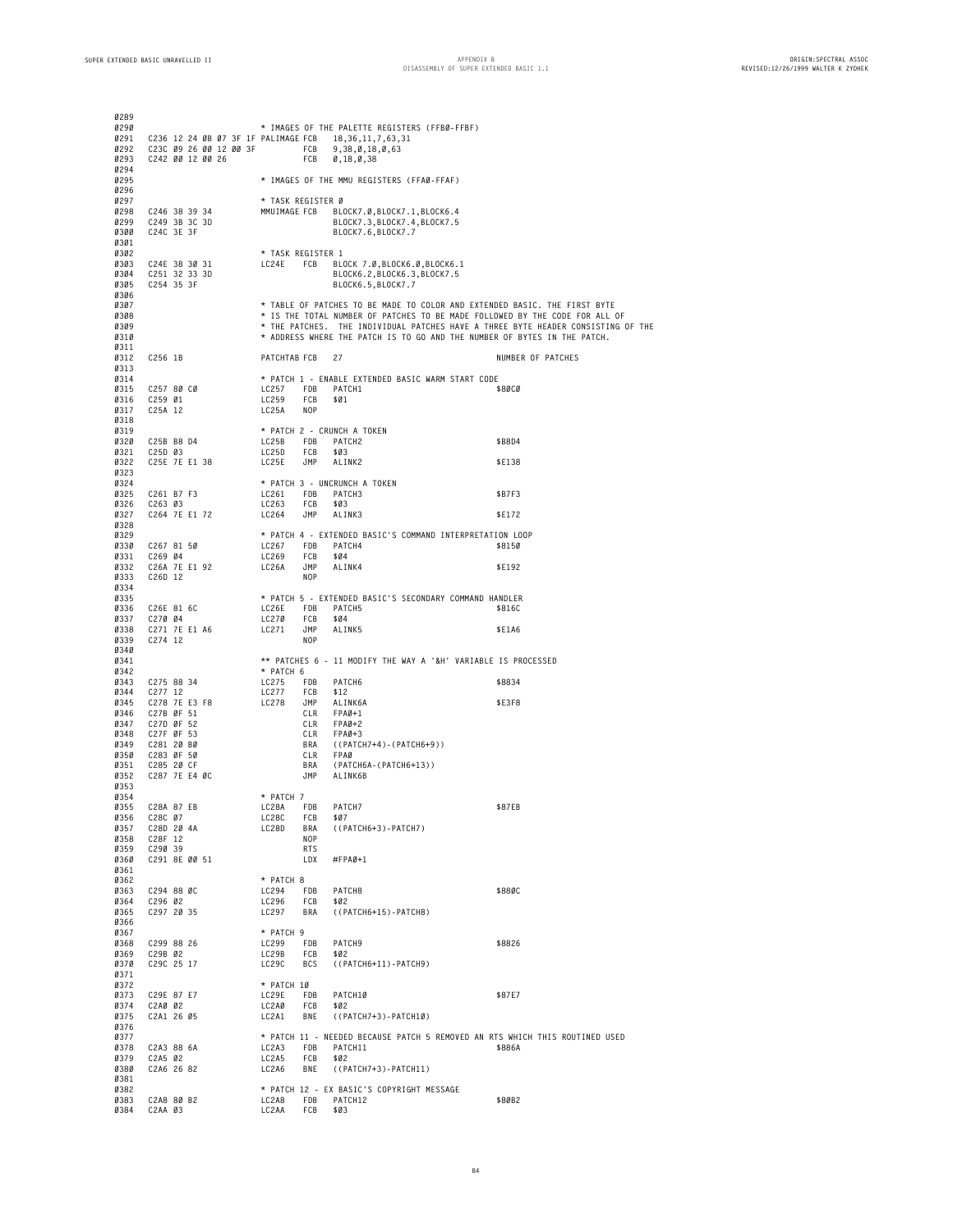| 0385                                         |                                                                                |  | C2AB 7E E2 88 LC2AB                                                              |                                       |                                | JMP ALINK12                                                                                                                                                                        |                                                                                                                                                                                                                                                                                | \$E288                                                                                                                                                                                                 |
|----------------------------------------------|--------------------------------------------------------------------------------|--|----------------------------------------------------------------------------------|---------------------------------------|--------------------------------|------------------------------------------------------------------------------------------------------------------------------------------------------------------------------------|--------------------------------------------------------------------------------------------------------------------------------------------------------------------------------------------------------------------------------------------------------------------------------|--------------------------------------------------------------------------------------------------------------------------------------------------------------------------------------------------------|
| 0386                                         |                                                                                |  |                                                                                  |                                       |                                |                                                                                                                                                                                    |                                                                                                                                                                                                                                                                                |                                                                                                                                                                                                        |
|                                              |                                                                                |  |                                                                                  |                                       |                                |                                                                                                                                                                                    |                                                                                                                                                                                                                                                                                |                                                                                                                                                                                                        |
|                                              |                                                                                |  |                                                                                  |                                       |                                |                                                                                                                                                                                    | 9397<br>9398 C2B8 AD FØ<br>9399 C2B8 AD FØ<br>9499 C2B8 2E E4 29 LC2B8 FDB PATCH15<br>9490 C2BB 7E E4 29 LC2BB JMP ALINK15<br>9491 C2BE 12<br>9492 NOP<br>9492                                                                                                                 |                                                                                                                                                                                                        |
|                                              |                                                                                |  |                                                                                  |                                       |                                |                                                                                                                                                                                    | 9402<br>9483<br>9484 C2BF A3 C2<br>9484 C2BF A3 C2<br>9486 C2C1 04<br>9486 C2C1 04<br>9486 C2C2 7E E4 13<br>9487 C2C5 12<br>9487 C2C5 12<br>9488<br>9488<br>9488<br>9488<br>9488<br>9488<br>9488<br>9488<br>9488<br>9488<br>9488<br>9488<br>9488<br>9488<br>9488<br>9488<br>94 |                                                                                                                                                                                                        |
| 0413                                         |                                                                                |  |                                                                                  |                                       |                                |                                                                                                                                                                                    |                                                                                                                                                                                                                                                                                | \$B03C+1<br>\$E532                                                                                                                                                                                     |
|                                              |                                                                                |  |                                                                                  |                                       |                                |                                                                                                                                                                                    | * PATCH 18 - 'ON' COMMAND<br>0415 C2CB AF 42 LC2CB FDB PATCH18<br>0416 C2CD 03 LC2CD FCB \$03<br>0417 C2CE 7E E3 B4 LC2CE JMP ALINK18 \$E3B4<br>0418 0417                                                                                                                      |                                                                                                                                                                                                        |
| 0418                                         |                                                                                |  |                                                                                  |                                       |                                |                                                                                                                                                                                    |                                                                                                                                                                                                                                                                                |                                                                                                                                                                                                        |
|                                              |                                                                                |  |                                                                                  |                                       |                                |                                                                                                                                                                                    |                                                                                                                                                                                                                                                                                | \$AC46<br>\$E470                                                                                                                                                                                       |
|                                              |                                                                                |  |                                                                                  |                                       |                                |                                                                                                                                                                                    |                                                                                                                                                                                                                                                                                | \$AC73<br>\$E502                                                                                                                                                                                       |
|                                              |                                                                                |  |                                                                                  |                                       |                                | JMP PATCH22A                                                                                                                                                                       |                                                                                                                                                                                                                                                                                | \$A30A<br>\$8C37                                                                                                                                                                                       |
| 0439                                         |                                                                                |  |                                                                                  |                                       |                                |                                                                                                                                                                                    |                                                                                                                                                                                                                                                                                | \$A910<br>\$8C46                                                                                                                                                                                       |
|                                              |                                                                                |  |                                                                                  |                                       |                                | 0445<br>0446 C2F0 A1 B1<br>0446 C2F0 A1 B1<br>0447 C2F2 08 LC2F0 FDB PATCH24<br>0449 C2F3 7E A0 CE<br>0450 C2F6 12<br>0450 C2F7 12<br>0455 C2F8 12<br>0455 C2F8 12<br>0455 C2F8 12 |                                                                                                                                                                                                                                                                                | \$A1B1                                                                                                                                                                                                 |
| 0452<br>0453                                 | C2F9 12<br>C2FA 12                                                             |  |                                                                                  |                                       | <b>NOP</b><br>N <sub>O</sub> P |                                                                                                                                                                                    |                                                                                                                                                                                                                                                                                | \$AØCE                                                                                                                                                                                                 |
| 0454<br>0455<br>0456<br>0457<br>0458<br>0459 | C2FB B9 02<br>C2FD 03<br>C2FE 7E F8 C3                                         |  |                                                                                  | LC2FB<br>LC2FD<br>LC2FE               | FDB<br>FCB<br>JMP              | * PATCH 25 - PRINT @ COMMAND<br>PATCH25<br>\$03<br>ALINK25                                                                                                                         |                                                                                                                                                                                                                                                                                | \$B902<br>\$F8C3                                                                                                                                                                                       |
| 0460<br>0461<br>0462<br>0463                 | C301 B9 5C<br>C303 03<br>C304 7E F8 A3                                         |  |                                                                                  | * PATCH 26<br>LC301<br>LC303<br>LC304 | FDB<br>FCB<br>JMP              | PATCH26<br>\$03<br>ALINK26                                                                                                                                                         |                                                                                                                                                                                                                                                                                | \$B95C<br>\$F8A3                                                                                                                                                                                       |
| 0464<br>0465<br>0466<br>0467<br>0468         | C307 A3 8D<br>C309 03<br>C3ØA 7E F7 57                                         |  |                                                                                  | LC307<br>LC309<br>LC3ØA               | FDB<br>FCB<br>JMP              | * PATCH 27 - GET A BASIC INPUT LINE<br>PATCH27<br>\$03<br>ALINK27                                                                                                                  |                                                                                                                                                                                                                                                                                | \$A38D<br>\$F757                                                                                                                                                                                       |
| 0469<br>0470<br>0471<br>0472<br>0473<br>0474 | C31F 8C F2 FF                                                                  |  | C30D AB D1 B7 9E 8D 8D LC30D<br>C313 96 8C DF D9 DF AB<br>C319 D1 BA 9E 8D 93 9A |                                       | FCB<br>FCB<br>FCB<br>FCB       | \$AB, \$D1, \$B7, \$9E, \$8D, \$8D<br>\$96, \$8C, \$DF, \$D9, \$DF, \$AB<br>\$D1, \$BA, \$9E, \$8D, \$93, \$9A<br>\$8C, \$F2, \$FF                                                 |                                                                                                                                                                                                                                                                                | * THESE DATA ARE THE NAMES OF THE AUTHORS IN COMPLEMENTED ASCII (T.Harris & T.Earles,CR,Ø)                                                                                                             |
| 0475<br>0476<br>0477<br>0478<br>0479<br>0480 | C322 B6 C0 04<br>C325 81 D6<br>C327 26 ØB<br>C329 8E CØ C6<br>C32C 31 8D 00 25 |  |                                                                                  | LC322                                 | LDA<br>BNE<br>LDX              | DCNVEC<br>CMPA #\$D6<br>LC334<br>#PATCH28<br>LEAY LC355, PC                                                                                                                        |                                                                                                                                                                                                                                                                                | LOOK FOR THE MS BYTE OF THE ADDRESS OF DSKCON<br>IF IT IS D6, THEN WE HAVE DISK BASIC 1.0<br>BRANCH IF DISK BASIC 1.1<br>POINT X TO DISK BASIC 1.0 PATCH ADDRESS (\$C0C6)<br>POINT Y TO THE PATCH DATA |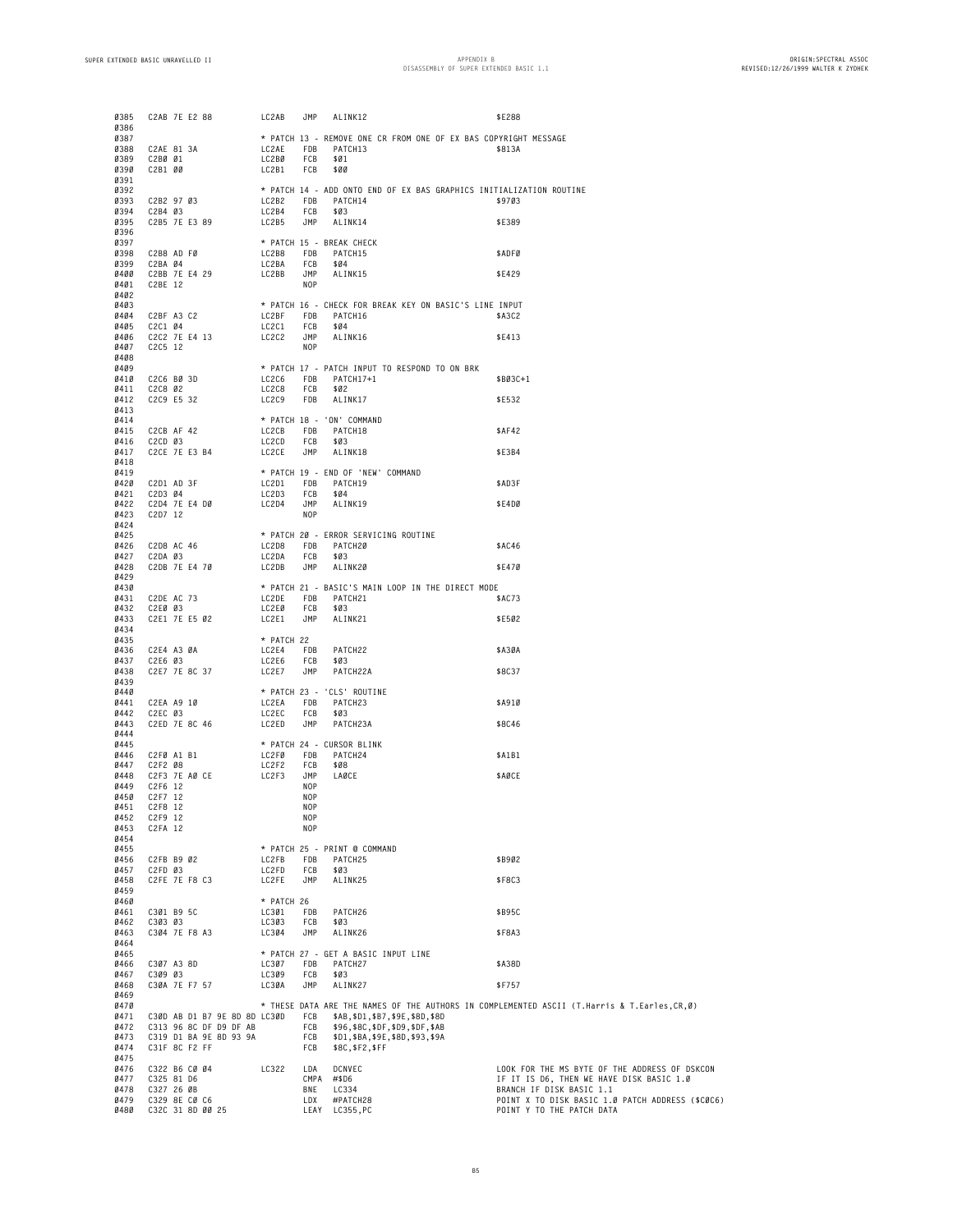**C334 8E C8 B4 LC334 LDX #PATCH30 POINT X TO DISK BASIC 1.1 KEYBOARD PATCH (\$C8B4) C337 86 12 LDA #\$12 OP CODE OF A NOP INSTRUCTION C339 C6 0B LDB #11 PATCH 11 BYTES C33B A7 80 LC33B STA ,X+ STORE A NOP C33D 5A DECB DECREMENT COUNTER C33E 26 FB BNE LC33B LOOP UNTIL DONE C340 8E C0 D9 LDX #PATCH29 POINT X TO DISK BASIC 1.1 PATCH ADDRESS (\$C0D9) C343 31 8D 00 0A LEAY LC351,PC POINT Y TO THE PATCH DATA C347 E6 A0 LDB ,Y+ GET THE NUMBER OF BYTES TO PATCH C349 A6 A0 LC349 LDA ,Y+ GET A PATCH BYTE C34B A7 80 STA ,X+ STORE THE PATCH BYTE C34D 5A DECB DECREMENT THE PATCH COUNTER C34E 26 F9 BNE LC349 LOOP UNTIL DONE C350 39 RTS \* DISK BASIC ROM PATCHES (COPYRIGHT MESSAGE) C351 03 LC351 FCB \$03 C352 7E E2 9D LC352 JMP ALINK29 \$E29D C355 03 LC355 FCB \$03 C356 7E E2 97 LC356 JMP ALINK28 \$E297 \* INTERRUPT VECTOR IMAGES \* THESE LBRAs WILL LINK TO BASIC'S RAM INTERRUPT VECTORS AT \$100 C359 55 INTIMAGE FCB \$55 VALIDITY FLAG (INTERRUPT VECTORS VALID/INVALID) C35A 16 02 0F LC35A LBRA (INTIMAGE+1)-(INT.JUMP)+SW3VEC C35D 16 02 0F LBRA (INTIMAGE+1)-(INT.JUMP)+SW2VEC 0508 C360 16 02 18 LBRA (INTIMAGE+1)-(INT.JUMP)+FRQVEC C363 16 02 12 LBRA (INTIMAGE+1)-(INT.JUMP)+IRQVEC C366 16 02 09 LBRA (INTIMAGE+1)-(INT.JUMP)+SWIVEC C369 16 02 09 LBRA (INTIMAGE+1)-(INT.JUMP)+NMIVEC \* END OF THE DATA COPIED INTO RAM C36C ENDMOVE RMB 153 UNUSED C405 AUTHPIC RMB \$1800 COCO 2 COMPATIBLE DIGITIZED PICTURE OF THE AUTHORS DC05 LDC05 RMB 1019 UNUSED \* THE NEW SUPER EXTENDED BASIC CODE STARTS HERE \* THE CODE FROM THIS POINT TO \$FDFF IS THE ENHANCEMENTS ADDED TO THE 'OLD' COCO BASIC \* TO SUPPORT THE NEW FEATURES AVAILABLE IN THE COCO 3. \* THESE ARE THE ONLY 'SANCTIONED BY TANDY' LEGAL ENTRY POINTS INTO THE SUPER \* EXTENDED (ENHANCED) PORTION OF THE BASIC ROM E000 00 E6 SUPERVAR FDB HRMODE ADDRESS OF DIRECT PAGE VARIABLES UNIQUE TO ENHANCED BASIC E002 E0 19 PRGTEXT FDB SETTEXT SET THE VIDEO CONTROL REGISTERS TO DISPLAY HI-RES TEXT 0530 E004 E0 4D PRGGRAPH FDB SETGRAPH SET THE VIDEO CONTROL REGISTERS TO DISPLAY HI-RES GRAPHICS E006 E0 97 PRGMMU FDB SETMMU PROGRAM THE MMU REGISTERS FROM THEIR IMAGES 0532 E008 E0 B5 GETTEXT FDB SELTEXT PLACE THE HI-RES TEXT SCREEN INTO LOGICAL BLOCK 1 E00A E0 A1 GETBLOK0 FDB SELBLOK0 PLACE THE BLOCK NUMBER IN ACCB INTO LOGICAL BLOCK 0 E00C E0 FF GETTASK0 FDB SELTASK0 RE-SELECT TASK REGISTER 0 E00E E1 19 GETTASK1 FDB SELTASK1 SELECT TASK REGISTER 1 E010 7E A0 5E LE010 JMP EXECCART EXECUTE A ROM CARTRIDGE (\$A05E) E013 00 00 SPARE0 FDB \$0000 UNDEFINED E015 00 00 SPARE1 FDB \$0000 UNDEFINED E017 00 00 SPARE2 FDB \$0000 UNDEFINED \* SET UP THE VIDEO CONTROL REGISTERS ACCORDING TO THE SELECTED WIDTH E019 34 32 SETTEXT PSHS Y,X,A E01B 10 21 1F E1 LBRN RAMLINK RAM HOOK E01F 8E E0 32 LDX #IM.TEXT POINT TO THE 32 COLUMN VIDEO MODE REGISTER TABLE E022 96 E7 LDA HRWIDTH CHECK THE HI-RES TEXT MODE E024 27 5C BEQ SETVIDEO BRANCH IF 32 COLUMN MODE E026 8E E0 3B LDX #LE03B POINT TO THE 40 COLUMN VIDEO MODE REGISTER TABLE 0548 E029 81 01 CMPA #\$01 VIDEO MODE WIDTH SET TO 40 COLUMN? E02B 27 55 BEQ SETVIDEO YES E02D 8E E0 44 LDX #LE044 POINT TO THE 80 COLUMN VIDEO MODE REGISTER TABLE E030 20 50 BRA SETVIDEO \* VIDEO MODE REGISTER IMAGES FOR THE HI-RES TEXT MODES 0554 \* INITIAL VIDEO CONTROL REGISTER DATA FOR 32 COLUMN COCO COMPATIBLE MODE E032 CC IM.TEXT FCB COCO+MMUEN+MC3+MC2 FF90 E033 00 00 00 00 0F E0 LE033 FCB \$00,\$00,\$00,\$00,\$0F,\$E0 FF98 E039 00 00 FCB \$00,\$00 \* INITIAL VIDEO CONTROL REGISTER DATA FOR 40 COLUMN HI-RES MODE E03B 4C LE03B FCB MMUEN+MC3+MC2 FF90 E03C 03 05 12 00 00 D8 LE03C FCB \$03,\$05,\$12,\$00,\$00,\$D8 FF98 E042 00 00 FCB \$00,\$00 \* INITIAL VIDEO CONTROL REGISTER DATA FOR 80 COLUMN HI-RES MODE E044 4C LE044 FCB MMUEN+MC3+MC2 FF90 E045 03 15 12 00 00 D8 LE045 FCB \$03,\$15,\$12,\$00,\$00,\$D8 FF98 E04B 00 00 FCB \$00,\$00 E04D 34 32 SETGRAPH PSHS Y,X,A E04F 10 21 1F AD LBRN RAMLINK RAM HOOK E053 8E E0 70 LDX #IM.GRAPH POINT TO THE VIDEO MODE RAM IMAGE FOR HSCREEN MODES 1,2 0570 E056 10 8E E0 6C LDY #RESTABLE POINT TO THE VIDEO RESOLUTION TABLE E05A 96 E6 LDA HRMODE GET THE HI-RES GRAPHICS MODE E05C 81 02 CMPA #\$02 1 OR 2 ARE 40 COLUMN MODES E05E 23 03 BLS LE063 BRANCH IF 40 COLUMN TEXT MODE 0574 E060 8E E0 79 LDX #LE079 POINT TO THE VIDEO RAM IMAGE FOR 80 COLUMN MODE E063 80 01 LE063 SUBA #\$01 ADJUST MODE NUMBERS TO START AT ZERO E065 A6 A6 LDA A,Y GRAB THE PROPER VIDEO RESOLUTION MODE**

**B6**

**C332 20 15 BRA LC349**

**C330 E6 A0 LDB ,Y+ GET THE NUMBER OF BYTES TO PATCH**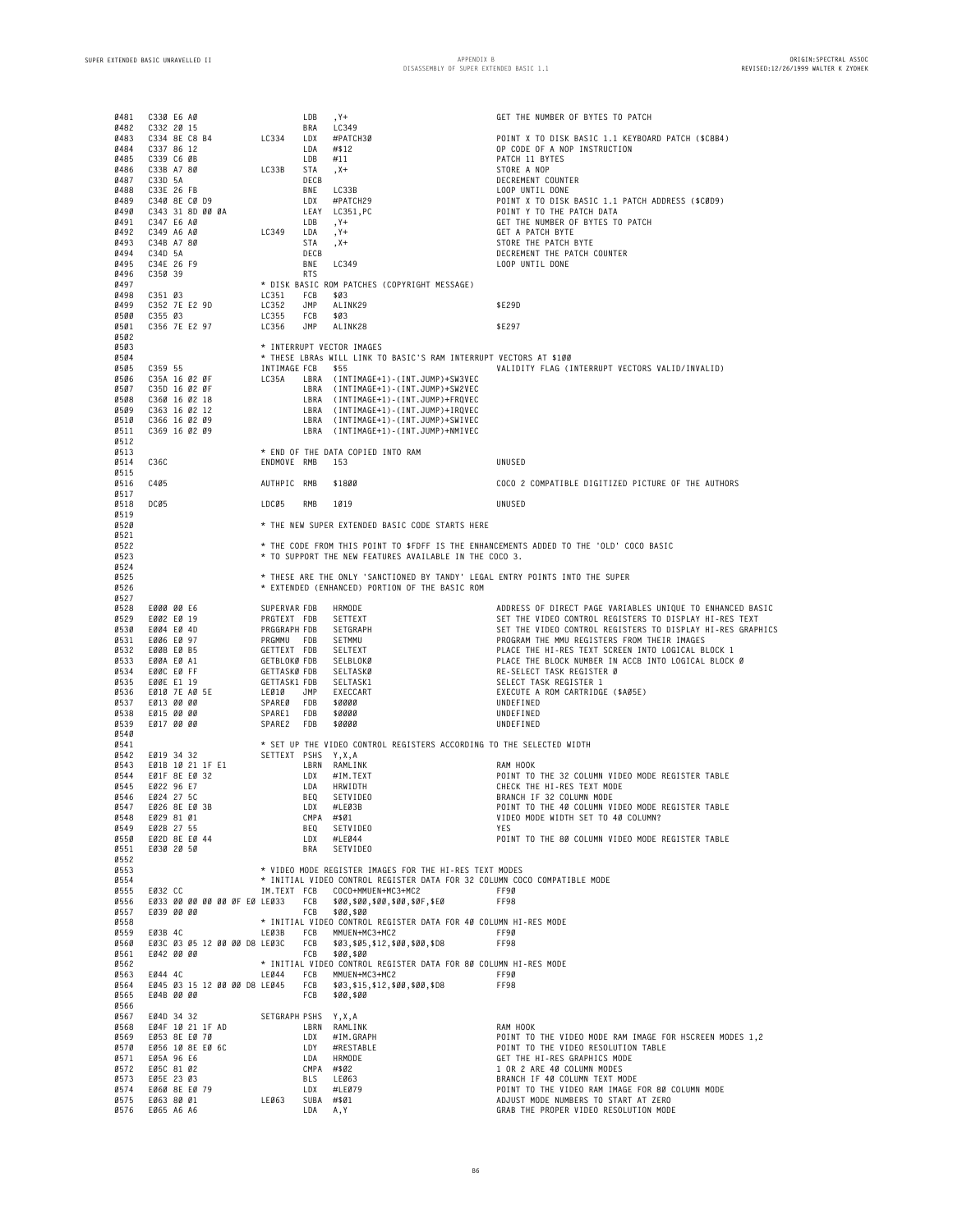**E067 A7 02 STA \$02,X SAVE IT IN THE PROPER IMAGE E069 7E E0 82 JMP SETVIDEO GO SET UP THE VIDEO REGISTERS \* VIDEO RESOLUTION MODE REGISTER (FF99) DATA FOR HSCREEN MODES E06C 15 RESTABLE FCB \$15 320 PIXELS, 4 COLORS 0582 E06D 1E LE06D FCB \$1E 320 PIXELS, 16 COLORS E06E 14 LE06E FCB \$14 640 PIXELS, 2 COLORS 0584 E06F 1D LE06F FCB \$1D 640 PIXELS, 4 COLORS \* VIDEO MODE REGISTER IMAGES FOR THE HI-RES GRAPHICS MODES \*** VIDEO MODE REGISTER IMAGE FOR THE 320x192 GRAPHICS MODE<br>0587 **\*** VIDEO MODE REGISTER IMAGE FOR THE 320x192 GRAPHICS MODE<br>0588 F070 4C **IM GRAPH FCR** MMILFN+MC3+MC2 **E070 4C IM.GRAPH FCB MMUEN+MC3+MC2 FF90 E071 80 00 00 00 00 C0 LE071 FCB \$80,\$00,\$00,\$00,\$00,\$C0 FF98 E077 00 00 FCB \$00,\$00 \* VIDEO MODE REGISTER IMAGE FOR THE 640x192 GRAPHICS MODE E079 4C LE079 FCB MMUEN+MC3+MC2 FF90 E07A 80 00 00 00 00 C0 LE07A FCB \$80,\$00,\$00,\$00,\$00,\$C0 FF98 E080 00 00 FCB \$00,\$00 \* PROGRAM INIT0 AND THE 8 VIDEO MODE REGISTERS \* ENTER WITH X POINTING TO THE DATA TO PUT INTO THE REGISTERS E082 A6 80 SETVIDEO LDA ,X+ GET THE FIRST BYTE 0599 E084 B7 FF 90 STA INIT0 AND PUT IT INTO INIT0 E087 10 8E FF 98 LDY #VIDEOREG POINT TO THE VIDEO MODE REGISTERS E08B A6 80 LE08B LDA ,X+ GET A BYTE E08D A7 A0 STA ,Y+ AND STICK IT INTO THE VIDEO MODE REGISTER E08F 10 8C FF A0 CMPY #MMUREG END OF THE VIDEO MODE REGISTERS? E093 25 F6 BCS LE08B NO - KEEP STUFFING REGISTERS E095 35 B2 PULS A,X,Y,PC \* PROGRAM THE MMU REGISTERS; ENTER WITH X POINTING TO THE DATA TO PLACE INTO THE MMU REGISTERS E097 34 36 SETMMU PSHS Y,X,B,A E099 30 8D 00 44 LEAX IM.MMU,PC POINT TO THE RAM IMAGE OF THE MMU REGISTERS E09D 8D 52 BSR LE0F1 MOVE 16 BYTES INTO THE MMU REGISTERS E09F 35 B6 PULS A,B,X,Y,PC \* PLACE A BLOCK INTO LOGICAL ADDRESS SPACE BLOCK 0. \* ENTER WITH ACCB CONTAINING THE BLOCK NUMBER TO BE PLACED INTO THE LOGICAL ADDRESS SPACE 0615 \* EXIT WITH BLOCK 7.0 REPLACED IN BLOCK 0 OF THE LOGICAL ADDRESS SPACE RAM IMAGE E0A1 34 36 SELBLOK0 PSHS Y,X,B,A E0A3 30 8D 00 3A LEAX IM.MMU,PC POINT TO THE RAM IMAGE OF THE MMU REGISTERS E0A7 34 10 PSHS X TEMP SAVE E0A9 E7 84 STB ,X SAVE THE NEW BLOCK NUMBER IN LOGICAL ADDRESS SPACE BLOCK 0 (TR0) E0AB 8D 44 BSR LE0F1 COPY THE RAM IMAGE OF THE MMU REGISTERS INTO THE MMU REGISTERS E0AD C6 38 LDB #BLOCK7.0 GET BLOCK 7.0 0622 E0AF 35 10 PULS X RESTORE THE MMU IMAGE POINTER E0B1 E7 84 STB ,X RESTORE BLOCK 7.0 TO BLOCK 0 OF MMU RAM IMAGE E0B3 35 B6 PULS A,B,X,Y,PC \* PLACE THE HI-RES TEXT SCREEN INTO LOGICAL ADDRESS SPACE BLOCK 1 \* EXIT WITH BLOCK 7.1 REPLACED INTO BLOCK 1 OF THE LOGICAL ADDRESS SPACE RAM IMAGE E0B5 34 36 SELTEXT PSHS Y,X,B,A E0B7 30 8D 00 26 LEAX IM.MMU,PC POINT TO THE RAM IMAGE OF THE MMU REGISTERS E0BB 34 10 PSHS X TEMP SAVE E0BD C6 36 LDB #BLOCK6.6 GET THE BLOCK WHICH CONTAINS THE HI-RES TEXT SCREEN E0BF E7 01 STB \$01,X AND SAVE IT IN THE MMU IMAGE OF TASK REGISTER 0 E0C1 8D 2E BSR LE0F1 COPY THE RAM IMAGE OF THE MMU REGISTERS INTO THE MMU REGISTERS E0C3 35 10 PULS X RESTORE THE MMU IMAGE PONTER E0C5 C6 39 LDB #BLOCK7.1 GET BLOCK 7.1 (BASIC'S NORMAL LOGICAL BLOCK 1) E0C7 E7 01 STB \$01,X AND SAVE IT IN THE MMU IMAGE E0C9 35 B6 PULS A,B,X,Y,PC E0CB 34 36 LE0CB PSHS Y,X,B,A E0CD 30 8D 00 10 LEAX IM.MMU,PC POINT TO THE MMU RAM IMAGE E0D1 34 10 PSHS X TEMP SAVE E0D3 C6 34 LDB #BLOCK6.4 GET BLOCK 6.4 E0D5 E7 0E STB 14,X AND SAVE IT IN LOGICAL BLOCK 6 OF TASK REGISTER 1 0644 E0D7 8D 18 BSR LE0F1 COPY THE RAM IMAGE OF THE MMU REGISTERS INTO THE MMU REGISTERS E0D9 35 10 PULS X RESTORE MMU IMAGE POINTER 0646 E0DB C6 35 LDB #BLOCK6.5 GET THE 'NORMAL' BLOCK FOR TASK REGISTER 1, LOGICAL BLOCK 6 0647 E0DD E7 0E STB 14,X PUT IT BACK INTO TASK REGISTER 1 IMAGE E0DF 35 B6 PULS A,B,X,Y,PC \* MASTER IMAGES USED TO PROGRAM THE CUSTOM CHIP'S MMU REGISTERS \* TASK REGISTER 0 E0E1 38 39 3A 3B 3C 3D IM.MMU FCB BLOCK7.0,BLOCK7.1,BLOCK7.2 DEFAULT VALUES E0E7 3E 3F BLOCK7.3,BLOCK7.4,BLOCK7.5**<br> **BLOCK7.3,BLOCK7.4,BLOCK7.5**<br> **BLOCK7.6 BLOCK7.7 BLOCK7.6,BLOCK7.7 \* TASK REGISTER 1 E0E9 38 30 31 32 33 3D LE0E9 FCB BLOCK7.0,BLOCK6.0,BLOCK6.1 DEFAULT VALUES EDEF 35 3F BLOCK6.2,BLOCK6.3,BLOCK7.5**<br> **0657 EDEF 35 3F BLOCK6.5,BLOCK6.3,BLOCK7.5**<br> **BLOCK6.5 BLOCK6.5 BLOCK6.5 BLOCK6 BLOCK6.5,BLOCK7.7 \* COPY 16 BYTES INTO THE MMU REGISTERS \* ENTER WITH X POINTING TO THE 16 BYTES E0F1 10 8E FF A0 LE0F1 LDY #MMUREG POINT TO THE MMU REGISTERS E0F5 C6 10 LDB #16 16 MMU REGISTERS E0F7 A6 80 LE0F7 LDA ,X+ GET A BYTE E0F9 A7 A0 STA ,Y+ AND PUT IT INTO THE MMU REGISTER E0FB 5A DECB DECREMENT THE BYTE COUNT E0FC 26 F9 BNE LE0F7 KEEP GOING UNTIL ALL REGISTERS MOVED E0FE 39 RTS \* SELECT TASK REGISTER 0 AS THE ACTIVE TASK REGISTER \* ENTER WITH THE STACK POINTING TO A TEMPORARY LOCATION; THE PERMANENT 0672 \* STACK POINTER WAS SAVED ON THIS TEMPORARY STACK WHEN TASK REGISTER 1**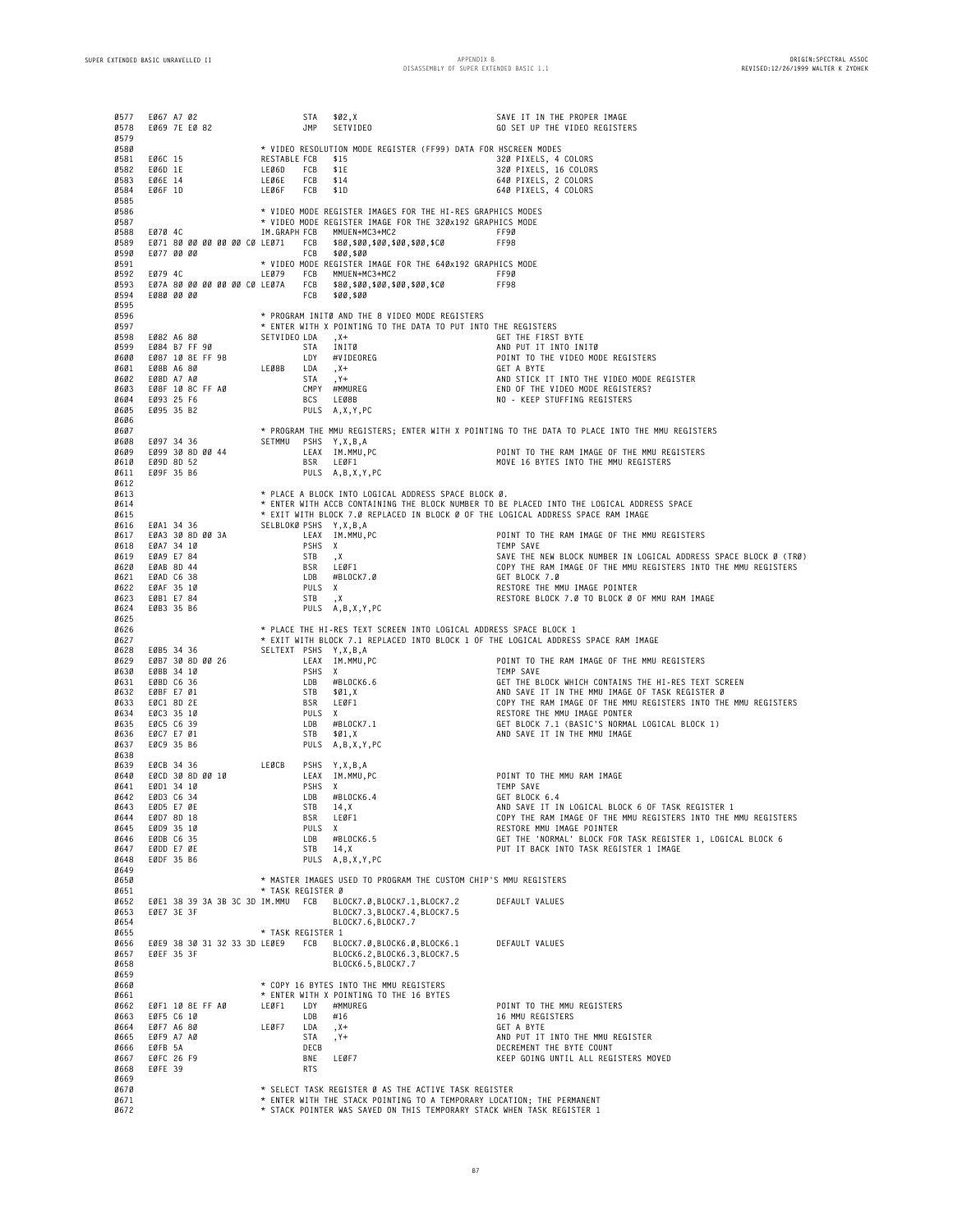| 0673<br>0674                                                                                                                                                 |                                                                                                                                                                                                                                                                            |                                                                                                                                                                                         | * WAS SELECTED AS THE ACTIVE TASK REGISTER                                                                                                                                                                                         |                                                                                                                                                                                                                                                                                                                                                                                                                                                                                                                                                                                                                                                                                                                         |
|--------------------------------------------------------------------------------------------------------------------------------------------------------------|----------------------------------------------------------------------------------------------------------------------------------------------------------------------------------------------------------------------------------------------------------------------------|-----------------------------------------------------------------------------------------------------------------------------------------------------------------------------------------|------------------------------------------------------------------------------------------------------------------------------------------------------------------------------------------------------------------------------------|-------------------------------------------------------------------------------------------------------------------------------------------------------------------------------------------------------------------------------------------------------------------------------------------------------------------------------------------------------------------------------------------------------------------------------------------------------------------------------------------------------------------------------------------------------------------------------------------------------------------------------------------------------------------------------------------------------------------------|
| 0675<br>0676<br>0677<br>0678<br>0679<br>0680<br>0681<br>0682<br>0683<br>0684<br>0685<br>0686<br>0687<br>0688                                                 | EØFF DD 40<br>E101 EC E4<br>E103 DD 42<br>E105 EC 62<br>E107 DD 44<br>E109 5F<br>E10A F7 FF 91<br>E10D 10 DE 44<br>E110 DC 42<br>E112 34 06<br>E114 DC 40<br>E116 1C AF<br>E118 39                                                                                         | SELTASKØ STD<br>LDD<br>STD<br>LDD<br>STD<br>CLRB<br>STB<br>LDS<br>LDD<br>LDD<br><b>RTS</b>                                                                                              | V40<br>, S<br>V42<br>\$02,S<br>V44<br>INIT1<br>V44<br>V42<br>PSHS B, A<br>V40<br>ANDCC #\$AF                                                                                                                                       | TEMPORARILY SAVE ACCD<br>GET THE RETURN ADDRESS OFF THE STACK<br>AND TEMPORARILY SAVE IT IN V42<br>GET THE PERMANENT STACK POINTER FROM THE STACK<br>AND TEMPORARILY SAVE IT IN V44<br>TASK REGISTER Ø AND TIMER INPUT OF 63.5 MICROSECONDS<br>PROGRAM INITIALIZATION REGISTER 1<br>RESET THE STACK POINTER<br>GET BACK THE RETURN ADDRESS<br>AND PUT IT ONTO THE STACK<br>RESTORE ACCD<br>TURN ON IRQ, FIRQ                                                                                                                                                                                                                                                                                                            |
| 0689<br>0690<br>0691<br>0692<br>0693<br>0694<br>0695<br>0696<br>0697<br>0698<br>0699<br>0700<br>0701<br>0702<br>0703<br>0704                                 | E119 1A 50<br>E11B DD 40<br>E11D 35 06<br>E11F DD 42<br>E121 10 DF 44<br>E124 C6 01<br>E126 F7 FF 91<br>E129 10 CE DF FF<br>E12D DC 44<br>E12F 34 06<br>E131 DC 42<br>E133 34 06<br>E135 DC 40<br>E137 39                                                                  | SELTASK1 ORCC #\$50<br>STD<br>STD<br><b>STS</b><br>LDB<br>STB<br>LDS<br>LDD<br>LDD<br>LDD<br><b>RTS</b>                                                                                 | * SELECT TASK REGISTER 1 AS THE ACTIVE TASK REGISTER<br>* EXIT WITH THE STACK POINTER SET TO A TEMPORARY LOCATION<br>V 40<br>PULS A, B<br>V42<br>V44<br>#\$01<br>INIT1<br>#TMPSTACK<br>V44<br>PSHS B, A<br>V42<br>PSHS B, A<br>V4Ø | DISABLE INTERRUPTS<br>TEMPORARILY SAVE ACCD IN V40<br>GET THE RETURN ADDRESS<br>AND TEMPORARILY SAVE IT IN V42<br>TEMPORARILY SAVE THE STACK POINTER IN V44<br>TASK REGISTER 1 AND TIMER INPUT AT 63.5 MICROSECONDS<br>SETUP INITIALIZATION REGISTER 1<br>PUT THE STACK JUST BELOW THE START OF ENHANCED BASIC<br>GET THE OLD STACK POINTER BACK<br>AND STUFF IT ONTO THE STACK<br>GET THE RETURN ADDRESS BACK<br>AND STUFF IT ONTO THE STACK TOO<br>GET BACK ACCD                                                                                                                                                                                                                                                      |
| 0705<br>0706<br>0707<br>0708<br>0709<br>0710<br>0711<br>0712<br>0713<br>0714<br>0715<br>0716<br>0717<br>0718<br>0719<br>0720<br>0721<br>0722<br>0723<br>0724 | E138 ØD 41<br>E13A 26 16<br>E13C 96 42<br>E13E 81 62<br>E140 23 06<br>E142 CE Ø1 1B<br>E145 7E B8 D7<br>E148 86 62<br>E14A CE E1 58<br>E14D 97 42<br>E14F 7E B8 9D<br>E152 96 42<br>E154 81 29<br>E156 23 03<br>E158 7E B8 D7<br>E15B 86 29<br>E15D CE E1 5D<br>E160 20 EB | ALINK2 TST<br>BNE<br>LDA<br><b>BLS</b><br>LDU<br>JMP<br>LE148<br>LDA<br>LDU<br>LE14D<br>STA<br>JMP<br>LE152<br>LDA<br><b>BLS</b><br>JMP<br>LE158<br>LE15B<br>LDA<br>LE15D<br>LDU<br>BRA | * CRUNCH A TOKEN PATCH ENTERED FROM \$B8D4<br>V41<br>LE152<br>V42<br>CMPA #\$62<br>LE148<br>#COMVEC-5<br>LB8D7<br>#\$62<br>LE158<br>V42<br>LB89D<br>V42<br>CMPA #\$29<br>LE15B<br>LB9D7<br>#\$29<br>#LE15D<br>LE14D                | CHECK THE TOKEN FLAG<br>BRANCH IF IT IS A FUNCTION TOKEN<br>GET THE TOKEN COUNTER<br>COMPARE TO THE FIRST ENHANCED BASIC TOKEN<br>BRANCH IF BEFORE FIRST TOKEN<br>POINT U TO EXTENDED COLOR BASIC'S INTERPRETATION TABLE<br>RE-ENTER THE MAIN STREAM CODE<br>FORCE THE TOKEN COUNTER TO THE FIRST ENHANCED BASIC TOKEN NUMBER<br>POINT TO ENHANCED BASIC'S COMMAND INTERPRETATION TABLE<br>SAVE THE NEW TOKEN COUNTER<br>RE-ENTER THE MAIN STREAM CODE<br>GET THE TOKEN COUNTER<br>COMPARE TO THE FIRST ENHANCED FUNCTION TOKEN NUMBER<br>BRANCH IF LESS THAN ENHANCED TOKEN NUMBER<br>RE-ENTER THE MAIN STREAM CODE<br>FORCE COUNTER TO FIRST ENHANCED FUNCTION<br>POINT TO THE ENHANCED FUNCTION INTERPRETATION TABLE |
| 0725<br>0726<br>0727<br>0728<br>0729<br>0730<br>0731<br>0732<br>0733                                                                                         | E162 17<br>E163 E1 C5<br>E165 E1 92<br>E167 05<br>E168 E2 64<br>E16A E1 A6<br>E16C 00 00 00 00 00 00 LE16C                                                                                                                                                                 | EBCOMTAB FCB<br>LE163<br>FDB<br>LE165<br>FDB<br>LE167<br>FCB<br>FDB<br>LE168<br>LE16A<br>FDB<br>FCB                                                                                     | * BASIC 2.0 COMMAND INTERPRETATION VECTOR TABLE<br>23<br>COMDIC20<br>ALINK4<br>5<br>FUNDIC20<br>ALINK5<br>\$00,\$00,\$00,\$00,\$00,\$00                                                                                            | 23 BASIC 2.0 COMMANDS<br>BASIC 2.0'S COMMAND DICTIONARY<br>COMMAND PROCESSING ROUTINE ENTRY POINT<br>5 BASIC 2.0 FUNCTIONS<br>FUNCTION DICTIONARY TABLE<br>FUNCTION PROCESSING ROUTINE ENTRY POINT<br>DUMMY SPACE USED TO SIMULATE AN EMPTY COMMAND INTERP. VECTOR TABLE                                                                                                                                                                                                                                                                                                                                                                                                                                                |
| 0734<br>0735<br>0736<br>0737<br>0738<br>0739<br>0740<br>0741<br>0742<br>0743<br>0744<br>0745<br>0746<br>0747<br>0748<br>0749                                 | E172 33 4A<br>E174 6D C4<br>E176 10 26 D6 7F<br>E17A 30 1F<br>E17C A6 80<br>E17E 84 7F<br>E180 81 62<br>E182 25 07<br>E184 80 62<br>E186 CE E1 58<br>E189 20 E7<br>E18B 8Ø 29<br>E18D CE E1 5D<br>E190 20 E0                                                               | ALINK3 LEAU 10, U<br>TST<br>LDA<br>LE18B<br>LDU<br>BRA                                                                                                                                  | * UNCRUNCH A TOKEN PATCH ENTERED FROM \$B7F3<br>, U<br>LBNE LD67F<br>$LEAX$ \$- $Ø1, X$<br>, X+<br>ANDA #\$7F<br>CMPA #\$62<br>BCS<br>LE18B<br>SUBA #\$62<br>LDU #LE158<br>BRA ALINK3<br>SUBA #\$29<br>#LE15D<br>ALINK3            | SKIP TO THE NEXT COMMAND INTERPRETATION TABLE<br>IS THIS A VALID TABLE?<br>YES - RE-ENTER THE MAIN STREAM CODE<br>UNNECESSARY INSTRUCTION; NEXT ONE SHOULD JUST BE LDA -1, X<br>GET THE TOKEN FROM BASIC'S INPUT LINE<br>STRIP OFF THE \$80 COMMAND TOKEN BIAS<br>FIRST LEGAL BASIC 2.0 COMMAND TOKEN NUMBER<br>BRANCH IF LEGAL TOKEN<br>ADJUST BASIC 2.0 TOKENS TO START AT 0<br>POINT TO ENHANCED BASIC'S COMMAND INTERPRETATION TABLE<br>SUBTRACT OUT THE FIRST ENHANCED FUNCTION TABLE<br>POINT U TO BE ABLE TO SEARCH FOR AN ENHANCED FUNCTION TOKEN                                                                                                                                                               |
| 0750<br>0751<br>0752<br>0753<br>0754<br>0755<br>0756<br>0757<br>0758<br>0759                                                                                 | E192 81 E2<br>E194 25 04<br>E196 81 F8<br>E198 23 Ø4<br>E19A 6E 9F 01 37<br>E19E 80 E2<br>E1AØ 8E E2 36<br>E1A3 7E AD D4                                                                                                                                                   | ALINK4 CMPA #\$E2<br><b>BLS</b><br>LE19A<br>JMP<br>LE19E<br>JMP                                                                                                                         | * BASIC 2.0 COMMAND PROCESSING ROUTINE ENTRY POINT PATCH ENTERED FROM \$8150<br>BCS<br>LE19A<br>CMPA #\$F8<br>LE19E<br>[COMVEC+23]<br>SUBA #\$E2<br>LDX<br>#COMDIS20<br>LADD4                                                      | TOKEN NUMBER OF FIRST ENHANCED BASIC COMMAND<br>BRANCH IF LESS THAN ENHANCED TOKEN<br>COMPARE TO THE HIGHEST ENHANCED BASIC TOKEN<br>BRANCH IF ENHANCED BASIC TOKEN<br>GO TO DISK BASIC'S COMMAND HANDLER<br>SUBTRACT OUT THE NON-ENHANCED BASIC TOKENS<br>POINT X TO ENHANCED BASIC'S COMMAND DISPATCH TABLE<br>RE-ENTER THE MAIN STREAM CODE                                                                                                                                                                                                                                                                                                                                                                          |
| 0760<br>0761<br>0762<br>0763<br>0764<br>0765<br>0766<br>0767<br>0768                                                                                         | E1A6 C1 52<br>E1A8 25 04<br>E1AA C1 5A<br>E1AC 23 04<br>E1AE 6E 9F 01 3C<br>E1B2 CØ 52<br>E1B4 C1 04                                                                                                                                                                       | ALINK5 CMPB #\$52<br><b>BLS</b><br>LE1AE<br>JMP<br>LE1B2                                                                                                                                | * BASIC 2.0 FUNCTION PROCESSING ROUTINE PATCH ENTERED FROM \$816C<br>BCS<br>LE1AE<br>CMPB #\$5A<br>LE1B2<br>[COMVEC+28]<br>SUBB #\$52<br>CMPB $#2*2$                                                                               | COMPARE TO THE FIRST ENHANCED BASIC FUNCTION TOKEN<br>BRANCH IF LESS THAN ENHANCED TOKEN<br>COMPARE TO THE HIGHEST FUNCTION TOKEN<br>BRANCH IF ENHANCED TOKEN<br>JUMP TO DISK BASIC'S FUNCTION HANDLER<br>SUBTRACT OUT THE NON-ENHANCED BASIC TOKENS<br>CHECK FOR LPEEK, BUTTON, HPOINT                                                                                                                                                                                                                                                                                                                                                                                                                                 |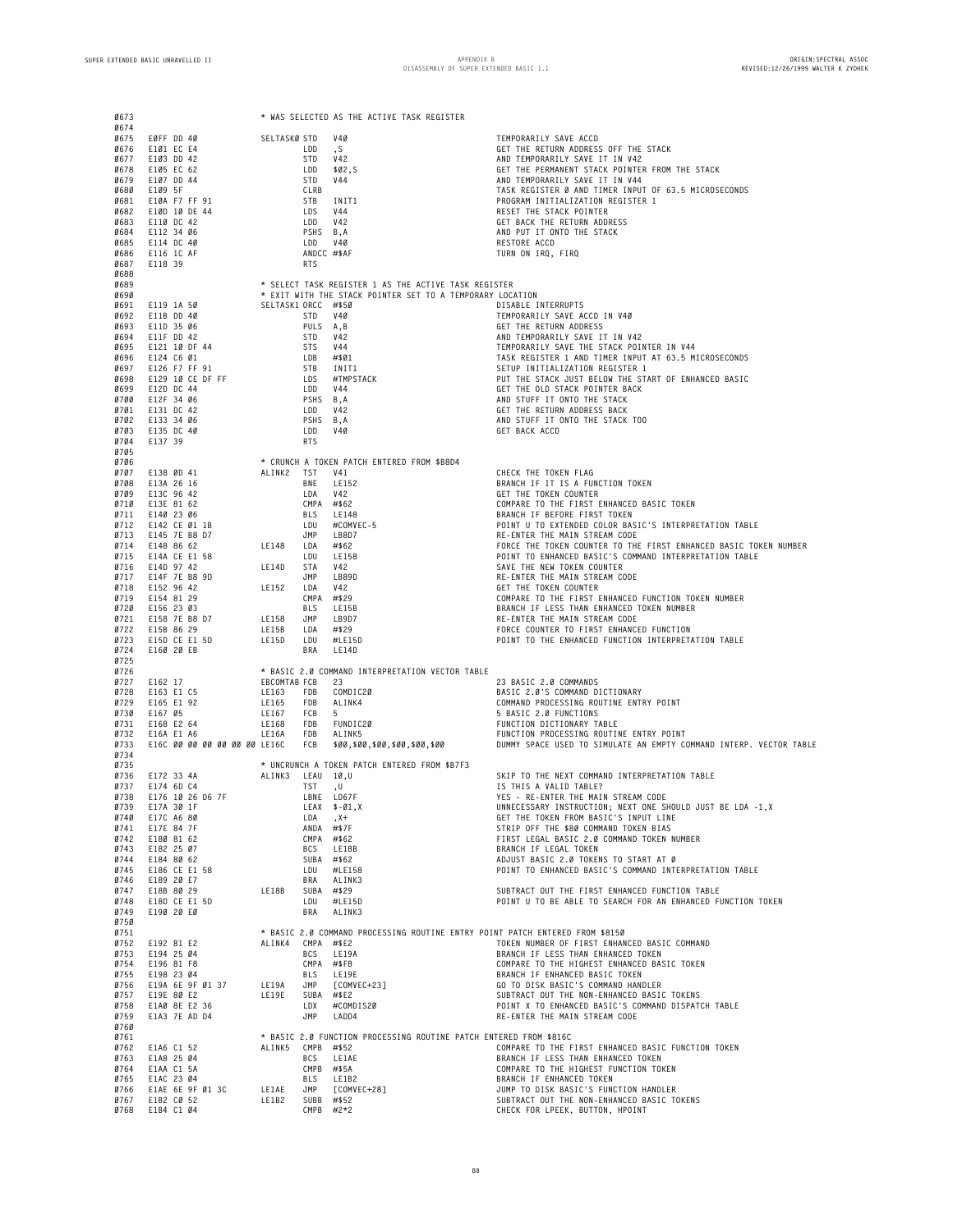| 0775<br>0776 |                                                                                                                                                                                                                                                          |                                | * BASIC 2.0 COMMAND DICTIONARY TABLE                                                                                                                                                                                                                                                 |                                                                        |
|--------------|----------------------------------------------------------------------------------------------------------------------------------------------------------------------------------------------------------------------------------------------------------|--------------------------------|--------------------------------------------------------------------------------------------------------------------------------------------------------------------------------------------------------------------------------------------------------------------------------------|------------------------------------------------------------------------|
| 0777         |                                                                                                                                                                                                                                                          | $\star$                        |                                                                                                                                                                                                                                                                                      |                                                                        |
| 0778         |                                                                                                                                                                                                                                                          | $\star$                        |                                                                                                                                                                                                                                                                                      | TOKEN #                                                                |
| 0779<br>0780 | E1C5 57 49 44 54 C8 COMDIC20 FCC<br>E1CA 50 41 4C 45 54 54 LE1CA                                                                                                                                                                                         | <b>FCC</b>                     | 'WIDT',\$80+'H'<br>'PALETT',\$80+'E'                                                                                                                                                                                                                                                 | E2<br>E3                                                               |
| 0781         | E1DØ C5                                                                                                                                                                                                                                                  |                                |                                                                                                                                                                                                                                                                                      |                                                                        |
| 0782         | E1D1 48 53 43 52 45 45 LE1D1                                                                                                                                                                                                                             | FCC                            | 'HSCREE',\$80+'N'                                                                                                                                                                                                                                                                    | E4                                                                     |
| 0783<br>0784 | E1D7 CE<br>E1D8 4C 50 4F 4B C5 LE1D8                                                                                                                                                                                                                     | FCC                            | '" - " - "<br>'HCOLO' ,\$80+'S<br>'HPAIN' ,\$80+'T<br>'HCIRCL' ,\$80+'T'                                                                                                                                                                                                             | E <sub>5</sub>                                                         |
| 0785         | E1DD 48 43 4C D3 LE1DD                                                                                                                                                                                                                                   | FCC                            |                                                                                                                                                                                                                                                                                      | E6                                                                     |
| 0786         | E1E1 48 43 4F 4C 4F D2 LE1E1                                                                                                                                                                                                                             | FCC                            |                                                                                                                                                                                                                                                                                      | E7                                                                     |
| 0787<br>0788 | E1E7 48 50 41 49 4E D4 LE1E7<br>E1ED 48 43 49 52 43 4C LE1ED                                                                                                                                                                                             | FCC<br>FCC                     |                                                                                                                                                                                                                                                                                      | E8<br>E9                                                               |
| 0789         | E1F3 C5                                                                                                                                                                                                                                                  |                                |                                                                                                                                                                                                                                                                                      |                                                                        |
| 0790         | E1F4 48 4C 49 4E C5 LE1F4                                                                                                                                                                                                                                | FCC                            | "HLIN',\$80+'E'<br>"Hel",\$80+'T'<br>"HPU",\$80+'T'<br>"HPRIN',\$80+'F'<br>"FR',\$80+'F'<br>"ER',\$80+'R'<br>"ER',\$80+'F'<br>"LOCAT',\$80+'F'<br>"HSE',\$80+'F'<br>"HEESE',\$80+'T'<br>"HRESE',\$80+'T'<br>"HDRA",\$80+'P'<br>"HDRA",\$80+'P'<br>"HDRA",\$80+'P'<br>"HDRA",\$80+'P' | EA                                                                     |
| 0791<br>0792 | E1F9 48 47 45 D4<br>E1FD 48 50 55 D4                                                                                                                                                                                                                     | LE1F9<br>FCC<br>LE1FD<br>FCC   |                                                                                                                                                                                                                                                                                      | EB<br>EC                                                               |
| 0793         | E201 48 42 55 46 C6 LE201 FCC                                                                                                                                                                                                                            |                                |                                                                                                                                                                                                                                                                                      | ED                                                                     |
| 0794         | E206 48 50 52 49 4E D4 LE206                                                                                                                                                                                                                             | FCC                            |                                                                                                                                                                                                                                                                                      | EE                                                                     |
| 0795         | E20C 45 52 D2<br>E20F 42 52 CB LE20F                                                                                                                                                                                                                     | LE20C<br>FCC                   |                                                                                                                                                                                                                                                                                      | EF<br>FØ                                                               |
| 0796<br>0797 | E212 4C 4F 43 41 54 C5 LE212 FCC                                                                                                                                                                                                                         | FCC                            |                                                                                                                                                                                                                                                                                      | F1                                                                     |
| 0798         | E218 48 53 54 41 D4 LE218 FCC                                                                                                                                                                                                                            |                                |                                                                                                                                                                                                                                                                                      | F <sub>2</sub>                                                         |
|              | 0799 E21D 48 53 45 D4<br>E221 48 52 45 53 45 D4 LE221 FCC                                                                                                                                                                                                | LE21D FCC                      |                                                                                                                                                                                                                                                                                      | F <sub>3</sub><br>F4                                                   |
| 0800         |                                                                                                                                                                                                                                                          |                                |                                                                                                                                                                                                                                                                                      | F <sub>5</sub>                                                         |
|              | 0801 E227 48 44 52 41 D7 LE227 FCC<br>0802 E22C 43 4D D0 LE22C FCC                                                                                                                                                                                       |                                |                                                                                                                                                                                                                                                                                      | F6                                                                     |
| 0803         |                                                                                                                                                                                                                                                          |                                | 'RG',\$80+'B'                                                                                                                                                                                                                                                                        | F7<br>F <sub>8</sub>                                                   |
| 0804<br>0805 |                                                                                                                                                                                                                                                          | $\star$                        | 'ATT',\$80+'R'                                                                                                                                                                                                                                                                       |                                                                        |
| 0806         |                                                                                                                                                                                                                                                          |                                | * BASIC 2.0 COMMAND DISPATCH TABLE                                                                                                                                                                                                                                                   |                                                                        |
| 0807         |                                                                                                                                                                                                                                                          | $\star$<br>$\star$             |                                                                                                                                                                                                                                                                                      |                                                                        |
| 0808         |                                                                                                                                                                                                                                                          |                                |                                                                                                                                                                                                                                                                                      | TOKEN #<br>WIDTH E2                                                    |
|              |                                                                                                                                                                                                                                                          |                                |                                                                                                                                                                                                                                                                                      | PALETTE E3                                                             |
|              |                                                                                                                                                                                                                                                          |                                |                                                                                                                                                                                                                                                                                      | HSCREEN E4<br>LPOKE E5                                                 |
|              |                                                                                                                                                                                                                                                          |                                |                                                                                                                                                                                                                                                                                      | HCLS<br>E6                                                             |
|              |                                                                                                                                                                                                                                                          |                                |                                                                                                                                                                                                                                                                                      | HCOLOR E7                                                              |
|              | 0808<br>0808<br>0810 E238 E5 F0<br>0811 E23A E6 88<br>0811 E23A E6 88<br>0812 E23C E5 45<br>0813 E23E E6 CF<br>0813 E23E E6 CF<br>0813 E242 E6 CF<br>0814 E240 E6 E44 E4 LE242<br>0816 E244 EA 49<br>0817 E246 E8 82<br>0821 E246 E8 LE244 FDB<br>0820 E |                                |                                                                                                                                                                                                                                                                                      | HPAINT E8<br>HCIRCLE E9                                                |
|              |                                                                                                                                                                                                                                                          |                                |                                                                                                                                                                                                                                                                                      | HLINE EA                                                               |
|              |                                                                                                                                                                                                                                                          |                                |                                                                                                                                                                                                                                                                                      | HGET<br>ЕB                                                             |
|              |                                                                                                                                                                                                                                                          |                                |                                                                                                                                                                                                                                                                                      | HPUT<br>EC                                                             |
|              |                                                                                                                                                                                                                                                          |                                |                                                                                                                                                                                                                                                                                      | HBUFF<br>ED<br>HPRINT EE                                               |
|              |                                                                                                                                                                                                                                                          |                                |                                                                                                                                                                                                                                                                                      | ERR<br>ΕF                                                              |
|              |                                                                                                                                                                                                                                                          |                                |                                                                                                                                                                                                                                                                                      | BRK<br>FØ<br>LOCATE F1                                                 |
| 0825         | E256 F9 25                                                                                                                                                                                                                                               | LE256<br>FDB                   |                                                                                                                                                                                                                                                                                      | HSTAT<br>F <sub>2</sub>                                                |
| 0826         |                                                                                                                                                                                                                                                          | LE258<br>FDB                   |                                                                                                                                                                                                                                                                                      | HSET<br>F3                                                             |
| 0827<br>0828 |                                                                                                                                                                                                                                                          | LE25A<br>FDB<br>FDB            |                                                                                                                                                                                                                                                                                      | HRESET F4<br>HDRAW<br>F <sub>5</sub>                                   |
| 0829         |                                                                                                                                                                                                                                                          | LE25C<br>LE25E<br>LE260<br>FDB | CMP                                                                                                                                                                                                                                                                                  | CMP<br>F6                                                              |
| 0830         |                                                                                                                                                                                                                                                          | FDB                            | RGB                                                                                                                                                                                                                                                                                  | RGB<br>F7                                                              |
| 0831<br>0832 | -<br>25A E7 65<br>25A E7 65<br>25E E6 76<br>25B E6 74<br>262 F9 B9                                                                                                                                                                                       | LE262<br>FDB<br>$\star$        | ATTR                                                                                                                                                                                                                                                                                 | ATTR<br>F8                                                             |
| 0833         |                                                                                                                                                                                                                                                          |                                | * BASIC 2.0 FUNCTION DICTIONARY TABLE                                                                                                                                                                                                                                                |                                                                        |
| 0834         |                                                                                                                                                                                                                                                          | $\star$                        |                                                                                                                                                                                                                                                                                      |                                                                        |
| 0835<br>0836 | E264 4C 50 45 45 CB                                                                                                                                                                                                                                      | FUNDIC20 FCC                   | 'LPEE',\$80+'K'                                                                                                                                                                                                                                                                      | TOKEN #<br>A8                                                          |
|              | 0837 E269 42 55 54 54 4F CE LE269 FCC                                                                                                                                                                                                                    |                                | 'BUTTO', \$80+'N'                                                                                                                                                                                                                                                                    | A9                                                                     |
|              | 0838 E26F 48 50 4F 49 4E D4 LE26F<br>0839 E275 45 52 4E CF                                                                                                                                                                                               | FCC<br>LE275 FCC               | 'HPOIN', \$80+'T'<br>'ERN',\$80+'O'                                                                                                                                                                                                                                                  | AA<br>AB                                                               |
| 0840         | E279 45 52 4C 49 CE                                                                                                                                                                                                                                      | LE279 FCC                      | 'ERLI', \$80+'N'                                                                                                                                                                                                                                                                     | AC                                                                     |
| 0841         |                                                                                                                                                                                                                                                          | $\star$                        |                                                                                                                                                                                                                                                                                      |                                                                        |
| 0842<br>0843 |                                                                                                                                                                                                                                                          |                                | * BASIC 2.0 FUNCTION DISPATCH TABLE                                                                                                                                                                                                                                                  |                                                                        |
| 0844         |                                                                                                                                                                                                                                                          | $\star$                        |                                                                                                                                                                                                                                                                                      | TOKEN #                                                                |
| 0845         | E27E E5 73                                                                                                                                                                                                                                               | FUNDIS20 FDB                   | LPEEK                                                                                                                                                                                                                                                                                | LPEEK<br>A8                                                            |
| 0846<br>0847 | E280 E5 B1<br>E282 E8 5C                                                                                                                                                                                                                                 | LE280<br>FDB<br>LE282<br>FDB   | <b>BUTTON</b><br>HPOINT                                                                                                                                                                                                                                                              | BUTTON A9<br>HPOINT AA                                                 |
| 0848         | E284 E4 E9                                                                                                                                                                                                                                               | LE284<br>FDB                   | ERNO                                                                                                                                                                                                                                                                                 | AB<br>ERNO                                                             |
| 0849         | E286 E4 FD                                                                                                                                                                                                                                               | LE286<br>FDB                   | ERLIN                                                                                                                                                                                                                                                                                | ERLIN<br>AC                                                            |
| 0850<br>0851 |                                                                                                                                                                                                                                                          |                                | * PRINT THE COPYRIGHT MESSAGE PATCH ENTERED FROM \$80B2                                                                                                                                                                                                                              |                                                                        |
| 0852         | E288 8E 8Ø E7                                                                                                                                                                                                                                            | ALINK12 LDX                    | #L80E7                                                                                                                                                                                                                                                                               | POINT TO EXTENDED BASIC'S COPYRIGHT MESSAGE                            |
| 0853         | E28B BD B9 9C                                                                                                                                                                                                                                            | JSR                            | STRINOUT                                                                                                                                                                                                                                                                             | COPY A STRING FROM (X) TO CONSOLE OUT                                  |
| 0854<br>0855 | E28E 8E E2 F7<br>E291 BD B9 9C                                                                                                                                                                                                                           | LDX<br>JSR                     | #MWAREMS-1<br>STRINOUT                                                                                                                                                                                                                                                               | MICROWARE'S COPYRIGHT MESSAGE<br>COPY A STRING FROM (X) TO CONSOLE OUT |
| 0856         | E294 7E 80 B8                                                                                                                                                                                                                                            | JMP                            | L80B8                                                                                                                                                                                                                                                                                | EXTENDED BASIC'S WARM START REENTRY                                    |
| 0857         |                                                                                                                                                                                                                                                          |                                |                                                                                                                                                                                                                                                                                      |                                                                        |
| 0858<br>0859 | E297 8E E2 A2                                                                                                                                                                                                                                            |                                | * PRINT THE DISK BASIC 2.0 COPYRIGHT MESSAGE PATCH ENTERED FROM \$C0C6<br>ALINK28 LDX #DISK2ØMS-1                                                                                                                                                                                    | POINT TO DISK BASIC 2.0 MESSAGE                                        |
| <b>0860</b>  | E29A 7E CØ C9                                                                                                                                                                                                                                            | JMP                            | LCØC9                                                                                                                                                                                                                                                                                | COPY MESSAGE TO SCREEN AND WARM START DISK BASIC 2.0                   |
| 0861<br>0862 | E29D 8E E3 15                                                                                                                                                                                                                                            | ALINK29 LDX                    | * PRINT THE DISK BASIC 2.1 COPYRIGHT MESSAGE PATCH ENTERED FROM \$C0C6<br>#LE313+2                                                                                                                                                                                                   | POINT TO DISK BASIC 2.1 MESSAGE                                        |
| 0863         | E2AØ 7E CØ DC                                                                                                                                                                                                                                            | JMP                            | LCØDC                                                                                                                                                                                                                                                                                | COPY MESSAGE TO SCREEN AND WARM START DISK BASIC 2.1                   |
| 0864         |                                                                                                                                                                                                                                                          |                                |                                                                                                                                                                                                                                                                                      |                                                                        |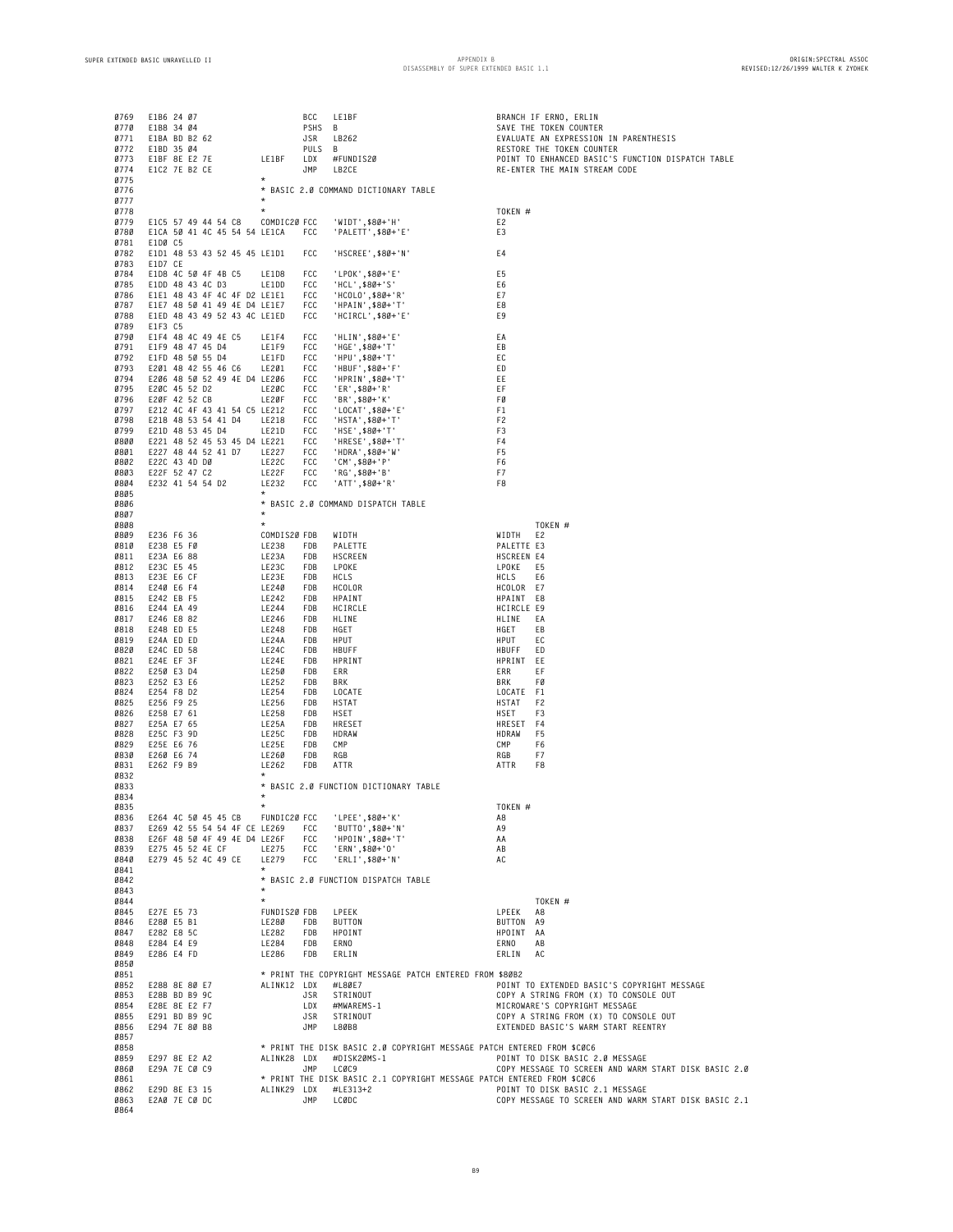**ORIGIN:SPECTRAL ASSOC REVISED:12/26/1999 WALTER K ZYDHEK**

| 0865<br>0866                                 | E2A3 44 49 53 4B 20 45 DISK20MS FCC<br>E2A9 58 54 45 4E 44 45<br>0867 E2AF 44 20 43 4F 4C 4F<br>0868 E2B5 52 20 42 41 53 49<br>0869 E2BB 43 20 32 2E 30                                  |                                                                    | 'DISK EXTENDED COLOR BASIC 2.0                                                                                     |                                                                                                                                                                                                                                                                                                                                                                                                    |
|----------------------------------------------|------------------------------------------------------------------------------------------------------------------------------------------------------------------------------------------|--------------------------------------------------------------------|--------------------------------------------------------------------------------------------------------------------|----------------------------------------------------------------------------------------------------------------------------------------------------------------------------------------------------------------------------------------------------------------------------------------------------------------------------------------------------------------------------------------------------|
|                                              | 0870 E2C0 0D<br>0871 E2C1 43 4F 50 52 2E 20 LE2C1<br>0872 E2C7 31 39 38 31 2C 20<br>0873 E2CD 31 39 38 36 20 42<br>0874 E2D3 59 20 54 41 4E 44<br>0875 E2D9 59                           | FCB<br>LE2CØ<br><b>FCC</b>                                         | \$ØD<br>'COPR. 1981, 1986 BY TANDY'                                                                                |                                                                                                                                                                                                                                                                                                                                                                                                    |
|                                              | 0876 E2DA 0D<br>0877 E2DB 55 4E 44 45 52 20 LE2DB<br>0878 E2E1 4C 49 43 45 4E 53<br>0879 E2E7 45 20 46 52 4F 4D<br>0880 E2ED 20 4D 49 43 52 4F<br>0881 E2F3 53 4F 46 54                  | FCB<br>LE2DA<br>FCC.                                               | \$ØD<br>'UNDER LICENSE FROM MICROSOFT'                                                                             |                                                                                                                                                                                                                                                                                                                                                                                                    |
|                                              | 0882 E2F7 0D<br>Ø883 E2F8 41 4E 44 20 4D 49 MWAREMS FCC<br>0884 E2FE 43 52 4F 57 41 52<br>0885 E304 45 20 53 59 53 54<br>0886 E30A 45 4D 53 20 43 4F<br>0887 E310 52 50 2E               | LE2F7<br>FCB                                                       | \$ØD<br>'AND MICROWARE SYSTEMS CORP.'                                                                              |                                                                                                                                                                                                                                                                                                                                                                                                    |
|                                              | 0888 E313 0D 0D 00<br>Ø889 E316 44 49 53 4B 20 45 DISK21MS FCC<br>0890 E31C 58 54 45 4E 44 45<br>0891 E322 44 20 43 4F 4C 4F<br>0892 E328 52 20 42 41 53 49<br>0893 E32E 43 20 32 2E 31  | LE313 FCB                                                          | \$0D,\$0D,\$00<br>'DISK EXTENDED COLOR BASIC 2.1'                                                                  |                                                                                                                                                                                                                                                                                                                                                                                                    |
|                                              | 0894 E333 0D<br>0895 E334 43 4F 50 52 2E 20 LE334<br>0896 E33A 31 39 38 32 2C 20<br>0897 E340 31 39 38 36 20 42<br>0898 E346 59 20 54 41 4E 44<br>0899 E34C 59<br>0900 E34D 0D           | LE333<br>FCB<br>FCC<br>LE33D<br>FCB                                | \$ØD<br>'COPR. 1981, 1986 BY TANDY'<br>\$ØD                                                                        |                                                                                                                                                                                                                                                                                                                                                                                                    |
|                                              | 0901 E34E 55 4E 44 45 52 20 LE33E<br>0902 E354 4C 49 43 45 4E 53<br>0903 E35A 45 20 46 52 4F 4D<br>0904 E360 20 4D 49 43 52 4F<br>0905 E366 53 4F 46 54<br>0906 E36A 0D                  | <b>FCC</b><br>LE36A<br>FCB                                         | 'UNDER LICENSE FROM MICROSOFT'<br>\$ØD                                                                             |                                                                                                                                                                                                                                                                                                                                                                                                    |
| 0907<br>0908<br>0909<br>0910<br>0911<br>0912 | E36B 41 4E 44 20 4D 49 LE36B<br>E371 43 52 4F 57 41 52<br>E377 45 20 53 59 53 54<br>E37D 45 4D 53 20 43 4F<br>E383 52 50 2E<br>E386 0D 0D 00                                             | <b>FCC</b><br>LE386                                                | 'AND MICROWARE SYSTEMS CORP.'<br>FCB \$00, \$00, \$00                                                              |                                                                                                                                                                                                                                                                                                                                                                                                    |
| 0913<br>0914<br>0915                         | E389 4F                                                                                                                                                                                  | ALINK14 CLRA                                                       | * GRAPHICS INITIALIZATION PATCH ENTERED FROM \$9703                                                                |                                                                                                                                                                                                                                                                                                                                                                                                    |
| 0916<br>0918<br>0924<br>0925                 | E38A 5F<br>0917 E38B 10 21 1C 71<br>E38F F7 FE 08<br>0919 E392 DD E6<br>0920 E394 FD FE 0C<br>0921 E397 FD FE 0E<br>0922 E39A B7 FE 0B<br>0923 E39D 86 01<br>E39F B7 FE ØA<br>E3A2 86 34 | CLRB<br>STB<br>STA<br>LDA<br>STA<br>LDA                            | LBRN RAMLINK<br>H.CRSATT<br>STD HRMODE<br>STD H.ONBRK<br>STD H.ONERR<br>H.BCOLOR<br>#\$01<br>H.FCOLOR<br>#BLOCK6.4 | RAM HOOK<br>SET CURSOR ATTRIBUTES TO ZERO<br>SET HI-RES GRAPHICS AND TEXT MODES TO OFF<br>RESET THE ON BRK ADDRESS TO ZERO; NON-INITIALIZED<br>RESET THE ON ERROR ADDRES TO ZERO; NON-INITIALIZED<br>PALETTE REGISTER ZERO IS THE DEFAULT BACKGROUND COLOR<br>DEFAULT PALETTE REGISTER FOR THE FOREGROUND COLOR<br>USE PALETTE REGISTER1 AS THE FOREGROUND COLOR<br>GET THE HPUT/HGET BUFFER BLOCK |
| 0926                                         | E3A4 B7 FF AØ<br>0927 E3A7 CC FF FF<br>0928 E3AA DD 00                                                                                                                                   | STA<br>LDD<br>STD                                                  | MMUREG<br>#\$FFFF<br>\$0                                                                                           | PIT IT INTO LOGICAL BLOCK Ø<br>HPUT/HGET BUFFER EMPTY FLAG<br>RESET THE HPUT/HGET BUFFER TO EMPTY                                                                                                                                                                                                                                                                                                  |
| 0929<br>0930<br>0931                         | E3AC 86 38<br>E3AE B7 FF AØ<br>E3B1 7E AD 19                                                                                                                                             | LDA<br>STA<br>JMP LAD19                                            | #BLOCK7.0<br>MMUREG                                                                                                | RESTORE BLOCK 7.0 TO LOGICAL BLOCK Ø OF TASK REGISTER Ø<br>GO DO A COMPLETE 'NEW                                                                                                                                                                                                                                                                                                                   |
| 0932<br>0933                                 | 0934 E3B4 81 EF<br>0935 E3B6 27 1C<br>0936 E3B8 81 F0<br>0937 E3BA 27 2A                                                                                                                 | ALINK18 CMPA #\$EF<br>BEQ ERR<br>CMPA #\$FØ<br>BEQ BRK             | * ON COMMAND (FOR ON ERR AND ON BRK) PATCH ENTERED FROM \$AF42                                                     | 'ERR' TOKEN<br>'BRK' TOKEN                                                                                                                                                                                                                                                                                                                                                                         |
|                                              | 0938 E3BC BD B7 0B<br>0939 E3BF 7E AF 45<br>0940 E3C2 9D 9F<br>Ø941 E3C4 81 81<br>0942 E3C6 26 07<br>0943 E3C8 9D 9F<br>0944 E3CA 81 A5<br>0945 E3CC 26 01<br>0946 E3CE 39               | JMP LAF45<br>LE3C2<br>CMPA #\$81<br>CMPA #\$A5<br>BNE LE3CF<br>RTS | JSR EVALEXPB<br>JSR GETNCH<br>BNE LE3CF<br>JSR GETNCH                                                              | EVALUATE EXPRESSION, RETURN VALUE IN ACCB<br>JUMP TO THE ON COMMAND(\$AF45)<br>GET THE NEXT CHARACTER FROM BASIC'S INPUT LINE<br>'GO' TOKEN<br>SYNTAX ERROR IF NOT GO<br>GET THE NEXT CHARACTER FROM BASIC'S INPUT LINE<br>'TO' TOKEN<br>SYNTAX ERROR IF NOT GOTO                                                                                                                                  |
| 0949                                         | 0947 E3CF 32 62<br>0948 E3D1 7E B2 77                                                                                                                                                    | LE3CF<br>LEAS \$02,S<br>JMP LB277                                  |                                                                                                                    | REMOVE ONE RETURN ADDRESS FROM THE STACK<br>'SYNTAX' ERROR                                                                                                                                                                                                                                                                                                                                         |
| 0950<br>0957<br>0958<br>0959<br>0960         | 0951 E3D4 8D EC<br>0952 E3D6 9D 9F<br>0953 E3D8 BD AF 67<br>0954 E3DB DC 2B<br>0955 E3DD FD FE 0E<br>0956 E3E0 DC 68<br>E3E2 FD FE 11<br>E3E5 39                                         | * ERR<br>ERR<br><b>RTS</b><br>* BRK                                | BSR LE3C2<br>JSR GETNCH<br>JSR LAF67<br>LDD BINVAL<br>STD H.ONERR<br>LDD CURLIN<br>STD H.ONERRS                    | CHECK FOR THE 'GO' AND 'TO' TOKENS<br>GET THE NEXT CHARACTER FROM BASIC'S INPUT LINE<br>STRIP THE 'GOTO' LINE NUMBER FROM THE BASIC INPUT LINE<br>GET THE 'GOTO' LINE NUMBER<br>SAVE IT<br>GET THE CURRENT LINE NUMBER<br>AND SAVE IT AS THE SOURCE LINE NUMBER                                                                                                                                    |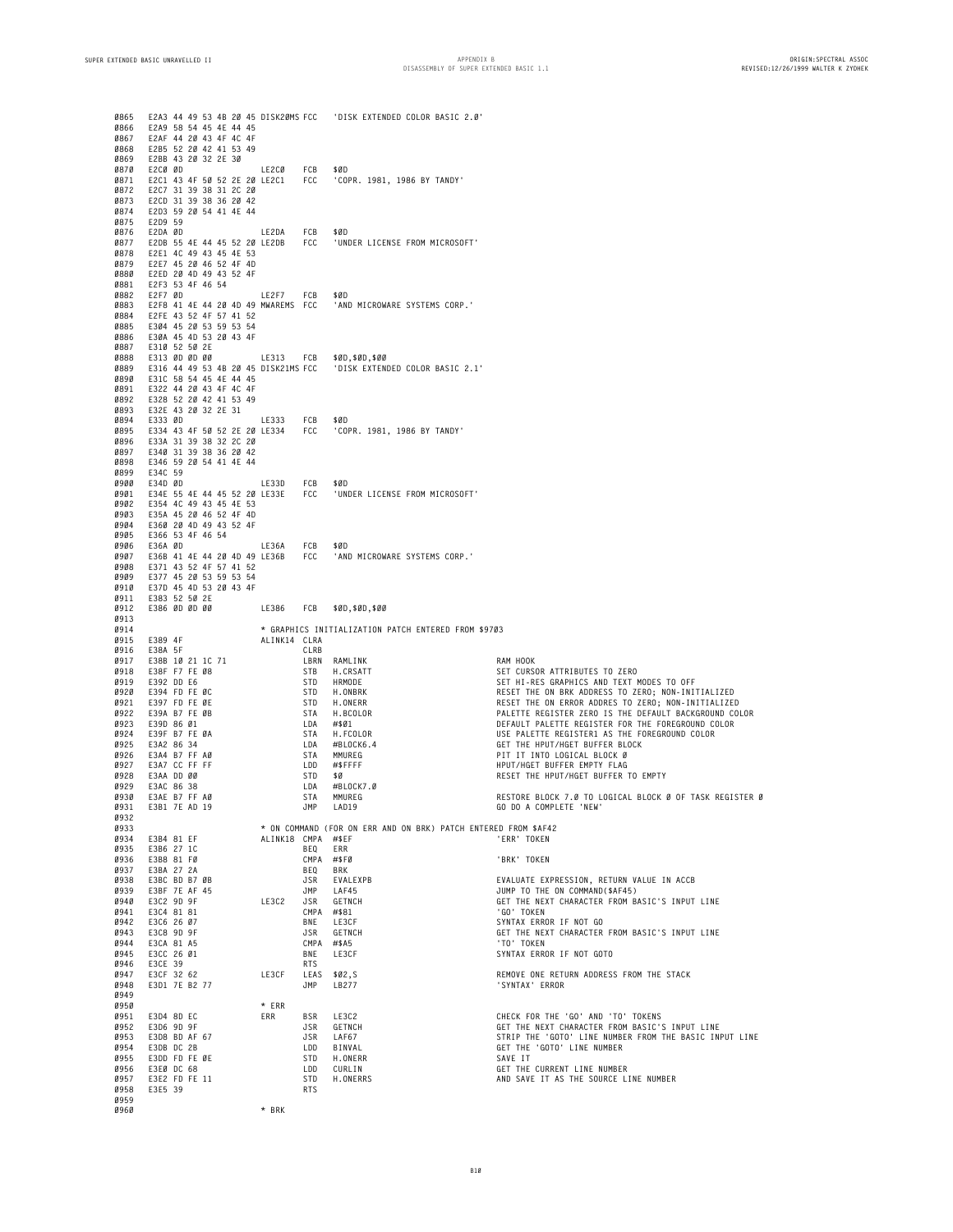| 0961<br>0962<br>0963<br>0964<br>0965<br>0966<br>0967 | E3E6 8D DA<br>E3E8 9D 9F<br>E3EA BD AF 67<br>E3ED DC 2B<br>E3EF FD FE ØC<br>E3F2 DC 68                                                                                                         | BRK<br>JSR GETNCH<br>JSR LAF67<br>IDD BINVAL | BSR<br><b>STD</b> | LE3C2<br>JSR GETNCH<br>LDD BINVAL<br>STD H.ONBRK<br>LDD CURLIN<br>H.ONBRKS | CHECK FOR THE 'GO' AND THE 'TO' TOKENS<br>GET THE NEXT CHARACTER FROM BASIC'S INPUT LINE<br>STRIP THE 'GOTO' LINE NUMBER FROM THE BASIC INPUT LINE<br>GET THE 'GOTO' LINE NUMBER<br>SAVE IT<br>GET THE CURRENT LINE NUMBER<br>AND SAVE IT AS THE SOURCE LINE NUMBER |
|------------------------------------------------------|------------------------------------------------------------------------------------------------------------------------------------------------------------------------------------------------|----------------------------------------------|-------------------|----------------------------------------------------------------------------|---------------------------------------------------------------------------------------------------------------------------------------------------------------------------------------------------------------------------------------------------------------------|
| 0968<br>0969                                         | E3F7 39                                                                                                                                                                                        |                                              | RTS               |                                                                            |                                                                                                                                                                                                                                                                     |
| 0970                                                 |                                                                                                                                                                                                |                                              |                   | * &H TYPE VARIABLE EVALUATION PATCH ENTERED FROM \$8834                    |                                                                                                                                                                                                                                                                     |
| 0971<br>0972                                         | E3F8 68 02<br>E3FA 69 Ø1                                                                                                                                                                       | ALINK6A LSL \$02,X                           | ROL               | \$01,X                                                                     | * MULTIPLY THE TEMPORARY                                                                                                                                                                                                                                            |
| 0973<br>0974                                         | E3FC 69 84<br>E3FE 10 25 D6 90                                                                                                                                                                 |                                              | ROL               | , X<br>LBCS LBA92                                                          | * ACCUMULATOR BY TWO<br>'OV' OVERFLOW ERROR (\$BA92)                                                                                                                                                                                                                |
| 0975                                                 | E402 5A                                                                                                                                                                                        |                                              | DECB              |                                                                            | DECREMENT THE SHIFT COUNTER                                                                                                                                                                                                                                         |
| 0976<br>0977                                         | E403 26 F3<br>E405 80 30                                                                                                                                                                       |                                              | SUBA #'Ø'         | BNE ALINK6A                                                                | LOOP UNTIL DONE<br>MASK OFF ASCII                                                                                                                                                                                                                                   |
| 0978                                                 | E407 AB 02                                                                                                                                                                                     |                                              |                   | ADDA \$02,X                                                                | * ADD DIGIT TO TEMPORARY                                                                                                                                                                                                                                            |
| 0979<br>0980                                         | E409 A7 02<br>E4ØB 39                                                                                                                                                                          |                                              | RTS               | STA \$02, X                                                                | * ACCUMULATOR AND SAVE IT                                                                                                                                                                                                                                           |
| 0981                                                 |                                                                                                                                                                                                |                                              |                   |                                                                            |                                                                                                                                                                                                                                                                     |
| 0982<br>0983                                         | E40C 10 25 A3 F0                                                                                                                                                                               | ALINK6B LBCS L8800                           |                   | * &H TYPE VARIABLE EVALUATION PATCH ENTERED FROM \$8843                    | ( \$8800)                                                                                                                                                                                                                                                           |
| 0984                                                 | E410 7E 88 3F                                                                                                                                                                                  |                                              | JMP               | L883F                                                                      | (\$883F)                                                                                                                                                                                                                                                            |
| 0985<br>0986                                         |                                                                                                                                                                                                |                                              |                   | * BASIC'S LINE INPUT PATCH ENTERED FROM \$A3C2                             |                                                                                                                                                                                                                                                                     |
| 0987                                                 | E413 81 03                                                                                                                                                                                     | ALINK16 CMPA #\$03                           |                   |                                                                            | BREAK KEY DEPRESSED?                                                                                                                                                                                                                                                |
| 0988<br>0989                                         | E415 1A 01<br>E417 26 ØD                                                                                                                                                                       |                                              | ORCC #\$01        | BNE LE426                                                                  | SET THE CARRY FLAG<br>BRANCH IF NOT THE BREAK KEY                                                                                                                                                                                                                   |
| 0990<br>0991                                         | E419 34 03<br>E41B 96 E6                                                                                                                                                                       |                                              | PSHS A,CC         | LDA HRMODE                                                                 | SAVE REGISTERS<br>CHECK THE HI-RES GRAPHICS MODE                                                                                                                                                                                                                    |
| 0992                                                 | E41D 27 05                                                                                                                                                                                     |                                              |                   | BEQ LE424                                                                  | BRANCH IF IN COCO COMPATIBLE MODE                                                                                                                                                                                                                                   |
| 0993<br>0994                                         | E41F ØF E6<br>E421 BD E0 19                                                                                                                                                                    |                                              |                   | CLR HRMODE<br>JSR SETTEXT                                                  | FORCE TO COCO COMPATIBLE MODE<br>PROGRAM THE VIDEO MODE REGISTERS                                                                                                                                                                                                   |
| 0995                                                 | E424 35 03                                                                                                                                                                                     | LE424 PULS CC,A                              |                   |                                                                            | RESTORE REGISTERS                                                                                                                                                                                                                                                   |
| 0996<br>0997                                         | E426 7E A3 C6                                                                                                                                                                                  | LE426                                        |                   | JMP LA3C6                                                                  | RE-ENTER THE MAIN STREAM OF CODE (\$A3C6)                                                                                                                                                                                                                           |
| 0998                                                 |                                                                                                                                                                                                |                                              |                   | * BREAK CHECK PATCH ENTERED FROM \$ADFØ                                    |                                                                                                                                                                                                                                                                     |
| 0999<br>1000                                         | E429 81 03<br>E42B 27 03                                                                                                                                                                       | ALINK15 CMPA #\$03                           | BEQ               | LE430                                                                      | BREAK KEY DEPRESSED?<br>YES                                                                                                                                                                                                                                         |
| 1001                                                 | E42D 7E AD F4                                                                                                                                                                                  |                                              | JMP               | LADF4                                                                      | RE-ENTER THE MAIN STREAM OF CODE (\$ADF4)                                                                                                                                                                                                                           |
| 1002<br>1003                                         | E430 86 01<br>E432 B7 FE 17                                                                                                                                                                    | LE430 LDA #\$01                              |                   |                                                                            | 'BREAK' FLAG<br>SAVE IN THE ERROR/BREAK FLAG                                                                                                                                                                                                                        |
| 1004                                                 | E435 96 68                                                                                                                                                                                     |                                              | LDA               | STA H.ERRBRK<br>LDA CURLIN                                                 | DIRECT MODE?                                                                                                                                                                                                                                                        |
| 1005<br>1006                                         | E437 4C<br>E438 27 05                                                                                                                                                                          |                                              | INCA<br>BEQ       | LE43F                                                                      | <b>\$FF SIGNIFIES DIRECT MODE</b><br>BRANCH IF DIRECT MODE                                                                                                                                                                                                          |
| 1007                                                 | E43A FC FE ØC                                                                                                                                                                                  |                                              | LDD               | H.ONBRK                                                                    | HAS AN ON BRK TRAP BEEN SET UP?                                                                                                                                                                                                                                     |
| 1008<br>1009                                         | E43D 26 0A<br>E43F 96 E6                                                                                                                                                                       | LE43F LDA HRMODE                             |                   | BNE LE449                                                                  | <b>YES</b><br>CHECK THE HI-RES GRAPHICS MODE                                                                                                                                                                                                                        |
| 1010                                                 | E441 27 03                                                                                                                                                                                     |                                              |                   | BEQ LE446                                                                  | BRANCH IF COCO COMPATIBLE                                                                                                                                                                                                                                           |
| 1011<br>1012                                         | E443 BD E0 19                                                                                                                                                                                  | LE446                                        | JSR<br>JMP        | SETTEXT<br>LAE09                                                           | PROGRAM THE VIDEO DISPLAY REGISTERS<br>JUMP TO THE STOP COMMAND (\$AEØ9)                                                                                                                                                                                            |
| 1013<br>1014                                         | E446 7E AE 09<br>E449 DD 2B<br>E44B 7D FE 17                                                                                                                                                   | LE449 STD                                    | TST               | BINVAL<br>H.ERRBRK                                                         | SAVE THE SEARCH LINE NUMBER<br>CHECK THE ERROR/BREAK FLAG                                                                                                                                                                                                           |
| 1015                                                 | E44E 26 08                                                                                                                                                                                     |                                              | BNE               | LE458                                                                      | BRANCH IF BREAK                                                                                                                                                                                                                                                     |
| 1016<br>1017                                         | E450 10 DE 21<br>E453 CC AD C4                                                                                                                                                                 |                                              | LDS               | FRETOP<br>LDD #LADC4                                                       | IF ERROR, RESET THE STACK POINTER<br>* GET THE ADDRESS (\$ADC4) OF THE MAIN COMMAND INTERPRETATION                                                                                                                                                                  |
| 1018                                                 | E456 34 06                                                                                                                                                                                     |                                              | PSHS B,A          |                                                                            | * LOOP AND SAVE IT AS THE NEW RETURN ADDRESS                                                                                                                                                                                                                        |
| 1019<br>1020                                         | E458 BD AE EB LE458<br>E45B 30 01                                                                                                                                                              |                                              |                   | JSR LAEEB<br>LEAX \$01,X                                                   | MOVE THE INPUT POINTER TO THE END OF THE LINE<br>SKIP TO THE START OF THE NEXT LINE                                                                                                                                                                                 |
| 1021                                                 | E45D DC 2B                                                                                                                                                                                     |                                              |                   | LDD BINVAL                                                                 | GET THE LINE NUMBER WE'RE LOOKING FOR                                                                                                                                                                                                                               |
| 1022<br>1023                                         | E45F 10 93 68<br>E462 22 02<br>E462 22 02                                                                                                                                                      |                                              |                   | CMPD CURLIN<br>BHI LE466                                                   | COMPARE TO THE CURRENT LINE NUMBER<br>BRANCH IF SEARCH LINE NUMBER GREATER THAN CURRENT LINE NUMBER                                                                                                                                                                 |
| 1024                                                 | E464 9E 19<br>E464 9E 19<br>E466 BD AD 05 LE466 JSR LAD05                                                                                                                                      |                                              |                   | LDX TXTTAB                                                                 | POINT X TO THE BEGINNING OF THE PROGRAM                                                                                                                                                                                                                             |
| 1025<br>1026                                         | E469 10 25 00 B1                                                                                                                                                                               | LBCS LE51E                                   |                   |                                                                            | SEARCH FOR THE PROGRAM LINE NUMBER IN ACCD<br>BRANCH IF LINE NUMBER NOT FOUND                                                                                                                                                                                       |
| 1027                                                 | E46D 7E AE BB                                                                                                                                                                                  |                                              |                   | JMP LAEBB                                                                  | RESET BASIC'S INPUT POINTER AND RETURN (\$AEBB)                                                                                                                                                                                                                     |
| 1028<br>1029                                         |                                                                                                                                                                                                |                                              |                   | * ERROR SERVICING ROUTINE PATCH ENTERED FROM \$AC46                        |                                                                                                                                                                                                                                                                     |
|                                                      | 1030 E470 7F FE 17 ALINK20 CLR H.ERRBRK<br>1031 E473 96 68                                                                                                                                     |                                              |                   | LDA CURLIN                                                                 | SET THE ERROR/BREAK FLAG TO ERROR (Ø)<br>GET THE CURRENT LINE NUMBER                                                                                                                                                                                                |
|                                                      | 1032 E475 4C                                                                                                                                                                                   |                                              | INCA              |                                                                            | CHECK FOR DIRECT MODE                                                                                                                                                                                                                                               |
|                                                      | 1033 E476 27 05<br>1034 E478 BE FE 0E                                                                                                                                                          |                                              |                   | BEQ LE47D<br>LDX H.ONERR                                                   | BRANCH IF DIRECT MODE<br>HAS AN ON ERROR TRAP BEEN SET UP?                                                                                                                                                                                                          |
|                                                      | 1035 E47B 26 36                                                                                                                                                                                |                                              |                   | BNE LE4B3                                                                  | BRANCH IF ONE HAS                                                                                                                                                                                                                                                   |
|                                                      | 1036 E47D 34 02<br>1037 E47F 96 E6                                                                                                                                                             | LE47D PSHS A                                 |                   | LDA HRMODE                                                                 | SAVE ACCA<br>TEST THE HI-RES GRAPHICS MODE                                                                                                                                                                                                                          |
|                                                      | 1038 E481 35 02                                                                                                                                                                                |                                              |                   | PULS A                                                                     | RESTORE ACCA                                                                                                                                                                                                                                                        |
|                                                      | 1039 E483 27 03<br>1040 E485 BD E0 19                                                                                                                                                          |                                              |                   | BEQ LE488<br>JSR SETTEXT                                                   | BRANCH IF HI-RES GRAPHICS NOT SET UP<br>PROGRAM THE VIDEO CONTROL REGISTERS FOR THE CURRENT MODE                                                                                                                                                                    |
|                                                      | 1941 E-198 C1 4C<br>1941 E488 C1 4C<br>1942 E488 C1 4C                                                                                                                                         |                                              |                   |                                                                            | HI-RES GRAPHICS ERROR                                                                                                                                                                                                                                               |
|                                                      | 1042 E48A 26 13<br>1043 E48C BD B9 5C                                                                                                                                                          |                                              |                   | BNE LE49F<br>JSR LB95C                                                     | BRANCH IF NOT<br>SET UP PRINT PARAMETERS                                                                                                                                                                                                                            |
|                                                      | 1044 E48F BD B9 AF                                                                                                                                                                             |                                              |                   | JSR LB9AF                                                                  | SEND A '?' TO CONSOLE OUT                                                                                                                                                                                                                                           |
|                                                      |                                                                                                                                                                                                |                                              |                   | LEAX BAS20ERR,PC                                                           | POINT TO ENHANCED BASIC'S ADDITIONAL ERROR CODES<br>GET A CHARACTER FROM X AND SEND IT TO CONSOLE OUT                                                                                                                                                               |
|                                                      | 1047 E499 BD AC A0                                                                                                                                                                             |                                              |                   | JSR LACAØ                                                                  | DO IT AGAIN                                                                                                                                                                                                                                                         |
| 1049                                                 | 1048 E49C 7E AC 65                                                                                                                                                                             |                                              |                   | JMP LAC65                                                                  | RE-ENTER THE MAIN STREAM OF CODE (\$AC65)<br>HI-RES TEXT MODE ERROR                                                                                                                                                                                                 |
|                                                      | 1050 E4A1 26 0D                                                                                                                                                                                |                                              |                   | BNE LE4BØ                                                                  | BRANCH IF NOT<br>SET UP THE PRINT PARAMETERS                                                                                                                                                                                                                        |
|                                                      |                                                                                                                                                                                                |                                              |                   |                                                                            | SEND A '?' TO CONSOLE OUT                                                                                                                                                                                                                                           |
|                                                      | 1951 E4A3 BD B9 SC<br>1951 E4A3 BD B9 SC<br>1952 E4A6 BD B9 AF JSR LB9AF<br>1953 E4A9 30 BD 00 21 LEAX LE4CE,PC<br>1955 E4B0 7E AC 49 LE4B0 JMP LE4249<br>1956 E4B3 F7 FE 10 LE4B3 STB H.ERROR |                                              |                   |                                                                            | POINT TO ENHANCED BASIC'S ADDITIONAL ERROR CODES<br>GO PRINT THE ERROR CODE POINTED TO BY X                                                                                                                                                                         |
|                                                      |                                                                                                                                                                                                |                                              |                   |                                                                            | JUMP TO THE ERROR SERVICING ROUTINE (\$AC49)                                                                                                                                                                                                                        |
|                                                      |                                                                                                                                                                                                |                                              |                   |                                                                            | SAVE THE ERROR NUMBER                                                                                                                                                                                                                                               |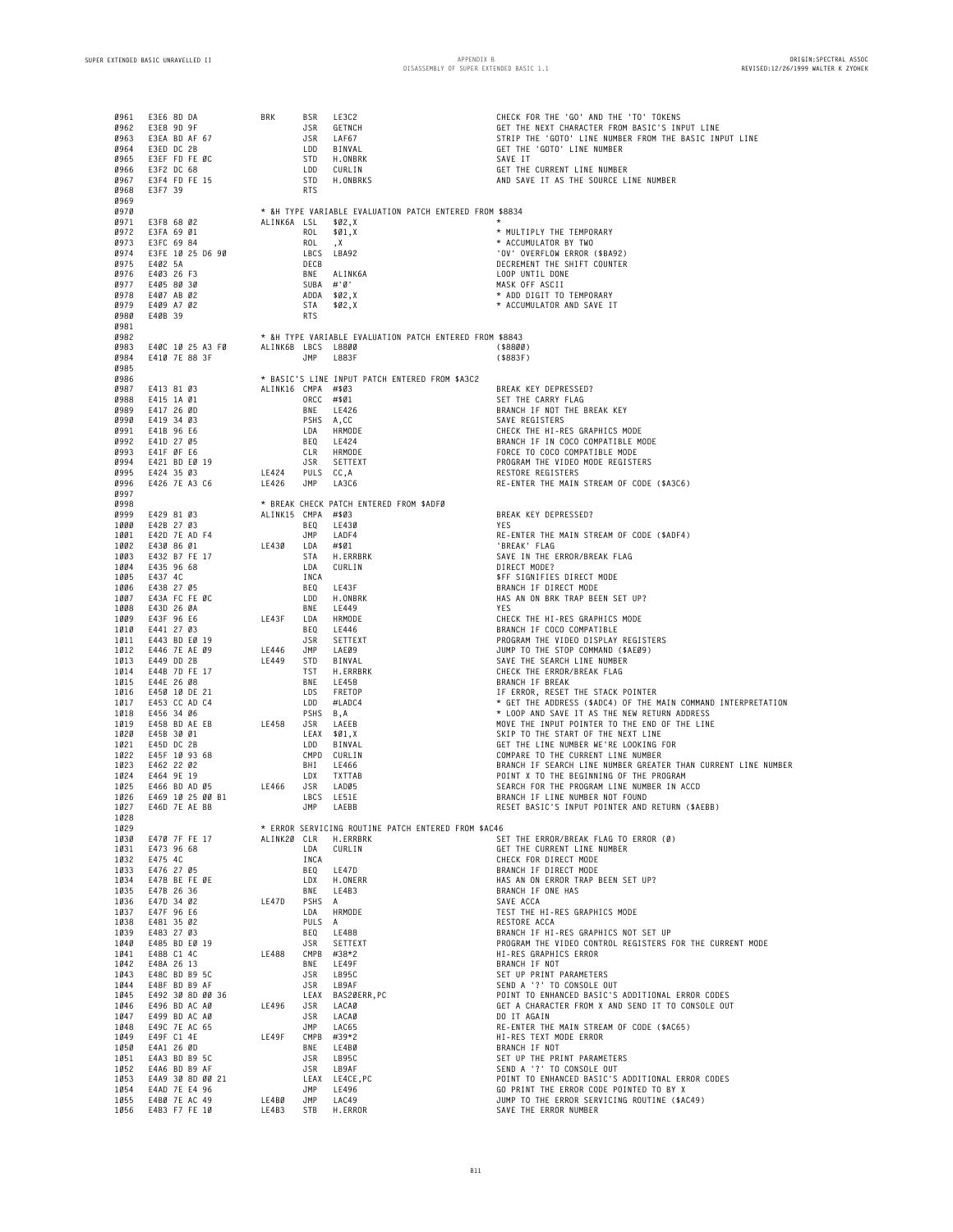| 1057         | E4B6 34 04                                                                                                                                           |                     | PSHS B                 |                                                                                                                                                                                                                                                                                                          | ALSO PUT IT ON THE STACK TEMPORARILY                                                       |
|--------------|------------------------------------------------------------------------------------------------------------------------------------------------------|---------------------|------------------------|----------------------------------------------------------------------------------------------------------------------------------------------------------------------------------------------------------------------------------------------------------------------------------------------------------|--------------------------------------------------------------------------------------------|
| 1058         | E4B8 DC 68                                                                                                                                           |                     |                        | LDD CURLIN                                                                                                                                                                                                                                                                                               | GET THE CURRENT LINE NUMBER                                                                |
| 1059         | E4BA FD FE 13                                                                                                                                        |                     |                        | STD H.ERLINE                                                                                                                                                                                                                                                                                             | SAVE THE LINE NUMBER WHERE THE ERROR OCCURRED                                              |
| 1060         | E4BD 35 04                                                                                                                                           |                     | PULS B                 |                                                                                                                                                                                                                                                                                                          | GET BACK THE ERROR NUMBER                                                                  |
|              | 1061 E4BF C1 06<br>1062 E4C1 26 04                                                                                                                   |                     | CMPB $\#3*2$           | BNE LE4C7                                                                                                                                                                                                                                                                                                | WAS IT AN OUT OF DATA ERROR?<br>BRANCH IF NOT                                              |
|              | 1063 E4C3 DC 2B                                                                                                                                      |                     |                        | LDD BINVAL                                                                                                                                                                                                                                                                                               | THE INPUT POINTER IS SAVED IN BINVAL BY THE READ COMMAND                                   |
|              | 1064 E4C5 DD A6                                                                                                                                      |                     |                        | STD CHARAD                                                                                                                                                                                                                                                                                               | SAVE NEW ADDRESS FOR BASIC'S INPUT POINTER                                                 |
|              | 1065 E4C7 1F 10                                                                                                                                      | LE4C7 TFR X,D       |                        |                                                                                                                                                                                                                                                                                                          | SAVE THE ON ERROR DESTINATION LINE NUMBER IN ACCD                                          |
| 1066         | E4C9 16 FF 7D                                                                                                                                        |                     | LBRA LE449             |                                                                                                                                                                                                                                                                                                          | GO TRANSFER CONTROL TO THAT LINE NUMBER                                                    |
| 1067         |                                                                                                                                                      |                     |                        |                                                                                                                                                                                                                                                                                                          |                                                                                            |
| 1068<br>1069 | E4CC 48 52                                                                                                                                           | BAS2ØERR FCC        |                        | * ENHANCED BASIC'S ERROR CODES<br>'HR'                                                                                                                                                                                                                                                                   | 38 HIRES GRAHICS ERROR                                                                     |
| 1070         | E4CE 48 50                                                                                                                                           | LE4CE FCC           |                        | 'HP'                                                                                                                                                                                                                                                                                                     | 39 HIRES TEXT ERROR                                                                        |
| 1071         |                                                                                                                                                      |                     |                        |                                                                                                                                                                                                                                                                                                          |                                                                                            |
| 1072         |                                                                                                                                                      |                     |                        | * LINE INTO 'NEW' FROM \$AD3F                                                                                                                                                                                                                                                                            |                                                                                            |
| 1073         | E4DØ 34 Ø6                                                                                                                                           | ALINK19 PSHS B,A    |                        |                                                                                                                                                                                                                                                                                                          | SAVE THE CONTENTS OF ACCD                                                                  |
| 1074         | E4D2 4F<br>E4D3 5F                                                                                                                                   |                     | CLRA                   |                                                                                                                                                                                                                                                                                                          |                                                                                            |
| 1075<br>1076 | E4D4 DD 2D                                                                                                                                           |                     | CLRB<br>STD            | OLDPTR                                                                                                                                                                                                                                                                                                   | RESET 'CONT' ADDRESS SO THAT YOU CAN'T CONTINUE                                            |
| 1077         | E4D6 FD FE ØC                                                                                                                                        |                     |                        | STD H.ONBRK                                                                                                                                                                                                                                                                                              | RESET THE ON BRK ADDRESS TO ZERO: NON-INITIALIZED                                          |
|              | 1078 E4D9 FD FE 0E                                                                                                                                   |                     |                        | STD H.ONERR                                                                                                                                                                                                                                                                                              | RESET THE ON ERROR ADDRESS TO ZERO: NON-INITIALIZED                                        |
| 1079         | E4DC FD FE 13                                                                                                                                        |                     |                        | STD H.ERLINE                                                                                                                                                                                                                                                                                             | RESET THE ERLIN LINE NUMBER TO ZERO: NO ERROR                                              |
|              | 1080 E4DF 86 FF                                                                                                                                      |                     | LDA #\$FF<br>STA H.ERF |                                                                                                                                                                                                                                                                                                          | INDICATES NO ERROR                                                                         |
| 1081<br>1082 | E4E1 B7 FE 10<br>E4E4 35 06                                                                                                                          |                     | PULS A,B               | STA H.ERROR                                                                                                                                                                                                                                                                                              | RESET ERROR NUMBER TO NO ERROR                                                             |
| 1083         | E4E6 7E AD 43                                                                                                                                        |                     | JMP                    | LAD43                                                                                                                                                                                                                                                                                                    | RESTORE ACCD<br>JUMP TO THE END OF THE NEW COMMAND (\$AD43)                                |
| 1084         |                                                                                                                                                      |                     |                        |                                                                                                                                                                                                                                                                                                          |                                                                                            |
| 1085         |                                                                                                                                                      | * ERNO              |                        |                                                                                                                                                                                                                                                                                                          |                                                                                            |
| 1086         | E4E9 4F                                                                                                                                              | ERNO                | CLRA                   |                                                                                                                                                                                                                                                                                                          | CLEAR THE MS BYTE OF ACCD                                                                  |
| 1087         | E4EA F6 FE 10                                                                                                                                        |                     |                        | LDB H.ERROR                                                                                                                                                                                                                                                                                              | GET THE ERROR NUMBER                                                                       |
| 1088<br>1089 | E4ED C1 FF<br>E4EF 26 03                                                                                                                             |                     | CMPB #\$FF<br>BNE      | LE4F4                                                                                                                                                                                                                                                                                                    | IS IT A REAL ERROR<br>BRANCH IF YES                                                        |
|              | 1090 E4F1 1D                                                                                                                                         |                     | SEX                    |                                                                                                                                                                                                                                                                                                          | NOW ACCD = $$FFFF IF NOT A REAL ERROR$                                                     |
| 1091         | E4F2 20 06                                                                                                                                           |                     |                        | BRA LE4FA                                                                                                                                                                                                                                                                                                | CONVERT ACCD TO FLOATING POINT                                                             |
| 1092         | E4F4 C1 F1                                                                                                                                           | LE4F4               |                        | CMPB #\$F1                                                                                                                                                                                                                                                                                               | CHECK FOR ERROR NUMBER \$F1                                                                |
| 1093         | E4F6 26 01                                                                                                                                           |                     | BNE                    | LE4F9                                                                                                                                                                                                                                                                                                    | BRANCH IF NOT ERROR \$F1                                                                   |
| 1094         | E4F8 53<br>E4F9 57                                                                                                                                   |                     | COMB                   |                                                                                                                                                                                                                                                                                                          | CONVERT TO 7*2 (UNDEFINED LINE NUMBER)                                                     |
| 1095<br>1096 | E4FA 7E B4 F4                                                                                                                                        | LE4F9<br>LE4FA      | ASRB<br>JMP            | GIVABF                                                                                                                                                                                                                                                                                                   | DIVIDE ERROR NUMBER BY 2<br>CONVERT ACCD INTO A FLOATING POINT NUMBER                      |
| 1097         |                                                                                                                                                      |                     |                        |                                                                                                                                                                                                                                                                                                          |                                                                                            |
| 1098         |                                                                                                                                                      | * ERLIN             |                        |                                                                                                                                                                                                                                                                                                          |                                                                                            |
| 1099         | E4FD FC FE 13                                                                                                                                        | ERLIN LDD           |                        | H.ERLINE                                                                                                                                                                                                                                                                                                 | GET THE LINE NUMBER WHERE THE ERROR OCCURRED                                               |
| 1100         | E500 20 F8                                                                                                                                           |                     | BRA                    | LE4FA                                                                                                                                                                                                                                                                                                    | CONVERT IT INTO A FLOATING POINT NUMBER                                                    |
| 1101<br>1102 |                                                                                                                                                      |                     |                        |                                                                                                                                                                                                                                                                                                          |                                                                                            |
|              | 1103 E502 BD E0 19                                                                                                                                   | ALINK21 JSR SETTEXT |                        | * BASIC'S MAIN LOOP IN THE DIRECT MODE PATCH ENTERED FROM \$AC73                                                                                                                                                                                                                                         | SET UP HI-RES TEXT MODE IF ENABLED                                                         |
|              | 1104 E505 BD B9 5C                                                                                                                                   | JSR LB95C           |                        |                                                                                                                                                                                                                                                                                                          | SET UP VARIOUS PRINT PARAMETERS                                                            |
|              | 1105 E508 1A 50                                                                                                                                      |                     | ORCC #\$50             |                                                                                                                                                                                                                                                                                                          | DISABLE IRQ, FIRQ                                                                          |
|              | 1106 E50A 86 34                                                                                                                                      |                     |                        | LDA #BLOCK6.4                                                                                                                                                                                                                                                                                            | GET/PUT BUFFER BLOCK                                                                       |
|              | 1107 E50C B7 FF A0                                                                                                                                   |                     |                        | STA MMUREG                                                                                                                                                                                                                                                                                               | PUT IT INTO LOGICAL BLOCK Ø                                                                |
| 1109         | 1108 E50F CC FF FF<br>E512 DD 00                                                                                                                     |                     | STD                    | LDD #\$FFFF<br>ø                                                                                                                                                                                                                                                                                         | NO HGET/HPUT BUFFERS USED FLAG<br>SET THE HGET/HPUT BUFFER SPACE TO SHOW NO BUFFERS IN USE |
|              | 1110 E514 86 38                                                                                                                                      |                     | LDA                    | #BLOCK7.4                                                                                                                                                                                                                                                                                                | GET NORMAL LOGICAL BLOCK Ø                                                                 |
|              | 1111 E516 B7 FF AØ                                                                                                                                   |                     | STA                    | MMUREG                                                                                                                                                                                                                                                                                                   | PUT BACK INTO THE LOGICAL ADDRESS SPACE                                                    |
|              | 1112 E519 1C AF                                                                                                                                      |                     | ANDCC #\$AF            |                                                                                                                                                                                                                                                                                                          | ENABLE IRQ, FIRQ                                                                           |
|              | 1113 E51B 7E AC 76                                                                                                                                   |                     | JMP                    | LAC76                                                                                                                                                                                                                                                                                                    | RE-ENTER THE MAIN STREAM CODE (\$AC76)                                                     |
| 1114         |                                                                                                                                                      |                     |                        |                                                                                                                                                                                                                                                                                                          | CHECK THE ERROR/BREAK FLAG                                                                 |
|              | 1115 E51E 7D FE 17<br>1116 E521 27 05                                                                                                                | LE51E TST           | BEQ                    | H.ERRBRK<br>LE528                                                                                                                                                                                                                                                                                        | BRANCH IF ERROR BROUGHT US HERE                                                            |
| 1117         | E523 FC FE 15                                                                                                                                        |                     | LDD                    | H.ONBRKS                                                                                                                                                                                                                                                                                                 | GET THE ON BRK SOURCE LINE NUMBER IF BREAK VECTORED US HERE                                |
|              | 1118 E526 20 03                                                                                                                                      |                     | BRA                    | LE52B                                                                                                                                                                                                                                                                                                    |                                                                                            |
|              | 1119 E528 FC FE 11                                                                                                                                   | LE528               | LDD                    | H.ONERRS                                                                                                                                                                                                                                                                                                 | GET THE ON ERROR SOURCE LINE NUMBER                                                        |
|              | 1120 E52B DD 68                                                                                                                                      | LE52B               | STD                    | CURLIN                                                                                                                                                                                                                                                                                                   | SAVE THE SOURCE LINE NUMBER AS THE CURRENT LINE NUMBER                                     |
| 1121         | E52D C6 ØE<br>1122 E52F 7E AC 49                                                                                                                     |                     | LDB<br>JMP             | $#7*2$<br>LAC49                                                                                                                                                                                                                                                                                          | UNDEFINED LINE NUMBER ERROR<br>JUMP TO THE ERROR SERVICING ROUTINE (\$AC49)                |
|              |                                                                                                                                                      |                     |                        |                                                                                                                                                                                                                                                                                                          |                                                                                            |
|              |                                                                                                                                                      |                     |                        |                                                                                                                                                                                                                                                                                                          |                                                                                            |
|              | * INPUT PATCH ENTERED FROM \$B03D<br>1126    E532 FC FE 0C    ALINK17 LDD H.ONBRK<br>1127    E539 34 de    ALINK17 LDD H.ONBRK<br>1127    E539 34 de |                     |                        |                                                                                                                                                                                                                                                                                                          | GET THE ON BRK SOURCE LINE NUMBER                                                          |
|              |                                                                                                                                                      |                     |                        |                                                                                                                                                                                                                                                                                                          | BRANCH IF ON BRK NOT INITIALIZED (\$AE11)                                                  |
|              | 1127 E539 34 06<br>1128 E53B 86 01                                                                                                                   |                     |                        | Lbcu<br>PSHS B,A<br>LDA #\$01<br>STA H.ERRBRK<br>PULS A,B<br>LBRA LE449                                                                                                                                                                                                                                  | SAVE THE ON BRK SOURCE ADDRESS<br>BREAK FLAG                                               |
|              |                                                                                                                                                      |                     |                        |                                                                                                                                                                                                                                                                                                          | SET THE ERROR/BREAK FLAG TO BREAK                                                          |
|              | 1129 E53D B7 FE 17<br>1130 E540 35 06                                                                                                                |                     |                        |                                                                                                                                                                                                                                                                                                          | RESTORE SOURCE ADDRESS - INEFFICIENT, LDD H.ONBRK IS BETTER                                |
|              | 1131 E542 16 FF Ø4                                                                                                                                   |                     |                        |                                                                                                                                                                                                                                                                                                          |                                                                                            |
| 1132         |                                                                                                                                                      |                     |                        |                                                                                                                                                                                                                                                                                                          |                                                                                            |
|              |                                                                                                                                                      |                     |                        |                                                                                                                                                                                                                                                                                                          |                                                                                            |
|              |                                                                                                                                                      |                     |                        |                                                                                                                                                                                                                                                                                                          | EVALUATE A NUMERIC EXPRESSION<br>ROM HOOK                                                  |
|              |                                                                                                                                                      |                     |                        |                                                                                                                                                                                                                                                                                                          | CONVERT FPAØ INTO AN EXTENDED ADDRESS                                                      |
|              |                                                                                                                                                      |                     |                        |                                                                                                                                                                                                                                                                                                          | HIGHEST POSSIBLE BLOCK NUMBER                                                              |
|              |                                                                                                                                                      |                     |                        |                                                                                                                                                                                                                                                                                                          | ILLEGAL FUNCTION CALL ERROR IF BLOCK NUMBER TOO BIG                                        |
|              |                                                                                                                                                      |                     |                        |                                                                                                                                                                                                                                                                                                          | SAVE REGISTERS                                                                             |
|              |                                                                                                                                                      |                     |                        |                                                                                                                                                                                                                                                                                                          | DO A SYNTAX CHECK FOR A COMMA                                                              |
|              |                                                                                                                                                      |                     |                        |                                                                                                                                                                                                                                                                                                          | EVALUATE EXPRESSION, RETURN VALUE IN ACCB<br>SAVE THE BLOCK NUMBER IN ACCA                 |
|              |                                                                                                                                                      |                     |                        |                                                                                                                                                                                                                                                                                                          | RESTORE REGISTERS                                                                          |
|              |                                                                                                                                                      |                     |                        |                                                                                                                                                                                                                                                                                                          | COMPARE TO HIGHEST POSSIBLE BLOCK NUMBER                                                   |
|              |                                                                                                                                                      |                     |                        |                                                                                                                                                                                                                                                                                                          | ILLEGAL FUNCTION CALL ERROR                                                                |
|              |                                                                                                                                                      |                     |                        |                                                                                                                                                                                                                                                                                                          | DISABLE INTERRUPTS                                                                         |
|              |                                                                                                                                                      |                     |                        |                                                                                                                                                                                                                                                                                                          | PUT THE INTERPRETED BLOCK INTO LOGICAL BLOCK Ø                                             |
|              |                                                                                                                                                      |                     |                        | 1132<br>1132<br>1133<br>1133<br>1134<br>1135<br>1136<br>1136<br>1136<br>1136<br>1136<br>1136<br>1136<br>1136<br>1136<br>1146<br>1136<br>1136<br>1156<br>1146<br>1156<br>1146<br>1146<br>1146<br>1146<br>1146<br>1146<br>1146<br>1146<br>1146<br>1146<br>1146<br>1146<br>1146<br>1146<br>1146<br>1146<br> | STORE THE VALUE BEING POKEd<br>RESTORE THE MMU REGISTERS TO WHAT BASIC EXPECTS             |
|              |                                                                                                                                                      |                     |                        |                                                                                                                                                                                                                                                                                                          | ENABLE THE IRQ AND FIRQ INTERRUPTS                                                         |
|              |                                                                                                                                                      |                     |                        |                                                                                                                                                                                                                                                                                                          |                                                                                            |
| 1152         |                                                                                                                                                      |                     |                        |                                                                                                                                                                                                                                                                                                          |                                                                                            |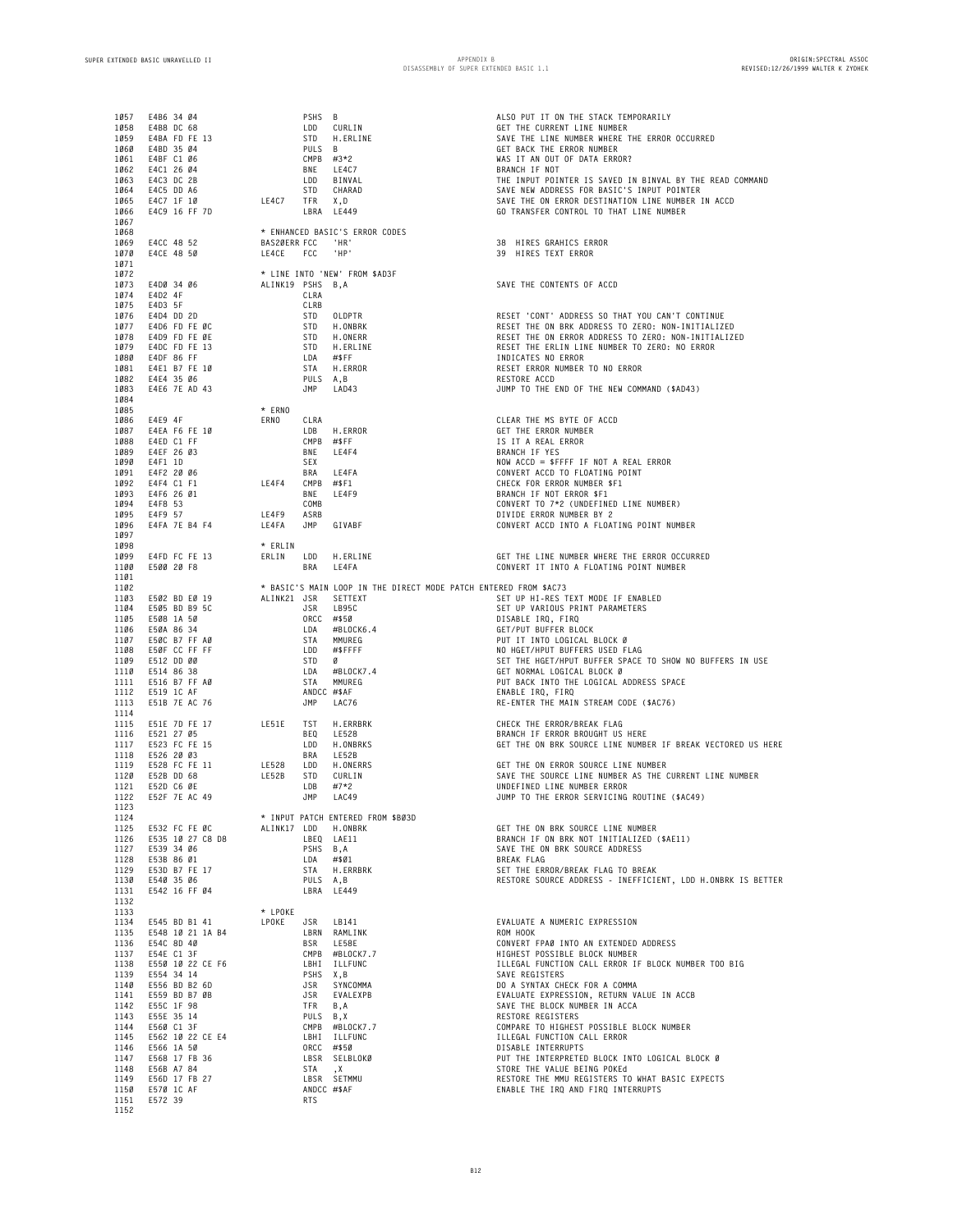| 1153         |                                   | * LPEEK                    |                                                                                                          |                                                                                                    |
|--------------|-----------------------------------|----------------------------|----------------------------------------------------------------------------------------------------------|----------------------------------------------------------------------------------------------------|
| 1154         | E573 8D 19                        | LPEEK<br>BSR               | LE58E                                                                                                    | CONVERT FPAØ INTO AN EXTENDED ADDRESS                                                              |
| 1155         | E575 10 21 1A 87                  |                            | LBRN RAMLINK<br>CMPB #BLOCK7.7                                                                           | RAM HOOK                                                                                           |
| 1156<br>1157 | E579 C1 3F<br>E57B 10 22 CE CB    |                            | LBHI ILLFUNC                                                                                             | COMPARE TO HIGHEST LEGAL BLOCK NUMBER<br>ILLEGAL FUNCTINO CALL ERROR IF BLOCK NUMBER TOO BIG       |
| 1158         | E57F 1A 50                        |                            | ORCC #\$50                                                                                               | DISABLE INTERRUPTS                                                                                 |
| 1159         | E581 17 FB 1D                     |                            | LBSR SELBLOKØ                                                                                            | GET THE INTERPRETED BLOCK NUMBER INTO CPU BLOCK Ø                                                  |
| 1160         | E584 E6 84                        | LDB                        | , Х                                                                                                      | GET THE VALUE BEING LPEEKed                                                                        |
| 1161         | E586 17 FB ØE                     |                            | LBSR SETMMU                                                                                              | RESTORE THE MMU REGISTERS TO WHAT BASIC EXPECTS                                                    |
| 1162<br>1163 | E589 1C AF<br>E58B 7E B4 F3       | JMP                        | ANDCC #\$AF<br>LB4F3                                                                                     | ENABLE THE IRQ AND FIRQ INTERRUPTS<br>CONVERT THE VALUE IN ACCB INTO A FLOATING POINT NUMBER       |
| 1164         |                                   |                            |                                                                                                          |                                                                                                    |
| 1165         |                                   |                            | * CONVERT FPAØ INTO A 'LONG' ADDRESS                                                                     |                                                                                                    |
| 1166         |                                   |                            | * THE 'LONG' ADDRESS WIL BE RETURNED IN TWO PIECES: THE LOW ORDER 13 BITS                                |                                                                                                    |
| 1167<br>1168 |                                   |                            | * WILL BE IN THE X REGISTER, AND THE HIGH ORDER 6 BITS, WHICH ARE THE<br>* BLOCK NUMBER, WILL BE IN ACCB |                                                                                                    |
| 1169         | E58E 34 02                        | LE58E<br>PSHS A            |                                                                                                          |                                                                                                    |
| 1170         | E590 96 4F                        | LDA                        | FPØEXP                                                                                                   | GET THE EXPONENT OF FPAØ                                                                           |
| 1171         | E592 81 93                        |                            | CMPA #\$93                                                                                               | EXPONENT OF 512K-1                                                                                 |
| 1172         | E594 23 04                        | <b>BLS</b>                 | LE59A                                                                                                    | BRANCH IF $\Leftarrow$ 512K-1<br>MAKE IT ONE BLOCK BIGGER THAN THE BIGGEST ALLOWABLE               |
| 1173<br>1174 | E596 C6 40<br>E598 20 15          | LDB<br>BRA                 | #BLOCK7.7+1<br>LE5AF                                                                                     | EXIT ROUTINE                                                                                       |
| 1175         | E59A BD BC C8                     | LE59A<br>JSR               | LBCC8                                                                                                    | DE-NORMALIZE FPAØ                                                                                  |
| 1176         | E59D DC 52                        | LDD                        | FPAØ+2                                                                                                   | GET THE TWO LEAST SIGNIFICANT BITS OF FPAØ                                                         |
| 1177         | E59F 84 1F                        |                            | ANDA #\$1F                                                                                               | MASK OFF THE 3 HIGH ORDER BITS                                                                     |
| 1178<br>1179 | E5A1 1F 01<br>E5A3 DC 51          | TFR<br>LDD                 | D, X<br>FPAØ+1                                                                                           | SAVE THE 13 LOW ORDER BITS IN X REGISTER<br>GET THE SECOND AND THIRD BYTES IF FPAØ                 |
| 1180         | E5A5 47                           | ASRA                       |                                                                                                          |                                                                                                    |
| 1181         | E5A6 56                           | RORB                       |                                                                                                          |                                                                                                    |
| 1182         | E5A7 47                           | ASRA                       |                                                                                                          |                                                                                                    |
| 1183<br>1184 | E5A8 56<br>E5A9 47                | RORB<br>ASRA               |                                                                                                          |                                                                                                    |
| 1185         | E5AA 56                           | RORB                       |                                                                                                          |                                                                                                    |
| 1186         | E5AB 47                           | ASRA                       |                                                                                                          | NOT NECESSARY WITH MAXIMUM OF 512K RAM                                                             |
| 1187         | E5AC 56                           | RORB                       |                                                                                                          |                                                                                                    |
| 1188<br>1189 | E5AD 47<br>E5AE 56                | ASRA<br>RORB               |                                                                                                          | NOT NECESSARY WITH MAXIMUM OF 512K RAM<br>SHIFT ACCD RIGHT 5 TIMES - THE BLOCK NUMBER IS IN ACCB   |
| 1190         | E5AF 35 82                        | LE5AF                      | PULS A, PC                                                                                               |                                                                                                    |
| 1191         |                                   |                            |                                                                                                          |                                                                                                    |
| 1192         |                                   | * BUTTON                   |                                                                                                          |                                                                                                    |
| 1193<br>1194 | E5B1 BD B3 ED<br>E5B4 10 21 1A 48 | BUTTON JSR                 | INTCNV<br>LBRN RAMLINK                                                                                   | CONVERT FPAØ INTO AN INTEGER IN ACCB<br>RAM HOOK                                                   |
| 1195         | E5B8 C1 03                        |                            | CMPB #\$03                                                                                               | ONLY BUTTON NUMBERS Ø-3 ALLOWD                                                                     |
| 1196         | E5BA 10 22 CE 8C                  |                            | LBHI ILLFUNC                                                                                             | ILLEGAL FUNCTION ERROR                                                                             |
| 1197<br>1198 | E5BE 1F 98<br>E5CØ 5F             | TFR<br>CLRB                | B,A                                                                                                      | SAVE BUTTON NUMBER IN ACCA                                                                         |
| 1199         | E5C1 53                           | COMB                       |                                                                                                          | NOW $ACCB = SFF$                                                                                   |
| 1200         | E5C2 8E FF 00                     | LDX                        | #PIAØ                                                                                                    | POINT TO THE KEYBOARD STROBE PIO                                                                   |
| 1201         | E5C5 E7 02                        | STB                        | \$02,X                                                                                                   | SET THE COLUMN STROBE TO \$FF - ALLOW ONLY BUTTONS TO BE CHECKED                                   |
| 1202<br>1203 | E5C7 E6 84<br>E5C9 C1 ØF          | LDB                        | ,Χ<br>CMPB #\$ØF                                                                                         | READ THE KEYBOARD ROWS<br>THE BUTTONS ARE ON THE BOTTOM FOUR ROWS                                  |
| 1204         | E5CB 27 1D                        | BEQ                        | LE5EA                                                                                                    | BRANCH IF NO BUTTONS DOWN                                                                          |
| 1205         | E5CD 30 8D 00 04                  |                            | LEAX LE5D5, PC                                                                                           | POINT TO THE BUTTON MASKING ROUTINES                                                               |
| 1206         | E5D1 48                           | ALSA                       |                                                                                                          |                                                                                                    |
| 1207<br>1208 | E5D2 48<br>E5D3 6E 86             | ALSA<br>JMP                |                                                                                                          | MULT ACCA BY FOUR - FOUR BYTES/EACH MASKING ROUTINE<br>JUMP TO THE APPROPRIATE MASKING ROUTINE     |
| 1209         |                                   |                            | A,X                                                                                                      |                                                                                                    |
| 1210         |                                   |                            | * MASK OFF ALL BUT BUTTON 1, RIGHT JOYSTICK                                                              |                                                                                                    |
| 1211         | E5D5 C4 01                        | LE5D5                      | ANDB #\$01                                                                                               |                                                                                                    |
| 1212<br>1213 | E5D7 20 0A                        | BRA                        | LE5E3                                                                                                    |                                                                                                    |
| 1214         |                                   |                            | * MASK OFF ALL BUT BUTTON 1, LEFT JOYSTICK                                                               |                                                                                                    |
| 1215         | E5D9 C4 04                        | LE5D9                      | ANDB #\$04                                                                                               |                                                                                                    |
| 1216<br>1217 | E5DB 20 06                        | BRA                        | LE5E3                                                                                                    |                                                                                                    |
| 1218         |                                   |                            | * MASK OFF ALL BUT BUTTON 2, RIGHT JOYSTICK                                                              |                                                                                                    |
| 1219         | E5DD C4 02                        | ANDB #\$02                 |                                                                                                          |                                                                                                    |
| 1220<br>1221 | E5DF 20 02                        | BRA                        | LE5E3                                                                                                    |                                                                                                    |
| 1222         |                                   |                            | * MASK OFF ALL BUT BUTTON 2, LEFT JOYSTICK                                                               |                                                                                                    |
| 1223         | E5E1 C4 08                        |                            | ANDB #\$08                                                                                               |                                                                                                    |
| 1224         | E5E3 26 05                        | LE5E3<br>BNE               | LE5EA                                                                                                    | BRANCH IF MASKED BUTTON NOT DOWN                                                                   |
| 1225<br>1226 | E5E5 CC 00 01<br>E5E8 20 02       | LDD<br>BRA                 | #1<br>LE5EC                                                                                              | IF BUTTON DOWN, RETURN A VALUE OF ONE                                                              |
| 1227         | E5EA 4F                           | LE5EA<br>CLRA              |                                                                                                          |                                                                                                    |
| 1228         | E5EB 5F                           | CLRB                       |                                                                                                          | RETURN A ZERO IF BUTTON IS NOT DOWN                                                                |
| 1229<br>1230 | E5EC BD B4 F4<br>E5EF 39          | LE5EC<br>JSR<br><b>RTS</b> | GIVABF                                                                                                   | CONVERT ACCD INTO A FLOATING POINT NUMBER IN FPAØ                                                  |
| 1231         |                                   |                            |                                                                                                          |                                                                                                    |
| 1232         |                                   | * PALETTE                  |                                                                                                          |                                                                                                    |
| 1233         | E5FØ 81 F7                        | PALETTE CMPA               | #\$F7                                                                                                    | 'RGB' TOKEN?                                                                                       |
| 1234<br>1235 | E5F2 10 21 1A 0A<br>E5F6 26 08    | LBRN<br>BNE                | RAMLINK<br>LE600                                                                                         | RAM HOOK<br>NOT THE 'RGB' TOKEN, CHECK FOR 'CMP'                                                   |
| 1236         | E5F8 9D 9F                        | <b>JSR</b>                 | <b>GETNCH</b>                                                                                            | GET THE NEXT CHARACTER FROM BASIC'S INPUT LINE                                                     |
| 1237         |                                   |                            | * RGB ENTRY POINT - SET THE PALETTE REGISTERS FOR DEFAULT RGB VALUES                                     |                                                                                                    |
| 1238<br>1239 | E5FA 30 8D 00 66                  | LE5FA<br>BRA               | LEAX IM.RGB, PC<br>LE634                                                                                 | POINT TO THE DEFAULT RGB PALETTE COLORS<br>PUT THE DATA POINTED TO BY X INTO THE PALETTE REGISTERS |
| 1240         | E5FE 20 34<br>E600 81 F6          | <b>LE600</b>               | CMPA #\$F6                                                                                               | 'CMP' TOKEN?                                                                                       |
| 1241         | E602 26 08                        | BNE                        | LE6ØC                                                                                                    | NO, GET A REGISTER NUMBER AND COLOR                                                                |
| 1242         | E604 9D 9F                        | JSR                        | GETNCH                                                                                                   | GET THE NEXT CHARACTER FROM BASIC'S INPUT LINE                                                     |
| 1243<br>1244 | E606 30 8D 00 4A                  | LE606                      | * CMP ENTRY POINT - SET THE PALETTE REGISTERS FOR DEFAULT CMP VALUES<br>LEAX IM.CMP, PC                  | POINT TO THE DEFAULT CMP PALETTE COLORS                                                            |
| 1245         | E60A 20 28                        | BRA                        | LE634                                                                                                    | PUT THE DATA POINTED TO BY X INTO THE PALETTE REGISTERS                                            |
| 1246         | E60C BD E7 B2                     | LE60C<br>JSR               | LE7B2                                                                                                    | EVALUATE TWO EXPRESSIONS, NORMALLY A HORIZONTAL & VERTICAL COORDINATE                              |
| 1247<br>1248 | E60F 8E FF B0<br>E612 10 8E E6 78 | LDX<br>LDY                 | #PALETREG<br>#IM.PALET                                                                                   | POINT TO THE GIME CHIP'S PALETTE REGISTERS<br>POINT TO THE RAM IMAGE OF THE PALETTE REGISTERS      |
|              |                                   |                            |                                                                                                          |                                                                                                    |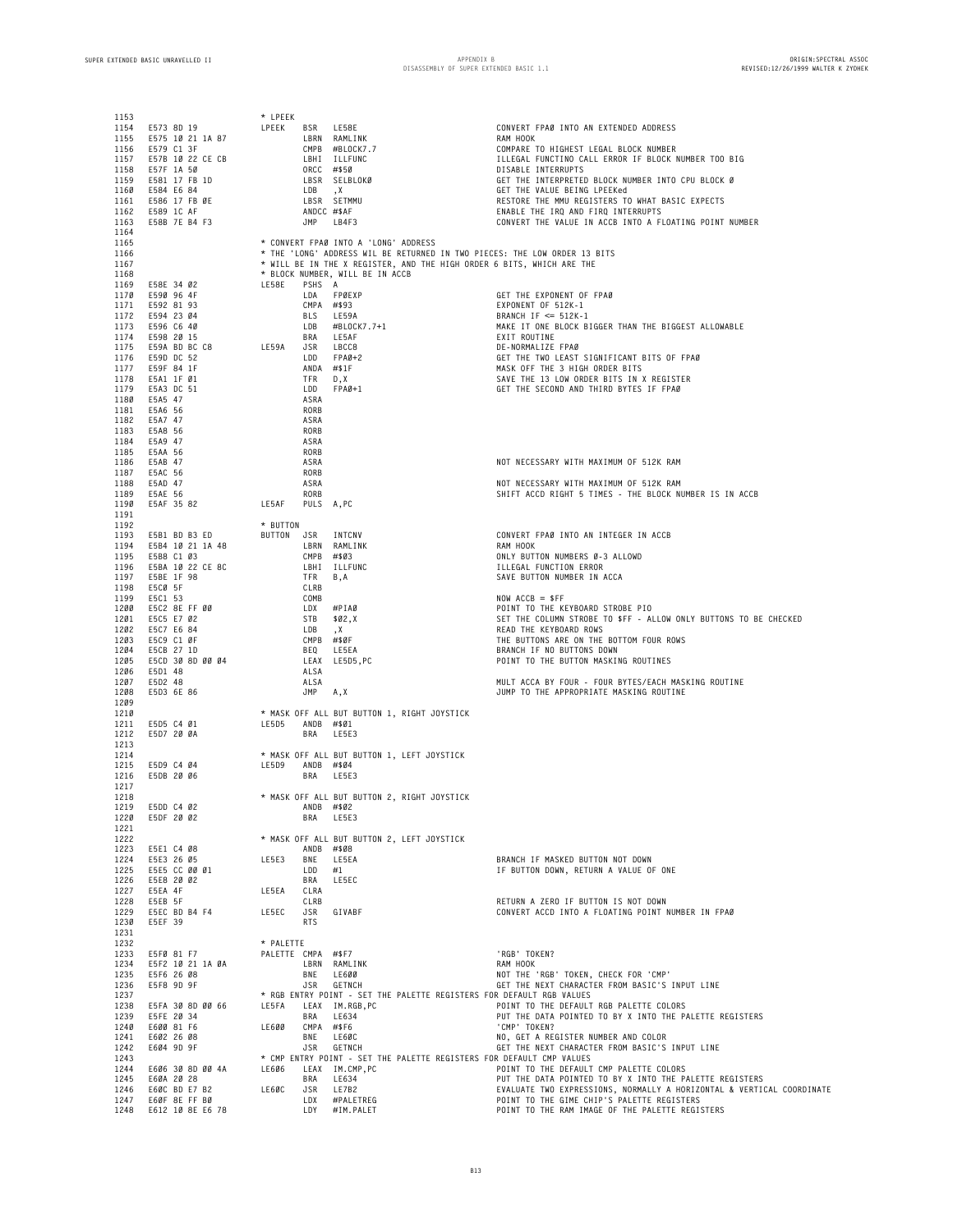**E616 96 2C LDA BINVAL+1 GET THE NUMBER OF THE PALETTE REGISTER TO CHANGE E618 81 10 CMPA #16 16 PALETTE REGISTERS MAXIMUM** 1251 E61A 10 24 CE 2C LBCC ILLFUNC ILLEGAL FUNCTION CALLERROR IF PALETTE REGISTER > 15<br>1252 E61E 30 86 LEAX A,X POINT TO T **E620 31 A6 LEAY A,Y POINT TO THE SELECTED PALETTE REGISTER RAM IMAGE 1254 E622 D6 C0 LDB VERBEG+1 GET THE NEW COLOR FOR THE PALETTE REGISTER E624 C1 3F CMPB #63 MAXIMUM OF 64 COLORS (ZERO IS A LEGIT COLOR) 1256 E626 23 02 BLS LE62A BRANCH IF LEGITIMATE COLOR SELECTED E628 C6 3F LDB #63 USE COLOR 63 IF BAD COLOR NUMBER SELECTED E62A 1A 50 LE62A ORCC #\$50 DISABLE INTERRUPTS E62C 13 SYNC WAIT FOR AN INTERRUPT TO CHANGE PALETTE REGISTERS - THIS WILL PREVENT THE SCREEN FROM FLASHING WHEN THE CHANGE IS MADE. 1261 E62D E7 84 STB ,X SAVE THE NEW COLOR IN THE PALETTE REGISTER E62F E7 A4 STB ,Y SAVE THE NEW COLOR IN THE PALETTE REGISTER RAM IMAGE 1263 E631 1C AF ANDCC #\$AF ENABLE IRQ, FIRQ INTERRUPTS E633 39 RTS E634 34 10 LE634 PSHS X SAVE THE SOURCE REGISTER POINTER E636 10 8E E6 78 LDY #IM.PALET POINT TO THE PALETTE REGISTER RAM IMAGE E63A 8D 0C BSR LE648 COPY THE SOURCE PALETTE REGISTER TO THE RAM IMAGE E63C 35 10 PULS X RESTORE THE SOURCE REGISTER POINTER E63E 10 8E FF B0 LDY #PALETREG POINT TO THE PALETTE REGISTERS E642 1A 50 ORCC #\$50 DIABLE INTERRUPTS E644 13 SYNC COPY IMMEDIATELY AFTER AN INTERRUPT TO PREVENT SPARKING E645 8D 01 BSR LE648 COPY THE SOURCE REGISTER DATE INTO THE PALETTE REGISTERS 128 E648 C6 0F LE648 LDB #16-1 NUMBER OF BYTES TO COPY - BUG - SHOULD BE 16 E64A A6 80 LE64A LDA ,X+ GET A BYTE 1278 E64C A7 A0 STA ,Y+ MOVE IT E64E 5A DECB BUMP COUNTER DOWN ONE E64F 26 F9 BNE LE64A LOOP UNTIL DONE E651 1C AF ANDCC #\$AF ENABLE IRQ, FIRQ INTERRUPTS**  $F653 39$  **\* PALETTE COLORS FOR A COMPOSITE MONITOR 1285 E654 12 24 0B 07 3F 1F IM.CMP FCB 18,36,11,7,63,31 E65A 09 26 00 12 00 3F FCB 9,38,0,18,0,63 E660 00 12 00 26 FCB 0,18,0,38 \* PALETTE COLORS FOR AN RGB MONITOR E664 12 36 09 24 3F 1B IM.RGB FCB 18,54,9,36,63,27 E66A 2D 26 00 12 00 3F FCB 45,38,0,18,0,63 E670 00 12 00 26 FCB 0,18,0,38 E674 20 84 RGB BRA LE5FA E676 20 8E CMP BRA LE606 \* MASTER IMAGES USED TO PROGRAM THE CUSTOM CHIP'S PALETTE REGISTERS E678 12 24 0B 07 3F 1F IM.PALET FCB 18,36,11,7,63,31 1300 E67E 09 26 00 12 00 3F FCB 9,38,0,18,0,63 E684 00 12 00 26 FCB 0,18,0,38 \* HSCREEN E688 81 00 HSCREEN CMPA #\$00 CHECK FOR END OF LINE E68A 10** 21 19 72 **LBRN RAMLIN**<br>1305 **E68A 10** 21 19 72 **LBRN RAMLIN**<br>1306 **E68E 26 03 BNE** LE693 **E68E 26 03 BNE LE693 BRANCH IF NOT END OF LINE** 1307 E690'SF (LRB CLRB CLRB ) COMMENT TO ZERO CONSUMENT TO 2009<br>1308 E691 20:09 BRA LE69C (STEER SET THE HSCREEN MODE<br>1309 E693 BD B7:0B LE693 JSR EVALEXPB (EVALUATE EXPRESSION, RETURN VALUE IN ACCB **E696 C1 04 CMPB #\$04 ONLY 4 HSCREEN MODES ALLOWED E698 10 22 CD AE LBHI ILLFUNC ILLEGAL FUNCTION CALL ERROR E69C D7 E6 LE69C STB HRMODE SAVE THE HI-RES GRAPHICS MODE E69E C1 00 CMPB #\$00 CHECK FOR MODE 0 E6A0 26 03 BNE LE6A5 BRANCH IF NOT HSCREEN 0 E6A2 7E E0 19 JMP SETTEXT SETUP THE VIDEO MODE REGISTERS FOR COCO COMPATIBLE MODE E6A5 D7 E6 LE6A5 STB HRMODE SAVE THE HI-RES GRAPHICS MODE E6A7 8E E6 CB LDX #LE6CB POINT TO THE TABLE OF NUMBER OF BYTES/HORIZONTAL ROW E6AA C0 01 SUBB #\$01 CONVERT THE HI-RES MODE FROM 1-4 TO 0-3 E6AC A6 85 LDA B,X GET THE NUMBER OF BYTES/HORIZONTAL ROW E6AE 97 B9 STA HORBYT AND SAVE IT 1321 E6B0 C1 01 CMPB #\$01 ONE OF THE FIRST TWO MODES? E6B2 2E 05 BGT LE6B9 BRANCH IF NOT E6B4 CC 00 A0 LDD #160 HORIZONTAL CENTER OF 320 COORDINATE SCREEN E6B7 20 03 BRA LE6BC E6B9 CC 01 40 LE6B9 LDD #320 HORIZONTAL CENTER OF 640 COORDINATE SCREEN E6BC DD C7 LE6BC STD HORDEF SAVE AS HORIZONTAL DEFAULT COORD E6BE CC 00 60 LDD #96 VERTICAL CENTER COORDINATE E6C1 DD C9 STD VERDEF SAVE AS VERTICAL DEFAULT E6C3 F6 FE 0B LDB H.BCOLOR GET THE BACKGROUND COLOR E6C6 8D 10 BSR CLRHIRES CLEAR THE HI-RES GRAPHICS SCREEN TO THE BACKGROUND COLOR E6C8 7E E0 4D JMP SETGRAPH GROGRAM THE VIDEO RESOLUTION MODE \* TABLE OF THE NUMBER OF BYTES PER HORIZONTAL ROW FOR EACH HSCREEN MODE E6CB 50 A0 50 A0 LE6CB FCB 80,160,80,160 \* HCLS E6CF 26 05 HCLS BNE LE6D6 BRANCH IF NOT END OF LINE E6D1 F6 FE 0B LDB H.BCOLOR GET THE BACKGROUND COLOR E6D4 20 02 BRA CLRHIRES CLEAR THE SCREEN TO THE BACKGROUND COLOR E6D6 8D 36 LE6D6 BSR LE70E EVALUATE AN EXPRESSION, SYNTAX CHECK FOR NOT > 16 \* CLEAR THE HI-RES GRAPHICS SCREEN TO THE COLOR IN ACCB E6D8 0D E6 CLRHIRES TST HRMODE CHECK THE HI-RES MODE**

**E6DA 27 13 BEQ LE6EF HR' ERROR IF IN THE 32 COLUMN MODE**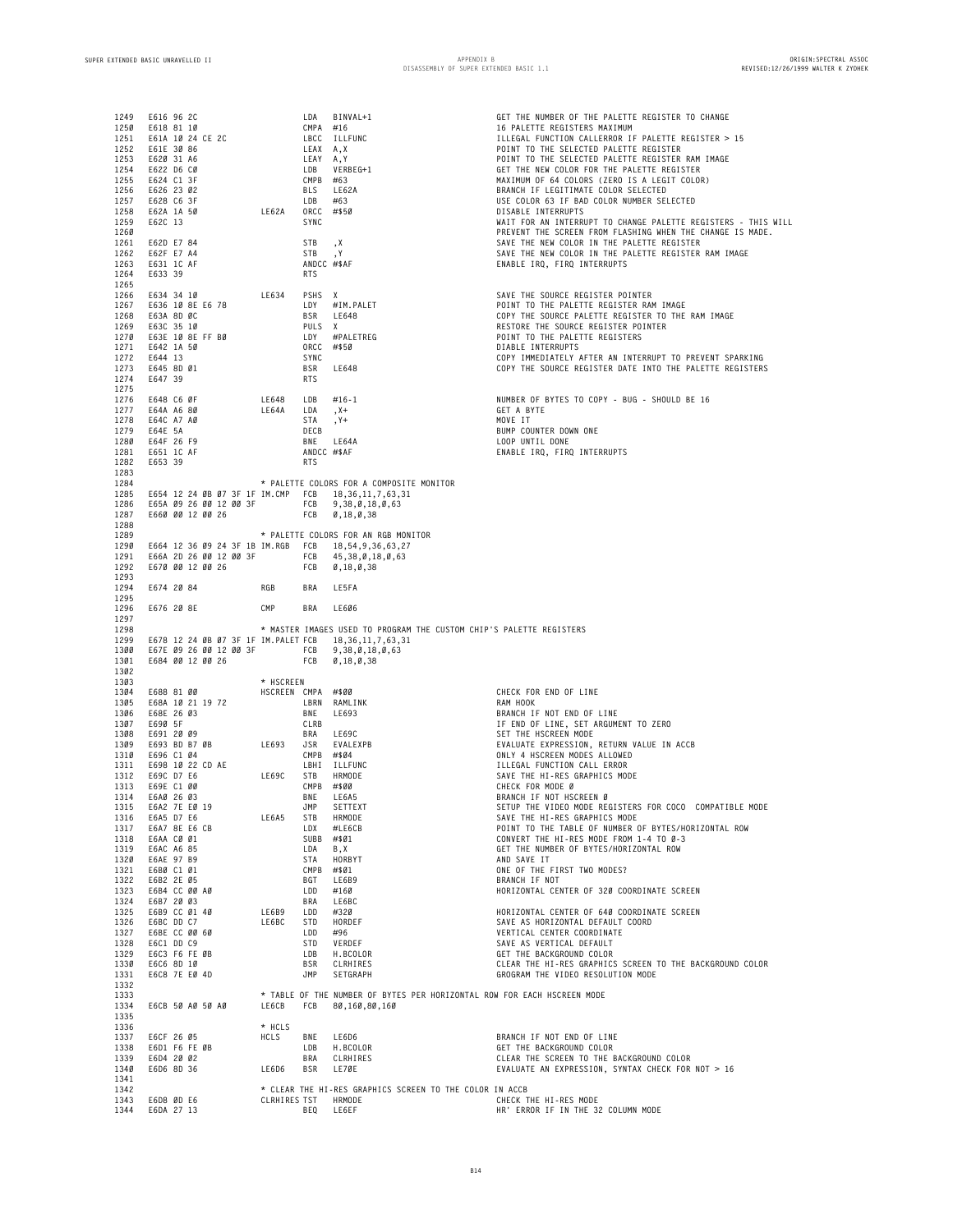| 1345<br>1346<br>1347<br>1348                                                                                                                                         | E6DC 8D 64<br>E6DE BD E1 19<br>E6E1 8E 20 00                                                                                                                                                                                                                                        |                                                             | BSR<br>JSR<br>LDX                                                                                                   | PIXELFIL<br>SELTASK1<br>#HRESSCRN                                                                                                                              | FILL ACCB WITH THE SELECTED COLOR<br>SELECT TASK REGISTER 1 AS THE ACTIVE TASK REGISTER<br>* FILL MEMORY FROM HRESSCRN TO \$A000 WITH ACCB; THIS IS THE HI-RES GRAPHICS SCREEN<br>POINT TO START OF HI-RES GRAPHICS SCREEN                                                                                                                                                                                                                                                                                      |
|----------------------------------------------------------------------------------------------------------------------------------------------------------------------|-------------------------------------------------------------------------------------------------------------------------------------------------------------------------------------------------------------------------------------------------------------------------------------|-------------------------------------------------------------|---------------------------------------------------------------------------------------------------------------------|----------------------------------------------------------------------------------------------------------------------------------------------------------------|-----------------------------------------------------------------------------------------------------------------------------------------------------------------------------------------------------------------------------------------------------------------------------------------------------------------------------------------------------------------------------------------------------------------------------------------------------------------------------------------------------------------|
| 1349<br>1350<br>1351<br>1352                                                                                                                                         | E6E4 E7 80<br>E6E6 8C A0 00<br>E6E9 26 F9<br>E6EB BD EØ FF                                                                                                                                                                                                                          | LE6E4                                                       | STB<br>BNE<br>JSR                                                                                                   | , X+<br>CMPX #BASIC<br>LE6E4<br>SELTASKØ                                                                                                                       | 'CLEAR' A BYTE<br>CHECK FOR END OF THE HI-RES GRAPHICS SCREEN<br>KEEP 'CLEARING' UNTIL DONE<br>SET TASK REGISTER Ø AS THE ACTIVE TASK REGISTER                                                                                                                                                                                                                                                                                                                                                                  |
| 1353<br>1354<br>1355                                                                                                                                                 | E6EE 39<br>E6EF C6 4C<br>E6F1 7E AC 46                                                                                                                                                                                                                                              | LE6EF                                                       | <b>RTS</b><br>LDB<br>JMP                                                                                            | #38*2<br>LAC46                                                                                                                                                 | 'HR' ERROR<br>JUMP TO THE ERROR HANDLER                                                                                                                                                                                                                                                                                                                                                                                                                                                                         |
| 1356<br>1357<br>1358<br>1359<br>1360<br>1361<br>1362<br>1363<br>1364<br>1365<br>1366<br>1367<br>1368                                                                 | E6F4 81 2C<br>E6F6 10 21 19 06<br>E6FA 27 09<br>E6FC 8D 10<br>E6FE F7 FE ØA<br>E701 9D A5<br>E703 27 08<br>E705 BD B2 6D<br>E708 8D 04<br>E70A F7 FE 0B<br>E7ØD 39                                                                                                                  | * HCOLOR<br>HCOLOR CMPA #','<br>LE705<br>LE7ØD              | BEQ<br>BSR<br>STB<br>JSR<br>BEQ<br>JSR<br>BSR<br>STB<br><b>RTS</b>                                                  | LBRN RAMLINK<br>LE705<br>LE7ØE<br>H.FCOLOR<br>GETCCH<br>LE7ØD<br>SYNCOMMA<br>LE7ØE<br>H.BCOLOR                                                                 | CHECK FOR COMMA, FIRST ARGUMENT NOT GIVEN<br>RAM HOOK<br>BRANCH IF FIRST ARGUMENT NOT GIVEN<br>EVALUATE EXPRESSION, SYNTAX CHECK FOR EXPRESSION > 16<br>SAVE THE NEW FORGROUND COLOR<br>GET BASIC'S CURRENT INPUT CHARACTER<br>BRANCH IF END OF LINE, NO BACKGROUND COLOR GIVEN<br>DO A SYNTAX CHECK FOR A COMMA<br>EVALUATE EXPRESSION, SYNTAX CHECK FOR EXPRESSION > 16<br>SAVE THE NEW BACKGROUND COLOR                                                                                                      |
| 1369<br>1370<br>1371<br>1372<br>1373                                                                                                                                 | E7ØE BD B7 ØB<br>E711 C1 10<br>E713 10 24 CD 33<br>E717 39                                                                                                                                                                                                                          | LE7ØE<br>LE711                                              | JSR<br>CMPB #16<br>LBCC<br><b>RTS</b>                                                                               | EVALEXPB<br>ILLFUNC                                                                                                                                            | EVALUATE EXPRESSION, RETURN VALUE IN ACCB<br>MAXIMUM OF 16 DIFFERENT COLORS<br>ILLEGAL FUNCTION CALL ERROR                                                                                                                                                                                                                                                                                                                                                                                                      |
| 1374<br>1375<br>1376<br>1377<br>1378<br>1379<br>1380<br>1381<br>1382<br>1383<br>1384<br>1385<br>1386                                                                 | E718 BD E7 31<br>E71B 9D A5<br>E71D 27 10<br>E71F 81 29<br>E721 27 ØC<br>E723 BD B2 6D<br>E726 81 2C<br>E728 27 05<br>E72A BD E7 ØE<br>E72D 8D ØC<br>E72F ØE A5                                                                                                                     | LE718<br>LE72F                                              | JSR<br>JSR<br>BEQ<br>$CMPA$ #')'<br>BEQ<br>JSR<br>CMPA #','<br>BEQ<br>JSR<br>BSR<br>JMP                             | LE731<br>GETCCH<br>LE72F<br>LE72F<br>SYNCOMMA<br>LE72F<br>LE7ØE<br>LE73B<br>GETCCH                                                                             | SET THE WORKING COLOR AND ALL PIXEL BYTES TO DEFAULT VALUES<br>GET BASIC'S CURRENT INPUT CHARACTER<br>BRANCH IF END OF LINE<br>SYNTAX CHECK FOR ')'<br>EXIT IF ')'<br>DO A SYNTAX CHECK FOR A COMMA<br>SYNTAX CHECK FOR A COMMA<br>USE DEFAULT COLORS IF TWO COMMAS<br>EVALUATE COLOR ARGUMENT<br>SET THE WORKING AND ALL COLOR BYTES TO THE COLOR ARGUMENT<br>GET BASIC'S CURRENT INPUT CHARACTER AND RETURN                                                                                                   |
| 1387<br>1388<br>1389<br>1390<br>1391<br>1392<br>1393<br>1394                                                                                                         | E731 F6 FE ØA<br>E734 ØD C2<br>E736 26 03<br>E738 F6 FE ØB<br>E73B D7 B4<br>E73D 8D 03<br>E73F D7 B5<br>E741 39                                                                                                                                                                     | LE731<br>LE73B                                              | LDB<br>TST<br>BNE<br>LDB<br>STB<br>BSR<br><b>STB</b><br><b>RTS</b>                                                  | H.FCOLOR<br>SETFLG<br>LE73B<br>H.BCOLOR<br>WCOLOR<br>PIXELFIL<br>ALLCOL                                                                                        | GET THE FOREGOUND COLOR<br>TEST THE HSET/HRESET FLAG<br>BRANCH IF HSET<br>GET THE BACKGROUND COLOR IF HRESET<br>SAVE THE NEW WORKING COLOR<br>FILL ALL PIXELS IN A BYTE WITH THE WORKING COLOR<br>SAVE THE FILLED WITH WORKING COLOR BYTE                                                                                                                                                                                                                                                                       |
| 1395<br>1396<br>1397<br>1398<br>1399<br>1400<br>1401<br>1402<br>1403<br>1404<br>1405<br>1406<br>1407<br>1408                                                         | E742 34 10<br>E744 96 E6<br>E746 80 01<br>E748 8E E7 59<br>E74B E4 86<br>E74D 96 E6<br>E74F 80 01<br>E751 8E E7 5D<br>E754 A6 86<br>E756 3D<br>E757 35 90                                                                                                                           | PIXELFIL PSHS X                                             | LDA<br>SUBA #\$01<br>LDX<br>ANDB A, X<br>LDA<br>SUBA #\$01<br>LDX<br>LDA<br>MUL<br>PULS X, PC                       | * FILL ACCB WITH PIXELS OF THE COLOR CONTAINED IN ACCB<br>HRMODE<br>#LE759<br>HRMODE<br>#LE75D<br>A,X                                                          | GET THE HI-RES GRAPHICS MODE<br>CONVERT 1-4 TO 0-3<br>POINT TO THE TABLE OF PIXEL MASKS<br>KEEP ONLY ONE PIXEL'S WORTH OF COLOR INFORMATION<br>* BOTH OF THESE INSTRUCTIONS<br>* ARE SUPERFLUOUS<br>POINT TO THE TABLE OF MULTIPLIERS<br>GET THE APPROPRIATE MULTIPLIER<br>NOW THE COLOR INFORMATION IS IN EVERY PIXEL IN THE BYTE                                                                                                                                                                              |
| 1409<br>1410<br>1411                                                                                                                                                 | E759 03 0F 01 03                                                                                                                                                                                                                                                                    | LE759                                                       | FCB                                                                                                                 | * PIXEL MASKS FOR THE HI-RES GRAPHICS MODES<br>\$03, \$0F, \$01, \$03                                                                                          |                                                                                                                                                                                                                                                                                                                                                                                                                                                                                                                 |
| 1412<br>1413<br>1414                                                                                                                                                 | E75D 55 11 FF 55                                                                                                                                                                                                                                                                    | LE75D                                                       | FCB                                                                                                                 | * MULTIPLIERS TO SPREAD HI-RES PIXELS THROUGH AN ENTIRE BYTE<br>\$55, \$11, \$FF, \$55                                                                         |                                                                                                                                                                                                                                                                                                                                                                                                                                                                                                                 |
| 1415<br>1416<br>1417                                                                                                                                                 | E761 86 01<br>E763 20 05                                                                                                                                                                                                                                                            | * HSET<br>HSET                                              | LDA<br>BRA                                                                                                          | #\$01<br>LE76A                                                                                                                                                 | HSET FLAG                                                                                                                                                                                                                                                                                                                                                                                                                                                                                                       |
| 1418<br>1419<br>1420<br>1421<br>1422<br>1423<br>1424<br>1425<br>1426<br>1427<br>1428<br>1429<br>1430<br>1431<br>1432<br>1433<br>1434<br>1435<br>1436<br>1437<br>1438 | E765 4F<br>E766 10 21 18 96<br>E76A ØD E6<br>E76C 27 81<br>E76E 97 C2<br>E770 BD B2 6A<br>E773 BD E7 AA<br>E776 ØD C2<br>E778 26 05<br>E77A BD E7 31<br>E77D 20 03<br>E77F BD E7 18<br>E782 BD B2 67<br>E785 BD E7 DA<br>E788 BD E1 19<br>E78B BD E7 92<br>E78E BD EØ FF<br>E791 39 | * HRESET<br>HRESET CLRA<br>LE76A<br>LE77F<br>LE782<br>LE788 | TST<br>BEQ<br>STA<br>JSR<br>JSR<br>TST<br>BNE<br>JSR<br>BRA<br>JSR<br>JSR<br>JSR<br>JSR<br>JSR<br>JSR<br><b>RTS</b> | LBRN RAMLINK<br>HRMODE<br>LE6EF<br>SETFLG<br>LB26A<br>LE7AA<br>SETFLG<br>LE77F<br>LE731<br>LE782<br>LE718<br>LB267<br>HCALPOS<br>SELTASK1<br>LE792<br>SELTASKØ | HRESET FLAG<br>IS THE HI-RES GRAPHICS MODE ENABLED?<br>HR' ERROR IF HI-RES MODE NOT ENABLED<br>SAVE THE HSET/HRESET FLAG<br>SYNTAX CHECK FOR '('<br>EVALUATE TWO EXPRESSIONS<br>CHECK THE HSER/HRESET FLAG<br>BRANCH IF HSET<br>SET THE WORKING COLOR AND ALL PIXEL BYTE<br>GET THE HSET COLOR<br>SYNTAX CHECK FOR ')'<br>LOAD X WITH PIXEL BYTE ADDRESS; ACCA WITH PIXEL MASK<br>MAKE TASK REGISTER 1 THE ACTIVE TASK REGISTER<br>SET OR RESET A PIXEL<br>RESET TASK REGISTER Ø TO BE THE ACTIVE TASK REGISTER |
| 1439<br>1440                                                                                                                                                         |                                                                                                                                                                                                                                                                                     |                                                             |                                                                                                                     | * HSET/HRESET A PIXEL; ENTER W/X POINTING TO THE BYTE CONTAINING THE PIXEL AND<br>* ACCA POINTING TO THE MASK FOR THE PROPER PIXEL                             |                                                                                                                                                                                                                                                                                                                                                                                                                                                                                                                 |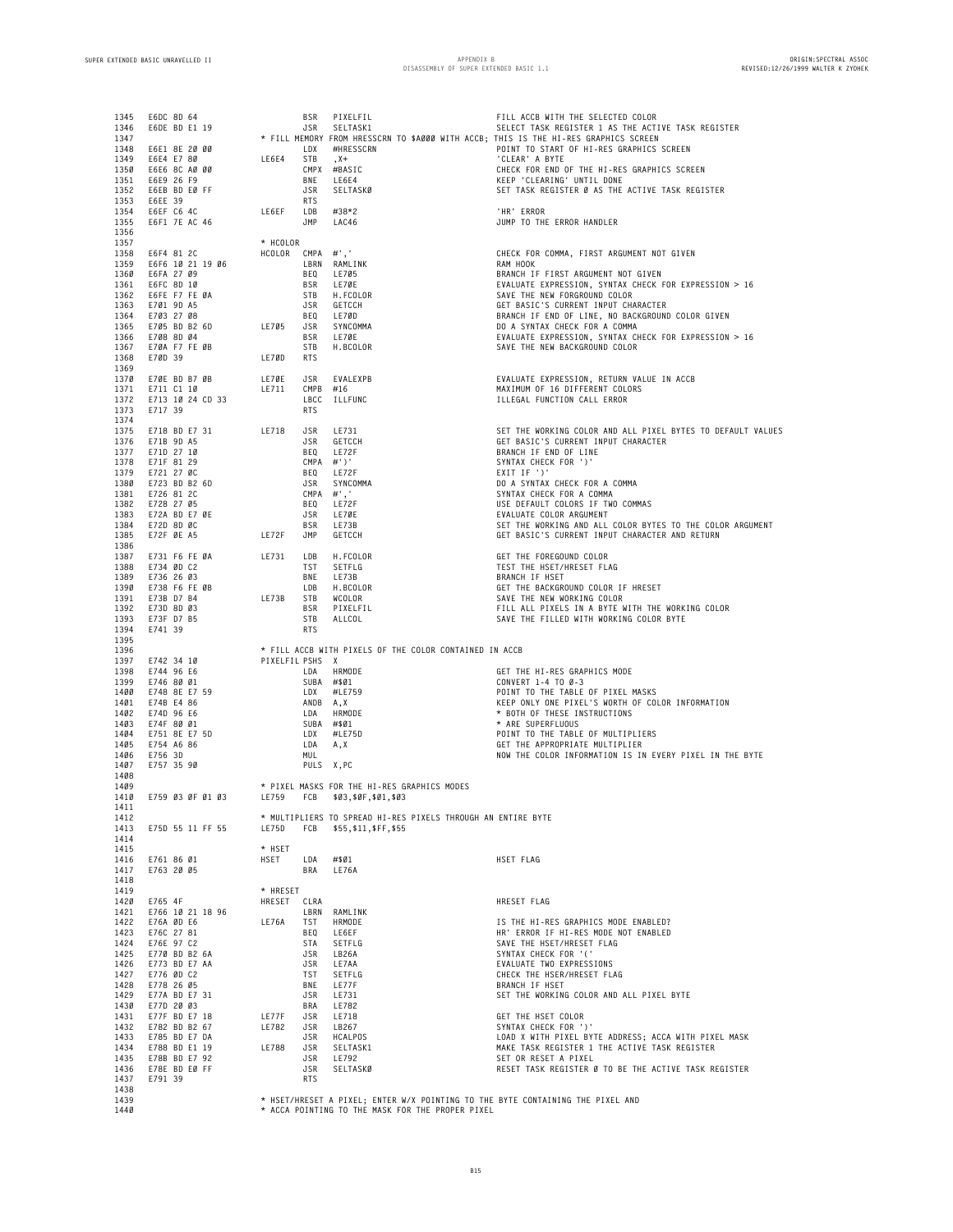| 1441<br>1442<br>1443<br>1444<br>1445<br>1446<br>1447<br>1448<br>1449<br>1450<br>1451 | E792 E6 84<br>E794 34 04<br>E796 1F 89<br>E798 43<br>E799 A4 84<br>E79B D4 B5<br>E79D 34 04<br>E79F AA EØ<br>E7A1 A7 84<br>E7A3 AØ EØ<br>E7A5 9A DB |  |                                     | LE792                  | LDB<br>PSHS B<br>TFR<br>COMA<br>ANDA<br>PSHS B<br>ORA<br>STA<br>SUBA, S+<br>ORA | ,Х<br>A, B<br>, X<br>ANDB ALLCOL<br>, S+<br>, X<br>CHGFLG                         | GET THE BYTE WHICH CONTAINS THE PIXEL<br>AND SAVE IT ON THE STACK<br>COPY THE MASK TO ACCB<br>INVERT THE MASK<br>ERASE OLD PIXEL DATA<br>FORCE THE PIXEL MASK TO BE THE CORRECT COLOR<br>AND SAVE THE 'COLORED' DATA ON THE STACK<br>REPLACE THE 'ERASED' PIXEL WITH THE NEW COLOR DATA<br>AND SAVE IT IN THE SCREEN MEMORY<br>ACCA=Ø IF OLD AND NEW PIXELS WERE IDENTICAL<br>SET CHGFLG $\infty$ Ø IF THE PIXEL WAS CHANGED |
|--------------------------------------------------------------------------------------|-----------------------------------------------------------------------------------------------------------------------------------------------------|--|-------------------------------------|------------------------|---------------------------------------------------------------------------------|-----------------------------------------------------------------------------------|------------------------------------------------------------------------------------------------------------------------------------------------------------------------------------------------------------------------------------------------------------------------------------------------------------------------------------------------------------------------------------------------------------------------------|
| 1452<br>1453<br>1454<br>1455<br>1456                                                 | E7A7 97 DB<br>E7A9 39<br>E7AA BD E7 B2<br>E7AD CE 00 BD                                                                                             |  |                                     | LE7AA<br>LE7AD         | STA<br><b>RTS</b><br>JSR<br>LDU                                                 | CHGFLG<br>LE7B2<br>#HORBEG<br>* IN ENHANCED BASIC SO IT WAS REPLACED WITH AN RTS. | SAVE THE 'CHANGED' STATUS<br>EVALUATE TWO EXPRESSIONS<br>POINT U TO EVALUATED COORDINATES' STORAGE LOCATIONS<br>* THE 'NORMALIZATION' (\$9320) ROUTINE FROM EXTENDED BASIC WENT HERE - IT IS NOT NEEDED                                                                                                                                                                                                                      |
| 1457<br>1458<br>1459                                                                 | E7BØ 39<br>E7B1 39                                                                                                                                  |  |                                     | LE7BØ                  | <b>RTS</b><br><b>RTS</b>                                                        |                                                                                   | WASTED BYTE                                                                                                                                                                                                                                                                                                                                                                                                                  |
| 1460<br>1461                                                                         |                                                                                                                                                     |  |                                     |                        |                                                                                 | * EVALUATE TWO EXPRESSIONS - NORMALLY A HORIZONTAL AND VERTICAL COORDINATE        |                                                                                                                                                                                                                                                                                                                                                                                                                              |
| 1462<br>1463                                                                         | E7B2 BD B7 34                                                                                                                                       |  |                                     | LE7B2                  | JSR                                                                             | * PERFORM COORDINATE SYNTAX RANGE CHECKS ON THE EXPRESSIONS<br>LB734              | EVALUATE TWO EXPRESSIONS; RETURN 1ST VALUE IN BINVAL, SECOND IN ACCB                                                                                                                                                                                                                                                                                                                                                         |
| 1464<br>1465                                                                         | E7B9 C1 C0                                                                                                                                          |  | E7B5 10 8E 00 BD                    | LE7B9                  | LDY<br>CMPB #192                                                                | #HORBEG                                                                           | POINT TO THE COORDINATE STORAGE VARIABLES<br>CHECK FOR MAXIMUM VERTICAL COORDINATE                                                                                                                                                                                                                                                                                                                                           |
| 1466<br>1467                                                                         | E7BB 25 02<br>E7BD C6 BF                                                                                                                            |  |                                     |                        | <b>BCS</b><br>LDB                                                               | LE7BF<br>#192-1                                                                   | BRANCH IF WITHIN RANGE<br>FORCE TO MAXIMUM VALUE IF OUT OF RANGE                                                                                                                                                                                                                                                                                                                                                             |
| 1468<br>1469                                                                         | E7BF 4F<br>E7CØ ED 22                                                                                                                               |  |                                     | LE7BF                  | CLRA<br>STD                                                                     | \$02,Y                                                                            | CLEAR THE MOST SIGNIFICANT BYTE OF ACCD<br>SAVE THE VERTICAL COORDINATE                                                                                                                                                                                                                                                                                                                                                      |
| 1470<br>1471                                                                         | E7C2 96 E6<br>E7C4 81 02                                                                                                                            |  |                                     |                        | LDA<br>CMPA #\$02                                                               | HRMODE                                                                            | GET THE HI-RES GRAPHICS MODE<br>IS MAXIMUM PIXEL WIDTH=320?                                                                                                                                                                                                                                                                                                                                                                  |
| 1472<br>1473                                                                         | E7C6 2E 05<br>E7C8 CC 01 3F                                                                                                                         |  |                                     |                        | BGT<br>LDD                                                                      | LE7CD<br>#320-1                                                                   | NO<br>LOAD ACCD WITH MAXIMUM HORIZONTAL COORDINATE FORE 320 PIXEL WIDE                                                                                                                                                                                                                                                                                                                                                       |
| 1474                                                                                 | E7CB 20 03                                                                                                                                          |  |                                     |                        | BRA                                                                             | LE7DØ                                                                             | DO THE HORIZONTAL RANGE CHECK                                                                                                                                                                                                                                                                                                                                                                                                |
| 1475<br>1476                                                                         | E7CD CC 02 7F<br>E7DØ 10 93 2B                                                                                                                      |  |                                     | LE7CD<br>LE7DØ         | LDD                                                                             | #640-1<br>CMPD BINVAL                                                             | LOAD ACCD WITH MAXIMUM HORIZONTAL COORDINATE FORE 640 PIXEL WIDE<br>IS THE HORIZONTAL COORDINATE > MAXIMUM VALUE?                                                                                                                                                                                                                                                                                                            |
| 1477<br>1478                                                                         | E7D3 25 02<br>E7D5 DC 2B                                                                                                                            |  |                                     |                        | <b>BCS</b><br>LDD                                                               | LE7D7<br>BINVAL                                                                   | YES, USE THE MAXIMUM HORIZONTAL COORDINATE<br>GET THE NEW HORIZONTAL COORDINATE                                                                                                                                                                                                                                                                                                                                              |
| 1479<br>1480                                                                         | E7D7 ED A4<br>E7D9 39                                                                                                                               |  |                                     | LE7D7                  | STD<br><b>RTS</b>                                                               | ,Υ                                                                                | SAVE THE HORIZONTAL COORDINATE                                                                                                                                                                                                                                                                                                                                                                                               |
| 1481<br>1482<br>1483<br>1484                                                         | E7DA 8D ØA                                                                                                                                          |  |                                     | HCALPOS BSR            |                                                                                 | * PIXEL OFFSET (ACCA) OF THE BYTE ON THE SCREEN CONTAINING THE PIXEL.<br>LE7E6    | * THIS ROUTINE WILL CONVERT THE X,Y COORDINATES OF A PIXEL INTO THE SCREEN ADDRESS (X REG) AND<br>POINT U TO THE HCALPOS SUBROUTINE FOR THE CURRENT HRMODE                                                                                                                                                                                                                                                                   |
| 1485<br>1486                                                                         | E7DC 6E C4                                                                                                                                          |  |                                     |                        | JMP                                                                             | , U                                                                               | EXECUTE THE HCALPOS SUBROUTINE                                                                                                                                                                                                                                                                                                                                                                                               |
| 1487<br>1488<br>1489<br>1490                                                         | E7E4 E8 20                                                                                                                                          |  | E7DE E8 20 E8 3F E7 FF CALTABLE FDB | * CALTABLE             | FDB                                                                             | G2BITBIX, G4BITPIX, G1BITPIX<br>G2BITBIX                                          |                                                                                                                                                                                                                                                                                                                                                                                                                              |
| 1491<br>1492<br>1493<br>1494<br>1495<br>1496<br>1497                                 | E7E6 CE E7 DE<br>E7E9 96 E6<br>E7EB 80 01<br>E7ED 48<br>E7EE EE C6<br>E7FØ 39                                                                       |  |                                     | LE7E6                  | LDU<br>LDA<br>SUBA #\$01<br>ALSA<br>LDU<br><b>RTS</b>                           | * POINT U TO THE PROPER CALPOS SUBROUTINE<br>#CALTABLE<br>HRMODE<br>A,U           | POINT U TO THE CALPOS ADDRESS TABLE<br>GET THE HI-RS GRAPHICS MODE<br>(DECA WOULD DO) CONVERT FROM 1-4 TO Ø-3<br>X2 BYTES PER ADDRESS<br>GET THE APPROPRIATE CALPOS ADDRESS FROM THE TABLE                                                                                                                                                                                                                                   |
| 1498<br>1499<br>1500<br>1501<br>1502                                                 | E7F7 02 01                                                                                                                                          |  | E7F1 80 40 20 10 08 04 PIX1MASK FCB |                        | FCB                                                                             | * TABLE OF 1 BIT PIXEL MASKS<br>\$80,\$40,\$20,\$10,\$08,\$04<br>\$02,\$01        |                                                                                                                                                                                                                                                                                                                                                                                                                              |
| 1503<br>1504<br>1505                                                                 |                                                                                                                                                     |  | E7F9 CØ 30 ØC Ø3                    |                        |                                                                                 | * TABLE OF 2 BIT PIXEL MASKS<br>PIX2MASK FCB \$C0, \$30, \$0C, \$03               |                                                                                                                                                                                                                                                                                                                                                                                                                              |
| 1506<br>1507                                                                         | E7FD FØ ØF                                                                                                                                          |  |                                     | PIX4MASK FCB \$FØ,\$ØF |                                                                                 | * TABLE OF 4 BIT PIXEL MASKS                                                      |                                                                                                                                                                                                                                                                                                                                                                                                                              |
| 1508<br>1509                                                                         |                                                                                                                                                     |  |                                     | **************         |                                                                                 |                                                                                   |                                                                                                                                                                                                                                                                                                                                                                                                                              |
| 1510<br>1511<br>1512<br>1513                                                         |                                                                                                                                                     |  |                                     |                        |                                                                                 |                                                                                   | * CONVERT HORIZONTAL, VERTICAL COORDINATES INTO THE ADDRESS (X) FOR THE BYTE WHICH CONTAINS THE DESIRED<br>* PIXEL AND A MASK (ACCA) WHICH HAS ONLY THOSE BITS WHICH CORRESPOND TO THE DESIRED PIXEL                                                                                                                                                                                                                         |
| 1514 E7FF 34 44<br>1515 E801 D6 B9                                                   |                                                                                                                                                     |  |                                     | G1BITPIX PSHS U.B      | LDB                                                                             | HORBYT                                                                            | SAVE REGISTERS<br>GET THE NUMBER OF BYTES PER HORIZONTAL ROW                                                                                                                                                                                                                                                                                                                                                                 |
| 1516 E803 96 CO<br>1517 E805 3D                                                      |                                                                                                                                                     |  |                                     |                        | LDA<br>MUL                                                                      | VERBEG+1                                                                          | GET THE VERTICAL COORDINATE<br>NOW ACCD CONTAINS THE ROW OFFSET IN BYTES FROM THE TOP OF SCREEN                                                                                                                                                                                                                                                                                                                              |
| 1518<br>1519                                                                         | E806 C3 20 00<br>E809 1F 01                                                                                                                         |  |                                     |                        | TFR                                                                             | ADDD #HRESSCRN<br>D,X                                                             | ADD THE ROW OFFSET TO THE START OF THE SCREEN<br>X CONTAINS THE ADDRESS OF THE START OF THE ROW CONTAINING A PIXEL                                                                                                                                                                                                                                                                                                           |
| 1520<br>1521                                                                         | E8ØB DC BD<br>E80D 44                                                                                                                               |  |                                     |                        | LDD<br>LSRA                                                                     | HORBEG                                                                            | GET THE HORIZONTAL COORDINATE                                                                                                                                                                                                                                                                                                                                                                                                |
| 1522 E80E 56                                                                         |                                                                                                                                                     |  |                                     |                        | RORB                                                                            |                                                                                   |                                                                                                                                                                                                                                                                                                                                                                                                                              |
| 1523 E80F 44<br>1524 E810 56                                                         |                                                                                                                                                     |  |                                     |                        | LSRA<br>RORB                                                                    |                                                                                   |                                                                                                                                                                                                                                                                                                                                                                                                                              |
| 1525 E811 44<br>1526 E812 56                                                         |                                                                                                                                                     |  |                                     |                        | LSRA<br>RORB                                                                    |                                                                                   | * DIVIDE HORIZONTAL COORDINATE BY EIGHT - THERE ARE 8 PIXELS PER BYTE<br>* ACCD CONTAINS THE COLUMN OFFSET TO THE PIXEL IN BYTES                                                                                                                                                                                                                                                                                             |
| 1527<br>1528                                                                         | E813 30 8B<br>E815 96 BE                                                                                                                            |  |                                     |                        | LEAX D, X                                                                       | LDA HORBEG+1                                                                      | ADD THE COLUMN OFFSET - X POINTS TO THE BYTE CONTAINING THE PIXEL<br>GET THE LEAST SIGNIFICANT BYTE OF THE HORIZONTAL COORDINATE                                                                                                                                                                                                                                                                                             |
| 1529                                                                                 | E817 84 07                                                                                                                                          |  |                                     |                        |                                                                                 | ANDA #\$07<br>LDU #PIX1MASK                                                       | KEEP BITS Ø-2 WHICH ARE THE PIXEL POSITION IN THE BYTE                                                                                                                                                                                                                                                                                                                                                                       |
| 1530<br>1531                                                                         | E819 CE E7 F1<br>E81C A6 C6                                                                                                                         |  |                                     |                        | LDA A,U                                                                         |                                                                                   | POINT TO THE TABLE OF TWO COLOR PIXEL MASKS<br>GET THE CORRECT PIXEL MASK                                                                                                                                                                                                                                                                                                                                                    |
| 1532<br>1533                                                                         | E81E 35 C4                                                                                                                                          |  |                                     |                        |                                                                                 | PULS B, U, PC                                                                     | RESTORE THE REGISTERS                                                                                                                                                                                                                                                                                                                                                                                                        |
| 1534 E820 34 44<br>1535 E822 D6 B9<br>1536 E824 96 CØ                                |                                                                                                                                                     |  |                                     | G2BITBIX PSHS U,B      | LDB                                                                             | HORBYT<br>LDA VERBEG+1                                                            | SAVE REGISTERS<br>GET THE NUMBER OF BYTES/ROW<br>GET THE VERTICAL COORDINATE                                                                                                                                                                                                                                                                                                                                                 |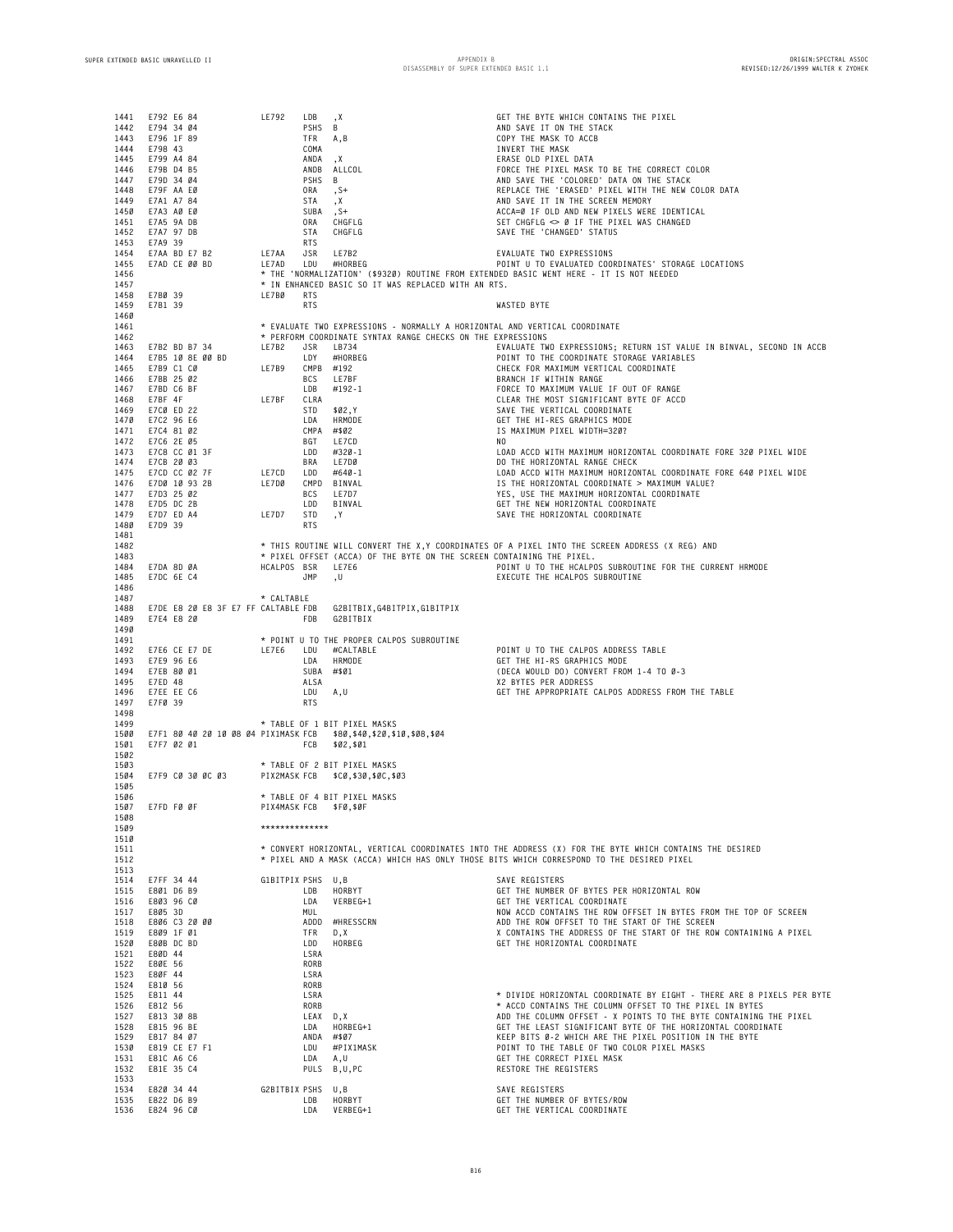| 1537<br>1538<br>1539<br>1540<br>1541                                                                                                         | E826 3D<br>E827 C3 20 00<br>E82A 1F 01<br>E82C DC BD<br>E82E 44                                                                                                                                                                                                                                                                                                                                                                                                                                    | LDD<br>LSRA                                                                                                                                                                 | MUL<br>ADDD #HRESSCRN<br>~~~ n x<br>HORBEG                                                                                                                                                                                 | NOW ACCD CONTAINS THE ROW OFFSET IN BYTES FROM THE<br>ADD THE ROW OFFSET TO THE START OF THE SCREEN<br>X CONTAINS THE ADDRESS OF THE START OF THE ROW CONT<br>GET THE HORIZONTAL COORDINATE                                                                                                                                                                                                                                                                                                                                                                                                                                                                                                                                                                                             |
|----------------------------------------------------------------------------------------------------------------------------------------------|----------------------------------------------------------------------------------------------------------------------------------------------------------------------------------------------------------------------------------------------------------------------------------------------------------------------------------------------------------------------------------------------------------------------------------------------------------------------------------------------------|-----------------------------------------------------------------------------------------------------------------------------------------------------------------------------|----------------------------------------------------------------------------------------------------------------------------------------------------------------------------------------------------------------------------|-----------------------------------------------------------------------------------------------------------------------------------------------------------------------------------------------------------------------------------------------------------------------------------------------------------------------------------------------------------------------------------------------------------------------------------------------------------------------------------------------------------------------------------------------------------------------------------------------------------------------------------------------------------------------------------------------------------------------------------------------------------------------------------------|
| 1542<br>1543<br>1544<br>1545<br>1546<br>1547<br>1548<br>1549<br>1550<br>1551                                                                 | E82F 56<br>E830 44<br>E831 56<br>E832 30 8B<br>E834 96 BE<br>E836 84 03<br>E838 CE E7 F9<br>E83B A6 C6<br>E83D 35 C4                                                                                                                                                                                                                                                                                                                                                                               | RORB<br>LSRA<br>RORB<br>LEAX D,X<br>LDA<br>ANDA #\$03<br>LDA                                                                                                                | HORBEG+1<br>LDU #PIX2MASK<br>A,U<br>PULS B, U, PC                                                                                                                                                                          | * DIVIDE HORIZONTAL COORDINATE BY FOUR - THERE ARE<br>* ACCD CONTAINS THE COLUMN OFFSET TO THE PIXEL IN B<br>ADD THE COLUMN OFFSET - X POINTS TO THE BYTE CONTAI<br>GET THE LEAST SIGNIFICANT BYTE OF THE HORIZONTAL CO<br>KEEP BITS Ø,1 WHICH ARE THE PIXEL POSITION IN THE B<br>POINT TO THE TABLE OF FOUR COLOR PIXEL MASKS<br>GET THE CORRECT PIXEL MASK<br>RESTORE THE REGISTERS                                                                                                                                                                                                                                                                                                                                                                                                   |
| 1552<br>1553<br>1554<br>1555<br>1556<br>1557<br>1558<br>1559<br>1560<br>1561<br>1562<br>1563<br>1564<br>1565<br>1566<br>1567                 | E83F 34 44 G4BITPIX PSHS U, B<br>E841 D6 B9<br>E843 96 CØ<br>E845 3D<br>E846 C3 20 00<br>E849 1F 01<br>E84B DC BD<br>E84D 44<br>E84E 56<br>E84F 30 8B<br>E851 96 BE<br>E853 84 01<br>E855 CE E7 FD<br>F858 A6 C6<br>E858 A6 C6<br>E85A 35 C4                                                                                                                                                                                                                                                       | LDB<br>LDA<br>MUL<br>TFR<br>LDD<br>LSRA<br>RORB<br>LEAX D,X<br>ANDA #\$01<br>LDA A,U                                                                                        | HORBYT<br>VERBEG+1<br>ADDD #HRESSCRN<br>D, X<br>HORBEG<br>LDA HORBEG+1<br>LDU #PIX4MASK<br>PULS B, U, PC                                                                                                                   | SAVE REGISTERS<br>GET THE NUMBER OF BYTES/ROW<br>GET THE VERTICAL COORDINATE<br>NOW ACCD CONTAINS THE ROW OFFSET IN BYTES FROM THE<br>ADD THE ROW OFFSET TO THE START OF THE SCREEN<br>X CONTAINS THE ADDRESS OF THE START OF THE ROW CONT<br>GET THE HORIZONTAL COORDINATE<br>* DIVIDE HORIZONTAL COORDINATE BY TWO - THERE ARE 2<br>* ACCD CONTAINS THE COLUMN OFFSET TO THE PIXEL IN B<br>ADD THE COLUMN OFFSET - X POINTS TO THE BYTE CONTAI<br>GET THE LEAST SIGNIFICANT BYTE OF THE HORIZONTAL CO<br>KEEP BITS Ø WHICH IS THE PIXEL POSITION IN THE BYTE<br>POINT TO THE TABLE OF 16 COLOR PIXEL MASKS<br>GET THE CORRECT PIXEL MASK<br>RESTORE THE REGISTERS                                                                                                                     |
| 1568<br>1569<br>1570<br>1571<br>1572<br>1573<br>1574<br>1575<br>1576<br>1577<br>1578<br>1579<br>1580<br>1581<br>1582<br>1583<br>1584<br>1585 | E85C ØD E6<br>E85E 10 27 FE 8D<br>E862 BD B2 6A<br>2 b ∪ 2<br>2 b 2 665 B D 2 1 9<br>2 666 B D 2 6 7<br>2 666 B D 2 7 D 4<br>2 666 B D 2 7 D 4<br>2 671 1 F 89<br>2 7 73 E 4 84<br>2 1 LE875<br>LE875<br>LE875<br>LE875<br>LE875<br>LE875<br>R D 2 1<br>R B C LSRA<br>R B C LSRA<br>R B C LSRA<br>E879 20 FA<br>E87B BD B4 F3<br>FR7F BD F4 FF<br>E87E BD EØ FF<br>E881 39                                                                                                                         | * HPOINT<br>HPOINT TST HRMODE<br>JSR<br>JSR<br><b>RTS</b>                                                                                                                   | LBEQ LE6EF<br>JSR LB26A<br>LE7AA<br>LB267<br>SELTASK1<br>HCALPOS<br>A,B<br>, X<br>LE87B<br>BRA LE875<br>LB4F3<br>SELTASKØ                                                                                                  | CHECK FOR HI-RES GRAPHICS MODE<br>'HR' ERROR IF NOT GRAPHICS<br>SYNTAX CHECK FOR '('<br>EVALUATE TWO EXPRESSIONS (X, Y COORDS)<br>SYNTAX CHECK FOR ')'<br>SELECT TASK REGSTER 1<br>POINT X TO PIXEL, ACCA CONTAINS MASK<br>PUT MASK IN ACCB<br>MASK OFF ALL BUT DESIRED PIXEL<br>SHIFT MASK TO THE RIGHT<br>STOP SHIFTING IF DATA IS RIGHT JUSTIFIED<br>SHIFT PIXEL TO THE RIGHT<br>KEEP SHIFTING UNTIL DATA IS RIGHT JUSTIFIED<br>CONVERT ACCB INTO A FLOATING POINT NUMBER<br>SELECT TASK REGISTER Ø                                                                                                                                                                                                                                                                                  |
| 1586<br>1587<br>1588<br>1589<br>1590<br>1591<br>1592<br>1593<br>1594<br>1595                                                                 | E882 0D E6<br>E884 10 27 FE 67<br>E888 10 21 17 74<br>E88C 81 28<br>E88E 27 09<br>E890 81 AC<br>E892 27 05<br>E894 C6 40<br>E896 BD B2 6F                                                                                                                                                                                                                                                                                                                                                          | * HLINE<br>HLINE<br>TST<br>LBEQ LE6EF<br>CMPA #'('<br>BEQ<br>CMPA #\$AC<br>BEQ<br>LDB<br>JSR<br>JSR<br>LE899 JSR                                                            | HRMODE<br>LBRN RAMLINK<br>LE899<br>LE899<br>#'@'<br>LB26F                                                                                                                                                                  | CHECK HI-RES GRAPHICS MODE<br>'HR' ERROR IF NOT GRAPHICS<br>RAM HOOK<br>CHECK FOR '('<br>GO LOOK FOR START AND END POINTS<br>CHECK FOR MINUS SIGN TOKEN<br>BRANCH IF NO STARTING POINTS GIVEN<br>CHECK FOR '@' SIGN<br>GO DO A SYNTAX CHECK                                                                                                                                                                                                                                                                                                                                                                                                                                                                                                                                             |
| 1596<br>1597<br>1598<br>1599<br>1600<br>1601<br>1602<br>1603                                                                                 | E899 BD E9 E1<br>E89C 9E C3<br>E8A9 27 09<br>1604 E8AB 81 BD<br>1605 E8AD 10 26 C9 C6<br>1606 E8B1 C6 01                                                                                                                                                                                                                                                                                                                                                                                           | LDX<br>STX<br>LDX<br>STX<br>JSR<br>LDB #\$01                                                                                                                                | LE9E1<br>HOREND<br>HORDEF<br>VEREND<br>VERDEF<br>SYNCOMMA<br>CMPA #\$BE<br>BEQ LE8B4<br>CMPA #\$BD<br>LBNE LB277                                                                                                           | GET STARTING AND ENDING COORDINATES<br>GET ENDING HORIZONTAL COORDINATE<br>PUT IN LAST USED HORIZONTAL END POINT<br>GET ENDING VERTICAL COORDINATE<br>PUT IN LAST USED VERTICAL END POINT<br>DO A SYNTAX CHECK FOR A COMMA<br>PRESET TOKEN?<br>BRANCK IF YES<br>PSET TOKEN?<br>'SYNTAX' ERROR IF NOT PSET OR PRESET<br>PSET FLAG                                                                                                                                                                                                                                                                                                                                                                                                                                                        |
| 1609<br>1617<br>1625<br>1627                                                                                                                 | 1607 E8B3 86<br>1608 E8B4 5F<br>E8B5 34 04<br>1610 E8B7 9D 9F<br>1611 E8B9 BD EA ØD<br>1612 E8BC 35 Ø4<br>1613 E8BE D7 C2<br>1614 E8CØ BD E7 31<br>1615 E8C3 9D A5<br>1616 E8C5 10 27 00 85<br>E8C9 BD B2 6D<br>1618 E8CC C6 42<br>1619 E8CE BD B2 6F<br>1620 E8D1 26 18<br>1621 E8D3 8D 31<br>1622 E8D5 8D 5A<br>1623 E8D7 9E BD<br>1624 E8D9 34 10<br>E8DB 9E C3<br>1626 E8DD 9F BD<br>E8DF 8D 50<br>1628 E8E1 35 10<br>1629 E8E3 9F BD<br>1630 E8E5 9E C5<br>1631 E8E7 9F BF<br>1632 E8E9 20 1B | LE8B3 FCB<br>LE8B4<br>CLRB<br>PSHS B<br>JSR<br>PULS B<br>JSR<br>LDB<br>JSR<br>BNE<br>BSR<br>BSR<br>LDX<br>PSHS X<br>LDX<br>STX<br>BSR<br>PULS X<br>STX<br>LDX<br>STX<br>BRA | SKP1LD<br>GETNCH<br>JSR LEAØD<br>STB SETFLG<br>JSR LE731<br>JSR GETCCH<br>LBEQ LE94E<br>SYNCOMMA<br>#'B'<br>LB26F<br>LE8EB<br>LE906<br>LE931<br>HORBEG<br>HOREND<br>HORBEG<br>LE931<br>HORBEG<br>VEREND<br>VERBEG<br>LE906 | OP CODE FOR LDA #; EFFECTIVELY SKIP NEXT INSTRUCTIO<br>PRESET FLAG<br>SAVE PSET/PRESET FLAG<br>GET NEXT CHARACTER FROM BASIC'S INPUT LINE<br>NORMALIZE START/END COORDS<br>GET PSET/PRESET FLAG<br>SAVE IT<br>SET ACTIVE COLOR BYTE<br>GET BASIC'S CURRENT INPUT CHARACTER<br>BRANCH IF NO BOX TO BE DRAWN<br>DO A SYNTAX CHECK FOR A COMMA<br>DRAW A BOX?<br>GO DO A SYNTAX CHECK FOR A 'B'<br>FOUND A 'B' AND SOMETHING FOLLOWS<br>DRAW A HORIZONTAL LINE<br>DRAW A VERTICAL LINE<br>GET HORIZONTAL START COORD<br>SAVE IT ON THE STACK<br>GET HORIZONTAL END COORDINATE<br>PUT IN HORIZONTAL START COORDINATE<br>DRAW A VERTICAL LINE<br>GET THE PREVIOUS HORIZONTAL START COORDINATE<br>RESTORE IT<br>GET VERTICAL END COORDINATE<br>PUT INTO START COORD<br>DRAW A HORIZONTAL LINE |

 **E826 3D MUL NOW ACCD CONTAINS THE ROW OFFSET IN BYTES FROM THE TOP OF SCREEN 1538 E827 C3 20 00 ADDD #HRESSCRN ADD THE ROW OFFSET TO THE START OF THE SCREEN 1539 E82A 1F 01 TFR D,X X CONTAINS THE ADDRESS OF THE START OF THE ROW CONTAINING A PIXEL E82C DC BD LDD HORBEG GET THE HORIZONTAL COORDINATE**

 **E830 44 LSRA \* DIVIDE HORIZONTAL COORDINATE BY FOUR - THERE ARE 4 PIXELS PER BYTE 1544 E831 56 RORB \* ACCD CONTAINS THE COLUMN OFFSET TO THE PIXEL IN BYTES E832 30 8B LEAX D,X ADD THE COLUMN OFFSET - X POINTS TO THE BYTE CONTAINING THE PIXEL 1546 E834 96 BE LDA HORBEG+1 GET THE LEAST SIGNIFICANT BYTE OF THE HORIZONTAL COORDINATE E836 84 03 ANDA #\$03 KEEP BITS 0,1 WHICH ARE THE PIXEL POSITION IN THE BYTE E83D 35 C4 PULS B,U,PC RESTORE THE REGISTERS**

 **E83F 34 44 G4BITPIX PSHS U,B SAVE REGISTERS E841 D6 B9 LDB HORBYT GET THE NUMBER OF BYTES/ROW E843 96 C0 LDA VERBEG+1 GET THE VERTICAL COORDINATE** 1555 E845 3D MUL<br>1556 E846 C3 20 00 ADDD #HRESSCRN ADD THE ROW OFFSET TO THE START OF THE SCREEN 1557 E849 1F 01<br>1558 E84B DC BD HORBEG LOD HORBEG (STRIKE ADDRESS OF THE START OF THE ROW CONTAINING A PIXEL<br>1559 E84B A4 LOD HORBEG (STRIKE A DIVIDE HORIZONTAL COORDINATE BY TWO - THERE ARE 2 PIXELS PER BYTE<br>1560 E84E 56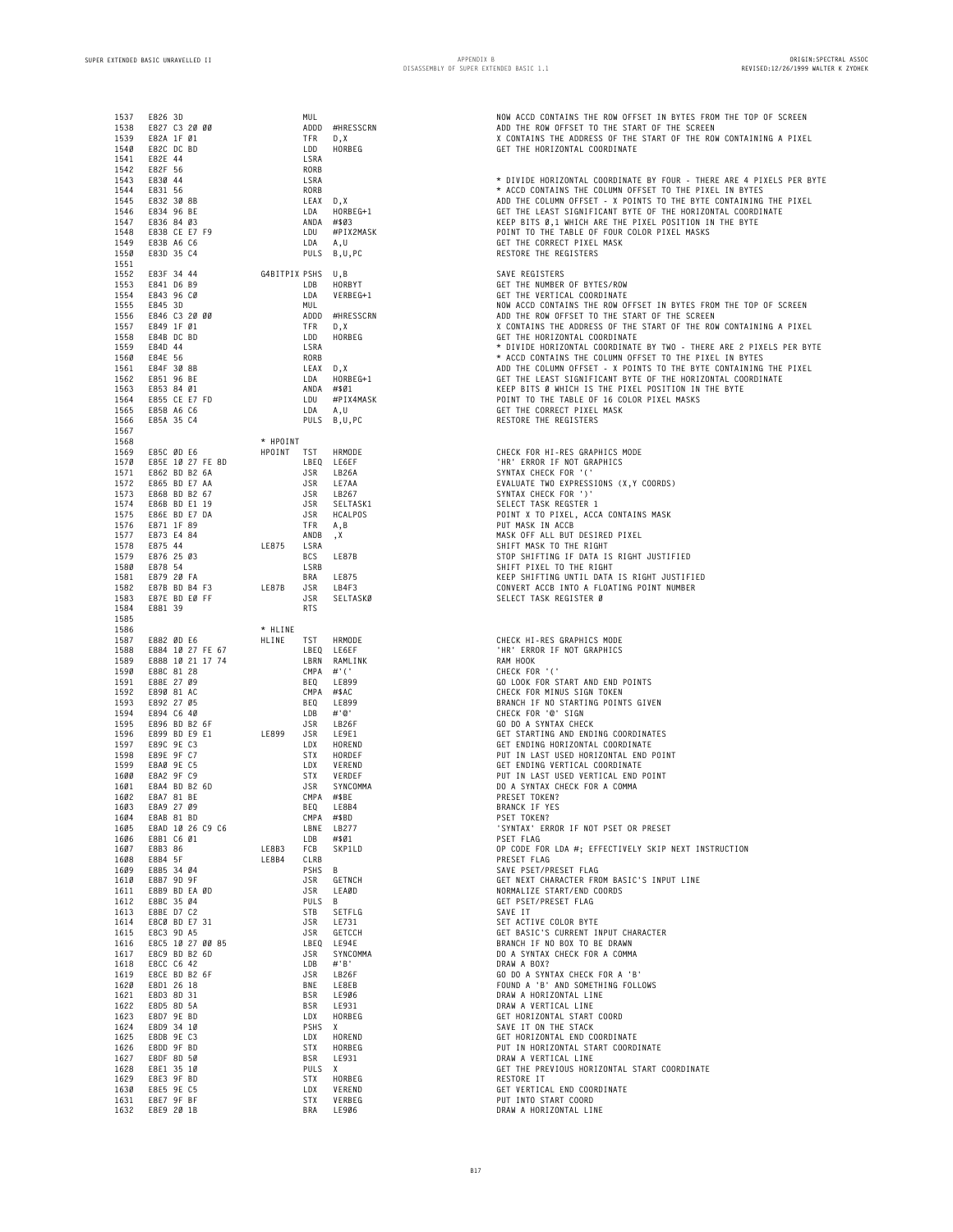| 1633         | E8EB C6 46                     | LE8EB | LDB         | $#$ 'F'                                                                    | CHECK FOR FILL OPTION                                                                                     |
|--------------|--------------------------------|-------|-------------|----------------------------------------------------------------------------|-----------------------------------------------------------------------------------------------------------|
| 1634         | E8ED BD B2 6F                  |       | JSR         | LB26F                                                                      | GO DO A SYNTAX CHECK FOR AN 'F'                                                                           |
| 1635         | E8FØ 20 04                     |       | BRA         | LE8F6                                                                      | GO 'FILL' THE BOX                                                                                         |
| 1636         | E8F2 30 1F                     | LE8F2 |             | $LEAX$ \$-01, X                                                            | MOVE VERTICAL COORD UP ONE                                                                                |
| 1637         | E8F4 9F BF                     | LE8F4 | <b>STX</b>  | VERBEG                                                                     | SAVE THE NEW VERTICAL START COORDINATE                                                                    |
| 1638         |                                |       |             | * DRAW A SERIES OF HORIZONTAL LINES FROM VERTICAL START TO VERTICAL END    |                                                                                                           |
| 1639         | E8F6 BD E9 06                  | LE8F6 | JSR         | LE906                                                                      | DRAW A HORIZONTAL LINE                                                                                    |
| 1640<br>1641 | E8F9 9E BF<br>E8FB 9C C5       |       | LDX         | VERBEG<br>CMPX VEREND                                                      | GET START VERTICAL COORD<br>COMPARE TO END VERTICAL COORD                                                 |
| 1642         | E8FD 27 06                     |       | BEQ         | LE905                                                                      | RETURN IF EQUAL                                                                                           |
| 1643         | E8FF 24 F1                     |       | BCC         | LE8F2                                                                      | BRANCH IF START HORIZONTAL > END HORIZONTAL                                                               |
| 1644         | E901 30 01                     |       |             | LEAX \$01,X                                                                | MOVE HORIZONTAL COORD DOWN ONE                                                                            |
| 1645         | E903 20 EF                     |       | BRA         | LE8F4                                                                      | KEEP DRAWING LINES                                                                                        |
| 1646         | E905 39                        | LE905 | RTS         |                                                                            |                                                                                                           |
| 1647         |                                |       |             |                                                                            | * DRAW A HORIZONTAL LINE FROM HOREND TO HORBEG AT VERTICAL COORD VERBEG; COLOR IN ALLCOL                  |
| 1648         | E906 9E BD                     | LE906 | LDX         | HORBEG                                                                     | GET STARTING COORDINATES                                                                                  |
| 1649         | E908 34 10<br>E90A BD E9 DB    |       | PSHS<br>JSR | $\mathsf{X}$                                                               | SAVE 'EM<br>GET ABSOLUTE VALUE OF HOREND-HORBEG (HORIZONTAL COORD)                                        |
| 1650<br>1651 | E90D 24 04                     |       | BCC         | LE9DB<br>LE913                                                             | BRANCH IF END > START                                                                                     |
| 1652         | E90F 9E C3                     |       | LDX         | HOREND                                                                     | GET END COORD                                                                                             |
| 1653         | E911 9F BD                     |       | STX         | HORBEG                                                                     | MAKE IT THE START COORD                                                                                   |
| 1654         | E913 1F 02                     | LE913 | TFR         | D, Y                                                                       | SAVE DIFFERENCE IN Y                                                                                      |
| 1655         | E915 31 21                     |       | LEAY        | \$01,Y                                                                     | ADD ONE TO DIFFERENCE - TURN ON STARTING AND ENDING COORDS                                                |
| 1656         | E917 BD E7 DA                  |       | JSR         | HCALPOS                                                                    | GET ABSOLUTE SCREEN ADDRESS IN X AND PIXEL MASK IN ACCA                                                   |
| 1657         | E91A 35 40                     |       | PULS U      |                                                                            | GET START COORDS                                                                                          |
| 1658         | E91C DF BD                     |       | STU         | HORBEG                                                                     | RESTORE THEM                                                                                              |
| 1659         | E91E 17 00 F5                  |       |             | LBSR LEA16                                                                 | POINT U TO ROUTINE TO MOVE PIXEL POINTERS TO RIGHT                                                        |
| 1660<br>1661 | E921 97 D7<br>E923 BD E7 88    | LE921 | STA<br>JSR  | VD7<br>LE788                                                               | SAVEL PIXEL MASK<br>TURN ON PIXEL                                                                         |
| 1662         | E926 96 D7                     |       | LDA         | VD7                                                                        | GET OLD PIXEL MASK                                                                                        |
| 1663         | E928 AD C4                     |       | JSR         | , U                                                                        | MOVE TO NEXT ONE TO RIGHT                                                                                 |
| 1664         | E92A 31 3F                     |       |             | $LEAY$ \$- $Ø1, Y$                                                         | DEC COUNTER                                                                                               |
| 1665         | E92C 26 F3                     |       | BNE         | LE921                                                                      | LOOP IF NOT DONE                                                                                          |
| 1666         | E92E 39                        |       | RTS         |                                                                            |                                                                                                           |
| 1667         | E92F 35 06                     | LE92F | PULS A, B   |                                                                            | CLEAN UP STACK                                                                                            |
| 1668         |                                |       |             | * DRAW A VERTICAL LINE FROM VEREND TO VERBEG AT HORIZONTAL COORD HORBEG    |                                                                                                           |
| 1669         | E931 DC BF                     | LE931 | LDD         | VERBEG                                                                     | GET END VERTICAL COORDS                                                                                   |
| 1670         | E933 34 06                     |       | PSHS B, A   |                                                                            | SAVE 'EM                                                                                                  |
| 1671<br>1672 | E935 BD E9 CD<br>E938 24 04    |       | JSR<br>BCC  | LE9CD<br>LE93E                                                             | CALCULATE ABSOLUTE VALUE OF VEREND-VERBEG<br>BRANCH IF END COORD > START COORD                            |
| 1673         | E93A 9E C5                     |       | LDX         | VEREND                                                                     | GET VERTICAL END COORDINATE                                                                               |
| 1674         | E93C 9F BF                     |       | STX         | VERBEG                                                                     | MAKE IT THE START COORD IF END COORD WAS RIGHT OF START                                                   |
| 1675         | E93E 1F 02                     | LE93E | TFR         | D, Y                                                                       | LENGTH OF LINE TO Y                                                                                       |
| 1676         | E940 31 21                     |       |             | LEAY \$01, Y                                                               | SET BOTH START AND END COORDS                                                                             |
| 1677         | E942 BD E7 DA                  |       | JSR         | HCALPOS                                                                    | GET ABSOLUTE SCREEN ADDRESS IN X AND PIXEL MASK IN ACCA                                                   |
| 1678         | E945 35 40                     |       | PULS U      |                                                                            | GET END COORDS                                                                                            |
| 1679         | E947 DF BF                     |       | STU         | VERBEG                                                                     | RESTORE THEM                                                                                              |
| 1680<br>1681 | E949 17 00 D5<br>E94C 20 D3    |       | BRA         | LBSR LEA21<br>LE921                                                        | POINT U TO ROUTINE TO MOVE DOWN ONE ROW<br>DRAW A VERTICAL LINE                                           |
| 1682         |                                |       |             |                                                                            |                                                                                                           |
| 1683         |                                |       |             | * DRAW A LINE FROM (HORBEG, VERBEG) TO (HOREND, VEREND)                    |                                                                                                           |
| 1684         | E94E 10 8E E9 B8               | LE94E | LDY         | #LE9B8                                                                     | POINT Y TO INCREMENT VERBEG (VERTICAL START COORD)                                                        |
| 1685         | E952 BD E9 CD                  |       | <b>JSR</b>  | LE9CD                                                                      | CALCULATE VERTICAL DIFFERENCE (VEREND-VERBEG)                                                             |
| 1686         | E955 27 AF                     |       | BEQ         | LE906                                                                      | DRAW A HORIZONTAL LINE IF DELTA V=0                                                                       |
| 1687         | E957 24 04                     |       | BCC         | LE95D                                                                      | BRANCH IF VERTICAL END COORD > VERTICAL START COORD                                                       |
| 1688         | E959 10 8E E9 C6               |       | LDY         | #LE9C6                                                                     | POINT Y TO DECR VERTICAL COORD                                                                            |
| 1689         | E95D 34 06                     | LE95D | PSHS B, A   |                                                                            | SAVE DELTA V                                                                                              |
| 1690<br>1691 | E95F CE E9 B1<br>E962 BD E9 DB |       | LDU<br>JSR  | #LE9B1<br>LE9DB                                                            | POINT U TO INCR HORIZONTAL COORD<br>CALCULATE HORIZONTAL DIFFERENCE (HOREND-HORBEG)                       |
| 1692         | E965 27 C8                     |       | BEQ         | LE92F                                                                      | DRAW A VERTICAL LINE IF DELTA H=0                                                                         |
| 1693         | E967 24 03                     |       | BCC         | LE96C                                                                      | BRANCH IF HORIZONTAL END COORD > HORIZONTAL START COORD                                                   |
| 1694         | E969 CE E9 BF                  |       | LDU         | #LE9BF                                                                     | POINT U TO DECR HORIZONTAL COORD                                                                          |
| 1695         | E96C 10 A3 E4                  | LE96C | CMPD        | , s                                                                        | COMPARE DELTA H TO DELTA V                                                                                |
| 1696         | E96F 35 10                     |       | PULS X      |                                                                            | PUT DELTA V IN X                                                                                          |
| 1697         | E971 24 04                     |       | BCC         | LE977                                                                      | BRANCH IF DELTA H > DELTA V                                                                               |
| 1698         | E973 1E 32                     |       | EXG         | U,Y                                                                        | SWAP CHANGE HORIZONTAL AND CHANGE VERTICAL ADDRESS                                                        |
| 1699<br>1700 | E975 1E Ø1<br>E977 34 46       | LE977 | EXG D.X     |                                                                            | EXCHANGE DELTA HORIZONTAL AND DELTA VERTICAL<br>SAVE THE LARGER OF DELTA V, DELTA H AND INCR/DECR ADDRESS |
| 1701         | E979 34 06                     |       | PSHS B, A   | PSHS U,B,A                                                                 | SAVE THE LARGER OF DELTA V, DELTA H                                                                       |
| 1702         | E97B 44                        |       | LSRA        |                                                                            |                                                                                                           |
| 1703         | E97C 56                        |       | RORB        |                                                                            | DIVIDE BY 2, SHIFT ACCD RIGHT ONE BIT                                                                     |
| 1704         | E97D 25 09                     |       | BCS         | LE988                                                                      | BRANCH IF ODD NUMBER                                                                                      |
| 1705         | E97F 11 83 E9 B9               |       |             | CMPU #LE9B9                                                                | SEE IF INCR OR DECR                                                                                       |
| 1706         | E983 25 03                     |       |             | BCS LE988                                                                  | BRANCH IF INCR                                                                                            |
| 1707         | E985 83 00 01                  |       | SUBD #1     |                                                                            | SUBTRACT ONE IF DECR                                                                                      |
| 1708         | E988 34 16                     | LE988 |             | PSHS X, B, A                                                               | SAVE SMALLEST DELTA (X) AND INITIAL MINOR COORDINATE                                                      |
| 1709<br>1710 | E98A BD E7 E6                  |       |             | * INCREMENT COUNTER WHICH IS 1/2 OF LARGEST DELTA<br>JSR LE7E6             | POINT U TO PROPER COORDINATE TO SCREEN CONVERSION ROUTINE                                                 |
| 1711         |                                |       |             |                                                                            |                                                                                                           |
| 1712         |                                |       |             | ** DRAW THE LINE HERE - AT THIS POINT THE STACK HAS THE DRAW DATA ON IT    |                                                                                                           |
| 1713         |                                |       |             | * Ø 1, S=MINOR COORDINATE INCREMENT COUNTER                                |                                                                                                           |
| 1714         |                                |       |             | * 2 3, S=ABSOLUTE VALUE OF THE SMALLEST DELTA COORDINATE                   |                                                                                                           |
| 1715         |                                |       |             | * 4 5, S=ABSOLUTE VALUE OF THE LARGEST DELTA COORDINATE                    |                                                                                                           |
| 1716         |                                |       |             | * 6 7, S=LARGEST COORDINATE COUNTER (HOW MANY TIMES THROUGH THE DRAW LOOP) |                                                                                                           |
| 1717         |                                |       |             | INITIALLY SET TO ABSOLUTE VALUE OF LARGEST DELTA                           |                                                                                                           |
| 1718<br>1719 |                                |       |             |                                                                            | * 8 9, S=ADDRESS OF THE ROUTINE WHICH WILL INCREMENT OR DECREMENT THE LARGEST DELTA COORDINATE            |
| 1720         | E98D AD C4                     | LE98D | JSR         | ,U                                                                         | CONVERT (X, Y) COORDINATES TO ABSOLUTE SCREEN ADDRESS                                                     |
| 1721         | E98F BD E7 88                  |       | JSR         | LE788                                                                      | TURN ON A PIXEL                                                                                           |
| 1722         | E992 AE 66                     |       | LDX         | \$06.S                                                                     | GET DISTANCE COUNTER                                                                                      |
| 1723         | E994 27 17                     |       | BEQ         | LE9AD                                                                      | BRANCH IF LINE COMPLETELY DRAWN                                                                           |
| 1724         | E996 30 1F                     |       |             | $LEAX$ \$-01, X                                                            | DECR ONE                                                                                                  |
| 1725         | E998 AF 66                     |       | STX         | \$06,S                                                                     | SAVE IT                                                                                                   |
| 1726         | E99A AD F8 08                  |       | JSR         | [\$08,S]                                                                   | INCR/DECR COORDINATE WHICH HAS THE SMALLEST DELTA                                                         |
| 1727         | E99D EC E4                     |       | LDD         | , S                                                                        | GET THE MINOR COORDINATE INCREMENT COUNTER                                                                |
| 1728         | E99F E3 62                     |       |             | ADDD \$02,S                                                                | ADD THE SMALLEST DIFFERENCE                                                                               |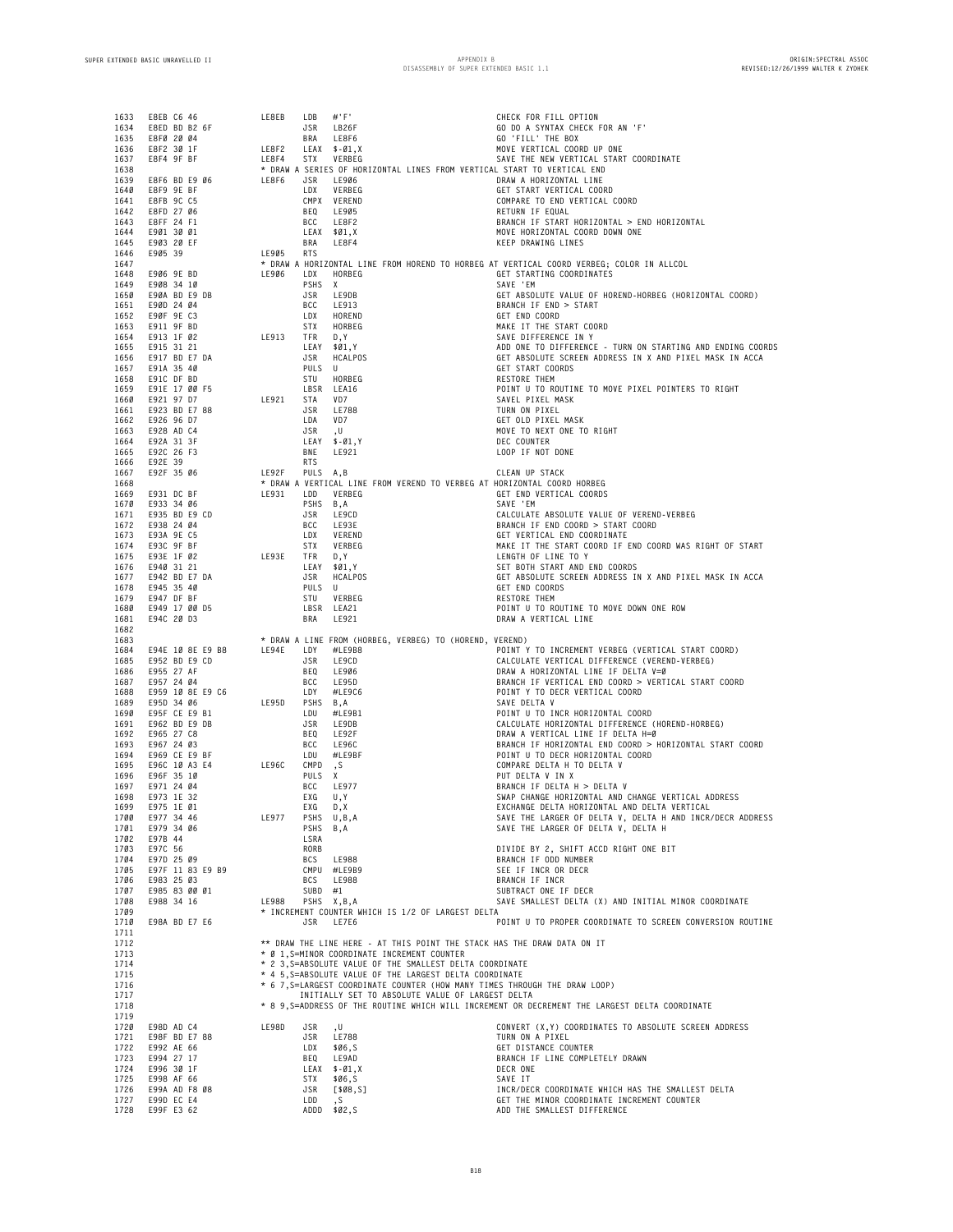| 1729<br>1730<br>1731<br>1732<br>1733<br>1734<br>1735<br>1736 | E9A1 ED E4<br>E9A3 A3 64<br>E9A5 25 E6<br>E9A7 ED E4<br>E9A9 AD A4<br>E9AB 20 E0<br>E9AD 35 10<br>E9AF 35 F6                   | STD<br><b>BCS</b><br>STD<br><b>JSR</b><br>BRA<br>LE9AD        | , S<br>SUBD \$04,S<br>LE98D<br>, S<br>$, \Upsilon$<br>LE98D<br>PULS X<br>PULS A, B, X, Y, U, PC                                                                                                                                               | SAVE NEW MINOR COORDINATE INCREMENT COUNTER<br>SUBTACT OUT THE LARGEST DIFFERENCE<br>BRANCH IF RESULT NOT > LARGEST DIFFERENCE<br>IF >=, THEN STORE NEW MINOR COORDINATE INCREMENT<br>INCR/DECR COORDINATE WHICH HAS THE SMALLEST DELTA<br>KEEP GOING<br>CLEAN UP STACK<br>CLEAN UP STACK AND RETURN |
|--------------------------------------------------------------|--------------------------------------------------------------------------------------------------------------------------------|---------------------------------------------------------------|-----------------------------------------------------------------------------------------------------------------------------------------------------------------------------------------------------------------------------------------------|------------------------------------------------------------------------------------------------------------------------------------------------------------------------------------------------------------------------------------------------------------------------------------------------------|
| 1737<br>1738<br>1739<br>1740<br>1741<br>1742<br>1743         | E9B1 9E BD<br>E9B3 30 01<br>E9B5 9F BD<br>E9B7 39                                                                              | LE9B1<br>LDX<br><b>STX</b><br><b>RTS</b>                      | * THESE ROUTINES ARE USED TO INCREMENT OR DECREMENT THE HORIZONTAL AND VERTICAL<br>* COORDINATES. THEY NEED TO BE KEPT IN THIS ORDER (INCR, INCR, DECR, DECR)<br>HORBEG<br>$LEAX$ \$01, X<br>HORBEG                                           | GET HORIZONTAL COORD<br>ADD ONE<br>SAVE NEW HORIZONTAL COORD                                                                                                                                                                                                                                         |
| 1744<br>1745<br>1746                                         | E9B8 9E BF<br>E9BA 30 01<br>E9BC 9F BF                                                                                         | LDX<br><b>STX</b>                                             | VERBEG<br>LEAX \$01,X<br>VERBEG                                                                                                                                                                                                               | GET VERTICAL COORD<br>ADD ONE<br>SAVE NEW VERTICAL COORD                                                                                                                                                                                                                                             |
| 1747<br>1748<br>1749<br>1750                                 | E9BE 39<br>E9BF 9E BD<br>E9C1 30 1F<br>E9C3 9F BD                                                                              | <b>RTS</b><br>LE9BF<br>LDX<br><b>STX</b>                      | HORBEG<br>$LEAX$ \$-01, X<br>HORBEG                                                                                                                                                                                                           | GET HORIZONTAL COORD<br>SUBTRACT ONE<br>SAVE NEW HORIZONTAL COORD                                                                                                                                                                                                                                    |
| 1751<br>1752<br>1753<br>1754                                 | E9C5 39<br>E9C6 9E BF<br>E9C8 30 1F<br>E9CA 9F BF                                                                              | <b>RTS</b><br>LDX<br><b>STX</b>                               | VERBEG<br>$LEAX$ \$-01, X<br>VERBEG                                                                                                                                                                                                           | GET VERTICAL COORD<br>SUBTRACT ONE<br>SAVE NEW VERTICAL COORD                                                                                                                                                                                                                                        |
| 1755<br>1756                                                 | E9CC 39                                                                                                                        | LE9CC<br><b>RTS</b>                                           |                                                                                                                                                                                                                                               |                                                                                                                                                                                                                                                                                                      |
| 1757<br>1758<br>1759<br>1760                                 | E9CD DC C5<br>E9CF 93 BF<br>E9D1 24 F9<br>E9D3 34 Ø1                                                                           | LE9CD<br>LDD<br>LE9D1<br>BCC                                  | VEREND<br>SUBD VERBEG<br>LE9CC<br>PSHS CC                                                                                                                                                                                                     | GET VERTICAL ENDING ADDRESS<br>SUBTRACT OUT VERTICAL BEGINNING ADDRESS<br>RETURN IF END >= START<br>SAVE STATUS (WHICH COORDINATE IS GREATER)                                                                                                                                                        |
| 1761<br>1762                                                 |                                                                                                                                |                                                               | * THE NEXT THREE INSTRUCTIONS WILL NEGATE ACCD                                                                                                                                                                                                |                                                                                                                                                                                                                                                                                                      |
| 1763<br>1764                                                 | E9D5 40<br>E9D6 50                                                                                                             | NEGA<br>NEGB                                                  |                                                                                                                                                                                                                                               |                                                                                                                                                                                                                                                                                                      |
| 1765<br>1766                                                 | E9D7 82 00<br>E9D9 35 81                                                                                                       |                                                               | SBCA #\$00<br>PULS CC, PC                                                                                                                                                                                                                     | NEGATE ACCB<br>RESTORE STATUS AND RETURN                                                                                                                                                                                                                                                             |
| 1767<br>1768<br>1769<br>1770<br>1771                         | E9DB DC C3<br>E9DD 93 BD<br>E9DF 20 F0                                                                                         | LE9DB<br>LDD<br>BRA                                           | HOREND<br>SUBD HORBEG<br>LE9D1                                                                                                                                                                                                                | GET HORIZONTAL END COORD<br>SUBTRACT OUT HORIZONTAL START COORD<br>GET ABSOLUTE VALUE                                                                                                                                                                                                                |
| 1772<br>1773<br>1774<br>1775<br>1776                         |                                                                                                                                |                                                               | * EVALUATE TWO SETS OF COORDINATES SEPERATED BY A MINUS<br>* SIGN. PUT 1ST SET OF COORDINATES AT (HORBEG, VERBEG), SECOND<br>* SET AT (HOREND, VEREND). IF NOTHING BEFORE MINUS SIGN, PUT<br>* (HORDEF, VERDEF) DEFAULTS AT (HORBEG, VERBEG). |                                                                                                                                                                                                                                                                                                      |
| 1777<br>1778<br>1779<br>1780                                 | E9E1 9E C7<br>E9E3 9F BD<br>E9E5 9E C9<br>E9E7 9F BF                                                                           | LE9E1<br>LDX<br><b>STX</b><br>LDX<br><b>STX</b>               | HORDEF<br>HORBEG<br>VERDEF<br>VERBEG                                                                                                                                                                                                          | GET THE LAST HORIZONTAL END POINT<br>PUT AS START POINT<br>GET THE LAST VERTICAL END POINT<br>PUT AS VERTICAL START POINT                                                                                                                                                                            |
| 1781<br>1782<br>1783<br>1784<br>1785<br>1786<br>1787<br>1788 | E9E9 81 AC<br>E9EB 27 03<br>E9ED BD EA Ø4<br>E9FØ C6 AC<br>E9F2 BD B2 6F<br>E9F5 BD B2 6A<br>E9F8 BD B7 34<br>E9FB 10 8E 00 C3 | BEQ<br>JSR<br>LE9FØ<br>LDB<br>JSR<br>JSR<br><b>JSR</b><br>LDY | CMPA #\$AC<br>LE9FØ<br>LEAØ4<br>#\$AC<br>LB26F<br>LB26A<br>LB734<br>#HOREND                                                                                                                                                                   | CHECK FOR MINUS SIGN (-) TOKEN<br>BRANCH IF NO STARTING COORDINATES GIVEN<br>GO GET THE STARTING COORDINATES<br>TOKEN FOR THE MINUS SIGN (-)<br>DO A SYNTAX CHECK FOR A MINUS SIGN<br>SYNTAX CHECK FOR A '('<br>EVALUATE 2 EXPRESSIONS<br>TEMP STORAGE LOCS FOR END COORDS OF LINE COMMAND           |
| 1789<br>1790                                                 | E9FF BD E7 B9<br>EA02 20 06                                                                                                    | JSR<br>BRA                                                    | LE7B9<br>LEAØA                                                                                                                                                                                                                                | GET END POINT COORDINATES<br>SYNTAX CHECK FOR A ')'                                                                                                                                                                                                                                                  |
| 1791<br>1792<br>1793<br>1794                                 | EAØ4 BD B2 6A<br>EA07 BD E7 B2<br>EAØA 7E B2 67<br>EAØD BD E7 AD                                                               | LEAØ4<br>JSR<br>JSR<br>LEAØA<br>JMP<br>LEAØD<br>JSR           | LB26A<br>LE7B2<br>LB267<br>LE7AD                                                                                                                                                                                                              | SYNTAX CHECK FOR A '('<br>EVALUATE HORIZONTAL & VERTICAL COORDINATES WITH RANGE CHECK<br>SYNTAX CHECK FOR ')' AND RETURN<br>POINT U TO HORBEG; USELESS GIVEN THE FOLLOWINF INSTRUCTION                                                                                                               |
| 1795                                                         | EA10 CE 00 C3<br>1796 EA13 7E E7 BØ                                                                                            | LDU<br>JMP                                                    | #HOREND<br>LE7BØ                                                                                                                                                                                                                              | POINT U TO HOREND<br>JUMP TO AN RTS; ONCE WAS A JUMP TO NORMALIZATION ROUTINE                                                                                                                                                                                                                        |
| 1797<br>1798                                                 | 1799 EA16 CE EA 25<br>1800 EA19 D6 E6<br>1801 EA1B C0 01<br>1802 EA1D 58<br>1803 EA1E EE C5<br>1804 EA20 39                    | LEA16 LDU #LEA25<br>LDB<br>ALSB<br>LDU<br><b>RTS</b>          | * POINT U TO ROUTINE WHICH WILL MOVE PIXEL ONE TO RIGHT<br>HRMODE<br>SUBB #\$01<br>B,U                                                                                                                                                        | POINT TO JUMP TABLE<br>GET HI-RES GRAPHICS MODE VALUE<br>ADJUST OUT MODE Ø (WHY NOT DECB)<br>TWO BYTES PER ENTRY<br>GET JUMP ADDRESS                                                                                                                                                                 |
| 1805<br>1807<br>1808                                         | 1806 EA21 CE EA 45 LEA21<br>EA24 39                                                                                            | LDU<br><b>RTS</b>                                             | #LEA45                                                                                                                                                                                                                                        | POINT U TO ROUTINE TO MOVE ABSOLUTE POS DOWN ONE ROW                                                                                                                                                                                                                                                 |
| 1809                                                         |                                                                                                                                |                                                               | * JUMP TABLE OF ADDRESSES OF ROUTINES WHICH WILL MOVE THE                                                                                                                                                                                     |                                                                                                                                                                                                                                                                                                      |
| 1810                                                         | 1811 EA25 EA 34                                                                                                                | LEA25                                                         | * ABSOLUTE SCREEN ADDRESS POINTER ONE PIXEL TO THE RIGHT<br>FDB LEA34                                                                                                                                                                         | HSCREEN 1                                                                                                                                                                                                                                                                                            |
|                                                              | 1812 EA27 EA 3D<br>1813 EA29 EA 2D<br>1814 EA2B EA 34                                                                          | LEA27<br>FDB<br>LEA29 FDB LEA2D<br>LEA2B FDB LEA34            | LEA3D                                                                                                                                                                                                                                         | HSCREEN 2<br>HSCREEN 3<br>HSCREEN 4                                                                                                                                                                                                                                                                  |
| 1815<br>1816                                                 |                                                                                                                                |                                                               | * ENTER WITH ABSOLUTE SCREEN POSITION IN X, PIXEL MASK                                                                                                                                                                                        |                                                                                                                                                                                                                                                                                                      |
| 1817                                                         | 1818 EA2D 44                                                                                                                   |                                                               | * IN ACCA - ADJUST X AND ACCA TO THE NEXT PIXEL TO THE RIGHT FOR HSCREEN 3                                                                                                                                                                    |                                                                                                                                                                                                                                                                                                      |
|                                                              | 1819 EA2E 24 03                                                                                                                | LEA2D<br>LSRA                                                 | BCC LEA33                                                                                                                                                                                                                                     | SHIFT ONE BIT TO THE RIGHT<br>BRANCH IF SAME BYTE                                                                                                                                                                                                                                                    |
|                                                              | 1820 EA30 46<br>1821 EA31 30 01                                                                                                | RORA                                                          | LEAX \$01,X                                                                                                                                                                                                                                   | SET BIT 7 OF ACCA IF JUST MOVED TO NEXT BYTE<br>ADD ONE TO SCREEN POSITION                                                                                                                                                                                                                           |
| 1823<br>1824                                                 | 1822 EA33 39                                                                                                                   | LEA33<br><b>RTS</b>                                           | * ENTER WITH ABSOLUTE SCREEN POSITION IN X, PIXEL MASK IN ACCA -                                                                                                                                                                              |                                                                                                                                                                                                                                                                                                      |
|                                                              |                                                                                                                                |                                                               |                                                                                                                                                                                                                                               |                                                                                                                                                                                                                                                                                                      |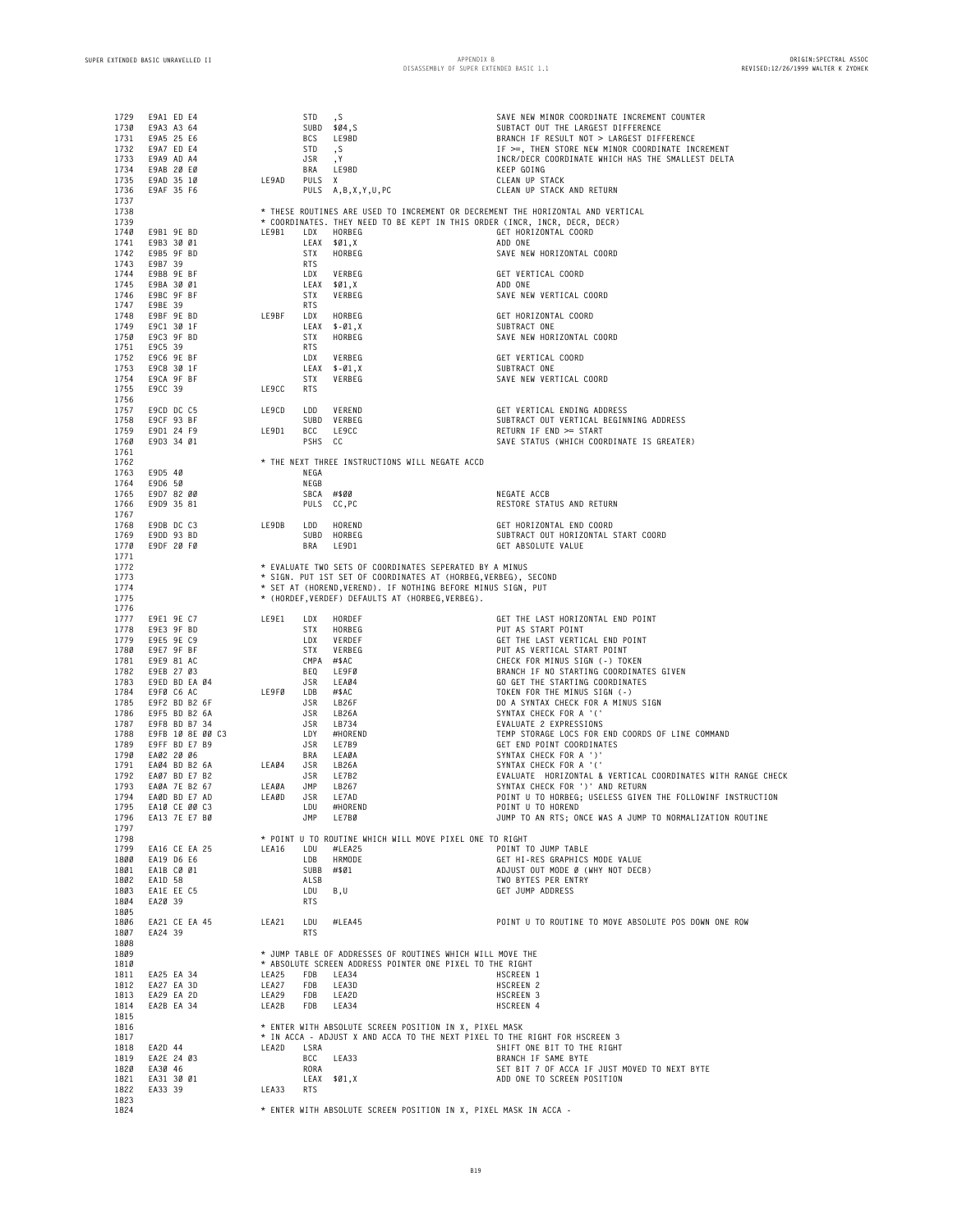APPENDIX B<br>DISASSEMBLY OF SUPER EXTENDED BASIC 1.1

| 1825         |                                |           |                   |                                                                  | * ADJUST X AND ACCA TO THE NEXT PIXEL TO THE RIGHT FOR HSCREEN 1 & 4                                                          |
|--------------|--------------------------------|-----------|-------------------|------------------------------------------------------------------|-------------------------------------------------------------------------------------------------------------------------------|
| 1826<br>1827 | EA34 44<br>EA35 44             | LEA34     | LSRA<br>LSRA      |                                                                  | SHIFT MASK ONE BIT TO THE RIGHT<br>DO IT AGAIN                                                                                |
| 1828         | EA36 24 FB                     |           | BCC               | LEA33                                                            | BRANCH IF SAME BYTE                                                                                                           |
| 1829<br>1830 | EA38 86 CØ<br>EA3A 30 01       |           | LDA               | #\$CØ<br>$LEAX$ \$01, X                                          | SET PIXEL #3 IF NEW BYTE<br>ADD ONE TO SCREEN ADDRESS                                                                         |
| 1831         | EA3C 39                        |           | <b>RTS</b>        |                                                                  |                                                                                                                               |
| 1832         |                                |           |                   | * ENTER WITH ABSOLUTE SCREEN POSITION IN X, PIXEL MASK IN ACCA - |                                                                                                                               |
| 1833<br>1834 |                                |           |                   | * ADJUST X AND ACCA TO THE NEXT PIXEL TO THE RIGHT FOR HSREEN 2  |                                                                                                                               |
| 1835         | EA3D 43                        | LEA3D     | COMA              |                                                                  | SET TO ALTERNATE PIXEL                                                                                                        |
| 1836<br>1837 | EA3E 81 FØ<br>EA40 26 02       |           | CMPA #\$FØ<br>BNE | LEA44                                                            | SEE IF TOP HALF OF BYTE<br>BRANCH IF SAME BYTE                                                                                |
| 1838         | EA42 30 01                     |           |                   | $LEAX$ \$01, X                                                   | MOVE POINTER TO NEXT SCREEN ADDRESS                                                                                           |
| 1839         | EA44 39                        | LEA44     | <b>RTS</b>        |                                                                  |                                                                                                                               |
| 1840<br>1841 |                                |           |                   | * ROUTINE TO MOVE DOWN ONE ROW                                   |                                                                                                                               |
| 1842         |                                |           |                   | * ENTER WITH ABSOLUTE SCREEN ADDRESS IN X                        |                                                                                                                               |
| 1843         | EA45 D6 B9                     | LEA45     | LDB               | HORBYT                                                           | GET NUMBER OF BYTES PER HORIZONTAL GRAPHICS ROW                                                                               |
| 1844<br>1845 | EA47 3A<br>EA48 39             |           | ABX<br><b>RTS</b> |                                                                  | ADD A ROW TO CURRENT ADDRESS (MOVE DOWN ONE ROW)                                                                              |
| 1846         |                                |           |                   |                                                                  |                                                                                                                               |
| 1847         |                                | * HCIRCLE |                   |                                                                  |                                                                                                                               |
| 1848<br>1849 | EA49 ØD E6<br>EA4B 10 27 FC A0 |           | HCIRCLE TST       | HRMODE<br>LBEQ LE6EF                                             | CHECK HI-RES GRAPHICS MODE<br>BRANCH IF NOT HI-RES GRAPHICS                                                                   |
| 1850         | EA4F 10 21 15 AD               |           |                   | LBRN RAMLINK                                                     | RAM HOOK                                                                                                                      |
| 1851         | EA53 81 40                     |           |                   | CMPA #'@'                                                        | CHECK FOR @ SIGN (HCIRCLE@ IS LEGAL SYNTAX)                                                                                   |
| 1852<br>1853 | EA55 26 02<br>EA57 9D 9F       |           | BNE<br>JSR        | LEA59<br>GETNCH                                                  | BRANCH IF NOT<br>GET THE NEXT CHARACTER FROM BASIC'S INPUT LINE                                                               |
| 1854         | EA59 BD EB 60                  | LEA59     | JSR               | LEB60                                                            | GET MAX HORIZONTAL & VERTICAL COORD VALUES AND PUT THEM IN VD3 & VD5                                                          |
| 1855         | EA5C BD EA 04                  |           | JSR               | LEAØ4                                                            | GET HORIZONTAL & VERTICAL CENTER COORDS AND PUT THEM IN VBD AND VBF<br>NORMALIZE START COORDS FOR PROPER HI-RES GRAPHICS MODE |
| 1856<br>1857 | EA5F BD E7 AD<br>EA62 AE C4    |           | JSR<br>LDX        | LE7AD<br>, U                                                     | GET HORIZONTAL COORD                                                                                                          |
| 1858         | EA64 9F CB                     |           | <b>STX</b>        | VCB                                                              | SAVE IT                                                                                                                       |
| 1859         | EA66 AE 42                     |           | LDX               | \$02.U                                                           | GET VERTICAL COORD                                                                                                            |
| 1860<br>1861 | EA68 9F CD<br>EA6A BD B2 6D    |           | STX<br>JSR        | VCD<br>SYNCOMMA                                                  | SAVE IT<br>DO A SYNTAX CHECK FOR A COMMA                                                                                      |
| 1862         | EA6D BD B7 3D                  |           | JSR               | LB73D                                                            | EVALUATE EXPRESSION, RETURN VALUE IN X                                                                                        |
| 1863         | EA70 CE 00 CF                  |           | LDU               | #VCF                                                             | POINT U TO TEMP DATA STORAGE                                                                                                  |
| 1864<br>1865 | EA73 AF C4<br>EA75 BD E7 BØ    |           | <b>STX</b><br>JSR | , U<br>LE7BØ                                                     | SAVE RADIUS<br>NOW A JSR TO AN RTS; WAS A CALL TO A NORMALIZATION ROUTINE                                                     |
| 1866         | EA78 86 01                     |           | LDA               | #\$01                                                            | PSET FLAG                                                                                                                     |
| 1867         | EA7A 97 C2                     |           | STA               | SETFLG<br>LE718                                                  | SAVE PSET/PRESET FLAG                                                                                                         |
| 1868<br>1869 | EA7C BD E7 18<br>EA7F 8E 01 00 |           | JSR<br>LDX        | #\$100                                                           | GO EVALUATE COLOR EXPRESSION AND SAVE VALUE<br>DEFAULT HEIGHT/WIDTH RATIO                                                     |
| 1870         | EA82 9D A5                     |           | JSR               | GETCCH                                                           | GET BASIC'S CURRENT INPUT CHARACTER                                                                                           |
| 1871         | EA84 27 ØF                     |           | BEQ               | LEA95                                                            | BRANCH IF NONE                                                                                                                |
| 1872<br>1873 | EA86 BD B2 6D<br>EA89 BD B1 41 |           | JSR<br>JSR        | SYNCOMMA<br>LB141                                                | DO A SYNTAX CHECK FOR A COMMA<br>EVALUATE A NUMERIC EXPRESSION                                                                |
| 1874         | EA8C 96 4F                     |           | LDA               | FPØEXP                                                           | GET FPAØ EXPONENT                                                                                                             |
| 1875         | EA8E 8B 08                     |           |                   | ADDA #\$08                                                       | ADD 8 TO IT (EFFECTIVELY MULTIPLIES BY 256)                                                                                   |
| 1876<br>1877 | EA9Ø 97 4F<br>EA92 BD B7 40    |           | STA<br>JSR        | FPØEXP<br>LB740                                                  | SAVE NEW VALUE<br>EVALUATE EXPRESSION, RETURN VALUE IN X                                                                      |
| 1878         | EA95 96 E6                     | LEA95     | LDA               | <b>HRMODE</b>                                                    | GET CURRENT HI-RES GRAPHICS MODE                                                                                              |
| 1879<br>1880 | EA97 81 02<br>EA99 22 04       |           | BHI               | CMPA #\$02<br>LEA9F                                              | SEE WHICH MODE IT IS<br>BRANCH IF HSCREEN 4                                                                                   |
| 1881         | EA9B 1F 10                     |           | TFR               | X, D                                                             | PREPARE TO DOUBLE THE HEIGHT/WIDTH RATIO FOR MODES Ø-2                                                                        |
| 1882         | EA9D 30 8B                     |           | LEAX D, X         |                                                                  | DOUBLE H/W RATIO TO COMPENSATE FOR HORIZONTAL PIXEL SIZE                                                                      |
| 1883<br>1884 | EA9F 9F D1<br>EAA1 C6 01       | LEA9F     | STX<br>LDB        | VD1<br>#\$01                                                     | SAVE H/W RATIO<br>CODE FOR PSET                                                                                               |
| 1885         | EAA3 D7 C2                     |           | STB               | SETFLG                                                           | SET PSET/PRESET FLAG TO PSET                                                                                                  |
| 1886         | EAA5 D7 D8                     |           | STB               | VD8                                                              | FIRST TIME FLAG - SET TO Ø AFTER ARC DRAWN                                                                                    |
| 1887<br>1888 | EAA7 BD EB 7B<br>EAAA 34 06    |           | JSR<br>PSHS B, A  | LEB7B                                                            | EVALUATE CIRCLE START POINT (OCTANT, SUBARC)<br>SAVE START POINT                                                              |
| 1889         | EAAC BD EB 7B                  |           | JSR               | LEB7B                                                            | EVALUATE CIRCLE END POINT (OCTANT, SUBARC)                                                                                    |
| 1890         | EAAF DD D9                     |           | STD               | VD9                                                              | SAVE END POINT                                                                                                                |
| 1891<br>1892 | EAB1 35 06<br>EAB3 34 06       | LEAB3     | PULS A, B<br>PSHS | B, A                                                             | GET BACK START POINT<br>STORE CURRENT CIRCLE POSITION                                                                         |
| 1893         | EAB5 9E C3                     |           | LDX               | HOREND                                                           | GET END HORIZONTAL COORD                                                                                                      |
| 1894         | EAB7 9F BD                     |           | STX               | HORBEG                                                           | MAKE IT THE NEW START                                                                                                         |
| 1895<br>1896 | EAB9 9E C5<br>EABB 9F BF       |           | LDX.<br>STX       | VEREND<br>VERBEG                                                 | GET END VERTICAL COORD<br>MAKE IT THE NEW START                                                                               |
| 1897         | EABD CE EB 9B                  |           | LDU               | #LEB9B                                                           | POINT TO TABLE OF SINES AND COSINES                                                                                           |
| 1898         | EACØ 84 Ø1                     |           |                   | ANDA #\$01                                                       | TEST OCTANT NUMBER                                                                                                            |
| 1899<br>1900 | EAC2 27 03<br>EAC4 50          |           | BEQ<br>NEGB       | LEAC7                                                            | <b>BRANCH IF EVEN</b>                                                                                                         |
| 1901         | EAC5 CB 08                     |           |                   | ADDB #\$08                                                       | CONVERT Ø-7 TO 8-1 FOR ODD OCTANT NUMBERS                                                                                     |
| 1902         | EAC7 58                        | LEAC7     | ALSB              |                                                                  | MUL BY 2                                                                                                                      |
| 1903<br>1904 | EAC8 58<br>EAC9 33 C5          |           | ALSB<br>LEAU B,U  |                                                                  | DO IT AGAIN (FOUR BYTES PER TABLE ENTRY)<br>POINT TO CORRECT TABLE ENTRY                                                      |
| 1905         | EACB 34 40                     |           | PSHS U            |                                                                  | SAVE SIN/COS TABLE ENTRY                                                                                                      |
| 1906         | EACD BD EB BD                  |           | JSR               | LEBBD                                                            | CALCULATE HORIZONTAL OFFSET                                                                                                   |
| 1907<br>1908 | EADØ 35 40<br>EAD2 33 5E       |           | PULS U            | LEAU \$-02,U                                                     | GET BACK SIN/COS TABLE POINTER<br>MOVE TO COSINE (VERTICAL)                                                                   |
| 1909         | EAD4 34 10                     |           | PSHS X            |                                                                  | SAVE HORIZONTAL OFFSET                                                                                                        |
| 1910         | EAD6 BD EB BD                  |           | JSR               | LEBBD                                                            | CALCULATE VERTICAL OFFSET                                                                                                     |
| 1911<br>1912 | EAD9 35 20<br>EADB A6 E4       |           | PULS Y<br>LDA     | , S                                                              | PUT HORIZONTAL OFFSET IN Y<br>GET OCTANT NUMBER                                                                               |
| 1913         | EADD 84 03                     |           | ANDA #\$03        |                                                                  | MASK OFF BOTTOM TWO BITS                                                                                                      |
| 1914         | EADF 27 06                     |           | BEQ               | LEAE7                                                            | BRANCH IF OCTANT Ø OR 4                                                                                                       |
| 1915<br>1916 | EAE1 81 03<br>EAE3 27 02       |           | BEQ               | CMPA #\$03<br>LEAE7                                              | NOW SEE IF BOTH BITS WERE SET<br>BRANCH IF OCTANT 3 OR 7                                                                      |
| 1917         | EAE5 1E 12                     |           | EXG               | X.Y                                                              | SWAP HORIZONTAL AND VERTICAL OFFSETS                                                                                          |
| 1918         | EAE7 9F C3                     | LEAE7     | <b>STX</b>        | HOREND                                                           | SAVE HORIZONTAL OFFSET                                                                                                        |
| 1919<br>1920 | EAE9 1F 20                     |           | TFR               | * H/W RATIO WILL ONLY MODIFY THE VERTICAL COORD<br>Y, D          | PUT CALCULATED VERTICAL OFFSET INTO ACCD                                                                                      |
|              |                                |           |                   |                                                                  |                                                                                                                               |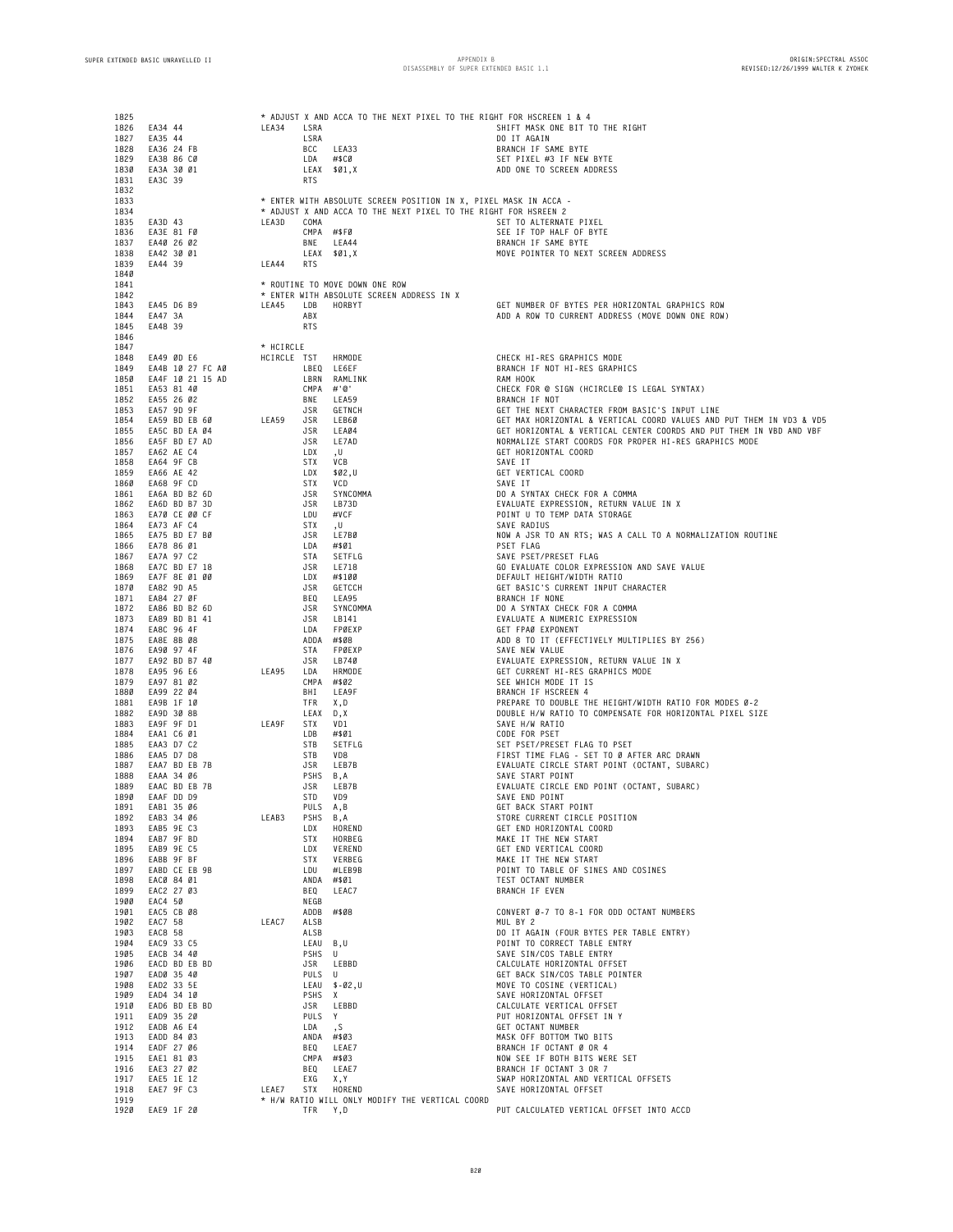| 1921 | EAEB 44            |           | LSRA       |              |                                                                           |
|------|--------------------|-----------|------------|--------------|---------------------------------------------------------------------------|
| 1922 | EAEC 56            |           | RORB       |              | DIVIDE OFFSET BY 2                                                        |
| 1923 | EAED 9E D1         |           | LDX        | VD1          | GET H/W RATIO                                                             |
| 1924 | EAEF BD EB CB      |           | JSR        | LEBCB        | MULT VERTICAL OFFSET BY H/W RATIO                                         |
| 1925 | EAF2 1F 20         |           | TFR Y.D    |              | TRANSFER PRODUCT TO ACCD                                                  |
| 1926 | EAF4 4D            |           | TSTA       |              | CHECK OVERFLOW AND GET MS BYTE RESULT                                     |
| 1927 | EAF5 10 26 C9 51   |           |            | LBNE ILLFUNC | ILLEGAL FUNCTION CALL ERROR (RESULT > 255)                                |
| 1928 | EAF9 D7 C5         |           | STB        | VEREND       | SAVE DELTA VERTICAL MS BYTE                                               |
| 1929 | EAFB 1F 30         |           | TFR U,D    |              | LS BYTE RESULT TO ACCA                                                    |
| 1930 | EAFD 97 C6         |           | STA        | VEREND+1     | SAVE DELTA VERTICAL LS BYTE                                               |
| 1931 | EAFF A6 E4         |           | LDA        | , S          | GET OCTANT NUMBER                                                         |
|      |                    |           |            | CMPA #\$02   |                                                                           |
| 1932 | EB01 81 02         |           |            |              | CHECK FOR OCTANT 0,1,6,7                                                  |
| 1933 | EB03 25 0E         |           | BCS        | LEB13        | BRANCH IF SUBARC HORIZONTAL END POINT >= HORIZONTAL CENTER                |
| 1934 | EB05 81 06         |           |            | CMPA #\$06   | MORE CHECKS FOR OCTANT 0,1,6,7                                            |
| 1935 | EB07 24 0A         |           | BCC        | LEB13        | BRANCH IF SUBARC HORIZONTAL END POINT >= HORIZONTAL CENTER                |
| 1936 | EBØ9 DC CB         |           | LDD        | VCB          | GET HORIZONTAL COORD OF CENTER                                            |
| 1937 | EBØB 93 C3         |           |            | SUBD HOREND  | SUBTRACT HORIZONTAL DIFFERENCE                                            |
| 1938 | EBØD 24 11         |           | BCC        | LEB2Ø        | BRANCH IF NO UNDERFLOW                                                    |
| 1939 | EBØF 4F            |           | CLRA       |              |                                                                           |
| 1940 | EB10 5F            |           | CLRB       |              | FORCE COORD TO Ø IF RESULT WAS LESS THAN Ø                                |
| 1941 | EB11 20 0D         |           | BRA        | LEB20        | SAVE NEW COORD                                                            |
| 1942 | EB13 DC CB         | LEB13     | LDD        | VCB          | GET HORIZONTAL COORD OF CENTER                                            |
| 1943 | EB15 D3 C3         |           |            | ADDD HOREND  | ADD HORIZONTAL DIFFERENCE                                                 |
| 1944 | EB17 25 05         |           | BCS        | LEB1E        | BRANCH IF OVERFLOW                                                        |
|      |                    |           |            |              |                                                                           |
| 1945 | EB19 10 93 D3      |           | CMPD VD3   |              | COMPARE TO MAX HORIZONTAL COORDINATE                                      |
| 1946 | EB1C 25 02         |           |            | BCS LEB20    | BRANCH IF < MAX HOR                                                       |
| 1947 | EB1E DC D3         | LEB1E     | LDD        | VD3          | GET MAX HORIZONTAL COORD                                                  |
| 1948 | EB2Ø DD C3         | LEB2Ø     | STD        | HOREND       | SAVE NEW HORIZONTAL SUBARC END COORD                                      |
| 1949 | EB22 A6 E4         |           | LDA        | , S          | GET OCTANT NUMBER                                                         |
| 1950 | EB24 81 04         |           |            | CMPA #\$04   | CHECK FOR OCTANT Ø,1,2 OR 3                                               |
| 1951 | EB26 25 ØA         |           | <b>BCS</b> | LEB32        | BRANCH IF SUBARC VERTICAL END POINT >= VERTICAL CENTER                    |
| 1952 | EB28 DC CD         |           | LDD        | VCD          | GET VERTICAL COORD OF CENTER                                              |
| 1953 | EB2A 93 C5         |           |            | SUBD VEREND  | SUBTRACT VERTICAL DIFFERENCE                                              |
| 1954 | EB2C 24 11         |           | BCC        | LEB3F        | BRANCH IF NO UNDERFLOW                                                    |
| 1955 | EB2E 4F            |           | CLRA       |              |                                                                           |
| 1956 | EB2F 5F            |           | CLRB       |              | FORCE NEW VERTICAL TO Ø IF MINUS                                          |
|      |                    |           |            | LEB3F        | SAVE NEW COORD                                                            |
| 1957 | EB30 20 0D         | LEB32 LDD | BRA        |              |                                                                           |
| 1958 | EB32 DC CD         |           |            | VCD          | GET VERTICAL COORD OF CENTER                                              |
| 1959 | EB34 D3 C5         |           |            | ADDD VEREND  | ADD VERTICAL DIFFERENCE                                                   |
| 1960 | EB36 25 05         |           | BCS        | LEB3D        | BRANCH IF OVERFLOW                                                        |
| 1961 | EB38 10 93 D5      |           | CMPD VD5   |              | COMPARE TO MAX VERTICAL COORD                                             |
| 1962 | EB3B 25 02         |           | BCS        | LEB3F        | BRANCH IF < MAX VER                                                       |
| 1963 | EB3D DC D5         | LEB3D     | LDD        | VD5          | GET MAX VERTICAL COORD                                                    |
| 1964 | EB3F DD C5         | LEB3F     | STD        | VEREND       | SAVE NEW VERTICAL SUBARC END COORD                                        |
| 1965 | EB41 0D D8         |           | TST        | VD8          | CHECK FIRST TIME FLAG                                                     |
| 1966 | EB43 26 03         |           | BNE        | LEB48        | DO NOT DRAWE A LINE FIRST TIME THROUGH -                                  |
| 1967 |                    |           |            |              | BECAUSE THE FIRST TIME YOU WOULD DRAW A LINE                              |
| 1968 |                    |           |            |              | FROM THE CENTER TO THE FIRST POINT ON THE CIRCLE                          |
| 1969 | EB45 17 FE 06      |           |            | LBSR LE94E   | DRAW A LINE                                                               |
| 1970 | EB48 35 06         | LEB48     | PULS A,B   |              |                                                                           |
|      |                    |           |            |              | GET END COORDS                                                            |
| 1971 | EB4A 04 D8         |           | LSR VD8    |              | SHIFT FIRST TIME FLAG                                                     |
| 1972 | EB4C 25 05         |           | BCS        | LEB53        | DO NOT CHECK FOR END POINT AFTER DRAWING FIRST ARC                        |
| 1973 | EB4E 10 93 D9      |           | CMPD VD9   |              | COMPARE CURRENT POSITION TO END POINT                                     |
| 1974 | EB51 27 ØC         |           | BEQ        | LEB5F        | BRANCH IF CIRCLE DRAWING IS FINISHED                                      |
| 1975 |                    |           |            |              | * INCREMENT SUBARC CTR, IF . 7 THEN INC OCTANT CTR                        |
| 1976 | EB53 5C            | LEB53     | INCB       |              | INC SUBARC COUNTER                                                        |
| 1977 | EB54 C1 08         |           |            | CMPB #\$08   | > 7?                                                                      |
| 1978 | EB56 26 04         |           | BNE        | LEB5C        | BRANCH IF NOT                                                             |
| 1979 | EB58 4C            |           | INCA       |              | INCR OCTANT COUNTER                                                       |
| 1980 | EB59 5F            |           | CLRB       |              | RESET SUBARC COUNTER                                                      |
| 1981 | EB5A 84 07         |           |            | ANDA #\$07   | KEEP IN RANGE OF 0-7; ONCE ACCA=ACCB, THIS WILL MAKE ACCA=0               |
|      |                    |           |            |              |                                                                           |
| 1982 |                    |           |            |              | SO THE END POINT WILL BE (Ø,Ø) AND THE CIRCLE ROUTINE WILL END            |
| 1983 | EB5C 7E EA B3      | LEB5C     | JMP        | LEAB3        | KEEP DRAWING THE CIRCLE                                                   |
| 1984 | EB5F 39            | LEB5F     | <b>RTS</b> |              | EXIT CIRCLE ROUTINE                                                       |
| 1985 |                    |           |            |              |                                                                           |
| 1986 |                    |           |            |              | * GET MAXIMUM VALUE OF HORIZONTAL & VERTICAL COORDINATES NORMALIZED FOR   |
| 1987 |                    |           |            |              | * PROPER GRAPHICS MODE. RETURN VALUES: HORIZONTAL IN VD3, VERTICAL IN VD5 |
| 1988 | EB60 CE 00 D3      | LEB60     |            | LDU #VD3     | POINT U TO STORAGE AREA                                                   |
|      | 1989 EB63 8E 02 7F |           | LDX        | #640-1       | GET MAXIMUM HORIZONTAL COORD                                              |
|      | 1990 EB66 AF C4    |           | STX        | , U          | SAVE IT                                                                   |
|      | 1991 EB68 96 E6    |           | LDA        | HRMODE       | GET CURRENT GRAPHICS MODE                                                 |
|      | 1992 EB6A 81 02    |           |            | CMPA #\$02   | SEE WHICH MODE                                                            |
|      | 1993 EB6C 2E 05    |           |            | BGT LEB73    | BRANCH IF MODES 3 OR 4                                                    |
|      | 1994 EB6E 8E Ø1 3F |           |            | LDX #320-1   | MAXIMUM VALUE FOR HORIZONTAL COORD IN MODES 1 AND 2                       |
| 1995 | EB71 AF C4         |           | STX        | , U          | SAVE IT                                                                   |
|      | 1996 EB73 8E ØØ BF | LEB73     |            | LDX #192-1   | GET THE MAXIMUM VERTICAL COORD                                            |
|      | 1997 EB76 AF 42    |           |            |              |                                                                           |
|      | 1998 EB78 7E E7 BØ |           | STX<br>JMP | \$02,U       | SAVE IT<br>JUMP TO AN RTS; ONCE WAS A NORMALIZATION ROUTINE               |
|      |                    |           |            | LE7BØ        |                                                                           |
| 1999 |                    |           |            |              |                                                                           |
| 2000 |                    |           |            |              | * EVALUATE CIRCLE START POINT (OCTANT, SUBARC)                            |
| 2001 |                    |           |            |              | * CALCULATE START OF END POINT WHICH IS A NUMBER FROM                     |
| 2002 |                    |           |            |              | * Ø-63 SAVED AS AN OCTANT NUMBER (Ø-7) AND SUBARC NUMBER (Ø-7)            |
| 2003 | EB7B 5F            | LEB7B     | CLRB       |              | SET DEFAULT VALUE TO Ø                                                    |
| 2004 | EB7C 9D A5         |           | JSR        | GETCCH       | GET BASIC'S CURRENT INPUT CHARACTER                                       |
|      | 2005 EB7E 27 11    |           | BEQ        | LEB91        | BRANCH IF NONE                                                            |
|      | 2006 EB80 BD B2 6D |           | JSR        | SYNCOMMA     | DO A SYNTAX CHECK FOR A COMMA                                             |
| 2007 | EB83 BD B1 41      |           |            | JSR LB141    | EVALUATE A NUMERIC EXPRESSION                                             |
|      | 2008 EB86 96 4F    |           |            | LDA FPØEXP   | GET EXPONENT OF FPAØ                                                      |
|      | 2009 EB88 8B 06    |           |            | ADDA #\$06   | ADD 6 TO EXPONENT - MULTIPLY EXPONENT BY 64                               |
|      | 2010 EB8A 97 4F    |           |            | STA FPØEXP   | RESAVE IT                                                                 |
|      |                    |           |            |              |                                                                           |
| 2011 | EB8C BD B7 ØE      |           | JSR        | LB7ØE        | CONVERT FPAØ TO INTEGER IN ACCB                                           |
|      | 2012 EB8FC43F      |           |            | ANDB #\$3F   | FORCE MAX VALUE OF 63                                                     |
|      | 2013 EB91 1F 98    | LEB91     | TFR B,A    |              | SAVE VALUE IN ACCA ALSO                                                   |
|      | 2014 EB93 C4 07    |           |            | ANDB #\$07   | NOW ACCB CONTAINS SUBARC NUMBER                                           |
|      | 2015 EB95 44       |           | LSRA       |              |                                                                           |
|      | 2016 EB96 44       |           | LSRA       |              |                                                                           |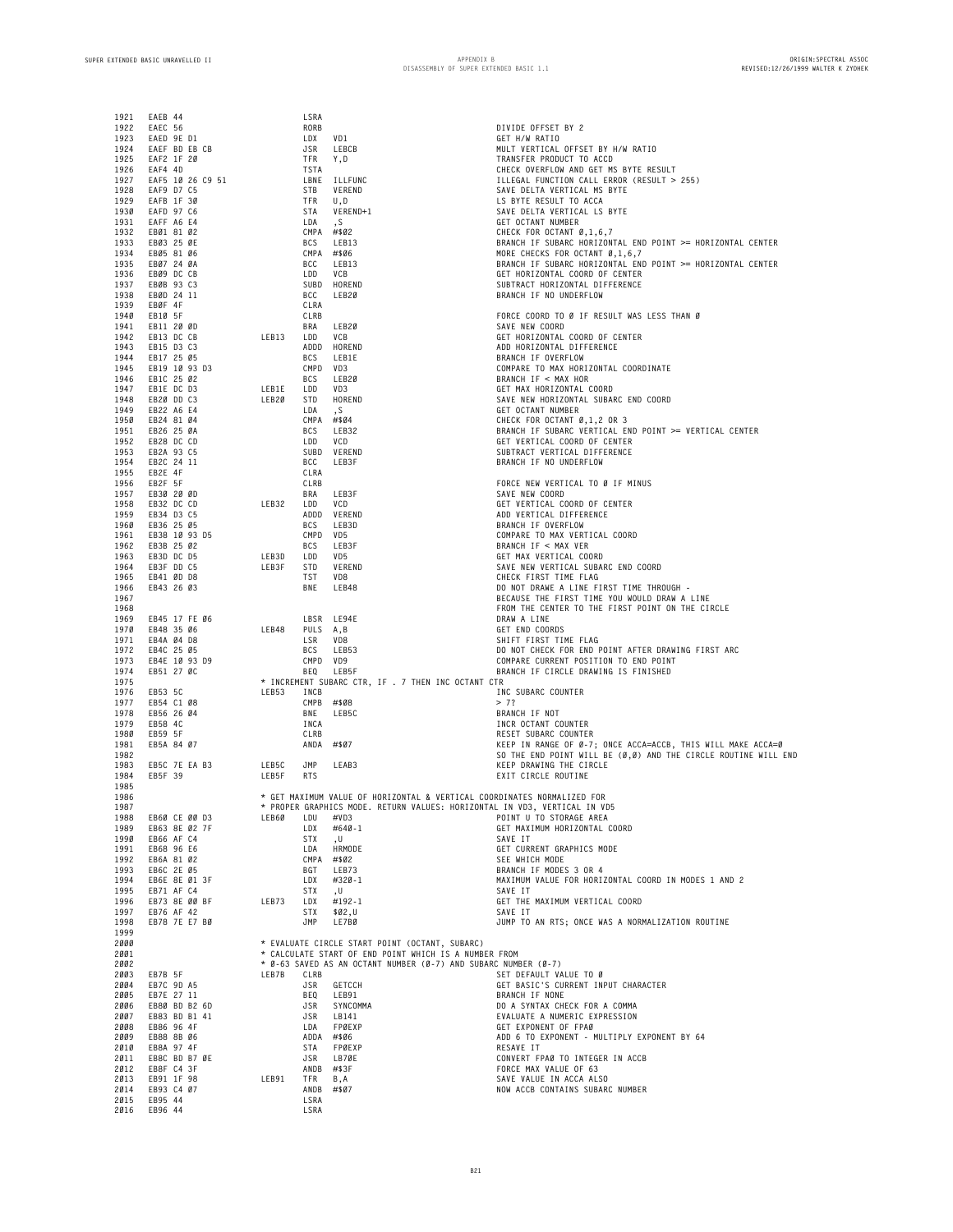| 2017         | EB97 44                        |              | LSRA       |                                                                    | DIVIDE ACCA BY 8 - OCTANT NUMBER                                                         |
|--------------|--------------------------------|--------------|------------|--------------------------------------------------------------------|------------------------------------------------------------------------------------------|
| 2018         | EB98 39                        |              | <b>RTS</b> |                                                                    |                                                                                          |
| 2019         |                                |              |            |                                                                    |                                                                                          |
| 2020         | EB99 00 00 00 01               | CIRCDATA FDB |            | \$0000,\$0001                                                      | SUBARC Ø                                                                                 |
| 2021         | EB9D FE C5 19 19               | LEB9D        | FDB        | \$FEC5, \$1919                                                     | SUBARC 1                                                                                 |
| 2022         | EBA1 FB 16 31 F2               | LEBA1        | FDB        | \$FB16,\$31F2                                                      | SUBARC 2                                                                                 |
| 2023         | EBA5 F4 FB 4A 51               | LEBA5        | FDB        | \$F4FB,\$4A51                                                      | SUBARC 3                                                                                 |
| 2024         | EBA9 EC 84 61 F9               | LEBA9        | FDB        | \$EC84,\$61F9                                                      | SUBARC 4                                                                                 |
| 2025         | EBAD E1 C7 78 AE               | LEBAB        | FDB        | \$E1C7,\$78AE                                                      | SUBARC 5                                                                                 |
| 2026         | EBB1 D4 DC 8E 3B               | LEBAF        | FDB        | \$D4DC, \$8E3B                                                     | SUBARC 6                                                                                 |
| 2027         | EBB5 C5 E5 A2 69               | LEBB5        | FDB        | \$C5E5, \$A269                                                     | SUBARC 7                                                                                 |
| 2028         | EBB9 B5 06 B5 06               | LEBB9        | FDB        | \$B506,\$B506                                                      | SUBARC 8                                                                                 |
| 2029         |                                |              |            |                                                                    |                                                                                          |
| 2030         |                                |              |            | * MULTIPLY RADIUS BY SIN/COS VALUE AND RETURN OFFSET IN X          |                                                                                          |
| 2031         | EBBD 9E CF                     | LEBBD        | LDX        | <b>VCF</b>                                                         | <b>GET RADIUS</b>                                                                        |
| 2032         | EBBF EC C4                     |              | LDD        | . U                                                                | GET SIN/COS TABLE MODIFIER                                                               |
| 2033         | EBC1 27 07                     |              | BEQ        | LEBCA                                                              | BRANCH IF Ø (OFFSET = RADIUS)                                                            |
| 2034         | EBC3 83 00 01                  |              | SUBD #1    |                                                                    | SUBTRACT ONE                                                                             |
| 2035         | EBC6 8D 03                     |              | BSR        | LEBCB                                                              | MULTIPLY RADIUS BY SIN/COS                                                               |
| 2036         | EBC8 1F 21                     |              | TFR        | Y, X                                                               | RETURN RESULT IN X                                                                       |
| 2037         | EBCA 39                        | LEBCA        | <b>RTS</b> |                                                                    |                                                                                          |
| 2038         |                                |              |            |                                                                    |                                                                                          |
| 2039         |                                |              |            | * MULTIPLY (UNSIGNED) TWO 16 BIT NUMBERS TOGETHER -                |                                                                                          |
| 2040         |                                |              |            | * ENTER WITH ONE NUMBER IN ACCD, THE OTHER IN X REGISTER           |                                                                                          |
| 2041         |                                |              |            | * THE 4 BYTE PRODUCT WILL BE STORED IN 4,S - 7,S                   |                                                                                          |
| 2042         |                                |              |            | * (Y, U REGISTERS ON THE STACK). I.E. (AA AB) x (XH,XL)=           |                                                                                          |
| 2043         |                                |              |            | * 256 * AA * XH + 16 * (AA * XL + AB * HX) + AB * XL. THE TWO BYTE |                                                                                          |
| 2044         |                                |              |            | * MULTIPLIER AND THE MULTIPLICAND ARE TREATED AS A 1               |                                                                                          |
| 2045         |                                |              |            | * BYTE INTEGER PART (MSB) WITH A 1 BYTE FRACTIONAL PART (LSB)      |                                                                                          |
| 2046         |                                |              |            |                                                                    |                                                                                          |
| 2047         | EBCB 34 76                     | LEBCB        |            | PSHS U.Y.X.B.A                                                     | SAVE REGISTERS AND RESERVE STORAGE SPACE ON THE STACK                                    |
| 2048         | EBCD 6F 64                     |              | CLR        | \$04,S                                                             | RESET OVERFLOW FLAG                                                                      |
| 2049         | EBCF A6 63                     |              | LDA        | \$03,S                                                             | $\equiv$                                                                                 |
| 2050         | EBD1 3D                        |              | MUL        |                                                                    | $\qquad \qquad =\qquad \qquad$                                                           |
| 2051         | EBD2 ED 66                     |              | STD        | \$06,S                                                             | = CALCULATE ACCB*XL, STORE RESULT IN 6,S                                                 |
| 2052         | EBD4 EC 61                     |              | LDD        | \$01,S                                                             |                                                                                          |
| 2053         | EBD6 3D                        |              | MUL        |                                                                    | * CALCULATE ACCB*XH                                                                      |
| 2054         | EBD7 EB 66                     |              |            | ADDB \$06,S                                                        |                                                                                          |
| 2055         | EBD9 89 00                     |              |            | ADCA #\$00                                                         |                                                                                          |
| 2056         | EBDB ED 65                     |              | STD        | \$05,S                                                             | = ADD THE CARRY FROM THE 1ST MUL TO THE RESULT OF THE 2ND MUL                            |
| 2057         | EBDD E6 E4                     |              | LDB        | , S                                                                |                                                                                          |
| 2058         | EBDF A6 63                     |              | LDA        | \$03,S                                                             |                                                                                          |
| 2059         | EBE1 3D                        |              | MUL        |                                                                    | * CALCULATE ACCA*XL                                                                      |
| 2060         | EBE2 E3 65                     |              |            | ADDD \$05,S                                                        |                                                                                          |
| 2061         | EBE4 ED 65                     |              | STD        | \$05,S                                                             | = ADD RESULT TO TOTAL OF 2 PREVIOUS MULTS                                                |
| 2062         | EBE6 24 02                     |              | <b>BCC</b> | LEBEA                                                              | BRANCH IF NO OVERFLOW                                                                    |
| 2063         | EBE8 6C 64                     |              | INC        | \$04,S                                                             | SET OVERFLOW FLAG (ACCD > \$FFFF)<br>$\star$                                             |
| 2064         | EBEA A6 E4                     | LEBEA        | LDA        | , S                                                                |                                                                                          |
| 2065         | EBEC E6 62                     |              | LDB        | \$02,S                                                             |                                                                                          |
| 2066         | EBEE 3D                        |              | MUL        |                                                                    | * CALCULATE ACCA*XH                                                                      |
| 2067         | EBEF E3 64                     |              |            | ADDD \$04,S                                                        |                                                                                          |
| 2068         | EBF1 ED 64                     |              | STD        | \$04,S                                                             | = ADD TO PREVIOUS RESULT                                                                 |
| 2069         | EBF3 35 F6                     |              |            | PULS A, B, X, Y, U, PC                                             | RETURN WITH RESULT IN U AND Y                                                            |
| 2070<br>2071 |                                | * HPAINT     |            |                                                                    |                                                                                          |
| 2072         |                                |              |            |                                                                    |                                                                                          |
| 2073         | EBF5 ØD E6<br>EBF7 10 27 FA F4 | HPAINT TST   | LBEQ       | HRMODE<br>LE6EF                                                    | CHECK HI-RES GRAPHICS MODE<br>'HR' ERROR IF HI-RES GRAPHICS MODE NOT SET UP              |
| 2074         | EBFB 10 21 14 01               |              | LBRN       | RAMLINK                                                            | RAM HOOK                                                                                 |
| 2075         | EBFF 81 40                     |              |            | CMPA #'@'                                                          | CHECK FOR @ SIGN                                                                         |
| 2076         | ECØ1 26 02                     |              | BNE        | LEC05                                                              | BRANCH IF NOT                                                                            |
| 2077         | EC03 9D 9F                     |              | JSR        | GETNCH                                                             | GET THE NEXT CHARACTER FROM BASIC'S INPUT LINE                                           |
| 2078         | ECØ5 BD EA Ø4                  | LEC05        | JSR        | LEAØ4                                                              | SYNTAX CHECK FOR '(', TWO EXPRESSIONS, AND ')'                                           |
| 2079         | ECØ8 BD E7 AD                  |              | JSR        | LE7AD                                                              | NORMALIZE THE HORIZONTAL AND VERTICAL COORDS                                             |
| 2080         | ECØB 86 Ø1                     |              | LDA        | #\$01                                                              | CODE FOR PSET                                                                            |
| 2081         | ECØD 97 C2                     |              | <b>STA</b> | SETFLG                                                             | SET PSET/PRESET FLAG TO PSET                                                             |
| 2082         | ECØF BD E7 18                  |              | <b>JSR</b> | LE718                                                              | GET PAINT COLOR CODE & SET ACTIVE COLOR AND ALL PIXEL BYTES                              |
| 2083         | EC12 DC B4                     |              | LDD        | WCOLOR                                                             | GET THEM                                                                                 |
| 2084         | EC14 34 06                     |              |            | PSHS B, A                                                          | SAVE THEM ON THE STACK                                                                   |
| 2085         | EC16 9D A5                     |              | JSR        | GETCCH                                                             | GET BASIC'S CURRENT INPUT CHARACTER                                                      |
| 2086         | EC18 27 03                     |              | BEQ        | LEC1D                                                              | BRANCH IF NONE LEFT - DEFAULT BORDER COLOR TO FOREGROUND,                                |
| 2087         |                                |              |            |                                                                    | PAINT COLOR TO BACKGROUND                                                                |
| 2088         | EC1A BD E7 18                  |              | JSR        | LE718                                                              | EVALUATE THE BORDER COLOR                                                                |
| 2089         | EC1D 96 B5                     | LEC1D        | LDA        | ALLCOL                                                             | GET BORDER COLOR ALL PIXEL BYTE                                                          |
| 2090         | EC1F 97 D8                     |              | STA        | VD8                                                                | TEMP SAVE IT                                                                             |
| 2091         | EC21 35 06                     |              |            | PULS A, B                                                          | GET PAINT ACTIVE COLORS BACK                                                             |
| 2092         | EC23 DD B4                     |              | STD        | WCOLOR                                                             | RESAVE THEM                                                                              |
| 2093         | EC25 BD E1 19                  |              | JSR        | SELTASK1                                                           |                                                                                          |
| 2094         | EC28 4F                        |              | CLRA       |                                                                    | * STORE A BLOCK OF 'PAINT' DATA ON THE STACK WHICH                                       |
| 2095         | EC29 34 56                     |              |            | PSHS U, X, B, A                                                    | * WILL ACT AS AN END OF 'PAINT' DATA FLAG.                                               |
| 2096         |                                |              |            |                                                                    | * THE CLRA WILL CAUSE THE UP/DN FLAG TO BE ZERO WHICH IS USED TO EXIT THE HPAINT ROUTINE |
| 2097         | EC2B BD EB 60                  |              | JSR        | LEB60<br>LE7E6                                                     | GET NORMALIZED MAX HOR/VERTICAL VALUES - RETURN RESULT IN VD3, VD5                       |
| 2098         | EC2E BD E7 E6                  |              | JSR        |                                                                    | POINT U TO THE ROUTINE WHICH WILL SELECT A PIXEL                                         |
| 2099<br>2100 |                                |              |            | * 'PAINT' THE FIRST HORIZONTAL LINE FROM THE START COORDINATES     |                                                                                          |
| 2101         | EC31 DF D9                     |              | STU        | VD9                                                                | SAVE ADDRESS                                                                             |
| 2102         | EC33 BD EC BE                  |              | JSR        | LECBE                                                              | 'PAINT' FROM THE CURRENT HORIZONTAL COORD TO ZERO                                        |
| 2103         | EC36 27 ØF                     |              | BEQ        | LEC47                                                              | BRANCH IF NO PAINTING DONE - HIT BORDER INSTANTLY                                        |
| 2104         | EC38 BD ED 01                  |              | JSR        | LEDØ1                                                              | PAINT TOWARD MAX HORIZONTAL COORD                                                        |
| 2105         | EC3B 86 01                     |              | LDA        | #\$01                                                              | SET UP/DN FLAG TO UP (1=UP, \$FF=DOWN)                                                   |
| 2106         | EC3D 97 D7                     |              | STA        | VD7                                                                | SAVE IT                                                                                  |
| 2107         | EC3F BD ED 2E                  |              | JSR        | LED2E                                                              | SAVE POSITIVE GOING LINE INFO ON STACK                                                   |
| 2108         | EC42 00 D7                     |              | NEG        | VD7                                                                | SET UP/DN FLAG TO \$FF (DOWN)                                                            |
| 2109         | EC44 BD ED 2E                  |              | JSR        | LED2E                                                              | SAVE NEGATIVE GOING LINE INFO ON STACK                                                   |
| 2110         | EC47 10 DF DC                  | LEC47        | <b>STS</b> | TMPSTK                                                             | TEMP STORE STACK POINTER                                                                 |
| 2111         | EC4A ØD DB                     | LEC4A        | TST        | CHGFLG                                                             | SEE IF PAINTED COLOR IS DIFFERENT THAN THE ORIGINAL COLOR                                |
| 2112         | EC4C 26 03                     |              | BNE        | LEC51                                                              | BRANCH IF DATA HAS BEEN MODIFIED                                                         |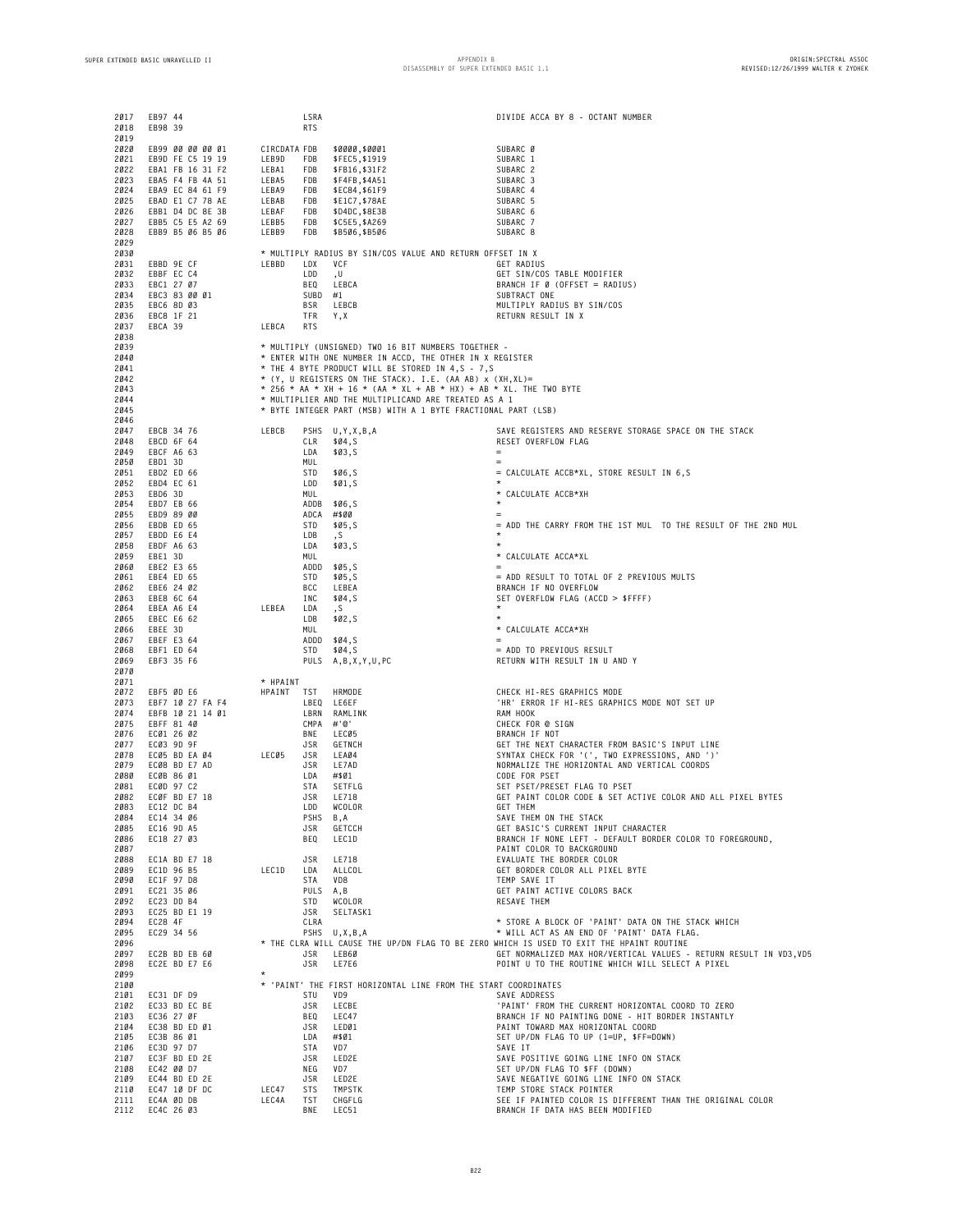| 2113 | EC4E 10 DE DC                       | LDS                  | TMPSTK                                                                            | GET STACK POINTER BACK                                                                              |
|------|-------------------------------------|----------------------|-----------------------------------------------------------------------------------|-----------------------------------------------------------------------------------------------------|
| 2114 | EC51 35 56                          | LEC51                | PULS A, B, X, U                                                                   | GET DATA FOR NEXT LINE SEGMENT TO CHECK FROM THE STACK                                              |
| 2115 | EC53 ØF DB                          | CLR                  | CHGFLG                                                                            | CLEAR THE CHANGE FLAG                                                                               |
| 2116 | EC55 10 DF DC                       | <b>STS</b>           | TMPSTK                                                                            | TEMP SAVE THE STACK ADDRESS                                                                         |
| 2117 | EC58 30 01                          |                      | LEAX \$01,X                                                                       | ADD ONE TO 'START HORIZONTAL COORD -1'                                                              |
| 2118 | EC5A 9F BD                          | STX                  | HORBEG                                                                            | PIT IT AT 'CURRENT HORIZONTAL COORD ADDRESS'                                                        |
| 2119 | EC5C DF D1                          | STU                  | VD1                                                                               | SAVE LENGTH OF PARENT LINE                                                                          |
| 2120 | EC5E 97 D7                          | STA                  | VD7                                                                               | SAVE UP/DN FLAG                                                                                     |
| 2121 | EC60 27 58                          | BEQ                  | LECBA                                                                             | EXIT ROUTINE IF UP/DN FLAG = $\emptyset$                                                            |
|      | EC62 2B 06                          |                      | LEC6A                                                                             |                                                                                                     |
| 2122 |                                     | BMI                  |                                                                                   | BRANCH IF UP/DN FLAG = DOWN                                                                         |
| 2123 |                                     |                      | * CHECK ONE LINE BELOW CURRENT DATA                                               |                                                                                                     |
| 2124 | EC64 5C                             | INCB                 |                                                                                   | INCREMENT VERTICAL COORD                                                                            |
| 2125 | EC65 D1 D6                          |                      | CMPB VD6                                                                          | COMPARE TO MAXIMUM VERTICAL COORD                                                                   |
| 2126 | EC67 23 05                          | BLS                  | LEC6E                                                                             | BRANCH IF NOT GREATER - PROCESS LINE                                                                |
| 2127 | EC69 5F                             | CLRB                 |                                                                                   | SET VERTICAL COORD TO ZERO TO FORCE WRAP AROUND                                                     |
| 2128 | EC6A 5D                             | LEC6A<br><b>TSTB</b> |                                                                                   | CHECK VERTICAL COORD                                                                                |
| 2129 | EC6B 27 DD                          | BEQ                  | LEC4A                                                                             | PROCESS ANOTHER BLOCK OF PAINT DATA IF WRAP AROUND -                                                |
|      |                                     |                      |                                                                                   | DISCARD ANY LINE BELOW VERTICAL COORD = $\emptyset$ OR ABOVE MAX VER COORD                          |
| 2130 |                                     |                      |                                                                                   |                                                                                                     |
| 2131 | EC6D 5A                             | DECB                 |                                                                                   | DEC VERTICAL COORD                                                                                  |
| 2132 |                                     |                      | * PROCESS A HORIZONTAL LINE THAT WAS STORED ON STACK - LIMIT CHECK HAVE BEEN DONE |                                                                                                     |
| 2133 | EC6E D7 CØ                          | STB<br>LEC6E         | VERBEG+1                                                                          | SAVE CURRENT VERTICAL COORD                                                                         |
| 2134 | EC70 BD EC BE                       | JSR                  | LECBE                                                                             | PAINT FROM HORIZONTAL COORD TO ZERO OR BORDER                                                       |
| 2135 | EC73 27 11                          | BEQ                  | LEC86                                                                             | BRANCH IF NO PIXELS WERE PAINTED                                                                    |
| 2136 | EC75 10 83 00 03                    |                      | CMPD #3                                                                           | SEE IF FEWER THAN 3 PIXELS WERE PAINTED                                                             |
| 2137 | EC79 25 05                          | BCS                  | LEC80                                                                             | BRANCH IF NO NEED TO CHECK FOR PAINTABLE DATA                                                       |
| 2138 | EC7B 30 1E                          |                      | $LEAX$ \$-02, X                                                                   | MOVE HORIZONTAL COORD TWO PIXELS TO THE LEFT                                                        |
|      |                                     |                      |                                                                                   |                                                                                                     |
| 2139 | EC7D BD ED 15                       | JSR                  | LED15                                                                             | SAVE A BLOCK OF PAINT DATA IN THE DIRECTION OPPOSITE TO UP/DN FLAG                                  |
| 2140 | EC80 BD ED 01                       | LEC80<br>JSR         | LEDØ1                                                                             | CONTINUE PAINTING LINE TO THE RIGHT                                                                 |
| 2141 | EC83 BD ED 2E                       | <b>JSR</b><br>LEC83  | LED2E                                                                             | SAVE A BLOCK OF PAINT DATA IN THE SAME DIRECTION AS UP/DN FLAG                                      |
| 2142 |                                     |                      | * THIS CODE WILL INSURE THAT THE CURRENT LINE IS                                  |                                                                                                     |
| 2143 |                                     |                      | * EXAMINED TO THE RIGHT FOR PAINTABLE PIXELS FOR A                                |                                                                                                     |
| 2144 |                                     |                      | * LINE EQUAL TO THE LENGTH OF THE PARENT LINE                                     |                                                                                                     |
| 2145 | EC86 43                             | LEC86<br>COMA        |                                                                                   | *                                                                                                   |
| 2146 | EC87 53                             | COMB                 |                                                                                   | * COMPLEMENT LENGTH OF LINE JUST PAINTED                                                            |
| 2147 | EC88 D3 D1                          | LEC88                | ADDD VD1                                                                          | ADD TO LENGTH OF PARENT LINE                                                                        |
|      |                                     |                      |                                                                                   |                                                                                                     |
| 2148 | EC8A DD D1                          | STD                  | VD1                                                                               | SAVE DIFFERENCE OF LINE JUST PAINTED AND PARENT LINE                                                |
| 2149 | EC8C 2F 17                          | BLE                  | LECA5                                                                             | BRANCH IF PARENT LINE IS SHORTER                                                                    |
| 2150 | EC8E BD E9 B1                       | JSR                  | LE9B1                                                                             | GO INCR HORIZONTAL COORD                                                                            |
| 2151 | EC91 BD EC F1                       | JSR                  | LECF1                                                                             | CHECK FOR BORDER COLOR                                                                              |
| 2152 | EC94 26 05                          | BNE                  | LEC9B                                                                             | BRANCH IF NOT BORDER COLOR                                                                          |
| 2153 | EC96 CC FF FF                       | LDD                  | $# - 1$                                                                           | * GO DECREMENT ONE FROM LENGTH OF DIFFERENCE                                                        |
| 2154 | EC99 20 ED                          | BRA                  | LEC88                                                                             | * LINE AND KEEP LOOKING FOR NON BORDER COLOR                                                        |
| 2155 | EC9B BD E9 BF                       | LEC9B<br>JSR         | LE9BF                                                                             | GET DECR HORIZONTAL COORD                                                                           |
| 2156 | EC9E BD ED 3A                       | <b>JSR</b>           | LED3A                                                                             | GET AND SAVE HORIZONTAL COORD                                                                       |
|      |                                     |                      |                                                                                   |                                                                                                     |
| 2157 | ECA1 8D 24                          | <b>BSR</b>           | LECC7                                                                             | PAINT FORWARD TO MAX HORIZONTAL COORD OR BORDER                                                     |
| 2158 | ECA3 20 DE                          | BRA                  | LEC83                                                                             | SAVE BLOCK OF PAINT DATA AND KEEP CHECKING                                                          |
| 2159 |                                     |                      |                                                                                   |                                                                                                     |
| 2160 |                                     |                      | * CHECK TO SEE IF THE CURRENT LINE EXTENDS FURTHER TO                             |                                                                                                     |
| 2161 |                                     |                      | * THE RIGHT THAN THE PARENT LINE AND PUT A BLOCK OF                               |                                                                                                     |
| 2162 |                                     |                      | * PAINT DATA ON THE STACK IF IT IS MORE THAN 2 PIXELS                             |                                                                                                     |
| 2163 |                                     |                      | * PAST THE END OF THE PARENT LINE                                                 |                                                                                                     |
| 2164 | ECA5 BD E9 B1                       | LECA5<br>JSR         | LE9B1                                                                             | INC CURRENT HORIZONTAL COORD                                                                        |
|      |                                     |                      |                                                                                   |                                                                                                     |
| 2165 | ECA8 30 8B                          |                      | LEAX D.X                                                                          | POINT X TO THE RIGHT END OF THE PARENT LINE                                                         |
| 2166 | ECAA 9F BD                          | STX                  | HORBEG                                                                            | SAVE AS THE CURRENT HORIZONTAL COORDINATE                                                           |
| 2167 | ECAC 43                             | COMA                 |                                                                                   | = ACCA CONTAINS A NEGATIVE NUMBER CORRESPONDING TO THE NUMBER                                       |
| 2168 | ECAD 53                             | COMB                 |                                                                                   | = OF PIXELS THE CURRENT LINE EXTENDS PAST THE RIGHT END                                             |
| 2169 | ECAE 83 00 01                       | SUBD #1              |                                                                                   | = OF THE PARENT LINE. CONVERT TO POSITIVE NUMBER AND BRANCH                                         |
| 2170 | ECB1 2F 04                          | BLE                  | LECB7                                                                             | = IF THE LINE DOESN'T EXTEND PAST THE END OF THE PARENT.                                            |
| 2171 | ECB3 1F 01                          | TFR                  | D, X                                                                              | SAVE PORTION OF THE LINE TO THE RIGHT OF THE PARENT LINE                                            |
| 2172 |                                     |                      |                                                                                   | AS THE LENGTH                                                                                       |
|      |                                     |                      |                                                                                   |                                                                                                     |
| 2173 | ECB5 8D 5E                          | BSR                  | LED15                                                                             | SAVE BLOCK OF PAINT DATA IN THE DIRECTION OPPOSITE THE                                              |
| 2174 |                                     |                      |                                                                                   | CURRENT UP/DN FLAG                                                                                  |
| 2175 | ECB7 7E EC 4A                       | JMP<br>LECB7         | LEC4A                                                                             | PROCESS MORE PAINT DATA BLOCKS                                                                      |
| 2176 | ECBA BD EØ FF                       | LECBA<br>JSR         | SELTASKØ                                                                          | ENABLE TASK REGISTER Ø                                                                              |
| 2177 | ECBD 39                             | <b>RTS</b>           |                                                                                   |                                                                                                     |
| 2178 |                                     |                      |                                                                                   |                                                                                                     |
| 2179 |                                     |                      |                                                                                   | * PAINT FROM HORIZONTAL COORD TO ZERO OR HIT BORDER; RETURN WITH Z=1 IF NO PAINTING DONE            |
| 2180 | ECBE BD ED 3A                       | LECBE<br>JSR         | LED3A                                                                             | PUT STARTING COORD IN HOREND                                                                        |
| 2181 | ECC1 10 8E E9 BF                    | LDY                  | #LE9BF                                                                            | ROUTINE TO DEC HORIZONTAL ADDRESS                                                                   |
|      |                                     |                      | LECCD                                                                             |                                                                                                     |
| 2182 | ECC5 20 06                          | BRA                  |                                                                                   | GO PAINT THE LINE                                                                                   |
| 2183 |                                     |                      |                                                                                   | * PAINT FROM HORIZONTAL COORD TO MAX HORIZONTAL COORD OR HIT BORDER; RETURN Z=1 IF NO PAINTING DONE |
| 2184 | ECC7 10 8E E9 B1                    | LECC7<br>LDY         | #LE9B1                                                                            | ROUTINE TO INCR HORIZONTAL COORD                                                                    |
| 2185 | ECCB AD A4                          | JSR                  | ,Υ                                                                                | INCR HORIZONTAL COORD - LEFT PAINT ROUTINE PAINTED FIRST COORD                                      |
| 2186 | ECCD DE 8A                          | LECCD                | LDU ZERO                                                                          | ZERO INITIAL PIXEL PAINT COUNTER                                                                    |
| 2187 | ECCF 9E BD                          |                      | LDX HORBEG                                                                        | GET HORIZONTAL COORD                                                                                |
| 2188 | ECD1 2B 17                          | LECD1<br>BMI         | LECEA                                                                             | BRANCH IF HORIZONTAL COORD IS > \$7F OR < $\emptyset$                                               |
| 2189 | ECD3 9C D3                          |                      | CMPX VD3                                                                          | COMPARE CURRENT COORD TO MAX VALUE                                                                  |
| 2190 | ECD5 22 13                          |                      | BHI LECEA                                                                         | BRANCH IF $>$ MAX                                                                                   |
|      |                                     |                      | PSHS U, Y                                                                         |                                                                                                     |
| 2191 | ECD7 34 60                          |                      |                                                                                   | SAVE PAINT COUNTER AND INC/DEC POINTER                                                              |
| 2192 | ECD9 8D 16                          |                      | BSR LECF1                                                                         | CHECK FOR BORDER PIXEL                                                                              |
| 2193 | ECDB 27 ØB                          | BEQ                  | LECE8                                                                             | BRANCH IF HIT BORDER                                                                                |
| 2194 | ECDD BD E7 92                       |                      | JSR LE792                                                                         | SET PIXEL TO PAINT COLOR - PAINTING IS DONE HERE                                                    |
| 2195 | ECEØ 35 60                          |                      | PULS Y,U                                                                          | RESTORE PAINT COUNTER AND INC/DEC POINTER                                                           |
| 2196 | ECE2 33 41                          |                      | LEAU \$01,U                                                                       | ADD ONE TO PAINT COUNTER                                                                            |
| 2197 | ECE4 AD A4                          | JSR                  | ,Υ                                                                                | INCR OR DECR HORIZONTAL COORD DEPENDING ON CONTENTS OF Y                                            |
| 2198 | ECE6 20 E9                          |                      | BRA LECD1                                                                         | KEEP PAINTING LINE                                                                                  |
|      |                                     |                      |                                                                                   |                                                                                                     |
| 2199 | ECE8 35 60                          | LECE8                | PULS Y,U                                                                          | RESTORE PAINT COUNTER AND INC/DEC POINTER                                                           |
| 2200 | ECEA 1F 30                          | LECEA                | TFR U,D                                                                           | SAVE PAINT COUNTER IN ACCD                                                                          |
| 2201 | ECEC 1F 01                          |                      | TFR D, X                                                                          | ALSO SAVE IT IN X                                                                                   |
| 2202 | ECEE 93 8A                          |                      | SUBD ZERO                                                                         | SET COUNTERS ACCORDING TO CONDITION OF PAINT COUNTER                                                |
| 2203 |                                     | <b>RTS</b>           |                                                                                   |                                                                                                     |
| 2204 | ECFØ 39                             |                      |                                                                                   |                                                                                                     |
|      |                                     |                      | * CHECK FOR BORDER COLOR - ENTER WITH VD9 CONTAINING                              |                                                                                                     |
| 2205 |                                     |                      | * ADDRESS OF ROUTINE TO GET ABSOLUTE SCREEN ADDRESS                               |                                                                                                     |
|      |                                     |                      |                                                                                   |                                                                                                     |
| 2206 |                                     |                      | * AND PIXEL MASK - EXIT WITH Z=1 IF HIT BORDER COLOR PIXEL                        |                                                                                                     |
| 2207 | ECF1 AD 9F 00 D9<br>2208 ECF5 1F 89 | LECF1                | JSR [VD9]<br>TFR A,B                                                              | GET SCREEN ADDRESS AND PIXEL MASK<br>COPY PIXEL MASK IN ACCB                                        |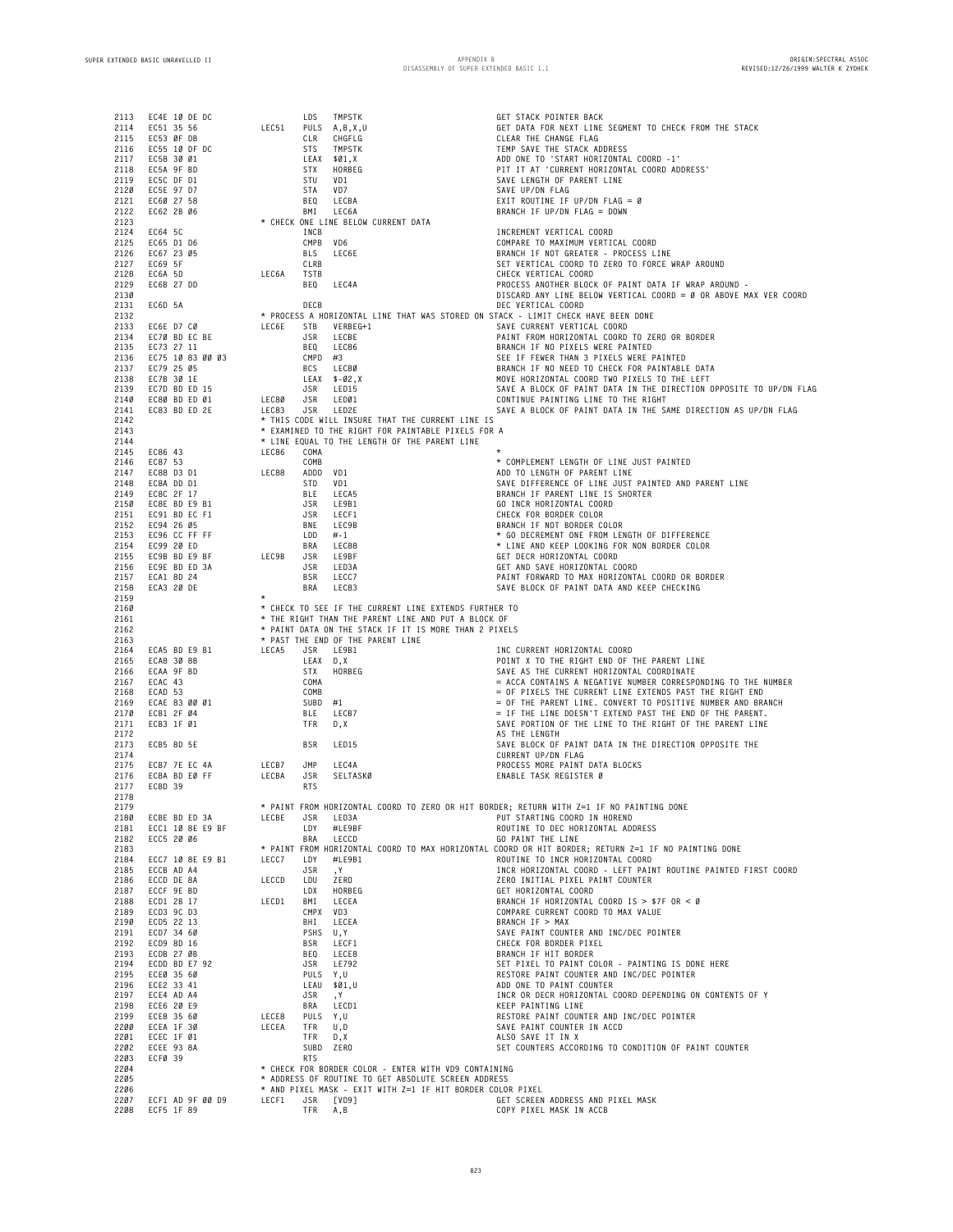| 2209<br>2210<br>2211<br>2212<br>2213<br>2214 | ECF7 D4 D8<br>ECF9 34 06<br>ECFB A4 84<br>ECFD A1 61<br>ECFF 35 86 |         | ANDB VD8<br><b>PSHS</b><br>ANDA | B,A<br>, X<br>CMPA \$01,S<br>PULS A, B, PC<br>* GO HERE TO FINISH PAINTING TO RIGHT AFTER YOU HAVE PAINTED LEFT                  | AND PIXEL MASK WITH BORDER COLOR<br>SAVE MASK AND BORDER PIXEL<br>TEST THE PIXEL ON THE SCREEN<br>COMPARE WITH ACCB ON THE STACK<br>EXIT WITH Z FLAG=1 IF MATCH                                                  |
|----------------------------------------------|--------------------------------------------------------------------|---------|---------------------------------|----------------------------------------------------------------------------------------------------------------------------------|------------------------------------------------------------------------------------------------------------------------------------------------------------------------------------------------------------------|
| 2215<br>2216<br>2217<br>2218                 | EDØ1 DD CD<br>ED03 10 9E C3<br>EDØ6 8D 32                          | LEDØ1   | STD<br>LDY<br><b>BSR</b>        | VCD<br>HOREND<br>LED3A                                                                                                           | SAVE NUMBER OF PIXELS PAINTED<br>GET LAST HORIZONTAL START COORD<br>SAVE CURRENT HORIZONTAL COORD - HOREND NOW CONTAINS COORDINATE<br>OF THE LEFT BORDER OF THIS HORIZONTAL LINE                                 |
| 2219<br>2220                                 | EDØ8 10 9F BD<br>EDØB 8D BA                                        |         | <b>STY</b><br><b>BSR</b>        | HORBEG<br>LECC7                                                                                                                  | START PAINTING TO RIGHT FROM THE LEFT PAINT START COORD<br>PAINT TOWARDS THE RIGHT                                                                                                                               |
| 2221                                         | EDØD 9E CD                                                         |         | LDX                             | VCD                                                                                                                              | GET THE NUMBER OF PIXELS PAINTED WHEN GOING TOWARDS LEFT PIXELS                                                                                                                                                  |
| 2222<br>2223                                 | EDØF 30 8B<br>ED11 C3 00 01                                        |         | LEAX D, X<br>ADDD               | #1                                                                                                                               | ADD NUMBER OF PAINTED GOING TOWARD THE RIGHT<br>ADD 1 TO PAINT COUNT TOWARD RIGHT - ACCD=LENGTH OF PAINTED LINE                                                                                                  |
| 2224<br>2225                                 | ED14 39                                                            |         | <b>RTS</b>                      | * BLOCKS OF DATA ARE STORED ON THE STACK SO THAT HPAINT                                                                          |                                                                                                                                                                                                                  |
| 2226<br>2227                                 |                                                                    |         |                                 | * CAN REMEMBER WHERE IT SHOULD GO BACK AND PAINT UP OR DOWN<br>* FROM THE CURRENT LINE IT IS PAINTING. THESE BLOCKS OF DATA      |                                                                                                                                                                                                                  |
| 2228                                         |                                                                    |         |                                 | * REPRESENT HORIZONTAL LINES ABOVE OR BELOW THE CURRENT LINE                                                                     |                                                                                                                                                                                                                  |
| 2229<br>2230                                 |                                                                    |         |                                 | * BEING PAINTED AND REQUIRE SIX BYTES OF STORAGE ON THE STACK.<br>* THE DATA ARE AS FOLLOWS: , S=UP/DN FLAG; 1, S=VERTICAL COORD |                                                                                                                                                                                                                  |
| 2231<br>2232                                 |                                                                    |         |                                 | * OF LINE; 2 3, S=LEFT MOST HORIZONTAL COORD OF LINE; 4 5, S=LENGTH OF LINE                                                      |                                                                                                                                                                                                                  |
| 2233                                         |                                                                    |         |                                 |                                                                                                                                  | * SAVE A BLOCK OF PAINT DATA FOR A LINE IN THE OPPOSITE DIRECTION OF THE CURREN UP/DN FLAG                                                                                                                       |
| 2234<br>2235                                 | ED15 DD CB<br>ED17 35 20                                           | LED15   | STD<br>PULS Y                   | VCB                                                                                                                              | SAVE NUMBER OF PIXELS PAINTED<br>GET RETURN ADDRESS IN Y                                                                                                                                                         |
| 2236<br>2237                                 | ED19 DC BD<br>ED1B 34 16                                           |         | LDD                             | HORBEG<br>PSHS X, B, A                                                                                                           | GET HORIZONTAL START COORD<br>PUT ON STACK                                                                                                                                                                       |
| 2238                                         | ED1D 96 D7                                                         |         | LDA                             | VD7                                                                                                                              | GET UP/DN FLAG                                                                                                                                                                                                   |
| 2239<br>2240                                 | ED1F 40<br>ED20 D6 C0                                              | LED20   | NEGA<br>LDB                     | VERBEG+1                                                                                                                         | REVERSE IT<br>GET VERTICAL START COORDINATE                                                                                                                                                                      |
| 2241<br>2242                                 | ED22 34 06                                                         |         | PSHS B, A<br>PSHS Y             |                                                                                                                                  | SAVE VERTICAL START COORD AND UP/DN FLAG<br>PUT BACK RETURN ADDRESS                                                                                                                                              |
| 2243                                         | ED24 34 20<br>ED26 C6 06                                           |         | LDB                             | #\$06                                                                                                                            | GET NUMBER OF FREE BYTES TO CHECK FOR                                                                                                                                                                            |
| 2244<br>2245                                 | ED28 BD ED 3F<br>ED2B DC CB                                        |         | JSR<br>LDD                      | LED3F<br>VCB                                                                                                                     | GO SEE IF THERE IS ENOUGH RAM<br>GET LENGTH OF RIGHT PAINTED LINE                                                                                                                                                |
| 2246                                         | ED2D 39                                                            |         | <b>RTS</b>                      |                                                                                                                                  |                                                                                                                                                                                                                  |
| 2247<br>2248                                 |                                                                    |         |                                 |                                                                                                                                  | * SAVE A BLOCK OF PAINT DATA FOR A LINE IN THE SAME DIRECTION AS THE CURRENT UP/DN FLAG                                                                                                                          |
| 2249<br>2250                                 | ED2E DD CB<br>ED30 35 20                                           | LED2E   | STD<br>PULS Y                   | VCB                                                                                                                              | SAVE THE LENGTH OF RIGHT HORIZONTAL PAINTED LINE<br>SAVE RETURN ADDRESS IN Y                                                                                                                                     |
| 2251                                         | ED32 DC C3                                                         |         | LDD                             | HOREND                                                                                                                           | GET HORIZONTAL START COORD                                                                                                                                                                                       |
| 2252<br>2253                                 | ED34 34 16<br>ED36 96 D7                                           |         | LDA                             | PSHS X, B, A<br>VD7                                                                                                              | SAVE START COORD AND LENGTH<br>GET UP/DN FLAG $(1 \tOR -1)$                                                                                                                                                      |
| 2254                                         | ED38 20 E6                                                         |         | BRA                             | LED20                                                                                                                            | SAVE THE PAINT DATA ON THE STACK                                                                                                                                                                                 |
| 2255<br>2256                                 | ED3A 9E BD<br>ED3C 9F C3                                           | LED3A   | LDX<br><b>STX</b>               | HORBEG<br>HOREND                                                                                                                 | GET CURRENT HORIZONTAL COORD<br>SAVE IT                                                                                                                                                                          |
| 2257<br>2258                                 | ED3E 39                                                            |         | <b>RTS</b>                      |                                                                                                                                  |                                                                                                                                                                                                                  |
| 2259                                         |                                                                    |         |                                 | * CHECK ACCB (ONLY Ø-127) BYTES OF FREE RAM ON THE STACK                                                                         |                                                                                                                                                                                                                  |
| 2260<br>2261                                 | ED3F 50<br>ED40 32 E5                                              | LED3F   | NEGB<br>LEAS                    | B,S                                                                                                                              | MOVE THE STACK POINTER DOWN ACCB BYTES                                                                                                                                                                           |
| 2262<br>2263<br>2264                         | ED42 11 8C BF F1                                                   |         |                                 | CMPS #TMPSTACK-(\$2000+14)                                                                                                       | COMPARE TO THE BOTTOM OF THE STACK AREA - THE 14 EXTRA BYTES ARE<br>GENERATED BY THE FACT THAT THE SEVEN INTERRUPT VECTORS ARE GOTTEN FROM<br>THE ROM BY THE GIME CHIP. THE 14 BYTES IN RAM ARE UNUSED BY BASIC. |
| 2265<br>2266                                 | ED46 10 25 00 04<br>ED4A 50                                        |         | NEGB                            | LBCS LED4E                                                                                                                       | 'OM' ERROR IF PAST THE BOTTOM<br>MAKE ACCB POSITIVE AGAIN                                                                                                                                                        |
| 2267                                         | ED4B 32 E5                                                         |         | LEAS                            | B,S                                                                                                                              | PUT THE STACK POINTER BACK WHERE IT BELONGS                                                                                                                                                                      |
| 2268<br>2269                                 | ED4D 39<br>ED4E 10 CE DF FD                                        | LED4E   | <b>RTS</b><br>LDS               | #TMPSTACK-2                                                                                                                      | PUT THE STACK POINTER AT THE TOP OF THE TEMPORARY STACK BUFFER                                                                                                                                                   |
| 2270                                         | ED52 BD EØ FF<br>ED55 7E AC 44                                     |         | JSR                             | SELTASKØ                                                                                                                         | ENABLE TASK REGISTER Ø                                                                                                                                                                                           |
| 2271<br>2272                                 |                                                                    |         | JMP                             | LAC44                                                                                                                            | GO DO AN 'OM' ERROR                                                                                                                                                                                              |
| 2273<br>2274                                 |                                                                    | * HBUFF |                                 |                                                                                                                                  | * THE HBUFF COMMAND WILL RESERVE SPACE IN THE HPUT/HGET BUFFER. THERE MUST BE ENOUGH FREE RAM                                                                                                                    |
| 2275                                         |                                                                    |         |                                 |                                                                                                                                  | * IN THE BUFFER FOR THE REQUESTED BUFFER SIZE AND A FIVE BYTE HEADER. EACH BUFFER HAS A FIVE BYTE                                                                                                                |
| 2276<br>2277                                 |                                                                    |         |                                 | * HEADER WHICH IS DESCRIBED AS FOLLOWS:                                                                                          | * BYTES 0,1: ADDRESS OF THE NEXT HPUT/HGET BUFFER IN THE BUFFER SPACE. IF ZERO, THERE ARE                                                                                                                        |
| 2278<br>2279                                 |                                                                    |         |                                 | * NO MORE BUFFERS IN THE BUFFER SPACE. IF \$FFFF, THEN THERE ARE NO<br>* BUFFERS ALLOCATED AND THE ENTIRE BUFFER SPACE IS FREE.  |                                                                                                                                                                                                                  |
| 2280                                         |                                                                    |         |                                 | * BYTE 2: BUFFER NUMBER; BYTES 3,4: SIZE OF THE BUFFER                                                                           |                                                                                                                                                                                                                  |
| 2281<br>2282                                 |                                                                    | * HBUFF |                                 |                                                                                                                                  |                                                                                                                                                                                                                  |
| 2283                                         | ED58 BD B7 3D<br>2284 ED5B 10 21 12 A1                             | HBUFF   | JSR                             | LB73D<br>LBRN RAMLINK                                                                                                            | EVALUATE BUFFER NUMBER ARGUMENT; RETURN VALUE IN X<br>RAM HOOK                                                                                                                                                   |
|                                              | 2285 ED5F 8C 00 FF                                                 |         |                                 | CMPX #255                                                                                                                        | MAXIMUM OF 255 BUFFERS ALLOWED                                                                                                                                                                                   |
| 2287                                         | 2286 ED62 10 22 C6 E4<br>ED66 9F D1                                |         | STX                             | LBHI ILLFUNC<br>VD1                                                                                                              | ILLEGAL FUNCTION CALL ERROR IF BUFFER NUMBER > 255<br>SAVE THE BUFFER NUMBER                                                                                                                                     |
|                                              | 2288 ED68 27 08                                                    |         | BEQ                             | LED72                                                                                                                            | DON'T GET THE SIZE OF THE BUFFER IF BUFFER Ø SELECTED                                                                                                                                                            |
|                                              | 2289 ED6A BD B2 6D<br>2290 ED6D BD B7 3D                           |         | JSR<br>JSR                      | SYNCOMMA<br>LB73D                                                                                                                | DO A SYNTAX CHECK FOR A COMMA<br>EVALUATE THE BUFFER SIZE ARGUMENT                                                                                                                                               |
|                                              | 2291 ED7Ø 9F D3                                                    |         | <b>STX</b>                      | VD3                                                                                                                              | SAVE THE BUFFER SIZE                                                                                                                                                                                             |
|                                              | 2292 ED72 BD EØ CB<br>2293 ED75 BD E1 19                           | LED72   | JSR<br>JSR                      | LEØCB<br>SELTASK1                                                                                                                | PUT BLOCK 6.4 INTO LOGICAL BLOCK 6 (\$C000) OF TASK REGISTER 1<br>ENABLE TASK REGISTER 1                                                                                                                         |
|                                              | 2294 ED78 DC D1                                                    |         | LDD                             | VD1                                                                                                                              | GET THE NEW BUFFER NUMBER                                                                                                                                                                                        |
| 2295                                         | ED7A 5D<br>2296 ED7B 26 08                                         |         | <b>TSTB</b><br>BNE              | LED85                                                                                                                            | CHECK FOR BUFFER ZERO<br>BRANCH IF NOT BUFFER ZERO                                                                                                                                                               |
|                                              | 2297 ED7D CC FF FF                                                 |         | LDD                             | #\$FFFF                                                                                                                          | EMPTY BUFFER FLAG                                                                                                                                                                                                |
| 2299                                         | 2298 ED80 FD C0 00<br>ED83 20 38                                   |         | STD<br>BRA                      | HRESBUFF<br>LEDBD                                                                                                                | RESET BUFFER SPACE TO EMPTY<br>EXIT COMMAND                                                                                                                                                                      |
|                                              | 2300 ED85 10 8E C0 00<br>2301 ED89 EC A4                           | LED85   | LDY<br>LDD                      | #HRESBUFF<br>,Υ                                                                                                                  | POINT TO THE START OF THE BUFFER SPACE<br>GET THE FIRST TWO BYTES OF THE HEADER BLOCK (HB.ADDR)                                                                                                                  |
|                                              | 2302 ED8B 10 83 FF FF                                              |         |                                 | CMPD #\$FFFF                                                                                                                     | IS THE BUFFER EMPTY?                                                                                                                                                                                             |
|                                              | 2303 ED8F 26 04<br>2304 ED91 8D 31                                 |         | BNE<br><b>BSR</b>               | LED95<br>LEDC4                                                                                                                   | NO; CHECK FOR FIRST EMPTY HEADER SPOT<br>CHECK FOR ENOUGH FREE RAM IN THE BUFFER SPACE FOR THIS BUFFER                                                                                                           |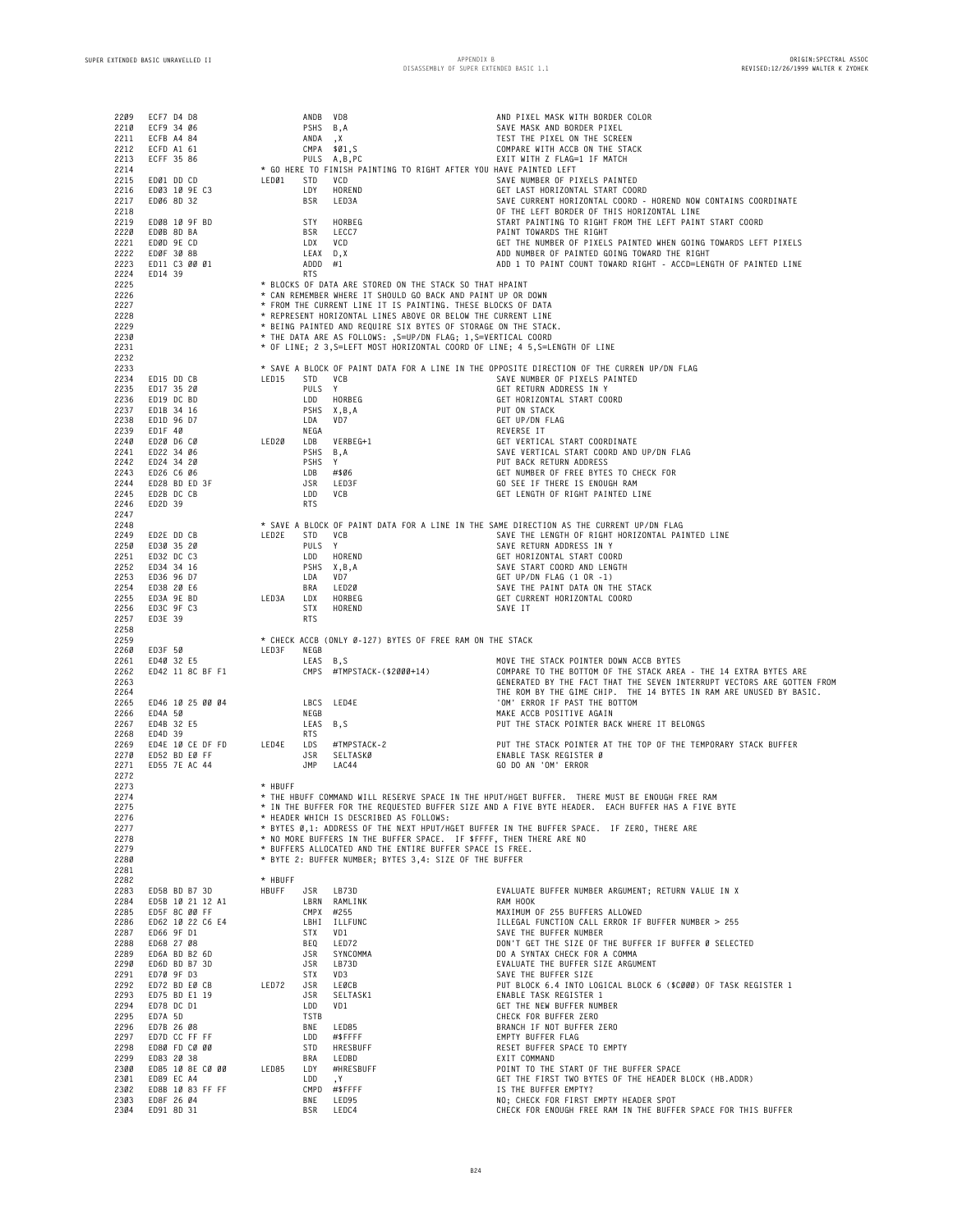| 2305         | ED93 20 1B                           |                    | BRA               | LEDBØ                       |                                                                                                                                              |
|--------------|--------------------------------------|--------------------|-------------------|-----------------------------|----------------------------------------------------------------------------------------------------------------------------------------------|
| 2306         | ED95 D6 D2                           | LED95              | LDB               | $VD1+1$                     | GET THE BUFFER NUMBER                                                                                                                        |
| 2307<br>2308 | ED97 E1 22<br>ED99 27 37             | LED97              |                   | CMPB \$02, Y<br>BEQ LEDD2   | COMPARE TO THE BUFFER NUMBER OF THE CURRENT HEADER (HB.NU<br>RE-DIMENSIONED ARRAY (DD) ERROR IF THE SAME                                     |
| 2309         | ED9B EE A4                           |                    | LDU               | , ү                         | GET THE ADDRESS OF THE NEXT BUFFER                                                                                                           |
| 2310         | ED9D 27 04                           |                    | BEQ               | LEDA3                       | BRANCH IF THIS IS THE LAST HEADER                                                                                                            |
| 2311         | ED9F 1F 32                           |                    | TFR U, Y          |                             | POINT Y TO THE START OF THE NEXT BUFFER HEADER                                                                                               |
| 2312<br>2313 | EDA1 20 F4<br>EDA3 1F 23             | LEDA3 TFR Y,U      |                   | BRA LED97                   | KEEP SEARCHING FOR THE LAST HEADER<br>SAVE THE START ADDRESS OF THE LAST HEADER IN U                                                         |
| 2314         | EDA5 EC 23                           |                    | LDD               | \$03, Y                     | GET THE SIZE OF THE LAST HEADER (HB.SIZE)                                                                                                    |
| 2315         | EDA7 31 25                           |                    |                   | LEAY \$05, Y                | SKIP PAST THE HEADER DATA (HB.LEN)                                                                                                           |
| 2316         | EDA9 31 AB                           |                    | LEAY D, Y         |                             | NOW Y POINTS TOT THE START OF FREE BUFFER SPACE                                                                                              |
| 2317<br>2318 | EDAB 8D 17<br>EDAD 10 AF C4          |                    | STY, U            | BSR LEDC4                   | CHECK FOR ENOUGH FREE RAM IN THE BUFFER SPACE FOR THIS BU<br>SAVE THE ADDRESS OF THIS HEADER IN THE PREVIOUS HEADER                          |
| 2319         | EDBØ CC ØØ ØØ                        | LEDBØ LDD          |                   | #0                          | LAST ENTRY FLAG                                                                                                                              |
| 2320         | EDB3 ED A4                           |                    | STD               | , Y                         | MAKE THIS HEADER THE LAST ENTRY                                                                                                              |
| 2321         | EDB5 D6 D2                           |                    | LDB               | $VD1+1$                     | GET THE BUFFER NUMBER AND                                                                                                                    |
| 2322<br>2323 | EDB7 E7 22<br>EDB9 DC D3             |                    | STB<br>LDD        | \$02, Y<br>VD3              | SAVE IT IN THE HEADER<br>GET THE SIZE OF THE BUFFER AND                                                                                      |
| 2324         | EDBB ED 23                           |                    | STD               | \$03, Y                     | SAVE IT IN THE HEADER TOO                                                                                                                    |
| 2325         | EDBD BD EØ FF                        | LEDBD JSR SELTASKØ |                   |                             | ENABLE TASK REGISTER Ø                                                                                                                       |
| 2326         | EDCØ BD EØ 97                        |                    | JSR               | SETMMU                      | RESET MMU REGISTERS                                                                                                                          |
| 2327         | EDC3 39                              |                    | <b>RTS</b>        |                             |                                                                                                                                              |
| 2328<br>2329 | EDC4 1F 21<br>EDC6 30 05             | LEDC4 TFR Y,X      |                   | LEAX \$05,X                 | USE X A TEMPORARY POINTER TO THE START OF BUFFER<br>SKIP PAST THE HEADER                                                                     |
| 2330         | EDC8 DC D3                           |                    | LDD               | VD3                         | GET THE SIZE OF THE BUFFER AND                                                                                                               |
| 2331         | EDCA 30 8B                           |                    | LEAX D, X         |                             | ADD IT TO THE BUFFER POINTER WHICH NOW POINTS TO THE BUFF                                                                                    |
| 2332         | EDCC 8C DF 00                        |                    |                   | CMPX #HRESBUFF+\$1F00       | PAST THE END OF THE BUFFER SPACE?                                                                                                            |
| 2333<br>2334 | EDCF 22 05<br>EDD1 39                |                    | RTS               | BHI LEDD6                   | 'OM' ERROR IF PAST END OF BUFFER SPACE                                                                                                       |
| 2335         | EDD2 C6 12                           | LEDD2 LDB #9*2     |                   |                             | REDIMENSIONED ARRAY ERROR (DD)                                                                                                               |
| 2336         | EDD4 20 02                           |                    |                   | BRA LEDD8                   |                                                                                                                                              |
| 2337         | EDD6 C6 ØC                           | LEDD6 LDB          |                   | #6*2                        | OUT OF MEMORY ERROR (OM)                                                                                                                     |
| 2338<br>2339 | EDD8 10 CE DF FD<br>EDDC BD EØ FF    | LEDD8 LDS          |                   | #TMPSTACK-2<br>JSR SELTASKØ | RESET THE STACK TO TEMPORARY LOCATON<br>ENABLE TASK REGISTER Ø                                                                               |
| 2340         | EDDF BD EØ 97                        |                    | JSR               | SETMMU                      | RESET THE MMU REGISTERS                                                                                                                      |
| 2341         | EDE2 7E AC 46                        |                    | JMP               | LAC46                       | JUMP TO THE ERROR HANDLER                                                                                                                    |
| 2342         |                                      |                    |                   |                             |                                                                                                                                              |
| 2343         | EDE5 8E EE CØ                        | * HGET             |                   |                             | POINT X TO THE HGET MOVEMENT ROUTINE                                                                                                         |
| 2344<br>2345 | EDE8 9F D5                           | HGET               | LDX<br><b>STX</b> | #LEECØ<br>VD5               | SAVE THE MOVEMENT ROUTINE ADDRESS                                                                                                            |
| 2346         | EDEA 5F                              |                    | CLRB              |                             | HGET FLAG                                                                                                                                    |
| 2347         | EDEB 20 07                           |                    | BRA               | LEDF4                       |                                                                                                                                              |
| 2348<br>2349 |                                      | * HPUT             |                   |                             |                                                                                                                                              |
| 2350         | EDED 8E EE EF                        | HPUT LDX #LEEEF    |                   |                             | HPUT MOVEMENT ROUTINE ADDRESS                                                                                                                |
| 2351         | EDFØ 9F D5                           |                    | <b>STX</b>        | VD5                         | SAVE THE MOVEMENT ROUTINE ADDRESS                                                                                                            |
| 2352         | EDF2 C6 01                           |                    | LDB               | #\$01                       | HPUT FLAG                                                                                                                                    |
| 2353         | EDF4 ØD E6                           | LEDF4 TST HRMODE   |                   |                             | IS THE HI-RES GRAPHICS MODE ENABLED?                                                                                                         |
| 2354<br>2355 | EDF6 10 27 F8 F5<br>EDFA 10 21 12 02 |                    |                   | LBEQ LE6EF<br>LBRN RAMLINK  | 'HR' ERROR IF NOT IN HI-RES MODE<br>RAM HOOK                                                                                                 |
| 2356         | EDFE D7 D8                           |                    | STB VD8           |                             | SAVE THE GET/PUT FLAG                                                                                                                        |
| 2357         | EEØØ 81 40                           |                    | CMPA #'@'         |                             | ALLOW HGET@, HPUT@ AS LEGAL SYNTAX                                                                                                           |
| 2358         | EE02 26 02                           |                    |                   | BNE LEEØ6                   | BRANCH IF NOT @                                                                                                                              |
| 2359<br>2360 | EE04 9D 9F<br>EE06 BD E9 E1          | LEEØ6 JSR LE9E1    |                   | JSR GETNCH                  | GET THE NEXT CHARACTER FROM BASIC'S INPUT LINE IF @ WAS T<br>EVALUATE THE RECTANGLE BOUNDS                                                   |
| 2361         | EEØ9 BD B2 6D                        |                    |                   | JSR SYNCOMMA                | SYNTAX CHECK FOR COMMA                                                                                                                       |
| 2362         | EEØC BD B7 ØB                        |                    |                   | JSR EVALEXPB                | EVALUATE EXPRESSION, RETURN VALUE IN ACCB                                                                                                    |
| 2363         | EEØF D7 D3                           |                    | STB               | VD3                         | SAVE THE BUFFER NUMBER                                                                                                                       |
| 2364<br>2365 | EE11 ØF D4<br>EE13 9D A5             |                    | CLR VD4           | JSR GETCCH                  | SET THE ACTION FLAG TO SHOW AN ACTION SPECIFIED<br>GET BASIC'S CURRENT INPUT CHARACTER                                                       |
| 2366         | EE15 27 21                           |                    | BEQ               | LEE38                       | BRANCH IF END OF LINE - NO ACTION SPECIFIED                                                                                                  |
| 2367         | EE17 03 D4                           |                    | COM               | VD4                         | SET THE ACTION FLAG TO SHOW THAT AN ACTION WAS SPECIFIED                                                                                     |
| 2368         | EE19 BD B2 6D                        |                    | JSR               | SYNCOMMA                    | SYNTAX CHECK FOR COMMA                                                                                                                       |
| 2369         | EE1C ØD D8                           |                    | TST               | VD8                         | CHECK THE GET/PUT FLAG                                                                                                                       |
| 2370<br>2371 | EE1E 26 03<br>EE20 16 C4 54          |                    | BNE               | LEE23<br>LBRA LB277         | BRANCH IF PUT<br>'SYNTAX' ERROR - HGET MAY NOT SPECIFY AN ACTION                                                                             |
| 2372         | EE23 C6 05                           | LEE23              | LDB               | #\$05                       | FIVE POSSIBLE ACTIONS                                                                                                                        |
| 2373         | EE25 8E EE EØ                        |                    | LDX               | #LEEEØ                      | POINT TO THE ACTION ROUTINE ADDRESS                                                                                                          |
|              | 2374 EE28 EE 81                      | LEE28              | LDU               | , X++                       | GET THE ACTION ROUTINE ADDRESS                                                                                                               |
| 2375<br>2376 | EE2A A1 80<br>EE2C 27 06             |                    | CMPA<br>BEQ       | , X+<br>LEE34               | COMPARE THE DESIRED ACTION TO THIS ROUTINE'S TOKEN<br>SEARCH NO MORE - A MATCH WAS FOUND                                                     |
| 2377         | EE2E 5A                              |                    | DECB              |                             | DECREMENT COUNTER                                                                                                                            |
| 2378         | EE2F 26 F7                           |                    | BNE               | LEE28                       | LOOP UNTIL ALL ACTIONS CHECKED                                                                                                               |
| 2379         | EE31 7E B2 77                        |                    | JMP               | LB277                       | 'SYNTAX' ERROR IF ILLEGAL ACTION DESIRED                                                                                                     |
| 2380         | EE34 DF D5<br>2381 EE36 9D 9F        | LEE34              | STU<br>JSR        | VD5<br>GETNCH               | SAVE THE ACTION ADDRESS<br>GET A CHARACTER FROM BASIC'S INPUT LINE                                                                           |
| 2382         | EE38 BD EØ CB                        | LEE38              | <b>JSR</b>        | LEØCB                       | PUT THE HBUFF BLOCK INTO LOGICAL ADDRESS SPACE OF TASK RE                                                                                    |
| 2383         | EE3B BD E1 19                        |                    | JSR               | SELTASK1                    | SELECT TASK REGISTER 1                                                                                                                       |
| 2384         | EE3E D6 D3                           |                    | LDB               | VD3                         | GET THE BUFFER NUMBER                                                                                                                        |
|              | 2385 EE4Ø BD EF 18                   |                    | <b>JSR</b>        | LEF18                       | GET THE START AND END OF THIS BUFFER'S DATA                                                                                                  |
| 2387         | 2386 EE43 DC BD<br>EE45 10 93 C3     |                    | LDD               | HORBEG<br>CMPD HOREND       | GET THE STARING HORIZONTAL COORDINATE<br>COMPARE IT TO THE ENDING COORDINATE                                                                 |
| 2388         | EE48 2F 06                           |                    | BLE               | LEE5Ø                       | BRANCH IF START <= END COORDINATE                                                                                                            |
| 2389         | EE4A 9E C3                           |                    | LDX               | HOREND                      | GET THE ENDING COORDINATE                                                                                                                    |
|              | 2390 EE4C 9F BD                      |                    | <b>STX</b>        | HORBEG                      | SAVE IT AS THE STARTING COORDINATE                                                                                                           |
| 2391<br>2392 | EE4E DD C3<br>EE50 DC BF             | LEE5Ø              | STD<br>LDD        | HOREND<br>VERBEG            | NOW SAVE THE STARTING COORDINATE AS THE ENDING COORDINATE<br>GET THE VERTICAL STARTING COORDINATE                                            |
| 2393         | EE52 10 93 C5                        |                    |                   | CMPD VEREND                 | COMPARE IT TO THE ENDING COORDINATE                                                                                                          |
| 2394         | EE55 2F 06                           |                    | BLE               | LEE5D                       | BRANCH IF START <= END COORDINATE                                                                                                            |
| 2395         | EE57 9E C5                           |                    | LDX               | VEREND                      | GET THE ENDING COORDINATE                                                                                                                    |
| 2396         | EE59 9F BF<br>EE5B DD C5             |                    | <b>STX</b><br>STD | VERBEG                      | SAVE IT AS THE STARTING COORDINATE                                                                                                           |
| 2397<br>2398 |                                      |                    |                   | VEREND                      | NOW SAVE THE STARTING COORDINATE AS THE ENDING COORDINATE<br>* ROUND OFF THE HORIZONTAL START AND END COORDINATES TO AN EVEN NUMBER OF BYTES |
| 2399         | EE5D 96 E6                           | LEE5D              | LDA               | HRMODE                      | GET THE HI-RES GRAPHICS MODE                                                                                                                 |
|              | 2400 EE5F C6 F8                      |                    | LDB               | #\$F8                       | ROUND OFF MASK FOR HSCREEN 3 (EIGHT PIXELS PER BYTE)                                                                                         |

 **ED97 E1 22 LED97 CMPB \$02,Y COMPARE TO THE BUFFER NUMBER OF THE CURRENT HEADER (HB.NUM) 2308 ED99 27 37 BEQ LEDD2 RE-DIMENSIONED ARRAY (DD) ERROR IF THE SAME EDA9 31 AB LEAY D,Y NOW Y POINTS TOT THE START OF FREE BUFFER SPACE 2317 EDAB 8D 17 BSR LEDC4 CHECK FOR ENOUGH FREE RAM IN THE BUFFER SPACE FOR THIS BUFFER EDAD 10 AF C4 STY ,U SAVE THE ADDRESS OF THIS HEADER IN THE PREVIOUS HEADER EDB3 ED A4 STD ,Y MAKE THIS HEADER THE LAST ENTRY EDBB ED 23 STD \$03,Y SAVE IT IN THE HEADER TOO EDCA 30 8B LEAX D,X ADD IT TO THE BUFFER POINTER WHICH NOW POINTS TO THE BUFFER END 2332 EDCC 8C DF 00 CMPX #HRESBUFF+\$1F00 PAST THE END OF THE BUFFER SPACE? EDE2 7E AC 46 JMP LAC46 JUMP TO THE ERROR HANDLER EE04 9D 9F JSR GETNCH GET THE NEXT CHARACTER FROM BASIC'S INPUT LINE IF @ WAS THERE EE15 27 21 BEQ LEE38 BRANCH IF END OF LINE - NO ACTION SPECIFIED 2367 EE17 03 D4 COM VD4 SET THE ACTION FLAG TO SHOW THAT AN ACTION WAS SPECIFIED EE38 BD E0 CB LEE38 JSR LE0CB PUT THE HBUFF BLOCK INTO LOGICAL ADDRESS SPACE OF TASK REGISTER 1 EE4E DD C3 STD HOREND NOW SAVE THE STARTING COORDINATE AS THE ENDING COORDINATE**

**B25**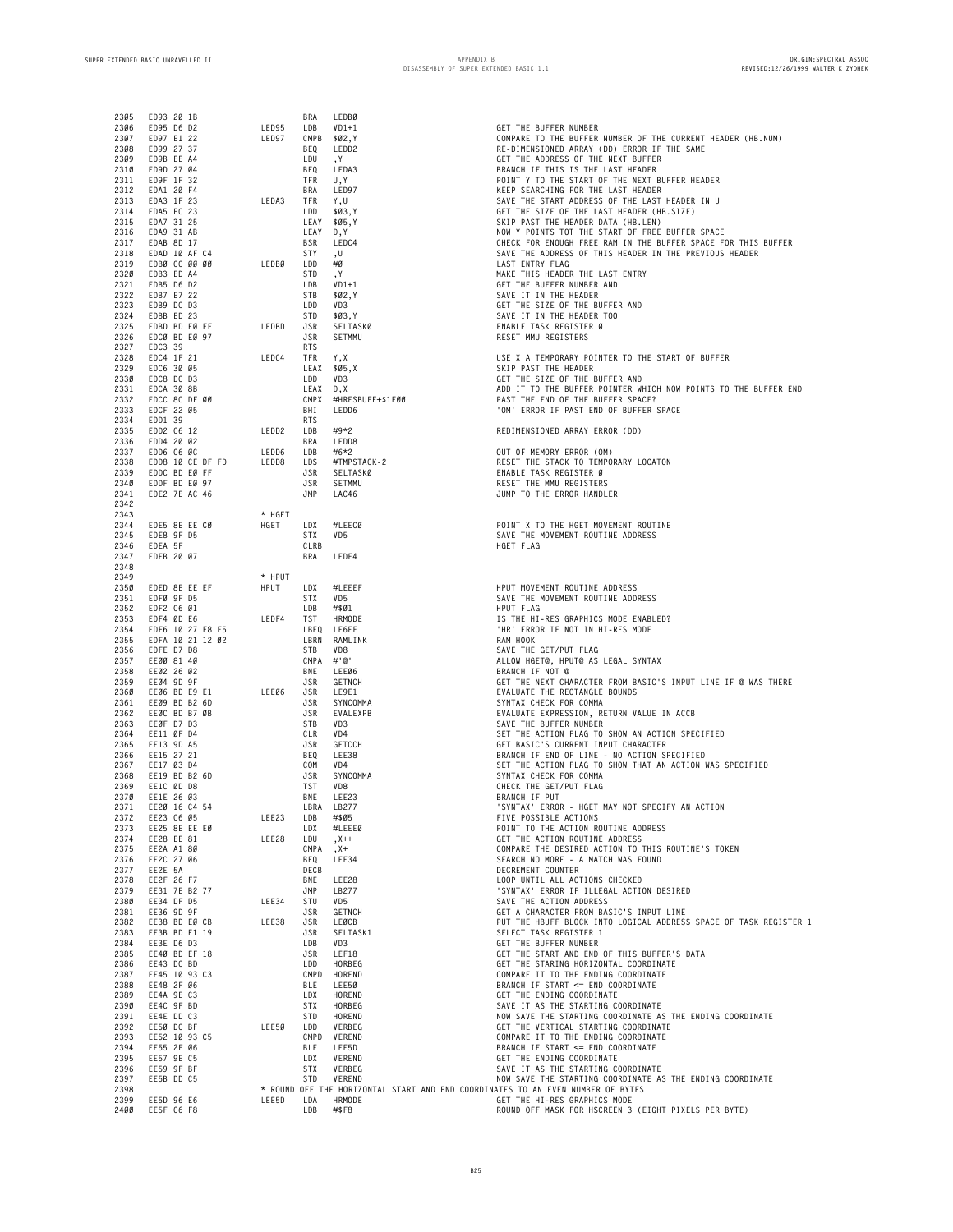| 2401         | EE61 81 03                     |                | CMPA #\$03        |                                                                        | HSCREEN 3?                                                                                                       |
|--------------|--------------------------------|----------------|-------------------|------------------------------------------------------------------------|------------------------------------------------------------------------------------------------------------------|
| 2402         | EE63 27 08                     |                | BEQ               | LEE6D                                                                  |                                                                                                                  |
| 2403<br>2404 | EE65 C6 FC<br>EE67 81 02       |                | LDB<br>CMPA #\$02 | #\$FC                                                                  | ROUND OFF MASK FOR HSCREEN 1 OR 4 (FOUR PIXELS PER BYTE)<br>HSCREEN 2?                                           |
| 2405         | EE69 26 02                     |                | BNE               | LEE6D                                                                  | NO IT'S HSCREEN 1 OR 4                                                                                           |
| 2406         | EE6B C6 FE                     |                | LDB               | #\$FE                                                                  | ROUND OFF MASK FOR HSCREEN 2 (TWO PIXELS PER BYTE)                                                               |
| 2407<br>2408 | EE6D 1F 98<br>EE6F 94 BE       | LEE6D          | TFR               | B, A<br>ANDA HORBEG+1                                                  | SAVE MASK IN BOTH ACCA AND ACCB<br>ROUND OFF HORIZONTAL START COORDINATE                                         |
| 2409         | EE71 97 BE                     |                | STA               | HORBEG+1                                                               | SAVE NEW START COORDINATE                                                                                        |
| 2410         | EE73 D4 C4                     |                |                   | ANDB HOREND+1                                                          | ROUND OFF HORIZONTAL END COORDINATE                                                                              |
| 2411<br>2412 | EE75 D7 C4<br>EE77 BD E9 DB    |                | STB<br>JSR        | HOREND+1<br>LE9DB                                                      | SAVE NEW END COORDINATE                                                                                          |
| 2413         | EE7A DD C3                     |                | STD               | HOREND                                                                 | CALCULATE THE DIFFERENCE BETWEEN THE HORIZONTAL START AND END<br>SAVE THE HORIZONTAL DIFFERENCE                  |
| 2414         | EE7C BD E9 CD                  |                | JSR               | LE9CD                                                                  | CALCULATE THE DIFFERENCE BETWEEN THE VERTICAL START AND END                                                      |
| 2415         | EE7F C3 00 01                  |                | ADDD #1           |                                                                        | ADD ONE TO THE VERTICAL DIFFERENCE (INCLUSIVE START AND END)                                                     |
| 2416<br>2417 | EE82 DD C5                     |                | STD               | VEREND                                                                 | SAVE THE VERTICAL DIFFERENCE                                                                                     |
| 2418         |                                |                |                   | * CONVERT THE HORIZONTAL DIFFERENCE (IN PIXELS) INTO A BYTE DIFFERENCE |                                                                                                                  |
| 2419         | EE84 96 E6                     |                | LDA               | HRMODE                                                                 | GET THE HI-RES GRAPHICS MODE                                                                                     |
| 2420<br>2421 | EE86 81 02<br>EE88 27 ØC       |                | CMPA #\$02<br>BEQ | LEE96                                                                  | HSCREEN 2?<br>YES; DIVIDE PIXEL COUNT BY TWO (TWO PIXELS PER BYTE)                                               |
| 2422         | EE8A 81 03                     |                | CMPA #\$03        |                                                                        | HSCREEN 3?                                                                                                       |
| 2423         | EE8C 26 04                     |                | BNE               | LEE92                                                                  | NO; DIVIDE PIXEL COUNT BY FOUR (FOUR PIXELS PER BYTE)                                                            |
| 2424<br>2425 | EE8E 04 C3<br>EE90 06 C4       |                | LSR<br><b>ROR</b> | HOREND<br>HOREND+1                                                     | * HSCREEN 3; DIVIDE PIXEL COUNT BY EIGHT (EIGHT PIXELS PER BYTE)<br>DIVIDE THE HORIZONTAL DIFFERENCE BY 2        |
| 2426         | EE92 04 C3                     | LEE92          | LSR               | HOREND                                                                 |                                                                                                                  |
| 2427         | EE94 06 C4                     |                | <b>ROR</b>        | HOREND+1                                                               | DIVIDE THE HORIZONTAL DIFFERENCE BY 2                                                                            |
| 2428<br>2429 | EE96 04 C3<br>EE98 06 C4       | LEE96          | LSR<br><b>ROR</b> | HOREND<br>HOREND+1                                                     | DIVIDE THE HORIZONTAL DIFFERENCE BY 2                                                                            |
| 2430         | EE9A DC C3                     |                | LDD               | HOREND                                                                 |                                                                                                                  |
| 2431         | EE9C C3 00 01                  |                | ADDD              | #1                                                                     | ADD ONE TO THE HORIZONTAL DIFFERENCE (INCLUSIVE START AND END)                                                   |
| 2432<br>2433 | EE9F DD C3<br>EEA1 BD E7 DA    |                | STD<br>JSR        | HOREND<br><b>HCALPOS</b>                                               | SAVE THE HORIZONTAL DIFFERENCE<br>POINT X TO THE FIRST BYTE TO MOVE                                              |
| 2434         | EEA4 10 9E D5                  |                | LDY               | VD5                                                                    | POINT Y TO THE ACTION ADDRESS                                                                                    |
| 2435         | EEA7 D6 C4                     | LEEA7          | LDB               | HOREND+1                                                               | GET THE LS BYTE OF HORIZONTAL DIFFERENCE                                                                         |
| 2436<br>2437 | EEA9 34 10<br>EEAB AD A4       | LEEAB          | PSHS X<br>JSR     | ,Υ                                                                     | SAVE THE MOVEMENT POINTER<br>PERFORM THE APPROPRIATE MOVEMENT ACTION                                             |
| 2438         | EEAD 5A                        |                | DECB              |                                                                        | DECREMENT THE HORIZONTAL MOVEMENT COUNTER                                                                        |
| 2439         | EEAE 26 FB                     |                | BNE               | LEEAB                                                                  | LOOP UNTIL ALL BYTES ON THIS ROW MOVED                                                                           |
| 2440<br>2441 | EEBØ 35 10<br>EEB2 BD EA 45    |                | PULS X<br>JSR     | LEA45                                                                  | RESTORE THE MOVEMENT POINTER<br>MOVE THE MOVEMENT POINTER DOWN ONE ROW                                           |
| 2442         | EEB5 ØA C6                     |                | DEC               | VEREND+1                                                               | DECREMENT THE VERTICAL DIFFERENCE (ROW COUNTER)                                                                  |
| 2443         | EEB7 26 EE                     |                | BNE               | LEEA7                                                                  | LOOP UNTIL ALL ROWS MOVED                                                                                        |
| 2444<br>2445 | EEB9 BD EØ FF<br>EEBC BD EØ 97 |                | JSR<br>JSR        | SELTASKØ<br>SETMMU                                                     | SELECT TASK REGISTER Ø AS THE ACTIVE TASK<br>SET UP THE MMU REGISTERS                                            |
| 2446         | EEBF 39                        |                | <b>RTS</b>        |                                                                        | WHY NOT MAKE THE JSR ABOVE A JMP                                                                                 |
| 2447         |                                |                |                   |                                                                        |                                                                                                                  |
| 2448<br>2449 | EECØ A6 80                     | LEECØ          | LDA               | * HGET'S BYTE MOVEMENT ROUTINE<br>, X+                                 | GET A BBYTE FROM THE HI-RES SCREEN                                                                               |
| 2450         | EEC2 8D 03                     |                | <b>BSR</b>        | LEEC7                                                                  | POINT U TO PROPER BUFFER LOCATION                                                                                |
| 2451         | EEC4 A7 C4                     |                | <b>STA</b>        | , U                                                                    | SAVE THE BYTE IN THE BUFFER                                                                                      |
| 2452<br>2453 | EEC6 39<br>EEC7 DE CF          | LEEC7          | <b>RTS</b><br>LDU | VCF                                                                    | GET THE BUFFER POINTER                                                                                           |
| 2454         | EEC9 33 41                     |                | LEAU              | \$01,U                                                                 | BUMP IT UP BY ONE                                                                                                |
| 2455         | EECB DF CF                     |                | STU               | <b>VCF</b>                                                             | SAVE IT                                                                                                          |
| 2456<br>2457 | EECD 11 93 D1<br>EEDØ 22 01    |                | CMPU<br>BHI       | VD1<br>LEED3                                                           | COMPARE THE NEW POINTER TO THE END OF THE BUFFER SPACE<br>'FC' FUNCTION CALL ERROR IF PAST THE END OF THE BUFFER |
| 2458         | EED2 39                        |                | <b>RTS</b>        |                                                                        |                                                                                                                  |
| 2459         | EED3 10 CE DF FD               | LEED3          | LDS               | #TMPSTACK-2                                                            | RESET THE TEMPORARY STACK POINTER                                                                                |
| 2460<br>2461 | EED7 BD EØ FF<br>EEDA BD EØ 97 |                | JSR<br><b>JSR</b> | SELTASKØ<br>SETMMU                                                     | SELECT TASK REGISTER Ø AS THE ACTIVE TASK<br>SET UP THE MMU REGISTERS                                            |
| 2462         | EEDD 7E B4 4A                  |                | JMP               | ILLFUNC                                                                | ILLEGAL FUNCTION CALL ERROR                                                                                      |
| 2463         |                                |                |                   |                                                                        |                                                                                                                  |
| 2464<br>2465 | EEEØ EE EF<br>EEE2 BD          | LEEEØ<br>LEEE2 | FDB<br>FCB        | LEEEF<br>\$BD                                                          | ADDRESS OF PSET ACTION ROUTINE<br>TOKEN FOR PSET                                                                 |
| 2466         | EEE3 EE F6                     | LEEE3          | FDB               | LEEF6                                                                  | ADDRESS OF PRESET ACTION ROUTINE                                                                                 |
| 2467         | EEE5 BE                        | LEEE5          | <b>FCB</b>        | \$ B E                                                                 | TOKEN FOR PRESET                                                                                                 |
| 2468<br>2469 | EEE6 EF 07<br>EEE8 B1          | LEEE6<br>LEEE8 | FDB<br>FCB        | LEFØ7<br>\$B1                                                          | ADDRESS OF OR ACTION ROUTINE<br>TOKEN FOR OR                                                                     |
| 2470         | EEE9 EE FE                     | LEEE9          |                   | FDB LEEFE                                                              | ADDRESS OF AND ACTION ROUTINE                                                                                    |
| 2471         | EEEB BØ                        | LEEEB          | FCB \$BØ          |                                                                        | TOKEN FOR AND                                                                                                    |
| 2472<br>2473 | EEEC EF 10<br>EEEE A8          | LEEEC<br>LEEEE | FCB               | FDB LEF10<br>\$A8                                                      | ADDRESS OF NOT ACTION ROUTINE<br>TOKEN FOR NOT                                                                   |
| 2474         |                                |                |                   |                                                                        |                                                                                                                  |
| 2475         |                                |                |                   | * HPUT'S MOVEMENT ROUTINES                                             |                                                                                                                  |
| 2476<br>2477 | EEEF 8D D6                     | LEEEF          | BSR LEEC7         | * PSET (DEFAULT ROUTINE)                                               | POINT U TO THE PROPER BUFFER LOCATION                                                                            |
| 2478         | EEF1 A6 C4                     |                | LDA               | , U                                                                    | GET A BYTE FROM THE BUFFER                                                                                       |
| 2479         | EEF3 A7 80                     |                | STA               | , X+                                                                   | PUT IT BACK ON THE SCREEN                                                                                        |
| 2480<br>2481 | EEF5 39                        | * PRESET       | <b>RTS</b>        |                                                                        |                                                                                                                  |
| 2482         | EEF6 8D CF                     | LEEF6          | BSR               | LEEC7                                                                  | POINT U TO THE PROPER BUFFER LOCATION                                                                            |
| 2483         | EEF8 A6 C4                     |                | LDA               | , U                                                                    | GET A BYTE FROM THE BUFFER                                                                                       |
| 2484<br>2485 | EEFA 43<br>EEFB A7 80          |                | COMA<br>STA       | $, X+$                                                                 | PUT IT BACK ON THE SCREEN                                                                                        |
| 2486         | EEFD 39                        |                | <b>RTS</b>        |                                                                        |                                                                                                                  |
| 2487         |                                | * AND          |                   |                                                                        |                                                                                                                  |
| 2488<br>2489 | EEFE 8D C7<br>EFØØ A6 C4       | LEEFE          | LDA               | BSR LEEC7<br>, U                                                       | POINT U TO THE PROPER BUFFER LOCATION<br>GET A BYTE FROM THE BUFFER                                              |
| 2490         | EFØ2 A4 84                     |                | ANDA , X          |                                                                        | 'AND' IT WITH THE SCREEN DATA                                                                                    |
| 2491         | EF04 A7 80                     |                | STA               | , X+                                                                   | PUT IT BACK ON THE SCREEN                                                                                        |
| 2492<br>2493 | EFØ6 39                        | $*$ OR         | <b>RTS</b>        |                                                                        |                                                                                                                  |
| 2494         | EFØ7 8D BE                     | LEFØ7          | BSR               | LEEC7                                                                  | POINT U TO THE PROPER BUFFER LOCATION                                                                            |
| 2495         | EFØ9 A6 C4                     |                | LDA               | , U                                                                    | GET A BYTE FROM THE BUFFER                                                                                       |
|              | 2496 EFØB AA 84                |                | ORA               | , X                                                                    | 'OR' IT WITH THE SCREEN DATA                                                                                     |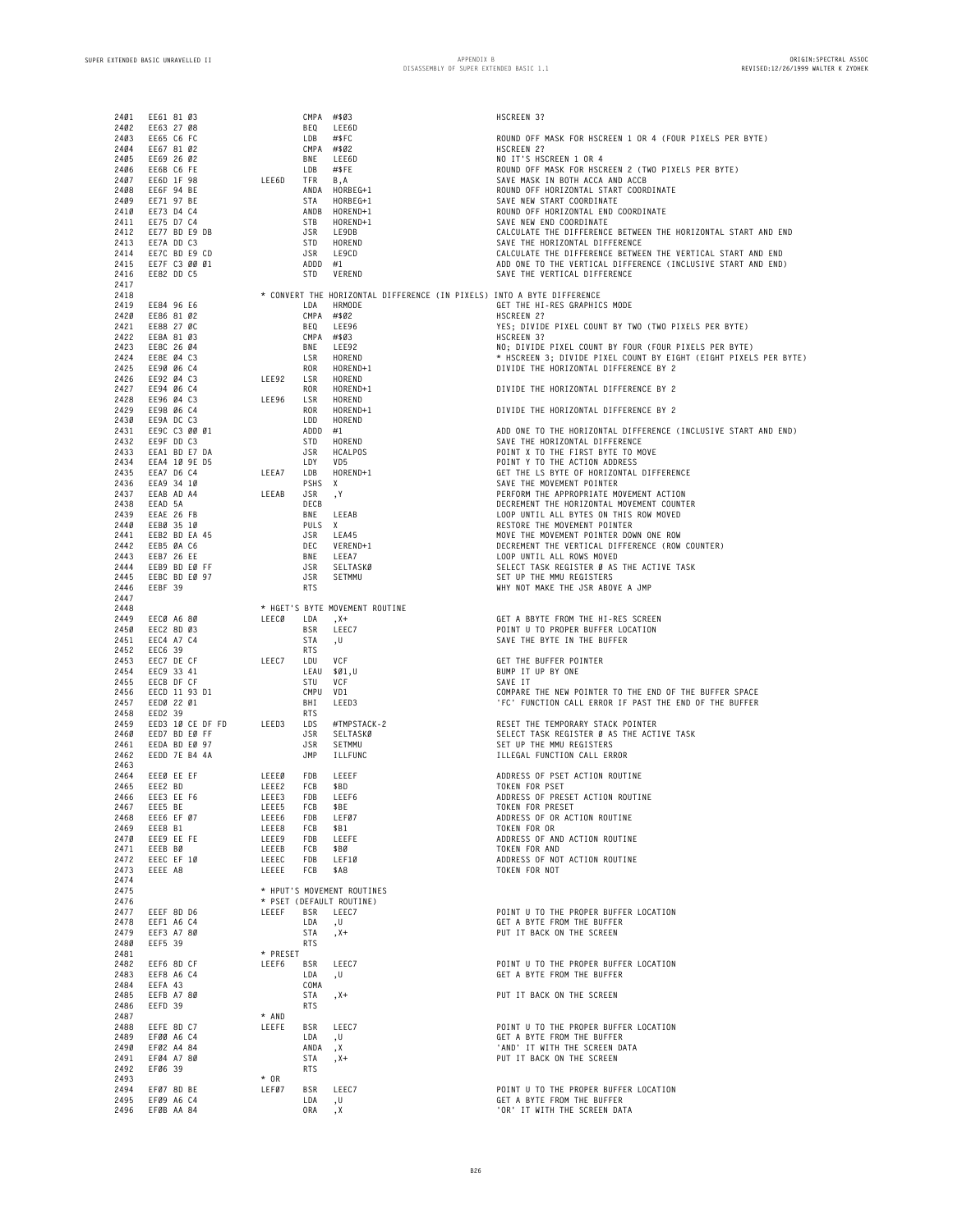| 2497         | EFØD A7 80                        | STA                               | , X+                                                                       | PUT IT BACK ON THE SCREEN                                                                                       |
|--------------|-----------------------------------|-----------------------------------|----------------------------------------------------------------------------|-----------------------------------------------------------------------------------------------------------------|
| 2498<br>2499 | EFØF 39                           | <b>RTS</b><br>$*$ NOT             |                                                                            |                                                                                                                 |
| 2500<br>2501 | EF10 8D B5                        | LEF10<br><b>BSR</b>               | LEEC7<br>* THIS IS A MAJOR BUG - SHOULD BE LDA ,U                          | POINT U TO THE PROPER BUFFER LOCATION                                                                           |
| 2502         | EF12 A6 84                        | LDA                               | ,Χ                                                                         | GET A BYTE FROM THE SCREEN, SHOULD BE FROM THE BUFFER                                                           |
| 2503<br>2504 | EF14 43<br>EF15 A7 80             | COMA<br>STA                       | , X+                                                                       | COMPLEMENT THE BYTE<br>PUT IT BACK ON THE SCREEN                                                                |
| 2505         | EF17 39                           | <b>RTS</b>                        |                                                                            |                                                                                                                 |
| 2506<br>2507 | EF18 10 8E C0 00                  | LEF18<br>LDY                      | #HRESBUFF                                                                  | POINT Y TO THE START OF THE BUFFER SPACE                                                                        |
| 2508         | EF1C A6 A4                        | LDA                               | , Y                                                                        | GET THE FIRST BYTE                                                                                              |
| 2509<br>2510 | EF1E 81 FF<br>EF20 26 0A          | CMPA<br>BNE                       | #\$FF<br>LEF2C                                                             | ARE ANY BUFFERS ACTIVE?<br>YES, SEARCH FOR THE CORRECT BUFFER                                                   |
| 2511<br>2512 | EF22 7E EE D3<br>EF25 10 AE A4    | JMP<br>LEF25<br>LDY               | LEED3<br>, Y                                                               | 'FC' ERROR IF NO BUFFERS ACTIVE<br>SKIP TO NEXT BUFFER                                                          |
| 2513         | EF28 10 27 FF A7                  | LBEQ                              | LEED3                                                                      | 'FC' ERROR IF THERE ARE NO MORE ACTIVE BUFFERS                                                                  |
| 2514<br>2515 | EF2C E1 22<br>EF2E 26 F5          | CMPB<br>LEF2C<br>BNE              | \$02, Y<br>LEF25                                                           | COMPARE THE DESIRED BUFFER TO THE CURRENT BUFFER NUMBER<br>NO, MATCH, CHECK THE NEXT BUFFER                     |
| 2516         | EF30 EC 23                        | LDD                               | \$03, Y                                                                    | GET THE SIZE OF THE SELECTED BUFFER                                                                             |
| 2517<br>2518 | EF32 31 24<br>EF34 10 9F CF       | STY                               | LEAY \$04, Y<br>VCF                                                        | SKIP TO ONE BYTE BEFORE THE START BUFFER DATA<br>SAVE THE START OF THE BUFFER DATA                              |
| 2519<br>2520 | EF37 31 21<br>EF39 31 AB          |                                   | LEAY \$01, Y<br>LEAY D, Y                                                  | MOVE TO THE ACTUAL START OF DATA<br>ADD IN THE SIZE OF THE DATA                                                 |
| 2521         | EF3B 10 9F D1                     | STY                               | VD1                                                                        | SAVE THE ADDRESS OF THE END OF THE DATA                                                                         |
| 2522<br>2523 | EF3E 39                           | <b>RTS</b>                        |                                                                            |                                                                                                                 |
| 2524         |                                   | * HPRINT                          |                                                                            |                                                                                                                 |
| 2525<br>2526 | EF3F ØD E6<br>EF41 10 27 F7 AA    | HPRINT TST                        | HRMODE<br>LBEQ LE6EF                                                       | CHECK THE HI-RES GRAPHICS MODE<br>'HR' ERROR IF NOT HI-RES GRAPHICS MODE                                        |
| 2527<br>2528 | EF45 10 21 10 B7<br>EF49 BD B2 6A | JSR                               | LBRN RAMLINK<br>LB26A                                                      | RAM HOOK<br>SYNTAX CHECK FOR '('                                                                                |
| 2529         | EF4C BD E7 B2                     | JSR                               | LE7B2                                                                      | EVALUATE HORIZONTAL AND VERTICAL COORDINATE                                                                     |
| 2530<br>2531 | EF4F BD B2 67<br>EF52 BD B2 6D    | JSR<br>JSR                        | LB267<br>SYNCOMMA                                                          | SYNTAX CHECK FOR ')'<br>SYNTAX CECK FOR COMMA                                                                   |
| 2532         | EF55 BD B1 56                     | JSR                               | LB156                                                                      | EVALUATE EXPRESSION                                                                                             |
| 2533<br>2534 | EF58 0D 06<br>EF5A 26 06          | TST<br>BNE                        | VALTYP<br>LEF62                                                            | CHECK THE TYPE OF VARIABLE EVALUATED<br>BRANCH IF NOT NUMERIC - REALLY SHOULD BE BMI                            |
| 2535<br>2536 | EF5C BD BD D9<br>EF5F BD B5 16    | JSR<br><b>JSR</b>                 | LBDD9<br>LB516                                                             | CONVERT FLOATING POINT NUMBER INTO A STRING<br>SAVE THE STRING IN STRING SPACE                                  |
| 2537         | EF62 BD B6 57                     | <b>JSR</b><br>LEF62               | LB657                                                                      | CALCULATE THE LENGTH AND ADDRESS OF THE STRING                                                                  |
| 2538<br>2539 | EF65 F7 FE 18<br>EF68 10 8E FE 19 | <b>STB</b><br>LDY                 | H.PCOUNT<br>#H.PBUF                                                        | SAVE THE LENGTH OF THE STRING<br>POINT TO THE HPRINT BUFFER                                                     |
| 2540         | EF6C 5A                           | DECB<br>LEF6C                     |                                                                            | DECREMENT THE CHARACTER COUNT                                                                                   |
| 2541<br>2542 | EF6D 2B 06<br>EF6F A6 80          | BMI<br>LDA                        | LEF75<br>, X+                                                              | BRANCH IF ALL CHARACTERS PRINTED<br>GET A CHARACTER FROM THE STRING                                             |
| 2543<br>2544 | EF71 A7 A0<br>EF73 20 F7          | <b>STA</b><br>BRA                 | , Y+<br>LEF6C                                                              | SAVE IT IN THE HPRINT BUFFER<br>KEEP GOING UNTIL DONE                                                           |
| 2545         | EF75 96 E6                        | LEF75<br>LDA                      | HRMODE                                                                     | GET THE HI-RES GRAPHICS MODE                                                                                    |
| 2546<br>2547 | EF77 C6 28<br>EF79 81 03          | LDB<br>CMPA                       | #40<br>#\$03                                                               | 40 CHARACTERS MAX IN THE 320 PIXEL WIDE MODE<br>CHECK THE HSCREEN MODE                                          |
| 2548<br>2549 | EF7B 25 02<br>EF7D C6 50          | <b>BCS</b><br>LDB                 | LEF7F<br>#80                                                               | BRANCH IF 40 COLUMN RESOLUTION<br>80 CHARACTERS MAX IN THE 640 PIXEL WIDE MODE                                  |
| 2550<br>2551 | EF7F 4F                           | LEF7F<br>CLRA                     |                                                                            | CLEAR THE MOST SIGNIFICANT BYTE OF ACCD                                                                         |
| 2552         | EF80 93 BD<br>EF82 2B 7D          | SUBD<br>BMI                       | HORBEG<br>LFØØ1                                                            | SUBTRACT THE HORIZONTAL PRINT POSITION<br>EXIT IF HORIZONTAL PRINT POSITION > LINE LENGTH                       |
| 2553<br>2554 | EF84 F1 FE 18<br>EF87 22 05       | CMPB<br>BHI                       | H.PCOUNT<br>LEF8E                                                          | IS THE PRINT CHARACTER COUNT > LINE LENGTH?<br>BRANCH IF NOT                                                    |
| 2555         | EF89 F7 FE 18                     | STB                               | H.PCOUNT                                                                   | FORCE THE PRINT CHARACTER COUNT TO EQUAL THE LINE LENGTH                                                        |
| 2556<br>2557 | EF8C 27 73<br>EF8E 86 17          | BEQ<br>LEF8E<br>LDA               | LFØØ1<br>#ROWMAX-1                                                         | EXIT IF LINE LENGTH = $\theta$<br>GET THE HIGHEST POSSIBLE ROW NUMBER                                           |
| 2558<br>2559 | EF90 91 C0<br>EF92 2C 02          | BGE                               | CMPA VERBEG+1<br>LEF96                                                     | AND COMPARE IT TO THE PRINT ROW<br>BRANCH IF PRINTING ON A LEGAL ROW NUMBER                                     |
| 2560         | EF94 97 CØ                        | <b>STA</b>                        | VERBEG+1                                                                   | PRINT ON BOTTOM ROW (HIGHEST NUMBER) IF ILLEGAL ROW SPECIFIED                                                   |
| 2561<br>2562 | EF96 BD FØ 8C<br>EF99 BD E7 DA    | LEF96<br><b>JSR</b><br><b>JSR</b> | LFØ8C<br><b>HCALPOS</b>                                                    | ADJUST ROW AND COLUMN NUMBERS FOR PRINTING ON HI-RES SCREEN<br>POINT X TO THE SCREEN ADDRESS; ACCA = PIXEL MASK |
| 2563         | EF9C 10 8E FE 19                  |                                   | LDY<br>#H.PBUF                                                             | POINT TO THE HPRINT BUFFER                                                                                      |
| 2564<br>2565 | EFAØ F6 FE 18<br>EFA3 A6 A4       | LDB<br>LEFA3<br>LDA               | H.PCOUNT<br>,Υ                                                             | GET THE NUMBER OF CHARACTERS IN THE PRINT BUFFER<br>GET A CHARACTER FROM THE PRINT BUFFER                       |
| 2566<br>2567 | EFA5 84 7F<br>EFA7 80 20          |                                   | ANDA #\$7F<br>SUBA #\$20                                                   | MASK OFF THE GRAPHICS BIT (BIT 7)<br>SUBTRACT OUT THE CONTROL CODES                                             |
| 2568         | EFA9 2A 02                        | BPL                               | LEFAD                                                                      | BRANCH IF IT WAS NOT A CONTROL CODE                                                                             |
| 2569<br>2570 | EFAB 86 00<br>EFAD A7 AØ          | LDA<br>LEFAD<br>STA               | #\$00<br>, Y+                                                              | FORCE A CONTROL CODE TO PRINT A BLANK<br>PUT THE 'MASSAGED' CHARACTER BACK INTO THE BUFFER                      |
| 2571         | EFAF 5A                           | DECB                              |                                                                            | BUMP CHARACTER DOWN ONE                                                                                         |
| 2572<br>2573 | EFBØ 2E F1<br>EFB2 96 E6          | BGT<br>LDA                        | LEFA3<br>HRMODE                                                            | LOOP UNTIL ALL CHARACTERS DONE<br>GET THE HI-RES GRAPHICS MODE                                                  |
| 2574<br>2575 | EFB4 4A<br>EFB5 48                | DECA<br>ALSA                      |                                                                            | CONVERT 1-4 TO 0-3<br>MULTIPLY BY TWO - THE LOOKUP TABLE HAS TWO BYTES/ENTRY                                    |
| 2576         | EFB6 10 8E F0 02                  | LDY                               | #LF002                                                                     | POINT TO THE CHARACTER PRINT ROUTINE ADDRESS TABLE                                                              |
| 2577<br>2578 | EFBA 10 AE A6<br>EFBD 10 9F D1    | LDY<br>STY                        | A, Y<br>VD1                                                                | GET THE ADDRESS OF THE CHARACTER PRINT ROUTINE<br>AND SAVE IT IN VD1                                            |
| 2579         |                                   |                                   |                                                                            |                                                                                                                 |
| 2580<br>2581 | EFCØ 86 08                        | LDA                               | * THIS SECTION OF CODE WILL PRINT THE BUFFER TO THE HI-RES SCREEN<br>#\$08 | 8 ROWS PER HI-RES CHARACTER                                                                                     |
| 2582<br>2583 | EFC2 97 D3<br>EFC4 10 8E FE 19    | STA<br>LDY                        | VD3<br>#H.PBUF                                                             | TEMP SAVE THE ROW COUNTER<br>POINT TO THE PRINT BUFFER                                                          |
| 2584         | EFC8 CE FØ 9D                     | LDU                               | #LFØ9D                                                                     | POINT TO THE HI-RES CHARACTER GENERATOR 'ROM'                                                                   |
| 2585<br>2586 | EFCB F6 FE ØA<br>EFCE BD E7 42    | LDB<br>JSR                        | H.FCOLOR<br>PIXELFIL                                                       | GET THE FOREGROUND COLOR<br>FILL ACCB WITH ALL FOREGROUND COLOR PIXELS                                          |
| 2587         | EFD1 D7 B5                        | STB                               | ALLCOL                                                                     | SAVE THE PIXEL-FILLED BYTE                                                                                      |
| 2588<br>2589 | EFD3 BD E1 19<br>EFD6 B6 FE 18    | JSR<br>LDA                        | SELTASK1<br>H.PCOUNT                                                       | SWITCH IN TASK REGISTER 1<br>GET THE CHARACTER COUNT                                                            |
| 2590<br>2591 | EFD9 34 32<br>EFDB E6 AØ          | LEFD9<br>LEFDB<br>LDB             | PSHS Y, X, A<br>, Y+                                                       | GET A CHARACTER FROM THE PRINT BUFFER                                                                           |
| 2592         | EFDD 4F                           | CLRA                              |                                                                            | CLEAR THE MOST SIGNIFICANT BYTE OF ACCD                                                                         |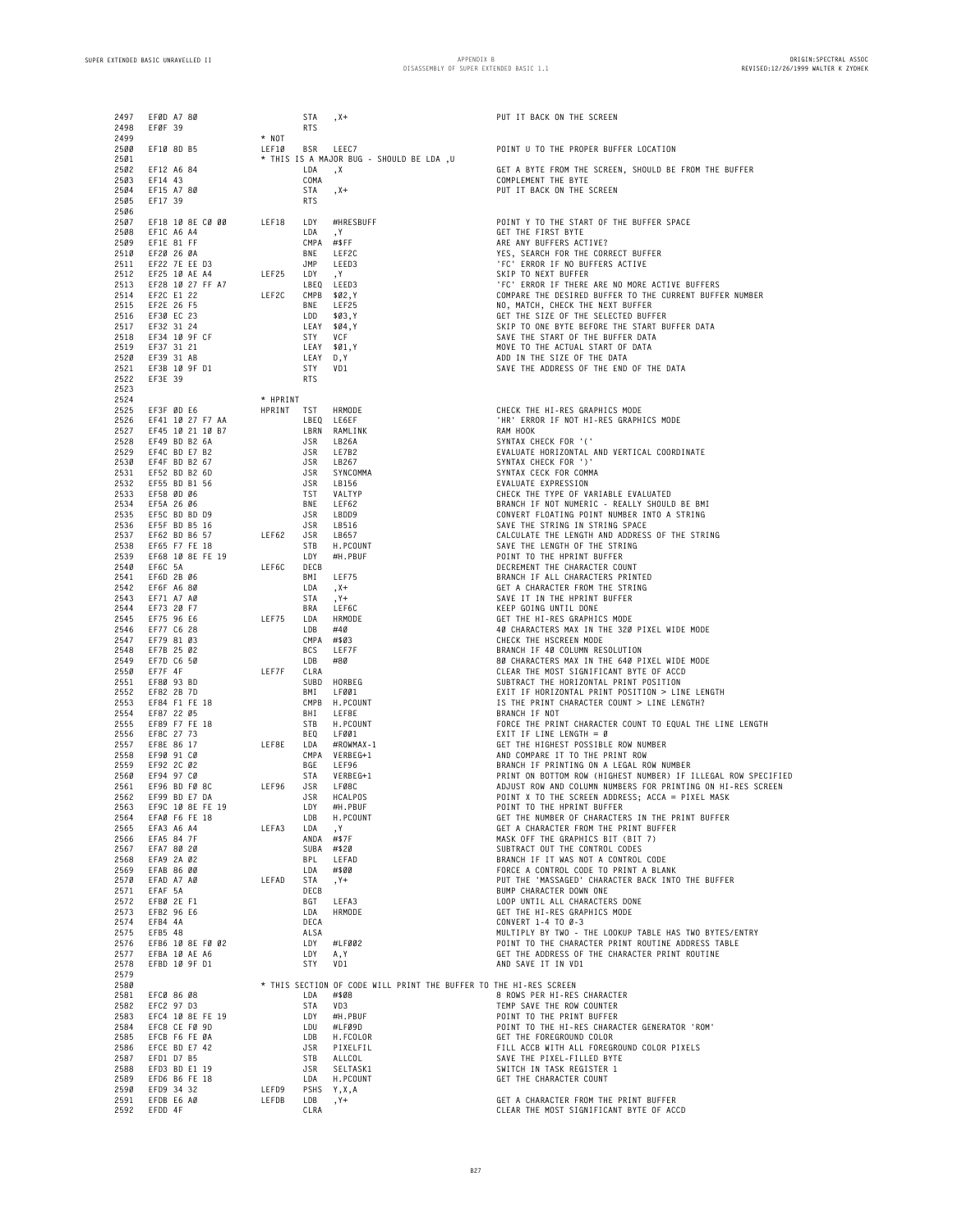**EFDE 58 ALSB EFDF 58 ALSB EFE0 49 ROLA EFE1 58 ALSB EFE2 49 ROLA MULTIPLY ACCD BY 8 - 8 BYTES PER CHARACTER 2598 EFE3 A6 CB LDA D,U GET THE FIRST BYTE OF THE GRAPHIC CHARACTER FROM THE 'ROM' EFE5 AD 9F 00 D1 JSR [VD1] PUT THE BYTE ON THE HI-RES SCREEN 2600 EFE9 7A FE 18 DEC H.PCOUNT DECREMENT CHARACTER COUNT EFEC 2E ED BGT LEFDB KEEP GOING UNTIL ALL CHARACTERS DONE 2602 EFEE 35 32 PULS A,X,Y RESTORE THE PRINT BUFFER POINTER, 'ROM' POINTER & CHAR COUNT EFF0 0A D3 DEC VD3 BUMP THE ROW COUNTER DOWN ONE EFF2 27 0A BEQ LEFFE BRANCH IF ALL ROWS DONE EFF4 B7 FE 18 STA H.PCOUNT RESET THE CHARACTER COUNT EFF7 33 41 LEAU \$01,U ADJUST THE 'ROM' POINTER DOWN ONE ROW 2607 EFF9 BD EA 45 JSR LEA45 MOVE X DONW ONE HI-RES ROW EFFC 20 DB BRA LEFD9 KEEP LOOPING UNTIL THE WHOLE ROW IS DONE EFFE BD E0 FF LEFFE JSR SELTASK0 MAKE TASK REGISTER 0 ACTIVE F001 39 LF001 RTS \* TABLE OF ADDRESSES OF HI-RES PRINT DRIVERS F002 F0 1A LF002 FDB LF01A MODE 1 F004 F0 45 LF004 FDB LF045 MODE 2 F006 F0 0A LF006 FDB LF00A MODE 3 F008 F0 1A LF008 FDB LF01A MODE 4 \* MODE 3 PRINT DRIVER F00A 34 02 LF00A PSHS A SAVE THE CHARACTER MASK F00C 43 COMA INVERT THE MASK F00D A4 84 ANDA ,X 'AMD' IT WITH THE SCREEN DATA - CREATE A HOLE FOR THE CHARACTER 2622 F00F A7 84 STA ,X DATA AND THEN PUT IT BACK ON THE SCREEN F011 35 02 PULS A GET THE CHARACTER MASK BACK F013 94 B5 ANDA ALLCOL 'AND' IT WITH THE PIXEL COLOR BYTE - 'COLOR' THE DATA F015 AA 84 ORA ,X 'OR' IT WITH THE SCREEN DATA - FILL THE 'HOLE' CREATED ABOVE 2626 F017 A7 80 STA ,X+ WITH THE 'COLORED' CHARACTER DATA AND PUT THE DATA ON THE SCREEN F019 39 RTS \* MODES 1,4 PRINT DRIVER F01A 34 20 LF01A PSHS Y SAVE THE PRINT BUFFER POINTER 2631 F01C 10 8E F0 35 LDY #LF035 POINT TO THE TABLE OF 4 COLOR PIXEL MASKS F020 1F 89 TFR A,B COPY CHARACTER DATA TO ACCB F022 44 LSRA F023 44 LSRA F024 44 LSRA F025 44 LSRA SHIFT THE HIGH ORDER NIBBLE TO THE LOW ORDER NIBBLE F026 A6 A6 LDA A,Y GET THE PIXEL MASK FOR THE HIGH NIBBLE 2638 F028 BD F0 0A JSR LF00A DISPLAY THE HIGH ORDER NIBBLE DATA ON THE SCREEN F02B C4 0F ANDB #\$0F MASK OFF THE HIGH ORDER NIBBLE 2640 F02D A6 A5 LDA B,Y GET THE PIXEL MASK FOR THE LOW NIBBLE F02F BD F0 0A JSR LF00A DISPLAY THE LOW ORDER NIBBLE DATA ON THE SCREEN F032 35 20 PULS Y RESTORE THE PRINT BUFFER POINTER F034 39 RTS \* FOUR COLOR PIXEL MASKS F035 00 03 0C 0F 30 33 LF035 FCB \$00,\$03,\$0C,\$0F,\$30,\$33 4 COLOR PIXEL MASKS F03B 3C 3F C0 C3 CC CF FCB \$3C,\$3F,\$C0,\$C3,\$CC,\$CF F041 F0 F3 FC FF FCB \$F0,\$F3,\$FC,\$FF \* MODE 2 PRINT DRIVER F045 34 22 LF045 PSHS Y,A SAVE THE PRINT BUFFER POINTER AND THE CHARACTER DATA F047 10 8E F0 6C LDY #LF06C POINT TO THE TABLE OF 16 COLOR MASKS F047 10 8E F0 6C LDY**<br> **2653 F04B 44 LSRA**<br> **2654 F04C 44 LSRA F04C 44 LSRA F04D 44 LSRA F04E 44 LSRA SHIFT THE HIGH ORDER PIXEL TO BITS 0-3 F04F 48 ALSA MULTIPLY BY 2, THERE ARE 2 BYTES PER TABLE ENTRY 2658 F050 EC A6 LDD A,Y GET THE FIRST FOUR PIXEL MASKS FROM THE TABLE F052 BD F0 0A JSR LF00A DISPLAY THE FIRST TWO PIXELS 2660 F055 1F 98 TFR B,A PUT THE NEXT TWO PIXELS' DATA INTO ACCA F057 BD F0 0A JSR LF00A DISPLAY THE NEXT TWO PIXELS 2662 F05A 35 02 PULS A GET THE CHARACTER DATA BACK F05C 84 0F ANDA #\$0F MASK OFF THE HIGH NIBBLE 2664 F05E 48 ALSA MULTIPLY BY 2, THERE ARE 2 BYTES PER TABLE ENTRY 2665 F05F EC A6 LDD A,Y GET THE LAST FOUR PIXEL MASKS FROM THE TABLE 2666 F061 BD F0 0A JSR LF00A DISPLAY THE NEXT TWO PIXELS F064 1F 98 TFR B,A PUT THE NEXT TWO PIXELS' DATA INTO ACCA F066 BD F0 0A JSR LF00A DISPLAY THE LAST TWO PIXELS F069 35 20 PULS Y RESTORE THE PRINT BUFFER POINTER F06B 39 RTS WASTED; THIS AND ABOVE INSTRUCTION SHOULD BE PULS Y,PC \* 16 COLOR PIXEL MASKS - DOUBLE BYTE WIDE F06C 00 00 00 0F 00 F0 LF06C FDB \$0000,\$000F,\$00F0 F072 00 FF 0F 00 0F 0F FDB \$00FF,\$0F00,\$0F0F 2675 F078 0F F0 0F FF F0 00 FDB \$0FF0,\$0FFF,\$F000 F07E F0 0F F0 F0 F0 FF FDB \$F00F,\$F0F0,\$F0FF F084 FF 00 FF 0F FF F0 FDB \$FF00,\$FF0F,\$FFF0 F08A FF FF FDB \$FFFF \* CONVERT THE PRINT POSITION FROM CHARACTER ROWS AND COLUMNS TO PIXEL ROWS \* AND COLUMNS; EACH CHARACTER IS 8 PIXELS WIDE AND 8 PIXELS DEEP. F08C DC BD LF08C LDD HORBEG GET THE PRINT COLUMN POSITION F08E 58 ALSB F08F 58 ALSB F090 49 ROLA F091 58 ALSB F092 49 ROLA SHIFT ACCD LEFT THREE TIMES; MULTIPLY COLUMN POSITION BY EIGHT F093 DD BD STD HORBEG SAVE NEW COLUMN POSITION IN TERMS OF PIXELS (8 PIXELS/CHARACTER)**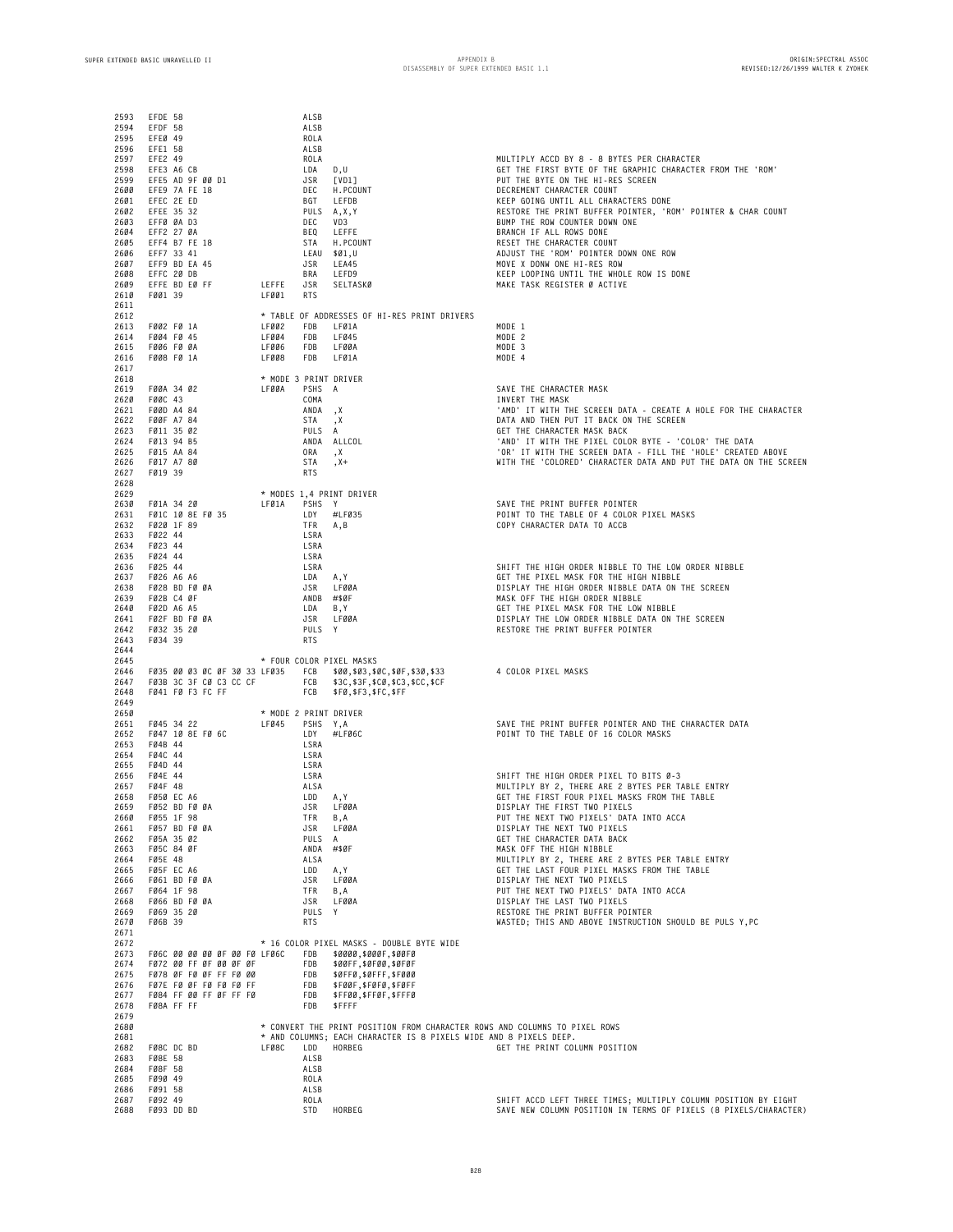| 2689         | FØ95 96 CØ                                           | VERBEG+1<br>LDA                                               | GET THE PRINT ROW NUMBER                                      |
|--------------|------------------------------------------------------|---------------------------------------------------------------|---------------------------------------------------------------|
| 2690         | FØ97 48                                              | ALSA                                                          |                                                               |
| 2691         | FØ98 48                                              | ALSA                                                          |                                                               |
| 2692         | FØ99 48                                              | ALSA                                                          | SHIFT ACCA LEFT THREE TIMES; MULTIPLY ROW POSITION BY EIGHT   |
| 2693         | FØ9A 97 CØ                                           | STA<br>VERBEG+1                                               | SAVE NEW ROW POSITION IN TERMS OF PIXELS (8 PIXELS/CHARACTER) |
| 2694         | FØ9C 39                                              | <b>RTS</b>                                                    |                                                               |
| 2695<br>2696 |                                                      | * HI-RES CHARACTER GENERATOR 'ROM'                            |                                                               |
| 2697         |                                                      | * SPECIAL CHARACTERS AND NUMBERS                              |                                                               |
| 2698         | F09D 00 00 00 00 00 00 00 LF09D                      | FCB<br>\$00,\$00,\$00,\$00,\$00,\$00                          | BLANK                                                         |
| 2699         | FØA3 00 00                                           | FCB<br>\$00,\$00                                              |                                                               |
| 2700         | FØA5 10 10 10 10 10 00 LF0A5                         | FCB<br>\$10, \$10, \$10, \$10, \$10, \$00                     | -1                                                            |
| 2701         | FØAB 10 00                                           | FCB<br>\$10,\$00                                              |                                                               |
| 2702         | FØAD 28 28 28 00 00 00 LFØAD                         | FCB<br>\$28,\$28,\$28,\$00,\$00,\$00                          | Ħ                                                             |
| 2703<br>2704 | FØB3 00 00<br>FØB5 28 28 7C 28 7C 28 LFØB5           | FCB<br>\$00,\$00<br>FCB<br>\$28, \$28, \$7C, \$28, \$7C, \$28 | #                                                             |
| 2705         | FØBB 28 00                                           | FCB<br>\$28,\$00                                              |                                                               |
| 2706         | FØBD 10 3C 50 38 14 78 LFØBD                         | FCB<br>\$10, \$3C, \$50, \$38, \$14, \$78                     | \$                                                            |
| 2707         | FØC3 10 00                                           | FCB<br>\$10,\$00                                              |                                                               |
| 2708         | FØC5 60 64 08 10 20 4C LF0C5                         | FCB<br>\$60, \$64, \$08, \$10, \$20, \$40                     | %                                                             |
| 2709         | FØCB ØC ØØ                                           | FCB<br>\$0C,\$00                                              |                                                               |
| 2710<br>2711 | FØCD 20 50 50 20 54 48 LFØCD<br>FØD3 34 00           | \$20, \$50, \$50, \$20, \$54, \$48<br>FCB<br>FCB<br>\$34,\$00 | &                                                             |
| 2712         | FØD5 10 10 20 00 00 00 LF0D5                         | FCB<br>\$10,\$10,\$20,\$00,\$00,\$00                          |                                                               |
| 2713         | FØDB 00 00                                           | FCB<br>\$00,\$00                                              |                                                               |
| 2714         | FØDD Ø8 10 20 20 20 10 LFØDD                         | FCB<br>\$08,\$10,\$20,\$20,\$20,\$10                          | $\overline{\phantom{a}}$                                      |
| 2715         | FØE3 08 00                                           | FCB<br>\$08,\$00                                              |                                                               |
| 2716         | FØE5 20 10 08 08 08 10 LF0E5                         | FCB<br>\$20, \$10, \$08, \$08, \$08, \$10                     | $\lambda$                                                     |
| 2717         | FØEB 20 00<br>FØED 00 10 54 38 38 54 LFØED           | FCB<br>\$20,\$00<br>FCB<br>\$00, \$10, \$54, \$38, \$38, \$54 | $\star$                                                       |
| 2718<br>2719 | FØF3 10 00                                           | FCB<br>\$10,\$00                                              |                                                               |
| 2720         | FØF5 00 10 10 7C 10 10 LFØF5                         | FCB<br>\$00,\$10,\$10,\$7C,\$10,\$10                          | $\overline{+}$                                                |
| 2721         | FØFB 00 00                                           | FCB<br>\$00,\$00                                              |                                                               |
| 2722         | FØFD 00 00 00 00 00 00 10 LFØFD                      | FCB<br>\$00,\$00,\$00,\$00,\$00,\$10                          |                                                               |
| 2723         | F103 10 20                                           | FCB<br>\$10,\$20                                              |                                                               |
| 2724         | F105 00 00 00 7C 00 00 LF105                         | FCB<br>\$00,\$00,\$00,\$7C,\$00,\$00                          |                                                               |
| 2725         | F10B 00 00                                           | FCB<br>\$00,\$00                                              |                                                               |
| 2726<br>2727 | F10D 00 00 00 00 00 00 LF10D<br>F113 10 00           | FCB<br>\$00,\$00,\$00,\$00,\$00,\$00<br>FCB<br>\$10,\$00      |                                                               |
| 2728         | F115 00 04 08 10 20 40 LF115                         | FCB<br>\$00,\$04,\$08,\$10,\$20,\$40                          | $\prime$                                                      |
| 2729         | F11B 00 00                                           | FCB<br>\$00,\$00                                              |                                                               |
| 2730         | F11D 38 44 4C 54 64 44 LF11D                         | FCB<br>\$38, \$44, \$4C, \$54, \$64, \$44                     | Ø                                                             |
| 2731         | F123 38 00                                           | FCB<br>\$38,\$00                                              |                                                               |
| 2732         | F125 10 30 10 10 10 10 LF125                         | FCB<br>\$10, \$30, \$10, \$10, \$10, \$10                     | -1                                                            |
| 2733         | F12B 38 00                                           | FCB<br>\$38,\$00                                              |                                                               |
| 2734<br>2735 | F12D 38 44 04 38 40 40 LF12D<br>F133 7C 00           | FCB<br>\$38, \$44, \$04, \$38, \$40, \$40<br>FCB<br>\$7C,\$00 | $\overline{c}$                                                |
| 2736         | F135 38 44 04 08 04 44 LF135                         | FCB<br>\$38, \$44, \$04, \$08, \$04, \$44                     | 3                                                             |
| 2737         | F13B 38 00                                           | FCB<br>\$38,\$00                                              |                                                               |
| 2738         | F13D 08 18 28 48 7C 08 LF13D                         | FCB<br>\$08, \$18, \$28, \$48, \$7C, \$08                     | 4                                                             |
| 2739         | F143 08 00                                           | FCB<br>\$08,\$00                                              |                                                               |
| 2740         | F145 7C 40 78 04 04 44 LF145                         | FCB<br>\$7C, \$40, \$78, \$04, \$04, \$44                     | 5                                                             |
| 2741<br>2742 | F14B 38 00<br>F14D 38 40 40 78 44 44 LF14D           | FCB<br>\$38,\$00<br>FCB<br>\$38, \$40, \$40, \$78, \$44, \$44 | 6                                                             |
| 2743         | F153 38 00                                           | FCB<br>\$38,\$00                                              |                                                               |
| 2744         | F155 7C 04 08 10 20 40 LF155                         | \$7C, \$04, \$08, \$10, \$20, \$40<br>FCB                     | 7                                                             |
| 2745         | F15B 40 00                                           | FCB<br>\$40,\$00                                              |                                                               |
| 2746         | F15D 38 44 44 38 44 44 LF15D                         | FCB<br>\$38, \$44, \$44, \$38, \$44, \$44                     | 8                                                             |
| 2747         | F163 38 00                                           | FCB<br>\$38,\$00                                              |                                                               |
| 2748         | F165 38 44 44 38 04 04 LF165                         | \$38, \$44, \$44, \$38, \$04, \$04<br>FCB                     | 9                                                             |
| 2749<br>2750 | F16B 38 00<br>F16D 00 00 10 00 00 10 LF16D           | FCB<br>\$38,\$00<br>FCB<br>\$00,\$00,\$10,\$00,\$00,\$10      |                                                               |
| 2751         | F173 00 00                                           | FCB<br>\$00,\$00                                              | ÷                                                             |
| 2752         | F175 00 00 10 00 00 10 LF175                         | FCB<br>\$00,\$00,\$10,\$00,\$00,\$10                          | ;                                                             |
| 2753         | F17B 10 20                                           | FCB<br>\$10,\$20                                              |                                                               |
| 2754         | F17D 08 10 20 40 20 10 LF17D                         | FCB<br>\$08, \$10, \$20, \$40, \$20, \$10                     | $\geq$                                                        |
|              | 2/55 F183 08 00                                      | FCB<br>508,500                                                |                                                               |
| 2756<br>2757 | F185 00 00 7C 00 7C 00 LF185<br>F18B 00 00           | \$00,\$00,\$7C,\$00,\$7C,\$00<br>FCB<br>\$00,\$00<br>FCB      |                                                               |
| 2758         | F18D 20 10 08 04 08 10 LF18D                         | FCB<br>\$20,\$10,\$08,\$04,\$08,\$10                          | $\,<\,$                                                       |
| 2759         | F193 20 00                                           | FCB<br>\$20,\$00                                              |                                                               |
| 2760         | F195 38 44 04 08 10 00 LF195                         | FCB<br>\$38, \$44, \$04, \$08, \$10, \$00                     | $\ddot{\cdot}$                                                |
| 2761         | F19B 10 00                                           | FCB<br>\$10,\$00                                              |                                                               |
| 2762         |                                                      |                                                               |                                                               |
| 2763         | F19D 38 44 04 34 4C 4C LF19D                         | * UPPER CASE CHARACTERS<br><b>FCB</b>                         | ø                                                             |
| 2764<br>2765 | F1A3 38 00                                           | \$38, \$44, \$04, \$34, \$4C, \$4C<br>FCB<br>\$38,\$00        |                                                               |
| 2766         | F1A5 10 28 44 44 7C 44 LF1A5                         | FCB<br>\$10,\$28,\$44,\$44,\$7C,\$44                          | A                                                             |
| 2767         | F1AB 44 00                                           | FCB<br>\$44,\$00                                              |                                                               |
| 2768         | F1AD 78 24 24 38 24 24 LF1AD                         | FCB \$78, \$24, \$24, \$38, \$24, \$24                        | B                                                             |
| 2769         | F1B3 78 00                                           | FCB \$78, \$00                                                |                                                               |
|              | 2770 F1B5 38 44 40 40 40 44 LF1B5                    | \$38,\$44,\$40,\$40,\$40,\$44<br>FCB                          | C                                                             |
|              | 2771 F1BB 38 00<br>2772 F1BD 78 24 24 24 24 24 LF1BD | FCB \$38, \$00<br>FCB<br>\$78,\$24,\$24,\$24,\$24,\$24        | D                                                             |
| 2773         | F1C3 78 00                                           | FCB<br>\$78,\$00                                              |                                                               |
| 2774         | F1C5 7C 40 40 70 40 40 LF1C5                         | FCB<br>\$7C, \$40, \$40, \$70, \$40, \$40                     | E                                                             |
|              | 2775 F1CB 7C 00                                      | FCB<br>\$7C,\$00                                              |                                                               |
|              | 2776 F1CD 7C 40 40 70 40 40 LF1CD                    | FCB<br>\$7C,\$40,\$40,\$70,\$40,\$40                          | F                                                             |
| 2777         | F1D3 40 00                                           | FCB<br>\$40,\$00                                              |                                                               |
|              | 2778 F1D5 38 44 40 40 4C 44 LF1D5                    | \$38,\$44,\$40,\$40,\$4C,\$44<br>FCB                          | G                                                             |
| 2779<br>2780 | F1DB 38 00<br>F1DD 44 44 44 7C 44 44 LF1DD           | FCB<br>\$38,\$00<br>FCB<br>\$44,\$44,\$44,\$7C,\$44,\$44      | H                                                             |
| 2781         | F1E3 44 00                                           | FCB<br>\$44,\$00                                              |                                                               |
| 2782         | F1E5 38 10 10 10 10 10 LF1E5                         | FCB<br>\$38, \$10, \$10, \$10, \$10, \$10                     | $\mathbf{I}$                                                  |
| 2783         | F1EB 38 00                                           | FCB<br>\$38,\$00                                              |                                                               |
| 2784         | F1ED 04 04 04 04 04 44 LF1ED                         | FCB<br>\$04, \$04, \$04, \$04, \$04, \$44                     | J                                                             |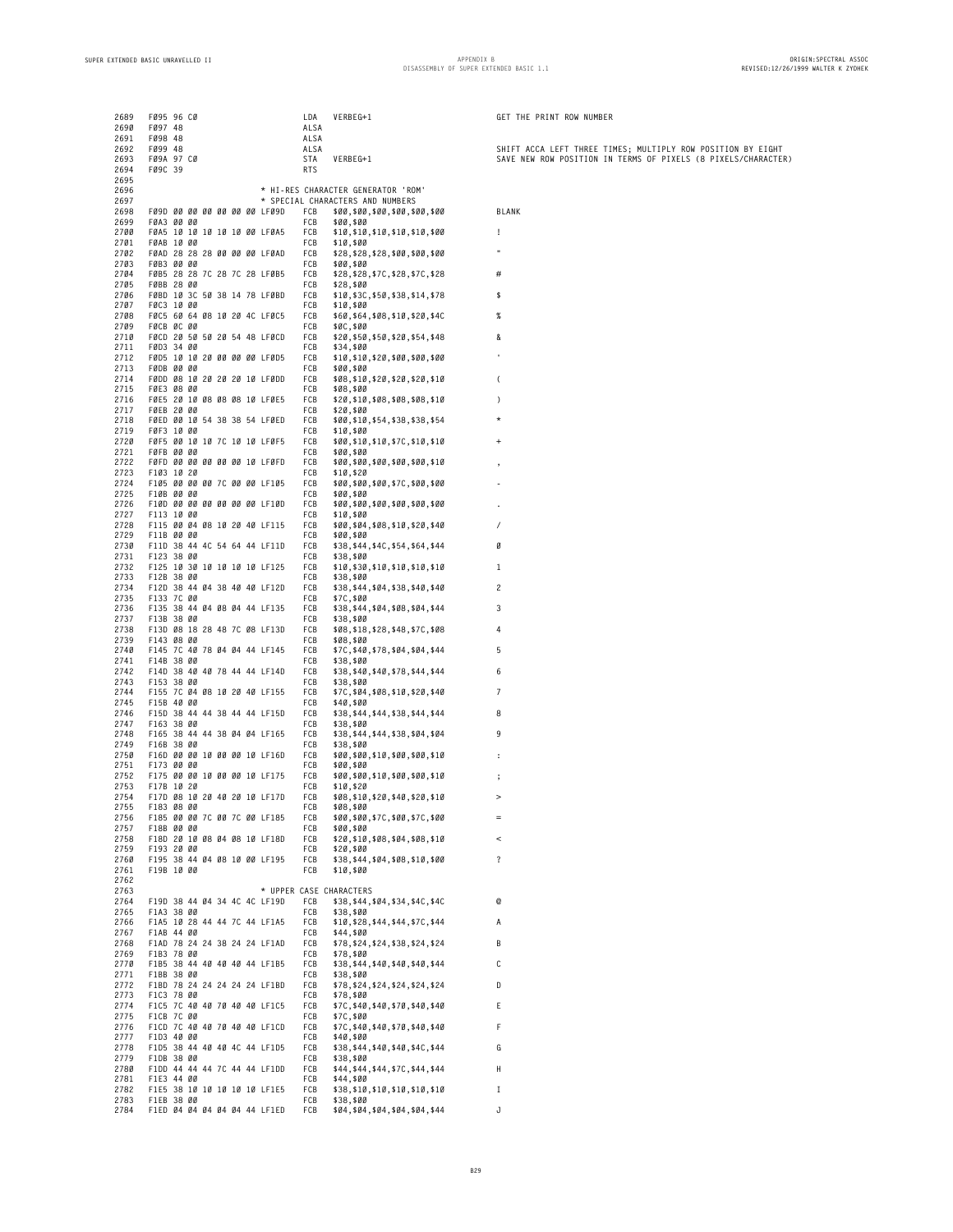**F28D 10 38 54 10 10 10 LF28D FCB \$10,\$38,\$54,\$10,\$10,\$10 UP ARROW**

**F295 00 10 20 7C 20 10 LF295 FCB \$00,\$10,\$20,\$7C,\$20,\$10 LEFT ARROW**

| 2785         | F1F3 38 00 |  |  |  |                              | FCB        | \$38,\$00                                       |   |
|--------------|------------|--|--|--|------------------------------|------------|-------------------------------------------------|---|
| 2786         |            |  |  |  | F1F5 44 48 50 60 50 48 LF1F5 | FCB        | \$44, \$48, \$50, \$60, \$50, \$48              | К |
| 2787         | F1FB 44 00 |  |  |  |                              | FCB        | \$44,\$00                                       |   |
| 2788         |            |  |  |  | F1FD 40 40 40 40 40 40 LF1FD | FCB        | \$40,\$40,\$40,\$40,\$40,\$40                   | L |
| 2789         | F203 7C 00 |  |  |  |                              | FCB        | \$7C,\$00                                       |   |
| 2790         |            |  |  |  | F205 44 6C 54 54 44 44 LF205 | FCB        | \$44, \$6C, \$54, \$54, \$44, \$44              | M |
| 2791         | F20B 44 00 |  |  |  |                              | FCB        | \$44,\$00                                       |   |
| 2792         |            |  |  |  | F20D 44 44 64 54 4C 44 LF20D | FCB        | \$44, \$44, \$64, \$54, \$4C, \$44              | N |
| 2793         | F213 44 00 |  |  |  |                              | FCB        | \$44,\$00                                       |   |
| 2794         |            |  |  |  | F215 38 44 44 44 44 44 LF215 | FCB        | \$38, \$44, \$44, \$44, \$44, \$44              | 0 |
| 2795         | F21B 38 00 |  |  |  |                              | FCB        | \$38,\$00                                       |   |
| 2796         |            |  |  |  | F21D 78 44 44 78 40 40 LF21D | FCB        | \$78, \$44, \$44, \$78, \$40, \$40              | P |
| 2797         | F223 40 00 |  |  |  |                              | FCB        | \$40,\$00                                       |   |
| 2798<br>2799 | F22B 34 00 |  |  |  | F225 38 44 44 44 54 48 LF225 | FCB<br>FCB | \$38, \$44, \$44, \$44, \$54, \$48<br>\$34,\$00 | Q |
| 2800         |            |  |  |  | F22D 78 44 44 78 50 48 LF22D | FCB        |                                                 | R |
| 2801         | F233 44 00 |  |  |  |                              | FCB        | \$78, \$44, \$44, \$78, \$50, \$48<br>\$44,\$00 |   |
| 2802         |            |  |  |  | F235 38 44 40 38 04 44 LF235 | FCB        | \$38, \$44, \$40, \$38, \$04, \$44              | S |
| 2803         | F23B 38 00 |  |  |  |                              | FCB        | \$38,\$00                                       |   |
| 2804         |            |  |  |  | F23D 7C 10 10 10 10 10 LF23D | FCB        | \$7C, \$10, \$10, \$10, \$10, \$10              | Τ |
| 2805         | F243 10 00 |  |  |  |                              | FCB        | \$10,\$00                                       |   |
| 2806         |            |  |  |  | F245 44 44 44 44 44 44 LF245 | FCB        | \$44, \$44, \$44, \$44, \$44, \$44              | U |
| 2807         | F24B 38 00 |  |  |  |                              | FCB        | \$38,\$00                                       |   |
| 2808         |            |  |  |  | F24D 44 44 44 28 28 10 LF24D | FCB        | \$44, \$44, \$44, \$28, \$28, \$10              | V |
| 2809         | F253 10 00 |  |  |  |                              | FCB        | \$10,\$00                                       |   |
| 2810         |            |  |  |  | F255 44 44 44 44 54 6C LF255 | FCB        | \$44, \$44, \$44, \$44, \$54, \$60              | W |
| 2811         | F25B 44 00 |  |  |  |                              | FCB        | \$44,\$00                                       |   |
| 2812         |            |  |  |  | F25D 44 44 28 10 28 44 LF25D | FCB        | \$44, \$44, \$28, \$10, \$28, \$44              | Χ |
| 2813         | F263 44 00 |  |  |  |                              | FCB        | \$44,\$00                                       |   |
| 2814         |            |  |  |  | F265 44 44 28 10 10 10 LF265 | FCB        | \$44, \$44, \$28, \$10, \$10, \$10              | Υ |
| 2815         | F26B 10 00 |  |  |  |                              | FCB        | \$10,\$00                                       |   |
| 2816         |            |  |  |  | F26D 7C 04 08 10 20 40 LF26D | FCB        | \$7C, \$04, \$08, \$10, \$20, \$40              | Z |
| 2817         | F273 7C 00 |  |  |  |                              | FCB        | \$7C,\$00                                       |   |
| 2818         |            |  |  |  | F275 38 20 20 20 20 20 LF275 | FCB        | \$38,\$20,\$20,\$20,\$20,\$20                   | J |
| 2819         | F27B 38 00 |  |  |  |                              | FCB        | \$38,\$00                                       |   |
| 2820         |            |  |  |  | F27D 00 40 20 10 08 04 LF27D | FCB        | \$00, \$40, \$20, \$10, \$08, \$04              | Λ |
| 2821         | F283 00 00 |  |  |  |                              | FCB        | \$00,\$00                                       |   |
| 2822         |            |  |  |  | F285 38 08 08 08 08 08 LF285 | FCB        | \$38, \$08, \$08, \$08, \$08, \$08              | c |
| 2823         | F28B 38 00 |  |  |  |                              | FCB        | \$38,\$00                                       |   |
| 2824         |            |  |  |  | F28D 10 38 54 10 10 10 LF28D | FCB        | \$10, \$38, \$54, \$10, \$10, \$10              | U |
| 2825<br>2826 | F293 10 00 |  |  |  | F295 00 10 20 7C 20 10 LF295 | FCB<br>FCB | \$10,\$00<br>\$00,\$10,\$20,\$7C,\$20,\$10      | L |
| 2827         | F29B 00 00 |  |  |  |                              | FCB        | \$00,\$00                                       |   |
| 2828         |            |  |  |  |                              |            |                                                 |   |
| 2829         |            |  |  |  |                              |            | * LOWER CASE CHARACTERS                         |   |
| 2830         |            |  |  |  | F29D 10 28 44 00 00 00 LF29D | FCB        | \$10, \$28, \$44, \$00, \$00, \$00              |   |
| 2831         | F2A3 00 00 |  |  |  |                              |            | \$00,\$00                                       |   |
|              |            |  |  |  |                              | FCB        |                                                 |   |
| 2832         |            |  |  |  | F2A5 00 00 38 04 3C 44 LF2A5 | FCB        | \$00,\$00,\$38,\$04,\$3C,\$44                   | a |
| 2833         | F2AB 3C 00 |  |  |  |                              | FCB        | \$3C,\$00                                       |   |
| 2834         |            |  |  |  | F2AD 40 40 58 64 44 64 LF2AD | FCB        | \$40, \$40, \$58, \$64, \$44, \$64              | b |
| 2835         | F2B3 58 00 |  |  |  |                              | FCB        | \$58,\$00                                       |   |
| 2836         |            |  |  |  | F2B5 00 00 38 44 40 44 LF2B5 | FCB        | \$00, \$00, \$38, \$44, \$40, \$44              | c |
| 2837         | F2BB 38 00 |  |  |  |                              | FCB        | \$38,\$00                                       |   |
| 2838         |            |  |  |  | F2BD 04 04 34 4C 44 4C LF2BD | FCB        | \$04, \$04, \$34, \$4C, \$44, \$4C              | d |
| 2839         | F2C3 34 00 |  |  |  |                              | FCB        | \$34,\$00                                       |   |
| 2840         |            |  |  |  | F2C5 00 00 38 44 7C 40 LF2C5 | FCB        | \$00,\$00,\$38,\$44,\$7C,\$40                   | e |
| 2841         | F2CB 38 00 |  |  |  |                              | FCB        | \$38,\$00                                       |   |
| 2842<br>2843 | F2D3 10 00 |  |  |  | F2CD 08 14 10 38 10 10 LF2CD | FCB<br>FCB | \$08,\$14,\$10,\$38,\$10,\$10<br>\$10,\$00      | f |
| 2844         |            |  |  |  | F2D5 00 00 34 4C 4C 34 LF2D5 | FCB        | \$00,\$00,\$34,\$4C,\$4C,\$34                   | g |
| 2845         | F2DB 04 38 |  |  |  |                              | FCB        | \$04, \$38                                      |   |
| 2846         |            |  |  |  | F2DD 40 40 58 64 44 44 LF2DD | FCB        | \$40, \$40, \$58, \$64, \$44, \$44              | h |
| 2847         | F2E3 44 00 |  |  |  |                              | FCB        | \$44,\$00                                       |   |
| 2848         |            |  |  |  | F2E5 00 10 00 30 10 10 LF2E5 | FCB        | \$00, \$10, \$00, \$30, \$10, \$10              | i |
| 2849         | F2EB 38 00 |  |  |  |                              | FCB        | \$38,\$00                                       |   |
| 2850         | F2ED 00 04 |  |  |  | 00 04 04 04 LF2ED            | FCB        | \$00,\$04,\$00,\$04,\$04,\$04                   | j |
| 2851         | F2F3 44 38 |  |  |  |                              | FCB        | \$44,\$38                                       |   |
| 2852         |            |  |  |  | F2F5 40 40 48 50 60 50 LF2F5 | FCB        | \$40, \$40, \$48, \$50, \$60, \$50              | k |
| 2853         | F2FB 48 00 |  |  |  |                              | FCB        | \$48,\$00                                       |   |
| 2854         |            |  |  |  | F2FD 30 10 10 10 10 10 LF2FD | FCB        | \$30, \$10, \$10, \$10, \$10, \$10              | 1 |
| 2855         | F303 38 00 |  |  |  |                              | FCB        | \$38,\$00                                       |   |
| 2856         |            |  |  |  | F305 00 00 68 54 54 54 LF305 | FCB        | \$00, \$00, \$68, \$54, \$54, \$54              | m |
| 2857         | F30B 54 00 |  |  |  |                              | FCB        | \$54,\$00                                       |   |
| 2858         | F313 44 00 |  |  |  | F30D 00 00 58 64 44 44 LF30D | FCB<br>FCB | \$00, \$00, \$58, \$64, \$44, \$44              | n |
| 2859<br>2860 |            |  |  |  | F315 00 00 38 44 44 44 LF315 | FCB        | \$44,\$00<br>\$00, \$00, \$38, \$44, \$44, \$44 | 0 |
| 2861         | F31B 38 00 |  |  |  |                              | FCB        | \$38,\$00                                       |   |
| 2862         |            |  |  |  | F31D 00 00 78 44 44 78 LF31D | FCB        | \$00,\$00,\$78,\$44,\$44,\$78                   | p |
| 2863         | F323 40 40 |  |  |  |                              | FCB        | \$40,\$40                                       |   |
| 2864         |            |  |  |  | F325 00 00 3C 44 44 3C LF325 | FCB        | \$00,\$00,\$3C,\$44,\$44,\$3C                   | q |
| 2865         | F32B 04 04 |  |  |  |                              | FCB        | \$04,\$04                                       |   |
| 2866         |            |  |  |  | F32D 00 00 58 64 40 40 LF32D | FCB        | \$00,\$00,\$58,\$64,\$40,\$40                   | r |
| 2867         | F333 40 00 |  |  |  |                              | FCB        | \$40,\$00                                       |   |
| 2868         |            |  |  |  | F335 00 00 3C 40 38 04 LF335 | FCB        | \$00, \$00, \$3C, \$40, \$38, \$04              | S |
| 2869         | F33B 78 00 |  |  |  |                              | FCB        | \$78,\$00                                       |   |
| 2870         |            |  |  |  | F33D 20 20 70 20 20 24 LF33D | FCB        | \$20, \$20, \$70, \$20, \$20, \$24              | t |
| 2871<br>2872 | F343 18 00 |  |  |  | F345 00 00 44 44 44 4C LF345 | FCB<br>FCB | \$18,\$00                                       | u |
| 2873         | F34B 34 00 |  |  |  |                              | FCB        | \$00,\$00,\$44,\$44,\$44,\$4C                   |   |
| 2874         |            |  |  |  | F34D 00 00 44 44 44 28 LF34D | FCB        | \$34,\$00<br>\$00, \$00, \$44, \$44, \$44, \$28 | V |
| 2875         | F353 10 00 |  |  |  |                              | FCB        | \$10,\$00                                       |   |
| 2876         |            |  |  |  | F355 00 00 44 54 54 28 LF355 | FCB        | \$00,\$00,\$44,\$54,\$54,\$28                   | W |
| 2877         | F35B 28 00 |  |  |  |                              | FCB        | \$28,\$00                                       |   |
| 2878         |            |  |  |  | F35D 00 00 44 28 10 28 LF35D | FCB        | \$00,\$00,\$44,\$28,\$10,\$28                   | х |
| 2879<br>2880 | F363 44 00 |  |  |  | F365 00 00 44 44 44 3C LF365 | FCB<br>FCB | \$44,\$00<br>\$00, \$00, \$44, \$44, \$44, \$30 | у |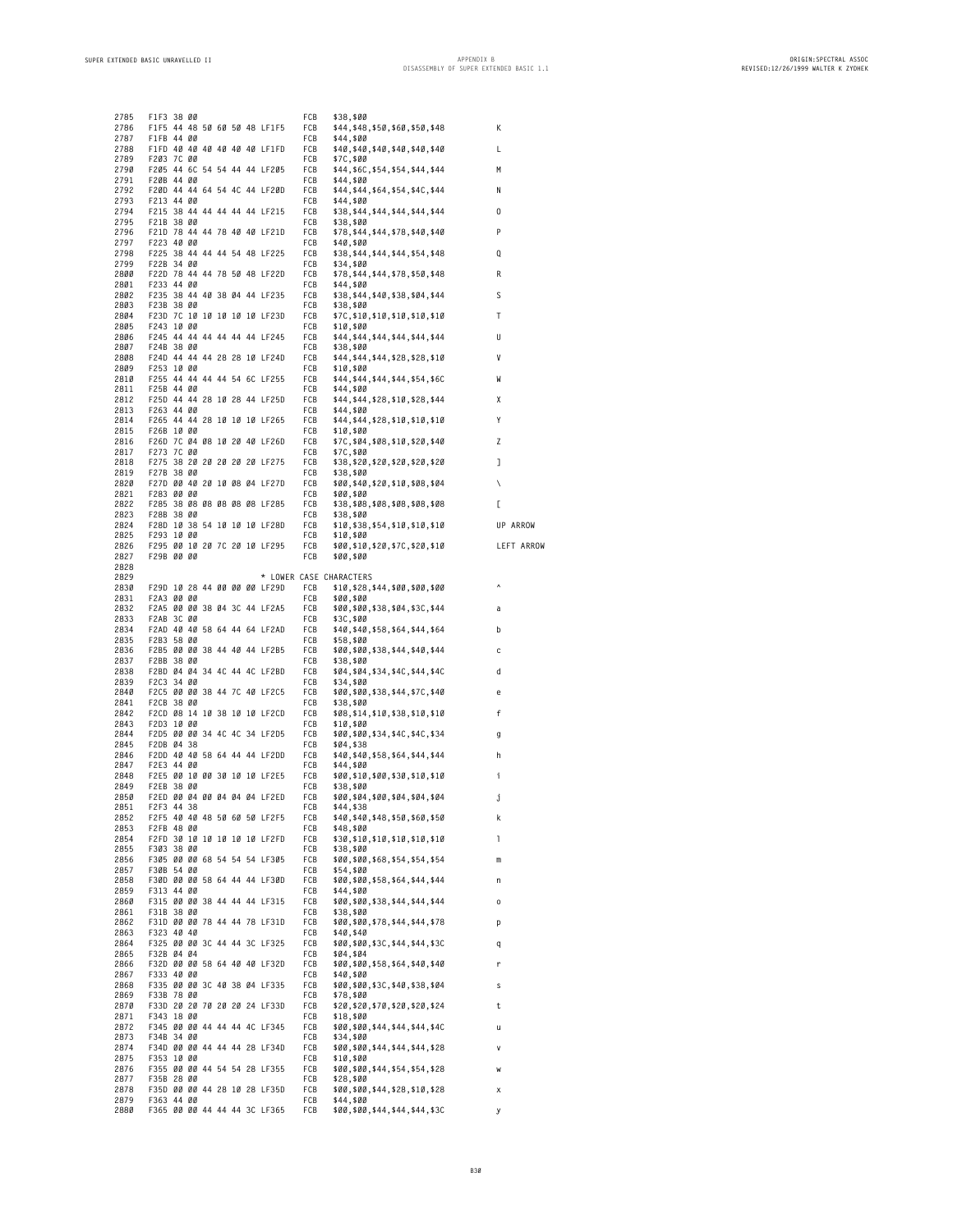| 2881<br>2882<br>2883<br>2884<br>2885<br>2886<br>2887<br>2888<br>2889<br>2890<br>2891<br>2892<br>2893<br>2894                                                                                         | F36B 04 38<br>F36D 00 00 7C 08 10 20 LF36D<br>F373 7C 00<br>F375 08 10 10 20 10 10 LF375<br>F37B 08 00<br>F37D 10 10 10 00 10 10 LF37D<br>F383 10 00<br>F385 20 10 10 08 10 10 LF385<br>F38B 20 00<br>F38D 20 54 08 00 00 00 LF38D<br>F393 00 00<br>F395 00 00 00 00 00 00 LF395<br>F39B 7C 00                                                            |                           | FCB<br>FCB<br>FCB<br>FCB<br>FCB<br>FCB<br>FCB<br>FCB<br>FCB<br>FCB<br>FCB<br>FCB<br>FCB                                                                                                                                                                                                 | \$04, \$38<br>\$00,\$00,\$7C,\$08,\$10,\$20<br>\$7C,\$00<br>\$08,\$10,\$10,\$20,\$10,\$10<br>\$08,\$00<br>\$10, \$10, \$10, \$00, \$10, \$10<br>\$10,\$00<br>\$20, \$10, \$10, \$08, \$10, \$10<br>\$20,\$00<br>\$20, \$54, \$08, \$00, \$00, \$00<br>\$00,\$00<br>\$00,\$00,\$00,\$00,\$00,\$00<br>\$7C,\$00 | z<br>₹<br>J.<br>}<br>underline                                                                                                                                                                                                                                                                                                                                                                                                                                                                                                                                                                |
|------------------------------------------------------------------------------------------------------------------------------------------------------------------------------------------------------|-----------------------------------------------------------------------------------------------------------------------------------------------------------------------------------------------------------------------------------------------------------------------------------------------------------------------------------------------------------|---------------------------|-----------------------------------------------------------------------------------------------------------------------------------------------------------------------------------------------------------------------------------------------------------------------------------------|---------------------------------------------------------------------------------------------------------------------------------------------------------------------------------------------------------------------------------------------------------------------------------------------------------------|-----------------------------------------------------------------------------------------------------------------------------------------------------------------------------------------------------------------------------------------------------------------------------------------------------------------------------------------------------------------------------------------------------------------------------------------------------------------------------------------------------------------------------------------------------------------------------------------------|
| 2895<br>2896<br>2897<br>2898<br>2899<br>2900<br>2901<br>2902<br>2903<br>2904<br>2905<br>2906                                                                                                         | F39D ØD E6<br>F39F 10 27 F3 4C<br>F3A3 10 21 0C 59<br>F3A7 8E 00 00<br>F3AA C6 01<br>F3AC 34 14<br>F3AE D7 C2<br>F3BØ 9F D5<br>F3B2 BD E7 31<br>F3B5 BD B1 56<br>F3B8 BD B6 54                                                                                                                                                                            | * HDRAW<br>HDRAW<br>LF3B8 | TST<br>LBEQ<br>LBRN<br>LDX<br>LDB<br>PSHS<br>STB<br><b>STX</b><br>JSR<br>JSR<br>JSR                                                                                                                                                                                                     | HRMODE<br>LE6EF<br>RAMLINK<br>#Ø<br>#\$01<br>X, B<br>SETFLG<br>VD5<br>LE731<br>LB156<br>LB654                                                                                                                                                                                                                 | CHECK HI-RES GRAPHICS MODE<br>'HR' ERROR IF HI-RES MODE NOT ENABLED<br>RAM HOOK<br>* X=Ø, ACCB=1; END OF DRAW COMMAND LINE VALUES<br>* WHEN THESE VALUES ARE PULLED OFF THE STACK,<br>* THE DRAW COMMAND WILL END<br>SET PSET/PRESET FLAG TO PSET<br>CLEAR UPDATE AND DRAW FLAGS<br>SET ACTIVE COLOR BYTE<br>EVALUATE EXPRESSION<br>GET LENGTH AND ADDRESS OF COMMAND STRING                                                                                                                                                                                                                  |
| 2907<br>2908<br>2909<br>2910                                                                                                                                                                         | F3BB 20 08<br>F3BD BD F5 91<br>F3CØ 7E F5 A7                                                                                                                                                                                                                                                                                                              | LF3BD                     | BRA<br>JSR<br>JMP<br>PULS B, X                                                                                                                                                                                                                                                          | LF3C5<br>LF591<br>LF5A7                                                                                                                                                                                                                                                                                       | INTERPRET THE COMMAND STRING<br>GET THE NEXT CHARACTER FROM THE COMMAND LINE<br>EVALUATE A DECIMAL VALUE IN COMMAND LINE                                                                                                                                                                                                                                                                                                                                                                                                                                                                      |
| 2911<br>2912<br>2913                                                                                                                                                                                 | F3C3 35 14<br>F3C5 D7 D8<br>F3C7 27 FA<br>F3C9 9F D9                                                                                                                                                                                                                                                                                                      | LF3C3<br>LF3C5            | STB<br>BEQ<br><b>STX</b>                                                                                                                                                                                                                                                                | VD8<br>LF3C3<br>VD9                                                                                                                                                                                                                                                                                           | GET NEXT COMMAND LINE TO BE INTERPRETED FROM THE STACK<br>SET COMMAND LENGTH COUNTER<br>GET NEW COMMAND LINE IF ZERO<br>SET COMMAND LINE ADDRESS                                                                                                                                                                                                                                                                                                                                                                                                                                              |
| 2914<br>2915<br>2916<br>2917<br>2918<br>2919<br>2920<br>2921<br>2922                                                                                                                                 | F3CB 10 27 01 01<br>F3CF ØD D8<br>F3D1 27 FØ<br>F3D3 BD F5 91<br>F3D6 81 3B<br>F3D8 27 F5<br>F3DA 81 27<br>F3DC 27 F1<br>F3DE 81 4E                                                                                                                                                                                                                       | LF3CF                     | LBEQ<br>TST<br>BEQ<br>JSR<br>$CMPA$ #';'<br>BEQ<br>CMPA #'''<br>BEQ<br>CMPA #'N'                                                                                                                                                                                                        | LF4DØ<br>VD8<br>LF3C3<br>LF591<br>LF3CF<br>LF3CF                                                                                                                                                                                                                                                              | EXIT ROUTINE IF ADDRESS = $\emptyset$<br>TEST COMMAND LENGTH COUNTER<br>GET NEW LINE IF Ø<br>GET A COMMAND CHARACTER<br>CHECK FOR A SEMI-COLON<br>IGNORE SEMI-COLONS<br>CHECK FOR APOSTROPHE<br>IGNORE APOSTROPHE<br>UPDATE CHECK?                                                                                                                                                                                                                                                                                                                                                            |
| 2923<br>2924<br>2925<br>2926<br>2927<br>2928<br>2929                                                                                                                                                 | F3EØ 26 Ø4<br>F3E2 03 D5<br>F3E4 20 E9<br>F3E6 81 42<br>F3E8 26 04<br>F3EA 03 D6<br>F3EC 20 E1                                                                                                                                                                                                                                                            | LF3E6                     | BNE<br>COM<br>BRA<br>CMPA #'B'<br>BNE<br>COM<br>BRA                                                                                                                                                                                                                                     | LF3E6<br>VD5<br>LF3CF<br>LF3EE<br>VD6<br>LF3CF                                                                                                                                                                                                                                                                | BRANCH IF NOT<br>TOGGLE UPDATE FLAG; $\emptyset$ = update, FF = NO UPDATE<br>GET NEXT COMMAND<br>CHECK DRAW FLAG?<br>BRANCH IF NOT<br>TOGGLE DRAW FLAG; $\emptyset$ = DRAW LINE, FF = DON'T DRAW LINE<br>GET ENXT COMMAND                                                                                                                                                                                                                                                                                                                                                                     |
| 2930<br>2931<br>2932<br>2933<br>2934<br>2935<br>2936<br>2937<br>2938<br>2939<br>2940                                                                                                                 | F3EE 81 58<br>F3FØ 10 27 00 AD<br>F3F4 81 4D<br>F3F6 10 27 01 52<br>F3FA 34 02<br>F3FC C6 01<br>F3FE ØF D3<br>F400 D7 D4<br>F402 0D D8<br>F404 27 11<br>F406 BD F5 91                                                                                                                                                                                     | LF3EE                     | CMPA #'X'<br>LBEQ<br>CMPA #'M'<br>LBEQ<br>PSHS<br>LDB<br>CLR<br>STB<br>TST<br>BEQ<br>JSR                                                                                                                                                                                                | LF4A1<br>LF54C<br>A<br>#\$01<br>VD3<br>VD4<br>VD8<br>LF417<br>LF591                                                                                                                                                                                                                                           | SUBSTRING?<br>GO EXECUTE A COMMAND SUBSTRING<br>MOVE THE DRAW POSITION?<br>BRANCH IF YES, GO MOVE IT<br>SAVE CURRENT COMMAND<br>DEFAULT VALUE IF NO NUMBER FOLLOWS COMMAND<br>CLEAR MS BYTE OF SUBCOMMAND VALUE<br>SAVE LS BYTE OF SUBCOMMAND VALUE<br>CHECK COMMAND LENGTH COUNTER<br>BRANCH IF NO COMMANDS LEFT<br>GET A COMMAND CHARACTER                                                                                                                                                                                                                                                  |
| 2941<br>2942<br>2943<br>2944<br>2945                                                                                                                                                                 | F409 BD B3 A2<br>F40C 34 01<br>F40E BD F5 F2<br>F411 35 Ø1<br>F413 24 02                                                                                                                                                                                                                                                                                  |                           | JSR<br>PSHS<br>JSR<br>PULS<br>BCC                                                                                                                                                                                                                                                       | LB3A2<br>- CC<br>LF5F2<br>cc<br>LF417                                                                                                                                                                                                                                                                         | SET CARRY IF NOT ALPHA<br>SAVE CARRY FLAG<br>MOVE COMMAND POINTER BACK ONE<br>RESTORE CARRY FLAG<br>BRANCH IF NEXT COMMAND IS ALPHA                                                                                                                                                                                                                                                                                                                                                                                                                                                           |
| 2946<br>2947<br>2948<br>2949<br>2950<br>2951<br>2952<br>2953<br>2954<br>2955<br>2956<br>2957<br>2958<br>2959<br>2960<br>2961<br>2962<br>2964<br>2965<br>2966<br>2967<br>2968<br>2969<br>2970<br>2971 | F415 8D A6<br>F417 35 02<br>F419 81 43<br>F41B 27 28<br>F41D 81 41<br>F41F 27 30<br>F421 81 53<br>F423 27 37<br>F425 81 55<br>F427 27 6D<br>F429 81 44<br>F42B 27 65<br>F42D 81 4C<br>F42F 27 5B<br>F431 81 52<br>F433 27 50<br>F435 80 45<br>2963 F437 27 3A<br>F439 4A<br>F43A 27 31<br>F43C 4A<br>F43D 27 3E<br>F43F 4A<br>F440 27 25<br>F442 7E B4 4A | LF417                     | BSR<br>PULS A<br>CMPA #'C'<br>BEQ LF445<br>CMPA #'A'<br>BEQ LF451<br>CMPA #'S'<br>BEQ LF45C<br>CMPA #'U'<br>BEQ LF496<br>CMPA #'D'<br>BEQ LF492<br>CMPA #'L'<br>BEQ LF48C<br>CMPA #'R'<br>BEQ<br>SUBA #'E'<br>BEQ LF473<br>DECA<br>BEQ LF46D<br>DECA<br>BEQ LF47D<br>DECA<br>BEQ<br>JMP | LF3BD<br>LF485<br>LF467<br>ILLFUNC                                                                                                                                                                                                                                                                            | EVALUATE DECIMAL COMMAND LINE VALUE - RETURN VALUE IN<br>GET CURRENT COMMAND BACK<br>CHANGE COLOR?<br><b>BRANCH IF YES</b><br>CHANGE ANGLE?<br>BRANCH IF YES<br>CHANGE SCALE?<br><b>BRANCH IF YES</b><br>GO UP?<br>BRANCH IF YES<br>GO DOWN?<br>BRANCH IF YES<br>GO LEFT?<br>BRANCH IF YES<br>GO RIGHT?<br>BRANCH IF YES<br>MASK OFF ASCII FOR LETTER E-H COMMAND CHECKS<br>BRANCH IF E (45 DEGREES)<br>CHECK FOR F<br>BRANCH IF F (135 DEGREES)<br>CHECK FOR G<br>BRANCH IF G (225 DEGREES)<br>CHECK FOR H<br>BRANCH IF H (315 DEGREES)<br>ILLEGAL FUNCTION CALL ERROR IF ILLEGAL SUBCOMMAND |
| 2972<br>2973<br>2974<br>2975<br>2976                                                                                                                                                                 | F445 BD E7 11<br>F448 F7 FE ØA<br>F44B BD E7 31<br>F44E 16 FF 7E                                                                                                                                                                                                                                                                                          | * CHANGE COLOR<br>LF445   | JSR<br><b>STB</b><br>JSR LE731                                                                                                                                                                                                                                                          | LE711<br>H.FCOLOR<br>LBRA LF3CF                                                                                                                                                                                                                                                                               | ADJUST COLOR CODE FOR PROPER GRAPHICS MODE<br>SAVE NEW FOREGROUND COLOR<br>SET UP COLOR BYTES<br>GO PROCESS ANOTHER COMMAND                                                                                                                                                                                                                                                                                                                                                                                                                                                                   |

 **F395 00 00 00 00 00 00 LF395 FCB \$00,\$00,\$00,\$00,\$00,\$00 underline F3B2 BD E7 31 JSR LE731 SET ACTIVE COLOR BYTE F3B5 BD B1 56 JSR LB156 EVALUATE EXPRESSION F3B8 BD B6 54 LF3B8 JSR LB654 GET LENGTH AND ADDRESS OF COMMAND STRING F3C9 9F D9 STX VD9 SET COMMAND LINE ADDRESS F3DA 81 27 CMPA #''' CHECK FOR APOSTROPHE F3DC 27 F1 BEQ LF3CF IGNORE APOSTROPHE F3DE 81 4E CMPA #'N' UPDATE CHECK? F3E0 26 04 BNE LF3E6 BRANCH IF NOT F3E2 03 D5 COM VD5 TOGGLE UPDATE FLAG; 0 = UPDATE, FF = NO UPDATE F3EC 20 E1 BRA LF3CF GET ENXT COMMAND F3EE 81 58 LF3EE CMPA #'X' SUBSTRING? F411 35 01 PULS CC RESTORE CARRY FLAG** 2945 F413 24 02 BCC LF417 BRANCH IF NEXT COMMAND IS ALPHA<br>2946 F415 8D A6 BSR LF3BD EVALUATE DECIMAL COMMAND LIN **F417 35 02 LF417 PULS A GET CURRENT COMMAND BACK F419 81 43 CMPA #'C' CHANGE COLOR? F41B 27 28 BEQ LF445 BRANCH IF YES F41D 81 41 CMPA #'A' CHANGE ANGLE? F41F 27 30 BEQ LF451 BRANCH IF YES F421 81 53 CMPA #'S' CHANGE SCALE? F423 27 37 BEQ LF45C BRANCH IF YES F427 27 6D BEQ LF496 BRANCH IF YES F42B 27 65 BEQ LF492 BRANCH IF YES F42F 27 5B BEQ LF48C BRANCH IF YES F433 27 50 BEQ LF485 BRANCH IF YES F43C 4A DECA CHECK FOR G F43D 27 3E BEQ LF47D BRANCH IF G (225 DEGREES) F43F 4A DECA CHECK FOR H**

**B31**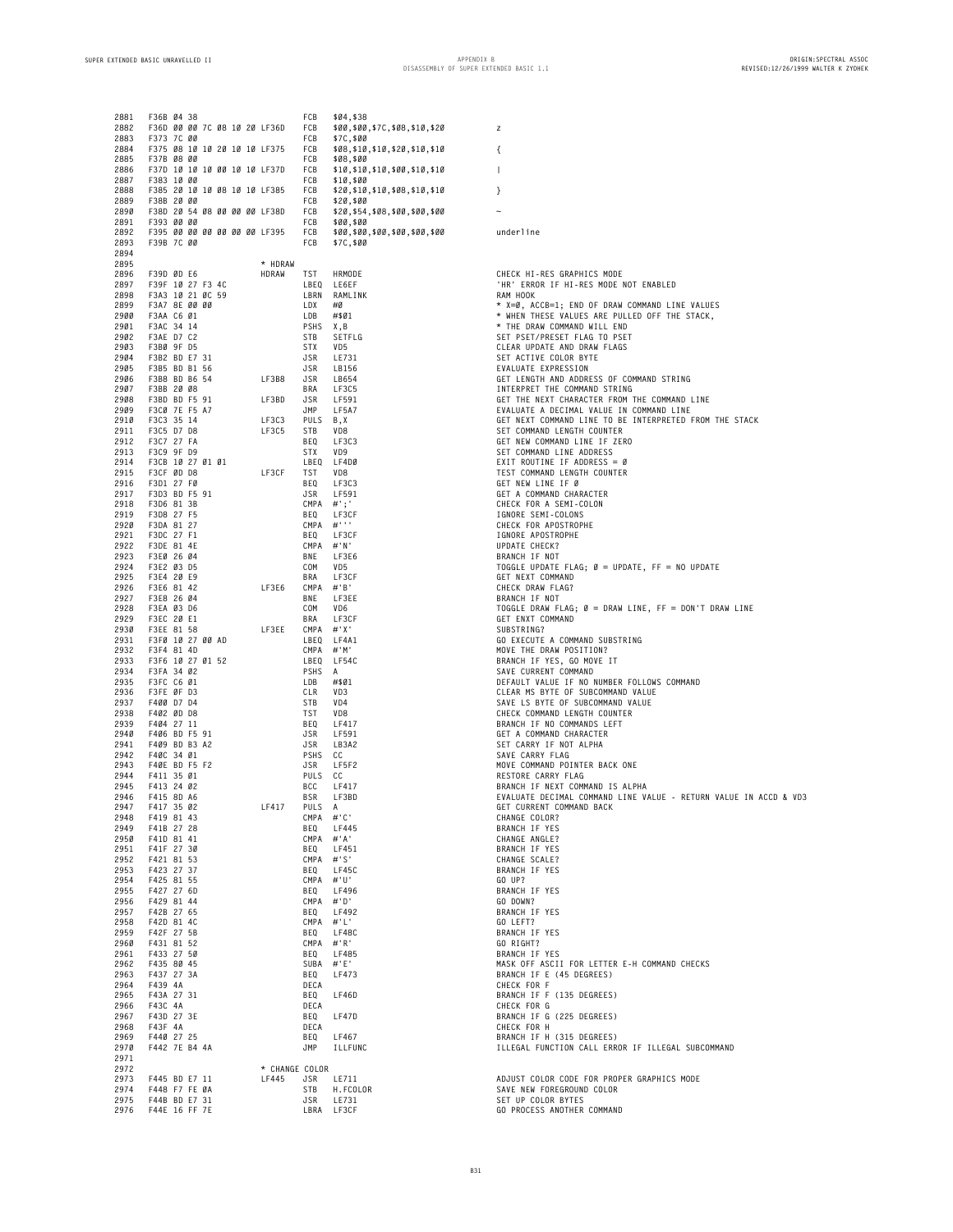| 2977 |                    | * CHANGE ANGLE     |                                                                                |                                                                                                |
|------|--------------------|--------------------|--------------------------------------------------------------------------------|------------------------------------------------------------------------------------------------|
| 2978 | F451 C1 04         | LF451              | CMPB #\$04                                                                     | ONLY ANGLES Ø-3 ARE LEGAL                                                                      |
| 2979 | F453 10 24 BF F3   |                    | LBCC ILLFUNC                                                                   | ILLEGAL FUNCTION CALL ERROR                                                                    |
|      | F457 D7 E8         | <b>STB</b>         |                                                                                | SAVE DRAW ANGLE                                                                                |
| 2980 |                    |                    | ANGLE                                                                          |                                                                                                |
| 2981 | F459 16 FF 73      |                    | LBRA LF3CF                                                                     | GO PROCESS ANOTHER COMMAND                                                                     |
| 2982 |                    | * CHANGE SCALE     |                                                                                |                                                                                                |
| 2983 | F45C C1 3F         | LF45C<br>CMPB #63  |                                                                                | ONLY Ø-63 ARE LEGAL                                                                            |
| 2984 | F45E 10 24 BF E8   |                    | LBCC ILLFUNC                                                                   | ILLEGAL FUNCTION CALL ERROR                                                                    |
|      |                    |                    |                                                                                |                                                                                                |
| 2985 | F462 D7 E9         | STB                | SCALE                                                                          | SAVE DRAW SCALE                                                                                |
| 2986 | F464 16 FF 68      |                    | LBRA LF3CF                                                                     | GO PROCESS ANOTHER COMMAND                                                                     |
| 2987 |                    | * 315 DEGREES      |                                                                                |                                                                                                |
| 2988 | F467 96 D3         | LF467<br>LDA       | VD3                                                                            | NOW ACCD = VALUE OF THE SUBCOMMAND                                                             |
|      |                    |                    |                                                                                |                                                                                                |
| 2989 | F469 8D 61         | BSR                | NEGACCD                                                                        | MAKE HORIZONTAL DIFFERENCE NEGATIVE                                                            |
| 2990 | F46B 20 02         | BRA                | LF46F                                                                          | BRANCH AROUND NEXT INSTRUCTION                                                                 |
| 2991 |                    | * 135 DEGREES      |                                                                                |                                                                                                |
| 2992 | F46D 96 D3         | LF46D<br>LDA       | VD3                                                                            | NOW ACCD = VALUE OF THE SUBCOMMAND                                                             |
|      |                    |                    |                                                                                |                                                                                                |
| 2993 | F46F 1F 01         | LF46F<br>TFR       | D, X                                                                           | COPY HORIZONTAL DIFFERENCE TO VERTICAL DIFFERENCE                                              |
| 2994 | F471 20 61         | BRA                | LF4D4                                                                          | GO MOVE THE DRAW POSITION                                                                      |
| 2995 |                    | * 45 DEGREES       |                                                                                |                                                                                                |
| 2996 | F473 96 D3         | LF473<br>LDA       | VD3                                                                            | NOW ACCD = VALUE OF THE SUBCOMMAND                                                             |
|      |                    |                    |                                                                                |                                                                                                |
| 2997 | F475 1F 01         | TFR                | D,X                                                                            | COPY HORIZONTAL DIFFERENCE TO VERTICAL DIFFERENCE                                              |
| 2998 | F477 8D 53         | BSR                | NEGACCD                                                                        | MAKE HORIZONTAL DIFFERENCE NEGATIVE                                                            |
| 2999 | F479 1E Ø1         | EXG                | D,X                                                                            | SWAP HOR AND VER DIFFERENCES                                                                   |
| 3000 | F47B 20 57         | BRA                | LF4D4                                                                          | GO MOVE THE DRAW POSITION                                                                      |
|      |                    |                    |                                                                                |                                                                                                |
| 3001 |                    | * 225 DEGREES      |                                                                                |                                                                                                |
| 3002 | F47D 96 D3         | LF47D<br>LDA       | VD3                                                                            | NOW ACCD = VALUE OF THE SUBCOMMAND                                                             |
| 3003 | F47F 1F 01         | TFR                | D, X                                                                           | COPY HORIZONTAL DIFFERENCE TO VERTICAL DIFFERENCE                                              |
| 3004 | F481 8D 49         | BSR                | NEGACCD                                                                        | MAKE HORIZONTAL DIFFERENCE NEGATIVE                                                            |
|      | F483 20 4F         |                    | LF4D4                                                                          | GO MOVE THE DRAW POSITION                                                                      |
| 3005 |                    | BRA                |                                                                                |                                                                                                |
| 3006 |                    | * GO RIGHT         |                                                                                |                                                                                                |
| 3007 | F485 96 D3         | LF485<br>LDA       | VD3                                                                            | NOW ACCD = VALUE OF THE SUBCOMMAND                                                             |
| 3008 | F487 8E 00 00      | LF487<br>LDX       | #0                                                                             | $X = \emptyset$ ; VERT DIFFERENCE = $\emptyset$                                                |
|      |                    |                    |                                                                                |                                                                                                |
| 3009 | F48A 20 48         | BRA                | LF4D4                                                                          | GO MOVE THE DRAW POSITION                                                                      |
| 3010 |                    | * GO LEFT          |                                                                                |                                                                                                |
| 3011 | F48C 96 D3         | LF48C<br>LDA       | VD3                                                                            | NOW ACCD = VALUE OF THE SUBCOMMAND                                                             |
| 3012 | F48E 8D 3C         | BSR                | NEGACCD                                                                        | MAKE HORIZONTAL DIFFERENCE NEGATIVE                                                            |
|      |                    |                    |                                                                                |                                                                                                |
| 3013 | F490 20 F5         | BRA                | LF487                                                                          | MAKE VERTICAL DIFFERENCE ZERO AND MOVE THE DRAW POSITION                                       |
| 3014 |                    | * GO DOWN          |                                                                                |                                                                                                |
| 3015 | F492 96 D3         | LF492<br>LDA       | VD3                                                                            | NOW ACCD = VALUE OF THE SUBCOMMAND                                                             |
|      |                    |                    |                                                                                | MAKE VER DIFF=0, EXCHANGE HOR & VER DIFFS AND MOVE DRAW POSITION                               |
| 3016 | F494 20 04         | BRA                | LF49A                                                                          |                                                                                                |
| 3017 |                    | $*$ GO UP          |                                                                                |                                                                                                |
| 3018 | F496 96 D3         | LF496<br>LDA       | VD3                                                                            | NOW ACCD = VALUE OF THE SUBCOMMAND                                                             |
| 3019 | F498 8D 32         | BSR                | NEGACCD                                                                        | MAKE HORIZONTAL DIFFERENCE NEGATIVE                                                            |
| 3020 | F49A 8E 00 00      | LF49A<br>LDX       | #Ø                                                                             | $X = \emptyset$ ; HORIZONTAL DIFFERENCE = $\emptyset$                                          |
|      |                    |                    |                                                                                |                                                                                                |
| 3021 | F49D 1E 10         | EXG                | X,D                                                                            | SWAP HOR AND VER DIFFERENCES                                                                   |
| 3022 | F49F 20 33         | BRA                | LF4D4                                                                          | GO MOVE THE DRAW POSITION                                                                      |
| 3023 |                    |                    | * EXECUTE A COMMAND SUB STRING                                                 |                                                                                                |
| 3024 | F4A1 BD F6 11      | LF4A1              | JSR LF611                                                                      | INTERPRET CURRENT COMMAND AS IF IT WERE A BASIC VARIABLE                                       |
|      |                    |                    |                                                                                |                                                                                                |
| 3025 | F4A4 C6 02         | LDB                | #\$02                                                                          |                                                                                                |
| 3026 | F4A6 BD AC 33      |                    | JSR LAC33                                                                      | = SEE IF AT LEAST FOUR BYTES OF FREE RAM ARE LEFT                                              |
| 3027 | F4A9 D6 D8         | LDB                | VD8                                                                            | GET CURRENT COMMAND LENGTH                                                                     |
| 3028 | F4AB 9E D9         | LDX                | VD9                                                                            | GET CURRENT COMMAND COUNTER                                                                    |
|      |                    |                    |                                                                                |                                                                                                |
| 3029 | F4AD 34 14         | PSHS X, B          |                                                                                | SAVE THEM ON THE STACK                                                                         |
| 3030 | F4AF 7E F3 B8      | JMP                | LF3B8                                                                          | EVALUATE NUMERICAL VALUE IN COMMAND LINE                                                       |
| 3031 |                    |                    |                                                                                | * MULTIPLY HOR OR VER DIFFERENCE BY SCALE FACTOR, DIVIDE PRODUCT BY 4 AND RETURN VALUE IN ACCD |
| 3032 | F4B2 D6 E9         | LF4B2<br>LDB       | SCALE                                                                          | GET DRAW SCALE                                                                                 |
|      |                    |                    |                                                                                |                                                                                                |
| 3033 | F4B4 27 1B         | BEQ                | LF4D1                                                                          | BRANCH IF ZERO (DEFAULT TO FULL SCALE)                                                         |
| 3034 | F4B6 4F            | CLRA               |                                                                                | CLEAR THE MS BYTE                                                                              |
| 3035 | F4B7 1E 01         | EXG D, X           |                                                                                | SWAP DIFFERENCE AND SCALE FACTOR                                                               |
| 3036 | F4B9 A7 E2         | STA                |                                                                                | SAVE MS BYTE OF DIFFERENCE ON STACK (SIGN INFORMATION)                                         |
|      |                    |                    | , - S                                                                          |                                                                                                |
| 3037 | F4BB 2A 02         | BPL                | LF4BF                                                                          | BRANCH IF POSITIVE DIFFERENCE                                                                  |
| 3038 | F4BD 8D ØD         | BSR                | NEGACCD                                                                        | FORCE THE DIFFERENCE TO BE A POSITIVE VALUE                                                    |
| 3039 | F4BF BD EB CB      | LF4BF<br>JSR       | LEBCB                                                                          | MULT DIFFERENCE BY SCALE FACTOR                                                                |
| 3040 | F4C2 1F 30         | TFR                | U,D                                                                            | SAVE 2 MS BYTES IN ACCD                                                                        |
|      |                    |                    |                                                                                |                                                                                                |
| 3041 | F4C4 44            | LSRA               |                                                                                |                                                                                                |
| 3042 | F4C5 56            | RORB               |                                                                                | DIVIDE ACCD BY 2                                                                               |
| 3043 | 1406 44            | LSRA               |                                                                                |                                                                                                |
| 3044 | F4C7 56            | RORB               |                                                                                | DO IT AGAIN, EACH SCALE INCREMENT IS 1/4 FULL SCALE                                            |
|      |                    |                    |                                                                                | CHECK SIGN OF ORIGINAL DIFFERENCE                                                              |
|      | 3045 F4C8 6D E0    | TST                | , S+                                                                           |                                                                                                |
|      | 30/46 F4CA 2A 0/4  | BPL                | LF4DØ                                                                          | RETURN IF IT WAS POSITIVE                                                                      |
| 3047 |                    |                    |                                                                                |                                                                                                |
| 3048 |                    | * NEGATE ACCD      |                                                                                |                                                                                                |
|      |                    |                    |                                                                                |                                                                                                |
| 3049 | F4CC 40            | NEGACCD NEGA       |                                                                                |                                                                                                |
| 3050 | F4CD 50            | NEGB               |                                                                                |                                                                                                |
|      | 3051 F4CE 82 00    | SBCA #\$00         |                                                                                | NEGATE ACCD                                                                                    |
|      | 3052 F4D0 39       | LF4DØ<br>RTS       |                                                                                |                                                                                                |
|      |                    |                    |                                                                                |                                                                                                |
| 3053 | F4D1 1F 10         | LF4D1<br>TFR       | X,D                                                                            | TRANSFER UNCHANGED DIFFERENCE TO ACCD                                                          |
| 3054 | F4D3 39            | <b>RTS</b>         |                                                                                |                                                                                                |
| 3055 |                    |                    |                                                                                |                                                                                                |
| 3056 |                    |                    | * MOVE THE DRAW POSITION - ADD THE ORTHOGONAL DIFFERENCES IN ACCD (HORIZONTAL) |                                                                                                |
|      |                    |                    |                                                                                |                                                                                                |
| 3057 |                    |                    | * AND X (VERTICAL) TO THE CURRENT POSITION; DRAW A LINE AFTER THE MOVE         |                                                                                                |
| 3058 | F4D4 34 06         | LF4D4<br>PSHS B, A |                                                                                | SAVE THE HORIZONTAL DIFFERENCE                                                                 |
| 3059 | F4D6 8D DA         | BSR                | LF4B2                                                                          | APPLY SCALE FACTOR TO VERTICAL                                                                 |
|      | 3060 F4D8 35 10    | PULS X             |                                                                                | GET HORIZONTAL DIFFERENCE                                                                      |
|      |                    |                    |                                                                                |                                                                                                |
|      | 3061 F4DA 34 06    | PSHS B, A          |                                                                                | SAVE THE VERTICAL DIFFERENCE                                                                   |
|      | 3062 F4DC 8D D4    | BSR                | LF4B2                                                                          | APPLY THE SCALE FACTOR TO HORIZONTAL                                                           |
| 3063 | F4DE 35 10         | PULS X             |                                                                                | GET THE VERTICAL DIFFERENCE                                                                    |
|      |                    |                    |                                                                                |                                                                                                |
|      | 3064 F4E0 10 9E E8 | LDY                | ANGLE                                                                          | GET DRAW ANGLE AND SCALE                                                                       |
|      | 3065 F4E3 34 20    | PSHS Y             |                                                                                | SAVE THEM ON THE STACK                                                                         |
|      | 3066 F4E5 6D E4    | TST<br>LF4E5       | , S                                                                            | CHECK DRAW ANGLE                                                                               |
|      |                    |                    |                                                                                |                                                                                                |
| 3067 | F4E7 27 08         | BEQ                | LF4F1                                                                          | BRANCH IF NO ANGLE                                                                             |
| 3068 | F4E9 1E 10         | EXG                | X,D                                                                            | SWAP HORIZONTAL AND VERTICAL DIFFERENCES                                                       |
|      | 3069 F4EB 8D DF    | BSR                | NEGACCD                                                                        | NEGATE ACCD                                                                                    |
|      | 3070 F4ED 6A E4    | DEC                | , S                                                                            | DECR ANGLE                                                                                     |
|      |                    |                    |                                                                                |                                                                                                |
| 3071 | F4EF 20 F4         | BRA                | LF4E5                                                                          | CHECK ANGLE AGAIN                                                                              |
|      | 3072 F4F1 35 20    | LF4F1<br>PULS Y    |                                                                                | PULL ANGLE AND SCALE OFF OF THE STACK                                                          |
|      |                    |                    |                                                                                |                                                                                                |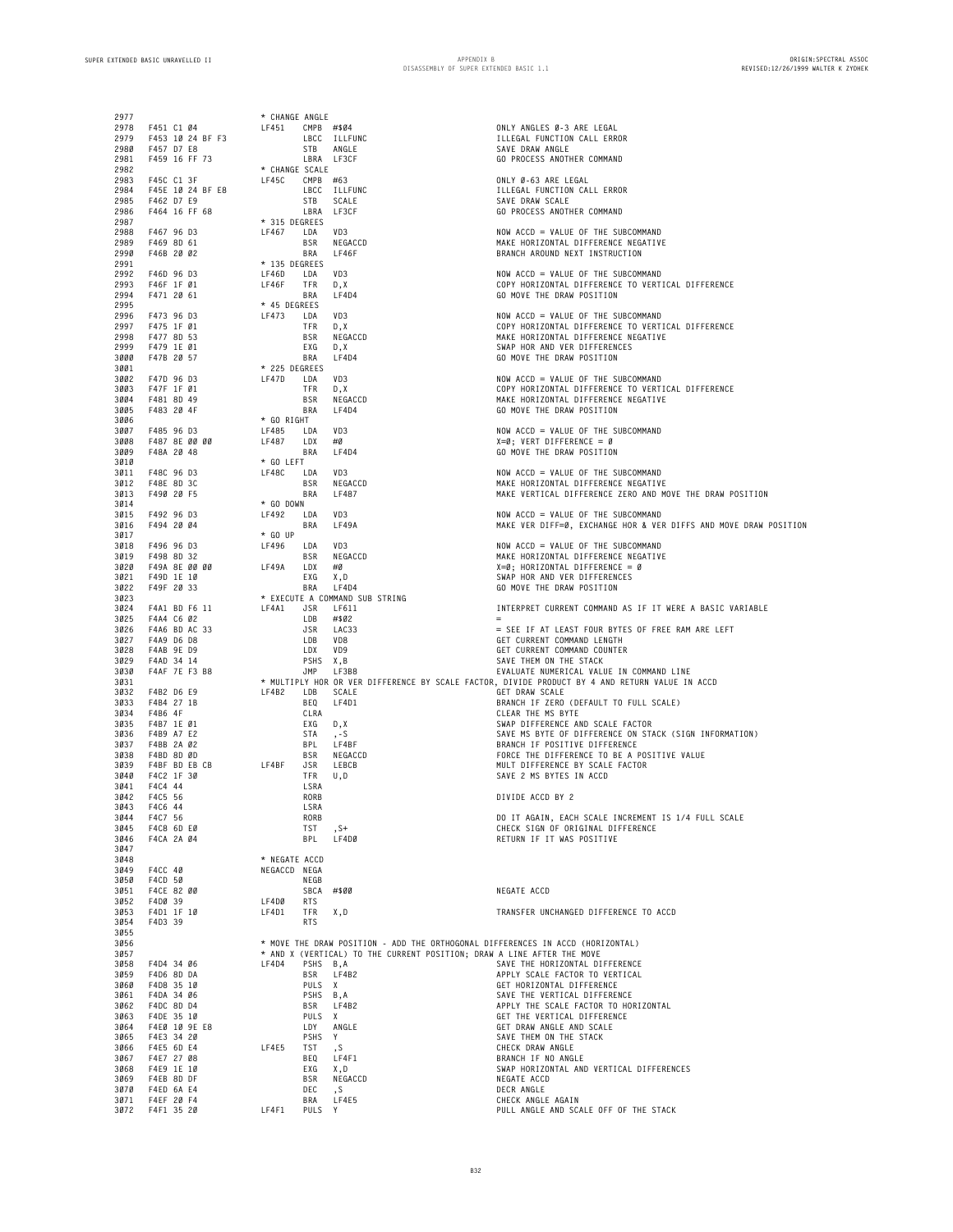| 3073         |                                    |       | LDU                   | #Ø                                                                          |                                                                                                          |
|--------------|------------------------------------|-------|-----------------------|-----------------------------------------------------------------------------|----------------------------------------------------------------------------------------------------------|
| 3074         | F4F3 CE 00 00<br>F4F6 D3 C7        |       | ADDD                  | HORDEF                                                                      | DEFAULT HORIZONTAL END POSITION TO Ø<br>ADD DIFFERENCE TO HORIZONTAL START                               |
| 3075         | F4F8 2B 02                         |       | BMI                   | LF4FC                                                                       | GO FORCE HORIZONTAL COORD TO Ø IF RESULT IS NEGATIVE                                                     |
| 3076         | F4FA 1F 03                         |       | TFR                   | D,U                                                                         | SAVE HORIZONTAL END POSITION IN U                                                                        |
| 3077         | F4FC 1F 10                         | LF4FC | TFR                   | X,D                                                                         | PUT DIFFERENCE IN ACCD                                                                                   |
| 3078         | F4FE 8E 00 00                      |       | LDX                   | #Ø                                                                          | DEFAULT THE VERTICAL END POSITION TO Ø                                                                   |
| 3079         | F501 D3 C9                         |       |                       | ADDD VERDEF                                                                 | ADD THE DIFFERENCE TO VERTICAL START                                                                     |
| 3080         | F503 2B 02                         |       | BMI                   | LF507                                                                       | VERTICAL COORD = Ø IF RESULT IS NEGATIVE                                                                 |
| 3081         | F505 1F 01                         |       | TFR                   | D,X                                                                         | SAVE VERTICAL POSITION IN X                                                                              |
| 3082         |                                    |       |                       | * MOVE THE DRAW POSITION; ENTER WITH ABSOLUTE HORIZONTAL POSITION           |                                                                                                          |
| 3083         |                                    |       |                       | * IN U REGISTER AND ABSOULTE VERTICAL POSITION IN X REGISTER.               |                                                                                                          |
| 3084         | F507 11 83 02 80                   | LF507 | CMPU #640             |                                                                             | COMPARE TO MAX HORIZONTAL COORDINATE                                                                     |
| 3085         | F50B 25 03                         |       | <b>BCS</b>            | LF510                                                                       | BRANCH IF WITHIN RANGE                                                                                   |
| 3086         | F50D CE 02 7F                      |       | LDU                   | #640-1                                                                      | FORCE MAXIMUM VALUE IF NOT                                                                               |
| 3087<br>3088 | F510 96 E6<br>F512 81 02           | LF510 | LDA<br>CMPA #\$02     | HRMODE                                                                      | GET HI-RES GRAPHICS MODE<br>SEE WHICH ONE                                                                |
| 3089         | F514 2E 09                         |       | BGT                   | LF51F                                                                       | BRANCH IF MODE 3 OR 4                                                                                    |
| 3090         | F516 11 83 01 40                   |       | CMPU #320             |                                                                             | MAX HORIZONTAL COORD FOR 320x192 MODES (1 AND 2)                                                         |
| 3091         | F51A 25 03                         |       | BCS                   | LF51F                                                                       | BRANCH IF WITHIN LIMITS                                                                                  |
| 3092         | F51C CE 01 3F                      |       |                       | LDU #320-1                                                                  | FORCE TO MAXIMUM IF NOT                                                                                  |
| 3093         | F51F 8C 00 C0                      | LF51F | CMPX #192             |                                                                             | IS VERTICAL COORD WITHIN RANGE?                                                                          |
| 3094         | F522 25 03                         |       | BCS                   | LF527                                                                       | BRANCH IF IT IS                                                                                          |
| 3095         | F524 8E 00 BF                      |       | LDX                   | #192-1                                                                      | FORCE TO MAXIMUM IF NOT                                                                                  |
| 3096         | F527 DC C7                         | LF527 | LDD                   | HORDEF                                                                      | GET LAST HORIZONTAL POSITION                                                                             |
| 3097         | F529 DD BD                         |       | STD                   | HORBEG                                                                      | MAKE IT THE HORIZONTAL START                                                                             |
| 3098         | F52B DC C9                         |       | LDD                   | VERDEF                                                                      | GET LAST VERTICAL POSITION                                                                               |
| 3099<br>3100 | F52D DD BF<br>F52F 9F C5           |       | STD<br><b>STX</b>     | VERBEG<br>VEREND                                                            | MAKE IT THE VERTICAL START<br>SAVE VERTICAL END COORD                                                    |
| 3101         | F531 DF C3                         |       | STU                   | HOREND                                                                      | SAVE HORIZONTAL END COORDINATE                                                                           |
| 3102         | F533 0D D5                         |       | TST                   | VD5                                                                         | CHECK UPDATE FLAG                                                                                        |
| 3103         | F535 26 04                         |       | BNE                   | LF53B                                                                       | BRANCH IF NO UPDATE                                                                                      |
| 3104         | F537 9F C9                         |       | <b>STX</b>            | VERDEF                                                                      | UPDATE VERTICAL POSITION OF DRAW POINTER                                                                 |
| 3105         | F539 DF C7                         |       | STU                   | HORDEF                                                                      | DO THE SAME WITH THE HORIZONTAL DRAW POINTER                                                             |
| 3106         | F53B BD EA ØD                      | LF53B | JSR                   | LEAØD                                                                       | NORMALIZE COORDS IN HOREND, VEREND AND HORBEG, VERBEG                                                    |
| 3107         | F53E 0D D6                         |       | TST                   | VD6                                                                         | CHECK DRAW FLAG                                                                                          |
| 3108         | F540 26 03                         |       | BNE                   | LF545                                                                       | BRANCH IF NO DRAW                                                                                        |
| 3109         | F542 BD E9 4E                      |       | JSR                   | LE94E                                                                       | DRAWLINE FROM (HORBEG, VERBEG) TO (HOREND, VEREND)                                                       |
| 3110         | F545 ØF D5                         | LF545 | CLR                   | VD5                                                                         | RESET UPDATE FLAG                                                                                        |
| 3111         | F547 ØF D6                         |       | CLR                   | VD6                                                                         | RESET DRAW FLAG                                                                                          |
| 3112         | F549 7E F3 CF                      |       | JMP                   | LF3CF                                                                       | GO GET ANOTHER COMMAND                                                                                   |
| 3113<br>3114 |                                    |       |                       | * SET THE DRAW POSITION                                                     |                                                                                                          |
| 3115         | F54C BD F5 91                      | LF54C | JSR                   | LF591                                                                       | GET A CHAR FROM COMMAND LINE                                                                             |
| 3116         | F54F 34 02                         |       | PSHS A                |                                                                             | SAVE IT                                                                                                  |
| 3117         | F551 BD F5 78                      |       |                       | JSR LF578                                                                   | EVALUATE THE HORIZONTAL DIFFERENCE                                                                       |
| 3118         | F554 34 06                         |       | PSHS B, A             |                                                                             | SAVE IT ON THE STACK                                                                                     |
| 3119         | F556 BD F5 91                      |       | JSR                   | LF591                                                                       | GET A CHAR FROM COMMAND LINE                                                                             |
| 3120         | F559 81 2C                         |       | $CMPA$ #','           |                                                                             | CHECK FOR COMMA                                                                                          |
| 3121         | F55B 10 26 BE EB                   |       |                       | LBNE ILLFUNC                                                                | ILLEGAL FUCNTION CALL ERROR IF NO COMMA                                                                  |
| 3122         | F55F BD F5 75                      |       | JSR                   | LF575                                                                       | EVALUATE THE VERTICAL DIFFERENCE                                                                         |
| 3123         | F562 1F 01                         |       | TFR                   | D,X                                                                         | SAVE VERTICAL DIFFERENCE IN X                                                                            |
| 3124         | F564 35 40                         |       | PULS U                |                                                                             | GET HORIZONTAL DIFFERENCE IN U                                                                           |
| 3125<br>3126 | F566 35 02<br>F568 81 2B           |       | PULS A<br>$CMPA$ #'+' |                                                                             | GET FIRST COMMAND CHARACTER<br>CHECK FOR PLUS                                                            |
| 3127         | F56A 27 04                         |       | BEQ                   | <b>LF570</b>                                                                | TREAT VALUES IN X AND U AS DIFFERENCES AND MOVE POINTER                                                  |
| 3128         | F56C 81 2D                         |       | $CMPA$ #'-'           |                                                                             | CHECK FOR MINUS                                                                                          |
| 3129         | F56E 26 97                         |       | BNE                   | LF507                                                                       | IF NOT '+' OR '-', MOVE THE POINTER TO THE COORDINATES IN U AND ACCD                                     |
| 3130         | F570 1F 30                         | LF570 | TFR                   | U,D                                                                         | PUT HORIZONTAL DIFFERENCE IN ACCD; X CONTAINS THE VERTICAL DIFFERENCE                                    |
| 3131         | F572 7E F4 D4                      |       | JMP                   | LF4D4                                                                       | GOMOVE THE DRAW POSITION                                                                                 |
| 3132         | F575 BD F5 91                      | LF575 | JSR                   | LF591                                                                       | GET A CHAR FROM COMMAND LINE                                                                             |
| 3133         | F578 81 2B                         | LF578 | $CMPA$ #'+'           |                                                                             | CHECK FOR LEADING + (RELATIVE MOTION)                                                                    |
| 3134         | F57A 27 07                         |       | BEQ                   | LF583                                                                       | BRANCH IF RELATIVE                                                                                       |
| 3135         | F57C 81 2D                         |       | $CMPA$ #'-'           |                                                                             | DO THE SAME FOR THE MINUS SIGN                                                                           |
| 3136         | F57E 27 04                         |       | BEQ                   | LF584                                                                       | BRANCH IF RELATIVE                                                                                       |
| 3137         | F580 BD F5 F2<br>F583 4F           | LF583 | JSR<br>CLRA           | LF5F2                                                                       | MOVE COMMAND STRING BACK ONE IF NOT RELATIVE MOTION<br>IF ACCA=0, THEN '+'; IF ACCA $\infty$ 0, THEN '-' |
| 3138<br>3139 | F584 34 Ø2                         | LF584 | PSHS A                |                                                                             | SAVE ADD/SUB FLAG; Ø=ADD, $\infty$ Ø = SUBTRACT                                                          |
| 3140         | F586 BD F3 BD                      |       | JSR LF3BD             |                                                                             | EVALUATE DECIMAL NUMBER IN COMMAND STRING - RETURN VALUE IN ACCD                                         |
| 3141         | F589 6D EØ                         |       | TST                   | , S+                                                                        | CHECK THE ADD/SUBTRACT FLAG AND CLEAN UP THE STACK                                                       |
| 3142         | F58B 27 03                         |       | BEQ                   | LF590                                                                       | BRANCH IF ADD                                                                                            |
| 3143         |                                    |       |                       | * THIS IS A BUG; SHOULD BE JSR NEGACCD INSTEAD OF THE NEXT TWO INSTRUCTIONS |                                                                                                          |
| 3144         | F58D 50                            |       | NEGB                  |                                                                             |                                                                                                          |
|              | 3145 F58E 82 00                    |       | SBCA #\$00            |                                                                             |                                                                                                          |
| 3146         | F590 39                            | LF590 | <b>RTS</b>            |                                                                             |                                                                                                          |
| 3147         |                                    |       |                       |                                                                             |                                                                                                          |
| 3148<br>3149 | F591 34 10                         | LF591 | PSHS X                | * GET NEXT COMMAND - RETURN VALUE IN ACCA                                   | SAVE X REGISTER                                                                                          |
| 3150         | F593 ØD D8                         | LF593 | TST                   | VD8                                                                         | CHECK COMMAND COUNTER                                                                                    |
|              | 3151 F595 10 27 BE B1              |       |                       | LBEQ ILLFUNC                                                                | ILLEGAL FUNCTION CALL ERROR IF NO COMMAND DATA LEFT                                                      |
|              | 3152 F599 9E D9                    |       | LDX                   | VD9                                                                         | GET COMMAND ADDRESS                                                                                      |
|              | 3153 F59B A6 80                    |       | LDA                   | $, X +$                                                                     | GET COMMAND                                                                                              |
|              | 3154 F59D 9F D9                    |       | STX                   | VD9                                                                         | SAVE NEW COMMAND ADDRESS                                                                                 |
|              | 3155 F59F ØA D8                    |       | DEC VD8               |                                                                             | DECREMENT COMMAND COUNTER                                                                                |
|              | 3156 F5A1 81 20                    |       |                       | CMPA #SPACE                                                                 | CHECK FOR BLANK                                                                                          |
| 3157         | F5A3 27 EE                         |       |                       | BEQ LF593                                                                   | IGNORE BLANKS                                                                                            |
| 3158         | F5A5 35 90                         |       | PULS X, PC            |                                                                             | RESTORE X REGISTER AND RETURN                                                                            |
| 3159         |                                    |       | $CMPA$ #'='           |                                                                             |                                                                                                          |
|              | 3160 F5A7 81 3D<br>3161 F5A9 26 ØB | LF5A7 |                       | BNE LF5B6                                                                   | CHECK FOR A VARIABLE EQUATE<br>BRANCH IF NOT VARIABLE EQUATE                                             |
| 3162         | F5AB 34 60                         |       | PSHS U, Y             |                                                                             | SAVE REGISTERS                                                                                           |
| 3163         | F5AD 8D 62                         |       |                       | BSR LF611                                                                   | INTERPRET THE VARIABLE IN THE COMMAND LINE                                                               |
|              | 3164 F5AF BD B3 E9                 |       |                       | JSR LB3E9                                                                   | CONVERT VARIABLE INTO A POSITIVE INTEGER IN ACCD                                                         |
|              | 3165 F5B2 DD D3                    |       | STD VD3               |                                                                             | SAVE THE SUBCOMMAND VALUE                                                                                |
| 3166         | F5B4 35 EØ                         |       |                       | PULS Y, U, PC                                                               | RESTORE REGISTERS AND RETURN                                                                             |
| 3167         | F5B6 BD F6 08                      | LF5B6 |                       | JSR LF608                                                                   | CLEAR CARRY IF NUMERIC                                                                                   |
| 3168         | F5B9 10 25 BE 8D                   |       |                       | LBCS ILLFUNC                                                                | ILLEGAL FUNCTION CALL IF NOT NUMERIC                                                                     |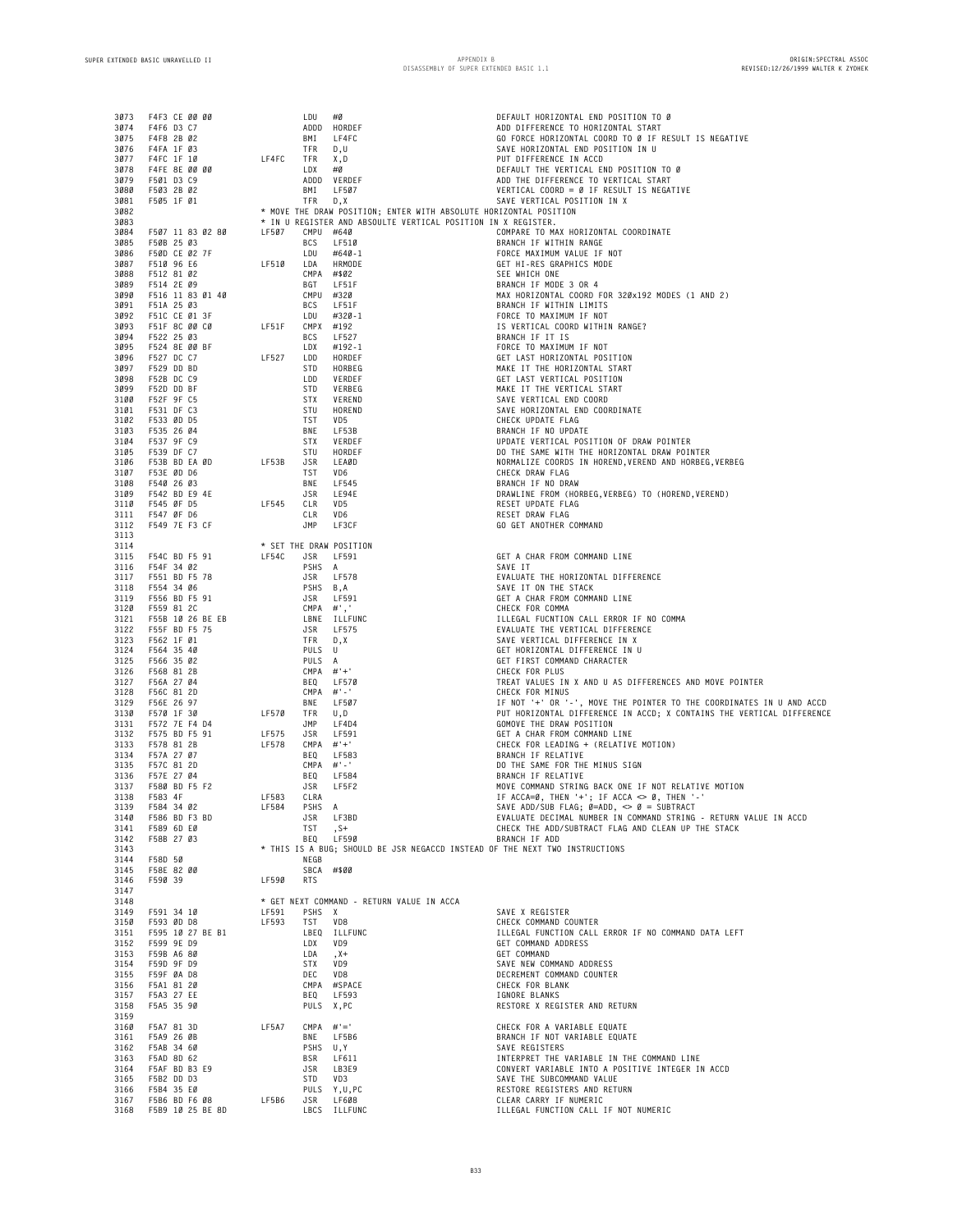| 3169         | F5BD ØF D3                               |                           | CLR<br>VD3                             | $\star$                                                                                                                               |
|--------------|------------------------------------------|---------------------------|----------------------------------------|---------------------------------------------------------------------------------------------------------------------------------------|
| 3170<br>3171 | F5BF ØF D4                               |                           | CLR<br>VD4                             | * INITIALIZE THE SUBCOMMAND VALUE TO ZERO<br>* STRIP A DECIMAL ASCII VALUE FROM THE COMMAND STRING AND RETURN THE BINARY VALUE IN VD3 |
| 3172         | F5C1 80 30                               |                           | LF5C1 SUBA #'Ø'                        | MASK OFF ASCII                                                                                                                        |
| 3173         | F5C3 97 D7                               |                           | STA<br>VD7<br>LDD                      | SAVE TEMPORARILY                                                                                                                      |
| 3174<br>3175 | F5C5 DC D3<br>F5C7 8D 34                 |                           | VD3<br>BSR LF5FD                       | GET THE CURRENT SUBCOMMAND VALUE<br>MULTIPLY ACCD BY 10                                                                               |
| 3176         | F5C9 DB D7                               |                           | ADDB VD7                               | ADD THE CURRENT DIGIT                                                                                                                 |
| 3177<br>3178 | F5CB 89 00<br>F5CD DD D3                 |                           | ADCA #\$00<br>STD VD3                  | PROPAGATE THE CARRY<br>SAVE THE NEW SUBCOMMAND VALUE                                                                                  |
| 3179         | F5CF 96 E6                               |                           | LDA HRMODE                             | GET THE HI-RES GRAPHICS MODE                                                                                                          |
| 3180         | F5D1 81 02                               |                           | CMPA #\$02                             | IS IT A 640 OR 320 BYTES/PIXEL ROW MODE?                                                                                              |
| 3181<br>3182 | F5D3 2E 05<br>F5D5 CC 01 3F              |                           | BGT<br>LF5DA<br>LDD #320-1             | BRANCH IF 640 PIXELS/HORIZONTAL ROW MODE<br>MAXIMUM HORIZONTAL PIXELS IN THE 320 PIXEL MODE                                           |
| 3183         | F5D8 20 03                               |                           | BRA LF5DD                              |                                                                                                                                       |
| 3184         | F5DA CC 02 7F                            |                           | LF5DA LDD #640-1                       | MAXIMUM HORIZONTAL PIXELS IN THE 640 PIXEL MODE                                                                                       |
| 3185<br>3186 | F5DD 10 93 D3<br>F5EØ 10 2D BE 66        |                           | LF5DD CMPD VD3<br>LBLT ILLFUNC         | COMPARE THE SUBCOMMAND TO THE MAXIMUM PERMISSABLE<br>ILLEGAL FUNCTION CALL IF SUBCOMMAND TOO BIG                                      |
| 3187         | F5E4 DC D3                               |                           | LDD<br>VD3                             | THIS INSTRUCTION IS USELESS                                                                                                           |
| 3188<br>3189 | F5E6 ØD D8<br>F5E8 27 10                 |                           | TST<br>VD8<br>BEQ<br>LF5FA             | CHECK THE COMMAND COUNTER<br>BRANCH IF NO COMMANDS LEFT                                                                               |
| 3190         | F5EA BD F5 91                            |                           | JSR<br>LF591                           | GET ANOTHER COMMAND                                                                                                                   |
| 3191         | F5ED BD F6 08                            |                           | JSR LF608                              | CLEAR CARRY IF NUMERIC                                                                                                                |
| 3192<br>3193 | F5FØ 24 CF<br>F5F2 ØC D8                 | LF5F2                     | BCC<br>LF5C1<br>INC VD8                | BRANCH IF MORE NUMERIC DATA TO CONVERT<br>ADD ONE TO THE COMMAND COUNTER                                                              |
| 3194         | F5F4 9E D9                               |                           | LDX<br>VD9                             |                                                                                                                                       |
| 3195         | F5F6 30 1F                               |                           | $LEAX$ \$-01, X                        |                                                                                                                                       |
| 3196<br>3197 | F5F8 9F D9<br>F5FA DC D3                 | LF5FA                     | STX<br>VD9<br>LDD<br>VD3               | * MOVE THE COMMAND STRING BACK ONE<br>LOAD ACCD WITH THE VALUE OF THE SUBCOMMAND                                                      |
| 3198         | F5FC 39                                  |                           | <b>RTS</b>                             |                                                                                                                                       |
| 3199<br>3200 |                                          |                           | * MULTIPLY ACCD BY TEN                 |                                                                                                                                       |
| 3201         | F5FD 58                                  | LF5FD ALSB                |                                        |                                                                                                                                       |
|              | 3202 F5FE 49                             |                           | ROLA                                   | MULTIPLY ACCD BY 2                                                                                                                    |
| 3203<br>3204 | F5FF 34 06<br>F601 58                    |                           | PSHS B,A<br>ALSB                       | SAVE ACCD TIME 2                                                                                                                      |
| 3205         | F602 49                                  |                           | ROLA                                   |                                                                                                                                       |
| 3206         | F603 58                                  |                           | ALSB                                   |                                                                                                                                       |
| 3207<br>3208 | F604 49<br>F605 E3 E1                    |                           | ROLA<br>ADDD, S++                      | NOW ACCD = $ACCD * 8$<br>ADD ACCD*2; THE RESULT IS NOW ACCD*10                                                                        |
| 3209         | F607 39                                  |                           | <b>RTS</b>                             |                                                                                                                                       |
| 3210<br>3211 |                                          |                           |                                        | * CLEAR THE CARRY FLAG IF ACCA CONTAINS A NUMERIC ASCII VALUE (\$30-\$39)                                                             |
| 3212         | F608 81 30                               |                           | LF608 CMPA #'0'                        |                                                                                                                                       |
| 3213         | F60A 25 04<br>F6ØC 80 3A                 |                           | BCS LF610<br>SUBA #'9'+1               | RETURN IF LESS THAN ASCII ZERO                                                                                                        |
| 3214<br>3215 | F60E 80 C6                               |                           | SUBA #- $('9'+1)$                      | SET CARRY IF NOT 0-9                                                                                                                  |
| 3216         | F610 39                                  | LF610                     | RTS                                    |                                                                                                                                       |
| 3217<br>3218 | F611 9E D9                               | LF611 LDX VD9             |                                        | * INTERPRET THE CURRENT COMMAND STRING AS IF IT WERE A BASIC VARIABLE<br>GET THE COMMAND POINTER                                      |
| 3219         | F613 34 10                               |                           | PSHS X                                 | SAVE IT                                                                                                                               |
| 3220         | F615 BD F5 91                            |                           | JSR LF591                              | GET A COMMAND STRING CHARACTER                                                                                                        |
| 3221<br>3222 | F618 BD B3 A2<br>F61B 10 25 BE 2B        |                           | JSR LB3A2<br>LBCS ILLFUNC<br>JSR LF591 | SET CARRY IF NOT UPPER CASE ALPHA<br>ILLEGAL FUNCTION CALL ERROR IF NOT ALPHA – ILLEGAL VARIABLE NAME                                 |
| 3223         | F61F BD F5 91                            |                           | LF61F JSR LF591                        | GET COMMAND STRING CHARACTER                                                                                                          |
| 3224<br>3225 | F622 81 3B<br>F624 26 F9                 |                           | $CMPA$ #';'<br>BNE LF61F               | CHECK FOR A SEMICOLON (SUBCOMMAND SEPARATOR)<br>LOOP UNTIL SEMICOLON FOUND                                                            |
| 3226         | F626 35 10                               |                           | PULS X                                 | GET THE START OF THE VARIABLE NAME                                                                                                    |
| 3227<br>3228 | F628 DE A6<br>F62A 34 40                 |                           | LDU<br>CHARAD<br>PSHS U                | GET THE CURRENT ADDRESS OF THE VARIABLE NAME<br>SAVE IT                                                                               |
| 3229         | F62C 9F A6                               |                           | STX<br>CHARAD                          | PUT THE COMMAND POINTER IN PLACE OF BASIC'S INPUT POINTER                                                                             |
| 3230         | F62E BD B2 84                            |                           | JSR<br>LB284                           | EVALUATE AN ALPHA EXPRESSION                                                                                                          |
| 3231<br>3232 | F631 35 10<br>F633 9F A6                 |                           | PULS X<br>STX<br>CHARAD                | GET BASIC'S POINTER BACK<br>RESTORE BASIC'S INPUT POINTER                                                                             |
| 3233         | F635 39                                  |                           | <b>RTS</b>                             |                                                                                                                                       |
| 3234<br>3235 |                                          | * WIDTH                   |                                        |                                                                                                                                       |
|              | 3236 F636 ØF E6                          | WIDTH                     | CLR<br>HRMODE                          | TURN OFF HI-RES GRAPHICS MODE                                                                                                         |
|              | 3237 F638 10 21 09 C4                    |                           | LBRN RAMLINK                           | RAM HOOK                                                                                                                              |
|              | 3238 F63C 81 00<br>3239 F63E 27 ØF       |                           | CMPA #\$00<br>BEQ LF64F                | TEST FOR END OF LINE - NO ARGUMENT GIVEN<br>'FC' ERROR IF NO ARGUMENT                                                                 |
|              | 3240 F640 BD B7 0B                       |                           | JSR EVALEXPB                           | EVALUATE EXPRESSION, RETURN VALUE IN ACCB                                                                                             |
| 3241         | F643 C1 20<br>3242 F645 27 ØB            |                           | CMPB #32                               | 32 COLUMNS                                                                                                                            |
|              | 3243 F647 C1 28                          |                           | BEQ COL32<br>CMPB #40                  | 40 COLUMNS                                                                                                                            |
|              | 3244 F649 27 11                          |                           | BEQ<br>COL4Ø                           |                                                                                                                                       |
|              | 3245 F64B C1 50<br>3246 F64D 27 2A       |                           | CMPB #80<br>BEQ COL80                  | 80 COLUMNS                                                                                                                            |
|              | 3247 F64F 7E B4 4A                       | LF64F                     | JMP<br>ILLFUNC                         | ILLEGAL FUNCTION CALL ERROR                                                                                                           |
| 3248         |                                          | * 32 COLUMNS              |                                        |                                                                                                                                       |
| 3249         | 3250 F652 4F                             | COL32                     | CLRA                                   | 32 COLUMN MODE FLAG                                                                                                                   |
|              | 3251 F653 97 E7                          |                           | STA HRWIDTH                            | SAVE THE HI-RES TEXT MODE                                                                                                             |
|              | 3252 F655 BD A9 28<br>3253 F658 17 E9 BE |                           | JSR LA928<br>LBSR SETTEXT              | CLEAR THE 32 COLUMN SCREEN<br>SETUP THE VIDEO MODE REGISTERS                                                                          |
|              | 3254 F65B 39                             |                           | <b>RTS</b>                             |                                                                                                                                       |
| 3255         |                                          |                           |                                        |                                                                                                                                       |
| 3256<br>3257 | F65C 86 01                               | * 40 COLUMNS<br>COL4Ø LDA | #\$01                                  | 40 COLUMN MODE FLAG                                                                                                                   |
| 3258         | F65E 97 E7                               |                           | STA<br>HRWIDTH                         | SAVE THE HI-RES TEXT MODE                                                                                                             |
| 3259         | F660 17 01 0F<br>3260 F663 86 28         |                           | LBSR LF772<br>LDA<br>#40               | PUT THE HI-RES TEXT SCREEN INTO THE LOGICAL ADDRESS SPACE<br>40 COLUMNS                                                               |
|              | 3261 F665 C6 18                          |                           | LDB<br>#ROWMAX                         | MAXIMUM NUMBER OF ROWS                                                                                                                |
|              | 3262 F667 FD FE Ø4                       |                           | STD<br>H.COLUMN                        | SAVE THE NUMBER OF COLUMNS AND ROWS                                                                                                   |
| 3264         | 3263 F66A CC 27 80                       |                           | LDD #HRSCREEN+40*ROWMAX*2              | END OF THE HI-RES TEXT SCREEN                                                                                                         |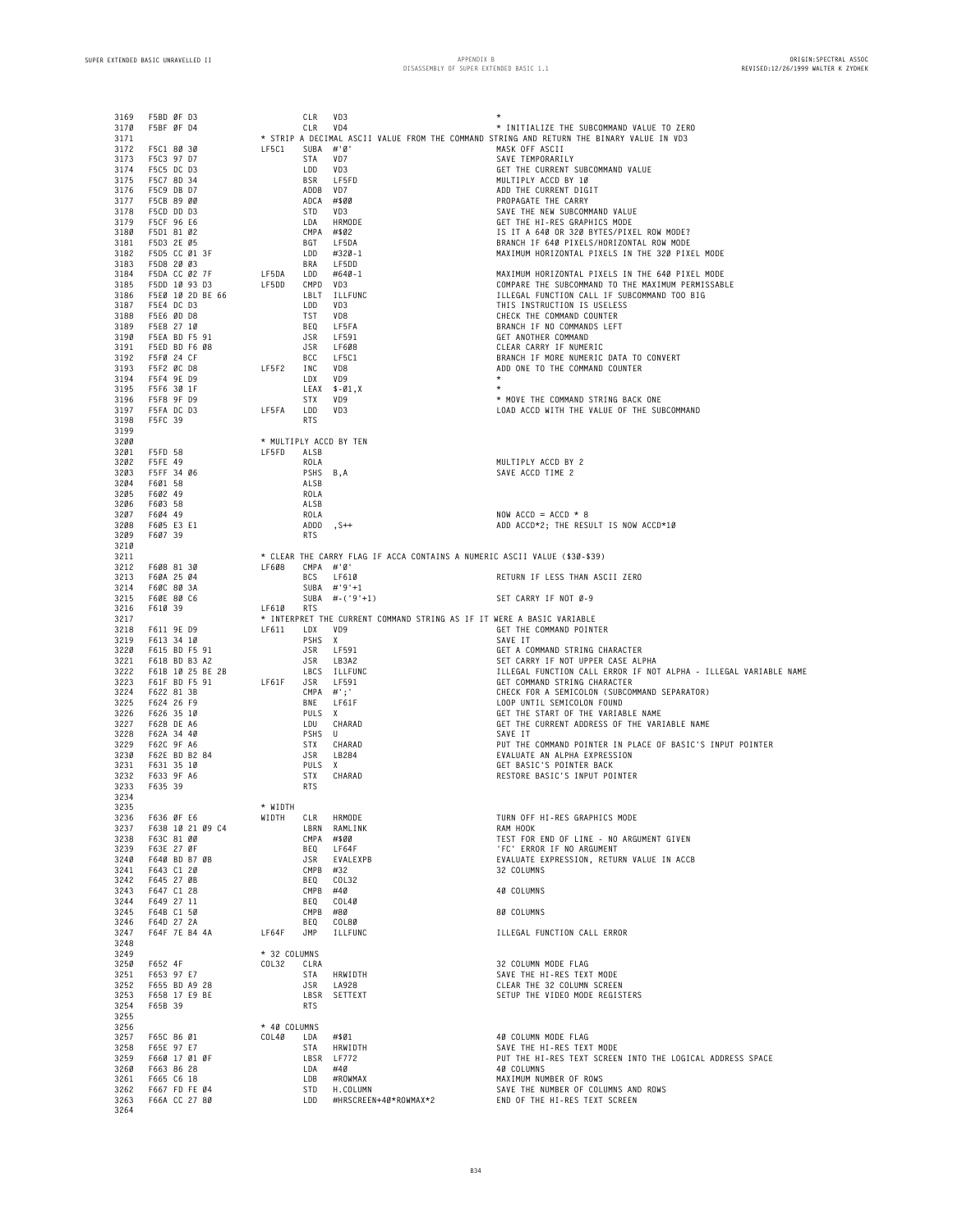**F74D A7 80 LF74D STA ,X+ SAVE A NOP**

 **F66D FD FE 06 LF66D STD H.DISPEN SAVE THE END OF THE HI-RES TEXT SCREEN F670 8D 1A BSR LF68C RESET HI-RES TEXT SCREEN 3267 F672 17 01 03 LBSR LF778 PUT BLOCK 7.1 INTO LOGICAL BLOCK 1 F675 17 E9 A1 LBSR SETTEXT SETUP THE VIDEO MODE REGISTERS**  $F678$  39 **\* 80 COLUMNS F679 86 02 COL80 LDA #\$02 80 COLUMN MODE FLAG F67B 97 E7 STA HRWIDTH SAVE THE HI-RES TEXT MODE F67D 17 00 F2 LBSR LF772 PUT THE HI-RES TEXT SCREEN INTO THE LOGICAL ADDRESS SPACE F680 86 50 LDA #80 80 COLUMNS F682 C6 18 LDB #ROWMAX MAXIMUM NUMBER OF ROWS F684 FD FE 04 STD H.COLUMN SAVE THE NUMBER OF COLUMNS AND ROWS F687 CC 2F 00 LDD #HRSCREEN+80\*ROWMAX\*2 END OF THE HI-RES TEXT SCREEN F68A 20 E1 BRA LF66D F68C 8E 20 00 LF68C LDX #HRESSCRN POINT X TO THE TOP OF THE HI-RES TEXT SCREEN F68F 10 21 09 6D LBRN RAMLINK RAM HOOK F693 BF FE 00 STX H.CRSLOC SAVE THE START OF THE HI-RES TEXT SCREEN F696 86 20 LDA #SPACE INITIALIZE CHARACTERS TO SPACES F698 F6 FE 08 LDB H.CRSATT GET THE CHARACTER ATTRIBUTES F69B ED 81 LF69B STD ,X++ SAVE THE CHARACTER AND ATTRIBUTES IN HI-RES TEXT SCREEN 3287 F69D BC FE 06 CMPX H.DISPEN COMPARE TO THE END OF HI-RES TEXT SCREEN 3288 F6A0 25 F9 BCS LF69B LOOP UNTIL ALL MEMORY INITIALIZED F6A2 8E 20 00 LDX #HRESSCRN RESET X TO THE TOP OF THE SCREEN F6A5 4F CLRA F6A6 B7 FE 02 STA H.CURSX SET THE CURSOR X COORDINATE (COLUMN) TO ZERO 3292 F6A9 B7 FE 03 STA H.CURSY SET THE CURSOR Y COORDIANTE (ROW) TO ZERO F6AC 39 RTS \* CLS PATCH ENTERED FROM \$8C4C F6AD 35 01 ALINK23 PULS CC RESTORE THE ZERO FLAG F6AF 10 21 09 4D LBRN RAMLINK RAM HOOK F6B3 27 2B BEQ LF6E0 CLEAR THE SCREEN CURSOR ATTRIBUTES IF NO ARGUMENT F6B5 BD B7 0B JSR EVALEXPB EVALUATE EXPRESSION, RETURN VALUE IN ACCB F6B8 5D TSTB TEST ARGUMENT F6B9 27 25 BEQ LF6E0 BRANCH IF CLS 0 F6BB C1 08 CMPB #\$08 CHECK FOR CLS 8 3303 F6BD 22 28 BHI LF6E7 BRANCH IF > CLS 8 F6BF 5A DECB CHANGE 1-8 TO 0-7 3305 F6C0 31 8D EF B4 LEAY IM.PALET,PC POINT TO THE PALETTE REGISTER IMAGES F6C4 A6 A5 LDA B,Y GET THE COLOR IN THE PALETTE REGISTER F6C6 B7 FF 9A STA V.BORDER AND SAVE IT AS THE NEW BORDER COLOR F6C9 17 00 9A LBSR LF766 SET THE BORDER COLOR IN THE 40 & 80 COLUMN VIDEO MODE IMAGES F6CC F7 FE 08 STB H.CRSATT SAVE THE ADJUSTED CLS ARGUMENT AS THE NEW ATTRIBUTE BYTE F6CF 86 20 LDA #SPACE F6D1 17 00 9E LBSR LF772 PUT THE HI-RES TEXT SCREEN INTO LOGICAL BLOCK 1 3312 F6D4 8E 20 00 LDX #HRESSCRN POINT X TO THE TOP OF THE HI-RES TEXT SCREEN 3313 F6D7 BF FE 00 STX H.CRSLOC PUT THE CURSOR AT THE TOP OF THE SCREEN F6DA 8D BF BSR LF69B CLEAR THE SCREEN F6DC 17 00 99 LF6DC LBSR LF778 REMOVE THE HI-RES TEXT SCREEN FROM THE LOGICAL ADDRESS SPACE F6DF 39 RTS F6E0 17 00 8F LF6E0 LBSR LF772 PUT THE HI-RES TEXT SCREEN INTO LOGICAL BLOCK 1 F6E3 8D A7 BSR LF68C CLEAR THE HI-RES TEXT SCREEN F6E5 20 F5 BRA LF6DC PUT BLOCK 7.1 BACK INTO LOGICAL BLOCK 1 F6E7 7F FE 08 LF6E7 CLR H.CRSATT RESET THE ATTRIBUTE BYTE TO ZERO 3321 F6EA B6 E6 78 LDA IM.PALET GET THE COLOR IN PALETTE REGISTER 0 F6ED B7 FF 9A STA V.BORDER AND SAVE IT AS THE NEW BORDER COLOR F6F0 8D 74 BSR LF766 ALSO SAVE IT IN THE 40 AND 80 COLUMN VIDEO REGISTER IMAGES F6F2 C1 64 CMPB #100 CHECK FOR CLS 100 F6F4 27 3A BEQ LF730 IF CLS 100, THEN PRINT THE AUTHORS' NAMES - THIS WILL ONLY BE DONE THE FIRST TIME CLS 100 IS EXECUTED, THIS CODE WILL BE 3327 OVERWRITTEN BY NOPs WHEN THE AUTHORS' NAMES ARE DISPLAYED. 3328 F6F6 8D 7A BSR LF772 PUT THE HI-RES TEXT SCREEN INTO LOGICAL BLOCK 1 F6F8 8D 92 BSR LF68C CLEAR THE HI-RES TEXT SCREEN F6FA 8D 7C BSR LF778 PUT BLOCK 7.1 BACK INTO LOGICAL BLOCK 1 F6FC 8E F7 01 LDX #MICROMS-1 POINT TO MICROWARE'S COMMERCIAL MESSAGE F6FF 7E B9 9C JMP STRINOUT COPY A STRING TO CONSOLE OUT (\$B99C) \* MICROWARE COMMERCIAL F702 4D 69 63 72 6F 77 MICROMS FCC 'T.Harris & T.Earles' F708 61 72 65 20 53 79 3337 F70E 73 74 65 6D 73 20 3338 F714 43 6F 72 70 2E F719 0D 00 LF719 FCB \$0D,\$00 \* NAMES OF THE AUTHORS \* THE INITIALIZATION CODE WILL COPY THE AUTHOR'S NAMES INTO THIS SPOT F71B 00 00 00 00 00 00 AUTHORMS FCB \$00,\$00,\$00,\$00,\$00,\$00 F721 00 00 00 00 00 00 FCB \$00,\$00,\$00,\$00,\$00,\$00 F727 00 00 00 00 00 00 FCB \$00,\$00,\$00,\$00,\$00,\$00 F72D 00 00 00 FCB \$00,\$00,\$00 F730 8D 40 LF730 BSR LF772 PUT THE HI-RES TEXT SCREEN INTO LOGICAL BLOCK 1 F732 17 FF 57 LBSR LF68C CLEAR THE HI-RES TEXT SCREEN 3350 F735 8D 41 BSR LF778 PUT BLOCK 7.1 BACK INTO LOGICAL BLOCK 1 F737 8E F7 1A LDX #AUTHORMS-1 POINT TO THE AUTHOR MESSAGE F73A BD B9 9C JSR STRINOUT COPY A STRING TO CONSOLE OUT F73D 34 10 PSHS X F73F 30 8D FF B1 LEAX LF6F4,PC POINT TO THE INSTRUCTION WHICH BRANCHES TO THIS ROUTINE F743 86 12 LDA #\$12 OP CODE OF A NOP 3356 F745 A7 80 STA ,X+ REPLACE THE BRANCH TO THIS ROUTINE WITH 2 NOPs MAKING IT SO F747 A7 84 STA ,X THAT THIS ROUTINE MAY ONLY BE ENTERED ONE TIME 3358 F749 30 8D FF CE LEAX AUTHORMS,PC POINT TO THE AUTHORS CODED NAMES \* REPLACE THE AUTHORS' NAMES AND THE CODE THAT DISPLAYS THEM WITH NOPs**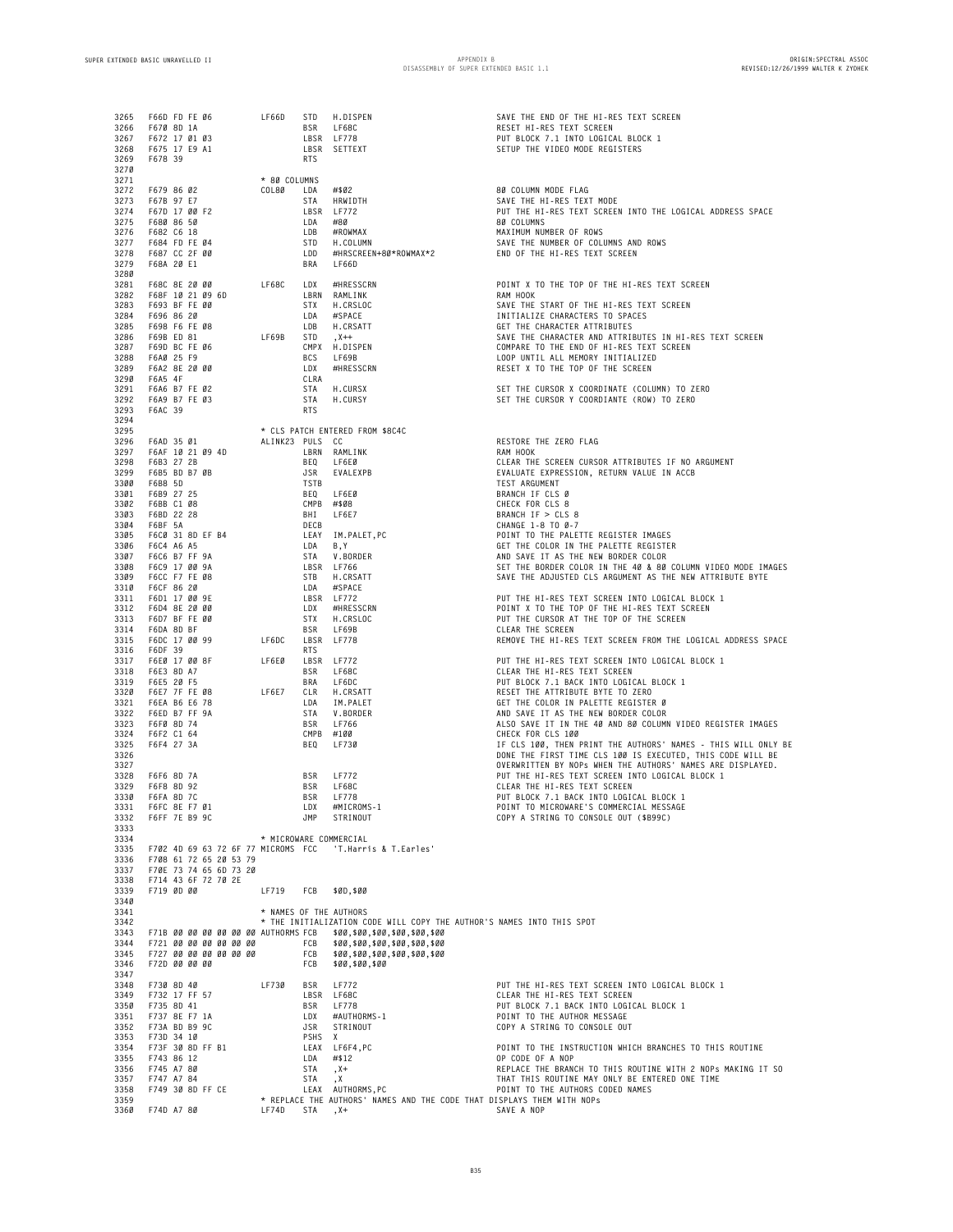| 3361         | F74F 8C F7 4D                  |                     |                           | CMPX #LF74D                                                          | CHECK FOR END OF THE DISPLAY NAME ROUTINE                                                                      |
|--------------|--------------------------------|---------------------|---------------------------|----------------------------------------------------------------------|----------------------------------------------------------------------------------------------------------------|
| 3362<br>3363 | F752 25 F9<br>F754 35 10       |                     | BCS LF74D<br>PULS X       |                                                                      | LOOP UNTIL DONE<br>RESTORE X; THIS AND THE RTS FOLLOWING SHOULD BE PULS X, PC                                  |
| 3364         | F756 39                        |                     | <b>RTS</b>                |                                                                      |                                                                                                                |
| 3365         |                                |                     |                           |                                                                      |                                                                                                                |
| 3366<br>3367 | F757 ØD E7                     | ALINK27 TST         |                           | * GET AN INPUT LINE FOR BASIC PATCH ENTERED FROM \$A38D<br>HRWIDTH   | CHECK FOR HI-RES TEXT MODE                                                                                     |
| 3368         | F759 26 06                     |                     | BNE                       | LF761                                                                | BRANCH IF IN A HI-RES TEXT MODE                                                                                |
| 3369         | F75B BD A9 28                  |                     | JSR                       | LA928                                                                | CLEAR THE 32 COLUMN SCREEN                                                                                     |
| 3370         | F75E 7E A3 90                  | LF75E               | JMP                       | LA390                                                                | RE-ENTER THE MAIN STREAM OF CODE (\$A390)                                                                      |
| 3371<br>3372 | F761 17 FF 7C<br>F764 20 F8    | LF761               | LBSR LF6EØ<br>BRA         | LF75E                                                                | RESET THE HI-RES TEXT SCREEN                                                                                   |
| 3373         |                                |                     |                           |                                                                      |                                                                                                                |
| 3374         |                                |                     |                           |                                                                      | * SAVE THE VALUE IN ACCA AS THE BORDER COLOR IN THE 40 AND 80 COLUMN VIDEO MODE IMAGES                         |
| 3375         | F766 34 20                     | LF766               | PSHS Y                    | LEAY LE8CF, PC                                                       |                                                                                                                |
| 3376<br>3377 | F768 31 8D E8 CF<br>F76C A7 23 |                     | STA                       | \$Ø3, Y                                                              | POINT TO THE 40 COLUMN MODE REGISTER IMAGE<br>SAVE THE BORDER COLOR IN THE 40 COLUMN VIDEO MODE REGISTER IMAGE |
| 3378         | F76E A7 2C                     |                     | STA                       | \$ØC,Y                                                               | SAVE THE BORDER COLOR IN THE 80 COLUMN VIDEO MODE REGISTER IMAGE                                               |
| 3379         | F770 35 AØ                     |                     | PULS Y, PC                |                                                                      |                                                                                                                |
| 3380<br>3381 | F772 1A 50                     | LF772               | ORCC #\$50                |                                                                      | DISABLE THE INTERRUPTS                                                                                         |
| 3382         | F774 17 E9 3E                  |                     |                           | LBSR SELTEXT                                                         | PUT BLOCK 6.6 INTO LOGICAL BLOCK 1                                                                             |
| 3383         | F777 39                        |                     | <b>RTS</b>                |                                                                      |                                                                                                                |
| 3384         | F778 17 E9 1C                  | LF778               |                           | LBSR SETMMU                                                          | COPY THE MMU IMAGES INTO THE MMU REGISTERS                                                                     |
| 3385<br>3386 | F77B 1C AF<br>F77D 39          |                     | ANDCC #\$AF<br><b>RTS</b> |                                                                      | ENABLE IRQ, FIRQ                                                                                               |
| 3387         |                                |                     |                           | * PATCH 24 - BLINK THE CURSOR PATCH ENTERED FROM \$AØD4              |                                                                                                                |
| 3388         | F77E 8D 07                     | ALINK24 BSR         |                           | LF787                                                                | BLINK THE CURSOR                                                                                               |
| 3389<br>3390 | F780 BD A1 CB<br>F783 27 F9    |                     | JSR                       | KEYIN<br>BEQ ALINK24                                                 | GET A KEY<br>LOOP UNTIL A KEY IS PRESSED                                                                       |
| 3391         | F785 35 94                     |                     |                           | PULS B, X, PC                                                        |                                                                                                                |
| 3392         | F787 ØA 94                     | LF787               | DEC                       | <b>BLKCNT</b>                                                        | DECREMENT THE CURSOR BLINK DELAY                                                                               |
| 3393         | F789 26 1D                     |                     | BNE                       | LF7A8                                                                | IT'S NOT TIME TO BLINK THE CURSOR                                                                              |
| 3394<br>3395 | F78B C6 ØB<br>F78D D7 94       |                     | LDB<br>STB                | #11<br>BLKCNT                                                        | CURSOR BLINK DELAY CONSTANT<br>RESET THE CURSOR BLINK DELAY COUNTER                                            |
| 3396         | F78F 8D E1                     |                     | BSR                       | LF772                                                                | PUT THE HI-RES TEXT SCREEN INTO THE LOGICAL ADDRESS SPACE                                                      |
| 3397         | F791 BE FE 00                  |                     | LDX                       | H.CRSLOC                                                             | POINT TO THE CURSOR CHARACTER                                                                                  |
| 3398         | F794 A6 01<br>F796 85 40       |                     | LDA                       | \$01.X                                                               | GET THE CURSOR CHARACTER'S ATTRIBUTES                                                                          |
| 3399<br>3400 | F798 27 05                     |                     | BITA #\$40<br>BEQ         | LF79F                                                                | IS THE UNDERLINE MODE ACTIVE?<br>BRANCH IF NOT ACTIVE UNDERLINE                                                |
| 3401         | F79A B6 FE 08                  |                     | LDA                       | H.CRSATT                                                             | GET THE CURSOR ATTRIBUTES RAM IMAGE                                                                            |
| 3402         | F79D 20 05                     |                     | BRA                       | LF7A4                                                                | PUT IT ON THE SCREEN                                                                                           |
| 3403<br>3404 | F79F B6 FE 08<br>F7A2 8A 4Ø    | LF79F               | LDA<br>ORA                | H.CRSATT<br>#\$40                                                    | GET THE CURSOR ATTRIBUTES RAM IMAGE<br>FORCE THE UNDERLINE ATTRIBUTE                                           |
| 3405         | F7A4 A7 01                     | LF7A4               | STA                       | \$01,X                                                               | SAVE THE NEW CURSOR ATTRIBUTES IN THE HI-RES TEXT SCREEN                                                       |
| 3406         | F7A6 8D DØ                     |                     | BSR                       | LF778                                                                | RESTORE THE NORMAL BASIC PROGRAM BLOCK TO LOGICAL BLOCK 1                                                      |
| 3407         | F7A8 8E Ø4 5E                  | LF7A8               | LDX                       | #DEBDEL                                                              | GET THE KEYBOARD DEBOUNCE DELAY                                                                                |
| 3408<br>3409 | F7AB 7E A7 D3                  |                     | JMP                       | LA7D3                                                                | GO WAIT A WHILE (\$A7D3)                                                                                       |
| 3410         |                                |                     |                           | * PATCH 22 - PUT A CHARACTER ON THE SCREEN PATCH ENTERED FROM \$BC3D |                                                                                                                |
| 3411         | F7AE 8D C2                     | ALINK22 BSR LF772   |                           |                                                                      | PUT THE HI-RES TEXT SCREEN INTO THE LOGICAL ADDRESS SPACE                                                      |
| 3412         | F7BØ 10 21 08 4C               |                     |                           | LBRN RAMLINK                                                         | RAM HOOK                                                                                                       |
| 3413<br>3414 | F7B4 BE FE 00<br>F7B7 81 08    |                     | LDX<br>CMPA #BS           | H.CRSLOC                                                             | POINT TO THE CURSOR CHARACTER<br>BACKSPACE CHARACTER?                                                          |
|              | F7B9 26 09                     |                     | BNE                       | LF7C4                                                                | N <sub>0</sub>                                                                                                 |
| 3415         |                                |                     |                           |                                                                      |                                                                                                                |
| 3416         |                                |                     |                           |                                                                      |                                                                                                                |
| 3417         |                                | DO A BACKSPACE HERE |                           |                                                                      |                                                                                                                |
| 3418<br>3419 | F7BB 8C 20 00<br>F7BE 27 1E    |                     | BEQ                       | CMPX #HRESSCRN                                                       | ARE WE AT THE UPPER LEFT-HAND CORNER OF THE SCREEN?                                                            |
| 3420         | F7CØ 8D 20                     |                     | BSR                       | LF7DE<br>LF7E2                                                       | YES, DO NOT ALLOW A BACKSPACE<br>DO A BACKSPACE ON THE HI-RES SCREEN                                           |
| 3421         | F7C2 20 1A                     |                     | BRA                       | LF7DE                                                                |                                                                                                                |
| 3422<br>3423 | F7C4 81 ØD<br>F7C6 26 04       | LF7C4               | CMPA #CR<br>BNE           |                                                                      | <b>ENTER KEY?</b><br>N <sub>0</sub>                                                                            |
| 3424         | F7C8 8D 5D                     |                     | BSR                       | LF7CC<br>LF827                                                       | DO A CARRIAGE RETURN ON THE HI-RES SCREEN                                                                      |
| 3425         | F7CA 20 0B                     |                     | BRA                       | LF7D7                                                                | CHECK TO SEE IF THE SCREEN SHOULD BE SCROLLED                                                                  |
| 3426         | F7CC 81 20                     | LF7CC               | CMPA #\$20                |                                                                      | CHECK FOR A CONTROL CHARACTER                                                                                  |
| 3427<br>3428 | F7CE 25 ØE<br>F7DØ F6 FE Ø8    |                     | <b>BCS</b><br>LDB         | LF7DE<br>H.CRSATT                                                    | DO NOTHING IF A CONTROL CHARACTER<br>GET THE CURSOR ATTRIBUTES RAM IMAGE                                       |
| 3429         | F7D3 ED 84                     |                     | STD                       | , Х                                                                  | PUT THE NEW CHARACTER AND ATTRIBUTES INTO THE HI-RES TEXT SCREEN                                               |
|              | 3430 F7D5 8D 30                |                     | <b>BSR</b>                | LF807                                                                | MOVE THE CURSOR FORWARD ONE CHARACTER                                                                          |
| 3431         | F7D7 BC FE 06                  | LF7D7               |                           | CMPX H.DISPEN                                                        | CHECK FOR THE END OF THE HI-RES TEXT SCREEN                                                                    |
| 3432<br>3433 | F7DA 25 02<br>F7DC 8D 76       |                     | <b>BCS</b><br>BSR LF854   | LF7DE                                                                | BRANCH IF NOT AT THE END<br>SCROLL THE SCREEN UP ONE ROW                                                       |
| 3434         | F7DE 8D 98                     | LF7DE               | BSR LF778                 |                                                                      | RESTORE THE NORMAL BASIC PROGRAM BLOCK TO LOGICAL BLOCK 1                                                      |
| 3435         | F7EØ 35 96                     |                     |                           | PULS A, B, X, PC                                                     |                                                                                                                |
| 3436         |                                |                     |                           |                                                                      |                                                                                                                |
| 3437<br>3438 | F7E2 34 06                     | LF7E2               | PSHS B, A                 | DO A HI-RES BACKSPACE HERE                                           |                                                                                                                |
| 3439         | F7E4 86 20                     |                     |                           | LDA #SPACE                                                           | SPACE CHARACTER                                                                                                |
| 3440         | F7E6 F6 FE 08                  |                     |                           | LDB H.CRSATT                                                         | GET THE ATTRIBUTES RAM IMAGE                                                                                   |
| 3441<br>3442 | F7E9 ED 84<br>F7EB CA 40       |                     | STD<br>ORB #\$40          | , X                                                                  | SAVE A SPACE ON THE SCREEN AT THE OLD CURSOR POSITION<br>FORCE THE UNDERLINE ATTRIBUTE                         |
| 3443         | F7ED ED 1E                     |                     |                           | STD $$-02, X$                                                        | SAVE AN UNDERLINED SPACE AS THE NEW CURSOR CHARACTER                                                           |
| 3444         | F7EF 30 1E                     |                     |                           | $LEAX$ \$-02, X                                                      | MOVE THE CURSOR POINTER BACK TWO                                                                               |
| 3445         | F7F1 BF FE 00                  |                     |                           | STX H.CRSLOC                                                         | AND SAVE IT IN RAM                                                                                             |
| 3446<br>3447 | F7F4 FC FE 02<br>F7F7 4A       |                     | DECA                      | LDD H.CURSX                                                          | GET THE COLUMN AND ROW POSITION OF THE OLD CURSOR<br>BUMP THE COLUMN NUMBER DOWN ONE                           |
| 3448         | F7F8 2A 08                     |                     | BPL                       | LF802                                                                | BRANCH IF NO WRAP-AROUND                                                                                       |
| 3449         | F7FA 5A                        |                     | DECB                      |                                                                      | BUMP THE ROW COUNTER DOWN ONE                                                                                  |
| 3450         | F7FB F7 FE 03                  |                     | STB                       | H.CURSY                                                              | SAVE THE NEW CURSOR ROW NUMBER                                                                                 |
| 3451<br>3452 | F7FE B6 FE 04<br>F801 4A       |                     | LDA<br>DECA               | H.COLUMN                                                             | GET THE NUMBER OF CHARACTERS PER ROW<br>MAKE THE HIGHEST ALLOWABLE COLUMN NUMBER (ZERO IS FIRST)               |
| 3453         | F802 B7 FE 02                  | LF802               |                           | STA H.CURSX                                                          | SAVE THE NEW CURSOR COLUMN NUMBER                                                                              |
| 3454<br>3455 | F805 35 86<br>F807 34 06       | LF807               | PSHS B, A                 | PULS A, B, PC                                                        |                                                                                                                |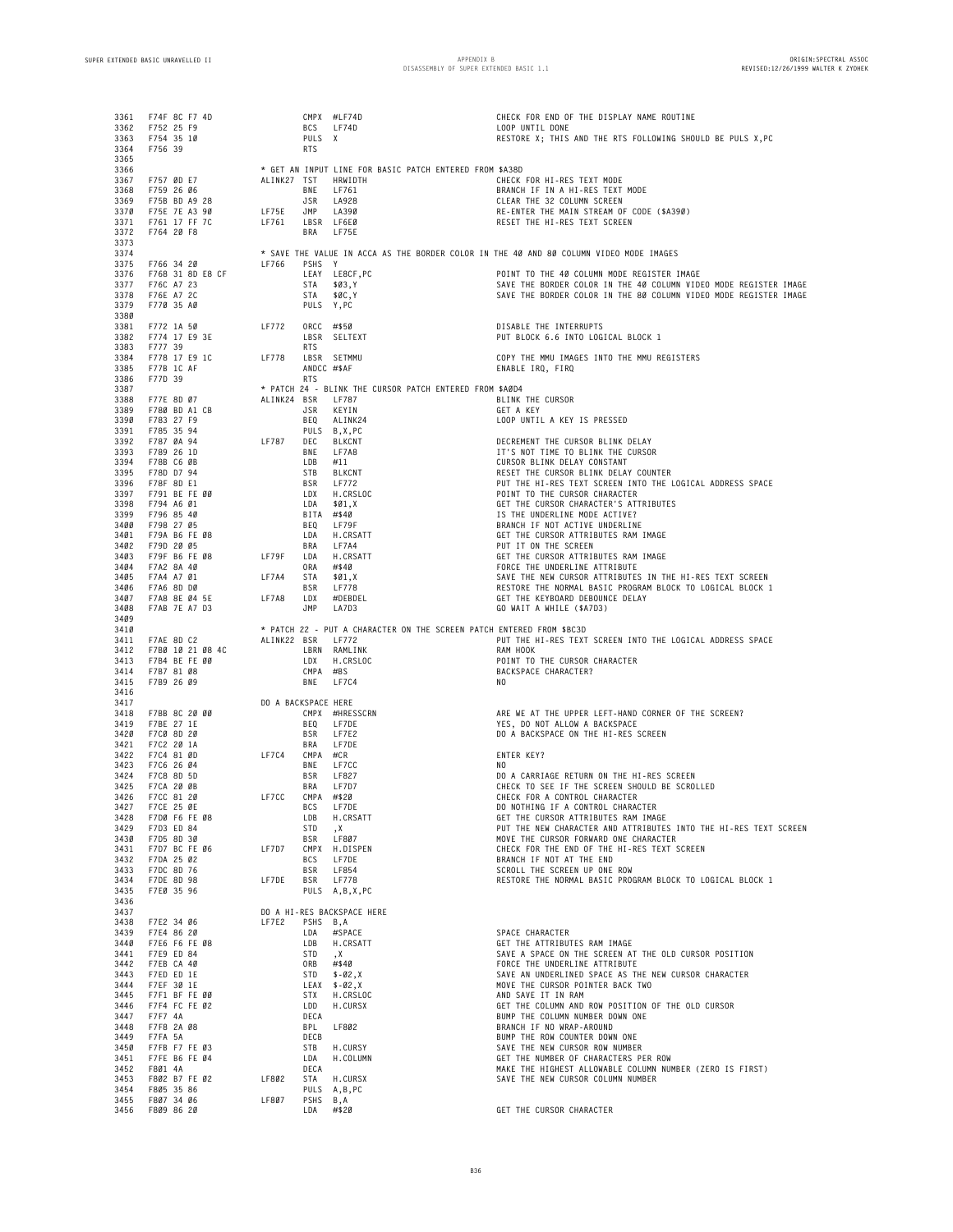| 3457                                                                 | F80B F6 FE 08                         | LDB                 | H.CRSATT                            | GET THE CURSOR ATTRIBUTES RAM IMAGE                           |
|----------------------------------------------------------------------|---------------------------------------|---------------------|-------------------------------------|---------------------------------------------------------------|
| 3458                                                                 | F80E CA 40                            |                     | ORB #\$40                           | FORCE THE UNDERLINE ATTRIBUTE                                 |
| 3459                                                                 | F810 30 02                            |                     | LEAX \$02,X                         | MOVE THE POINTER UP ONE CHARACTER POSITION                    |
| 3460                                                                 | F812 ED 84                            | STD                 | , X                                 | SAVE THE NEW CHARACTER ATTRIBUTES IN THE HI-RES TEXT SCREEN   |
| 3461                                                                 | F814 BF FE 00                         | STX                 | H.CRSLOC                            | SAVE THE NEW CURSOR POSITION                                  |
| 3462                                                                 | F817 FC FE 02                         | LDD                 | H.CURSX                             | GET THE OLD CURSOR ROW AND COLUMN NUMBERS                     |
| 3463                                                                 | F81A 4C                               | INCA                |                                     | BUMP THE COLUMN NUMBER UP ONE                                 |
| 3464                                                                 | F81B B1 FE 04                         |                     | CMPA H.COLUMN                       | CHECK FOR WRAP-AROUND TO NEXT ROW                             |
| 3465                                                                 | F81E 25 E2                            | BCS                 | LF802                               | BRANCH IF NO WRAP-AROUND                                      |
| 3466                                                                 | F820 5C                               | INCB                |                                     | BUMP THE ROW NUMBER UP ONE                                    |
| 3467                                                                 | F821 F7 FE 03                         | STB                 | H.CURSY                             | SAVE THE NEW ROW NUMBER                                       |
| 3468                                                                 | F824 4F                               | CLRA                |                                     | SET THE COLUMN NUMBER TO ZERO                                 |
| 3469                                                                 | F825 20 DB                            | BRA                 | LF802                               |                                                               |
| 347Ø                                                                 |                                       |                     | * DO A HI-RES CARRIAGE RETURN       |                                                               |
| 3471                                                                 | F827 34 06                            | LF827               | PSHS B, A                           |                                                               |
| 3472                                                                 | F829 86 20                            | LDA                 | #SPACE                              | SPACE CHARACTER                                               |
| 3473                                                                 | F82B F6 FE 08                         | LDB                 | H.CRSATT                            | GET THE CURSOR ATTRIBUTES RAM IMAGE                           |
| 3474                                                                 | LF82E<br>F82E ED 81                   | STD                 | , χ++                               | SAVE A SPACE CHARACTER AND ADVANCE THE CURSOR POINTER ONE CH  |
| 3475                                                                 | F830 34 02                            |                     | PSHS A                              |                                                               |
| 3476                                                                 | F832 B6 FE 02                         | LDA                 | H.CURSX                             | GET THE CURSOR'S COLUMN NUMBER                                |
| 3477                                                                 | F835 4C                               | INCA                |                                     | BUMP IT UP ONE                                                |
| 3478                                                                 | F836 B7 FE 02<br>F839 B1 FE 04        | STA                 | H.CURSX                             | SAVE THE NEW COLUMN NUMBER                                    |
| 3479                                                                 |                                       |                     | CMPA H.COLUMN                       | HAS IT WRAPPED AROUND?                                        |
| 3480                                                                 | F83C 35 02                            |                     | PULS A                              |                                                               |
| 3481                                                                 | F83E 25 EE                            | BCS                 | LF82E                               | BRANCH IF NO WRAP-AROUND                                      |
| 3482                                                                 |                                       | STX                 | H.CRSLOC                            | SAVE THE NEW CURSOR POINTER                                   |
| 3483                                                                 | F840 BF FE 00<br>F843 7F FE 02        | CLR                 | H.CURSX                             | SET THE CURSOR COLUMN NUMBER TO ZERO                          |
| 3484                                                                 | F846 7C FE 03                         | INC                 | H.CURSY                             | BUMP THE ROW NUMBER UP ONE                                    |
| 3485                                                                 | F849 86 20                            | LDA                 | #\$20                               | GET THE CURSOR CHARACTER                                      |
| 3486                                                                 | F84B F6 FE 08                         | LDB                 | H.CRSATT                            | ACCB ALREADY CONTAINS THIS VALUE                              |
| 3487                                                                 | F84E CA 40                            | ORB                 | #\$40                               | FORCE THE UNDERLINE ATTRIBUTE                                 |
| 3488                                                                 | F850 ED 84                            | STD                 | , X                                 | SAVE AN UNDERLINED CHARACTER AS THE NEW CURSOR CHARACTER      |
| 3489                                                                 | F852 35 86                            |                     | PULS A, B, PC                       |                                                               |
| 3490                                                                 |                                       |                     |                                     |                                                               |
| 3491                                                                 |                                       | * SCROLL THE SCREEN |                                     |                                                               |
| 3492                                                                 | F854 34 06                            | LF854               | PSHS B, A                           |                                                               |
| 3493                                                                 | F856 8E 20 00                         | LDX                 | #HRESSCRN                           | POINT TO THE START OF THE HI-RES TEXT SCREEN                  |
| 3494                                                                 | F859 B6 FE 04                         | LDA                 | H.COLUMN                            | GET THE NUMBER OF CHARACTERS PER ROW                          |
| 3495                                                                 | F85C 81 28                            |                     | CMPA #40                            | 40 CHARACTERS PER ROW?                                        |
| 3496                                                                 | F85E 26 ØE                            | BNE                 | LF86E                               | BRANCH IF 80 CHARACTERS PER ROW                               |
| 3497                                                                 |                                       |                     |                                     |                                                               |
| 3498                                                                 |                                       |                     | * SCROLL A 40 CHARACTER ROW         |                                                               |
| 3499                                                                 | F860 EC 88 50                         | LF860<br>LDD        | $2*40, X$                           | GET A CHARACTER AND ATTRIBUTE FROM ONE ROW DOWN               |
| 3500                                                                 | F863 ED 81                            | STD                 | , X++                               | AND MOVE THEM UP TO THE PRESENT ROW                           |
|                                                                      |                                       |                     | CMPX #HRESSCRN+(ROWMAX-1)*40*2      |                                                               |
| 3501                                                                 | F865 8C 27 30                         |                     |                                     | PAST THE END OF THE HI-RES TEXT SCREEN?                       |
| 3502                                                                 | F868 25 F6                            | BCS                 | LF860                               | NO, KEEP MOVING CHARACTERS AND ATTRIBUTES                     |
| 3503                                                                 | F86A 8D ØF                            | LF86A<br>BSR        | LF87B                               | FILL THE LAST ROW WITH SPACES                                 |
| 3504                                                                 | F86C 35 86                            |                     | PULS A, B, PC                       |                                                               |
| 3505                                                                 |                                       |                     |                                     |                                                               |
| 3506                                                                 |                                       |                     | * SCROLL AN 80 CHARACTER SCREEN     |                                                               |
| 3507                                                                 | F86E EC 89 00 A0                      | LF86E<br>LDD        | $80*2, X$                           | GET A CHARACTER AND ATTRIBUTES FROM ONE ROW DOWN              |
| 3508                                                                 | F872 ED 81                            | STD                 | , X++                               | AND MOVE THEM UP TO THE PRESENT ROW                           |
| 3509                                                                 | F874 8C 2E 60                         |                     | CMPX #HRESSCRN+(ROWMAX-1)*80*2      | PAST THE END OF THE HI-RES TEXT SCREEN?                       |
| 3510                                                                 | F877 25 F5                            | BCS                 | LF86E                               | NO, KEEP MOVING CHARACTERS AND ATTRIBUTES                     |
| 3511                                                                 | F879 20 EF                            | BRA                 | LF86A                               |                                                               |
| 3512                                                                 |                                       |                     |                                     |                                                               |
| 3513                                                                 |                                       |                     | * FILL THE LAST ROW WITH SPACES     |                                                               |
| 3514                                                                 | F87B 7F FE 02                         | LF87B<br>CLR        | H.CURSX                             | RESET THE COLUMN NUMBER TO ZERO                               |
| 3515                                                                 | F87E 86 17                            | LDA                 | #ROWMAX-1                           | GET THE HIGHEST ROW NUMBER (ZERO IS LOWEST)                   |
| 3516                                                                 |                                       | STA                 | H.CURSY                             | AND SAVE IT AS THE CURRENT ROW NUMBER                         |
| 3517                                                                 | F880 B7 FE 03                         |                     |                                     |                                                               |
|                                                                      | F883 86 20                            | LDA                 | #SPACE                              | SPACE CHARACTER                                               |
|                                                                      | F885 F6 FE 08                         | LDB                 | H.CRSATT                            | GET THE ATTRIBUTES RAM IMAGE                                  |
|                                                                      | F888 34 10                            |                     | PSHS X                              | SAVE THE CURRENT CHARACTER POINTER                            |
| 3518<br>3519<br>3520                                                 | F88A ED 81                            | LF88A<br>STD        | , X++                               | SAVE A CHARACTER AND ATTRIBUTES TO THE HI-RES TEXT SCREEN     |
| 3521                                                                 | F88C BC FE 06                         |                     | CMPX H.DISPEN                       | CHECK FOR THE END OF THE HI-RES TEXT SCREEN                   |
| 3522                                                                 | F88F 26 F9                            | BNE                 | LF88A                               | BRANCH IF NOT AT THE END OF THE HI-RES TEXT SCREEN            |
| 3523                                                                 | F891 7F FE 02                         |                     | CLR H.CURSX                         | RESET THE COLUMN NUMBER TO ZERO                               |
| 3524                                                                 | F894 35 10                            |                     | PULS X                              | RESTORE THE CHARACTER POINTER                                 |
|                                                                      | 3525 F896 86 20                       |                     | LDA #\$20                           | GET THE CURSOR CHARACTER                                      |
|                                                                      | 3526 F898 F6 FE Ø8                    |                     | LDB H.CRSATT                        | GET THE CURSOR ATTRIBUTES RAM IMAGE                           |
| 3527                                                                 | F89B CA 40                            |                     | ORB #\$40                           | FORCE THE UNDERLINE ATTRIBUTE                                 |
|                                                                      |                                       | STD                 |                                     |                                                               |
|                                                                      | 3528 F89D ED 84<br>3529 F89F BF FE 00 | STX                 | , X<br>H.CRSLOC                     | SAVE THE NEW CURSOR CHARACTER<br>SAVE THE NEW CURSOR POINTER  |
|                                                                      | 3530 F8A2 39                          | RTS                 |                                     |                                                               |
|                                                                      |                                       |                     |                                     |                                                               |
| 3531<br>3532                                                         |                                       |                     | * PRINT @ PATCH ENTERED FROM \$B902 |                                                               |
|                                                                      |                                       |                     |                                     |                                                               |
|                                                                      | 3533 F8A3 ØD 6F                       | ALINK26 TST         | DEVNUM                              | CHECK THE DEVICE NUMBER                                       |
| 3534                                                                 | F8A5 26 04<br>3535 F8A7 ØD E7         | BNE<br>TST          | LF8AB                               | BRANCH IF NOT THE SCREEN                                      |
|                                                                      |                                       | BNE                 | HRWIDTH                             | CHECK THE HI-RES TEXT MODE                                    |
|                                                                      | 3536 F8A9 26 06                       |                     | LF8B1                               | BRANCH IF A HI-RES TEXT MODE IS SET                           |
|                                                                      | F8AB BD A3 5F                         | LF8AB<br>JSR        | LA35F                               | SET UP THE PRINT PARAMETERS                                   |
|                                                                      | 3538 F8AE 7E B9 5F                    |                     | JMP LB95F                           | RE-ENTER THE MAIN STREAM OF CODE (\$B95F)                     |
|                                                                      | 3539 F8B1 17 FE BE                    | LF8B1               | LBSR LF772                          | PUT THE HI-RES TEXT SCREEN INTO THE LOGICAL ADDRESS SPACE     |
|                                                                      | 3540 F8B4 7D FE 02                    |                     | TST H.CURSX                         | CHECK THE CURSOR'S X COORDINATE                               |
|                                                                      | F8B7 34 01                            |                     | PSHS CC                             | SAVE THE ZERO FLAG                                            |
|                                                                      | 3542 F8B9 17 FE BC                    |                     | LBSR LF778                          | RESTORE THE NORMAL BASIC PROGRAM BLOCK TO LOGICAL BLOCK 1     |
|                                                                      | 3543 F8BC 35 Ø1                       |                     | PULS CC                             | RESTORE THE ZERO FLAG                                         |
|                                                                      | F8BE 10 26 C0 96                      |                     | LBNE LB958                          | BRANCH IF THE CURSOR IS NOT AT THE START OF THE LINE (\$B958) |
|                                                                      | F8C2 39                               | <b>RTS</b>          |                                     |                                                               |
|                                                                      |                                       |                     |                                     |                                                               |
|                                                                      |                                       |                     | * PRINT @ PATCH ENTERED FROM \$B902 |                                                               |
|                                                                      | F8C3 ØD E7                            | ALINK25 TST         | HRWIDTH                             | CHECK THE HI-RES TEXT MODE                                    |
|                                                                      | F8C5 26 06                            | BNE                 | LF8CD                               | 'HP' ERROR IF THE HI-RES TEXT MODE IS NOT SET                 |
| 3537<br>3541<br>3544<br>3545<br>3546<br>3547<br>3548<br>3549<br>3550 | F8C7 BD A5 54                         | JSR                 | LA554                               | MOVE THE CURSOR TO THE PROPER PRINT POSITION                  |
| 3551<br>3552                                                         | F8CA 7E B9 05<br>F8CD C6 4E           | JMP<br>LF8CD        | LB905<br>$LDB$ #39*2                | RE-ENTER THE MAIN STREAM OF CODE (\$B905)<br>'HP' ERROR       |

| 346 L<br>3462<br>3463<br>3464<br>3465<br>3466 | F814 BF FE 00<br>F817 FC FE 02<br>F81A 4C<br>F81B B1 FE 04<br>F81E 25 E2<br>F820 5C | 51X<br>LDD<br>INCA<br>BCS<br>INCB | H.CRSLUC<br>H.CURSX<br>CMPA H.COLUMN<br>LF802 | SAVE THE NEW CURSUR PUSITION<br>GET THE OLD CURSOR ROW AND COLUMN NUMBERS<br>BUMP THE COLUMN NUMBER UP ONE<br>CHECK FOR WRAP-AROUND TO NEXT ROW<br>BRANCH IF NO WRAP-AROUND<br>BUMP THE ROW NUMBER UP ONE |
|-----------------------------------------------|-------------------------------------------------------------------------------------|-----------------------------------|-----------------------------------------------|-----------------------------------------------------------------------------------------------------------------------------------------------------------------------------------------------------------|
| 3467<br>3468                                  | F821 F7 FE 03<br>F824 4F                                                            | STB<br>CLRA                       | H.CURSY                                       | SAVE THE NEW ROW NUMBER<br>SET THE COLUMN NUMBER TO ZERO                                                                                                                                                  |
| 3469                                          | F825 20 DB                                                                          | BRA                               | LF802                                         |                                                                                                                                                                                                           |
| 3470                                          |                                                                                     |                                   | * DO A HI-RES CARRIAGE RETURN                 |                                                                                                                                                                                                           |
| 3471                                          | F827 34 06                                                                          | LF827                             | PSHS B, A                                     |                                                                                                                                                                                                           |
| 3472<br>3473                                  | F829 86 20<br>F82B F6 FE 08                                                         | LDA<br>LDB                        | #SPACE<br>H.CRSATT                            | SPACE CHARACTER<br>GET THE CURSOR ATTRIBUTES RAM IMAGE                                                                                                                                                    |
| 3474                                          | F82E ED 81                                                                          | LF82E<br>STD                      | , X++                                         | SAVE A SPACE CHARACTER AND ADVANCE THE CURSOR POINTER ONE CHARACTER                                                                                                                                       |
| 3475                                          | F830 34 02                                                                          | PSHS A                            |                                               |                                                                                                                                                                                                           |
| 3476                                          | F832 B6 FE 02                                                                       | LDA                               | H.CURSX                                       | GET THE CURSOR'S COLUMN NUMBER                                                                                                                                                                            |
| 3477<br>3478                                  | F835 4C<br>F836 B7 FE 02                                                            | INCA<br>STA                       | H.CURSX                                       | BUMP IT UP ONE<br>SAVE THE NEW COLUMN NUMBER                                                                                                                                                              |
| 3479                                          | F839 B1 FE 04                                                                       |                                   | CMPA H.COLUMN                                 | HAS IT WRAPPED AROUND?                                                                                                                                                                                    |
| 3480                                          | F83C 35 02                                                                          | PULS A                            |                                               |                                                                                                                                                                                                           |
| 3481                                          | F83E 25 EE                                                                          | BCS                               | LF82E                                         | BRANCH IF NO WRAP-AROUND                                                                                                                                                                                  |
| 3482<br>3483                                  | F840 BF FE 00<br>F843 7F FE 02                                                      | STX<br>CLR                        | H.CRSLOC<br>H.CURSX                           | SAVE THE NEW CURSOR POINTER<br>SET THE CURSOR COLUMN NUMBER TO ZERO                                                                                                                                       |
| 3484                                          | F846 7C FE 03                                                                       | INC                               | H.CURSY                                       | BUMP THE ROW NUMBER UP ONE                                                                                                                                                                                |
| 3485                                          | F849 86 20                                                                          |                                   | LDA #\$20                                     | GET THE CURSOR CHARACTER                                                                                                                                                                                  |
| 3486                                          | F84B F6 FE 08                                                                       | LDB                               | H.CRSATT                                      | ACCB ALREADY CONTAINS THIS VALUE                                                                                                                                                                          |
| 3487<br>3488                                  | F84E CA 40<br>F850 ED 84                                                            | ORB<br>STD                        | #\$40<br>, X                                  | FORCE THE UNDERLINE ATTRIBUTE<br>SAVE AN UNDERLINED CHARACTER AS THE NEW CURSOR CHARACTER                                                                                                                 |
| 3489                                          | F852 35 86                                                                          |                                   | PULS A, B, PC                                 |                                                                                                                                                                                                           |
| 3490                                          |                                                                                     |                                   |                                               |                                                                                                                                                                                                           |
| 3491                                          |                                                                                     | * SCROLL THE SCREEN               |                                               |                                                                                                                                                                                                           |
| 3492<br>3493                                  | F854 34 06<br>F856 8E 20 00                                                         | LF854                             | PSHS B, A<br>LDX #HRESSCRN                    | POINT TO THE START OF THE HI-RES TEXT SCREEN                                                                                                                                                              |
| 3494                                          | F859 B6 FE 04                                                                       |                                   | LDA H.COLUMN                                  | GET THE NUMBER OF CHARACTERS PER ROW                                                                                                                                                                      |
| 3495                                          | F85C 81 28                                                                          |                                   | CMPA #40                                      | 40 CHARACTERS PER ROW?                                                                                                                                                                                    |
| 3496                                          | F85E 26 ØE                                                                          | BNE                               | LF86E                                         | BRANCH IF 80 CHARACTERS PER ROW                                                                                                                                                                           |
| 3497<br>3498                                  |                                                                                     |                                   | * SCROLL A 40 CHARACTER ROW                   |                                                                                                                                                                                                           |
| 3499                                          | F860 EC 88 50                                                                       | LF86Ø<br>LDD                      | $2*40. X$                                     | GET A CHARACTER AND ATTRIBUTE FROM ONE ROW DOWN                                                                                                                                                           |
| 3500                                          | F863 ED 81                                                                          | STD                               | $, X++$                                       | AND MOVE THEM UP TO THE PRESENT ROW                                                                                                                                                                       |
| 3501<br>3502                                  | F865 8C 27 30<br>F868 25 F6                                                         |                                   | CMPX #HRESSCRN+(ROWMAX-1)*40*2<br>BCS LF860   | PAST THE END OF THE HI-RES TEXT SCREEN?<br>NO, KEEP MOVING CHARACTERS AND ATTRIBUTES                                                                                                                      |
| 3503                                          | F86A 8D ØF                                                                          | LF86A                             | BSR LF87B                                     | FILL THE LAST ROW WITH SPACES                                                                                                                                                                             |
| 3504                                          | F86C 35 86                                                                          |                                   | PULS A, B, PC                                 |                                                                                                                                                                                                           |
| 3505                                          |                                                                                     |                                   |                                               |                                                                                                                                                                                                           |
| 3506<br>3507                                  | F86E EC 89 00 A0                                                                    | LF86E<br>LDD                      | * SCROLL AN 80 CHARACTER SCREEN<br>80*2.X     | GET A CHARACTER AND ATTRIBUTES FROM ONE ROW DOWN                                                                                                                                                          |
| 3508                                          | F872 ED 81                                                                          | STD                               | , X++                                         | AND MOVE THEM UP TO THE PRESENT ROW                                                                                                                                                                       |
| 3509                                          | F874 8C 2E 60                                                                       |                                   | CMPX #HRESSCRN+(ROWMAX-1)*80*2                | PAST THE END OF THE HI-RES TEXT SCREEN?                                                                                                                                                                   |
| 3510<br>3511                                  | F877 25 F5<br>F879 20 EF                                                            | BCS<br>BRA                        | LF86E<br>LF86A                                | NO, KEEP MOVING CHARACTERS AND ATTRIBUTES                                                                                                                                                                 |
| 3512                                          |                                                                                     |                                   |                                               |                                                                                                                                                                                                           |
| 3513                                          |                                                                                     |                                   | * FILL THE LAST ROW WITH SPACES               |                                                                                                                                                                                                           |
| 3514                                          | F87B 7F FE 02                                                                       | LF87B                             | CLR H.CURSX                                   | RESET THE COLUMN NUMBER TO ZERO                                                                                                                                                                           |
| 3515<br>3516                                  | F87E 86 17<br>F880 B7 FE 03                                                         |                                   | LDA #ROWMAX-1<br>STA H.CURSY                  | GET THE HIGHEST ROW NUMBER (ZERO IS LOWEST)<br>AND SAVE IT AS THE CURRENT ROW NUMBER                                                                                                                      |
| 3517                                          | F883 86 20                                                                          |                                   | LDA #SPACE                                    | SPACE CHARACTER                                                                                                                                                                                           |
| 3518                                          | F885 F6 FE 08                                                                       | LDB                               | H.CRSATT                                      | GET THE ATTRIBUTES RAM IMAGE                                                                                                                                                                              |
| 3519<br>3520                                  | F888 34 10<br>F88A ED 81                                                            | PSHS X<br>LF88A<br>STD            |                                               | SAVE THE CURRENT CHARACTER POINTER                                                                                                                                                                        |
| 3521                                          | F88C BC FE 06                                                                       |                                   | , X++<br>CMPX H.DISPEN                        | SAVE A CHARACTER AND ATTRIBUTES TO THE HI-RES TEXT SCREEN<br>CHECK FOR THE END OF THE HI-RES TEXT SCREEN                                                                                                  |
| 3522                                          | F88F 26 F9                                                                          | BNE                               | LF88A                                         | BRANCH IF NOT AT THE END OF THE HI-RES TEXT SCREEN                                                                                                                                                        |
| 3523                                          | F891 7F FE 02                                                                       | CLR                               | H.CURSX                                       | RESET THE COLUMN NUMBER TO ZERO                                                                                                                                                                           |
| 3524<br>3525                                  | F894 35 10<br>F896 86 20                                                            | LDA                               | PULS X<br>#\$20                               | RESTORE THE CHARACTER POINTER<br>GET THE CURSOR CHARACTER                                                                                                                                                 |
| 3526                                          | F898 F6 FE 08                                                                       | LDB                               | H.CRSATT                                      | GET THE CURSOR ATTRIBUTES RAM IMAGE                                                                                                                                                                       |
| 3527                                          | F89B CA 40                                                                          | ORB                               | #\$40                                         | FORCE THE UNDERLINE ATTRIBUTE                                                                                                                                                                             |
| 3528                                          | F89D ED 84                                                                          | STD                               | .Χ                                            | SAVE THE NEW CURSOR CHARACTER                                                                                                                                                                             |
| 3529<br>3530                                  | F89F BF FE 00<br>F8A2 39                                                            | STX<br><b>RTS</b>                 | H.CRSLOC                                      | SAVE THE NEW CURSOR POINTER                                                                                                                                                                               |
| 3531                                          |                                                                                     |                                   |                                               |                                                                                                                                                                                                           |
| 3532                                          |                                                                                     |                                   | * PRINT @ PATCH ENTERED FROM \$B902           |                                                                                                                                                                                                           |
|                                               | 3533 F8A3 ØD 6F                                                                     | ALINK26 TST DEVNUM                |                                               | CHECK THE DEVICE NUMBER                                                                                                                                                                                   |
| 3534<br>3535                                  | F8A5 26 04<br>F8A7 ØD E7                                                            | BNE                               | LF8AB<br>TST HRWIDTH                          | BRANCH IF NOT THE SCREEN<br>CHECK THE HI-RES TEXT MODE                                                                                                                                                    |
|                                               | 3536 F8A9 26 06                                                                     |                                   | BNE LF8B1                                     | BRANCH IF A HI-RES TEXT MODE IS SET                                                                                                                                                                       |
|                                               | 3537 F8AB BD A3 5F                                                                  | LF8AB                             | JSR LA35F                                     | SET UP THE PRINT PARAMETERS                                                                                                                                                                               |
| 3538<br>3539                                  | F8AE 7E B9 5F<br>F8B1 17 FE BE                                                      | LF8B1                             | JMP LB95F                                     | RE-ENTER THE MAIN STREAM OF CODE (\$B95F)<br>PUT THE HI-RES TEXT SCREEN INTO THE LOGICAL ADDRESS SPACE                                                                                                    |
| 3540                                          | F8B4 7D FE 02                                                                       |                                   | LBSR LF772<br>TST H.CURSX                     | CHECK THE CURSOR'S X COORDINATE                                                                                                                                                                           |
| 3541                                          | F8B7 34 Ø1                                                                          |                                   | PSHS CC                                       | SAVE THE ZERO FLAG                                                                                                                                                                                        |
| 3542                                          | F8B9 17 FE BC                                                                       |                                   | LBSR LF778                                    | RESTORE THE NORMAL BASIC PROGRAM BLOCK TO LOGICAL BLOCK 1                                                                                                                                                 |
| 3543                                          | F8BC 35 01<br>3544 F8BE 10 26 C0 96                                                 |                                   | PULS CC<br>LBNE LB958                         | RESTORE THE ZERO FLAG<br>BRANCH IF THE CURSOR IS NOT AT THE START OF THE LINE (\$B958)                                                                                                                    |
| 3546                                          | 3545 F8C2 39                                                                        | <b>RTS</b>                        |                                               |                                                                                                                                                                                                           |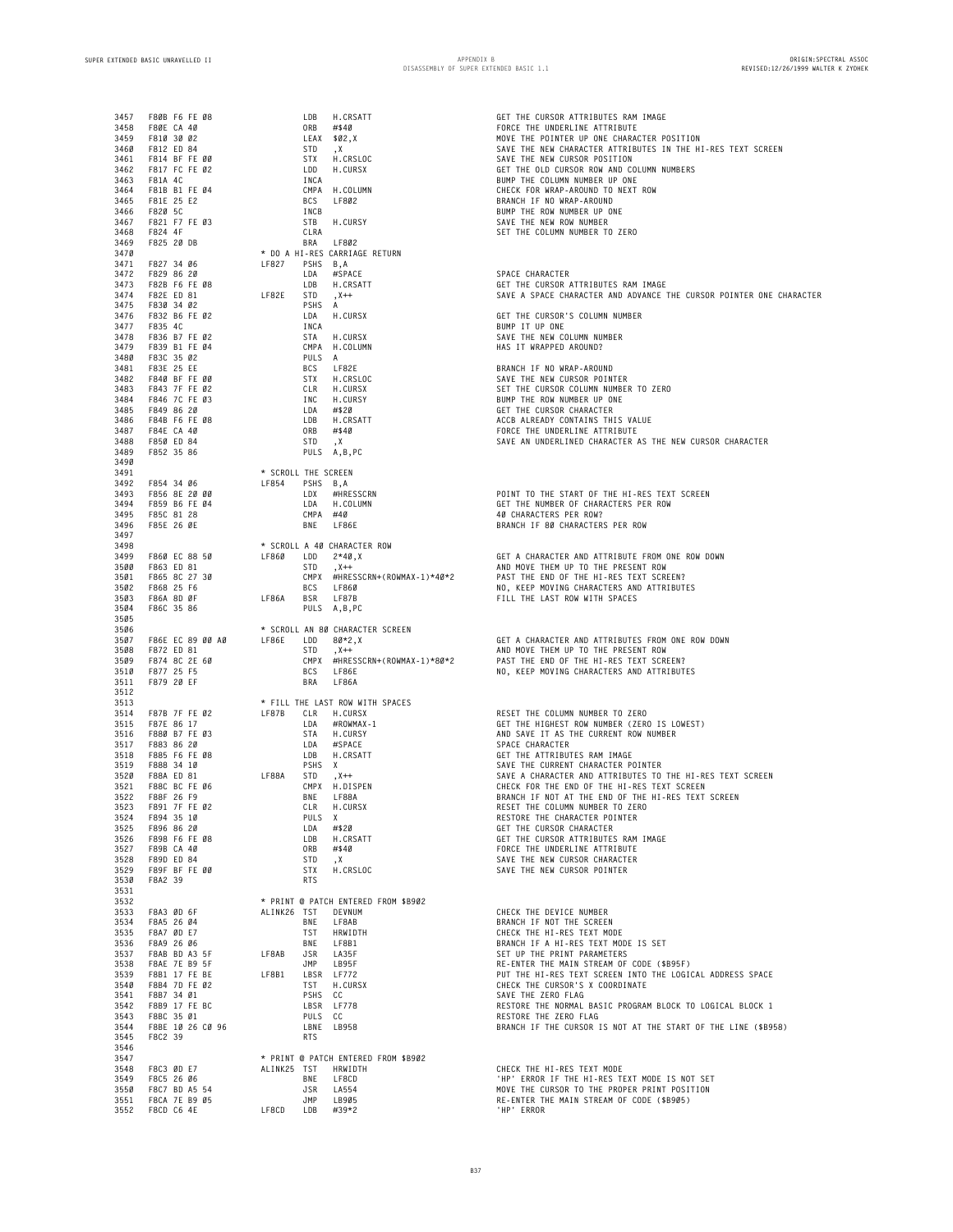| 3553                               | F8CF 7E AC 46                                      |  |  |                                     | JMP              | LAC46                                      | JUMP TO ERROR HANDLER (\$AC46)                                                                |
|------------------------------------|----------------------------------------------------|--|--|-------------------------------------|------------------|--------------------------------------------|-----------------------------------------------------------------------------------------------|
| 3554                               |                                                    |  |  |                                     |                  |                                            |                                                                                               |
| 3555                               |                                                    |  |  | * LOCATE                            |                  |                                            |                                                                                               |
| 3556                               | F8D2 D6 E7                                         |  |  | LOCATE LDB                          |                  | HRWIDTH                                    | IS THE HI-RES TEXT MODE ENABLED?                                                              |
| 3557                               | F8D4 10 21 07 28                                   |  |  |                                     |                  | LBRN RAMLINK                               | RAM HOOK                                                                                      |
| 3558                               | F8D8 27 F3                                         |  |  |                                     |                  | BEQ LF8CD<br>PSHS B                        | 'HP' ERROR IF NOT ENABLED                                                                     |
| 3559<br>3560                       | F8DA 34 04<br>F8DC BD E7 B2                        |  |  |                                     |                  | JSR LE7B2                                  | SAVE THE HI-RES TEXT MODE<br>EVALUATE TWO EXPRESSIONS                                         |
| 3561                               | F8DF 96 2C                                         |  |  |                                     |                  | LDA BINVAL+1                               | GET THE FIRST OF THE TWO EXPRESSIONS (COLUMN NUMBER)                                          |
| 3562                               | F8E1 35 04                                         |  |  |                                     | LDA p⊥<br>PULS B |                                            | RESTORE THE FIRST ARGUMENT                                                                    |
| 3563                               | F8E3 C1 01                                         |  |  |                                     | CMPB #\$01       |                                            | GET BACK THE HI-RES TEXT MODE                                                                 |
| 3564                               | F8E5 26 04                                         |  |  |                                     |                  | BNE LF8EB                                  | BRANCH IF NOT 40 COLUMN MODE                                                                  |
| 3565                               | F8E7 81 28                                         |  |  |                                     | CMPA #40         |                                            | 40 COLUMNS MAXIMUM IN 40 COLUMN MODE                                                          |
| 3566                               | F8E9 20 02                                         |  |  |                                     |                  | BRA LF8ED                                  | DO A RANGE CHECK                                                                              |
| 3567                               | F8EB 81 50                                         |  |  | LF8EB CMPA #80                      |                  |                                            | 80 COLUMNS MAXIMUM IN 80 COLUMN MODE                                                          |
| 3568                               |                                                    |  |  | F8ED 10 24 BB 59 LF8ED LBCC ILLFUNC |                  |                                            | ILLEGAL FUNCTION CALL ERROR                                                                   |
| 3569                               | F8F1 D6 CØ                                         |  |  |                                     |                  | LDB VERBEG+1                               | GET THE SECOND ARGUMENT (ROW NUMBER)                                                          |
| 3570                               | F8F3 C1 18                                         |  |  |                                     |                  | CMPB #ROWMAX                               | RANGE CHECK ON THE ROW NUMBER                                                                 |
| 3571                               |                                                    |  |  |                                     | BCC LF8ED        |                                            | 'FC' ERROR IF ROW NUMBER IS TOO LARGE                                                         |
| 3572                               | 5.5 01 18<br>F8F5 24 F6<br>F8F7 34 06<br>F8F0 17 F |  |  |                                     | PSHS B, A        |                                            | SAVE THE COLUMN AND ROW NUMBERS                                                               |
| 3573                               | F8F9 17 FE 76                                      |  |  |                                     |                  | LBSR LF772                                 | PUT THE HI-RES TEXT SCREEN INTO THE LOGICAL ADDRESS SPACE                                     |
| 3574                               | F8FC FD FE 02                                      |  |  |                                     |                  | STD H.CURSX                                | SAVE THE NEW COLUMN AND ROW NUMBERS AS THOSE OF THE CURSOR                                    |
| 3575                               | F8FF BE FE 00                                      |  |  |                                     |                  | LDX H.CRSLOC                               | GET THE CURRENT CURSOR POINTER                                                                |
| 3576                               | F902 B6 FE 08                                      |  |  |                                     |                  |                                            | GET THE CURSOR ATTRIBUTES RAM IMAGE                                                           |
| 3577<br>3578                       | F905 A7 01<br>F907 B6 FE 04                        |  |  |                                     |                  | LDA H.CRSATT<br>STA \$Ø1,X<br>LDA H.COLUMN | AND SAVE IT AS THE ATTRIBUTES IN THE OLD CURSOR POSITION                                      |
| 3579                               | F9ØA 48                                            |  |  |                                     | ALSA             |                                            | GET THE NUMBER OF CHARACTERS/ROW<br>MULTIPLY BY TWO - TWO BYTES PER CHARACTER (CHAR AND ATTR) |
| 3580                               | F90B 3D                                            |  |  |                                     | MUL              |                                            | GET THE ROW OFFSET TO THE PROPER CHARACTER                                                    |
| 3581                               | F90C 8E 20 00                                      |  |  |                                     | LDX              | #HRESSCRN                                  | POINT TO THE START OF THE HI-RES TEXT SCREEN                                                  |
| 3582                               | F90F 30 8B                                         |  |  |                                     | LEAX D,X         |                                            | ADD ROW OFFSET TO THE START OF THE HI-RES TEXT SCREEN                                         |
| 3583                               | F911 35 06                                         |  |  |                                     | PULS A,B         |                                            | RESTORE THE NEW CURSOR COLUMN AND ROW NUMBERS                                                 |
| 3584 F913 48                       |                                                    |  |  |                                     | ALSA             |                                            | MULTIPLY COLUMN NUMBER BY TWO - TWO BYTES PER CHARACTER (CHAR                                 |
| 3585                               | F914 1F 89                                         |  |  |                                     | TFR              | A,B                                        | SAVE COLUMN OFFSET IN ACCB                                                                    |
| 3586                               | F916 3A                                            |  |  |                                     | ABX              |                                            | ADD THE COLUMN OFFSET TO THE CURRENT CURSOR POINTER                                           |
| 3587                               | F917 B6 FE 08                                      |  |  |                                     | LDA              | H.CRSATT                                   | GET THE CURSOR ATTRIBUTES RAM IMAGE                                                           |
| 3588                               | F91A 8A 4Ø                                         |  |  |                                     | ORA #\$40        |                                            | FORCE UNDERLINE ATTRIBUTE                                                                     |
| 3589                               | F91C A7 01                                         |  |  |                                     |                  |                                            | SAVE THE NEW CURSOR ATTRIBUTE IN THE HI-RES TEXT SCREEN                                       |
| 3590                               | F91E BF FE 00                                      |  |  |                                     |                  | STA \$01,X<br>STX H.CRSLOC                 | SAVE THE NEW CURSOR POINTER                                                                   |
| 3591                               | F921 17 FE 54                                      |  |  |                                     | LBSR LF778       |                                            | RESTORE THE NORMAL BASIC PROGRAM BLOCK TO LOGICAL BLOCK 1                                     |
| 3592                               | F924 39                                            |  |  |                                     | <b>RTS</b>       |                                            |                                                                                               |
| 3593                               |                                                    |  |  |                                     |                  |                                            |                                                                                               |
| 3594                               |                                                    |  |  | * HSTAT                             |                  |                                            |                                                                                               |
| 3595                               | F925 ØD E7                                         |  |  | HSTAT TST HRWIDTH                   |                  |                                            | IS THE HI-RES TEXT MODE ENABLED?                                                              |
| 3596                               | F927 10 21 06 D5                                   |  |  |                                     |                  | LBRN RAMLINK                               | RAM HOOK                                                                                      |
| 3597                               | F92B 27 AØ                                         |  |  |                                     |                  | BEQ LF8CD<br>LBSR LF772                    | 'HP' ERROR IF HI-RES TEXT MODE NOT ENABLED                                                    |
| 3598                               | F92D 17 FE 42                                      |  |  |                                     |                  |                                            | PUT THE HI-RES TEXT SCREEN INTO THE LOGICAL ADDRESS SPACE                                     |
| 3599                               | F930 BE FE 00                                      |  |  |                                     |                  | LDX H.CRSLOC                               | GET THE CURRENT CURSOR POINTER                                                                |
| 3600                               | F933 EC 84                                         |  |  |                                     | LDD, X           |                                            | GET THE CURSOR CHARACTER ATTRIBUTES                                                           |
| 3601                               | F935 DD CB                                         |  |  |                                     | STD VCB          |                                            | AND SAVE THEM                                                                                 |
| 3602                               | F937 FC FE 02                                      |  |  |                                     |                  | LDD H.CURSX                                | GET THE CURRENT COLUMN AND ROW NUMBER                                                         |
| 3603                               | F93A DD CD                                         |  |  |                                     | STD VCD          |                                            | AND SAVE THEM                                                                                 |
| 3604                               | F93C 17 FE 39                                      |  |  |                                     |                  | LBSR LF778                                 | RESTORE THE NORMAL BASIC PROGRAM BLOCK TO LOGICAL BLOCK 1                                     |
| 3605                               | F93F BD B3 57                                      |  |  |                                     | JSR              | LB357<br>STX VARDES                        | EVALUATE A VARIABLE; RETURN X POINTING TO THE VARIABLE DESCRI                                 |
| 3606<br>3607                       | F942 9F 3B<br>F944 BD B2 6D                        |  |  |                                     |                  | JSR SYNCOMMA                               | SAVE THE VARIABLE DESCRIPTOR<br>SYNTAX CHECK FOR A COMMA                                      |
| 3608                               | F947 C6 01                                         |  |  |                                     | LDB #\$01        |                                            |                                                                                               |
| 3609                               | F949 BD B5 6D                                      |  |  |                                     | JSR LB56D        |                                            | RESERVE SPACE FOR A ONE CHARACTER STRING IN STRING SPACE                                      |
| 3610                               | F94C 96 CB                                         |  |  |                                     | LDA              | VCB                                        | GET THE CURSOR CHARACTER                                                                      |
| 3611                               | F94E BD B5 11                                      |  |  |                                     | JSR              | LB511                                      | THIS IS REALLY A WASTE - THE JSR LB56D ABOVE SHOULD JUST BE A                                 |
| 3612                               |                                                    |  |  |                                     |                  |                                            | JSR LB50D AND THE JSR LB511 WOULD NOT BE NECESSARY                                            |
| 3613                               | F951 A7 84                                         |  |  |                                     | STA              | , X                                        | SAVE THE CURSOR CHARACTER IN THE NEWLY RESERVED STRING SPACE                                  |
| 3614                               | F953 BD B5 4C                                      |  |  |                                     | JSR              | LB54C                                      | PUT THE STRING ONTO THE STRING STACK                                                          |
| 3615                               | F956 9E 3B                                         |  |  |                                     |                  | LDX VARDES                                 | POINT TO THE STRING'S VARIABLE DESCRIPTOR                                                     |
| 3616                               | F958 6D 1F                                         |  |  |                                     |                  | TST \$-01, X                               | CHECK THE SECOND CHARACTER OF THE VARIABLE NAME                                               |
| 3617                               | F95A 10 2A B7 F3                                   |  |  |                                     |                  | LBPL TMERROR                               | TYPE MISMATCH ERROR IF NUMERIC VARIABLE                                                       |
| 3618                               | F95E 10 9E 52                                      |  |  |                                     |                  | LDY FPAØ+2                                 | POINT Y TO THE START OF THE STRING DESCRIPTOR                                                 |
| 3619                               | F961 C6 05                                         |  |  |                                     | LDB #\$05        |                                            | VARIABLE DESCRIPTORS ARE 5 BYTES LONG                                                         |
| 3620 F963 A6 A0                    |                                                    |  |  | LF963                               | LDA              | , Y+                                       | * COPY THE DATA FROM THE STRING DESCRIPTOR                                                    |
| 3621 F965 A7 80                    |                                                    |  |  |                                     | STA              | , X+                                       | * TO THE VARIABLE DESCRIPTOR                                                                  |
| 3622 F967 5A                       |                                                    |  |  |                                     | DECB             |                                            | DECREMENT THE DESCRIPTOR COUNTER                                                              |
| 3623 F968 26 F9                    |                                                    |  |  |                                     | BNE              | LF963                                      | LOOP UNTIL DONE                                                                               |
| 3624 F96A 9E ØB                    |                                                    |  |  |                                     |                  | LDX TEMPPT                                 | * THIS CODE IS DESIGNED TO REMOVE THE ABOVE ALLOCATED STRING                                  |
| 3625 F96C 30 1B                    |                                                    |  |  |                                     |                  | $LEAX$ \$-05, X                            | * THE STRING STACK - IT MAY CAUSE BUGS BECAUSE IT DOESN'T RES                                 |
| 3626 F96E 9F ØB                    |                                                    |  |  |                                     | STX              | TEMPPT                                     | * LASTPT; LDX LASTPT, JSR LB675 WOULD BE MUCH BETTER                                          |
| 3627 F970 BD B3 57                 |                                                    |  |  |                                     | JSR              | LB357                                      | EVALUATE A VARIABLE; RETURN X POINTING TO THE VARIABLE DESCRI                                 |
| 3628 F973 9F 3B                    |                                                    |  |  |                                     | STX              | VARDES                                     | SAVE THE VARIABLE DESCRIPTOR                                                                  |
| 3629 F975 BD B2 6D                 |                                                    |  |  |                                     | JSR              | SYNCOMMA                                   | SYNTAX CHECK FOR A COMMA                                                                      |
| 3630 F978 4F                       |                                                    |  |  |                                     | CLRA             |                                            | ZERO OUT THE MS BYTE OF ACCD                                                                  |
| 3631 F979 D6 CC                    |                                                    |  |  |                                     | LDB              | $VCB+1$                                    | GET THE CURSOR ATTRIBUTES                                                                     |
| 3632 F97B BD B4 F4                 |                                                    |  |  |                                     |                  | JSR GIVABF                                 | CONVERT ACCD TO FLOATING POINT                                                                |
| 3633 F97E 9E 3B<br>3634 F980 6D 1F |                                                    |  |  |                                     |                  | LDX VARDES<br>TST \$-01, X                 | POINT X TO THE VARIABLE DESCRIPTOR<br>CHECK THE SECOND CHARACTER OF THE VARIABLE NAME         |
| 3635 F982 10 2B B7 CB              |                                                    |  |  |                                     |                  | LBMI TMERROR                               | TYPE MISMATCH ERROR IF STRING VARIABLE                                                        |
| 3636 F986 BD BC 35                 |                                                    |  |  |                                     | JSR              | LBC35                                      | PACK FPAØ AND STORE IT IN THE DESCRIPTOR POINTED TO BY X                                      |
| 3637 F989 BD B3 57                 |                                                    |  |  |                                     | JSR              | LB357                                      | EVALUATE A VARIABLE; RETURN X POINTING TO THE VARIABLE DESCRI                                 |
| 3638 F98C 9F 3B                    |                                                    |  |  |                                     | STX              | VARDES                                     | SAVE THE VARIABLE DESCRIPTOR                                                                  |
| 3639 F98E BD B2 6D                 |                                                    |  |  |                                     | JSR              | SYNCOMMA                                   | SYNTAX CHECK FOR A COMMA                                                                      |
| 3640 F991 4F                       |                                                    |  |  |                                     | CLRA             |                                            | ZERO OUT THE MS BYTE OF ACCD                                                                  |
| 3641 F992 D6 CD                    |                                                    |  |  |                                     | LDB              | VCD                                        | GET THE X COORDINATE OF THE CURSOR POSITION                                                   |
| 3642 F994 BD B4 F4                 |                                                    |  |  |                                     | JSR              | GIVABF                                     | CONVERT ACCD TO FLOATING POINT                                                                |
| 3643 F997 9E 3B                    |                                                    |  |  |                                     | LDX              | VARDES                                     | POINT X TO THE VARIABLE DESCRIPTOR                                                            |
| 3644 F999 6D 1F                    |                                                    |  |  |                                     |                  | $TST$ \$- $Ø1, X$                          | CHECK THE SECOND CHARACTER OF THE VARIABLE NAME                                               |
| 3645 F99B 10 2B B7 B2              |                                                    |  |  |                                     |                  | LBMI TMERROR                               | TYPE MISMATCH ERROR IF STRING VARIABLE                                                        |
| 3646 F99F BD BC 35                 |                                                    |  |  |                                     |                  | JSR LBC35                                  | PACK FPAØ AND STORE IT IN THE DESCRIPTOR POINTED TO BY X                                      |
| 3647 F9A2 BD B3 57                 |                                                    |  |  |                                     | JSR LB357        |                                            | EVALUATE A VARIABLE; RETURN X POINTING TO THE VARIABLE DESCRI                                 |
| 3648 F9A5 9F 3B                    |                                                    |  |  |                                     |                  | STX VARDES                                 | SAVE THE VARIABLE DESCRIPTOR                                                                  |

 **F8D2 D6 E7 LOCATE LDB HRWIDTH IS THE HI-RES TEXT MODE ENABLED? F8E3 C1 01 CMPB #\$01 GET BACK THE HI-RES TEXT MODE F8E9 20 02 BRA LF8ED DO A RANGE CHECK F8EB 81 50 LF8EB CMPA #80 80 COLUMNS MAXIMUM IN 80 COLUMN MODE F8F3 C1 18 CMPB #ROWMAX RANGE CHECK ON THE ROW NUMBER F8F9 17 FE 76 LBSR LF772 PUT THE HI-RES TEXT SCREEN INTO THE LOGICAL ADDRESS SPACE 3574 F8FC FD FE 02 STD H.CURSX SAVE THE NEW COLUMN AND ROW NUMBERS AS THOSE OF THE CURSOR 3575 F8FF BE FE 00 LDX H.CRSLOC GET THE CURRENT CURSOR POINTER F902 B6 FE 08 LDA H.CRSATT GET THE CURSOR ATTRIBUTES RAM IMAGE F905 A7 01 STA \$01,X AND SAVE IT AS THE ATTRIBUTES IN THE OLD CURSOR POSITION 3578 F907 B6 FE 04 LDA H.COLUMN GET THE NUMBER OF CHARACTERS/ROW 3579 F90A 48 ALSA MULTIPLY BY TWO - TWO BYTES PER CHARACTER (CHAR AND ATTR) 3580 F90B 3D MUL GET THE ROW OFFSET TO THE PROPER CHARACTER F911 35 06 PULS A,B RESTORE THE NEW CURSOR COLUMN AND ROW NUMBERS F913 48 ALSA MULTIPLY COLUMN NUMBER BY TWO - TWO BYTES PER CHARACTER (CHAR AND ATTR) F91A 8A 40 ORA #\$40 FORCE UNDERLINE ATTRIBUTE 3589 F91C A7 01 STA \$01,X SAVE THE NEW CURSOR ATTRIBUTE IN THE HI-RES TEXT SCREEN F91E BF FE 00 STX H.CRSLOC SAVE THE NEW CURSOR POINTER 3591 F921 17 FE 54 LBSR LF778 RESTORE THE NORMAL BASIC PROGRAM BLOCK TO LOGICAL BLOCK 1**

 **F9A2 BD B3 57 JSR LB357 EVALUATE A VARIABLE; RETURN X POINTING TO THE VARIABLE DESCRIPTOR F9A5 9F 3B STX VARDES SAVE THE VARIABLE DESCRIPTOR**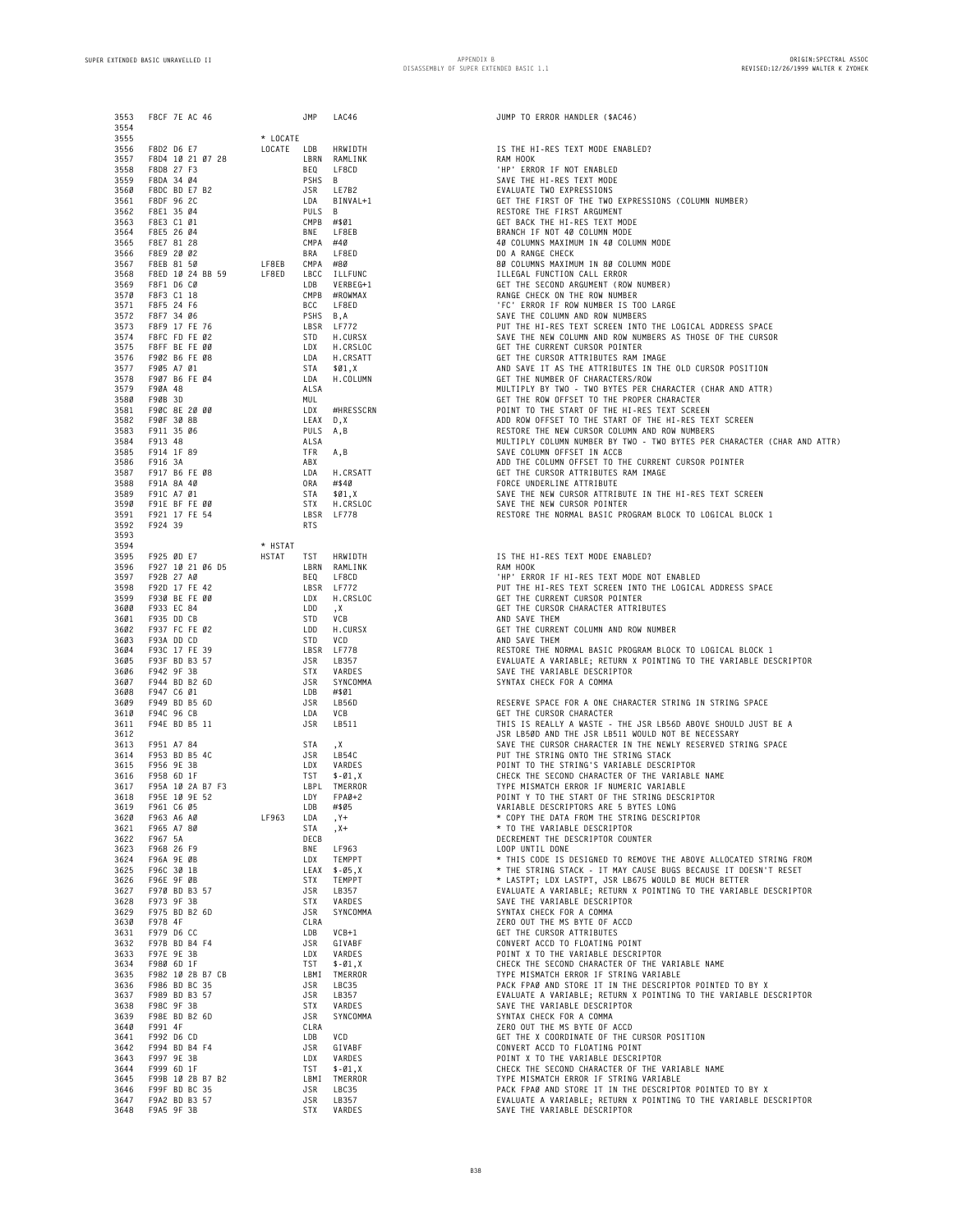| 3649 |                                                                                                                                                                                                                                |                 | CLRA                       |                    | ZERO OUT THE MS BYTE OF ACCD                                                                                                                                                                                                                             |
|------|--------------------------------------------------------------------------------------------------------------------------------------------------------------------------------------------------------------------------------|-----------------|----------------------------|--------------------|----------------------------------------------------------------------------------------------------------------------------------------------------------------------------------------------------------------------------------------------------------|
| 3650 |                                                                                                                                                                                                                                |                 |                            |                    | GET THE Y COORDINATE OF THE CURSOR POSITION                                                                                                                                                                                                              |
| 3651 | F9A7 4F<br>F9AB D6 CE<br>F9AB BD B4 F4<br>F9AD 9E 3B<br>F9AF 6D 1F<br>F9AF 6D 1F<br>F9B1 1Ø 2B B7 9C<br>F9B1 1Ø 2B B7 9C<br>F9B1 10 2B B7 9C<br>F9B1 10 2B B7 9C<br>F9B1 10 2B B7 9C<br>LBMT TMERROR<br>1SR LBC35<br>1SR LBC35 |                 |                            |                    | CONVERT ACCD TO FLOATING POINT                                                                                                                                                                                                                           |
| 3652 |                                                                                                                                                                                                                                |                 |                            |                    | POINT X TO THE VARIABLE DESCRIPTOR                                                                                                                                                                                                                       |
| 3653 |                                                                                                                                                                                                                                |                 |                            |                    | CHECK THE SECOND CHARACTER OF THE VARIABLE NAME                                                                                                                                                                                                          |
| 3654 |                                                                                                                                                                                                                                |                 |                            |                    | TYPE MISMATCH ERROR IF STRING VARIABLE                                                                                                                                                                                                                   |
| 3655 | F9B5 BD BC 35                                                                                                                                                                                                                  |                 | JSR                        | LBC35              | PACK FPAØ AND STORE IT IN THE DESCRIPTOR POINTE                                                                                                                                                                                                          |
| 3656 | F9B8 39                                                                                                                                                                                                                        |                 | <b>RTS</b>                 |                    |                                                                                                                                                                                                                                                          |
| 3657 |                                                                                                                                                                                                                                |                 |                            |                    |                                                                                                                                                                                                                                                          |
| 3658 |                                                                                                                                                                                                                                | * ATTR          |                            |                    |                                                                                                                                                                                                                                                          |
| 3659 | F9B9 BD B7 ØB                                                                                                                                                                                                                  | ATTR            |                            | JSR EVALEXPB       | EVALUATE EXPRESSION, RETURN VALUE IN ACCB (CHAR                                                                                                                                                                                                          |
| 3660 |                                                                                                                                                                                                                                |                 |                            | LBRN RAMLINK       | RAM HOOK                                                                                                                                                                                                                                                 |
|      | F9BC 10 21 06 40<br>F9C0 C1 08                                                                                                                                                                                                 |                 |                            |                    |                                                                                                                                                                                                                                                          |
| 3661 |                                                                                                                                                                                                                                |                 | CMPB #\$08<br>LBCC ILLFUNC |                    | 8 CHARACTER COLORS MAXIMUM                                                                                                                                                                                                                               |
| 3662 |                                                                                                                                                                                                                                |                 |                            |                    | ILLEGAL FUNCTION CALL ERROR IF CHARACTER COLOR                                                                                                                                                                                                           |
| 3663 |                                                                                                                                                                                                                                |                 | ALSB                       |                    |                                                                                                                                                                                                                                                          |
| 3664 |                                                                                                                                                                                                                                |                 | ALSB                       |                    |                                                                                                                                                                                                                                                          |
| 3665 |                                                                                                                                                                                                                                |                 |                            |                    |                                                                                                                                                                                                                                                          |
| 3666 | F9C2 10 24 BA 84<br>F9C6 58<br>F9C7 58<br>F9C8 58<br>F9C9 34 04<br>F9C8 90 A5                                                                                                                                                  |                 |                            |                    |                                                                                                                                                                                                                                                          |
| 3667 |                                                                                                                                                                                                                                |                 |                            |                    |                                                                                                                                                                                                                                                          |
| 3668 | F9CD BD B2 6D                                                                                                                                                                                                                  |                 |                            |                    |                                                                                                                                                                                                                                                          |
| 3669 | F9DØ BD B7 ØB<br>F9DØ BD B7 ØB                                                                                                                                                                                                 |                 |                            |                    |                                                                                                                                                                                                                                                          |
| 3670 |                                                                                                                                                                                                                                |                 |                            |                    |                                                                                                                                                                                                                                                          |
| 3671 | F9D5 10 24 BA 71                                                                                                                                                                                                               |                 | CMPB #\$08<br>LBCC ILLFUNC |                    |                                                                                                                                                                                                                                                          |
| 3672 | F9D9 EA E4                                                                                                                                                                                                                     |                 |                            |                    |                                                                                                                                                                                                                                                          |
| 3673 | F9DB 32 61                                                                                                                                                                                                                     |                 |                            |                    | ALSB<br>ALSB<br>ALSB<br>ALSB<br>ALSB<br>ALSB<br>SAVE THE CHARACTER COLOR ON THE STACK<br>JSR SYNCOMMA<br>JSR SYNCOMMA<br>JSR SYNCOMMA<br>SER SYNCOMMA<br>SERVELTIFIC UCREAL FUNCION CALL ERROR IF > 8<br>COLLIFUNC<br>COLOR BEAR STALL AND BACKGROUND CO |
| 3674 | F9DD C4 3F                                                                                                                                                                                                                     |                 |                            |                    |                                                                                                                                                                                                                                                          |
| 3675 | F9DF 34 04                                                                                                                                                                                                                     |                 |                            |                    |                                                                                                                                                                                                                                                          |
| 3676 | F9E1 9D A5                                                                                                                                                                                                                     |                 |                            |                    |                                                                                                                                                                                                                                                          |
| 3677 | F9E3 27 21                                                                                                                                                                                                                     | LF9E3 BEQ LFAØ6 |                            |                    |                                                                                                                                                                                                                                                          |
| 3678 | F9E5 BD B2 6D                                                                                                                                                                                                                  |                 |                            |                    |                                                                                                                                                                                                                                                          |
| 3679 |                                                                                                                                                                                                                                |                 |                            |                    |                                                                                                                                                                                                                                                          |
| 3680 |                                                                                                                                                                                                                                |                 |                            |                    |                                                                                                                                                                                                                                                          |
| 3681 |                                                                                                                                                                                                                                |                 | PULS B                     |                    |                                                                                                                                                                                                                                                          |
| 3682 | $-9688142$<br>F9EA 26 ØA<br>F9EC 35 Ø4<br>F9EE CA 80<br>F9EA 34 Ø4                                                                                                                                                             |                 | ORB #\$80                  |                    | SET BIT 7 WHICH IS THE BLINK ATTRIBUTE BIT                                                                                                                                                                                                               |
| 3683 | F9FØ 34 Ø4                                                                                                                                                                                                                     |                 | PSHS B                     |                    |                                                                                                                                                                                                                                                          |
| 3684 | F9F2 9D 9F                                                                                                                                                                                                                     |                 | JSR                        | GETNCH             | GET A CHARACTER FROM BASIC'S INPUT LINE                                                                                                                                                                                                                  |
| 3685 | F9F4 20 ED                                                                                                                                                                                                                     |                 | BRA LF9E3                  |                    | KEEP CHECKING FOR ATTRIBUTE FLAGS                                                                                                                                                                                                                        |
| 3686 | F9F6 81 55                                                                                                                                                                                                                     | LF9F6 CMPA #'U' |                            |                    | CHECK FOR THE UNDERLINE ATTRIBUTE                                                                                                                                                                                                                        |
| 3687 |                                                                                                                                                                                                                                |                 |                            |                    |                                                                                                                                                                                                                                                          |
|      | F9F8 10 26 BA 4E                                                                                                                                                                                                               |                 | LBNE ILLFUNC               |                    | ILLEGAL FUNCION CALL ERROR                                                                                                                                                                                                                               |
| 3688 | F9FC 35 04                                                                                                                                                                                                                     |                 | PULS B                     |                    |                                                                                                                                                                                                                                                          |
| 3689 | F9FE CA 40                                                                                                                                                                                                                     |                 | ORB #\$40                  |                    | SET BIT 6 WHICH IS THE UNDERLINE ATTRIBUTE BIT                                                                                                                                                                                                           |
| 3690 | FA00 34 04                                                                                                                                                                                                                     |                 | PSHS B                     |                    |                                                                                                                                                                                                                                                          |
| 3691 | FAØ2 9D 9F                                                                                                                                                                                                                     |                 | JSR GETNCH                 | NCH<br>E3<br>RSATT | GET A CHARACTER FROM BASIC'S INPUT LINE                                                                                                                                                                                                                  |
| 3692 | FA04 20 DD                                                                                                                                                                                                                     |                 | BRA LF9E3                  |                    | KEEP CHECKING FOR ATTRIBUTE FLAGS                                                                                                                                                                                                                        |
| 3693 | FAØ6 35 Ø4                                                                                                                                                                                                                     | LFAØ6           | PULS B                     |                    | GET THE NEW ATTRIBUTE BYTE FROM THE STACK                                                                                                                                                                                                                |
| 3694 | FAØ8 F7 FE Ø8                                                                                                                                                                                                                  |                 | <b>STB</b>                 | H.CRSATT           | AND SAVE IT AS THE CURSOR ATTRIBUTES                                                                                                                                                                                                                     |
| 3695 | FAØB 39                                                                                                                                                                                                                        |                 | <b>RTS</b>                 |                    |                                                                                                                                                                                                                                                          |
| 3696 |                                                                                                                                                                                                                                |                 |                            |                    |                                                                                                                                                                                                                                                          |
| 3697 |                                                                                                                                                                                                                                |                 |                            |                    |                                                                                                                                                                                                                                                          |
| 3698 | FAØC                                                                                                                                                                                                                           | LFAØC           | RMB                        | 1012               | UNUSED BYTES                                                                                                                                                                                                                                             |
| 3699 | <b>FEØØ</b>                                                                                                                                                                                                                    | <b>LFEØØ</b>    | RMB                        | 256                | \$FEØØ SECONDARY VECTORS AREA                                                                                                                                                                                                                            |
| 3700 | FFØØ                                                                                                                                                                                                                           | LFFØØ           | <b>RMB</b>                 | 256                | \$FFØØ INPUT/OUTPUT AREA                                                                                                                                                                                                                                 |

**F9B5 BD BC 35 JSR LBC35 PACK FPA0 AND STORE IT IN THE DESCRIPTOR POINTED TO BY X**

 **F9B9 BD B7 0B ATTR JSR EVALEXPB EVALUATE EXPRESSION, RETURN VALUE IN ACCB (CHARACTER COLOR) F9C0 C1 08 CMPB #\$08 8 CHARACTER COLORS MAXIMUM F9C2 10 24 BA 84 LBCC ILLFUNC ILLEGAL FUNCTION CALL ERROR IF CHARACTER COLOR > 8**

3669 F9D8 DB 79 BB 369 FONLEXPE EXPRESSION, RETURN MALLIE IN ACCB (BACKGROUND COLOR)<br>1972 F9D9 C1 BB 369 CMPB #1608 SAXIMUM BACKGROUND COLORS<br>1972 F9D9 EA EA 1989 SAILBOX DR SAN SERVICION CALL ERROR IF > 8<br>1973 F9DB 32 61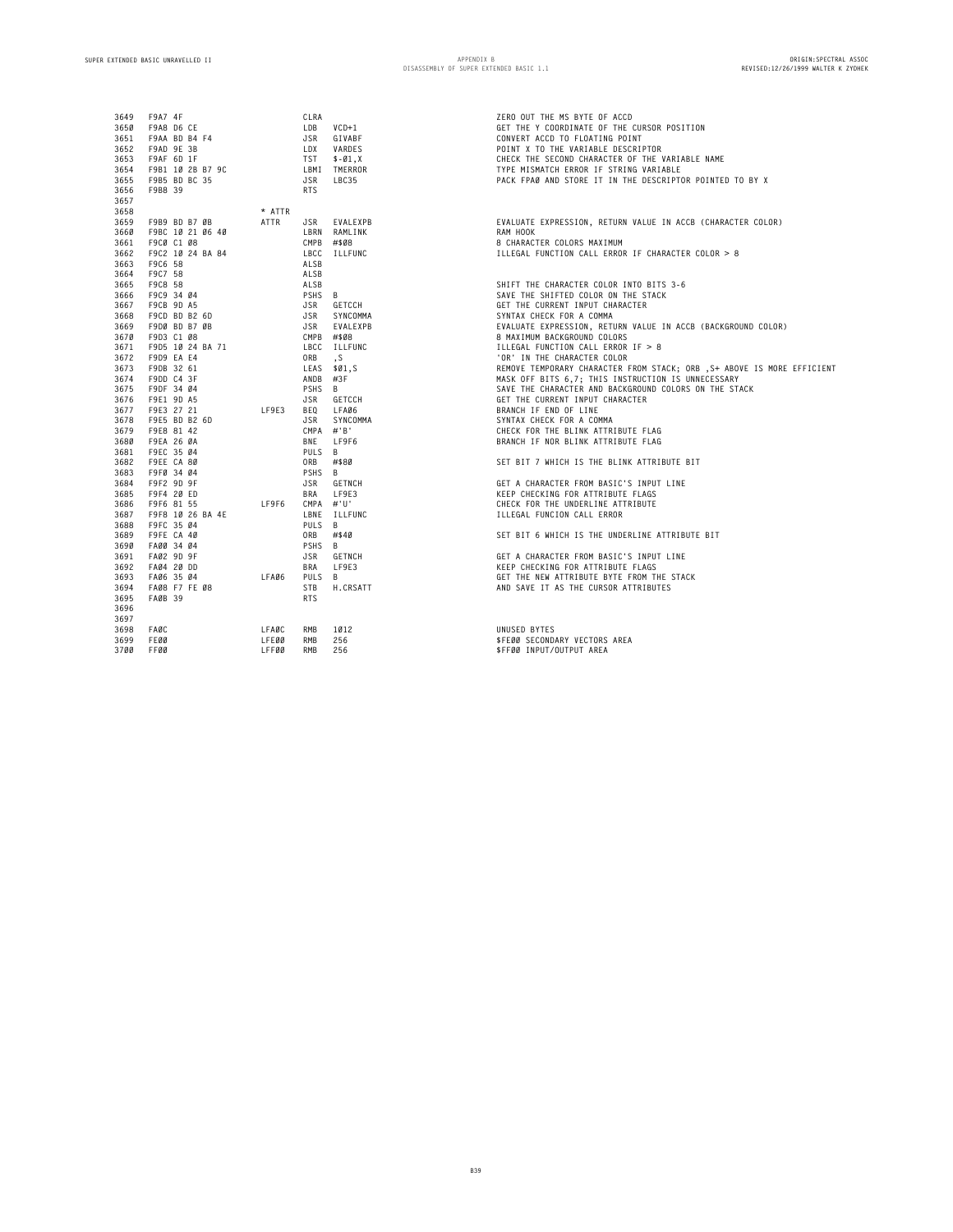| ALINK12        | E288        | EXECCART        | AØ5E        | IM.MMU        | EØE1              | LB657 | B657        | LC271 | C271                          |
|----------------|-------------|-----------------|-------------|---------------|-------------------|-------|-------------|-------|-------------------------------|
| ALINK14        | E389        | FPØEXP          | 004F        | IM.PALET      | E678              | LB7ØE | B7ØE        | LC275 | C275                          |
| ALINK15        | E429        | FPAØ            | 0050        | IM.RGB        | E664              | LB734 | B734        | LC277 | C277                          |
| ALINK16        | E413        | <b>FRETOP</b>   | 0021        | IM.TEXT       | EØ32              | LB73D | <b>B73D</b> | LC278 | C278                          |
| ALINK17        | E532        | FUNDIC2Ø        | E264        | INITØ         | FF9Ø              | LB740 | B740        | LC28A | C28A                          |
| ALINK18        | E3B4        | FUNDIS20 E27E   |             | INIT1         | FF91              | LB89D | <b>B89D</b> | LC28C | C28C                          |
|                |             |                 |             |               |                   |       |             |       |                               |
| ALINK19        | E4DØ        | G1BITPIX E7FF   |             | INT.FLAG FEED |                   | LB8D7 | <b>B8D7</b> | LC28D | C28D                          |
| ALINK2         | E138        | G2BITBIX E82Ø   |             | INTCNV        | B3ED              | LB905 | B905        | LC294 | C294                          |
| ALINK2Ø        | E47Ø        | G4BITPIX        | E83F        | INTIMAGE C359 |                   | LB958 | B958        | LC296 | C296                          |
| ALINK21        | E502        | GETBLOKØ        | EØØA        | KEYIN         | A1CB              | LB95C | <b>B95C</b> | LC297 | C297                          |
| ALINK22        | F7AE        | <b>GETCCH</b>   | <b>ØØA5</b> | L4000         | 4000              | LB95F | <b>B95F</b> | LC299 | C299                          |
| ALINK23        | F6AD        | <b>GETNCH</b>   | ØØ9F        | L8ØB8         | 80B8              | LB9D7 | B9D7        | LC29B | C29B                          |
| ALINK24        | <b>F77E</b> | GETTASKØ        | EØØC        | L80E7         | 80E7              | LBA92 | <b>BA92</b> | LC29C | C29C                          |
| ALINK25        | F8C3        | GETTASK1        | EØØE        | L8800         | 8800              | LBC35 | <b>BC35</b> | LC29E | C29E                          |
| ALINK26        | F8A3        | GETTEXT         | E008        | L883F         | 883F              | LBCC8 | BCC8        | LC2AØ | C2AØ                          |
| ALINK27        | F757        | GIVABF          | <b>B4F4</b> | LAØCE         | AØCE              | LBDD9 | BDD9        | LC2A1 | C2A1                          |
|                |             |                 |             |               |                   |       |             |       |                               |
| ALINK28        | E297        | H.BCOLOR FEØB   |             | LA35F         | A35F              | LC000 | cøøø        | LC2A3 | C2A3                          |
| ALINK29        | E29D        | H.COLUMN        | FEØ4        | LA39Ø         | A39Ø              | LCØØD | CØØD        | LC2A5 | C2A5                          |
| ALINK3         | E172        | H.CRSATT        | FEØ8        | LA3C6         | A3C6              | LCØ1B | CØ1B        | LC2A6 | C2A6                          |
| ALINK4         | E192        | H.CRSLOC        | FEØØ        | LA554         | A554              | LCØ2F | CØ2F        | LC2A8 | C2A8                          |
| ALINK5         | E1A6        | H.CURSX         | FEØ2        | LA7D3         | A7D3              | LCØ56 | CØ56        | LC2AA | C <sub>2</sub> AA             |
| ALINK6A        | E3F8        | H.CURSY         | FEØ3        | LA928         | A928              | LCØ91 | CØ91        | LC2AB | C2AB                          |
| ALINK6B        | E4ØC        | H.DISPEN FEØ6   |             | LAC33         | AC33              | LCØB1 | CØB1        | LC2AE | C <sub>2</sub> AE             |
| ALLCOL         | <b>ØØB5</b> | H.ERLINE FE13   |             | LAC44         | AC44              | LCØC2 | CØC2        | LC2BØ | C2BØ                          |
| ANGLE          | ØØE8        | H.ERRBRK FE17   |             | LAC46         | AC46              | LCØC9 | CØC9        | LC2B1 | C2B1                          |
| ATTR           | F9B9        | H.ERROR         | FE1Ø        | LAC49         | AC49              | LCØDC | CØDC        | LC2B2 | C2B2                          |
|                |             |                 |             |               |                   |       |             |       |                               |
| AUTHORMS       | F71B        | H.FCOLOR FEØA   |             | LAC65         | AC65              | LCØF1 | CØF1        | LC2B4 | C2B4                          |
| AUTHPIC        | C405        | H.ONBRK         | FEØC        | LAC76         | AC76              | LCØF6 | CØF6        | LC2B5 | C2B5                          |
| BAS2ØERR E4CC  |             | H.ONBRKS FE15   |             | LACAØ         | ACAØ              | LC106 | C106        | LC2B8 | C2B8                          |
| <b>BASIC</b>   | A000        | H.ONERR         | FEØE        | LADØ5         | ADØ5              | LC10C | C1ØC        | LC2BA | C2BA                          |
| <b>BEGMOVE</b> | CØ3F        | H.ONERRS        | <b>FE11</b> | LAD19         | AD19              | LC137 | C137        | LC2BB | C2BB                          |
| <b>BINVAL</b>  | 002B        | H.PBUF          | <b>FE19</b> | LAD43         | AD43              | LC165 | C165        | LC2BF | C2BF                          |
| <b>BLKCNT</b>  | 0094        | H.PCOUNT        | <b>FE18</b> | LADC4         | ADC4              | LC175 | C175        | LC2C1 | C2C1                          |
| <b>BRK</b>     | E3E6        | <b>HBUFF</b>    | ED58        | LADD4         | ADD4              | LC180 | C180        | LC2C2 | C2C2                          |
| <b>BUTTON</b>  | E5B1        | <b>HCALPOS</b>  | E7DA        | LADF4         | ADF4              | LC185 | C185        | LC2C6 | C2C6                          |
| CALTABLE E7DE  |             | HCIRCLE         | EA49        | LAEØ9         | AEØ9              | LC18C | C18C        | LC2C8 | C2C8                          |
| CHARAD         | ØØA6        | HCLS            | E6CF        | LAE11         | AE11              | LC19A | C19A        | LC2C9 | C <sub>2</sub> C <sub>9</sub> |
|                |             |                 |             |               |                   |       |             |       |                               |
| CHGFLG         | ØØDB        | <b>HCOLOR</b>   | E6F4        | LAEBB         | AEBB              | LC1AA | C1AA        | LC2CB | C <sub>2</sub> C <sub>B</sub> |
| CIRCDATA EB99  |             | <b>HDRAW</b>    | F39D        | LAEEB         | AEEB              | LC1B1 | C1B1        | LC2CD | C <sub>2</sub> C <sub>D</sub> |
| CLRHIRES E6D8  |             | HGET            | EDE5        | LAF45         | AF45              | LC1DE | C1DE        | LC2CE | C <sub>2</sub> C <sub>E</sub> |
| CMP            | E676        | HLINE           | E882        | LAF67         | AF67              | LC1E7 | C1E7        | LC2D1 | C2D1                          |
| COL32          | F652        | HORBEG          | ØØBD        | LB141         | B141              | LC1FØ | C1FØ        | LC2D3 | C2D3                          |
| COL4Ø          | F65C        | HORBYT          | ØØB9        | LB156         | B156              | LC2ØA | C2ØA        | LC2D4 | C2D4                          |
| COL8Ø          | F679        | HORDEF          | ØØC7        | LB262         | B262              | LC22A | C22A        | LC2D8 | C2D8                          |
| COMDIC20       | E1C5        | HOREND          | ØØC3        | LB267         | B267              | LC24E | C24E        | LC2DA | C2DA                          |
| COMDIS20 E236  |             | HPAINT          | EBF5        | LB26A         | <b>B26A</b>       | LC257 | C257        | LC2DB | C2DB                          |
| CURLIN         | 0068        | HPOINT          | E85C        | LB26F         | <b>B26F</b>       | LC259 | C259        | LC2DE | C2DE                          |
| <b>DCNVEC</b>  | CØØ4        | HPRINT          | EF3F        | LB277         | B277              | LC25A | C25A        | LC2EØ | C2EØ                          |
|                |             |                 |             |               |                   |       |             |       |                               |
| <b>DEVNUM</b>  | 006F        | HPUT            | EDED        | LB284         | B284              | LC25B | C25B        | LC2E1 | C2E1                          |
| DISK2ØMS E2A3  |             | <b>HRESBUFF</b> | <b>CØØØ</b> | LB2CE         | B <sub>2</sub> CE | LC25D | C25D        | LC2E4 | C2E4                          |
| DISK21MS E316  |             | HRESET          | E765        | LB357         | B357              | LC25E | C25E        | LC2E6 | C2E6                          |
| <b>DOSBAS</b>  | <b>C000</b> | HRMODE          | ØØE6        | LB3A2         | B3A2              | LC261 | C261        | LC2E7 | C2E7                          |
| EBCOMTAB E162  |             | HRWIDTH         | ØØE7        | LB3E9         | B3E9              | LC263 | C263        | LC2EA | C2EA                          |
| ENDMOVE        | C36C        | <b>HSCREEN</b>  | E688        | LB4F3         | B4F3              | LC264 | C264        | LC2EC | C2EC                          |
| ERLIN          | E4FD        | <b>HSET</b>     | E761        | LB511         | B511              | LC267 | C267        | LC2ED | C2ED                          |
| ERNO           | E4E9        | <b>HSTAT</b>    | F925        | LB516         | B516              | LC269 | C269        | LC2FØ | C2FØ                          |
| ERR            | E3D4        | <b>ILLFUNC</b>  | <b>B44A</b> | LB54C         | <b>B54C</b>       | LC26A | C26A        | LC2F2 | C <sub>2F2</sub>              |
| EVALEXPB B7ØB  |             | IM.CMP          | E654        | LB56D         | <b>B56D</b>       | LC26E | C26E        | LC2F3 | C2F3                          |
|                |             |                 |             |               |                   |       |             |       |                               |
| EXBAS          | 8000        | IM.GRAPH E070   |             | LB654         | B654              | LC27Ø | C270        | LC2FB | C2FB                          |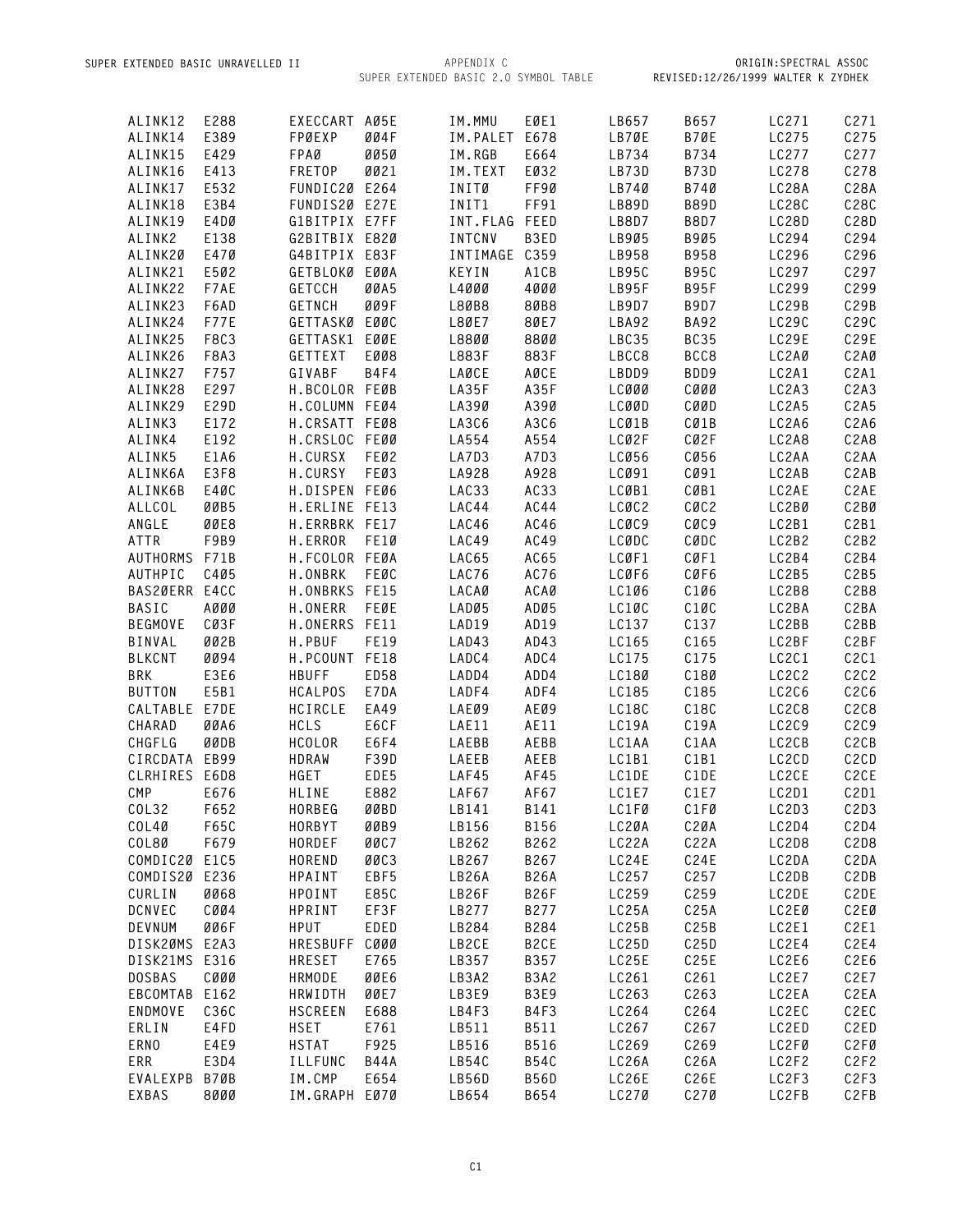| LC2FD | C2FD              | LE1DD        | E1DD | LE36A | E36A | LE73B | E73B | LEA29 | EA29 |
|-------|-------------------|--------------|------|-------|------|-------|------|-------|------|
| LC2FE | C <sub>2</sub> FE | LE1E1        | E1E1 | LE36B | E36B | LE759 | E759 | LEA2B | EA2B |
| LC301 | C301              | LE1E7        | E1E7 | LE386 | E386 | LE75D | E75D | LEA2D | EA2D |
|       |                   |              |      |       |      |       |      |       |      |
| LC303 | C303              | LE1ED        | E1ED | LE3C2 | E3C2 | LE76A | E76A | LEA33 | EA33 |
| LC304 | C304              | LE1F4        | E1F4 | LE3CF | E3CF | LE77F | E77F | LEA34 | EA34 |
| LC307 | C307              | LE1F9        | E1F9 | LE424 | E424 | LE782 | E782 | LEA3D | EA3D |
| LC309 | C3Ø9              | LE1FD        | E1FD | LE426 | E426 | LE788 | E788 | LEA44 | EA44 |
|       |                   |              |      |       |      |       |      |       |      |
| LC3ØA | C3ØA              | LE201        | E201 | LE430 | E43Ø | LE792 | E792 | LEA45 | EA45 |
| LC3ØD | C3ØD              | LE206        | E206 | LE43F | E43F | LE7AA | E7AA | LEA59 | EA59 |
| LC322 | C322              | LE2ØC        | E2ØC | LE446 | E446 | LE7AD | E7AD | LEA95 | EA95 |
|       |                   |              |      |       |      |       |      |       |      |
| LC334 | C334              | LE2ØF        | E2ØF | LE449 | E449 | LE7BØ | E7BØ | LEA9F | EA9F |
| LC33B | C33B              | LE212        | E212 | LE458 | E458 | LE7B2 | E7B2 | LEAB3 | EAB3 |
| LC349 | C349              | LE218        | E218 | LE466 | E466 | LE7B9 | E7B9 | LEAC7 | EAC7 |
| LC351 | C351              | LE21D        | E21D | LE47D | E47D | LE7BF | E7BF | LEAE7 | EAE7 |
|       |                   |              |      |       |      |       |      |       |      |
| LC352 | C352              | LE221        | E221 | LE488 | E488 | LE7CD | E7CD | LEB13 | EB13 |
| LC355 | C355              | <b>LE227</b> | E227 | LE496 | E496 | LE7DØ | E7DØ | LEB1E | EB1E |
| LC356 | C356              | LE22C        | E22C | LE49F | E49F | LE7D7 | E7D7 | LEB2Ø | EB2Ø |
| LC35A | C35A              | LE22F        | E22F | LE4BØ | E4BØ | LE7E6 | E7E6 | LEB32 | EB32 |
|       |                   |              |      |       |      |       |      |       |      |
| LD67F | <b>D67F</b>       | LE232        | E232 | LE4B3 | E4B3 | LE875 | E875 | LEB3D | EB3D |
| LDCØ5 | DCØ5              | LE238        | E238 | LE4C7 | E4C7 | LE87B | E87B | LEB3F | EB3F |
| LEØ1Ø | EØ1Ø              | LE23A        | E23A | LE4CE | E4CE | LE899 | E899 | LEB48 | EB48 |
|       |                   |              |      |       |      |       |      |       |      |
| LEØ33 | EØ33              | LE23C        | E23C | LE4F4 | E4F4 | LE8B3 | E8B3 | LEB53 | EB53 |
| LEØ3B | EØ3B              | LE23E        | E23E | LE4F9 | E4F9 | LE8B4 | E8B4 | LEB5C | EB5C |
| LEØ3C | EØ3C              | LE240        | E24Ø | LE4FA | E4FA | LE8EB | E8EB | LEB5F | EB5F |
| LEØ44 | EØ44              | LE242        | E242 | LE51E | E51E | LE8F2 | E8F2 | LEB6Ø | EB6Ø |
|       |                   |              |      |       |      |       |      |       |      |
| LEØ45 | EØ45              | LE244        | E244 | LE528 | E528 | LE8F4 | E8F4 | LEB73 | EB73 |
| LEØ63 | EØ63              | LE246        | E246 | LE52B | E52B | LE8F6 | E8F6 | LEB7B | EB7B |
| LEØ6D | EØ6D              | LE248        | E248 | LE58E | E58E | LE905 | E905 | LEB91 | EB91 |
| LEØ6E | EØ6E              | LE24A        | E24A | LE59A | E59A | LE906 | E906 | LEB9B | EB9B |
|       |                   |              |      |       |      |       |      |       |      |
| LEØ6F | EØ6F              | LE24C        | E24C | LE5AF | E5AF | LE913 | E913 | LEB9D | EB9D |
| LEØ71 | EØ71              | LE24E        | E24E | LE5D5 | E5D5 | LE921 | E921 | LEBA1 | EBA1 |
| LE079 | EØ79              | LE25Ø        | E250 | LE5D9 | E5D9 | LE92F | E92F | LEBA5 | EBA5 |
|       |                   |              |      |       |      |       |      |       |      |
| LEØ7A | EØ7A              | LE252        | E252 | LE5E3 | E5E3 | LE931 | E931 | LEBA9 | EBA9 |
| LEØ8B | EØ8B              | LE254        | E254 | LE5EA | E5EA | LE93E | E93E | LEBAB | EBAD |
| LEØCB | EØCB              | LE256        | E256 | LE5EC | E5EC | LE94E | E94E | LEBAF | EBB1 |
| LEØE9 | EØE9              | LE258        | E258 | LE5FA | E5FA | LE95D | E95D | LEBB5 | EBB5 |
|       |                   |              |      |       |      |       |      |       |      |
| LEØF1 | EØF1              | LE25A        | E25A | LE600 | E6ØØ | LE96C | E96C | LEBB9 | EBB9 |
| LEØF7 | EØF7              | LE25C        | E25C | LE606 | E606 | LE977 | E977 | LEBBD | EBBD |
| LE148 | E148              | LE25E        | E25E | LE6ØC | E6ØC | LE988 | E988 | LEBCA | EBCA |
| LE14D | E14D              | LE260        | E26Ø | LE62A | E62A | LE98D | E98D | LEBCB | EBCB |
|       |                   |              |      |       |      |       |      |       |      |
| LE152 | E152              | LE262        | E262 | LE634 | E634 | LE9AD | E9AD | LEBEA | EBEA |
| LE158 | E158              | LE269        | E269 | LE648 | E648 | LE9B1 | E9B1 | LECØ5 | ECØ5 |
| LE15B | E15B              | LE26F        | E26F | LE64A | E64A | LE9B8 | E9B8 | LEC1D | EC1D |
| LE15D | E15D              | LE275        | E275 | LE693 | E693 | LE9B9 | E9B9 | LEC47 | EC47 |
|       |                   |              |      |       |      |       |      |       |      |
| LE163 | E163              | LE279        | E279 | LE69C | E69C | LE9BF | E9BF | LEC4A | EC4A |
| LE165 | E165              | LE28Ø        | E280 | LE6A5 | E6A5 | LE9C6 | E9C6 | LEC51 | EC51 |
| LE167 | E167              | LE282        | E282 | LE6B9 | E6B9 | LE9CC | E9CC | LEC6A | EC6A |
| LE168 | E168              | LE284        | E284 | LE6BC | E6BC | LE9CD | E9CD | LEC6E | EC6E |
|       |                   |              |      |       |      |       |      |       |      |
| LE16A | E16A              | LE286        | E286 | LE6CB | E6CB | LE9D1 | E9D1 | LEC8Ø | EC8Ø |
| LE16C | E16C              | LE2CØ        | E2CØ | LE6D6 | E6D6 | LE9DB | E9DB | LEC83 | EC83 |
| LE18B | E18B              | LE2C1        | E2C1 | LE6E4 | E6E4 | LE9E1 | E9E1 | LEC86 | EC86 |
| LE19A | E19A              | LE2DA        |      | LE6EF |      | LE9FØ | E9FØ | LEC88 | EC88 |
|       |                   |              | E2DA |       | E6EF |       |      |       |      |
| LE19E | E19E              | LE2DB        | E2DB | LE705 | E705 | LEAØ4 | EAØ4 | LEC9B | EC9B |
| LE1AE | E1AE              | LE2F7        | E2F7 | LE7ØD | E7ØD | LEAØA | EAØA | LECA5 | ECA5 |
| LE1B2 | E1B2              | LE313        | E313 | LE7ØE | E7ØE | LEAØD | EAØD | LECB7 | ECB7 |
|       |                   |              |      |       |      |       |      |       |      |
| LE1BF | E1BF              | LE333        | E333 | LE711 | E711 | LEA16 | EA16 | LECBA | ECBA |
| LE1CA | E1CA              | LE334        | E334 | LE718 | E718 | LEA21 | EA21 | LECBE | ECBE |
| LE1D1 | E1D1              | LE33D        | E34D | LE72F | E72F | LEA25 | EA25 | LECC7 | ECC7 |
| LE1D8 | E1D8              | LE33E        | E34E | LE731 | E731 | LEA27 | EA27 | LECCD | ECCD |
|       |                   |              |      |       |      |       |      |       |      |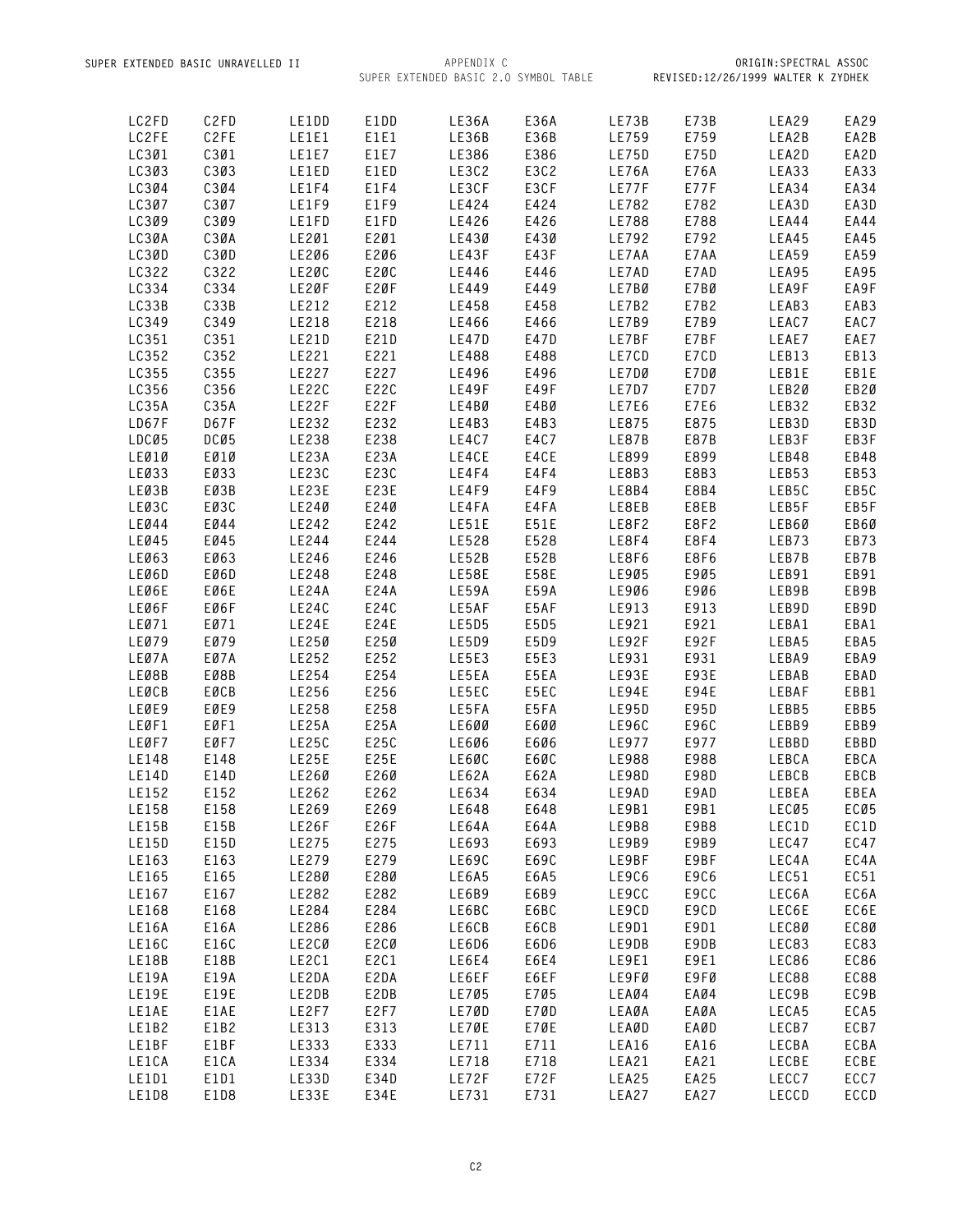| LECD1 | ECD1             | LEF7F        | EF7F | LF1DD | F1DD        | LF3C5 | F3C5 | LF6DC          | F6DC        |
|-------|------------------|--------------|------|-------|-------------|-------|------|----------------|-------------|
| LECE8 | ECE8             | LEF8E        | EF8E | LF1E5 | F1E5        | LF3CF | F3CF | LF6EØ          | F6EØ        |
| LECEA | ECEA             | LEF96        | EF96 | LF1ED | F1ED        | LF3E6 | F3E6 | LF6E7          | F6E7        |
| LECF1 | ECF1             | LEFA3        | EFA3 | LF1F5 | F1F5        | LF3EE | F3EE | LF719          | F719        |
|       |                  |              |      |       |             |       |      |                |             |
| LEDØ1 | EDØ1             | LEFAD        | EFAD | LF1FD | F1FD        | LF417 | F417 | LF730          | F730        |
| LED15 | ED15             | LEFD9        | EFD9 | LF205 | F205        | LF445 | F445 | LF74D          | F74D        |
| LED2Ø | ED2Ø             | LEFDB        | EFDB | LF2ØD | F2ØD        | LF451 | F451 | LF75E          | <b>F75E</b> |
| LED2E | ED2E             | LEFFE        | EFFE | LF215 | F215        | LF45C | F45C | LF761          | F761        |
|       |                  |              |      |       |             |       |      |                |             |
| LED3A | ED3A             | LFØØ1        | FØØ1 | LF21D | F21D        | LF467 | F467 | LF766          | F766        |
| LED3F | ED3F             | LFØØ2        | FØØ2 | LF225 | F225        | LF46D | F46D | <b>LF772</b>   | F772        |
| LED4E | ED4E             | LFØØ4        | FØØ4 | LF22D | F22D        | LF46F | F46F | LF778          | F778        |
| LED72 | ED72             | LFØØ6        | FØØ6 | LF235 | F235        | LF473 | F473 | <b>LF787</b>   | F787        |
| LED85 | ED85             | LFØØ8        | FØØ8 | LF23D | F23D        | LF47D | F47D | LF79F          | F79F        |
| LED95 | ED95             | <b>LFØØA</b> |      | LF245 | F245        | LF485 | F485 | LF7A4          | F7A4        |
|       |                  |              | FØØA |       |             |       |      |                |             |
| LED97 | ED97             | LFØ1A        | FØ1A | LF24D | F24D        | LF487 | F487 | LF7A8          | <b>F7A8</b> |
| LEDA3 | EDA3             | LFØ35        | FØ35 | LF255 | F255        | LF48C | F48C | LF7C4          | F7C4        |
| LEDBØ | EDBØ             | LFØ45        | FØ45 | LF25D | F25D        | LF492 | F492 | LF7CC          | F7CC        |
| LEDBD | EDBD             | LFØ6C        | FØ6C | LF265 | F265        | LF496 | F496 | LF7D7          | F7D7        |
| LEDC4 | EDC4             | LFØ8C        | FØ8C | LF26D | F26D        | LF49A | F49A | LF7DE          | F7DE        |
|       |                  |              |      |       |             |       |      |                |             |
| LEDD2 | EDD <sub>2</sub> | LFØ9D        | FØ9D | LF275 | F275        | LF4A1 | F4A1 | LF7E2          | F7E2        |
| LEDD6 | EDD6             | LFØA5        | FØA5 | LF27D | F27D        | LF4B2 | F4B2 | LF802          | F802        |
| LEDD8 | EDD8             | LFØAD        | FØAD | LF285 | F285        | LF4BF | F4BF | LF807          | F807        |
| LEDF4 | EDF4             | LFØB5        | FØB5 | LF28D | F28D        | LF4DØ | F4DØ | LF827          | F827        |
| LEEØ6 | EEØ6             | LFØBD        | FØBD | LF295 | F295        | LF4D1 | F4D1 | LF82E          | F82E        |
|       |                  |              |      |       |             |       |      |                |             |
| LEE23 | EE23             | LFØC5        | FØC5 | LF29D | F29D        | LF4D4 | F4D4 | LF854          | F854        |
| LEE28 | <b>EE28</b>      | LFØCD        | FØCD | LF2A5 | F2A5        | LF4E5 | F4E5 | LF86Ø          | F86Ø        |
| LEE34 | EE34             | LFØD5        | FØD5 | LF2AD | F2AD        | LF4F1 | F4F1 | LF86A          | F86A        |
| LEE38 | EE38             | LFØDD        | FØDD | LF2B5 | F2B5        | LF4FC | F4FC | LF86E          | F86E        |
| LEE5Ø | EE5Ø             | LFØE5        | FØE5 | LF2BD | F2BD        | LF507 | F507 | LF87B          | F87B        |
|       |                  |              |      |       |             |       |      |                |             |
| LEE5D | EE5D             | LFØED        | FØED | LF2C5 | F2C5        | LF51Ø | F510 | LF88A          | F88A        |
| LEE6D | EE6D             | LFØF5        | FØF5 | LF2CD | F2CD        | LF51F | F51F | LF8AB          | F8AB        |
| LEE92 | EE92             | LFØFD        | FØFD | LF2D5 | F2D5        | LF527 | F527 | LF8B1          | F8B1        |
| LEE96 | EE96             | LF105        | F105 | LF2DD | F2DD        | LF53B | F53B | LF8CD          | F8CD        |
| LEEA7 | EEA7             | LF1ØD        | F1ØD | LF2E5 | <b>F2E5</b> | LF545 | F545 | LF8EB          | F8EB        |
|       |                  |              |      |       |             |       |      |                |             |
| LEEAB | EEAB             | LF115        | F115 | LF2ED | F2ED        | LF54C | F54C | LF8ED          | F8ED        |
| LEECØ | EECØ             | LF11D        | F11D | LF2F5 | F2F5        | LF570 | F57Ø | LF963          | F963        |
| LEEC7 | EEC7             | LF125        | F125 | LF2FD | F2FD        | LF575 | F575 | LF9E3          | F9E3        |
| LEED3 | EED3             | LF12D        | F12D | LF305 | F305        | LF578 | F578 | LF9F6          | F9F6        |
| LEEEØ | EEEØ             | LF135        | F135 | LF3ØD | F3ØD        | LF583 | F583 | LFAØ6          | FAØ6        |
|       |                  |              |      |       |             |       | F584 |                |             |
| LEEE2 | EEE2             | LF13D        | F13D | LF315 | F315        | LF584 |      | LFAØC          | FAØC        |
| LEEE3 | EEE3             | LF145        | F145 | LF31D | F31D        | LF590 | F590 | <b>LFEØØ</b>   | FEØØ        |
| LEEE5 | EEE5             | LF14D        | F14D | LF325 | F325        | LF591 | F591 | <b>LFFØØ</b>   | FFØØ        |
| LEEE6 | EEE6             | LF155        | F155 | LF32D | F32D        | LF593 | F593 | LOCATE         | F8D2        |
| LEEE8 | EEE8             | LF15D        | F15D | LF335 | F335        | LF5A7 | F5A7 | LPEEK          | E573        |
| LEEE9 | EEE9             | LF165        | F165 | LF33D | F33D        | LF5B6 | F5B6 | LPOKE          | E545        |
|       |                  |              |      |       |             |       |      |                |             |
| LEEEB | EEEB             | LF16D        | F16D | LF345 | F345        | LF5C1 | F5C1 | MICROMS        | F702        |
| LEEEC | EEEC             | LF175        | F175 | LF34D | F34D        | LF5DA | F5DA | MMUIMAGE C246  |             |
| LEEEE | EEEE             | LF17D        | F17D | LF355 | F355        | LF5DD | F5DD | MMUREG         | FFAØ        |
| LEEEF | EEEF             | LF185        | F185 | LF35D | F35D        | LF5F2 | F5F2 | MOVE.XY        | C1D6        |
| LEEF6 | EEF6             | LF18D        | F18D | LF365 | F365        | LF5FA | F5FA | <b>MWAREMS</b> | E2F8        |
|       |                  |              |      |       |             |       |      |                |             |
| LEEFE | EEFE             | LF195        | F195 | LF36D | F36D        | LF5FD | F5FD | NEGACCD        | F4CC        |
| LEFØ7 | EFØ7             | LF19D        | F19D | LF375 | F375        | LF6Ø8 | F608 | NOWARM         | CØDE        |
| LEF1Ø | EF1Ø             | LF1A5        | F1A5 | LF37D | F37D        | LF61Ø | F61Ø | OLDPTR         | ØØ2D        |
| LEF18 | EF18             | LF1AD        | F1AD | LF385 | F385        | LF611 | F611 | PALETTE        | E5FØ        |
| LEF25 | EF25             | LF1B5        | F1B5 | LF38D | F38D        | LF61F | F61F | PALETREG FFBØ  |             |
|       |                  |              |      |       |             |       |      |                |             |
| LEF2C | EF2C             | LF1BD        | F1BD | LF395 | F395        | LF64F | F64F | PALIMAGE C236  |             |
| LEF62 | EF62             | LF1C5        | F1C5 | LF3B8 | F3B8        | LF66D | F66D | PATCH28        | CØC6        |
| LEF6C | EF6C             | LF1CD        | F1CD | LF3BD | F3BD        | LF68C | F68C | PATCH29        | CØD9        |
| LEF75 | <b>EF75</b>      | LF1D5        | F1D5 | LF3C3 | F3C3        | LF69B | F69B | PATCH3Ø        | C8B4        |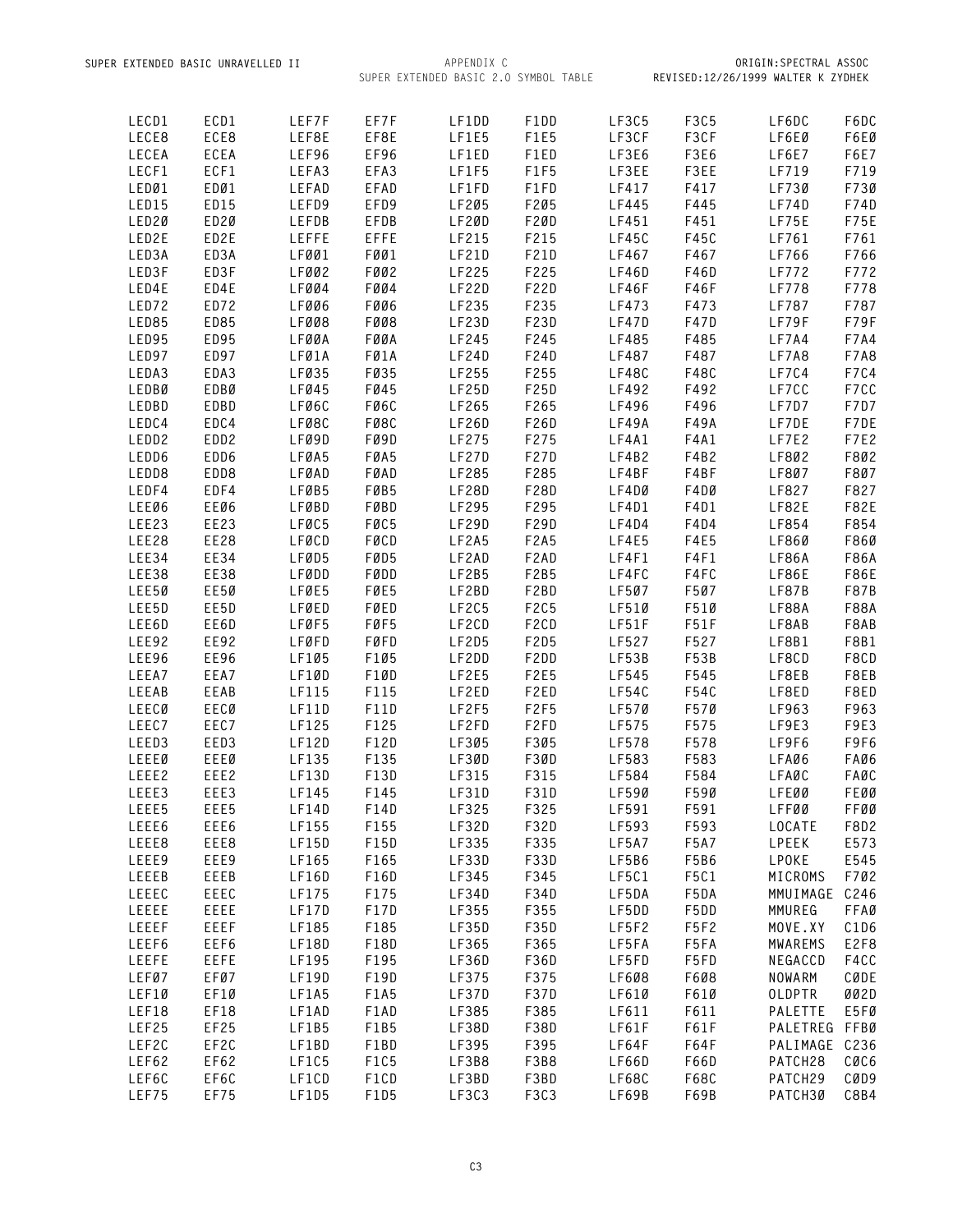| PATCHTAB                  | C256         | VEREND                    | ØØC5                     |
|---------------------------|--------------|---------------------------|--------------------------|
| PIAØ                      | FFØØ         | VIDEOREG                  | FF98                     |
| PIA1                      | FF2Ø         | VIDIMAGE<br><b>VIDRAM</b> | C <sub>22E</sub><br>0400 |
| PIX1MASK E7F1<br>PIX2MASK | E7F9         | <b>WAITLOOP</b>           | C22C                     |
| PIX4MASK E7FD             |              | WCOLOR                    | ØØB4                     |
| PIXELFIL E742             |              | WIDTH                     | F636                     |
| PRGGRAPH EØØ4             |              | ZER <sub>0</sub>          | 008A                     |
| PRGMMU                    | EØØ6         |                           |                          |
| PRGTEXT                   | EØØ2         |                           |                          |
| RAMLINK                   | <b>0000</b>  |                           |                          |
| <b>RESTABLE</b>           | EØ6C         |                           |                          |
| RESVEC                    | AØ27         |                           |                          |
| RGB                       | E674         |                           |                          |
| RSTFLG<br>RSTVEC          | 0071<br>0072 |                           |                          |
| SAM                       | FFCØ         |                           |                          |
| SCALE                     | ØØE9         |                           |                          |
| SELBLOKØ EØA1             |              |                           |                          |
| SELTASKØ EØFF             |              |                           |                          |
| SELTASK1                  | E119         |                           |                          |
| SELTEXT                   | EØB5         |                           |                          |
| SETFLG                    | ØØC2         |                           |                          |
| SETGRAPH EØ4D             |              |                           |                          |
| SETMMU<br>SETTEXT         | EØ97         |                           |                          |
| SETVIDEO                  | EØ19<br>EØ82 |                           |                          |
| SPAREØ                    | EØ13         |                           |                          |
| SPARE1                    | EØ15         |                           |                          |
| SPARE2                    | EØ17         |                           |                          |
| STRINOUT B99C             |              |                           |                          |
| SUPERVAR                  | EØØØ         |                           |                          |
| SYNCOMMA                  | <b>B26D</b>  |                           |                          |
| TEMPPT                    | ØØØB         |                           |                          |
| TMERROR                   | B151         |                           |                          |
| <b>TMPSTACK</b>           | <b>DFFF</b>  |                           |                          |
| <b>TMPSTK</b><br>TXTTAB   | øødc<br>0019 |                           |                          |
| V.BORDER FF9A             |              |                           |                          |
| V.TIMER                   | FF94         |                           |                          |
| V4Ø                       | 0040         |                           |                          |
| V41                       | 0041         |                           |                          |
| V42                       | ØØ42         |                           |                          |
| V44                       | 0044         |                           |                          |
| VALTYP                    | 0006         |                           |                          |
| VARDES                    | <b>ØØ3B</b>  |                           |                          |
| VCB<br>VCD                | ØØCB<br>ØØCD |                           |                          |
| <b>VCF</b>                | ØØCF         |                           |                          |
| VD1                       | ØØD1         |                           |                          |
| VD3                       | ØØD3         |                           |                          |
| VD4                       | ØØD4         |                           |                          |
| VD5                       | ØØD5         |                           |                          |
| VD6                       | ØØD6         |                           |                          |
| VD7                       | ØØD7         |                           |                          |
| VD8                       | ØØD8         |                           |                          |
| VD9                       | ØØD9         |                           |                          |
| VERBEG                    | ØØBF         |                           |                          |
| VERDEF                    | ØØC9         |                           |                          |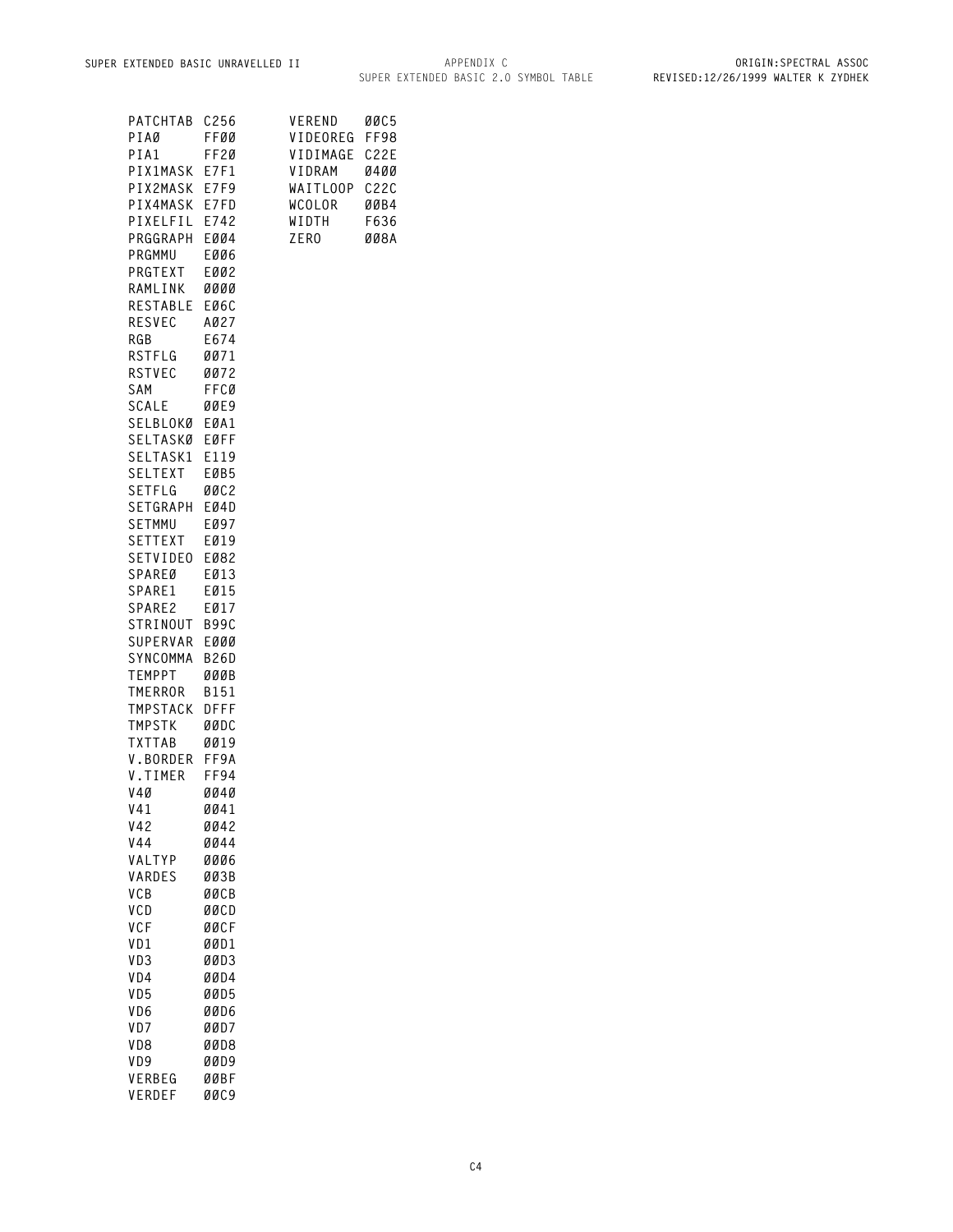**GIME CHIP CONTROL REGISTERS**

**The major functions of the GIME chip are controlled by the chip control register which are mapped into the I/O page (\$FF00-\$FFFF) which is always present in the logical address space regardless of the status of the MMU registers. The area from \$FF90-\$FFBF in particular is a direct link to the GIME chip.**

**FF90 Initialization Register 0 (INIT0)**

| BIT7             | COCO            | 1=Color Computer Compatible           |
|------------------|-----------------|---------------------------------------|
| BIT6             | MMUEN           | $1=MMU$ Enabled (COCO = $\emptyset$ ) |
| BIT5             | I EN            | 1=Chip IRQ output enabled             |
| BIT4             | <b>FEN</b>      | 1=Chip FIRQ output enabled            |
| BIT3             | MC3             | 1=RAM at XFEFF is constant            |
| BIT <sub>2</sub> | MC <sub>2</sub> | 1=\$FF40-4F external; Ø=internal      |
| BIT1             | MC 1            | ROM map control (see table below)     |
| BITØ             | MCØ             | ROM map control (see table below)     |
|                  |                 |                                       |
| MC1              | MCØ             | ROM mapping                           |
| Ø                | X               | 16K Internal, 16K external            |
| $\mathbf{1}$     | Ø               | 32K Internal                          |
| 1                | 1               | 32K External (except vectors)         |

## **FF91 Initialization Register 1 (INIT1)**

| BIT6-7 |      | Unused                                                |
|--------|------|-------------------------------------------------------|
| BIT5 - | TINS | Timer clock: $1 = 70$ nsec, $\varnothing = 63.5$ usec |
| BIT1-4 |      | Unused                                                |
| BITØ   | TR.  | MMU task register select                              |

| FF92 |        |                 | IRQ Interrupt Enable/Status Register (IRQENR) |
|------|--------|-----------------|-----------------------------------------------|
|      | BIT6-7 |                 | Unused                                        |
|      | BIT5   | TMR             | Timer                                         |
|      | BIT4   | <b>HBORD</b>    | Horizontal Border                             |
|      | BIT3   | <b>VBORD</b>    | Vertical Border                               |
|      | BIT2   | EI <sub>2</sub> | RS-232 serial port                            |
|      | BIT1   | EI1             | Keyboard                                      |
|      | BITØ   | E I Ø           | Cartridge Port                                |

**FF93 FIRQ Interrupt Enable/Status Register (FIRQENR) BIT6-7 Unused BIT5 TMR Timer BIT4 HBORD Horizontal Border BIT3 VBORD Vertical Border BIT2 EI2 RS-232 serial port BIT1 EI1 Keyboard BIT0 EI0 Cartridge Port**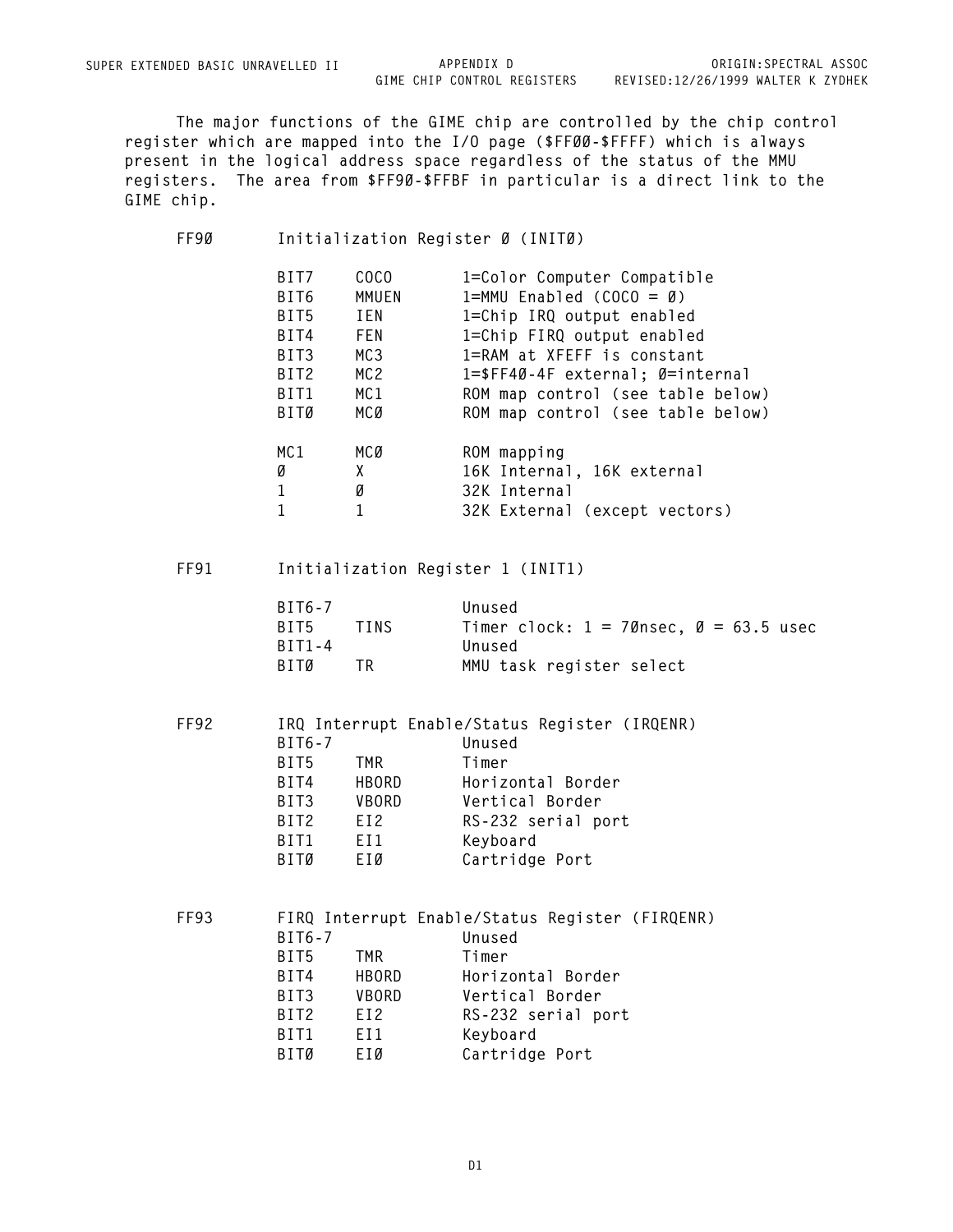| FF94   | Timer Register (MSB)                                                            |                                                                                                                                                                  |  |  |  |
|--------|---------------------------------------------------------------------------------|------------------------------------------------------------------------------------------------------------------------------------------------------------------|--|--|--|
|        | BIT4-7<br>BITØ-3                                                                | Unused<br>Most Significant 4 bits of timer                                                                                                                       |  |  |  |
| FF95   | Timer Register (LSB)                                                            |                                                                                                                                                                  |  |  |  |
|        | $BITØ-7$                                                                        | Least Significant 8 bits of timer                                                                                                                                |  |  |  |
| FF96,7 | Reserved                                                                        |                                                                                                                                                                  |  |  |  |
| FF98   | Video Mode Register                                                             |                                                                                                                                                                  |  |  |  |
|        | BIT7<br><b>BP</b><br>BIT6<br>BIT5 BPI<br>BIT4<br>MOCH<br>BIT3 H5Ø<br>BITØ-2 LPR | $\emptyset$ =text, 1=bit plane graphics<br>Unused<br>Burst Phase Invert (Color Set)<br>1=Monochrome (Composite Monitor)<br>1=50Hz vertical sync<br>Lines per Row |  |  |  |
| FF99   | Video Resolution Register                                                       |                                                                                                                                                                  |  |  |  |
|        | BIT7<br>BIT5-6 LPF<br>BIT2-4 HRES<br>BITØ-1 CRES                                | Undefined<br>Lines per Field (number of rows)<br>Horizontal Resolution<br>Color Resolution                                                                       |  |  |  |
| FF9A   | Border Register                                                                 |                                                                                                                                                                  |  |  |  |
|        | BIT6-7<br>BITØ-5                                                                | Unused<br>Border Color                                                                                                                                           |  |  |  |
| FF9B   | Unused                                                                          |                                                                                                                                                                  |  |  |  |
| FF9C   | Vertical Scroll Register                                                        |                                                                                                                                                                  |  |  |  |
|        | BIT4-7<br>BITØ-3 VSC                                                            | Unused<br>Vertical Scroll Bits                                                                                                                                   |  |  |  |
| FF9D   | Vertical Offset Register (MSB)                                                  |                                                                                                                                                                  |  |  |  |
|        | BITØ-7 Y8-Y15                                                                   | Vertical offset high order byte                                                                                                                                  |  |  |  |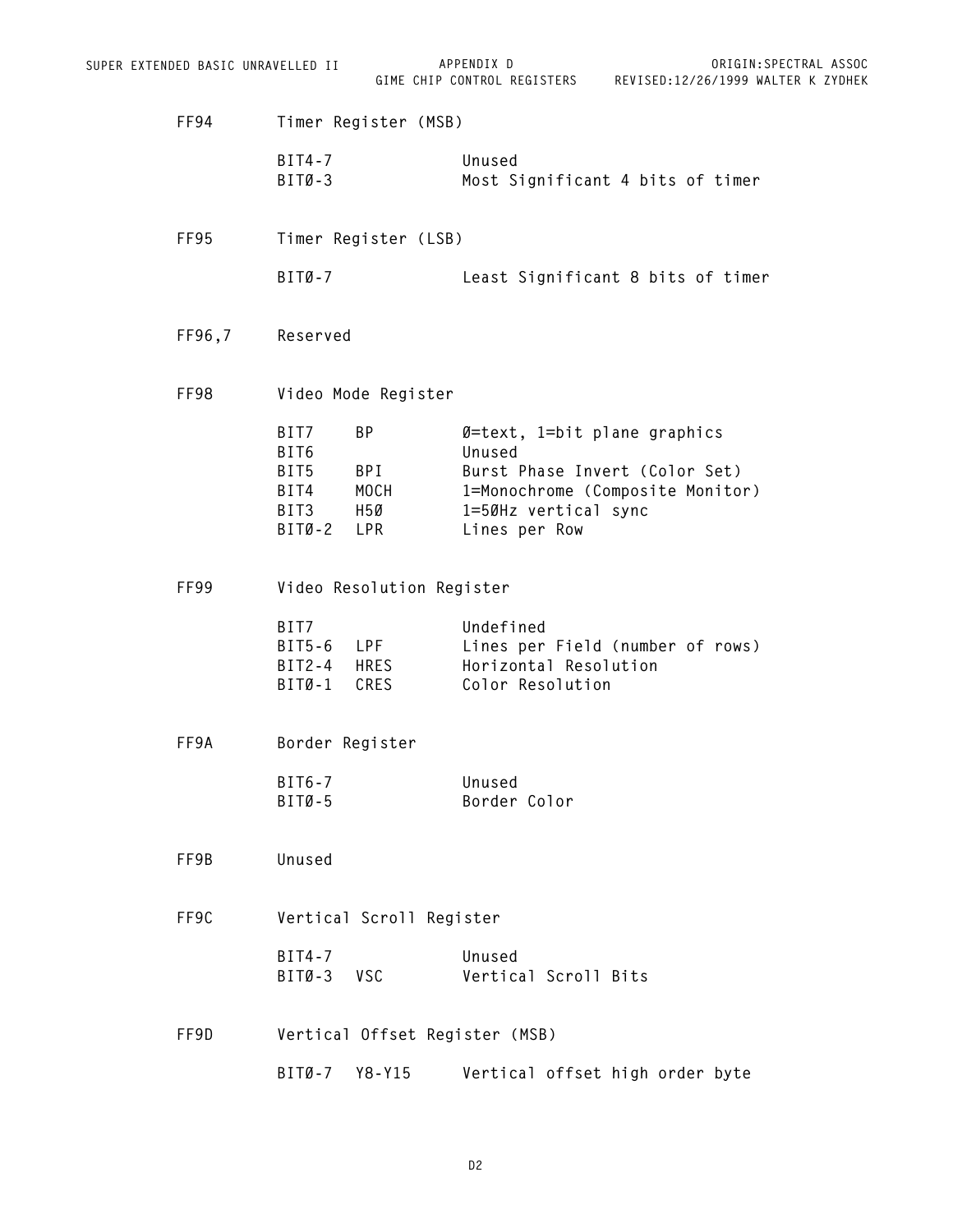**GIME CHIP CONTROL REGISTERS REVISED:12/26/1999 WALTER K ZYDHEK ORIGIN:SPECTRAL ASSOC**

| FF9E | Vertical Offset Register (LSB)                   |                                                |  |
|------|--------------------------------------------------|------------------------------------------------|--|
|      | BITØ-7 YØ-Y7                                     | Vertical offset low order byte                 |  |
| FF9F | Horizontal Offset Register                       |                                                |  |
|      | BIT7 HVEN<br>BITØ-6 HOFF                         | Horizontal Virtual Enable<br>Horizontal Offset |  |
|      | FFAØ-FFA7 Memory Management Unit Task Register Ø |                                                |  |
|      | FFA8-FFAF Memory Management Unit Task Register 1 |                                                |  |
|      | FFBØ-FFBF Palette Registers                      |                                                |  |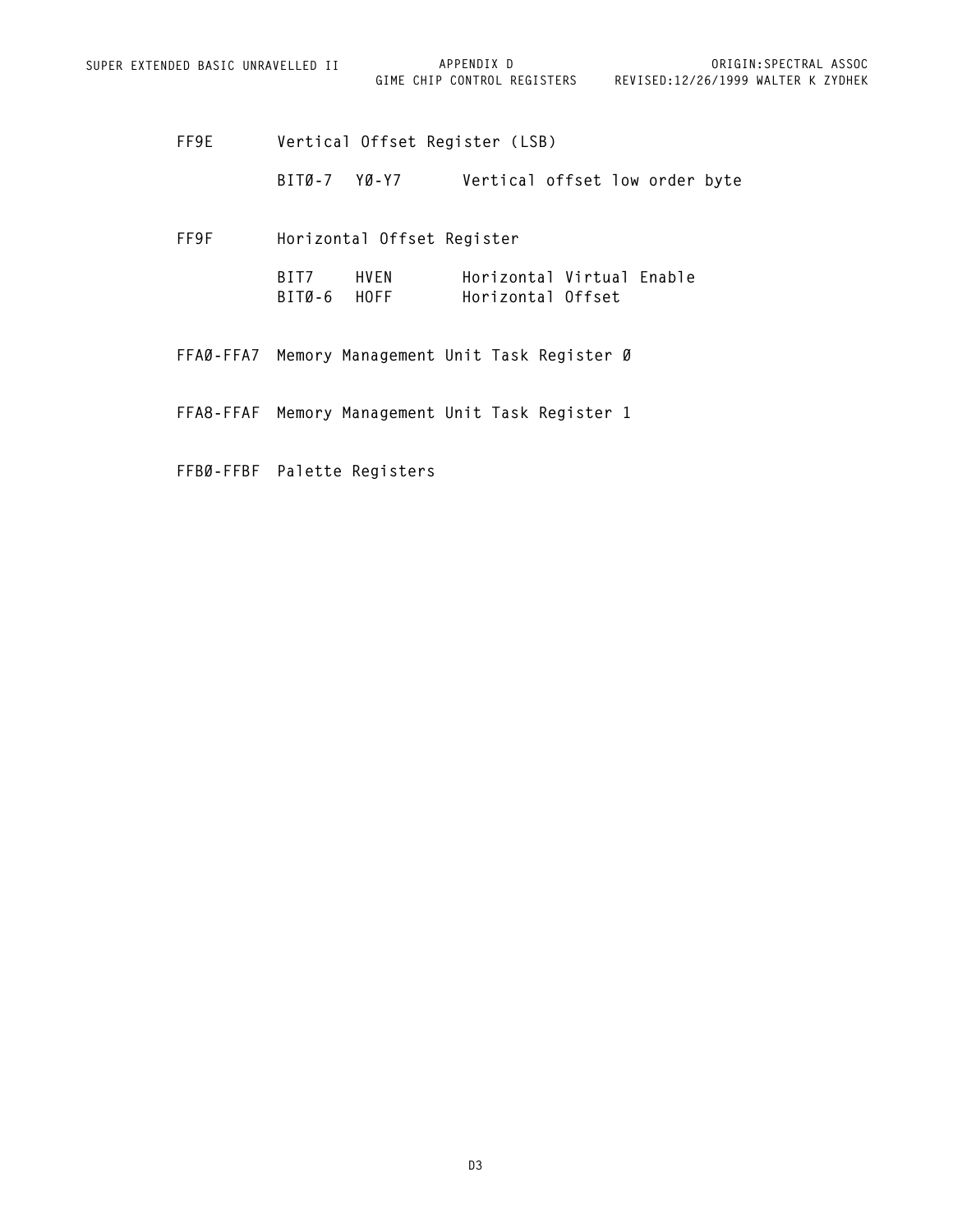**Listed below are the 64 different colors available on the Color Computer 3. In order to use the colors, first decide which color you wish to display and find the color closest to your desired color in the table below. Then you must know whether the color will be viewed on an RGB monitor (RGB) or a composite monitor or a television set (CMP). Get the color number from the appropriate monitor column and store that number into a palette register or the border color register.**

**The names assigned to these colors are based upon the names given to the RGB colors. Since the methods in which the RGB and composite colors are generated are not the same (as explained in Chapter Five) the name of the color may not agree whith what you personally see the color to be. This table is presented in order to provide a universal conversion between the RGB and composite colors. All you need to do is have a short program such as the one shown in Figure 16 to allow easy conversion of colors in your program based upon the type of monitor being used to view the program. The table of colors given below is the conversion used in OS-9 Level Two.**

|    | Monitor | Color                  | Monitor |                | Color                    |
|----|---------|------------------------|---------|----------------|--------------------------|
|    | RGB CMP |                        | RGB CMP |                |                          |
| ØØ | ØØ      | <b>Black</b>           | 32      | 23             | Medium intensity red     |
| Ø1 | 12      | Low intensity blue     | 33      | 8              | Blue tint red            |
| Ø2 | Ø2      | Low intensity green    | 34      | 21             | Light Orange             |
| Ø3 | 14      | Low intensity cyan     | 35      | 6              | Cyan tint red            |
| Ø4 | Ø7      | Low intensity red      | 36      | 39             | Full intensity red       |
| Ø5 | Ø9      | Low intensity magenta  | 37      | 24             | Magenta tint red         |
| Ø6 | Ø5      | Low intensity brown    | 38      | 38             | Brown tint red           |
| Ø7 | 16      | Low intensity white    | 39      | 54             | Faded red                |
| Ø8 | 28      | Medium intensity blue  | 4Ø      | 25             | Medium intensity magenta |
| Ø9 | 44      | Full intensity blue    | 41      | 42             | Blue tint magenta        |
| 1Ø | 13      | Green tint blue        | 42      | 26             | Green tint magenta       |
| 11 | 29      | Cyan tint blue         | 43      | 58             | Cyan tint magenta        |
| 12 | 11      | Red tint blue          | 44      | 24             | Red tint magenta         |
| 13 | 27      | Magenta tint blue      | 45      | 41             | Full intensity magenta   |
| 14 | 10      | Brown tint blue        | 46      | 4Ø             | Brown tint magenta       |
| 15 | 43      | Faded blue             | 47      | 56             | Faded magenta            |
| 16 | 34      | Medium intensity green | 48      | 20             | Medium intensity yellow  |
| 17 | 17      | Blue tint green        | 49      | $\overline{4}$ | Blue tint yellow         |
| 18 | 18      | Full intensity green   | 50      | 35             | Green tint yellow        |
| 19 | 33      | Cyan tint green        | 51      | 51             | Cyan tint yellow         |
| 20 | Ø3      | Red tint green         | 52      | 37             | Red tint yellow          |
| 21 | Ø1      | Magenta tint green     | 53      | 53             | Magenta tint yellow      |
| 22 | 19      | Brown tint green       | 54      | 36             | Full intensity yellow    |
| 23 | 5Ø      | Faded green            | 55      | 52             | Faded yellow             |
| 24 | 30      | Medium intensity cyan  | 56      | 32             | Medium intensity white   |
| 25 | 45      | Blue tint cyan         | 57      | 59             | Light blue               |
| 26 | 31      | Green tint cyan        | 58      | 49             | Light green              |
| 27 | 46      | Full intensity cyan    | 59      | 62             | Light cyan               |
| 28 | 15      | Red tint cyan          | 6Ø      | 55             | Light red                |
| 29 | 6Ø      | Magenta tint cyan      | 61      | 57             | Light magenta            |
| 30 | 47      | Brown tint cyan        | 62      | 63             | Light yellow             |
| 31 | 61      | Faded cyan             | 63      | 48             | White                    |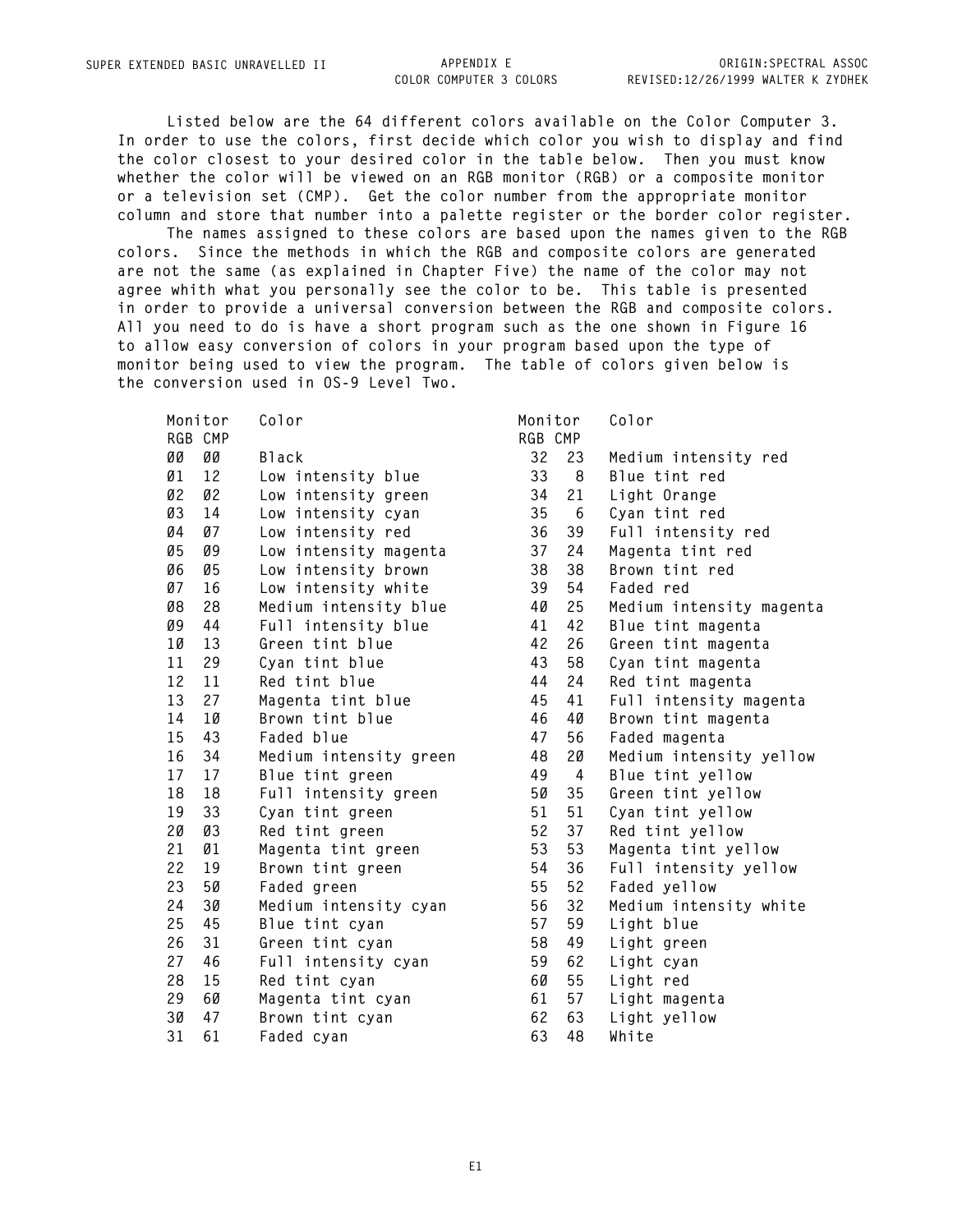**COLOR COMPUTER 3 COLORS**

## **Converting RGB Colors to Composite Colors**

**It will often be beneficial to allow a graphic display to appear the same on a composite monitor as it does on an RGB monitor. The following Basic routine, which will convert an RGB color code into its closest similar composite color code, can be used. Since RGB colors are derived in a different manner than composite colors, no conversion will be exact.**

 **'SET UP CONVERSION FACTORS FOR COMPOSITE COLORS DIM C(63) : FOR X = 0 TO 63 : READ C(X) : NEXT X 30 GOTO 100 DATA 0,12,2,14,7,9,5,16,28,44,13,29,11,27,10,43 DATA 34,17,18,33,3,1,19,50,30,45,31,46,15,60,47,61 DATA 23,8,21,6,39,24,38,54,25,42,26,58,24,41,40,56 DATA 20,4,35,51,37,53,36,52,32,59,49,62,55,57,63,48 'CONVERT C TO COMPOSITE COLOR IF NOT RGB MON. (R=0) IF R=0 THEN C=C(C) : RETURN ELSE RETURN 'MAIN BODY OF PROGRAM**

**FIGURE 16 - BASIC PROGRAM TO CONVERT RGB COLORS TO COMPOSITE**

**The above routine should be near the beginning of the program (but after the CLEAR statement). The program must ask for the type of monitor being used. If an RGB monitor is in use, set R=1, otherwise set R=0. Then, when it is time to set a color, make C equal to the RGB color desired and execute a GOSUB 90. The color will be converted to the appropriate composite color. Then simply set the palette to the value in C. For example (assuming R has already been set up), a line might read 270 C=27 : GOSUB 90 : PALETTE 3,C**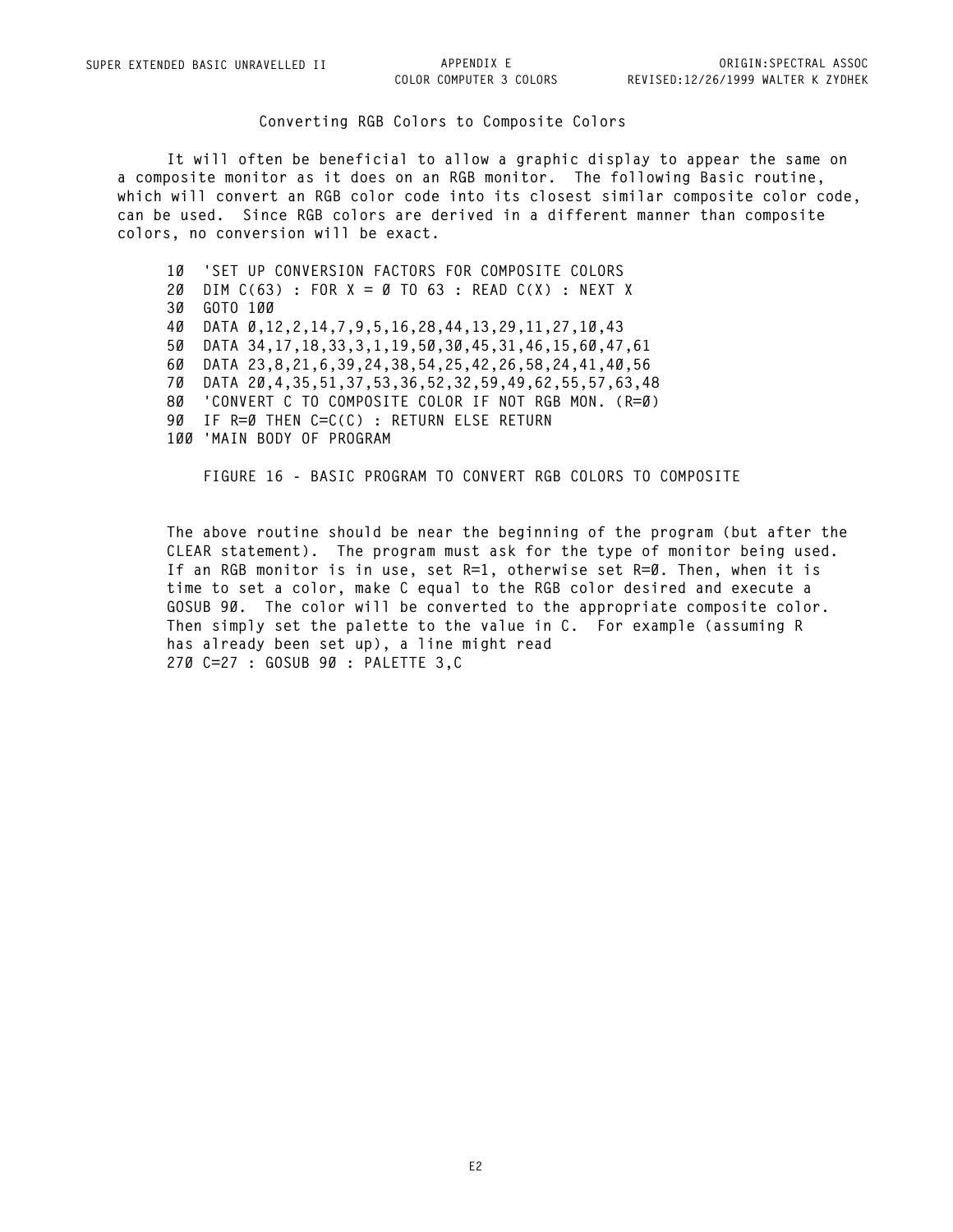Listed below are all of the data and ASCII tables found in the last half (C000-FDFF) of the **Super Extended Basic ROM.**

| START            | END  | DESCRIPTION                                                    |
|------------------|------|----------------------------------------------------------------|
| C22E             | C235 | VIDEO CONTROL REGISTERS' IMAGE (INITIALIZATION)                |
| C <sub>236</sub> | C245 | PALETTE REGISTERS' IMAGE (INITIALIZATION)                      |
| C246             | C255 | MMU REGISTERS' IMAGE (INITIALIZATION)                          |
| C256             | C3ØC | COLOR/EXTENDED BASIC PATCH TABLE                               |
| C3ØD             | C321 | CODED AUTHORS' NAMES                                           |
| C351             | C358 | DISK BASIC PATCH TABLE                                         |
| C359             | C36B | INTERRUPT JUMP TABLE IMAGE                                     |
| C405             | DCØ4 | DIGITIZED PICTURE OF THE AUTHORS                               |
| EØØØ             | EØ18 | ROM ROUTINES' ADDRESS VECTORS                                  |
| EØ32             | EØ4C | VIDEO REGISTERS' TEXT MODE IMAGES                              |
| EØ6C             | EØ6F | VIDEO RESOLUTION REGISTER (\$FF99) VALUES                      |
| EØ7Ø             | EØ81 | VIDEO REGISTERS' GRAPHICS MODE IMAGES                          |
| EØE1             | EØFØ | MMU IMAGES                                                     |
| E162             | E16B | COMMAND INTERPRETATION TABLE                                   |
| E1C5             | E235 | COMMANDS DICTIONARY                                            |
| E236             | E263 | COMMANDS DISPATCH TABLE                                        |
| E264             | E27D | FUNCTIONS DICTIONARY                                           |
| E27E             | E287 | FUNCTIONS DISPATCH TABLE                                       |
| E2A3             | E2F7 | DISK BASIC 2.0 COPYRIGHT MESSAGE                               |
| E2F8             | E315 | 'AND MICROWARE SYSTEMS CORP.' MESSAGE                          |
| E316             | E388 | DISK BASIC 2.1 COPYRIGHT MESSAGE                               |
| E4CC             | E4CF | SUPER EXTENDED BASIC ERROR CODES                               |
| E654             | E663 | TABLE OF 'OFFICIAL' COMPOSITE COLORS                           |
| E664             | E673 | TABLE OF 'OFFICIAL' RGB COLORS                                 |
| E678             | E687 | PALETTE REGISTERS' RAM IMAGE                                   |
| E6CB             | E6CE | TABLE OF HOW MANY BYTES PER HORIZONTAL ROW IN THE              |
|                  |      | HIGH RESOLUTION GRAPHICS MODES                                 |
| E759             | E75C | TABLE OF SINGLE PIXEL MASKS FOR THE HI-RES GRAPHICS MODES      |
| E75D             | E760 | TABLE OF MULTIPLIERS TO SPREAD A SINGLE PIXEL MASK             |
|                  |      | THROUGH AN ENTIRE BYTE                                         |
| E7F1             | E7FE | TABLE OF 1,2 AND 4 BIT SHIFTED PIXEL MASKS                     |
| EA25             | EA2C | TABLE OF PIXEL MOVE ADDRESSES                                  |
| EB99             | EBBC | TABLE OF SINES AND COSINES FOR THE HCIRCLE COMMAND             |
| EEEØ             | EEEE | LOOKUP TABLE FOR PSET, PRESET, AND, OR AND NOT ROUTINES        |
|                  |      | FOR THE HPUT COMMAND                                           |
| FØØ2             | FØØB | TABLE OF ADDRESSES FOR THE HI-RES PRINT DRIVERS                |
| FØ35             | FØ44 | TABLE OF ALL POSSIBLE 2 BIT PIXEL MASKS                        |
| FØ6C             | FØ8B | TABLE OF ALL POSSIBLE DOUBLE BYTE 4 BIT PIXEL MASKS            |
| FØ9D             | F39C | HIGH RESOLUTION SOFTWARE CHARACTER GERNERATOR 'ROM'            |
| F702             | F71A | 'MICROWARE SYSTEMS CORP.' MESSAGE                              |
| F71B             | F72F | AUTHORS' NAMES - THIS AREA IS ALL ZEROS IN THE ROM. AFTER      |
|                  |      | INITIALIZATION THE AUTHORS' NAMES WILL BE FOUND HERE (IN RAM)  |
|                  |      | UNTIL YOU EXECUTE A CLS 100 COMMAND, AFTER WHICH TIME YOU WILL |
|                  |      | FIND NOPs IN THIS AREA.                                        |
|                  |      |                                                                |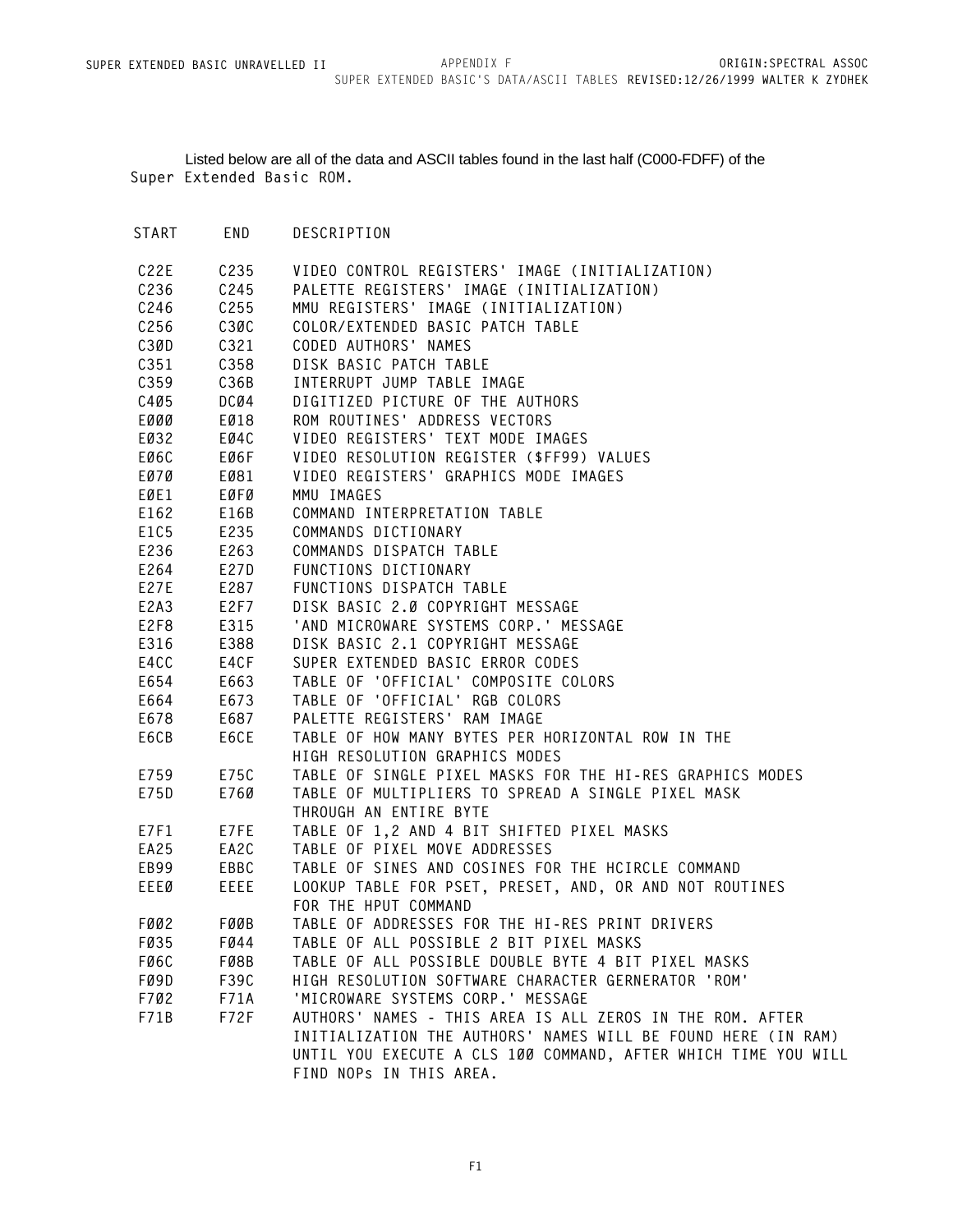**At the back of the Color Computer 3 Extended Basic manual, you will find a section called ROM ROUTINES. In this section you will find a summary of the official ROM calls which may be made. These official calls are located at \$A000 and are made by indirect subroutine calls to the addresses given. No mention is made of a suspicious looking table of addresses located at address \$E000 which is the beginning of the new code added to the Basic ROM by the Color Computer 3. These addresses are similar to a table of addresses at the beginning of the Disk Basic ROM which is only partially documented. It is the opinion of the author that the Super Extended table, as well as the Disk Basic table, will be maintained by Tandy and should be used as if they were supported by Tandy. The reader is cautioned that this is just the OPINION of the author and is by no means the official stance of Tandy.**

**SUPERVAR = [E000] This is the address of the direct page variables used by Super Extended Basic. It is not the address of a routine.**

**ENTRY CONDITIONS Not applicable**

**EXIT CONDITIONS Not applicable**

**PRGTEXT = [E002]**

**Program INIT0 and the video control registers with their RAM images according to the value contained in HRWIDTH. Basic (unmodified by the user) will do the following: 1) If HRWIDTH = 0, set up 32 column CoCo compatible mode, 2) If HRWIDTH = 1, set up the 40 column hi-res text mode, 3) If HRWIDTH = anything else, set up the 80 column hi-res text mode. A RAM hook exists in this routine which will allow the user to modify it.**

**ENTRY CONDITIONS HRWIDTH should be set to a valid value.**

**EXIT CONDITIONS INIT0 and the video control registers are modified. All CPU registers, except CC are preserved.**

**PRGGRAPH = [E004] Program INIT0 and the video control registers with their RAM images according to the value contained in HRMODE. Basic (unmodified by the user) will do the following: 1) If HRMODE is 1,2,3 or 4, set the proper HSCREEN graphics mode or 2) if HRMODE is any other value, cause invalid and potentially disastrous data to be programmed into INIT0 and the video control registers. A RAM hook exists in this routine which will allow the user to modify it.**

**ENTRY CONDITIONS HRMODE should be set to a valid value (1-4)**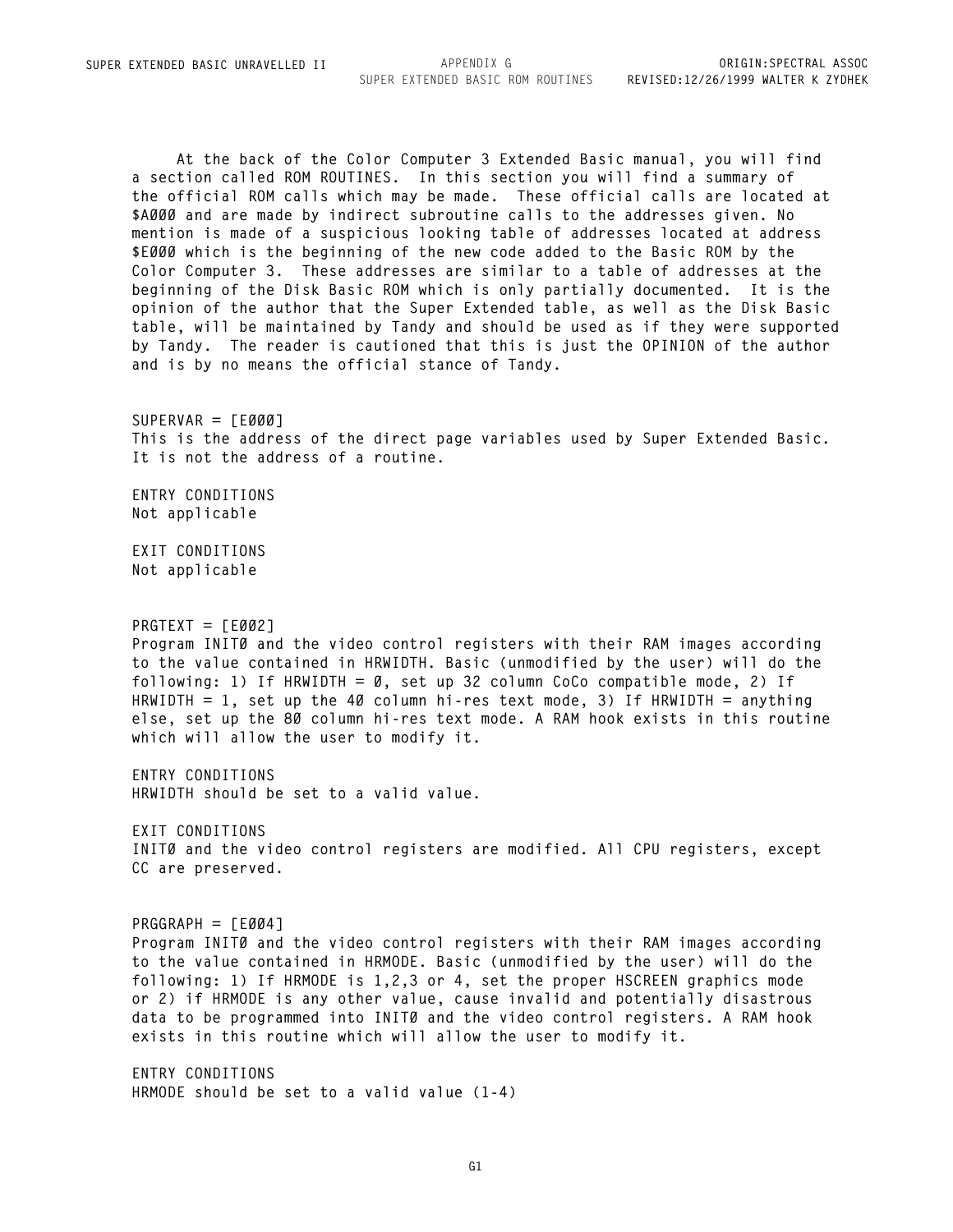SUPER EXTENDED BASIC ROM ROUTINES **REVISED:12/26/1999 WALTER K ZYDHEK**

**EXIT CONDITIONS INIT0 and the video control registers are modified. All CPU registers, except CC are preserved.**  $PRGMMU = FEØ961$ **Program the MMU registers with their RAM images. ENTRY CONDITIONS None EXIT CONDITIONS The MMU registers are modifed. All CPU registers, except CC are preserved. GETTEXT = [E008] Place block 6.6 into the RAM image of the Task Register 0 MMU register which controls logical block 1. Then copy the RAM image of the MMU registers to the MMU registers. Finally, replace block 6.6 (as saved above) with block 7.1 in the RAM image of the MMU registers. This is a very special purpose routine used by Basic to replace the hi-res text screen into the logical address space so that they may be modified. ENTRY CONDITIONS None EXIT CONDIIIONS The RAM image of MMU register one of task register 0 and the MMU registers are modified. All CPU registers, except CC, are preserved. GETBLOK0 = [E00A] Place a block into the RAM image of Task Register 0 MMU register which controls logical block 0. Then copy the RAM image of the MMU registers to the MMU registers. Finally, replace the block (as saved above) with block 7.0 in the RAM image of the MMU registers. This is a very special purpose routine used by Basic to place any block into the logical address space so that it may be modified. ENTRY CONDITIONS B contains the block (0-\$3F) to be loaded. EXIT CONDITIONS** The RAM image of the MMU register Ø of task register Ø and the MMU registers **are modifed. Akk CPU registers, except CC, are preserved. GETTASK0 = [E00C] Restore task register 0 as the active task register. ENTRY CONDITIONS**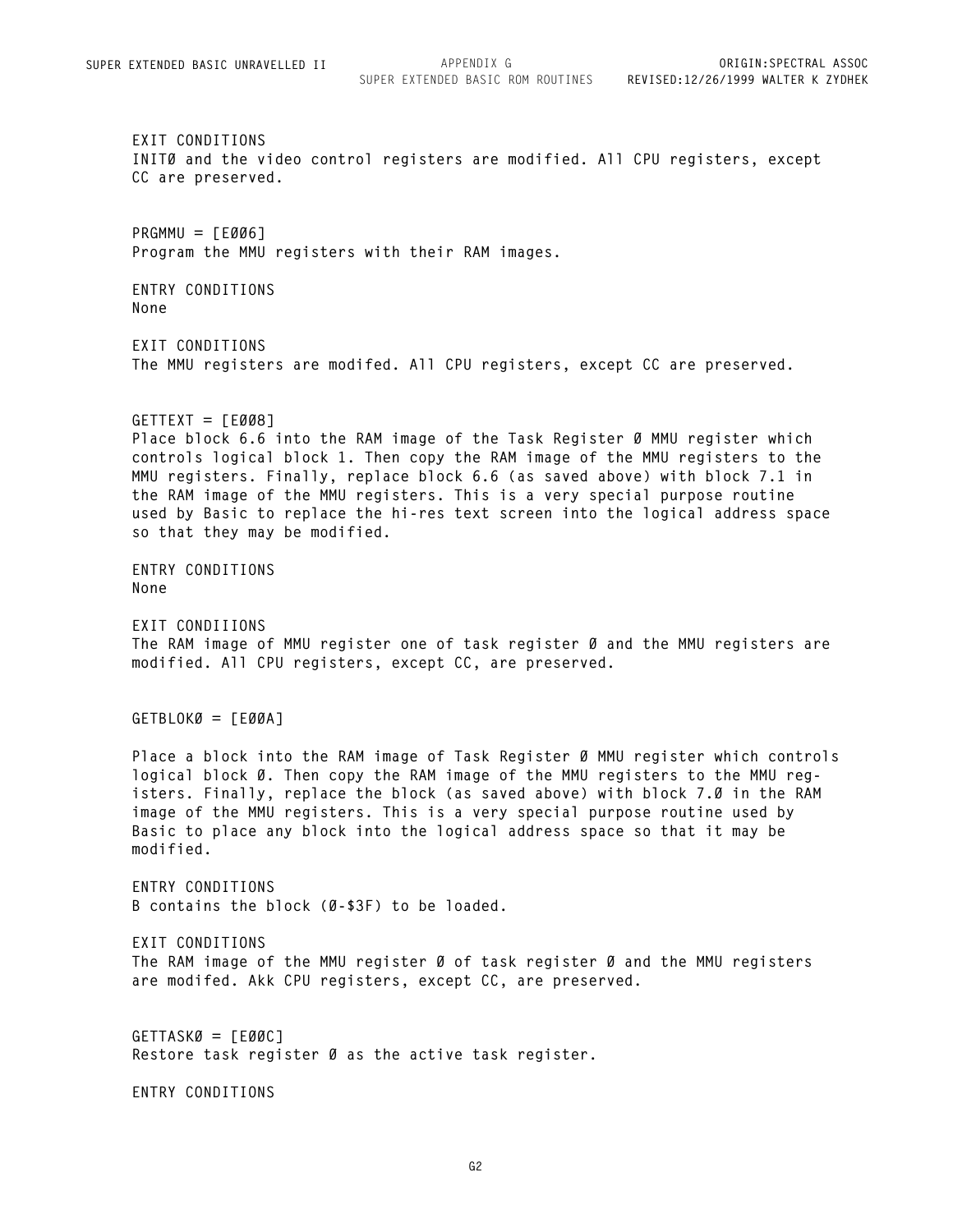**The new address for the stack pointer must be the first two bytes on the stack. EXIT CONDITIONS The stack pointer is reset to the first two bytes on the old stack. All other CPU registers, except CC, are preserved. V40-V45 are modified. INIT1 is cleared which may affect the timer input clock. FIRQ and IRQ are masked on at the CPU. GETTASK1 = [E00E] Select Task Register 1 as the active task register ENTRY CONDITIONS None EXIT CONDITIONS The stack pointer has been reset to \$DFFF and the old stack pointer has been saved on the new stack. All other CPU registers, except CC, have been saved. V40-V45 have been modified. INIT1 has been forced to 1 which may affect the timer input clock. FIRQ and IRQ have been masked off at the CPU. GOCART = E010 This address is used to execute a ROM cartridge (on the expansion port) if the cartridge does not autostart. SPARE0 = [E013] This address is undefined. SPARE1 = [E015] This address is undefined.**

**SPARE2 = [E017] This address is undefined.**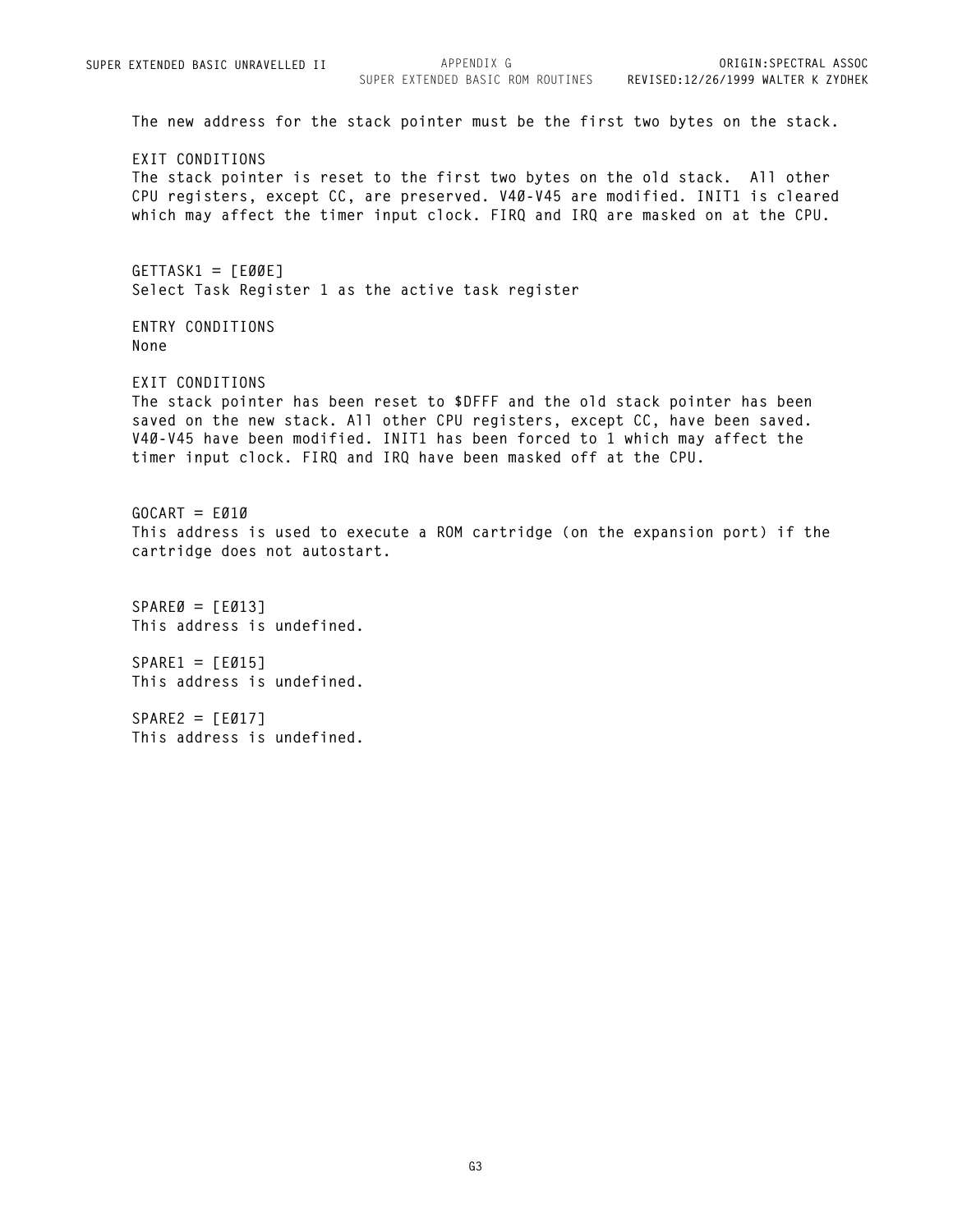**Listed below are several routines in the Super Extended Basic ROM (which run in RAM). These routines should be used with great care since they usually expect that some of Basic's variables have been initialized to a certain range of values in order to function. If the routines encounter an error, they will exit to Basic's error processing code. The user must be aware of this fact and intercept Basic's error routines if you are to stay in control while using these routines. Some of these routines may also change the MMU registers - BEWARE!**

| MODIFIED*<br>REGISTERS | ADDRESS             | DESCRIPTION                                                                                                                                                                                                                                |
|------------------------|---------------------|--------------------------------------------------------------------------------------------------------------------------------------------------------------------------------------------------------------------------------------------|
| none                   | EØCB                | ENABLE HGET/HPUT BUFFER - Put the HPUT/HGET buffer<br>block (6.4) into the logical address space. Exit with<br>the MMU register images restored to 'normal'.                                                                               |
| A, B, X, Y             | EØF1                | PROGRAM MMU REGISTERS - Program the 16 MMU registers<br>with the 16 bytes pointed to by the X register.                                                                                                                                    |
| B,X                    | E58E                | GET LONG ADDRESS - Convert FPAØ into a 'long' (512K)<br>Return the block number of the address in<br>address.<br>ACCB and the remaining 13 bits of the address in X.                                                                       |
| A, B, X                | BUTTON+13<br>(E5BE) | READ JOYSTICK BUTTON - Read the joystick button<br>specified in ACCB (Ø-3) and return the status in FPAØ.                                                                                                                                  |
| A, B, X, Y             | E5FA                | DISPLAY DEFAULT RGB COLORS - Copy Basic's default RGB<br>palette register colors into the palette registers.                                                                                                                               |
| A, B, X, Y             | E606                | DISPLAY DEFAULT CMP COLORS - Copy Basic's default CMP<br>palette register colors into the palette registers.                                                                                                                               |
| A, B, X, Y             | E634                | COPY PALETTE IMAGES - Copy the palette register color<br>RAM images into the palette registers.                                                                                                                                            |
| A, B, X                | CLRHIRES<br>(E6D8)  | CLEAR THE HI-RES GRAPHICS SCREEN - Clear the hi-res<br>graphics screen to the palette register number in ACCB.                                                                                                                             |
| A, B                   | PIXELFIL<br>E742    | FILL ACCB WITH PIXELS - Fill ACCB with pixels composed<br>of a specific palette register. Enter with ACCB Con-<br>taining the palette register number used to fill ACCB.                                                                   |
| A, B                   | E792                | TURN ON A PIXEL - Turn on the pixel which is being<br>pointed to by the X register (screen address) and bit<br>position specified by ACCA (pixel mask) to the color<br>in ALLCOL. Set CHGFLG <> Ø if pixel was unchanged by<br>the action. |
| A, B, X, Y             | E7B2                | EVALUATE HI-RES COORDINATES - Evaluate two expressions<br>Perform hi-res coordinate range checks<br>in a Basic Line.                                                                                                                       |

**H1**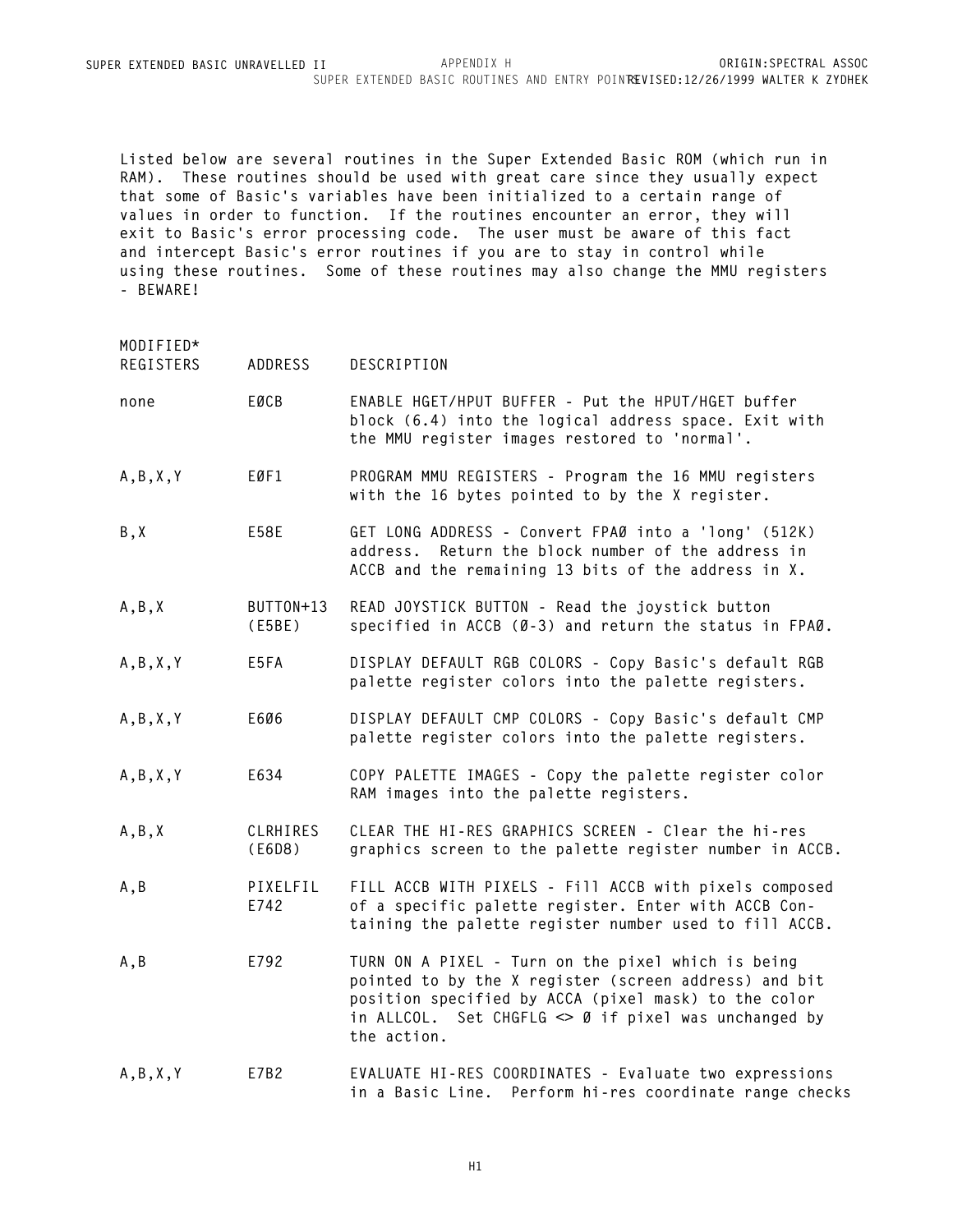**on the values returned and store the tested values in the address pointed to by Y. A,X,U CALPOS CALPOS FOR CURRENT HSCREEN MODE - Jump to the correct E7DA CALculate POSition routine depending upon the current HSCREEN mode. A,X G1BITPIX CALPOS 2 COLOR MODE - Calculate the screen address and (E7FF) pixel mask for the 2 color hi-res graphics mode. Enter with X,Y coordinates in HORBEG and VERBEG and exit with the address in the X Register and the pixel mask in ACCA. A,X G2BITPIX CALPOS 4 COLOR MODE - Calculate the screen address and (E820) pixel mask for the 4 color hi-res graphics mode. Enter with X,Y coordinates in HORBEG and VERBEG and exit with the address in the X Register and the pixel mask in ACCA. A,X G4BITPIX CALPOS 16 COLOR MODE - Calculate the screen address and (E83F) pixel mask for the 16 color hi-res graphics mode. Enter with X,Y coordinates in HORBEG and VERBEG and exit with the address in the X Register and the pixel mask in ACCA. A,B,X,Y,U E8D3 DRAW A HI-RES BOX - Enclose a diagonal line with a box (box function of HLINE). Enter with the start and end coordinates of the original line in HORBEG,VERBEG, HOREND and VEREND. A,B,X,Y,U E8F6 FILL A HI-RES BOX - Draw a series of horizontal lines from VERBEG to VEREND. A,B,X,Y,U E906 DRAW A HORIZONTAL HI-RES LINE - Draw a horizontal hi-res line from HOREND to HORBEG at the vertical coordinate VERBEG with the palette register number in ALLCOL. A,B,X,Y,U E931 DRAW A VERTICAL HI-RES LINE - Draw a vertical hi-res line from VEREND to VERBEG at the horizontal coordinate HORBEG with the palette register number in ALLCOL. A,B,X,Y,U E94E DRAW A HI-RES LINE - Draw a hi-res line from (HORBEG, VERBEG) to (HOREND, VEREND). X E9B1 INCREMENT HORIZONTAL HI-RES POSITION - Increment the horizontal hi-res position (HORBEG). X E9B8 INCREMENT VERTICAL HI-RES POSITION - Increment the vertical hi-res position (VERBEG). X E9BF DEREMENT HORIZONTAL HI-RES POSITION - Decrement the horizontal hi-res position (HORBEG). X E9C6 DECREMENT VERTICAL HI-RES POSITION - Decrement the vertical hi-res position (VERBEG).**

SUPER EXTENDED BASIC ROUTINES AND ENTRY POINTS **REVISED:12/26/1999 WALTER K ZYDHEK**

**ORIGIN:SPECTRAL ASSOC**

SUPER EXTENDED BASIC UNRAVELLED II **APPENDIX H**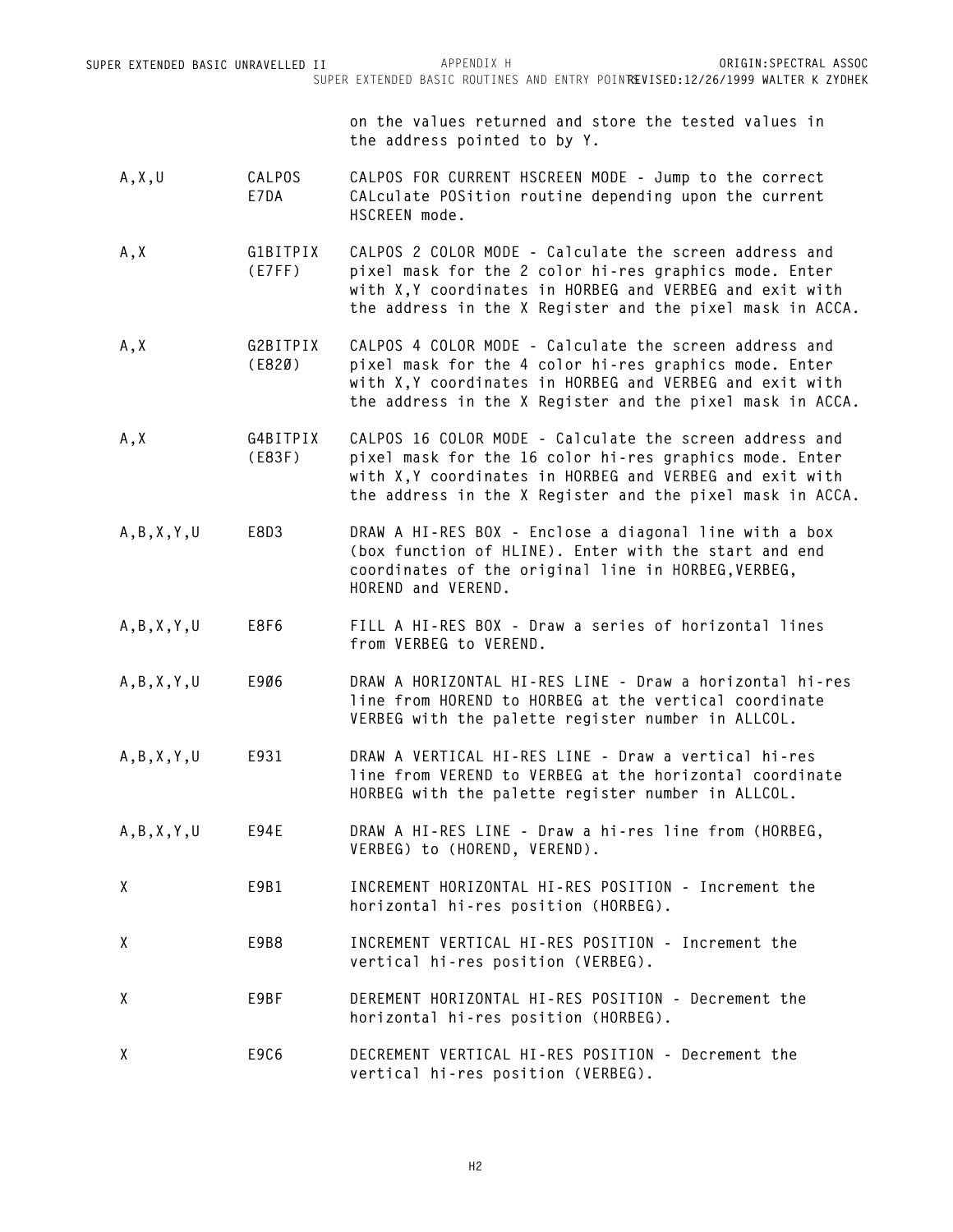|         | SUPER EXTENDED BASIC UNRAVELLED II | APPENDIX H                                                                                                                                                                            | ORIGIN: SPECTRAL ASSOC<br>SUPER EXTENDED BASIC ROUTINES AND ENTRY POINREVISED:12/26/1999 WALTER K ZYDHEK                                                                       |
|---------|------------------------------------|---------------------------------------------------------------------------------------------------------------------------------------------------------------------------------------|--------------------------------------------------------------------------------------------------------------------------------------------------------------------------------|
| A,B     | E9CD                               | CALCULATE HI-RES ABS (VEREND-VERBEG) - Calculate the<br>absolute value of the distance between VEREND and<br>VERBEG. The carry flag will indicate which was the<br>larger coordinate. |                                                                                                                                                                                |
| A,B     | E9DB                               | CALCULATE HI-RES ABS (HOREND-HORBEG) - Calculate the<br>absolute value of the distance between HOREND and<br>HORBEG. The carry flag will indicate which was the<br>larger coordinate. |                                                                                                                                                                                |
| B,U     | EA16                               | mode.                                                                                                                                                                                 | POINT TO HI-RES PIXEL MOVE ROUTINE - Point the U register<br>to the routine which will move the current pointer (X)<br>to the right one pixel position for the current HSCREEN |
| A,X     | EA2D                               | the X register and the pixel mask in ACCA.                                                                                                                                            | MOVE A HI-RES PIXEL TO THE RIGHT - Adjust the X register<br>and ACCA one pixel position to the right in the 2 color<br>hi-res graphics mode. Enter with the screen address in  |
| A,X     | EA34                               | the X register and the pixel mask in ACCA.                                                                                                                                            | MOVE A HI-RES PIXEL TO THE RIGHT - Adjust the X register<br>and ACCA one pixel position to the right in the 4 color<br>hi-res graphics mode. Enter with the screen address in  |
| A,X     | EA3D                               | the X register and the pixel mask in ACCA.                                                                                                                                            | MOVE A HI-RES PIXEL TO THE RIGHT - Adjust the X register<br>and ACCA one pixel position to the right in the 16 color<br>hi-res graphics mode. Enter with the screen address in |
| B,X     | EA45                               | ADJUST HI-RES SCREEN POINTER DOWN A ROW - Move the X<br>register down one hi-res graphic row. The number of<br>bytes per horizontal graphic row must be in HORBYT.                    |                                                                                                                                                                                |
| U, Y    | EBCB                               | 16 BIT MULTIPLY - Multiply (unsigned) two 16 bit<br>returned in the Y and U registers.                                                                                                | numbers together. Enter with one number in ACCD and the<br>other in the X register. The four byte product will be                                                              |
| A,X     | FØØA                               | ALLCOL contains the palette register used.                                                                                                                                            | 2 COLOR HI-RES PRINT DRIVER - Convert the bit pattern in<br>ACCA into a hi-res 2 color pixel pattern and put that<br>pixel pattern into the screen address pointed to by X.    |
| A, B, X | FØ1A                               | ALLCOL contains the palette register used.                                                                                                                                            | 4 COLOR HI-RES PRINT DRIVER - Convert the bit pattern in<br>ACCA into a hi-res 4 color pixel pattern and put that<br>pixel pattern into the screen address pointed to by X.    |
| A, B, X | FØ45                               | ALLCOL contains the palette register used.                                                                                                                                            | 16 COLOR HI-RES PRINT DRIVER - Convert the bit pattern in<br>ACCA into a hi-res 16 color pixel pattern and put that<br>pixel pattern into the screen address pointed to by X.  |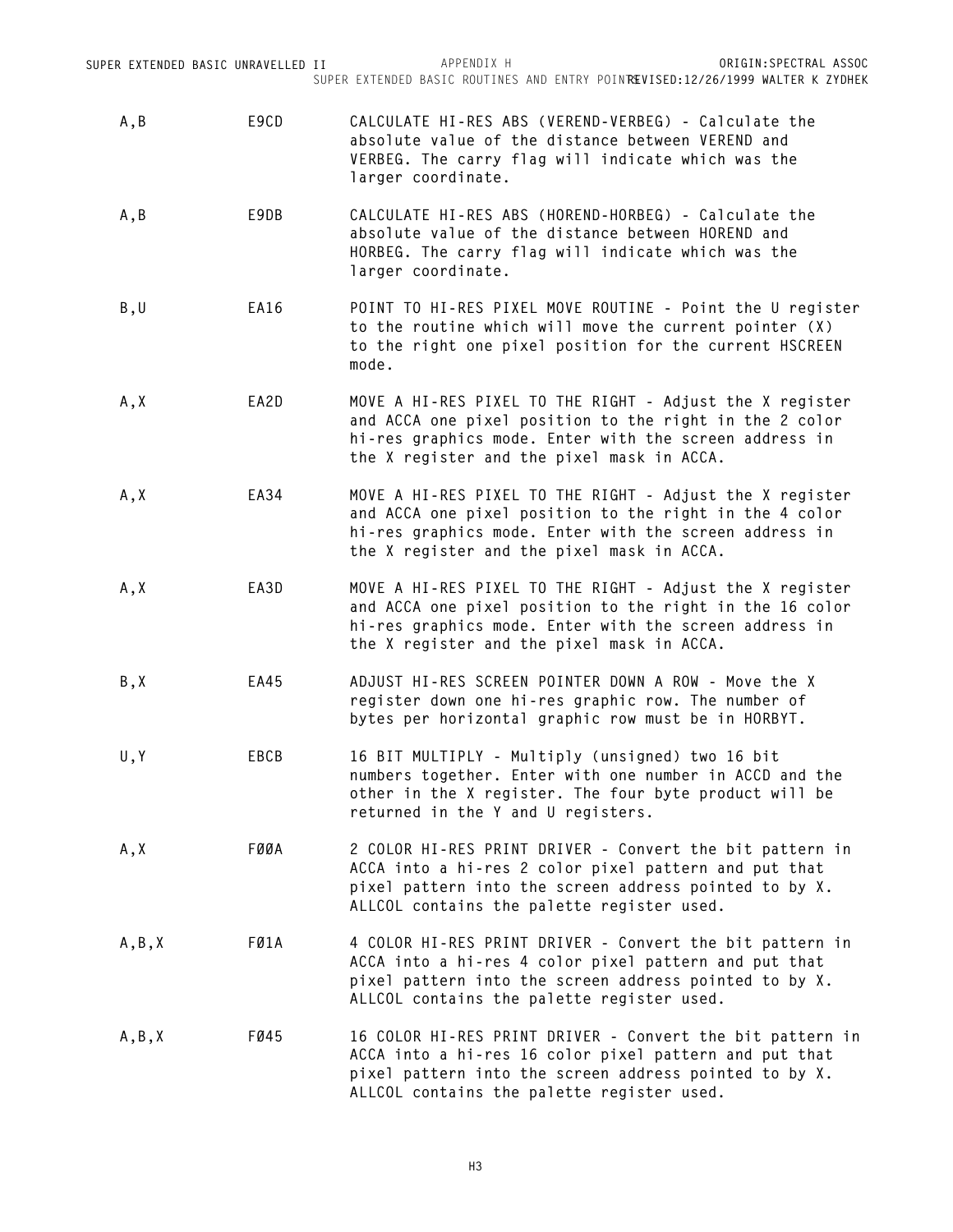**A,B NEGACCD NEGATE ACCD - Negate the value contained in ACCD.**

**(F4CC)**

- **A,B F5FD MULTIPLY ACCD BY 10 Multiply the value contained in ACCD by 10.**
- **none F608 NUMERIC ASCII TEST Test ACCA to see if it contains a numeric (0-9) character. Return the carry flag clear if numeric, set if not.**
- **A,B,X COL32 SET TO 32 COLUMN MODE Set up the 32 column CoCo com- (F652) patible text mode and clear the text screen. This routine will enable IRQ and FIRQ at the CPU level.**
- **A,B,X COL40 SET TO 40 COLUMN MODE Set up the 40 column hi-res text (F65C) mode and clear the text screen. This routine will enable IRQ and FIRQ at the CPU level.**
- **A,B,X COL80 SET TO 80 COLUMN MODE Set up the 80 column hi-res text (F679) mode and clear the text screen. This routine will enable IRQ and FIRQ at the CPU level.**
- **A,B,X F68C CLEAR THE HI-RES TEXT SCREEN Clear the hi-res text screen and home the cursor. The text screen must be in logical block 1 for this routine to function.**
- **A,B,X F8F7 MOVE THE HI-RES CURSOR Move the hi-res cursor to the column and row numbers specified in ACCA and ACCB respectively.**

**\* The CC register is modified by all routines**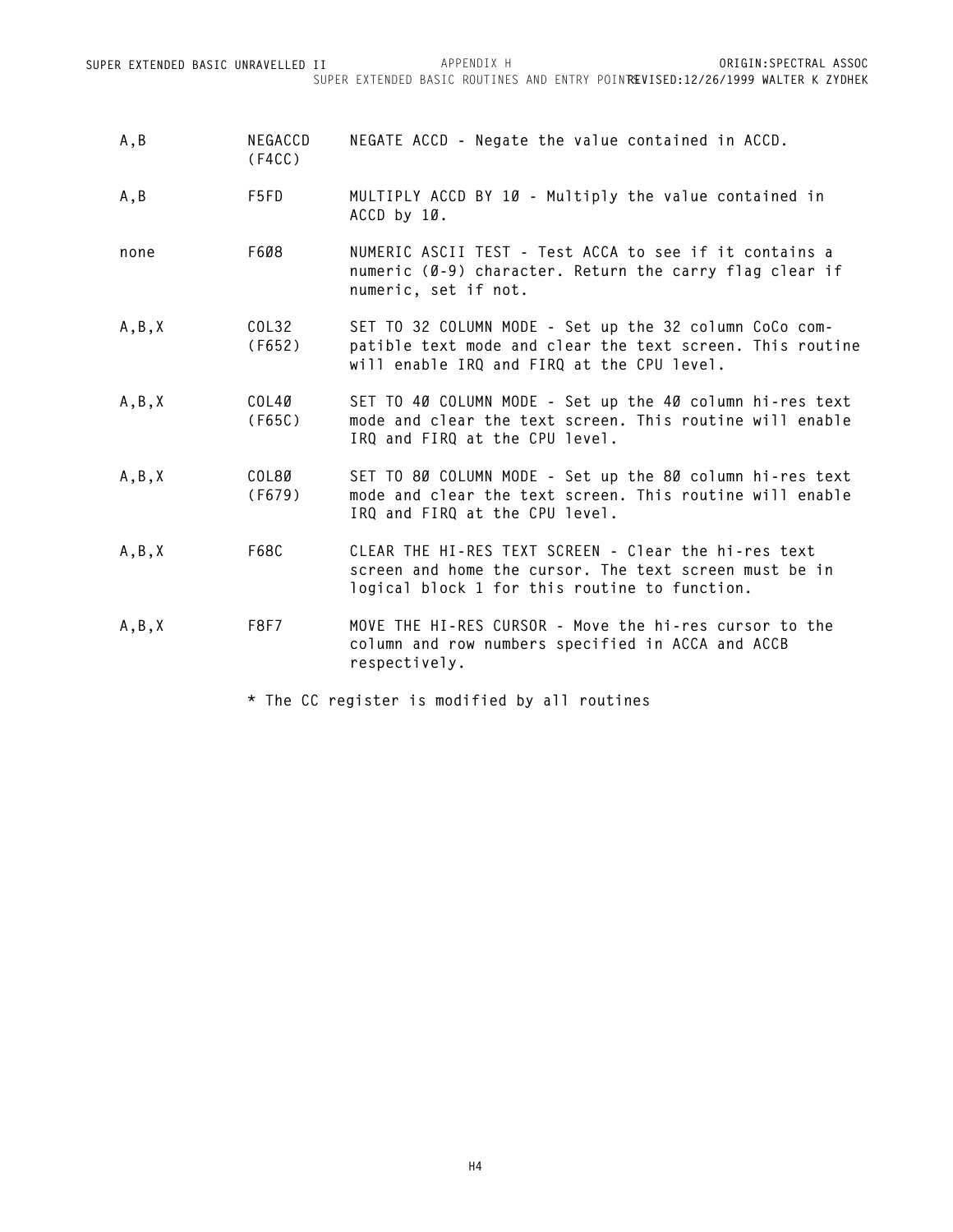## **BASIC 1.2/EXTENDED 1.1 vs COLOR EXTENDED 2.0 DIFFERENCES**

 **Listed below are all of the sections of code where the Basic 1.2 and Extended Basic 1.1 ROMs differ from the bottom half of the CoCo 3 ROM. If these changes are made in the Color Basic Unravelled and Extended Basic Unravelled books, those books can then be used with the new CoCo 3 ROM. The code below is CoCo 3 code.**

|      |                     |            | * EXBAS WARM START ENTRY POINT                        |                                                       |
|------|---------------------|------------|-------------------------------------------------------|-------------------------------------------------------|
|      | PATCH1              |            |                                                       |                                                       |
| 80CØ | XBWMST              | FCB        | \$FF                                                  | SET TO NOT ALLOW A RESET TO WARM START HERE           |
| 80E8 | L8ØE8               | <b>FCC</b> | 'EXTENDED COLOR BASIC 2.0'                            |                                                       |
| 8100 |                     | FCB        | CR                                                    |                                                       |
| 8101 |                     | <b>FCC</b> | 'COPR. 1982, 1986 BY TANDY '                          |                                                       |
| 811C |                     | FCB        | CR                                                    |                                                       |
| 811D |                     | <b>FCC</b> | 'UNDER LICENSE FROM MICROSOFT'                        |                                                       |
|      |                     |            |                                                       |                                                       |
| 8139 |                     | FCB        | CR                                                    |                                                       |
| 813A | PATCH13 FCB         |            | CR,Ø                                                  |                                                       |
|      | * DLOAD COMMAND     |            |                                                       |                                                       |
| 8C18 | DLOAD               | JSR        | LA429                                                 | CLOSE FILES                                           |
|      |                     |            | * PRESSING THE RESET WILL BRING YOU HERE              |                                                       |
| 8C1B | INT.RSET ORCC #\$50 |            |                                                       | DISABLE IRQ, FIRQ INTERRUPTS                          |
| 8C1D |                     | LDA        | #MC3+MC1                                              | 32K INTERNAL ROM, MMU DISABLED, NON COCO COMPATIBLE   |
| 8C1F |                     | STA        | INITØ                                                 |                                                       |
|      |                     |            |                                                       |                                                       |
| 8C22 |                     | CLR        | SAM+\$1E                                              |                                                       |
| 8C25 |                     | JMP        | \$CØØØ                                                |                                                       |
|      |                     |            | * FIRQ SERVICING ROUTINE ADDITIONS                    |                                                       |
| 8C28 |                     | CLR        | INT.FLAG                                              | SET THE INTERRUPT FLAG TO NOT VALID                   |
| 8C2B |                     | CLR        | PIA1+3                                                | DISABLE PIA 1. PORT B INTERRUPTS                      |
|      |                     |            | * NON SELF-STARTING ROM CARTRIDGE INITIALIZATION CODE |                                                       |
| 8C2E |                     | LDA        | #COCO+MMUEN+MC3+MC2                                   | ENABLE MMU, 16K INTERNAL/16K EXTERNAL ROM             |
| 8C3Ø |                     | STA        | INITØ                                                 | ALSO ENABLE STANDARD SCS, CONSTANT RAM AT FEØØ        |
| 8C33 |                     | CLR        | SAM+\$1E                                              | FORCE THE ROM MODE                                    |
| 8C36 |                     | <b>RTS</b> |                                                       |                                                       |
|      |                     |            |                                                       |                                                       |
|      |                     |            | * PUT A CHARACTER ON THE SCREEN PATCH                 |                                                       |
|      | PATCH22A            |            |                                                       |                                                       |
| 8C37 | L8C37               |            | PSHS A, B, X                                          | SAVE REGISTERS                                        |
| 8C39 |                     | LDX        | CURPOS                                                | POINT X TO THE CURRENT CHARACTER POSITION             |
| 8C3B |                     | LDB        | HRWIDTH                                               | GET THE HI-RES TEXT MODE                              |
| 8C3D |                     |            | LBNE \$F7AE                                           | BRANCH IF IN A HI-RES TEXT MODE (ALINK22)             |
| 8C41 | L8C41               | LDB        | 1, S                                                  | RESTORE ACCB TO ITS FORMER GLORY                      |
| 8C43 |                     | JMP        | LA3ØE                                                 | GO BACK TO THE NON HI-RES CHARACTER DISPLAY ROUTINE   |
|      |                     |            |                                                       |                                                       |
|      | * CLS PATCH         |            |                                                       |                                                       |
|      | PATCH23A            |            |                                                       |                                                       |
| 8C46 | L8C46               | PSHS CC    |                                                       | SAVE THE ZERO FLAG                                    |
| 8C48 |                     | TST        | HRWIDTH                                               | CHECK THE HI-RES TEXT MODE                            |
| 8C4A |                     | BEQ        | L8C4F                                                 | BRANCH IF NOT IN A HI-RES TEXT MODE                   |
|      |                     |            |                                                       |                                                       |
| 8C4C |                     | JMP        | \$F6AD                                                | GO DO A HI-RES CLS (ALINK23)                          |
| 8C4F | L8C4F               | PULS CC    |                                                       | RESTORE THE ZERO FLAG                                 |
| 8C51 |                     | JMP        | LA913                                                 | GO DO A NON HI-RES CLS                                |
| 8C54 |                     | <b>NOP</b> |                                                       |                                                       |
|      |                     |            |                                                       |                                                       |
|      |                     |            | * NEW 2.0 INITIALIZATION CODE                         |                                                       |
| AØ2A | LAØ2A               | LDA        | #BLOCK7.2                                             | * PUT THE 'NORMAL' BLOCK BACK INTO LOGICAL BLOCK 2;   |
| A02C |                     | STA        | MMUREG+2                                              | * THE INITIALIZATION CODE AT \$C000 USES BLOCK 6.4.   |
| AØ2F |                     | <b>LDX</b> | #PIA1                                                 | POINT X TO PIA1                                       |
| A032 |                     | LDD        | #\$FF34                                               |                                                       |
| AØ35 |                     |            | $CLR$ 1, $X$                                          | CLEAR CONTROL REGISTER A ON PIA1                      |
| AØ37 |                     | CLR        | 3, X                                                  | CLEAR CONTROL REGISTER B ON PIA1                      |
| A039 |                     | DECA       |                                                       | A REG NOW HAS \$FE                                    |
| AØ3A |                     | STA        | , X                                                   | BITS 1-7 ARE OUTPUTS, BIT Ø IS INPUT ON PIA1 SIDE A   |
|      |                     |            |                                                       |                                                       |
| AØ3C |                     | LDA        | #\$F8                                                 |                                                       |
| AØ3E |                     | STA        | 2, X                                                  | = BITS Ø-2 ARE INPUTS, BITS 3-7 ARE OUTPUTS ON B SIDE |
| A040 |                     | <b>STB</b> | 1, X                                                  | * ENABLE PERIPHERAL REGISTERS, DISABLE PIA1 MPU       |
| AØ42 |                     | <b>STB</b> | 3, X                                                  | * INTERRUPTS AND SET CA2, CB2 AS OUTPUTS              |
| AØ44 |                     | CLR        | 2, X                                                  | SET 6847 MODE TO ALPHA-NUMERIC                        |
| A046 |                     | LDA        | #2                                                    |                                                       |
| A048 |                     | STA        | , X                                                   | * MAKE RS232 OUTPUT MARKING                           |
| A04A |                     | LDA        | #\$FF34                                               |                                                       |
|      |                     | <b>LDX</b> |                                                       |                                                       |
| AØ4C |                     |            | #PIAØ                                                 | POINT X TO PIAØ                                       |
| AØ4F |                     | CLR        | 1, X                                                  | CLEAR PIAØ CONTROL REGISTER A                         |
| AØ51 |                     | CLR        | 3, X                                                  | CLEAR PIAØ CONTROL REGISTER B                         |
| A053 |                     | CLR        | , X                                                   | SET PIAØ SIDE A TO INPUT                              |
| AØ55 |                     | STA        | 2, X                                                  | * SET PIAØ SIDE B TO OUTPUT                           |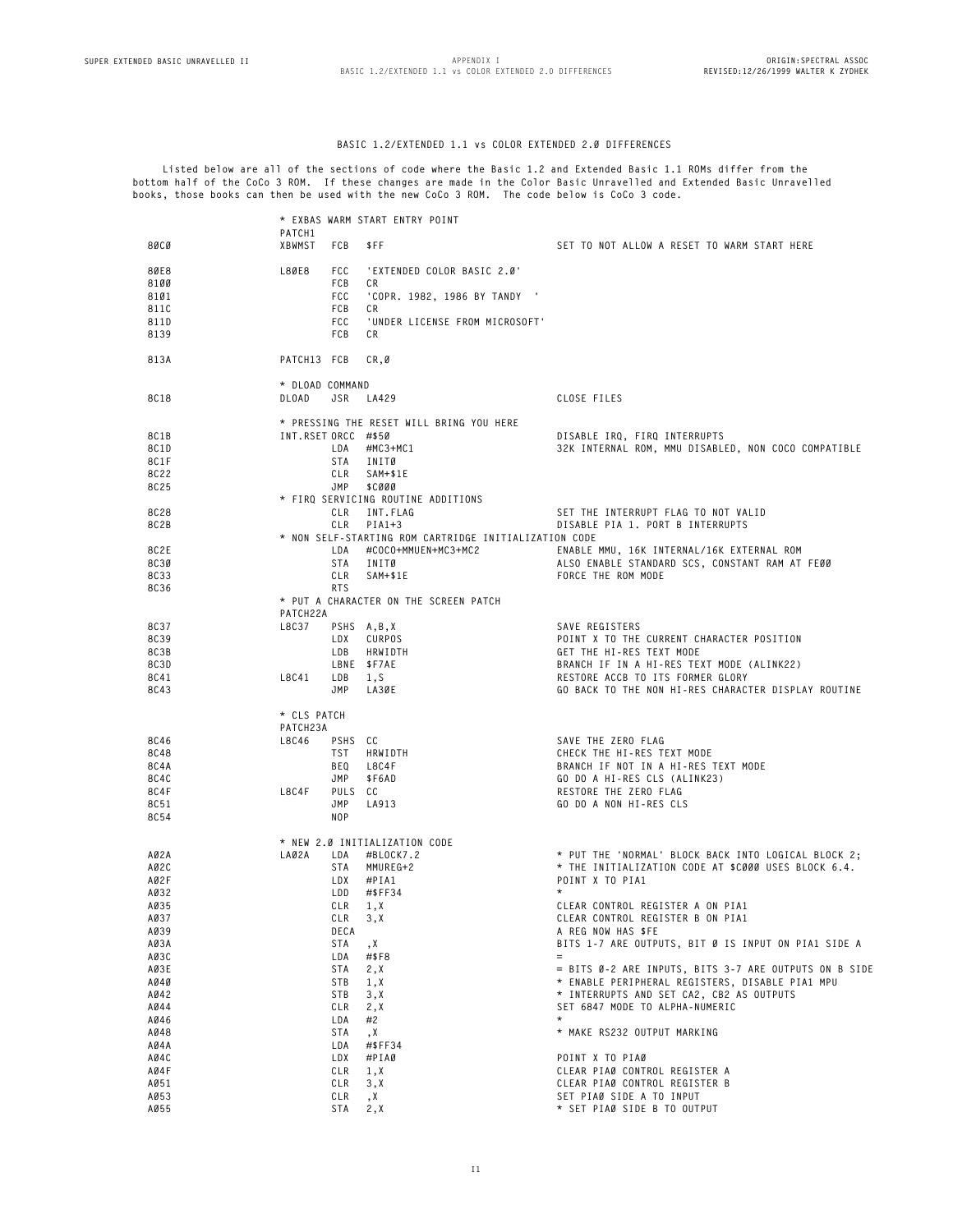| AØ57<br>A059               |                     | <b>STB</b><br><b>STB</b>       | 1, X<br>3, X                                                                                                              | * ENABLE PIAØ PERIPHERAL REGISTERS, DISABLE PIAØ<br>* MPU INTERRUPTS, SET CA2, CA1 TO OUTPUTS |                     |
|----------------------------|---------------------|--------------------------------|---------------------------------------------------------------------------------------------------------------------------|-----------------------------------------------------------------------------------------------|---------------------|
| A05B                       |                     | JMP                            | LA072                                                                                                                     |                                                                                               |                     |
|                            |                     |                                | * THE MANUAL ROM CARTRIDGE START (EXEC &HEØ1Ø) JUMPS HERE                                                                 |                                                                                               |                     |
| A05E<br>AØ61               |                     | <b>JSR</b><br>JMP              | LBC2E<br>ROMPAK                                                                                                           | SET UP THE SYSTEM FOR A ROM CARTRIDGE<br>JUMP TO THE ROM-PAK                                  |                     |
|                            |                     |                                |                                                                                                                           |                                                                                               |                     |
| AØ84                       | LAØ84               | LDX                            | #\$7FFF                                                                                                                   | FORCE THE TOP OF RAM TO BE \$7FFF                                                             |                     |
| AØ87                       |                     | <b>BRA</b>                     | LA093                                                                                                                     |                                                                                               |                     |
| AØ89                       |                     | <b>NOP</b><br>N <sub>O</sub> P |                                                                                                                           | THESE 10 NOPs ARE JUST SPACE FILLERS                                                          |                     |
| AØ8A<br>AØ8B               |                     | <b>NOP</b>                     |                                                                                                                           |                                                                                               |                     |
| A08C                       |                     | NOP                            |                                                                                                                           |                                                                                               |                     |
| AØ8D                       |                     | <b>NOP</b>                     |                                                                                                                           |                                                                                               |                     |
| A08E                       |                     | <b>NOP</b>                     |                                                                                                                           |                                                                                               |                     |
| A08F                       |                     | <b>NOP</b>                     |                                                                                                                           |                                                                                               |                     |
| A090                       |                     | <b>NOP</b>                     |                                                                                                                           |                                                                                               |                     |
| AØ91                       |                     | N <sub>O</sub> P               |                                                                                                                           |                                                                                               |                     |
| AØ92                       |                     | NOP                            |                                                                                                                           |                                                                                               |                     |
| AØCB                       |                     | JMP                            | EXBAS+2                                                                                                                   | JUMP TO EXTENDED BASIC                                                                        |                     |
| AØCE                       | LAØCE               | PSHS B, X                      |                                                                                                                           |                                                                                               |                     |
| AØDØ                       |                     | <b>TST</b>                     | HRWIDTH                                                                                                                   | CHECK FOR HI-RES TEXT MODE                                                                    |                     |
| AØD2                       |                     |                                | LBNE \$F77E                                                                                                               | BRANCH IF A HI-RES TEXT MODE IS ENABLED (ALINK24)                                             |                     |
| AØD6                       | LAØD6               | <b>JSR</b>                     | LA199                                                                                                                     | <b>BLINK THE CURSOR</b>                                                                       |                     |
| AØD9                       |                     | <b>JSR</b>                     | $>$ KEYIN                                                                                                                 | GET A KEY                                                                                     |                     |
| AØDC                       |                     | <b>BEQ</b>                     | LAØD6                                                                                                                     | KEEP GOING UNTIL A KEY IS DEPRESSED                                                           |                     |
| AØDE                       | LAØDE               | JMP                            | LA1B9                                                                                                                     | REMOVE THE CURSOR FROM THE SCREEN AND RETURN                                                  |                     |
| AØF3                       | LAØF3               | JMP                            | LAC73                                                                                                                     | GO TO MAIN LOOP OF BASIC                                                                      |                     |
| AØFC                       | LAØFC               | JSR                            | L8C28                                                                                                                     | PREPARE TO USE THE CARTRIDGE ROM; FORCE THE ROM MODE                                          |                     |
|                            |                     |                                | * THIS ROUTINE GETS A KEYSTRIKE FROM THE KEYBOARD IF A KEY<br>* IS DOWN. IT RETURNS A ZERO TRUE IF THERE WAS NO KEY DOWN. |                                                                                               |                     |
| A1C1                       | LA1C1               | JMP                            | KEYIN                                                                                                                     |                                                                                               |                     |
| A1C4                       |                     | <b>RTS</b>                     |                                                                                                                           | * THESE RTS's ARE WHERE A CHECK WAS PERFORMED TO                                              |                     |
| A1C5                       |                     | <b>RTS</b>                     |                                                                                                                           | * SEE IF A KEY WAS DOWN. IF THE CHECK REVEALED THAT                                           |                     |
| A1C6                       |                     | <b>RTS</b>                     |                                                                                                                           | * A KEY WAS NOT DOWN, THEN THE KEYIN                                                          |                     |
| A1C7                       |                     | <b>RTS</b>                     |                                                                                                                           | * ROUTINE WAS NOT CHECKED. WHICH MAKES BASIC RUN                                              |                     |
| A1C8                       |                     | <b>RTS</b>                     |                                                                                                                           | * FASTER                                                                                      |                     |
| A1C9                       |                     | <b>RTS</b>                     |                                                                                                                           |                                                                                               |                     |
| A1CA                       |                     | <b>RTS</b>                     |                                                                                                                           |                                                                                               |                     |
|                            | * INTERRUPT VECTORS |                                |                                                                                                                           |                                                                                               |                     |
| <b>BFFØ</b>                |                     | <b>FDB</b>                     | \$A681                                                                                                                    | RESERVED FOR FUTURE USE (FILLED WITH GARBAGE BYTES)                                           |                     |
| BFF2                       |                     | <b>FDB</b>                     | INT.SWI3                                                                                                                  | SOFTWARE INTERRUPT 3                                                                          | (SFEEE)             |
| BFF4                       |                     | <b>FDB</b>                     | INT.SWI2                                                                                                                  | SOFTWARE INTERRUPT 2                                                                          | (SFEF1)             |
| BFF6                       |                     | FDB                            | INT.FIRQ                                                                                                                  | FAST INTERRUPT REQUEST                                                                        | (sFEF4)             |
| BFF8                       |                     | <b>FDB</b>                     | INT.IRQ                                                                                                                   | INTERRUPT REQUEST                                                                             | (SFEF7)             |
| <b>BFFA</b>                |                     | FDB                            | INT.SWI                                                                                                                   | SOFTWARE INTERRUPT                                                                            | \$FEFA)             |
| <b>BFFC</b><br><b>BFFE</b> |                     | <b>FDB</b><br><b>FDB</b>       | INT.NMI<br>INT.RESET                                                                                                      | NON-MASKABLE INTERRUPT<br>RESET BUTTON                                                        | (SFEFD)<br>(\$BC1B) |
|                            |                     |                                |                                                                                                                           |                                                                                               |                     |